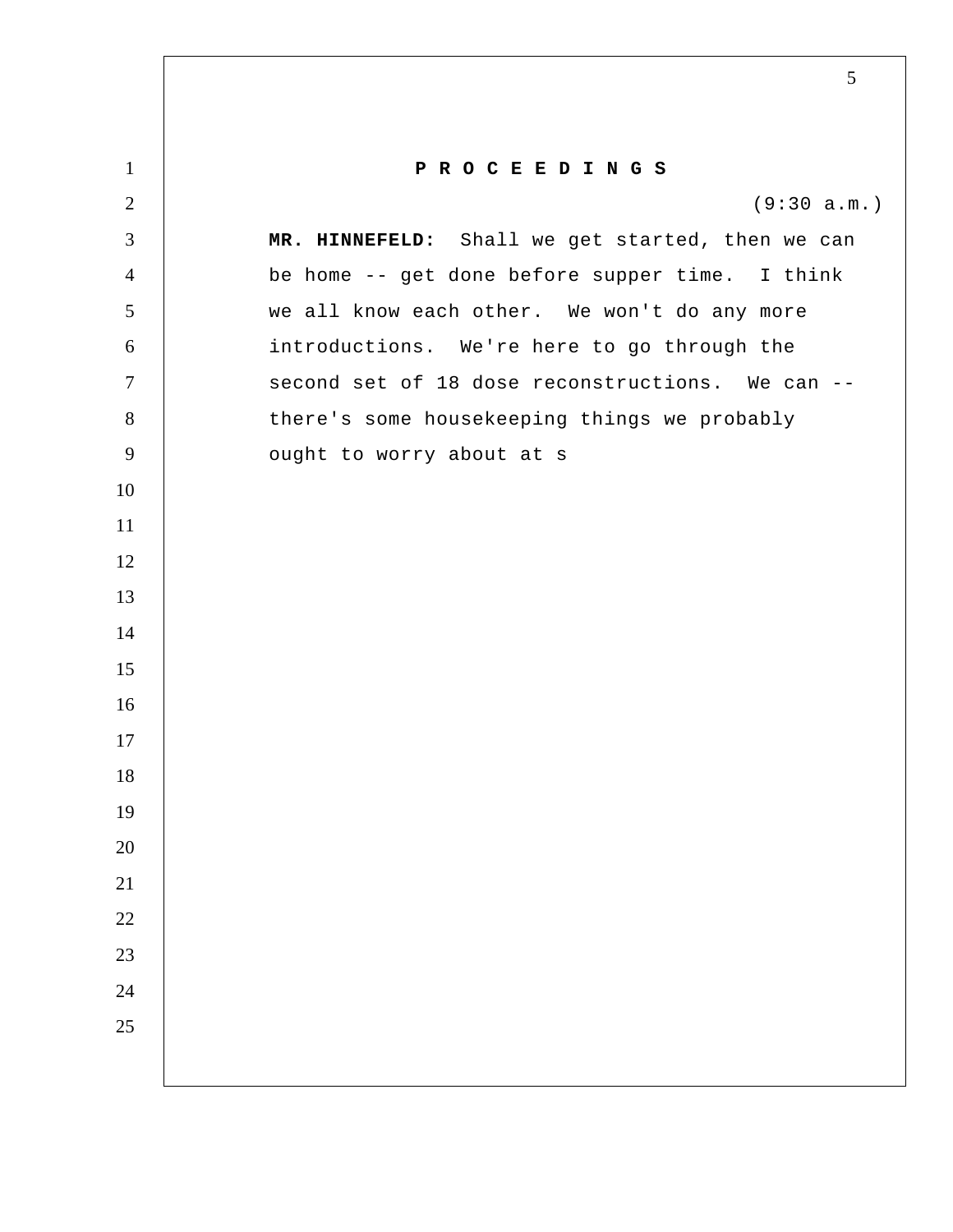for making a decision.

1

2 3 4 5 6 7 8 9 10 11 12 13 14 15 16 17 18 19 20 21 22 23 24 25  **DR. ROESSLER:** I say work through lunch and get done before midnight.  **MR. HINNEFELD**: Okay. Well, I think we can do that anyway, but -- I think I'm -- maybe I'm more optimistic maybe than I should be. Okay. Well, we'll worry about the situation in a little while -- in a little bit, and if need be we can always -- like we can always call Subway and run down and pick up some sandwiches.  **THE COURT REPORTER:** Well, let me just put in my -- I've got to have something to eat. I've been up since 3:00 and haven't eaten a thing, so I'll need something, intravenous or whatever.  **MR. HINNEFELD:** We gave you coffee. What more do you want? I also, Ray, will need to eat some lunch. I get -- if nothing else, I won't feel well for not doing lunch. So we'll have some lunch.  **THE COURT REPORTER:** Okay.  **MR. HINNEFELD:** Okay. Well, let's just -- I would just propose we go through these in order.  **MS. BEHLING:** Yes, that's what we're going to do.  **MR. HINNEFELD:** And then you give whatever summary you have and we can talk about anything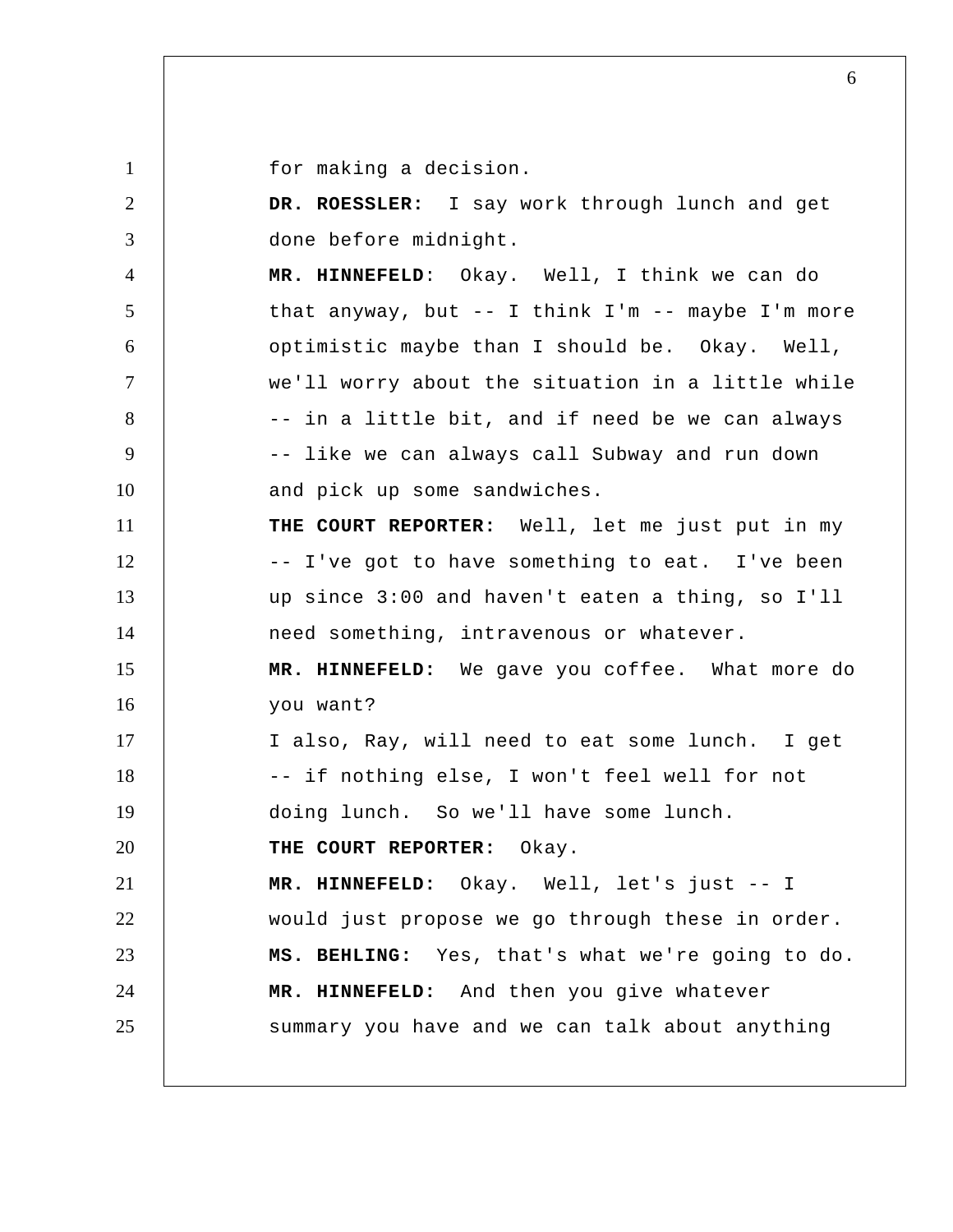that we have as well.

1

| $\overline{2}$ | MS. BEHLING: Okay, good. As we said, we're        |
|----------------|---------------------------------------------------|
| 3              | going to try to keep it brief, but I have the     |
| $\overline{4}$ | first one, which is tab 21, and this is a Rocky   |
| 5              | Flats case. And in this case, I'll give you just  |
| 6              | a brief overview to start with and then we'll go  |
| $\overline{7}$ | through the few findings in this case. The --     |
| 8              | the employee was a master electrician. He worked  |
| 9              | from -- let's see here, from '69 through 1990 and |
| 10             | he was diagnosed with prostate cancer in 1997.    |
| 11             | NIOSH estimated a dose of about 57 rem to the     |
| 12             | bladder and he -- that resulted in a Department   |
| 13             | of Labor POC of 40.8 percent. Now, we'll just     |
| 14             | through the findings unless anyone else has any   |
| 15             | types of questions, but the very first finding    |
| 16             | that we had, which is on page 9 under the         |
| 17             | recorded photon dose -- we were not able -- based |
| 18             | on the procedure that was used, we were not able  |
| 19             | to reproduce the photon dose. In fact, we -- in   |
| 20             | Section 2.1 -- were able to calculate -- we       |
| 21             | actually gave you the equation and showed exactly |
| 22             | what the dose reconstructor did in calculating    |
| 23             | that dose. And in some cases, we were able to     |
| 24             | reproduce it. And there were actually eight       |
| 25             | entries in which -- in which we could not         |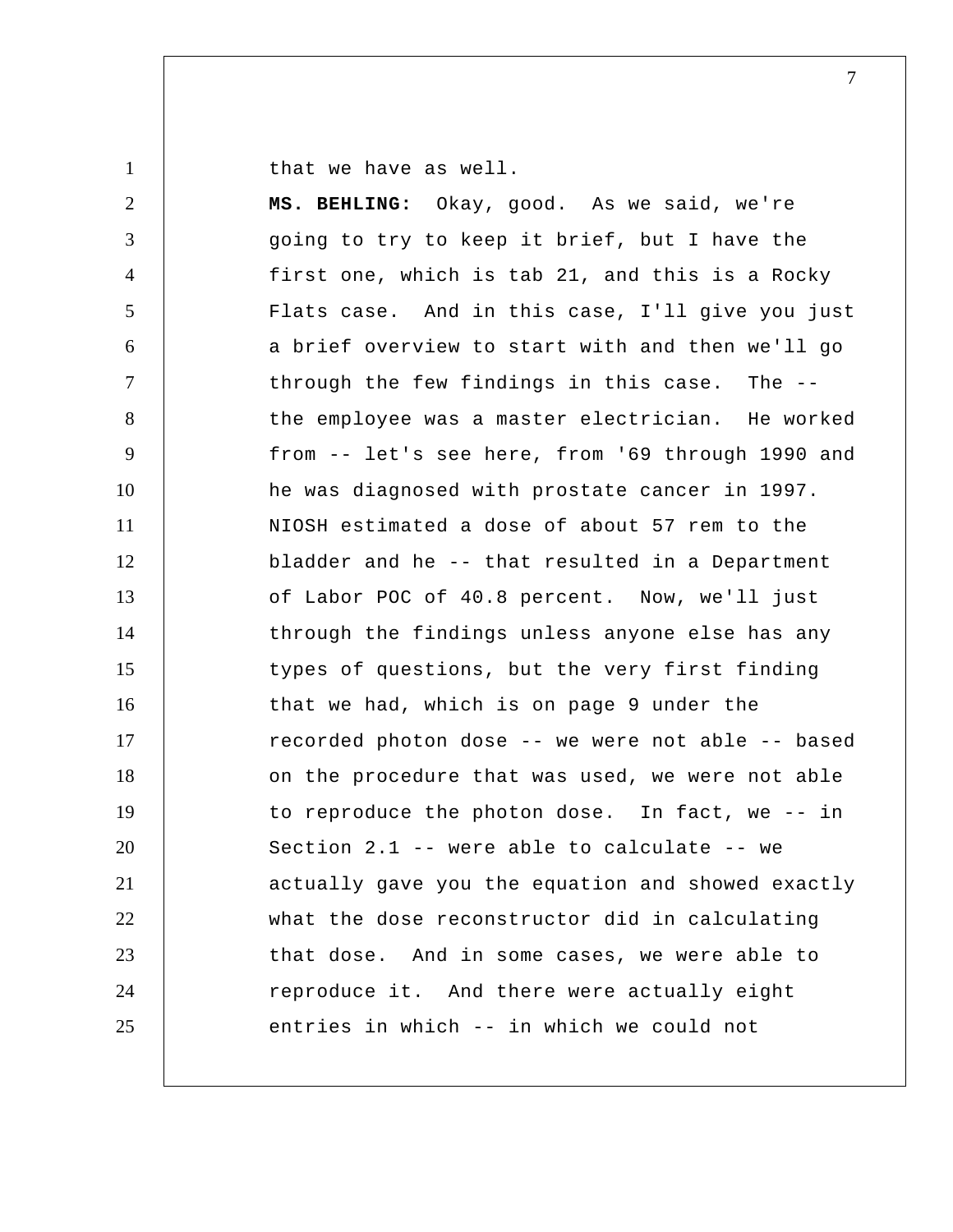1 2 3 4 5 6 7 8 9 10 11 12 13 14 15 16 17 18 19 20 21 22 23 reproduce the 30 to 250 keV photon dose, and eight entries which we couldn't reproduce the low energy photon dose. And it just so happened that the -- see, in each case, the 30 to 250 keV photon dose was an underestimate, and the less than 30 keV photon dose was an overestimate and I assume it was an arithmetic mistake, but we just could not reproduce those. MR. HINNEFELD: Well, I -- I -- I think I know what the -- what the dose reconstructor did to get to the numbers he got, and I don't know if it's correct or not because I haven't had a chance to sort out exactly the Rocky Flats Technical Basis Document, the various reports. But I brought along a couple sheets of paper that are from this case. The two different ways of describing the exposure history is the first. This is the one that you provided.  **MS. BEHLING:** Yes.  **MR. HINNEFELD:** And then these sheets also relate to the same person and they're also in -- in the DOE response for this case. And these are individual -- well, at some point they're annual

summaries and then they break into badge readings

that -- in some year. And this sheet -- and this

24 25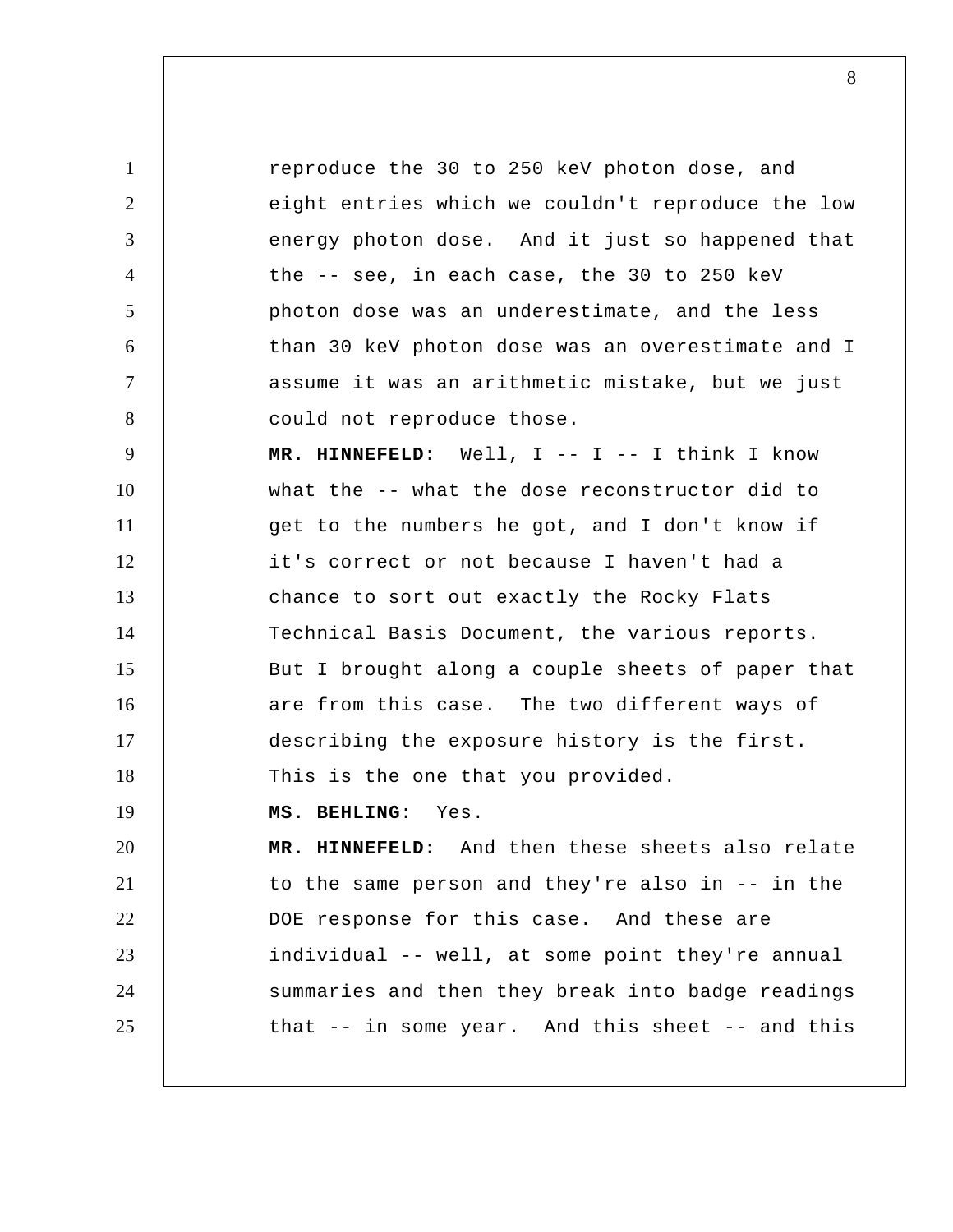1 2 3 4 5 6 7 8 9 10 11 12 13 14 15 16 17 18 19 20 21 22 23 24 25 sheet with the handwritten numbers shows penetrating number and a skin number. The printout from the record shows deep dose equivalent/shallow dose equivalent, hyphen skin, and then has an additional neutron column on the right side. And what we noticed was whenever there was a neutron recorded on this sheet, it was added to the DDE penetrating on the -- or DDE on this same sheet to get 24, and you got the value on the handwritten sheet. So at some point they added the neutron deep and this DDE value together, or they broke the neutron out of the original number and -- and recorded it that way. So it was -- it was a difference in the two reporting, so what the dose reconstructor did was take the difference between this DDE and SDE skin to get the 30 keV and then do the arithmetic as described in your review.  **MS. BEHLING**: Okay.  **MR. HINNEFELD:** Now, that's the difference. I don't know which one is the right -- the way it's supposed to be done. Okay.  **DR. BEHLING:** And -- and for the record, some of these things will result in very trivial differences and I think we should have started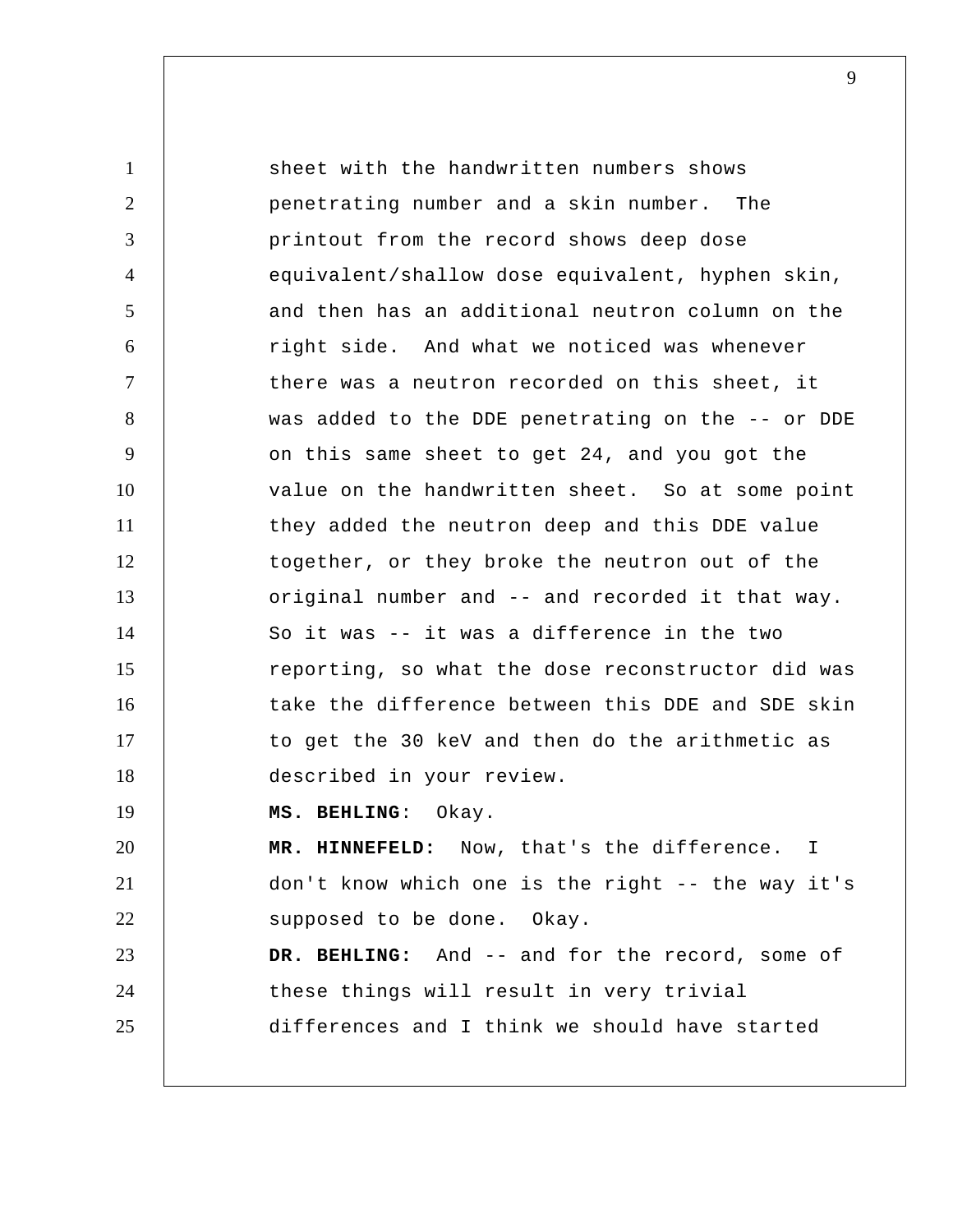1 2 3 4 5 6 7 8 9 10 11 12 13 14 15 16 17 18 19 20 21 22 23 24 25 out by saying that our audit was first to see can we reproduce it based on the information provided, and we didn't really say whether or not that would result in any even significant dose.  **MR. HINNEFELD:** Right.  **DR. BEHLING:** It's just whether or not we could, and understand the process.  **MR. HINNEFELD:** Uh-huh.  **DR. BEHLING:** And -- and of course, you know, as you see in almost all the cases here, our findings result in impacts that are very low, meaning that it has a very modest effect on dose and certainly not on the POC. And I just want to be on record for saying that we're not saying these are monumental issues; it's just that our attempt to reproduce them, these numbers, based on information provided in the text, did not allow us to do that --  **MR. HINNEFELD:** Right.  **DR. BEHLING:** -- regardless of whether or not there was a significant difference in our -- our dose assessment.  **MR. HINNEFELD:** Well, I would hope that before - you know, before you leave Thursday or Friday I'll be able to sort out the various reporting --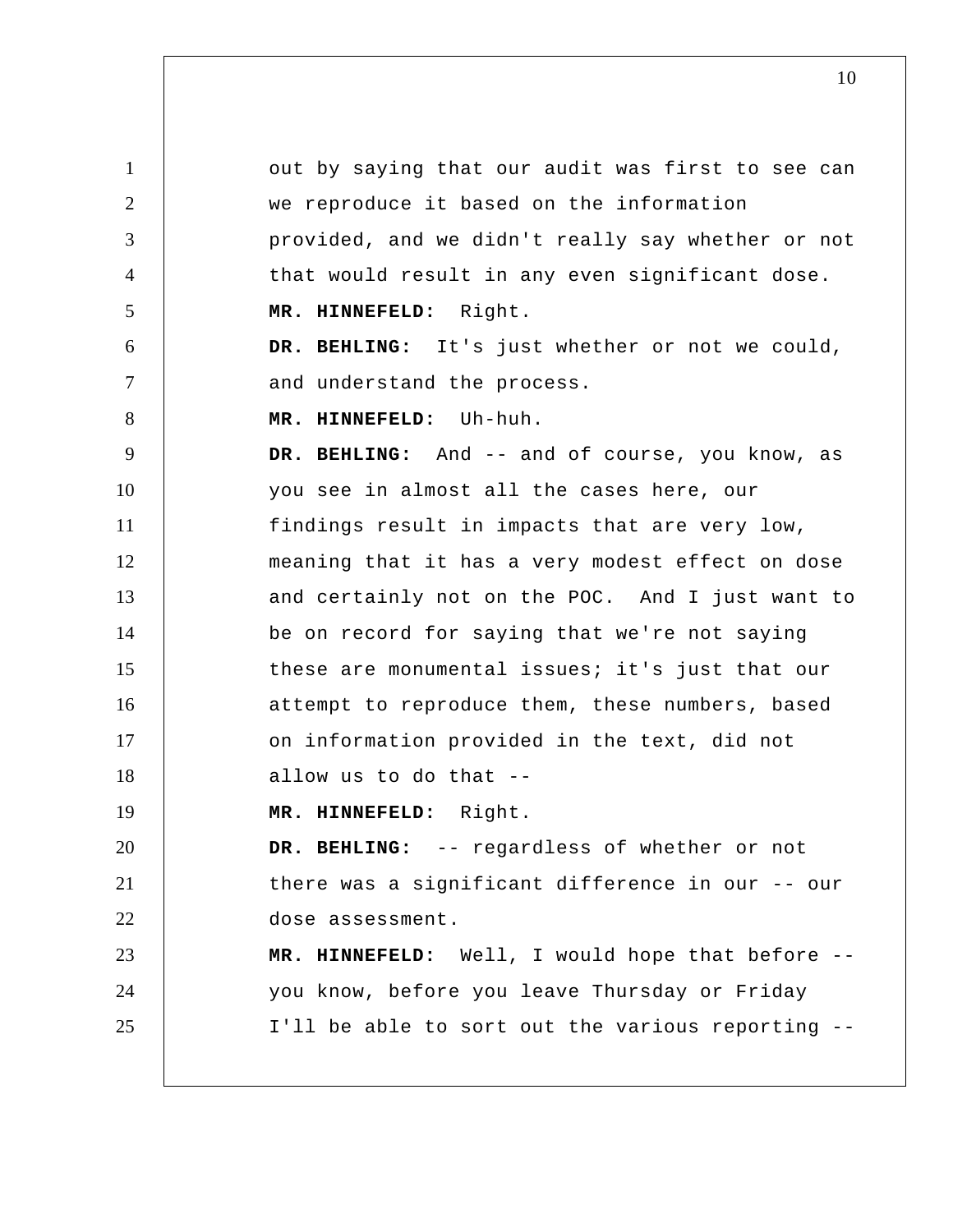1 2 3 4 5 6 7 8 9 10 11 12 13 14 15 16 17 18 19 20 21 22 23 24 25 these two different reports from Rocky Flats and which is the appropriate way to -- which is the appropriate subtraction. Because it's not clear to me today which one is the appropriate way to do it.  **DR. BEHLING:** Yes, yes.  **MR. HINNEFELD:** Whether it's subtract these numbers or subtract those numbers.  **DR. BEHLING:** And -- and I think we will see that later on, too. The methodology for reporting doses changed over the years. You will see - early on you see penetrating dose and nonpenetrating doses. And of course, the skin dose would be the summation of penetrating/nonpenetrating. And oftentimes later on you would throw in slow neutrons, fast neutrons, and even X-rays. And so the methodology for reporting doses changed over the years.  **MR. HINNEFELD:** Right.  **DR. BEHLING:** And -- and sometimes when you look at the composite annual doses, you don't get a full understanding of what really went into those until you get to the actual cycle itself, individual reporting, that you get to understand how these numbers came to be.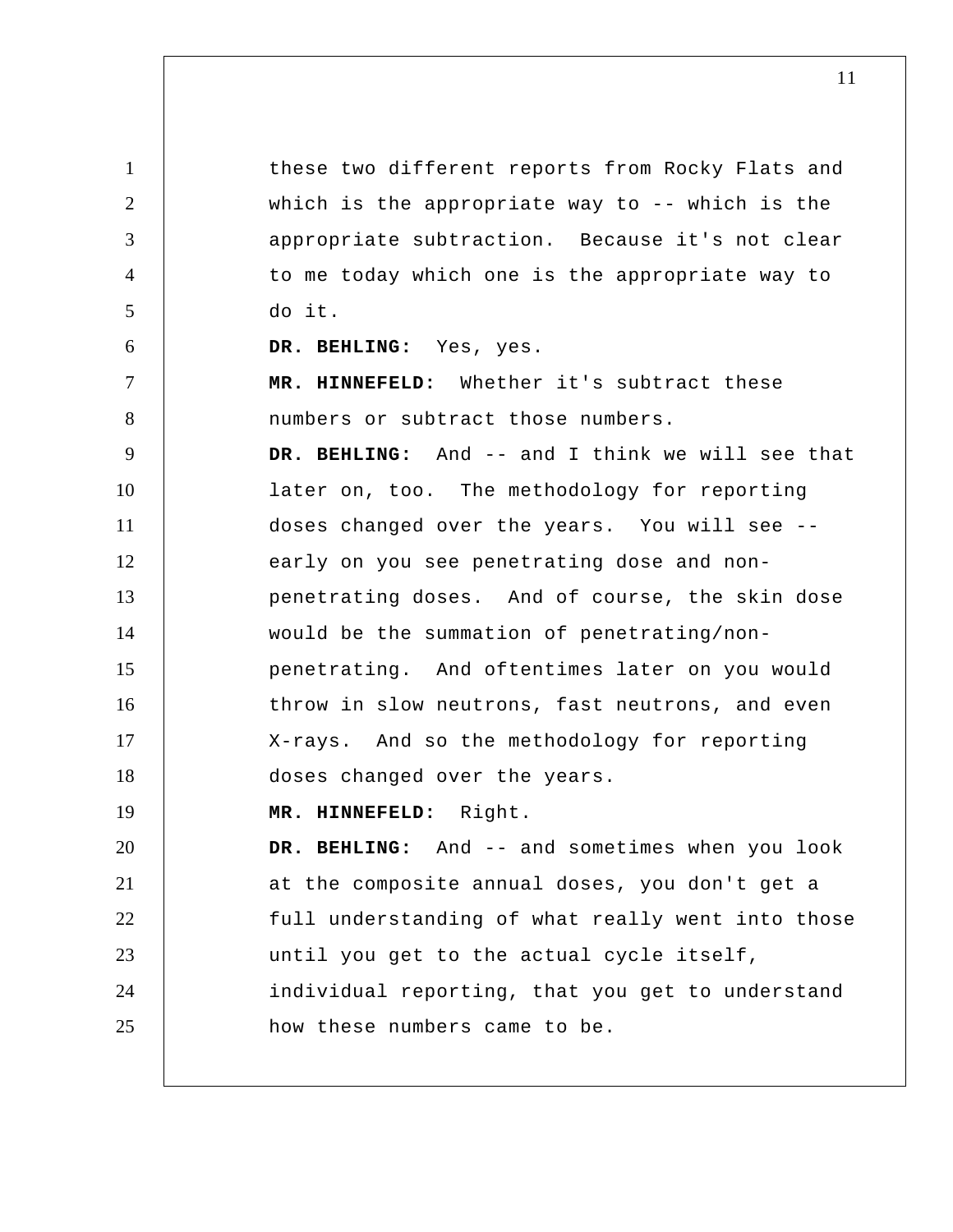**MR. HINNEFELD:** Right.

| $\overline{2}$ | DR. BEHLING: And -- and, you know, as I said, in  |
|----------------|---------------------------------------------------|
| 3              | most instances these are quite trivial.           |
| $\overline{4}$ | MR. HINNEFELD: And these are small differences.   |
| 5              | DR. BEHLING: Yes.                                 |
| 6              | MR. HINNEFELD: These particular differences are   |
| $\tau$         | pretty small. Yeah. Okay.                         |
| 8              | MS. BEHLING: Okay. The second finding -- and      |
| 9              | this is under missed dose on page 10 of tab 21.   |
| 10             | And this is one of these issues that we seem to   |
| 11             | encounter a lot of times when we're dealing with  |
| 12             | procedures such as the TIB-10 and TIB-8           |
| 13             | procedures. And in this particular case, we're    |
| 14             | really not sure. What -- what we feel the dose    |
| 15             | reconstructor should have done if they wanted to  |
| 16             | maximize the missed photon dose was to take the   |
| 17             | LOD value times N exchange periods and enter that |
| 18             | into IREP as a constant with no uncertainty.      |
| 19             | However, what was entered was a -- what appears   |
| 20             | to be a geometric mean with a geometric standard  |
| 21             | deviation of 1.52. And this is something that we  |
| 22             | see on a routine basis on -- in this particular   |
| 23             | area, especially with missed photon dose.         |
| 24             | MR. HINNEFELD: Right.                             |
| 25             | MS. BEHLING: When they use the LOD value and --   |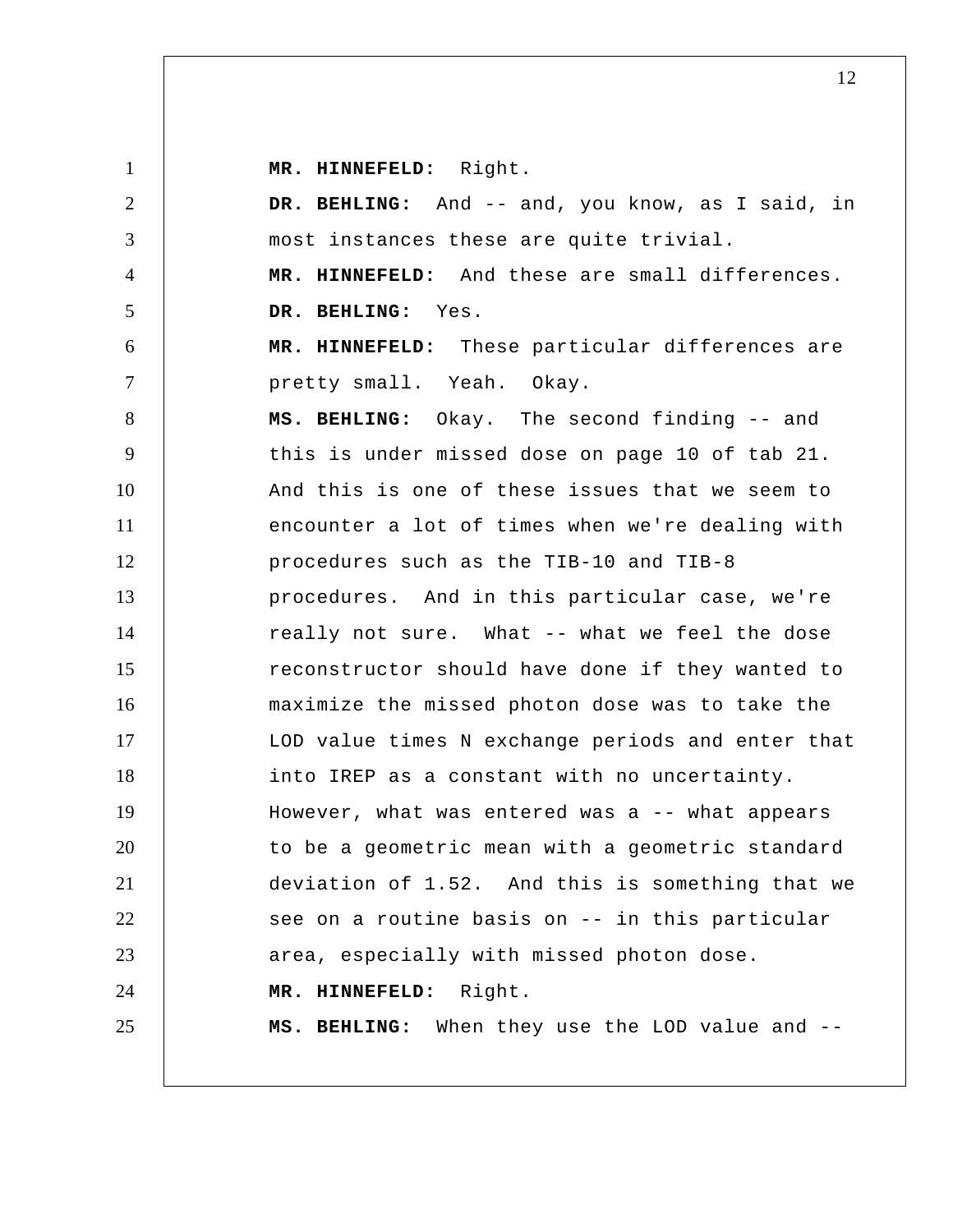1 2 3 4 5 6 7 8 9 10 11 12 13 14 15 16 17 18 19 20 21 22 23 24 25 times the N, that is already your 95th percentile value and should be entered as a constant without the uncertainty.  **MR. HINNEFELD:** Yeah, and that's -- I guess my comment on this was that's -- you're correct, and that since this was an error in the high dose side on a non-compensable outcome, we wouldn't necessarily correct it. We might -- we would just send it on.  **MS. BEHLING:** Okay.  **MR. GRIFFON:** On that -- on that -- along those lines of missed photon dose, it's not so much the uncertainty, but I had a question on this case of missed versus unmonitored. And in 1972, '78, '81, '82, '85 -- if my notes are right here - there was no data. And I was -- I didn't have a chance, but either -- this is either SC&A or to NIOSH, did the dose reconstructor just assume it was a missed dose and a -- and assign the LOD over two, or whatever technique, or did they assume it was unmonitored and assign some other value like co-worker data or something like that?  **MR. HINNEFELD:** My -- my judgment on this is since this employee went from monitored to unmonitored and -- and then back to monitored on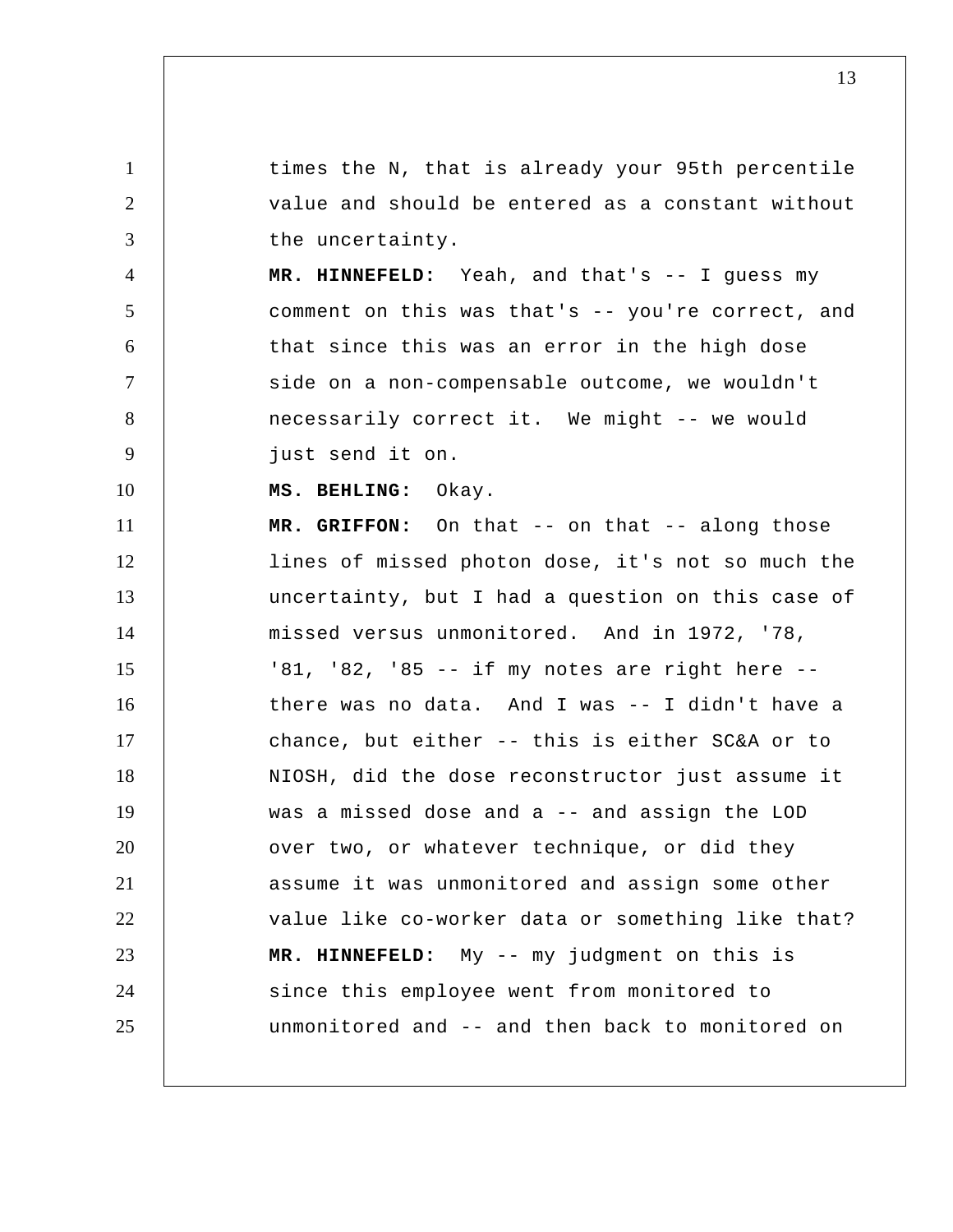1 2 3 4 5 6 7 8 9 10 11 12 13 14 15 16 17 18 19 20 21 22 23 24 25 a -- what seems to be a relatively consistent work assignment, that there were certain years when he would just not get assigned to places where he needed a badge. And in those cases, the -- the missed dose of a badged person we would consider an upper estimate or a bounding estimate on what the person's exposure might have been for those years, and so it would be an appropriate way to -- to do the unmonitored. Yeah, he was - there were a handful of years where he does appear to be unmonitored, given this work situation and particularly given '81, '85, you know, that work era --  **MR. GRIFFON:** Yeah.  **MR. HINNEFELD:** -- we would say that okay, well - - if he -- since he was unmonitored, he would no more dose than someone who was monitored all the time and had zeros, you know --  **MR. GRIFFON:** Right.  **MR. HINNEFELD:** -- every cycle and all that. So it's an appropriate bounding dose for those years.  **MR. GRIFFON:** Okay. I guess what I -- what I was wondering is, was there any attempt to find out - - I don't know if the person in this case is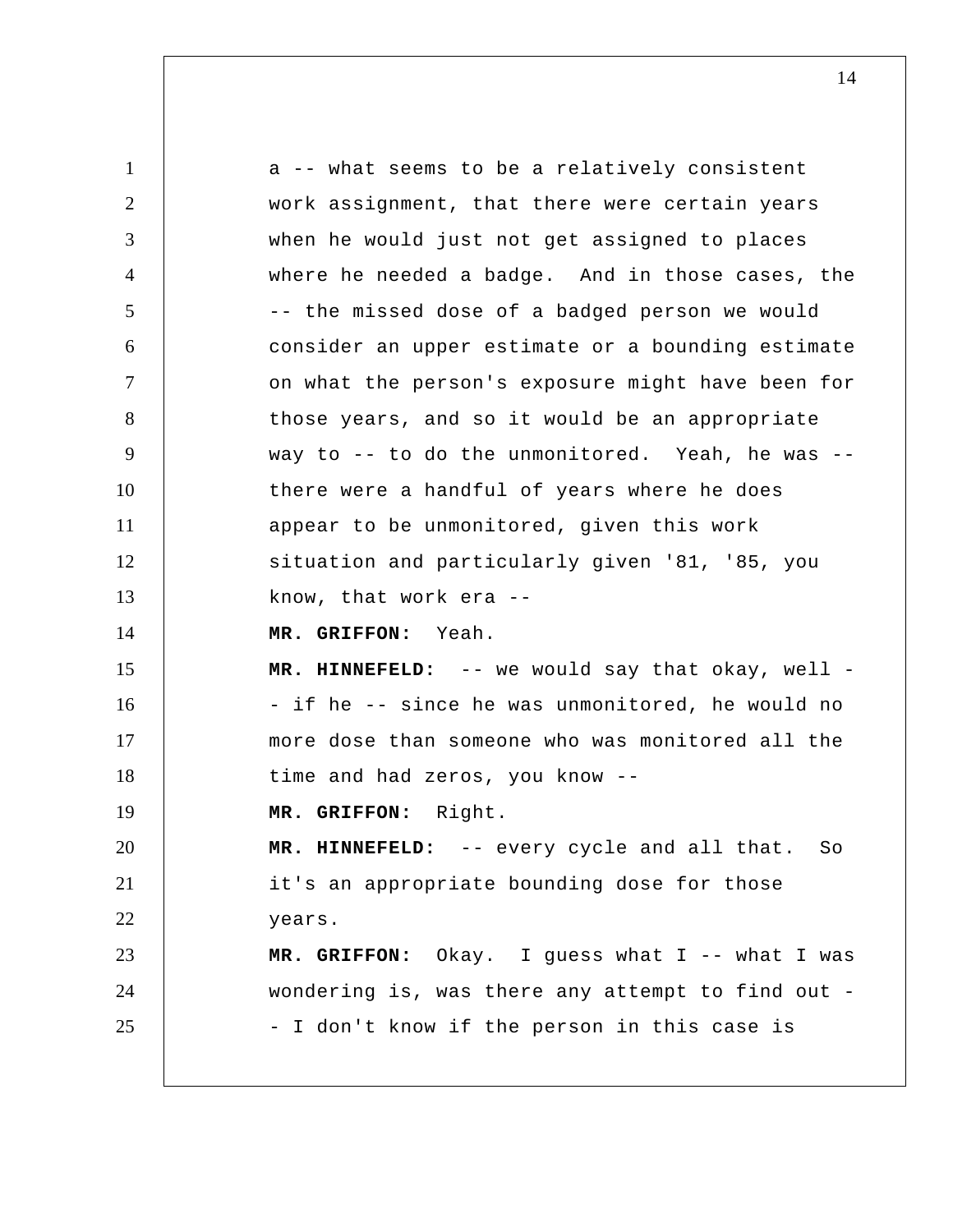1 2 3 4 5 6 7 8 9 10 11 12 13 14 15 16 17 18 19 20 21 22 23 24 25 alive, but was there any attempt to find out from the CATI interview whether he did go on and off badging like that or was there anything in his work history that would have dictated necessarily -- my -- my concern, again, is that if -- if there's data missing, how do we know it was simply that he got off the monitoring program and not that data is just simply missing and for whatever reason -- a lost badge, a whatever.  **MR. HINNEFELD:** Okay.  **MR. GRIFFON:** There's really no way to verify that I guess, or --  **MR. HINNEFELD:** I don't know of any way right now. We certainly read the CATI. I don't -- I haven't read it recently, but certainly the dose reconstructor would have read the CATI and our reviewer would have read the CATI and probably would have, and should have, commented and the dose reconstruction -- or the dose from the incidents would have reflected some sort of - you know, something saying then that he was continuously monitored but -- but that it's missing for some years or -- it would seem like it would have been annotated in some fashion. I don't recall sitting here today because I -- I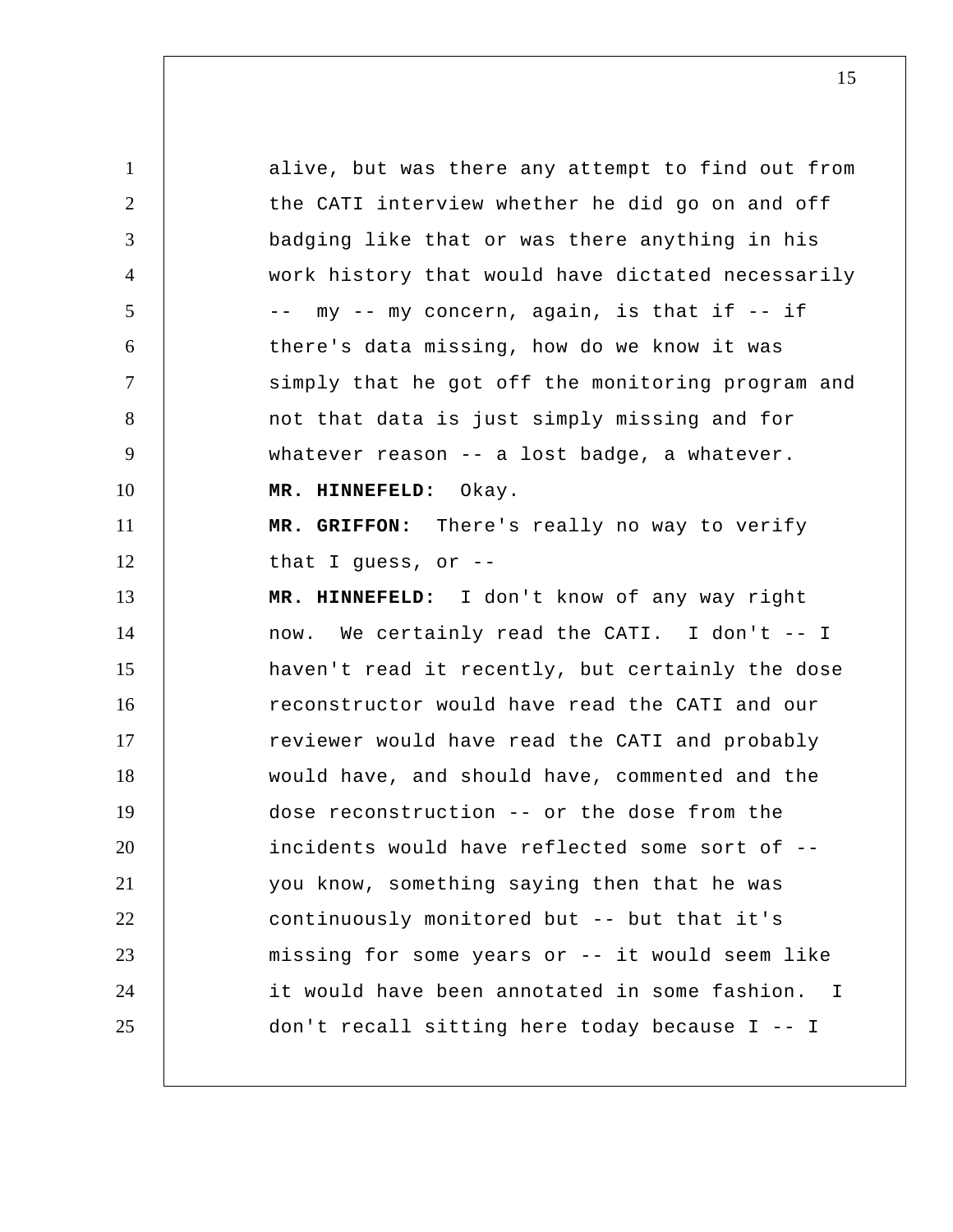1 2 3 4 5 6 7 8 9 10 11 12 13 14 15 16 17 18 19 20 21 22 23 24 25 don't know that I actually read it when I was preparing for this. Certainly the dose reconstructor would have done it and our reviewer would have read it. I just felt like with this person's assignment being an electrician, and presumably working all over --  **MR. GRIFFON:** Right.  **MR. HINNEFELD:** -- you know, he could be assigned to, you know, clean side maintenance. I mean there was a -- Fernald was a clean side maintenance and while Fernald and Tippy (sic) were badged for most of the history -- well, everybody was badged, but you just didn't go in the process area. They only worked maintenance on the clean side. So I would suspect it would be consistent with that kind of approach.  **MR. GRIFFON:** It could well be. I'm -- I'm just asking whether that was checked or not.  **MR. HINNEFELD:** Yeah. I'd say -- I'd say, to answer your question, our approach would be -- in a situation like this, we would probably conclude that assigning a missed dose rather than a monitored dose for this kind of situation would be an appropriate bounding approach.  **MS. BEHLING:** Okay. We'll move on into finding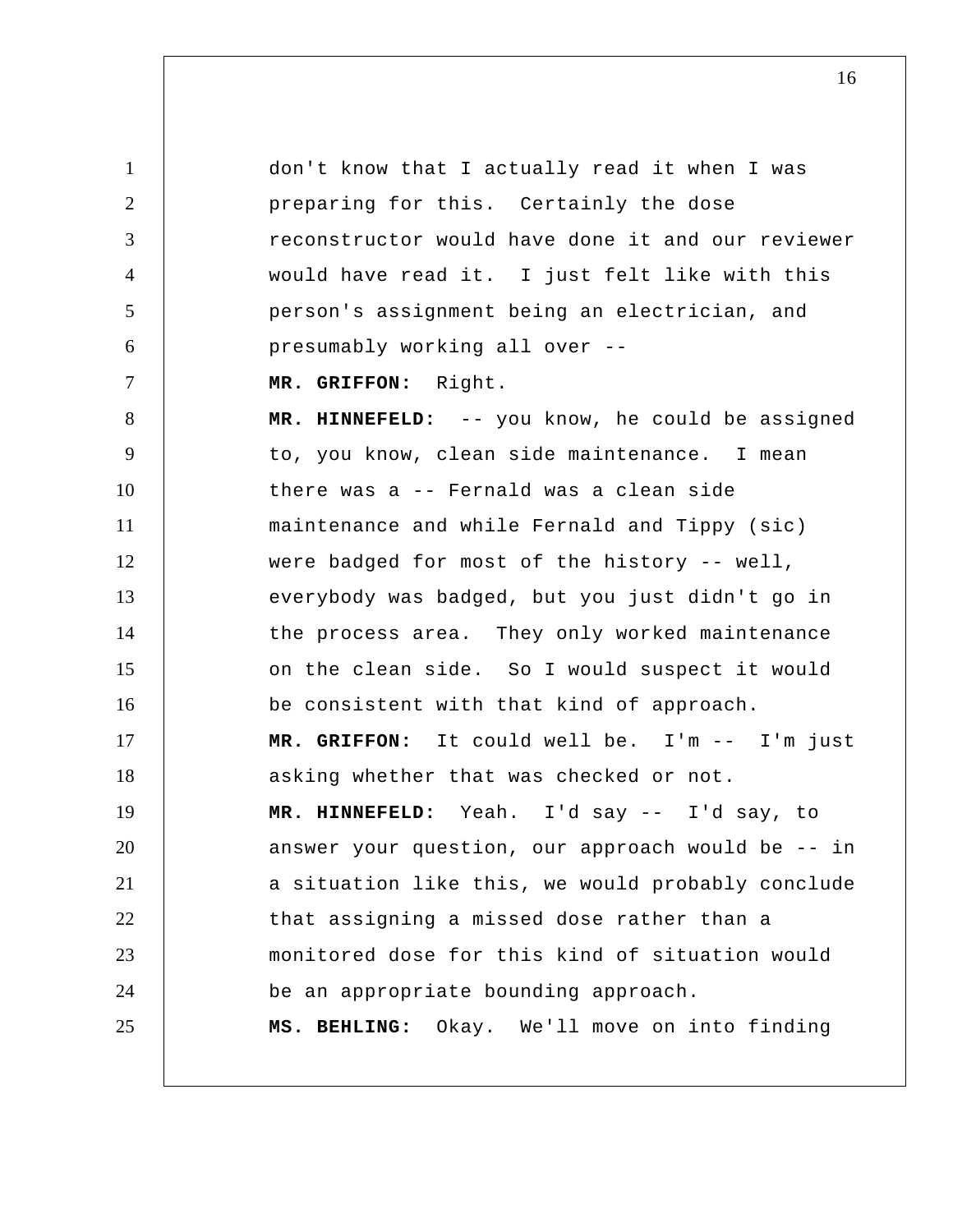1 2 3 4 5 6 7 8 9 10 11 12 13 14 15 16 17 18 19 20 21 22 23 24 25 3, which is missed neutron dose section on page 12. In this case, the dose reconstructor specified the formula that he was actually following for calculating missed photon dose, which was N for the badge exchanges times LOD over two times two times 1.91. And this methodology is not endorsed in either the implementation guide or the Technical Basis Document. And here again, he had two options. If he was going to maximize that missed dose, he would have followed the N times LOD formula and entered it into IREP as a constant. Or, if he wanted to use the best estimate approach, he would have used N times LOD over 2, entered that as geometric mean with standard -- geometric standard of deviation of 1.52.  **MR. HINNEFELD:** Yeah. Same comment as before, that since it's an error on the high dose side on a non-compensable case, we wouldn't necessarily correct it.  **MS. BEHLING:** Okay. Finding 4 has to do with the occupational medical dose. And here there was what we felt an underestimation of the dose, because apparently the dose reconstructor only calculated one chest X-ray for 1969. And I -- if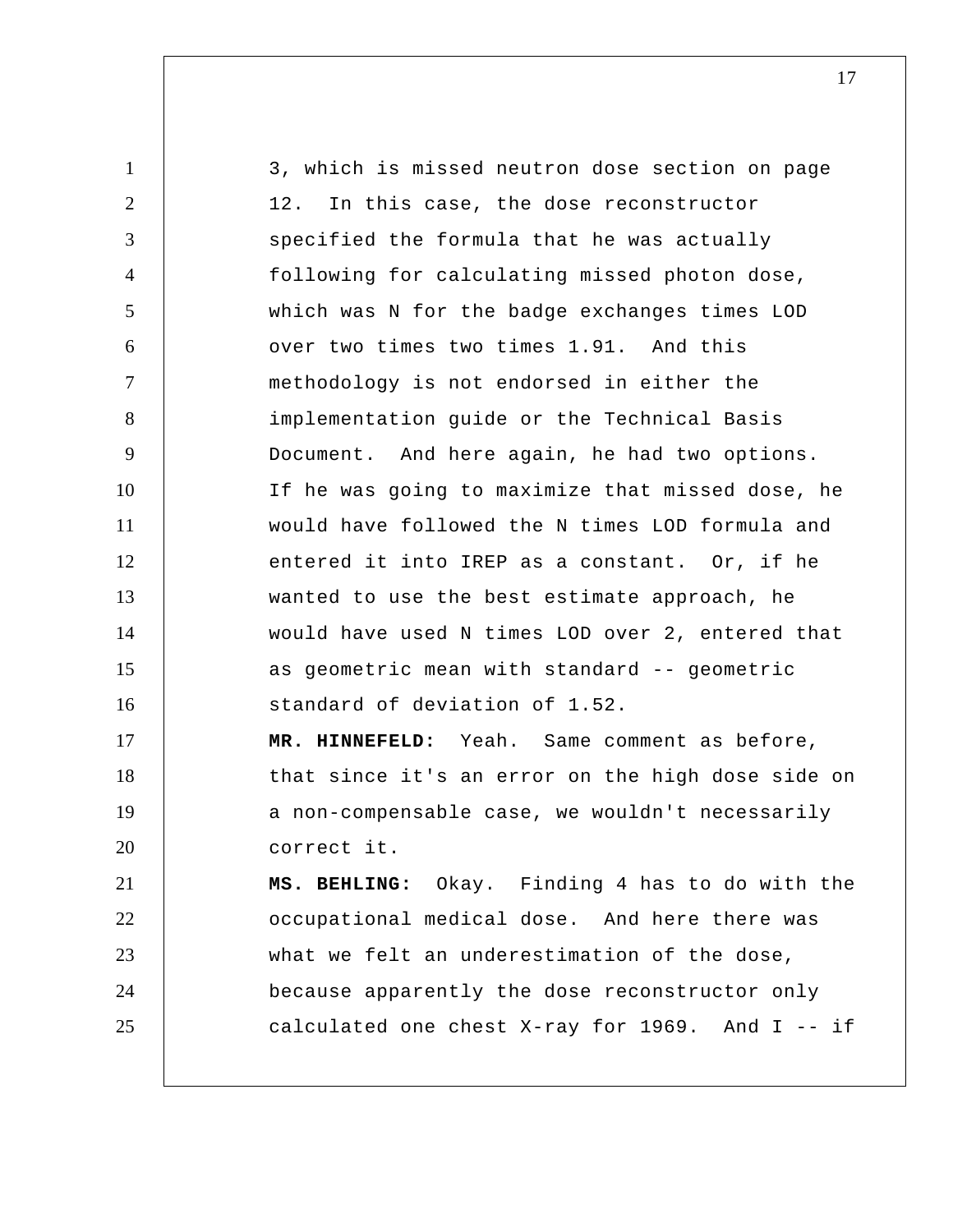1 2 3 4 5 6 7 8 9 10 11 12 13 14 15 16 17 18 19 20 21 22 23 24 25 I recall, I think the dose reconstruction indicated that he was going to assume an annual chest X-ray, which he did not do and that would have resulted in additional 7 or .700 millirem.  **MR. HINNEFELD:** Okay. Now, in this case, they did use the -- the tables from the site profile on these dose numbers. But 33 millirem was assigned in 1970, right, the first year of employment? Isn't that where we are on this one? The table on the appendix would be --  **MS. BEHLING:** Yeah.  **MR. HINNEFELD:** -- where it would be. In line 212, line 212 of the dose reconstruction.  **MS. BEHLING:** Yeah, I -- I didn't have that information on this one. I don't know why.  **MR. HINNEFELD:** Line 212 of the dose reconstruction is the 33 millirem and then there's a whole series of zeroes --  **MS. BEHLING:** Yes.  **MR. HINNEFELD:** -- after that. On the Technical Basis Document for Rocky Flats -- this is the medical section -- there's the -- this is later years. Here's '70 to '85 and there's pre-'70 for a PA chest and --we're looking at bladder - right? -- urinary bladder for the surrogate.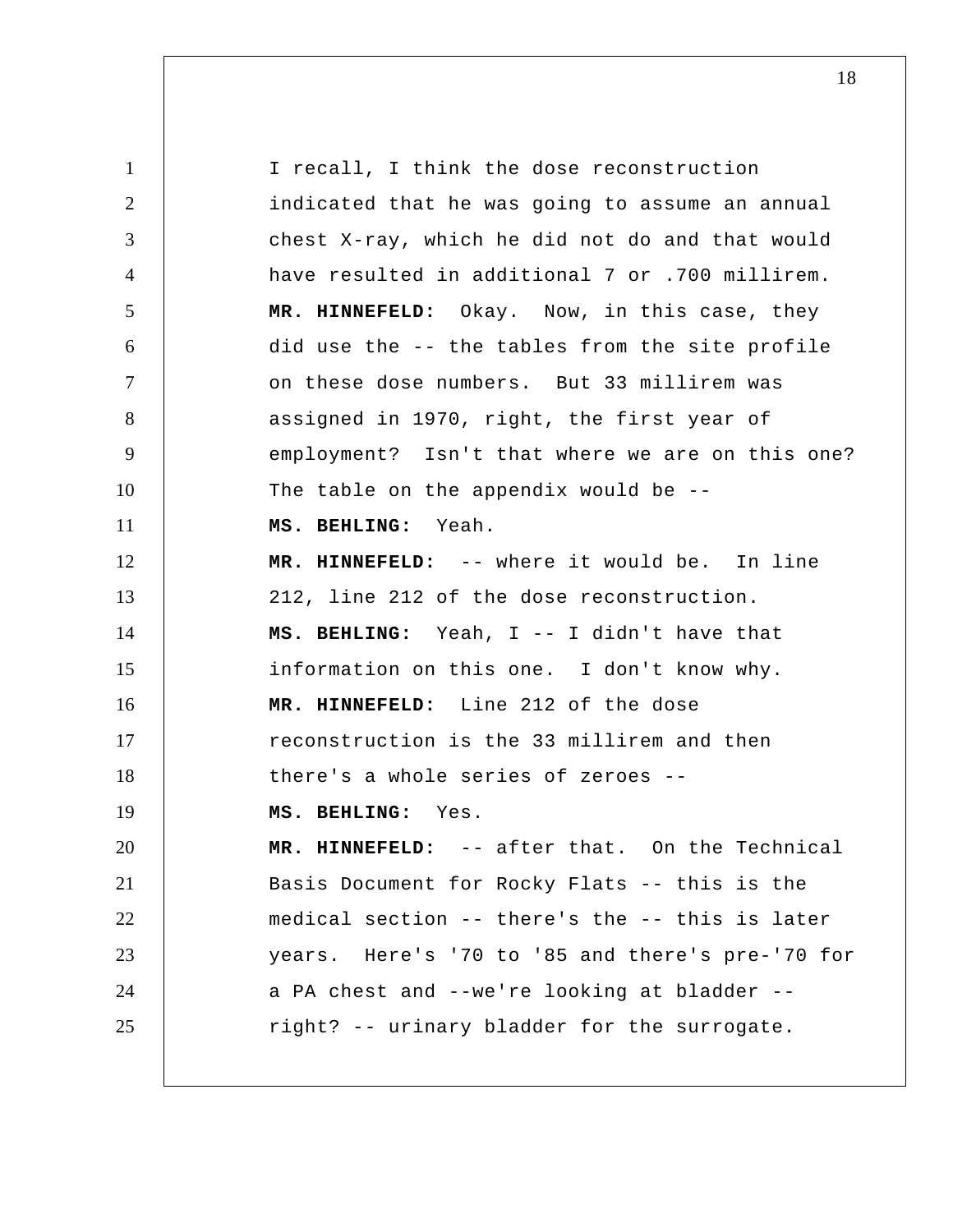1 2 3 4  $5$  --6 7 8 9 10 11 12 13 14 15 16 17 18 19 20 21 22 23 24 25 Isn't that what we're doing here? Urinary bladder?  **MS. BEHLING:** Yes.  **MR. HINNEFELD:** So pre-'70 we have a 25 millirem  **DR. BEHLING:** And you multiply it times --  **MR. HINNEFELD:** Times 1.3, which gives us the 33 for that entry.  **MS. BEHLING:** Yes. Yes.  **MR. HINNEFELD:** Okay. When you get to '70 --  **MS. BEHLING:** Through '84?  **MR. HINNEFELD:** -- '70 to '85, urinary bladder goes to less than a millirem. So even with the 1.3 multiplication, it will be -- it will be less than one, and IREP rounds to the nearest millirem, so it appears as a zero. Now on the - appears as a zero on this printout. Now if you open the SL workbook that is actually the IREP input and you highlight that field, you'll see that it's not actually a zero. It's actually a calculated value based on some -- and just is less than one so it rounds down to zero in the IREP printout. So from -- for the years, except for the first year, the numbers for -- you know, the medical dose based on the TBD are less than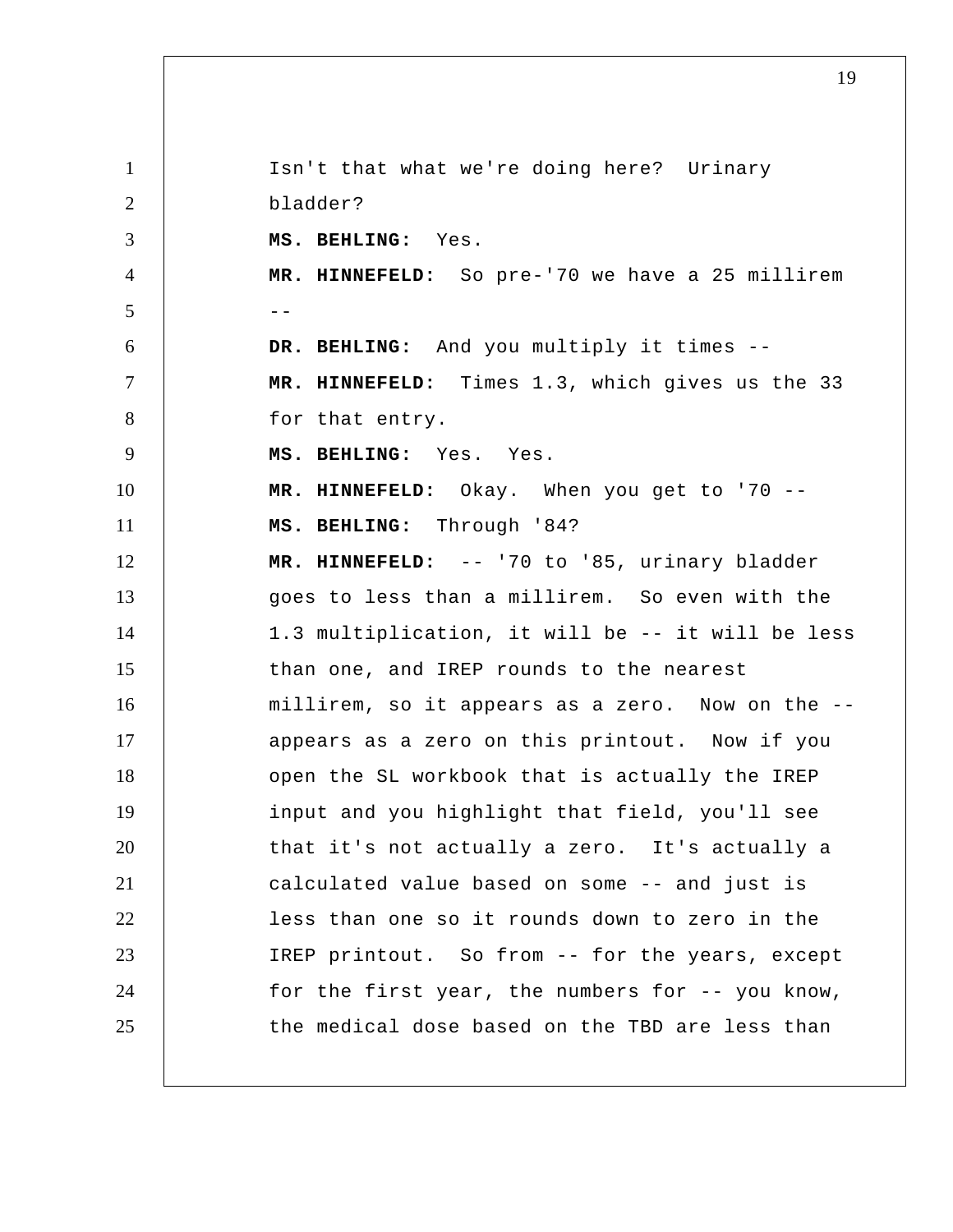1 2 3 4 5 6 7 8 9 10 11 12 13 14 15 16 17 18 19 20 21 22 23 24 25 one, so you get all those zeros down there. Okay. And that also explains the arithmetic, why the dose reconstructionist assigned a total of like 38 millirem for this report -- medical exposure -- when in fact you only can see the 33 on the -- on the spreadsheet.  **MS. BEHLING:** Yes.  **DR. BEHLING:** And (unintelligible).  **MS. BEHLING:** Right.  **MR. HINNEFELD:** Yeah. Now -- and then there's another comment about the lumbar spine exam, which is way down at the end. It's line 234 of the dose reconstruction, his lumbar spine. The dose reconstructor appears to have shortcut it and on a -- on a high side, which would be assigned as a -- as the lumbar spine. The Technical Basis Document says they had a two-view lumbar spine, an AP and a lateral. And he gives a value for both the AP and the lateral on the lumbar spine in the -- in the years when they were given, '52 to '74, so you may want to give him higher if you want to give him anything. And the urinary bladder, as you can see, is -- you have an AP value and these are lung only, and then a lateral number. The dose reconstructor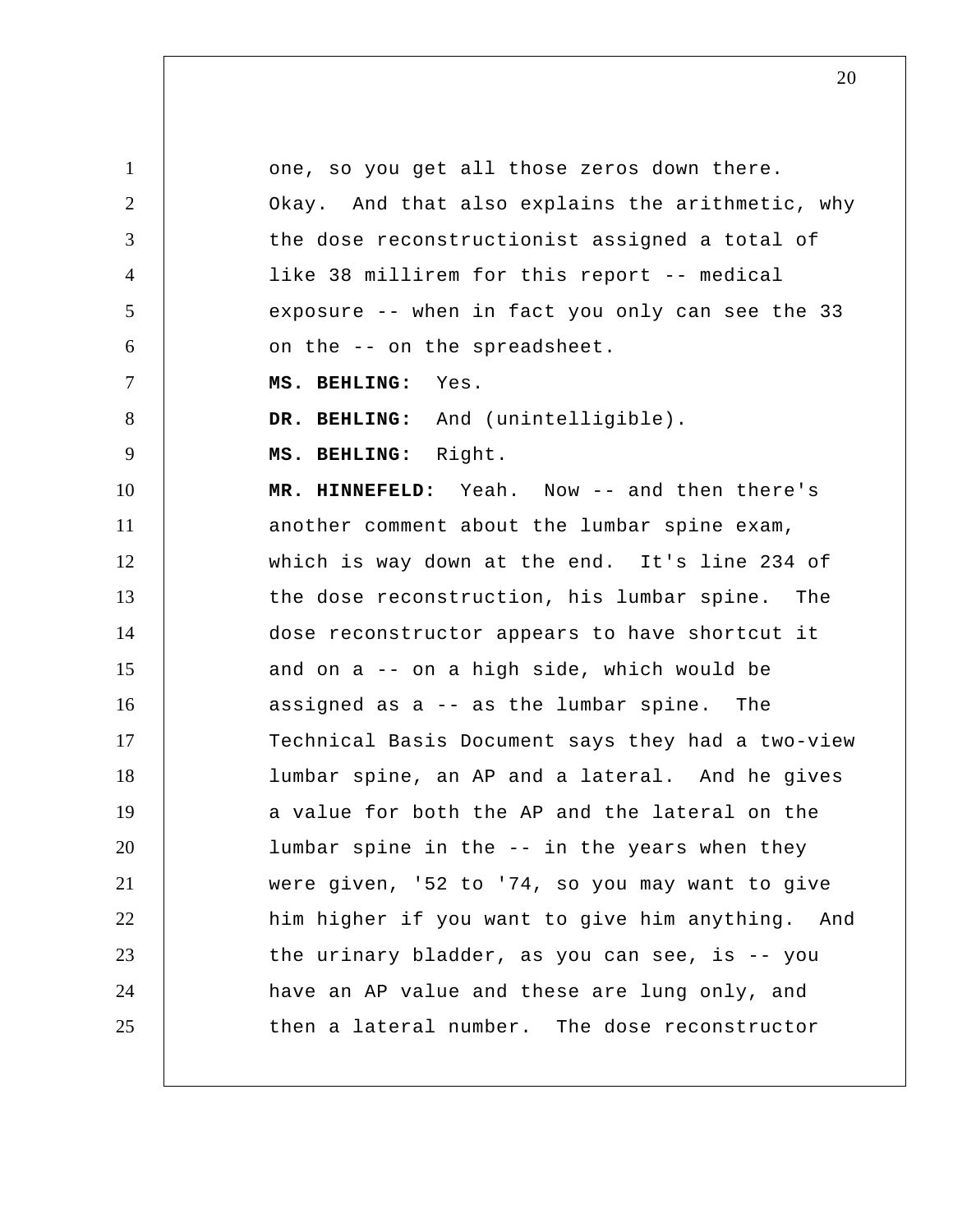1 just took two AP.

2 3 4 5 6 7 8 9 10 11 12 13 14 15 16 17 18 19 20 21 22 23 24 25  **MS. BEHLING:** Uh-huh. I see.  **MR. HINNEFELD:** Two times the AP value and kept that GSD rather than, you know -- your other alternatives would be list them on separate lines or do a combination of these two means and then geometric -- you know, some sort of combination of the distribution.  **MS. BEHLING:** No. No, we didn't --  **DR. BEHLING:** I -- I think I did make a comment later on about the lumbar spine as it's being calculated here versus for Iowa, which is like a factor of ten higher, and I couldn't figure out why one --  **MR. HINNEFELD:** I'm not sure -- see, I can - yeah, that was in the Iowa I think.  **DR. BEHLING:** Yeah. Yeah, I think they go up to like 2.9 rem --  **MR. HINNEFELD:** As I recall, it had to do with the number of views.  **DR. BEHLING:** Yes.  **MR. HINNEFELD:** Certain places took like five views for the lumbar spine, and that I think is - - explains the magnitude of the difference. And this was -- so in this case, the lumbar spine was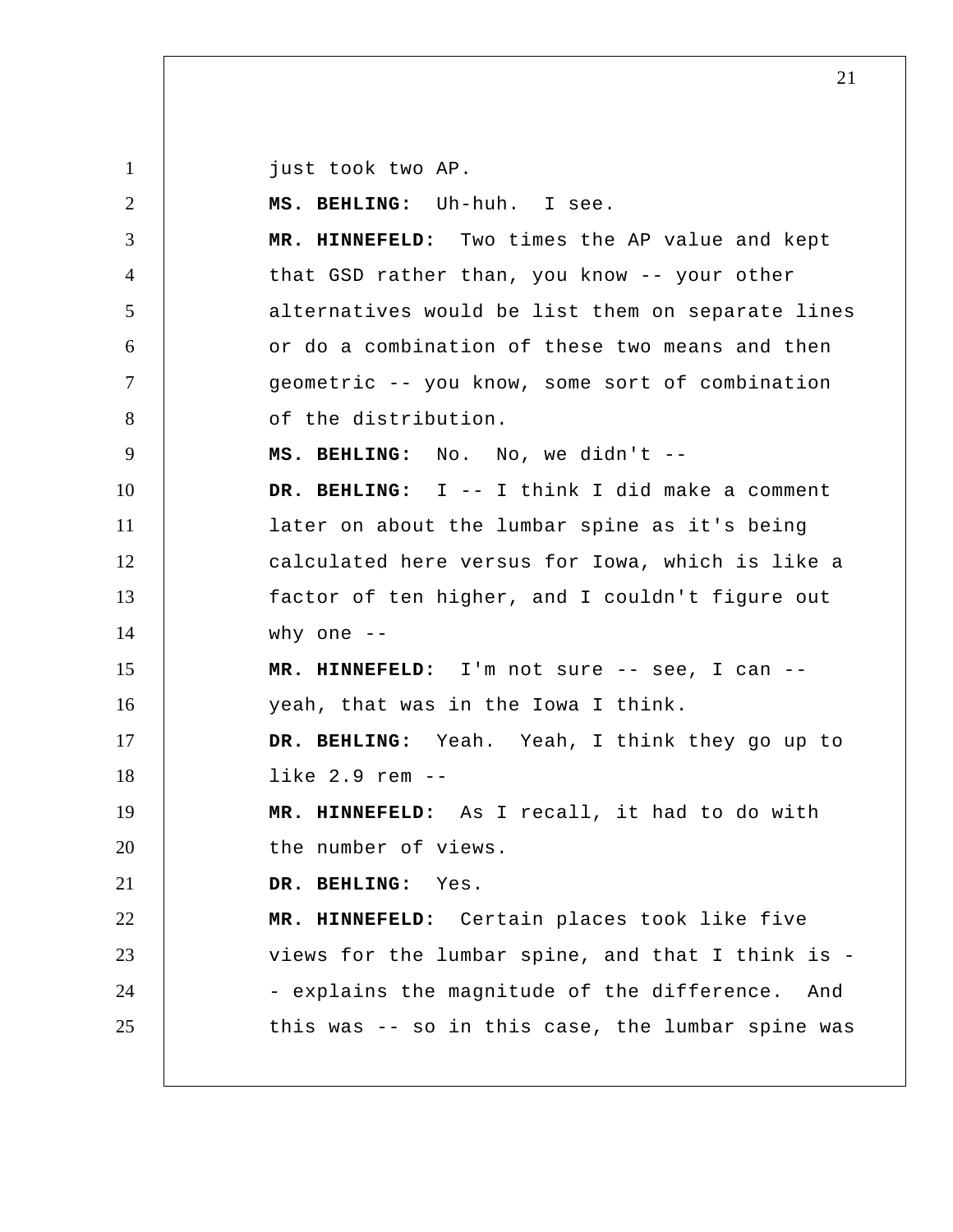1 2 3 4 5 6 7 8 9 10 11 12 13 14 15 16 17 18 19 20 21 22 23 24 25 counted for as if it were two AP's as opposed to an AP and a lateral. I think the dose reconstruction incorrectly says they accounted for two lumbar spine exams. And they didn't have two lumbar spine exams, they did two views.  **DR. BEHLING:** Views.  **MR. HINNEFELD:** So that's -- so that's part of the comment (unintelligible).  **DR. BEHLING:** Yeah.  **MS. BEHLING:** Okay. **UNIDENTIFIED:** This is yours, too.  **MR. HINNEFELD:** Oh, yeah. Sorry. I need just a few more things in front of me.  **MS. BEHLING:** All right. And finding number 5 is we could not reproduce -- based on the information that was provided in the dose reconstruction report, we could not reproduce the on-site ambient dose. I believe NIOSH calculated 73 millirem, and based on using the Technical Basis Document, we calculated 202 millirem. No. No, I'm sorry. We did not. We calculated 60 millirem.  **MR. HINNEFELD:** Yeah, there's two.  **MS. BEHLING:** Sixty, yes.  **MR. HINNEFELD:** Yeah.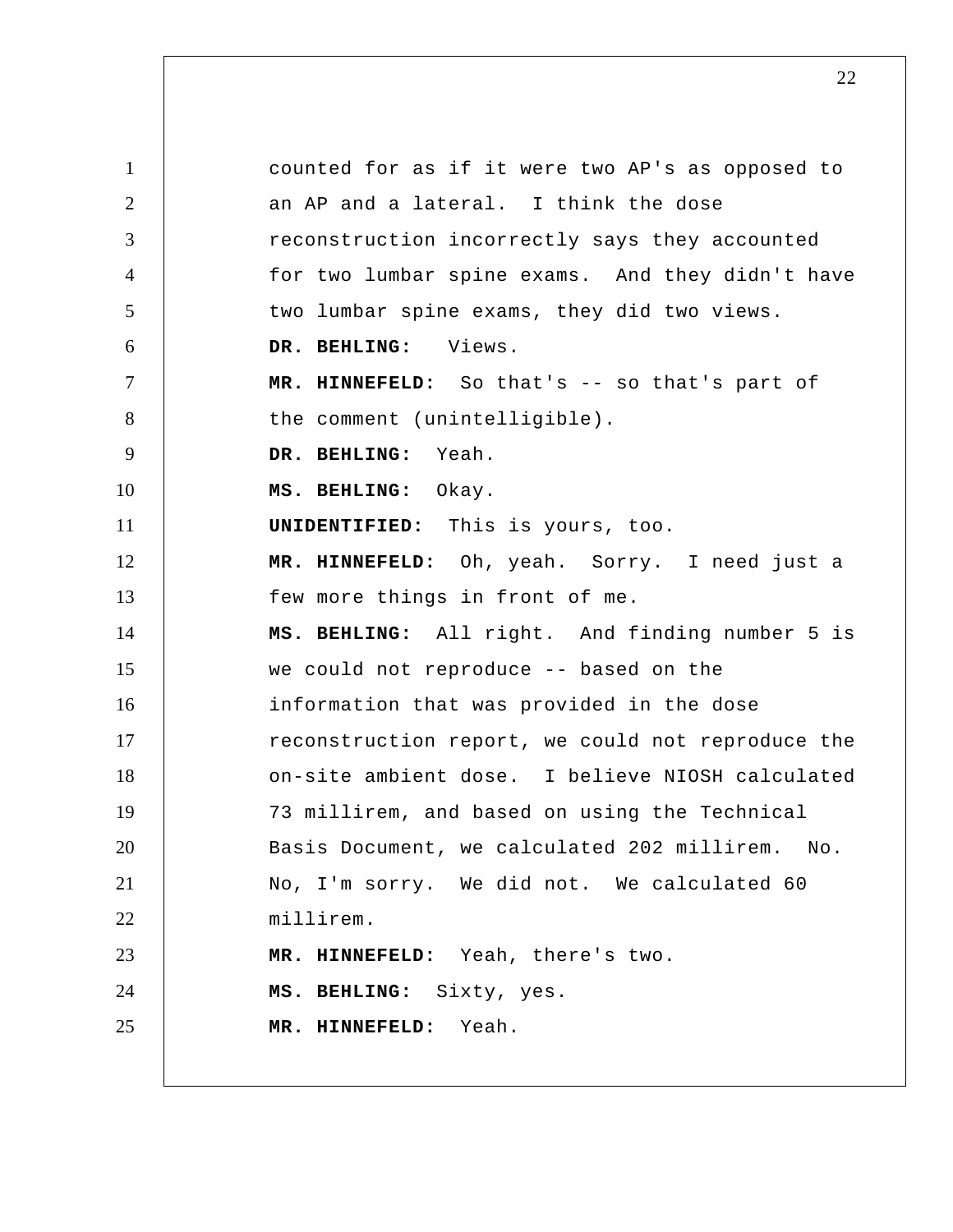1 2 3 4 5 6 7 8 9 10 11 12 13 14 15 16 17 18 19 20 21 22 23 24 25  **MS. BEHLING:** Trivial, however -- as Hans said - one of the things we're trying to do is just reproduce all of the numbers.  **MR. HINNEFELD:** Okay. What I think they did was took the 1985 dose from their -- from the TBD table and they used the 1985 dose of -- is that the highest one? I may have these wrong -- 1989 dose. 1989 dose had the highest mean value of 167 and the recommended 1 sigma value is this value all the way over here.  **MS. BEHLING:** Yeah, 36 and 39.  **MR. HINNEFELD:** So if you add those two, 167 and 2 sigma 78, you get 245 for an 1860-hour year, and that's 73 millirem for the 26-hour -- 26-hour work period. So that seems to be how they did the arithmetic. Again, the number is trivial and it doesn't really matter.  **MS. BEHLING:** It is.  **MR. HINNEFELD:** But that seems to be how they did (unintelligible).  **MS. BEHLING:** Okay. Okay. And then the last finding is with regard to the internal dose. And in this particular case, and I know that dose reconstructors do this a lot when they're maximizing the hypothetical internal dose, they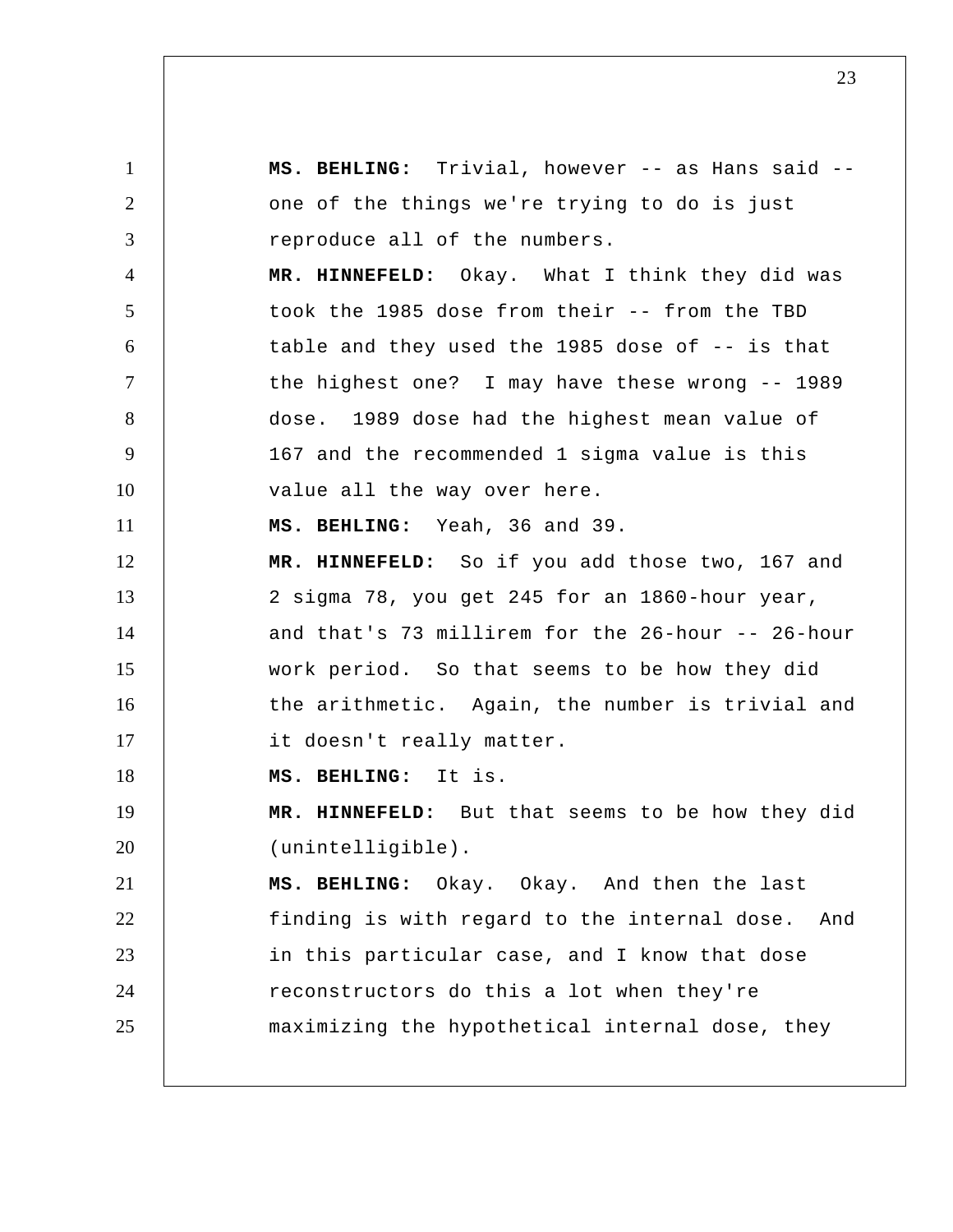1 2 3 4 5 6 7 8 9 10 11 12 13 14 15 16 17 18 19 20 21 22 23 24 25 use the TIB-2 when they select the 28 radionuclides for the hypothetical internal. However, since Rocky Flats is a facility without a reactor, procedurally they should have selected the model with the 12 radionuclides, which would have obviously reduced the internal dose.  **MR. HINNEFELD:** Yeah, you're right.  **MS. BEHLING:** I believe that's it for this one.  **MR. GRIFFON:** Can I -- yeah, just one more thing on this. Not to beat a dead horse, but I -- this is my horse to beat. I'm looking at the CATI interview with this guy, and -- and Stu, I mean he is an electrician, but there's also a statement in here that says he was -- he did odd jobs until he became a -- got his license --  **MR. HINNEFELD:** Okay. All right.  **MR. GRIFFON:** -- as a master's electrician --  **MR. HINNEFELD:** That's right. That's right.  **MR. GRIFFON:** -- and then he worked on -- did glove box work in 7/71.  **MR. HINNEFELD:** Glove box maintenance, sure.  **MR. GRIFFON:** Now, did he -- was he assigned there permanent -- you know, I mean, is there - is there a black line or is it -- did he go back and forth? I don't know. It seems like he's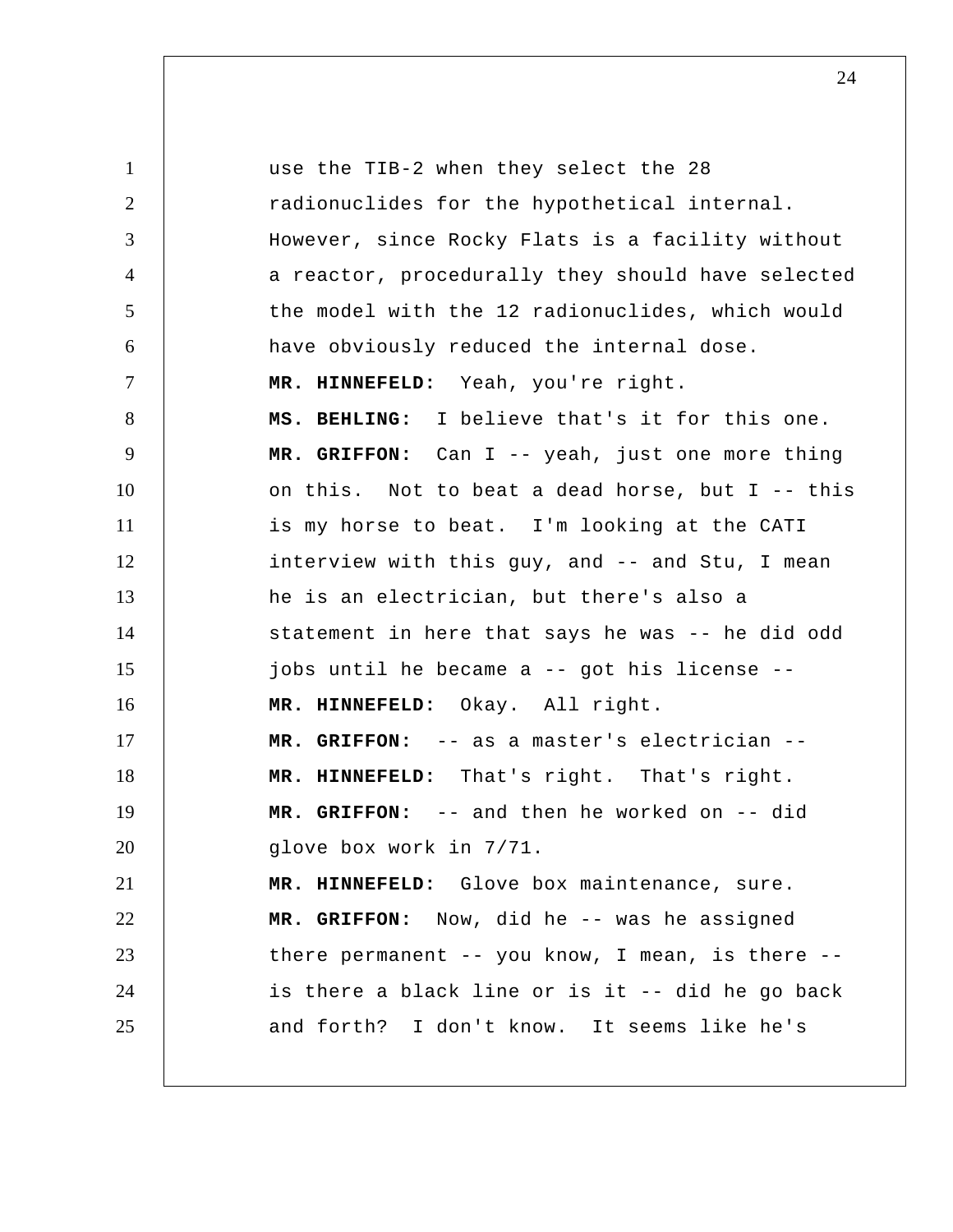1 2 3 4 5 6 7 8 9 10 11 12 13 14 15 16 17 18 19 20 21 22 23 24 25 saying I did odd jobs to a certain point, then I was a master's electrician, then I was assigned to glove box work. Maybe it's not that clean, but I -- I just wondered if --  **MR. HINNEFELD:** I believe probably our interpretation was that he at times did maintenance on things in glove boxes.  **MR. GRIFFON:** Right.  **MR. HINNEFELD:** Electrician work on things in glove boxes --  **MR. GRIFFON:** Right.  **MR. HINNEFELD:** -- as part of his master electrician assignment.  **MR. GRIFFON:** Yeah.  **MR. HINNEFELD:** And so --  **MR. GRIFFON:** But that doesn't necessarily mean - -  **MR. HINNEFELD:** -- our approach would be that that comment or that information would not necessarily cause us to change the judgment that I described early on.  **MR. GRIFFON:** Okay. I -- I was just -- you know, the other note that I have was I don't think there's any original records of -- of -- they're all annual summary records, right, for the --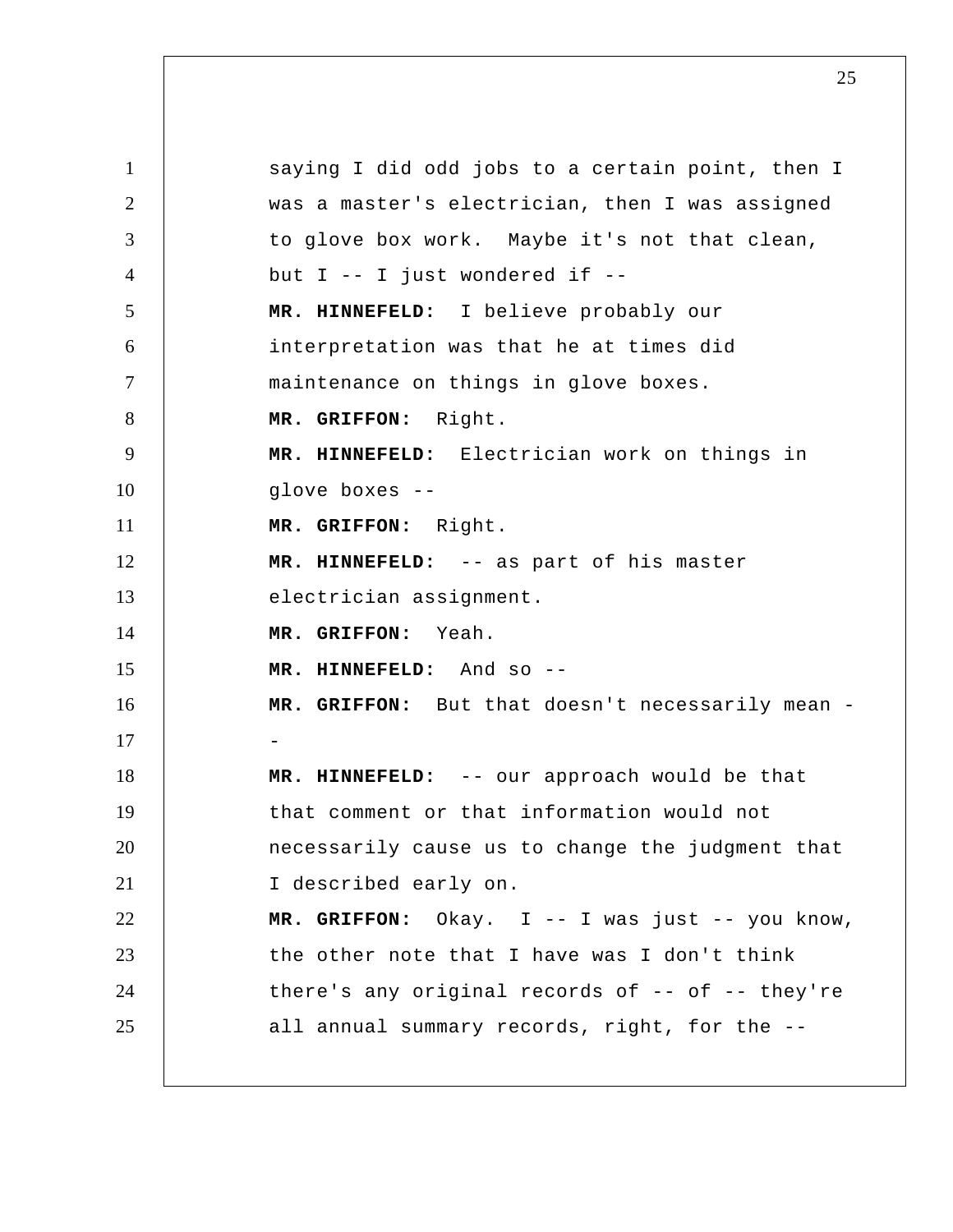1 2 3 4 5 6 7 8 9 10 11 12 13 14 15 16 17 18 19 20 21 22 23 24 25  **MR. HINNEFELD:** For the dose, you mean?  **MR. GRIFFON:** -- exposure data. Yeah.  **MR. HINNEFELD:** There is actually the printed page from the person's record that actually includes -- after a particular year, and I forget what it is, '78 or '79. After that year it shows what appears to be monitoring cycle by monitoring cycle. So the printed -- you know, it looks like a printout from a computer database --  **MR. GRIFFON:** Uh-huh.  **MR. HINNEFELD:** -- does in fact show that. The early on is annual summary even on that report. The handwritten numbers are annual summaries. But that report does seem to show what appears to be monitoring cycle by monitoring cycle. It usually is like a quarter or every couple months or something like that, and it's got an unusual nomenclature becau-- or unusual designation because it has two dates, activity start and activity end, which you normally think would be start of the wear period and end of the wear period, but it's not. It's like the day before and the day after the -- the badge was collected. So -- and those things are only like a day apart, so it's a little bit -- kind of throws you off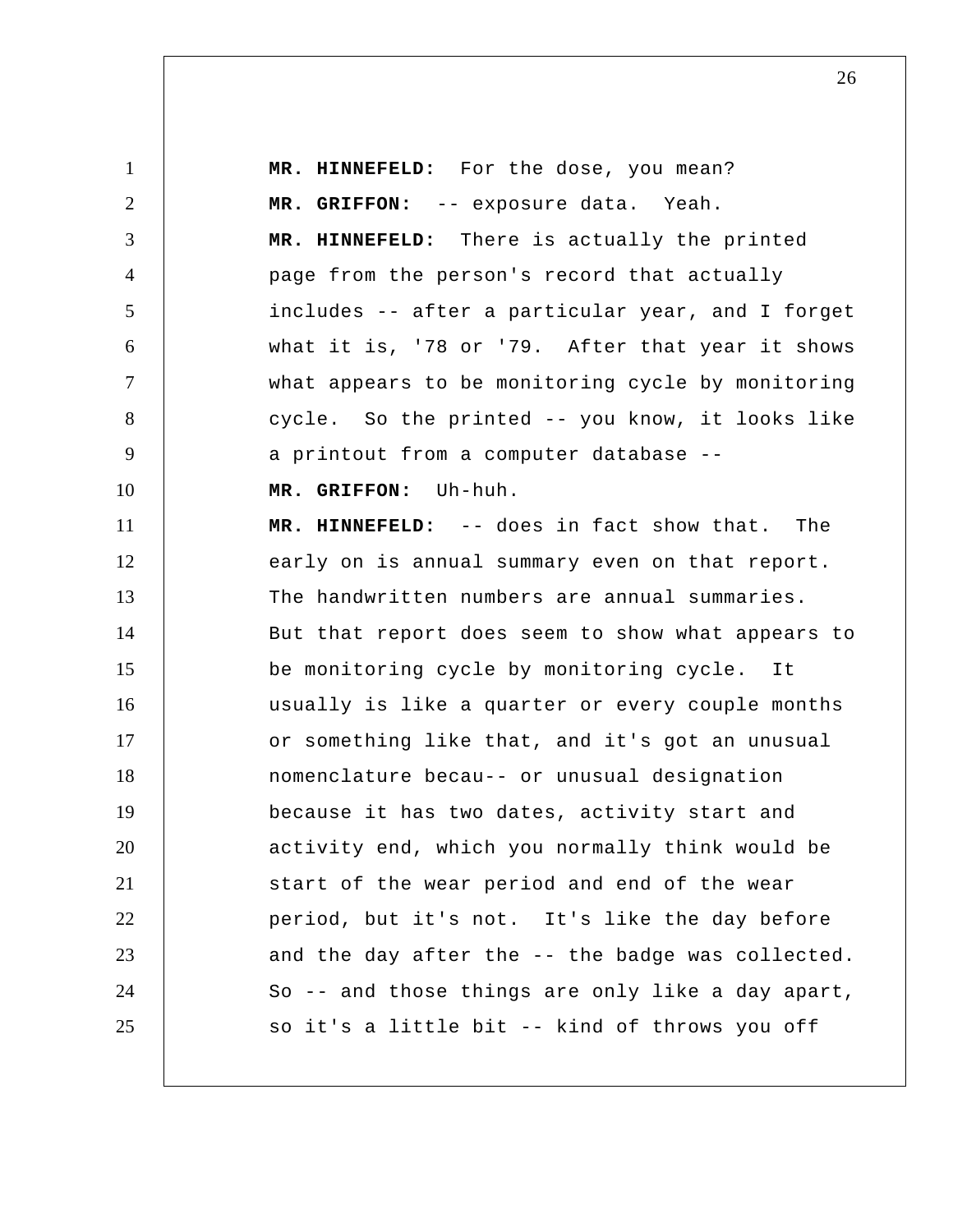1 2 3 4 5 6 7 8 9 10 11 12 13 14 15 16 17 18 19 20 21 22 23 24 25 but the Technical Basis Document does actually describe that report in that fashion and it's - so it's a little unclear what the start of each wear period was, but it's pretty clear what the end of each wear period was.  **MR. GRIFFON:** But again, this may not be that critical in this case, but in  $--$  in general, I  $--$ I guess one concern is if you have the -- if you have borderline -- if we run up against borderline cases, I think -- because we've heard so many stories about people being asked to put their badge down to do certain work or whatever.  **MR. HINNEFELD:** Yeah. Yeah.  **MR. GRIFFON:** So it -- it would make sense in those situations to maybe go back and ask the person. Often they're not going to remember because --  **MR. HINNEFELD:** And in fact, that person actually has a different problem than the one you're describing, because the one you're describing, he'll have exposure on it.  **MR. GRIFFON:** Right.  **MR. HINNEFELD:** It will -- he won't look like an unmonitored person; he'll have an exposure record. And so it's another issue and we look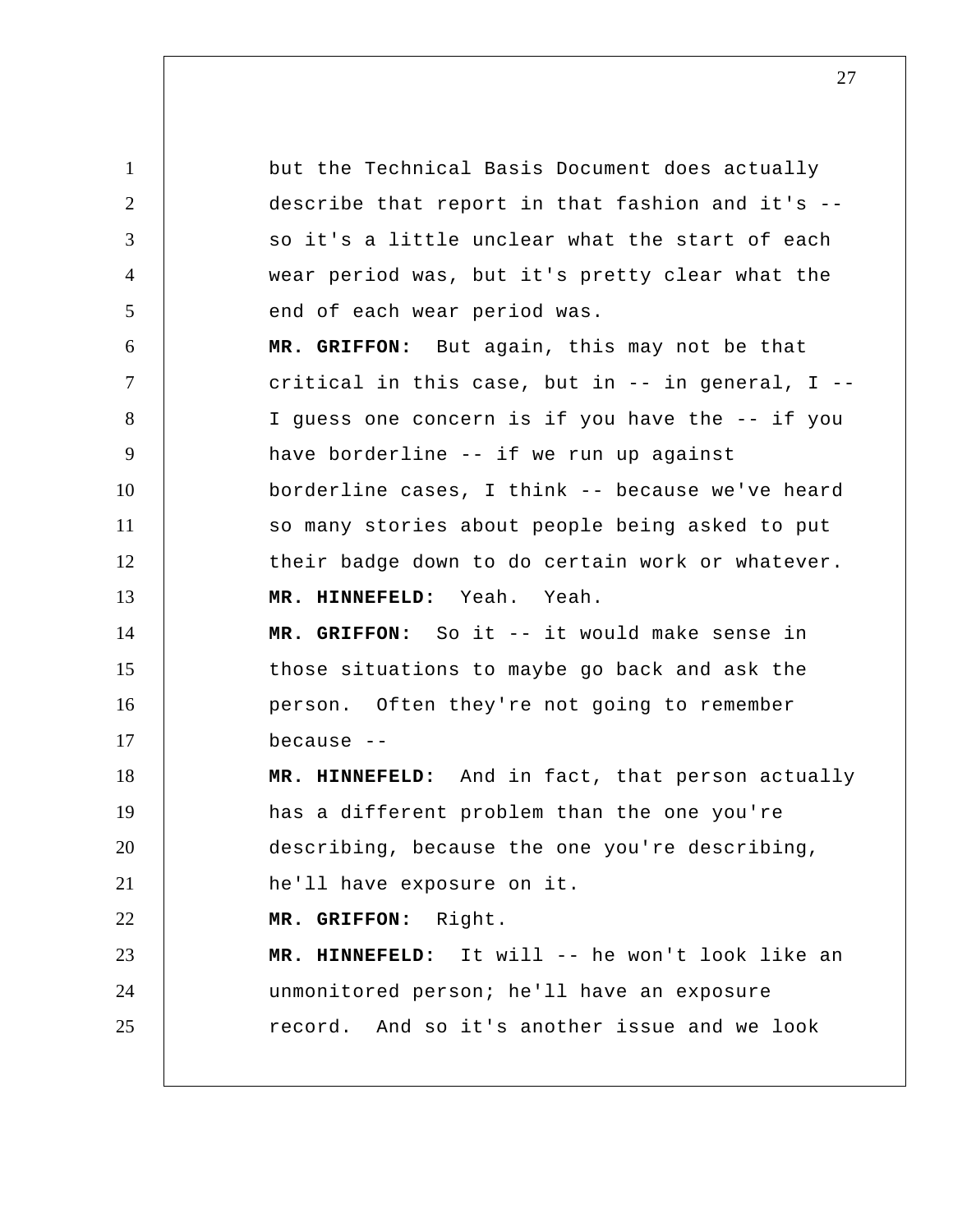for that comment.

| 2              | MR. GRIFFON: Yeah. Yeah.                          |
|----------------|---------------------------------------------------|
| 3              | MR. HINNEFELD: And we -- and we don't just        |
| $\overline{4}$ | ignore that comment when we see it.               |
| 5              | MR. GRIFFON: Okay. Right, right.                  |
| 6              | MR. HINNEFELD: In this particular case, if the    |
| $\tau$         | person has no record for monitoring, we kind of   |
| 8              | go with the -- the site in general, how -- how    |
| 9              | they seem to, you know, badge people and not, the |
| 10             | -- the era. You know, if you're well into the     |
| 11             | '80s, we have a little more confidence. So if a   |
| 12             | guy doesn't have an exposure record in the '80s,  |
| 13             | he probably wasn't monitored that year --         |
| 14             | MR. GRIFFON: Right. The one that really caught    |
| 15             | my eye on this situation -- the one that caught   |
| 16             | my eye was the '72 because he had --              |
| 17             | MR. HINNEFELD: There was one in '72. Right.       |
| 18             | MR. GRIFFON: He had his higher exposure in '69,   |
| 19             | '70, then there was a -- like a blank and then it |
| 20             | went one more high year, and then it kind of      |
| 21             | lowered, you know, tailed off.                    |
| 22             | MR. HINNEFELD: Right.                             |
| 23             | MR. GRIFFON: In the '80s like -- yeah, I agree.   |
| 24             | It wouldn't surprise me that much. But anyway,    |
| 25             | I'll leave it at that.                            |
|                |                                                   |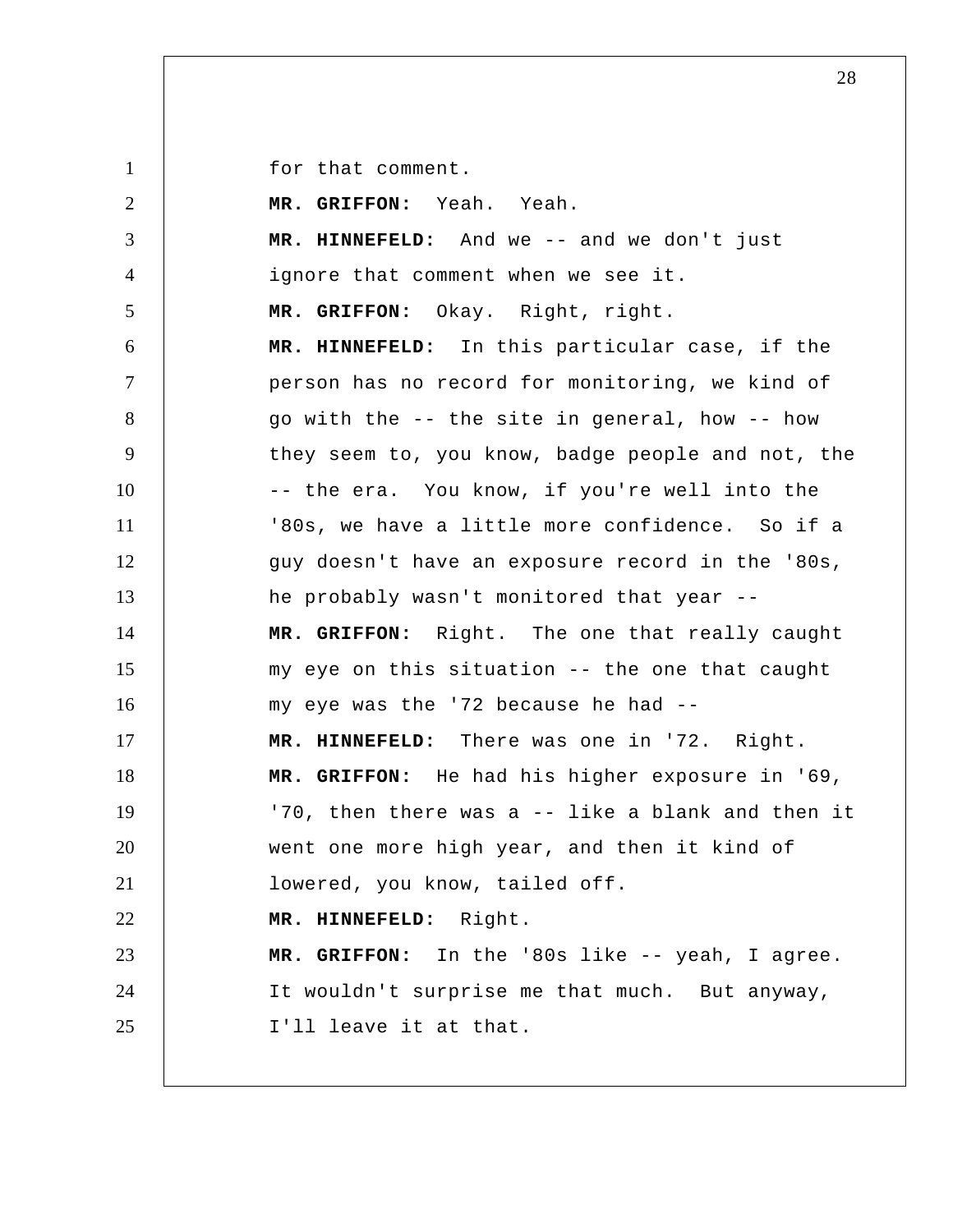1

 **MR. HINNEFELD:** Okay.

2 3 4 5 6 7 8 9 10 11 12 13 14 15 16 17 18 19 20 21 22 23 24 25  **DR. BEHLING:** Okay, kind of move this through, we're on tab 22, the next case, which is case number 10610. This is an individual who worked at Y-12. And if I can just quickly go through it here, it's a female worker who worked there from 1980 through 1998 for a period of about 19 years, and this person was diagnosed with breast cancer in the year 2000, shortly after she terminated employment. Her job at Y-12 was a machine cleaner, so she was in contact with materials that may have involved external as well as internal exposures. The total assigned dose to this individual was 31.85 rem. And for her breast cancer that translates to a POC value of 32.13 percent. And just quickly going through Table 1 on page 5 of the report you'll obviously come to some conclusions just looking at the doses. She had very little measured doses. Most of the external dose was assigned to her from photon missed dose. So she had a total of only 26 millirem of measured dose and a total of 6.84 rem of photon missed dose. And she received quite a bit of exposure from electron missed dose, which was also calculated. And on top of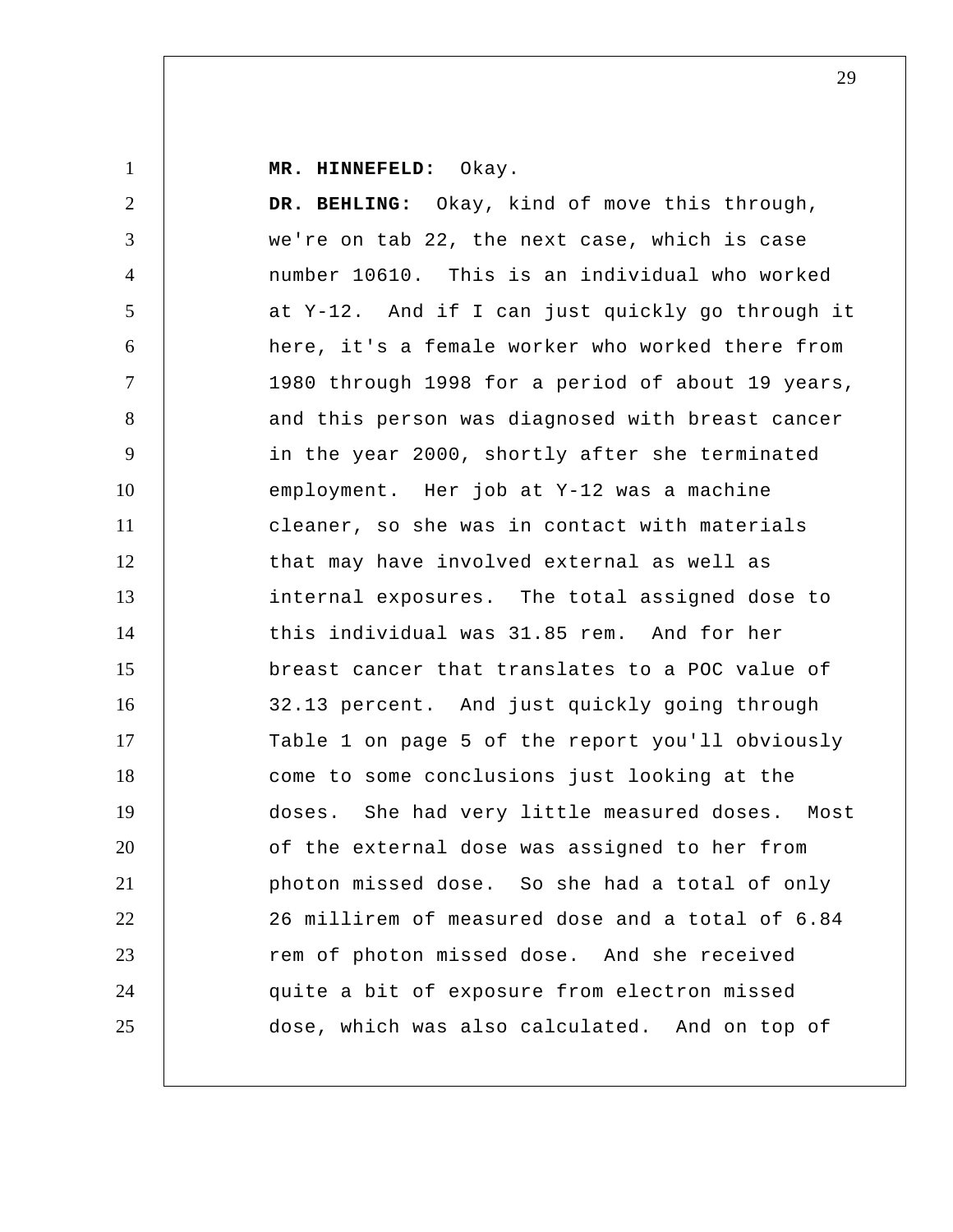1 2 3 4 5 6 7 8 9 10 11 12 13 14 15 16 17 18 19 20 21 22 23 24 25 it, a very, very hefty dose from internal exposures that was based on a hypothetical model. So again, the -- the doses are -- in most instances here, the overwhelming majority of dose contributing to her 31.85 rem were -- were basically assigned doses for missed doses, as well as hypothetical internal. Let me just point out an -- an error. I don't know if Kathy had sent you an errata sheet, but in Table 2, our case review list, for -- for the category of C.2.2, missed dose. You should have had a no and a low instead of the yes, and that is exchanged with value C.3.2 where we had the - the no and low, and you should have a checkmark on your yes. So it's a reversal of those two.  **MS. BEHLING:** Same number of findings.  **DR. BEHLING:** Same -- same findings.  **MR. HINNEFELD:** Yeah, okay. I got it.  **DR. BEHLING:** Again, if you look at the bottom of that checklist, we find eight findings. The majority of them had low impact, but there were a couple of instances where we concluded that we can't really identify what the impact is. And so they were category 4 under review, and we'll briefly talk about that when we get there. Let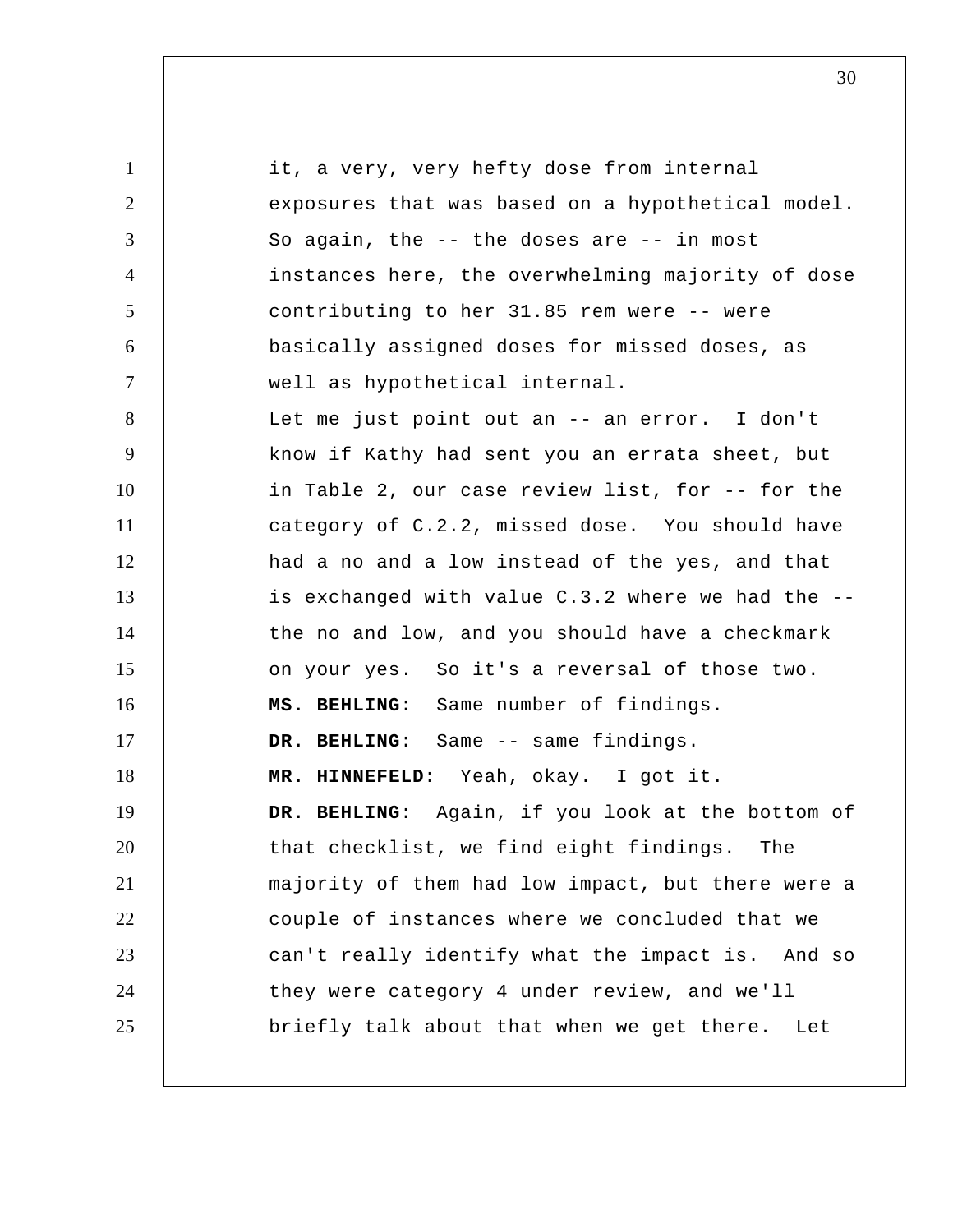1 2 3 4 5 6 7 8 9 10 11 12 13 14 15 16 17 18 19 20 21 22 23 24 25 me just quickly focus on the findings. The first finding is identified on page 10, and it's misinterpretation of procedure resulting in improper assignment of uncertainty for missed dose. And again, this is one of those cases that I think we're going to be hearing again and again, and then Stu is going to say enough, I heard. This is the misinterpretation of TIB-8 and 10 where people are looking at those tables and confusing what needs to be done in maximizing doses based on recorded dose versus missed dose. And here they -- again there's three things that they do. They multiply -- they used N times LOD, which should be enough if you're going to maximize missed dose, and -- and what they do is they multiply it by 2 and then they introduce implementation guide number 2, which divides by 2. And then they obviously still have the uncertainty, so you have three errors. So you have the multiplier, a -- a correction - standard correction factor which does not belong. They correct that by dividing by two, so error one -- number one is corrected by error two, and you're left with error number three, which is uncertainty which doesn't belong. And that is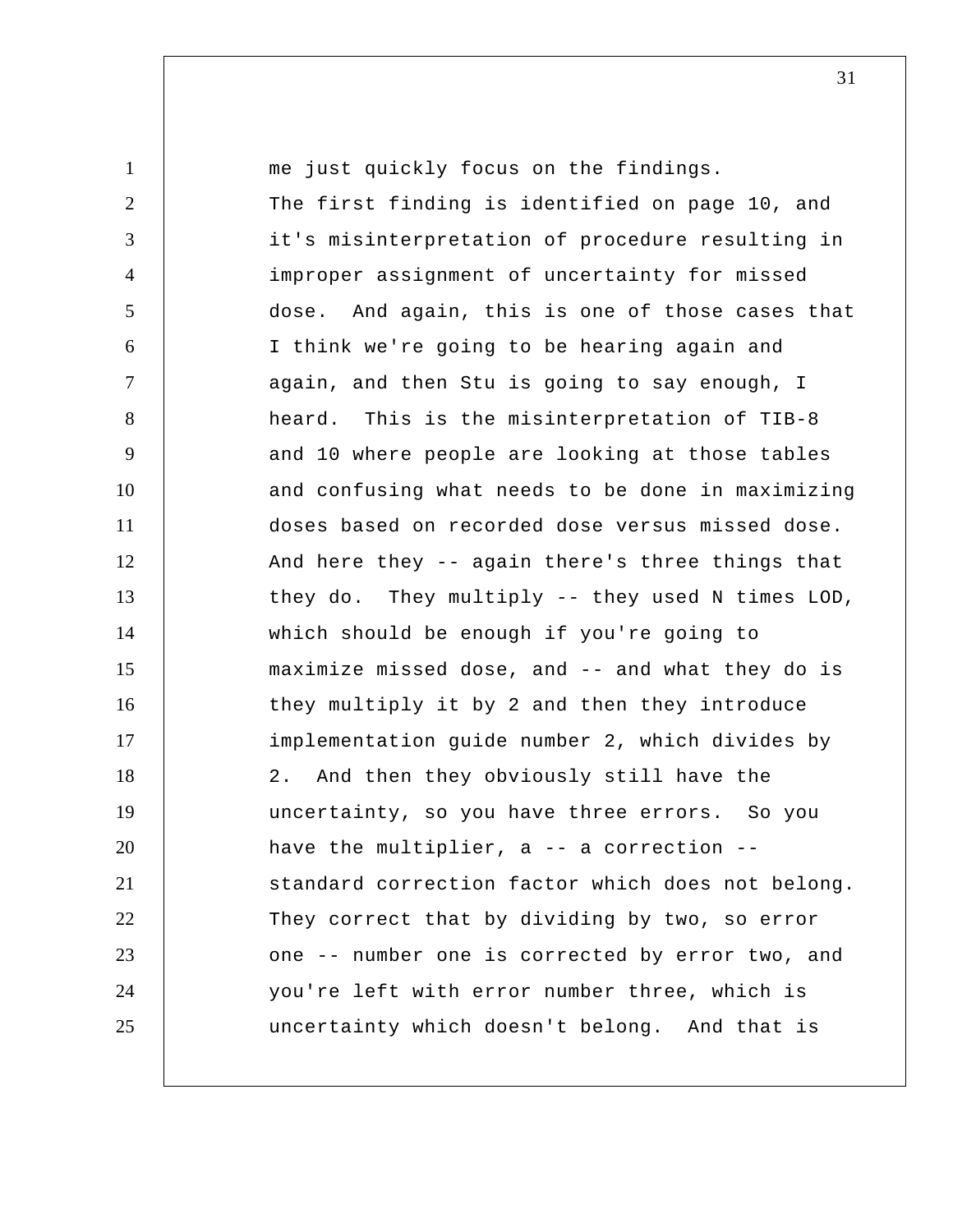1 2 3 4 5 6 7 8 9 10 11 12 13 14 15 16 17 18 19 20 21 22 23 24 25 the routine error that has been made. And, you know --  **MR. HINNEFELD:** Which I -- I still think they made one error which --  **DR. BEHLING:** They made one error.  **MR. HINNEFELD:** -- which was adding the -- which included the multiplier of 2 which didn't belong. You know, they -- and then -- and then the language that they chose to describe what they did kind of leads me to believe --  **MS. BEHLING:** That's the other thing. The language sometimes --  **DR. BEHLING:** You can either do it two way. You can say the multiplier 2 doesn't belong.  **MR. HINNEFELD:** Doesn't belong.  **DR. BEHLING:** Or you can say the multiplier and the divider doesn't belong, which leaves it with LOD as a -- as a constant. So -- so you can do it in either direction, but -- and I -- I've gone on record in saying that when I read those two Technical Information Bulletins I, too, was confused until I realized that table needs to be segregated that says this is for recorded dose; this is for missed dose.  **MR. HINNEFELD:** I -- I at least agree with you, I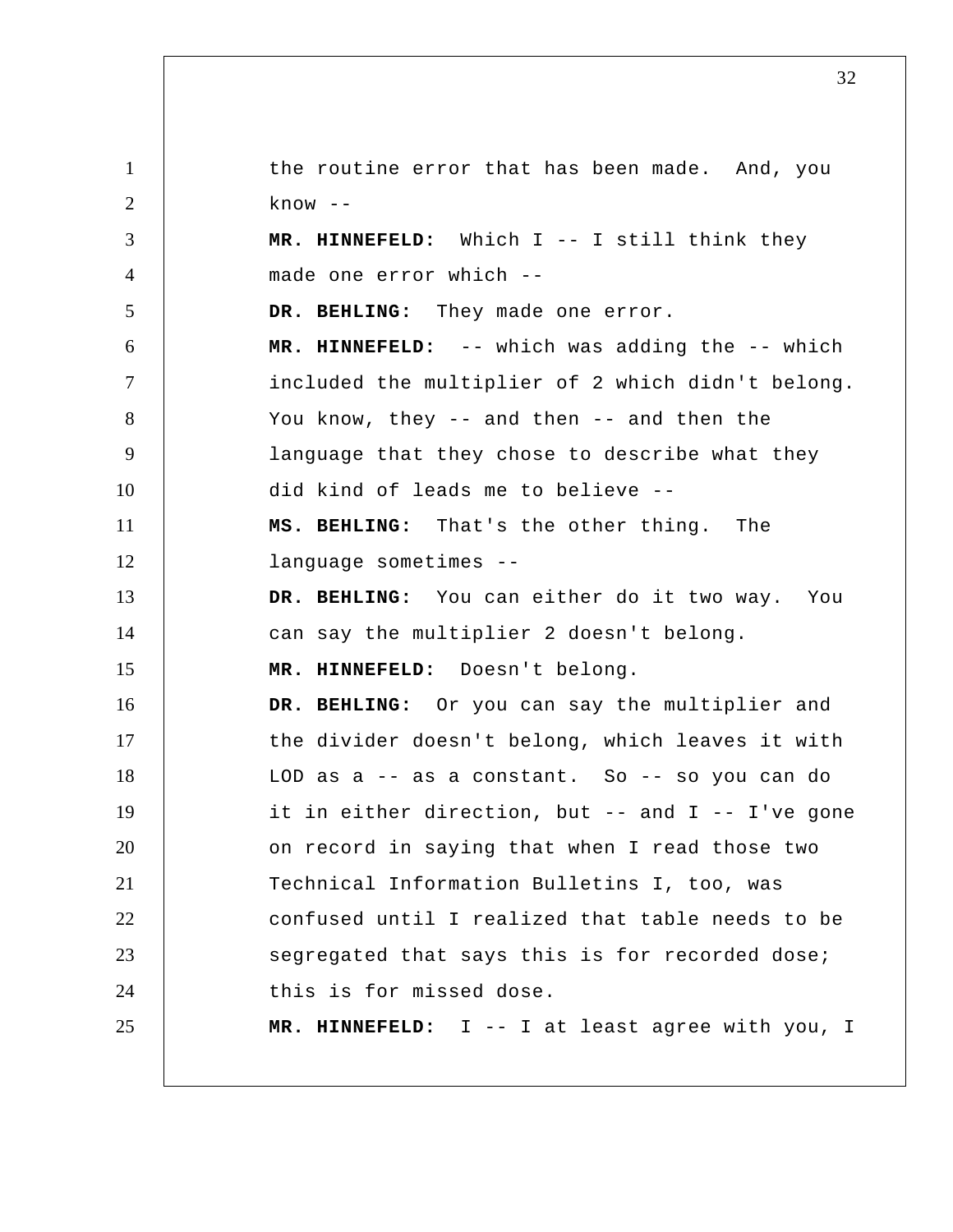1 2 3 4 5 6 7 8 9 10 11 12 13 14 15 16 17 18 19 20 21 22 23 24 25 mean unless somebody around here can change my mind. But I at least agree with you on your reading of this document.  **DR. BEHLING:** Yeah, yeah. And this is a constant. It's one that we routinely -- so we want -- the next time, we'll just say this is, you know, something we've already discussed. The next finding, finding 22.2, C.2.2, that should also have inappropriate assumption used for calculating not recorded dose but missed photon dose. The word "recorded" should be replaced with "missed photon" dose. Again, here -- and I don't want to come across as not being, you know, claimant-favorable, but my assumption is always when you have the real data, use it. Don't necessary (sic) -- even if it's claimantfavorable, and in this case we -- we talk about 12 cycles per year as the number of cycles for calculating missed dose. But if you look at the individual dosimetry records, the first number is monitored on a quarterly basis. So use the quarterly, and obviously it's going to reduce the dose and won't be as claimant-favorable, but - but it's the real information and should be used. (Whereupon, Mr. Gibson enters the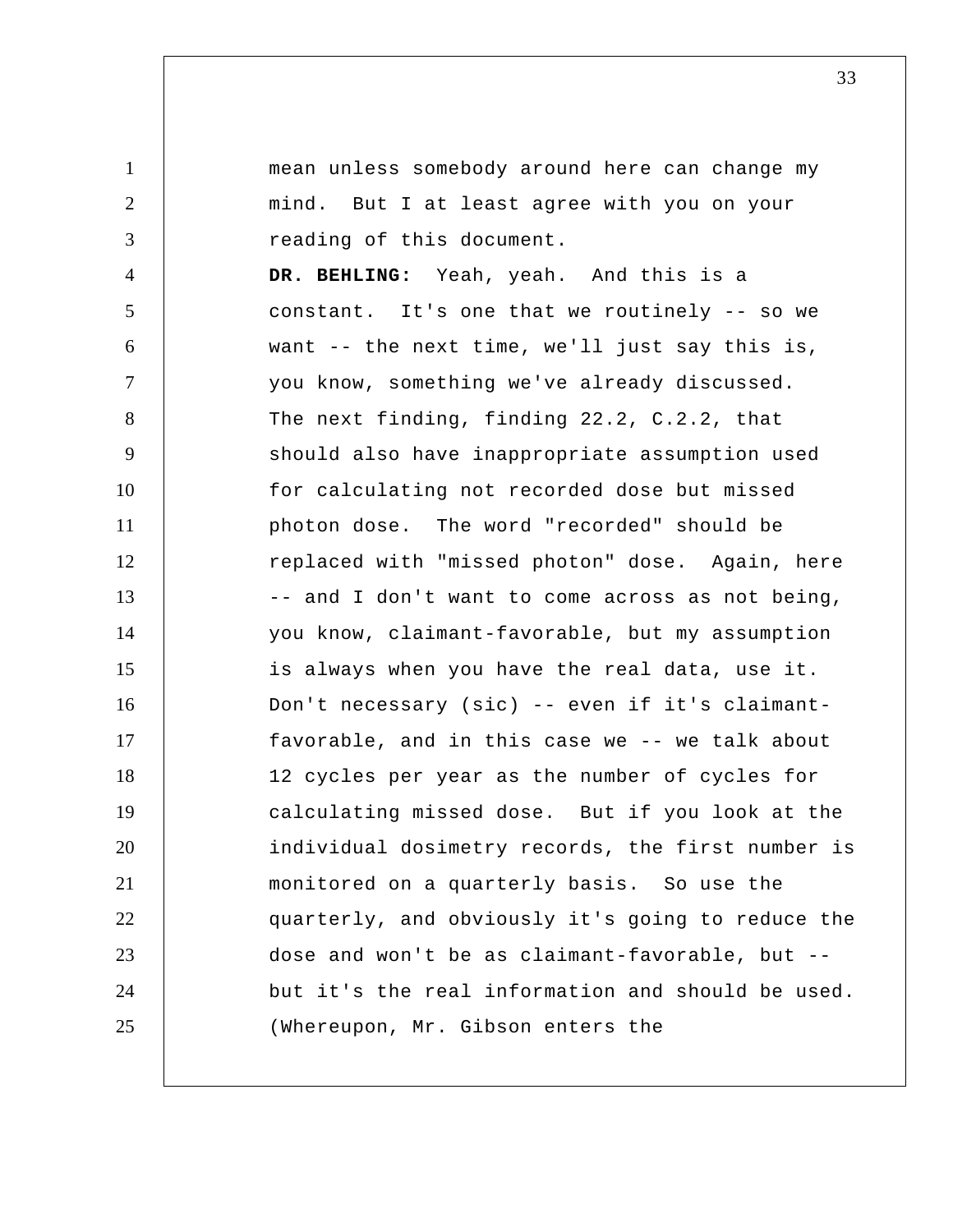1 2 3 4 5 6 7 8 9 10 11 12 13 14 15 16 17 18 19 20 21 22 23 24 25 proceedings.)  **MR. GIBSON:** Hello.  **MR. HINNEFELD:** Hey, Mike.  **MS. BEHLING:** Hello.  **DR. BEHLING:** Okay. The next one is page 12, finding 22.3, D.1.1, incorrect procedure used to estimate electron dose.  **MS. BEHLING:** Can I stop you for just one second? Can I assume that on this -- on the finding 2, you're in agreement with the fact that we feel that that is an overestimate --  **MR. HINNEFELD:** Yeah.  **MS. BEHLING:** Oh, okay.  **MR. HINNEFELD:** Yeah.  **MS. BEHLING:** Just want to be sure.  **MR. HINNEFELD:** That's just, you know, as a -- as a matter of course, if we see an overestimate in a -- in a noncompensable case, even more so than needs to be there, we'll --  **MS. BEHLING:** Just let it go.  **MR. HINNEFELD:** -- just let it go, sure.  **MS. BEHLING:** Okay. And we don't.  **MR. HINNEFELD:** Yeah. Right.  **DR. BEHLING:** The -- the -- as I said, the next finding is on page 12, and it's finding 22.3,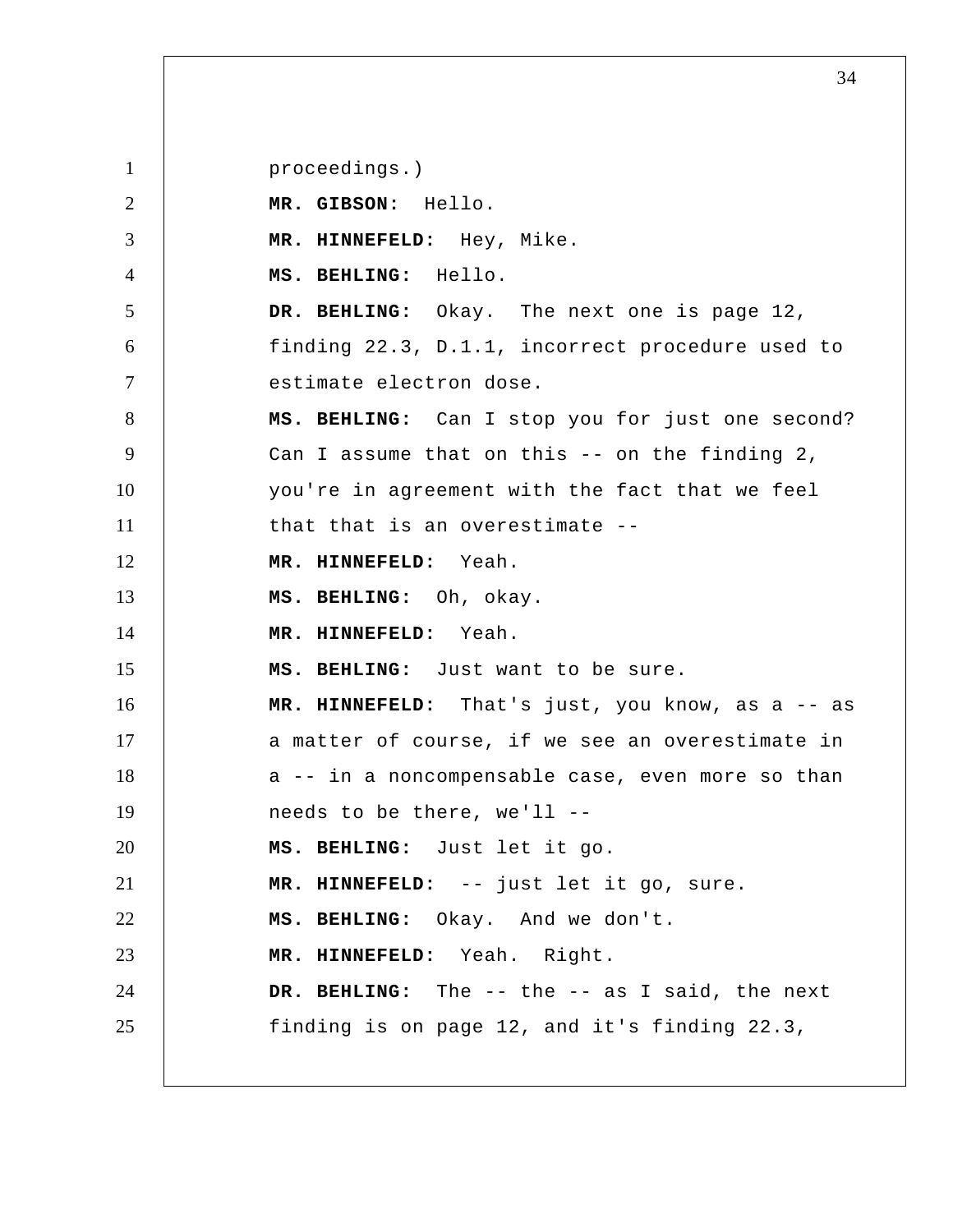1 2 3 4 5 6 7 8 9 10 11 12 13 14 15 16 17 18 19 20 21 22 23 24 25 D.1.1, incorrect procedure used to estimate electron doses. The reference cited was ORAU-OTIB-0008 for reconstruction of missed shallow dose. That procedure basically tells you you cannot use this for measuring a skin dose or shallow dose. It's one of the statements up front. In essence he should have used TIB-17 as -- as the correct one.  **MS. BEHLING:** For the breast.  **DR. BEHLING:** Yeah, for the breast.  **MR. HINNEFELD:** Right.  **DR. BEHLING:** Just a technical oversight. Finding 22.4, LOD value could not be verified. think the individual used 40 millirem. And of course if you use TIB-17, the LOD should have been 50. Again, it's a modest difference which would change the dose by about 200 millirem.  **MR. GRIFFON:** Let me stop at each one of these. Are -- are you in agreement or...  **MR. HINNEFELD:** Yeah, I -- I believe that is one -- I believe that is right. I believe that... yeah.  **DR. BEHLING:** Yeah.  **MS. BEHLING:** Yeah.  **DR. BEHLING:** There's two things that cancel each I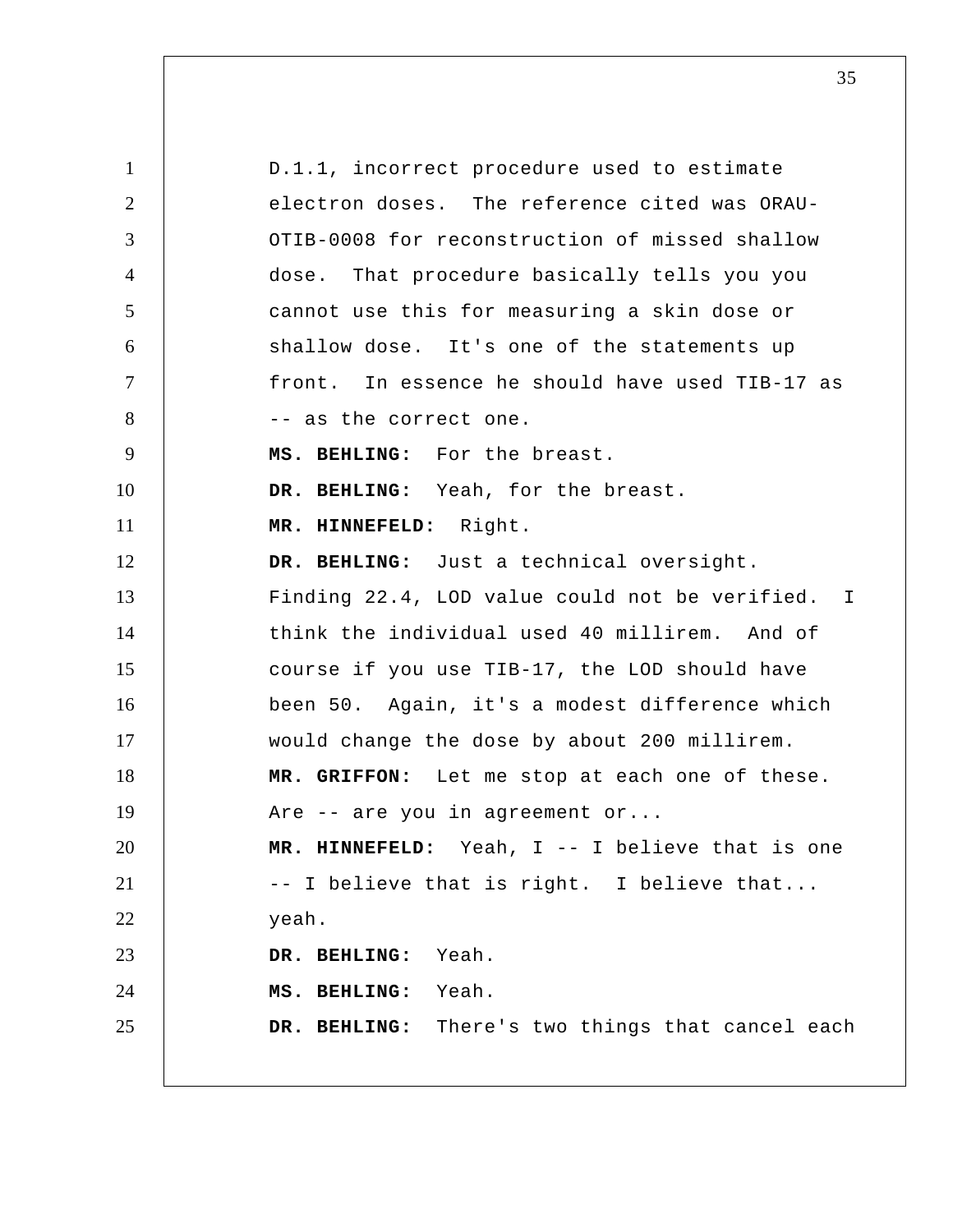1 2 3 4 5 6 7 8 9 10 11 12 13 14 15 16 17 18 19 20 21 22 23 24 25 other out, 40 versus 50, but then I also say it's quarterly instead of 12 cycles. So in essence you actually lose, again, dose. So we're actually talking about dose reduction here if you comply with my -- my statements. The next finding is on page 14. It's 22.5, incorrect selection of hypothetical. We just already talked about that in the previous one. Whenever you have a facility that is not a nonreactor, the correct choice based on TIB-2 is to use 12 radionuclides instead of 28. Again, this would reduce the dose. The next finding is finding 22.6, F.3, hypothetical dose value incorrectly derived. And again, when you look at the hypothetical dose model, it offers here I believe 13 organs that you can select from. And of course that does not allow for all organs that are defined in -- in DC-9 code, which means that when you have an organ that is not among the 13, you're supposed to use a surrogate organ. That is, a nonmetabolic organ that would serve as a maximizing dose. I guess the experience has shown that the colon is always the maximal organ for a surrogate, but in this case the person has breast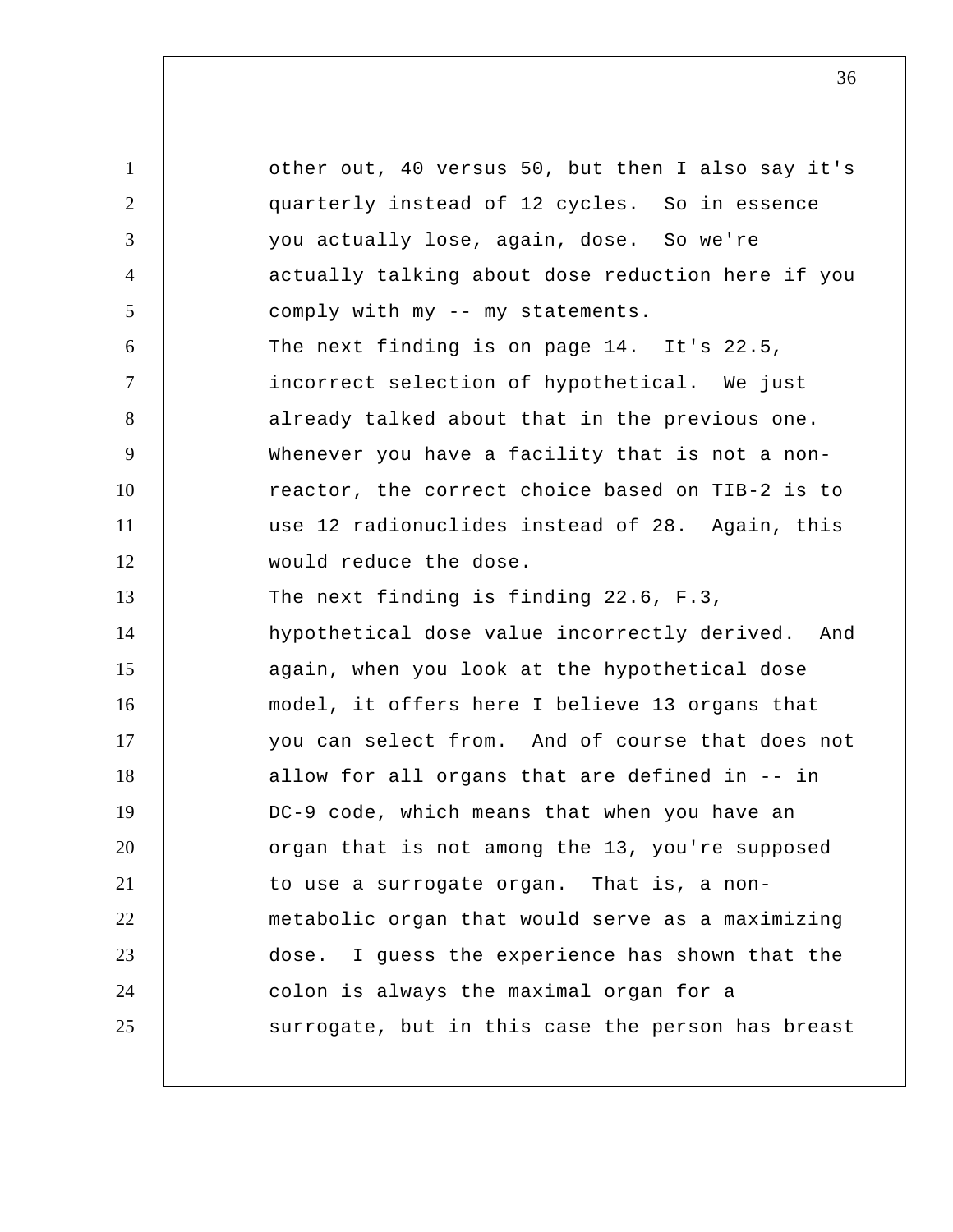1 2 3 4 5 6 7 8 9 10 11 12 13 14 15 16 17 18 19 20 21 22 23 24 25 cancer and the breast tissue is among the 13 tissues that can be used to identify the real dose. And so based on that, we calculate the - the dose for the breast using the 28 radionuclides would have been 8.75 rem which is considerably lower than the ones for the colon.  **MR. HINNEFELD:** It was -- I think this is a holdover from the original -- original use of the  $TIB-2$  -- **DR. BEHLING:** Yeah.  **MR. HINNEFELD:** -- was use the highest nonmetabolic.  **DR. BEHLING:** Yeah.  **MR. HINNEFELD:** Or it's available for -- these non-metabolic organs, use the highest nonmetabolic dose, and that was the approach.  **MS. BEHLING:** Yes.  **MR. HINNEFELD:** And this remains from that. In - - in the interim, TIB-2 has evolved to provide - and the tools now provide doses to a variety of organs --  **DR. BEHLING:** Yes.  **MS. BEHLING:** That's right.  **MR. HINNEFELD:** -- specific organs, and this - this probably is -- the dose reconstructor would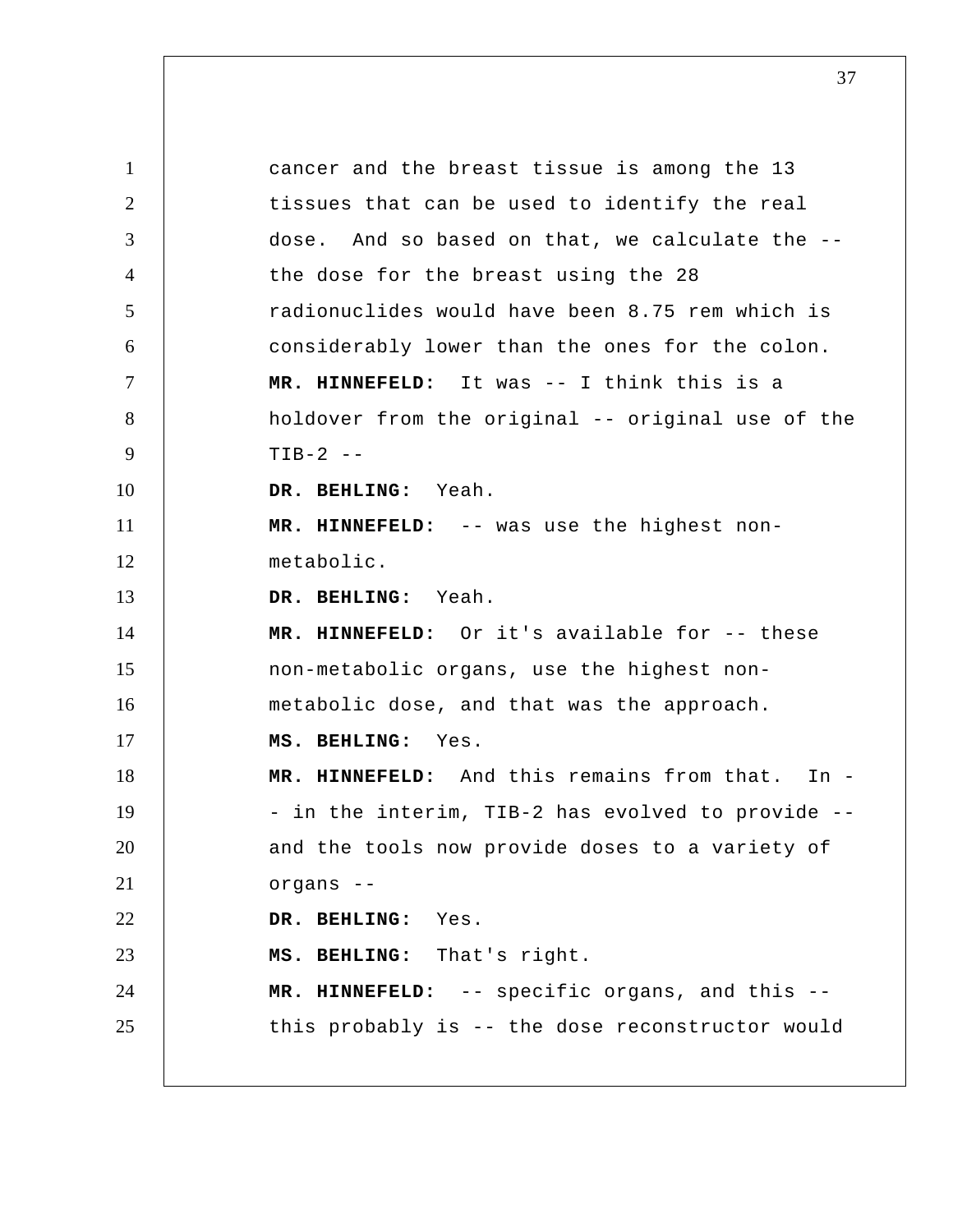relate me on -- you know, going back to previous activities, I believe he's used the maximum nonmetabolic.

 **MS. BEHLING:** Yes.

1

2

3

4

5 6 7 8 9 10 11 12 13 14 15 16 17 18  **DR. BEHLING:** And the only -- only issue here is that when people -- and we've seen those through the meetings that we've attended during the public speaking sessions, and you realize that oftentimes these people who are claimants congregate and -- and compare notes. And I guess it would be nice to know that when they do talk to each other and they have common cancers, that one doesn't say oh, they gave me this dose based on a colon, but the other one says no, they used a real -- and -- and it's just consistency and so forth. So basically what we found here is that almost -- most of the findings would reduce the person's exposure.

19  **MR. HINNEFELD:** Yeah.

20 21 22 23 24 25  **DR. BEHLING:** And -- and we've made that statement before. We're not afraid to say when the doses are in excess of what they should be based on available information, we're going to cite that as a finding even though it may prove to be not claimant-favorable.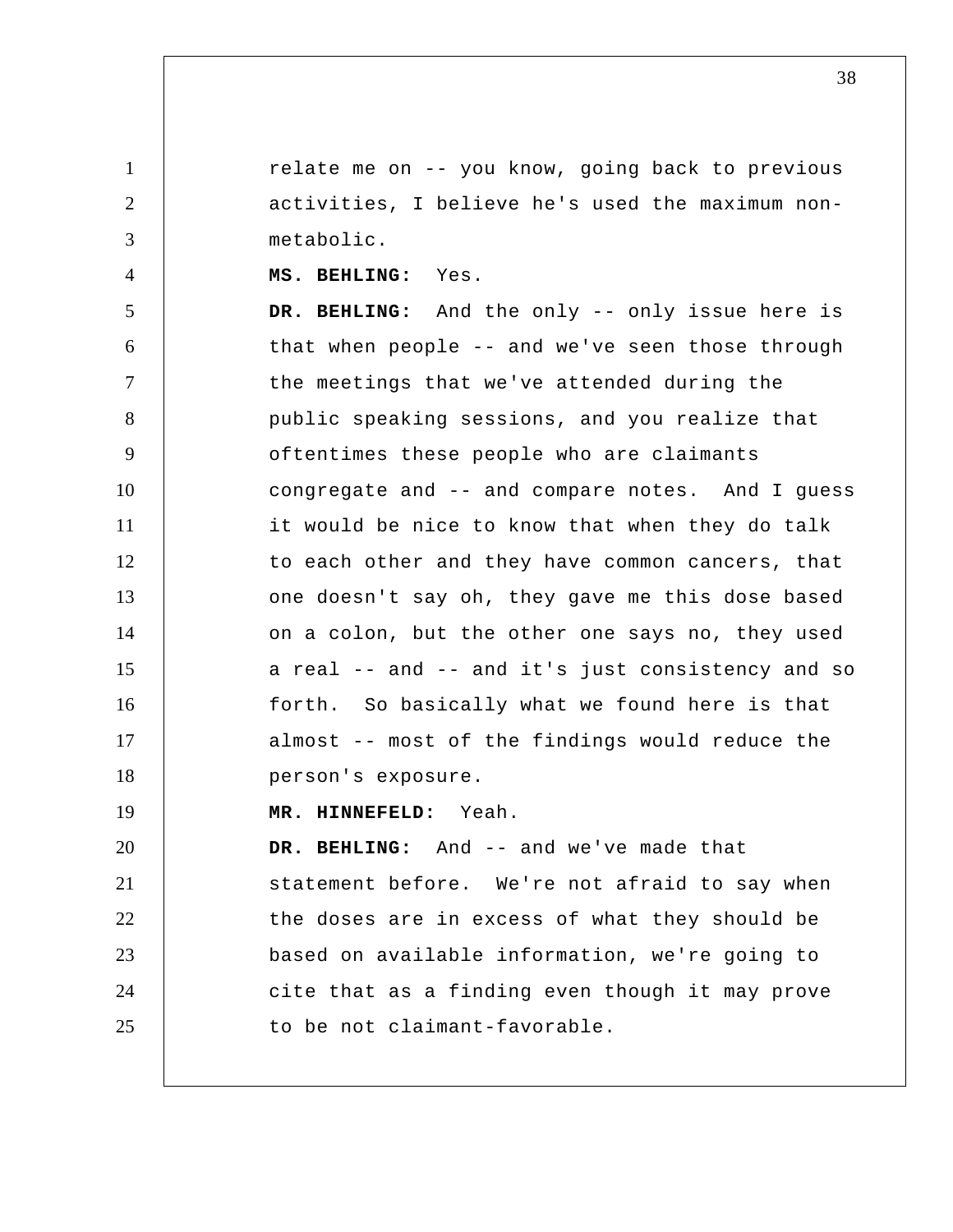1 2 3 4 5 6 7 8 9 10 11 12 13 14 15 16 17 18 19 20 21 22 23 24 25  **MR. HINNEFELD:** Yeah, I think there's something to be said for that, for saying that hey, look, if you've got a way -- if you have a way to do the dose to the breast, it's not -- and it's the same approach as the dose to the colon that they gave more worth --  **MS. BEHLING:** Exactly.  **MR. HINNEFELD:** -- why bother to have these artificial (unintelligible) thrown in. And I think there's some -- that's certainly worth carrying into our conversation with ORAU is that they -- because of the consistency of the dose reconstruction --  **DR. BEHLING:** Yeah.  **MR. HINNEFELD:** -- I think we'll get --  **DR. BEHLING:** I -- I think for --  **MR. HINNEFELD:** -- (unintelligible) dose reconstruction, even if they're all (unintelligible), it doesn't help us out.  **MS. BEHLING:** And I -- I believe the other philosophy that we've taken is, as Hans was saying, we don't always go with the maximal dose, especially when it is a known. And that's also consistent with the regulations, and it keeps the dose reconstructions consistent among one another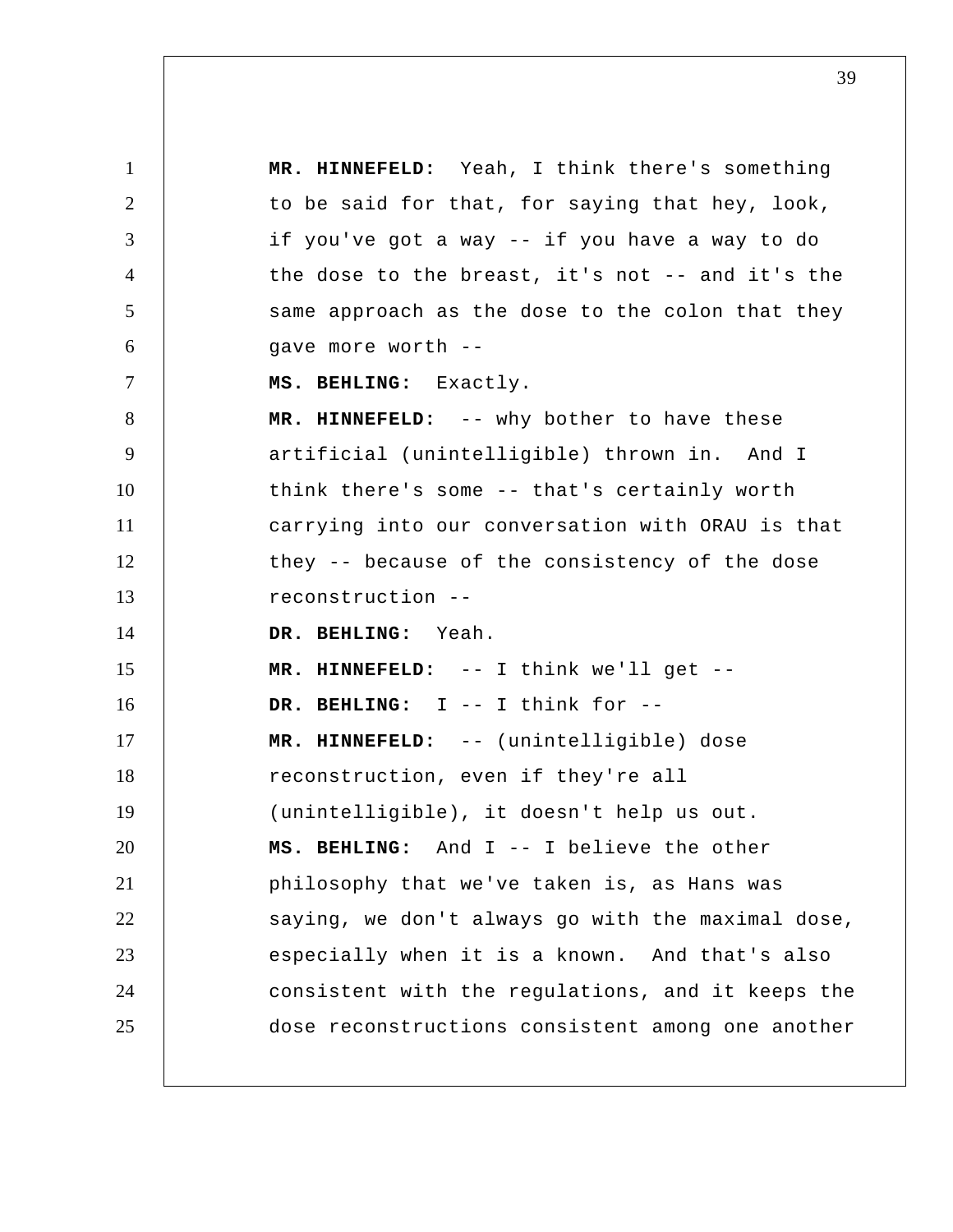if you follow that philosophy.

1

2 3 4 5 6 7 8 9 10 11 12 13 14 15 16 17 18 19 20 21 22 23 24 25  **MR. HINNEFELD:** Right.  **DR. BEHLING:** Okay. The next -- I guess final two are on page 15. And the first one, 22.7-B.3, is unresolved discrepancies between CATI report and DOE records. The claimant indicated in the interview that she was subject to in vitro biological monitoring; that is, urinalysis. DOE records, however, did not identify any bioassay records. The claimant also stated that a medical X-ray was taken in all but the last year of employment. However, the DOE records provide no evidence of any chest X-rays. And the claimant stated that the worker had whole-body counts annually through 1992, and DOE records only provide in vivo data for four measurements. So whether or not she's correct, it's always difficult when you talk about a person's testimony over the -- over the phone during an interview. And at this point you're only left with a discrepancy that you can't really assess in terms of who's right or wrong. Are the records complete and is the person who has provided these statements during the interview suffering from a lapse of memory, or is it the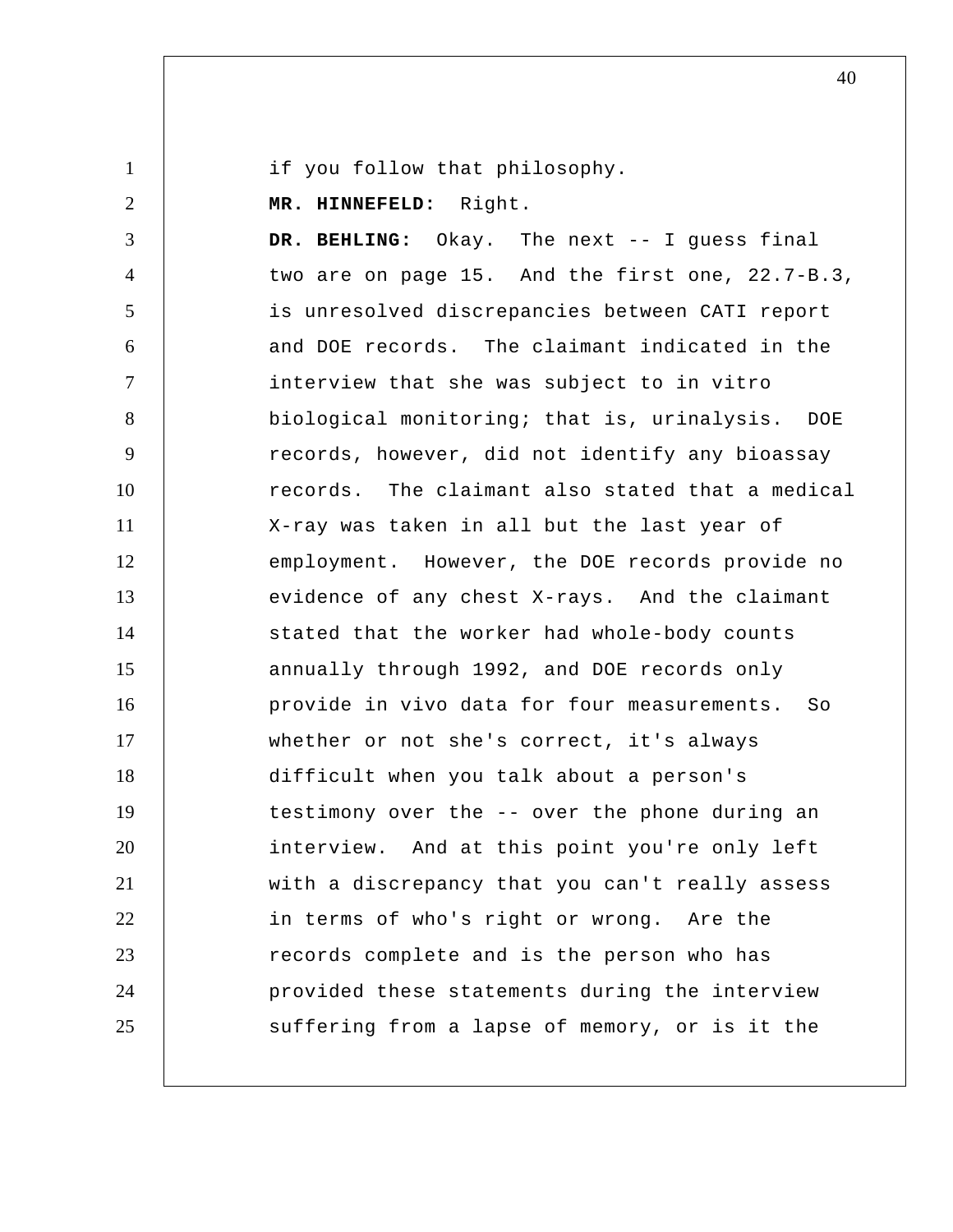1 2 3 4 5 6 7 8 9 10 11 12 13 14 15 16 17 18 19 20 21 22 23 24 25 fact that these records are in fact incomplete and therefore are missing certain records is something we can't really discuss or make a judgment call other than to say it's a discrepancy that is unresolved and that's why we identify these deficiencies as having an uncertain impact because we really don't know. mean the -- the -- obviously, one could cap, for instance, a chest X-ray for breast cancer and say well, we could assume an annual one and take the dose to the breast as a function of time using obviously TIB-6. That's not a problem. We could account for that. But what is more difficult to account for, if there are urinalysis data that are simply not there, which the interviewee claims to have been there, because that is basically an open-ended question for which we have no way of providing an answer.  **MR. HINNEFELD:** Yeah, and I don't know right now what efforts, if any --  **DR. BEHLING:** Yeah.  **MR. HINNEFELD:** -- were taken to try to resolve that. DR. BEHLING: No, given the fact -- and I will again -- come full circle again, is that this I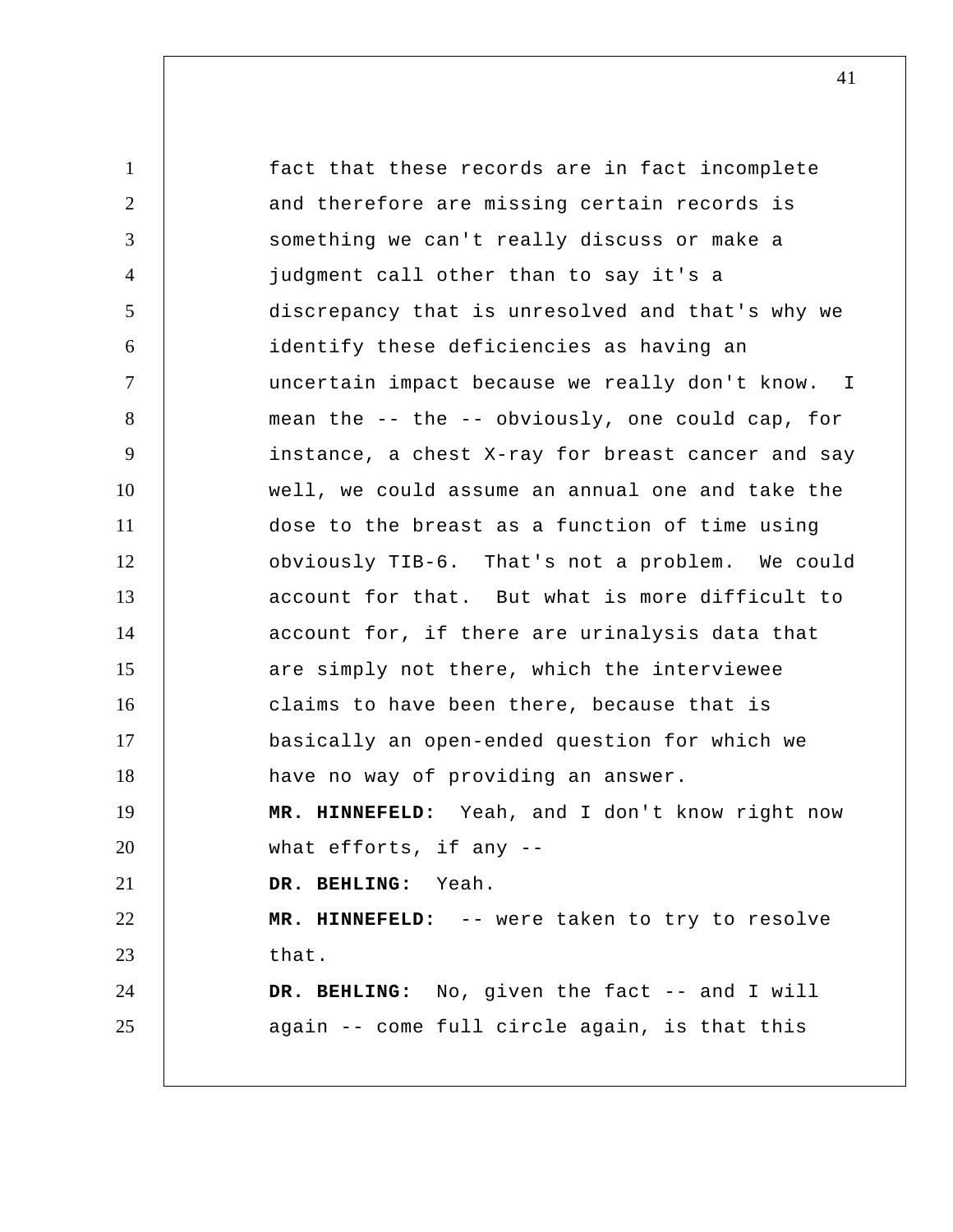1 2 3 4 5 6 7 8 9 10 11 12 13 14 15 16 17 18 19 20 21 22 23 24 25 person was given a very healthy hypothetical internal exposure. And based on that large dose, which is not only 12 but 28 radionuclides, one could reasonably conclude that it's likely a gross overestimate of whatever it is she might have missed, and therefore one could come again with the conclusion that the assigned dose is more than likely to have bounded any internal exposure. No question of that.  **MR. HINNEFELD:** Yeah. Well, certainly we would feel that way, but I don't know what was done to try to resolve any discrepancy. I will say that not every site gives us X-ray information. And so the fact that the DOE response didn't include any evidence of medical X-rays would not necessarily be surprising because a lot of sites don't send -- it all -- it just depends on how they keep -- do their record-keeping. So we would -- I would -- I would expect that medical X-ray was assigned for this person in the dose reconstruction for each year of her employment and so ...  **DR. BEHLING:** Yeah. And again, in conclusion, when you look at Table 1 and the report at 5 and you just scan through and you realize that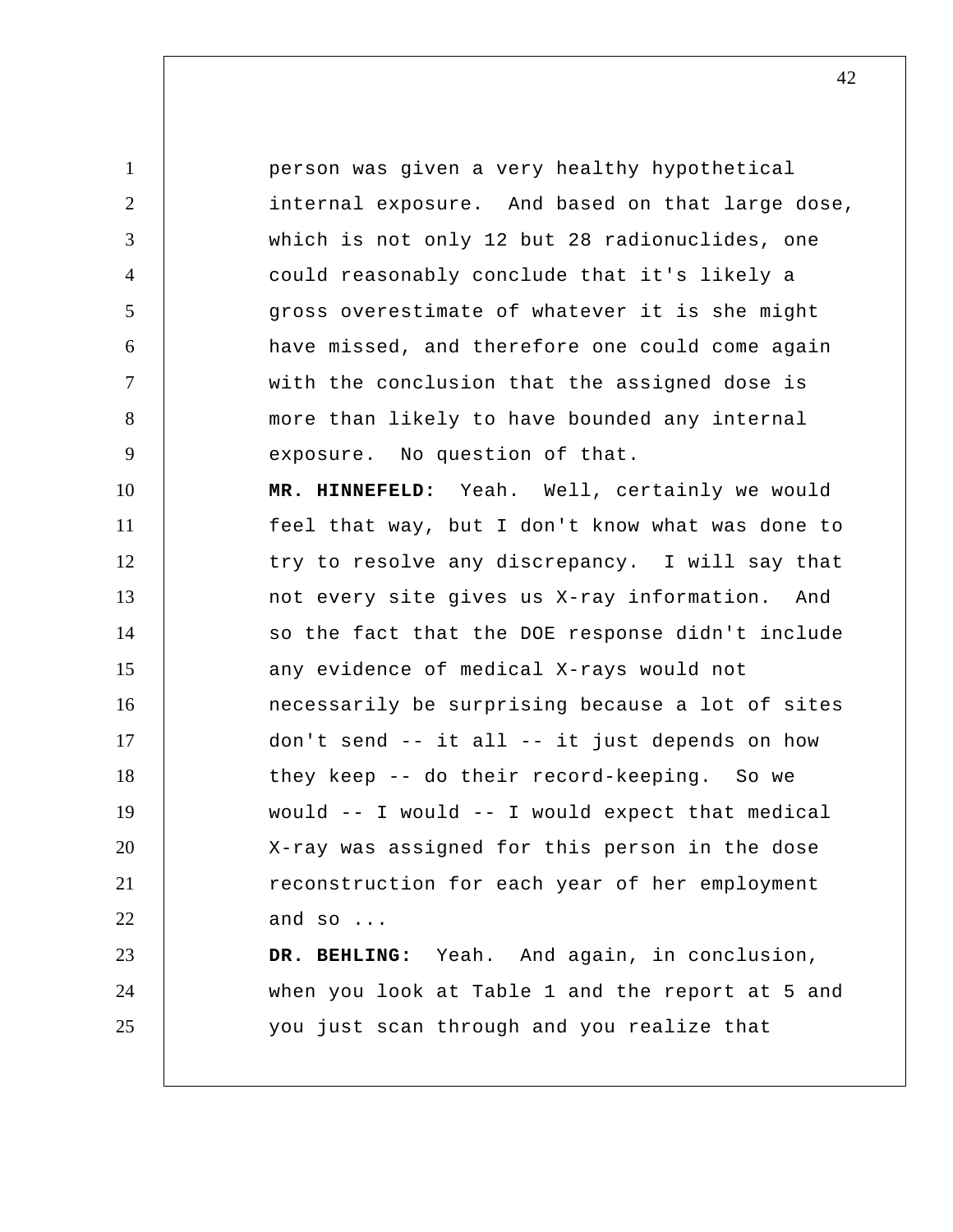measured photon doses were 26 millirem and in the end she was assigned to internal/external dose of nearly 32, it clearly suggests that we bounded her exposure.

 **MR. HINNEFELD:** Right, right.

 **MR. GRIFFON:** I guess the part where the CATI interview goes back to comments we made in first 22, Stu, that -- you know, when you come out with a DR report, I think -- I mean one concern that we raised last time was this boilerplate type of language that says the CATI was considered.

12  **MR. HINNEFELD:** Right.

1

2

3

4

5

6

7

8

9

10

11

13 14 15 16 17 18 19 20 21 22 23 24 25  **MR. GRIFFON:** And -- and it doesn't really speak personally to that person, but you don't give the details. For instance, she said in one of her phone interviews that in '83/'84 I worked in some really bad stuff. And, you know, that -- that doesn't tell us much at all, but if you said that, you know, we looked at these records, we looked at these records and, you know, we couldn't find any incidents in that time period. However, we've assigned the 12 radionuclide, you know --  **MR. HINNEFELD:** Right.  **MR. GRIFFON:** -- worst case dose as a claimant-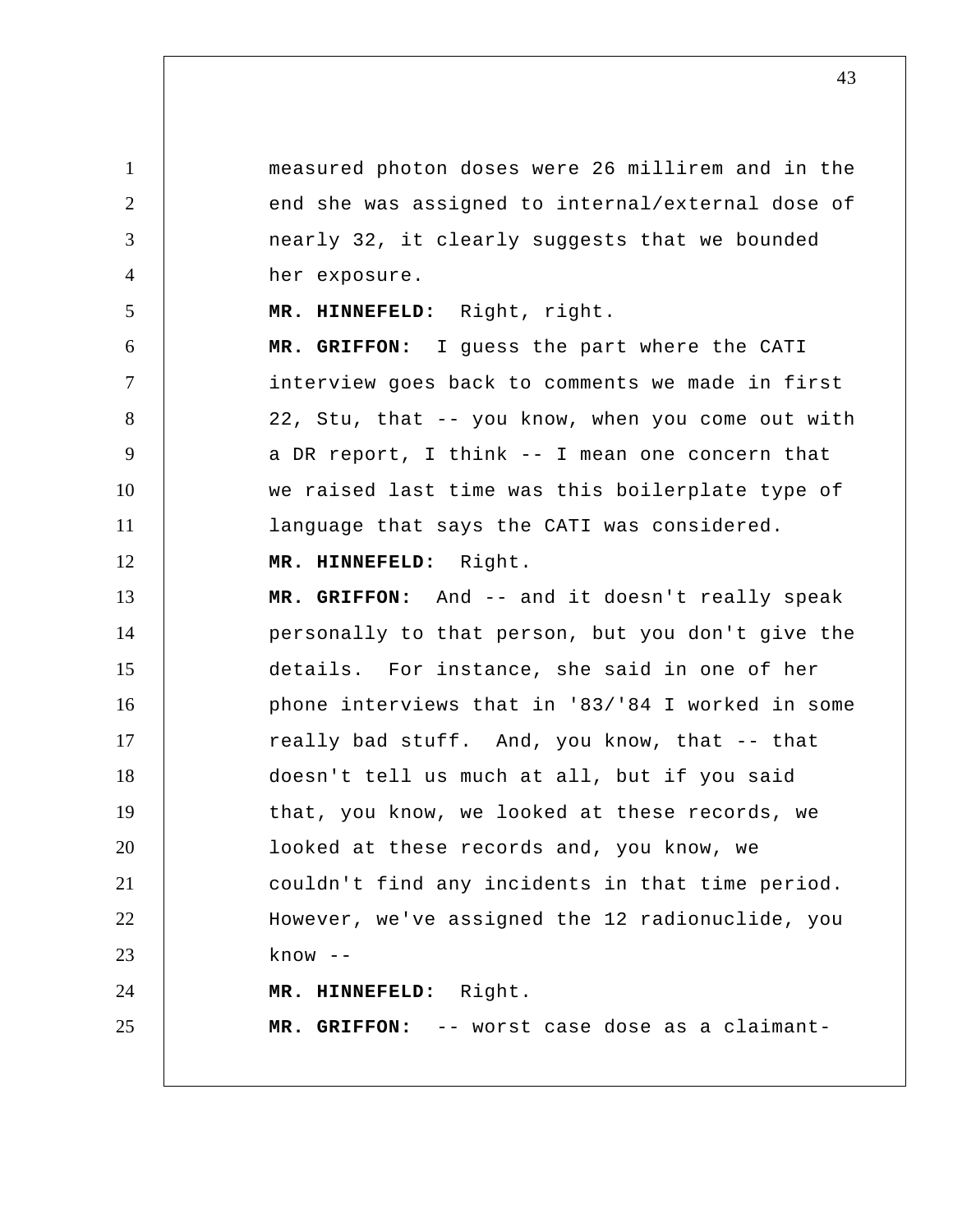1 2 3 4 5 6 7 8 9 10 11 12 13 14 15 16 17 18 19 20 21 22 23 24 25 favorable measure, you know --  **MR. HINNEFELD:** Right.  **MR. GRIFFON:** -- that at least speaks to that you're -- you're at least listening to them when -- when they ask -- when you ask them what they worked in, you know.  **MR. HINNEFELD:** Right. And of course all 60 cases have been selected before any feedback from this review --  **MR. GRIFFON:** Right, right.  **MR. HINNEFELD:** -- has gotten back to our (unintelligible) --  **MR. GRIFFON:** I understand. I understand.  **MR. HINNEFELD:** -- and so we'll see the same kinds of things --  **MR. GRIFFON:** That's what I'm saying.  **MR. HINNEFELD:** -- from the entire --  **MR. GRIFFON:** It's the same comment. **MR. ALLEN:** I was just going to say this one was sent through December of '03.  **MR. HINNEFELD:** Right. **MR. ALLEN:** So when this was sent to the claimant, so there is a lag time. **DR. ROESSLER:** Well, the book -- **MR. ALLEN:** I'm sorry. Go ahead, Gen.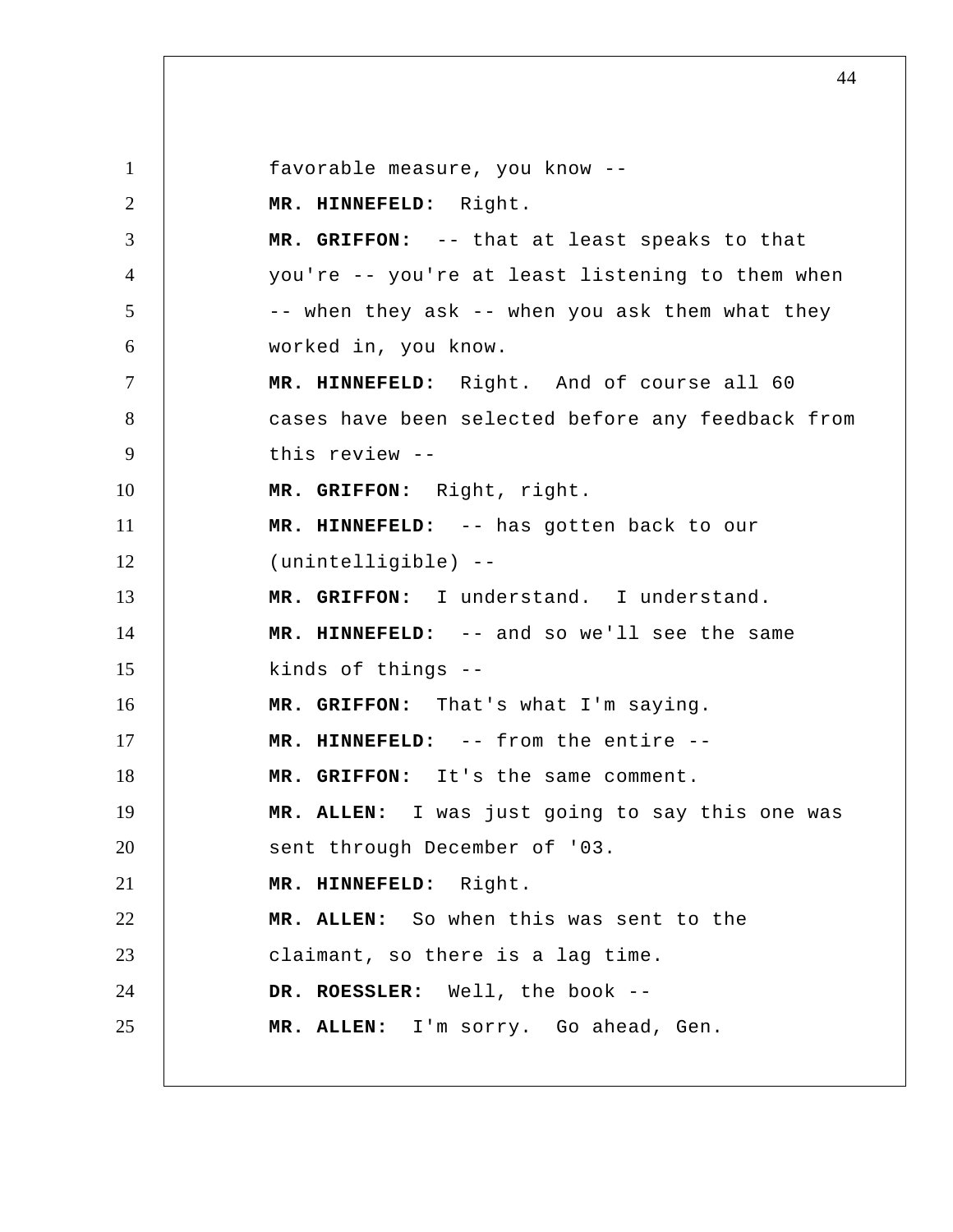1 2 3 4 5 6 7 8 9 10 11 12 13 14 15 16 17 18 19 20 21 22 23 24 25 **DR. ROESSLER:** It would be helpful on all of these, I think, to have the date that the dose reconstruction took place and then we could kind of track what's happening with time.  **MR. HINNEFELD:** Okay. Well, we can provide that. I mean we've got -- we can get them. But -- **DR. ROESSLER:** Just in a general way, I think.  **MR. HINNEFELD:** Yeah.  **MS. BEHLING:** There's a date on the dose reconstruction report, completion date, so we could incorporate that into our -- **MR. ALLEN:** Right. Well, we have --  **MS. BEHLING:** -- report, also. **DR. ROESSLER:** Yeah, I think that would be helpful. **MR. ALLEN:** I don't know how much information we'll put in the report for Privacy Act... **DR. ROESSLER:** Well, I think maybe kind of a general -- like the year, even, would help so we could -- **MR. ALLEN:** The date it was -- the date the DR was approved is probably okay. I wouldn't think there'd be any particular -- **DR. ROESSLER:** Privacy. **MR. ALLEN:** -- privacy issue with that. What do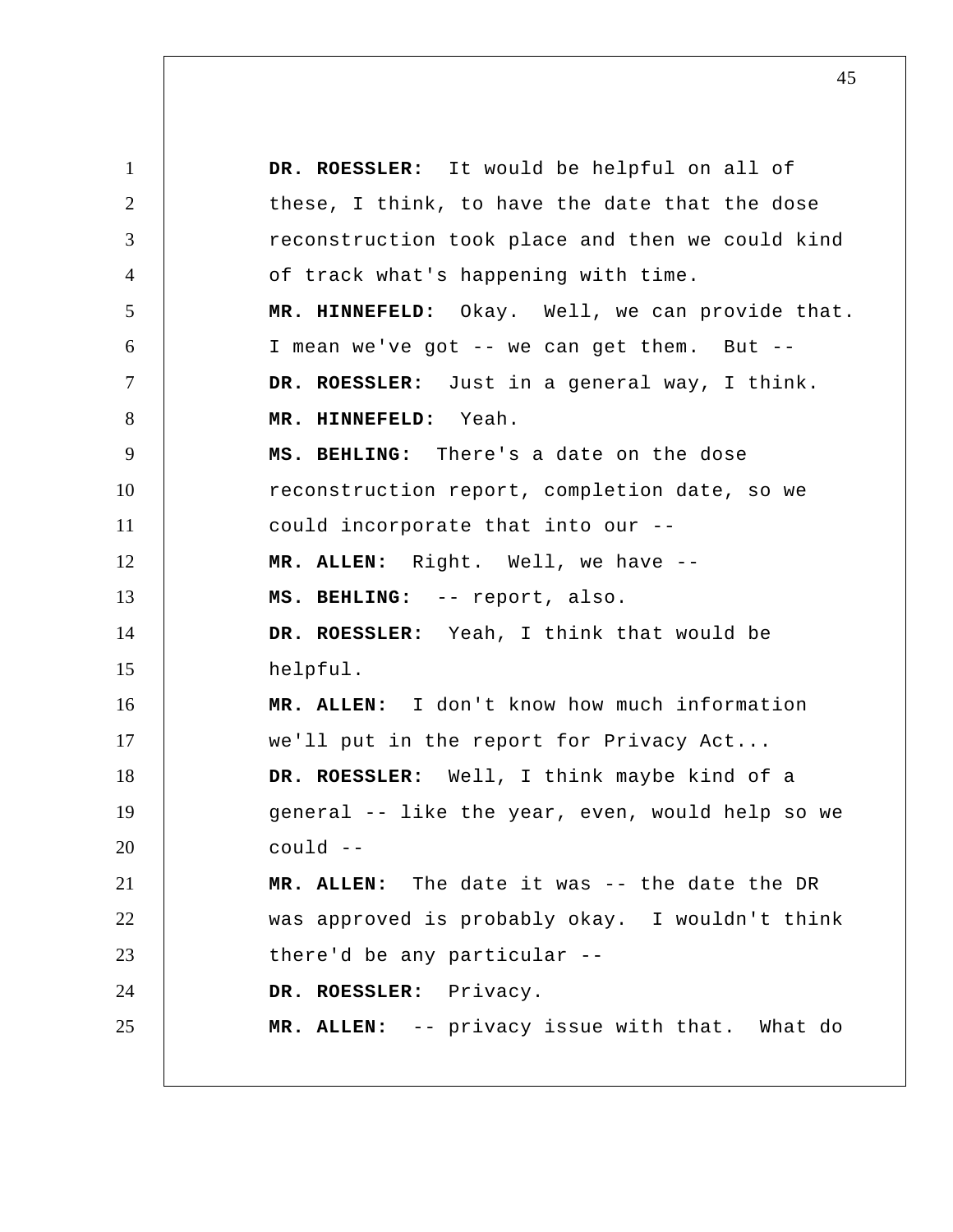1 2 3 4 5 6 7 8 9 10 11 12 13 14 15 16 17 18 19 20 21 22 23 24 25 you think?  **MR. HINNEFELD:** I don't think so. I just think if you keep --  **MR. GRIFFON:** Yeah.  **MR. HINNEFELD:** -- taking everything that's okay to put in --  **MR. GRIFFON:** Yeah.  **MR. HINNEFELD:** -- eventually you could supply more-- **MR. ALLEN:** The more information that's okay by itself --  **MR. GRIFFON:** Certain sites, certain cancer approved -- **MR. ALLEN:** -- at some point -- **DR. ROESSLER:** Yeah, yeah.  **MR. HINNEFELD:** Yeah, at some point it's not okay anymore. **DR. ROESSLER:** Protective.  **DR. BEHLING:** Just as a final statement for this case, on page 15 I make a statement here that says SC&A concludes that the technically inappropriate parameter selected for hypothetical internal dose, which included 28 instead of the 12 radionuclides and the use of colon as a surrogate for the breast, may have been motivated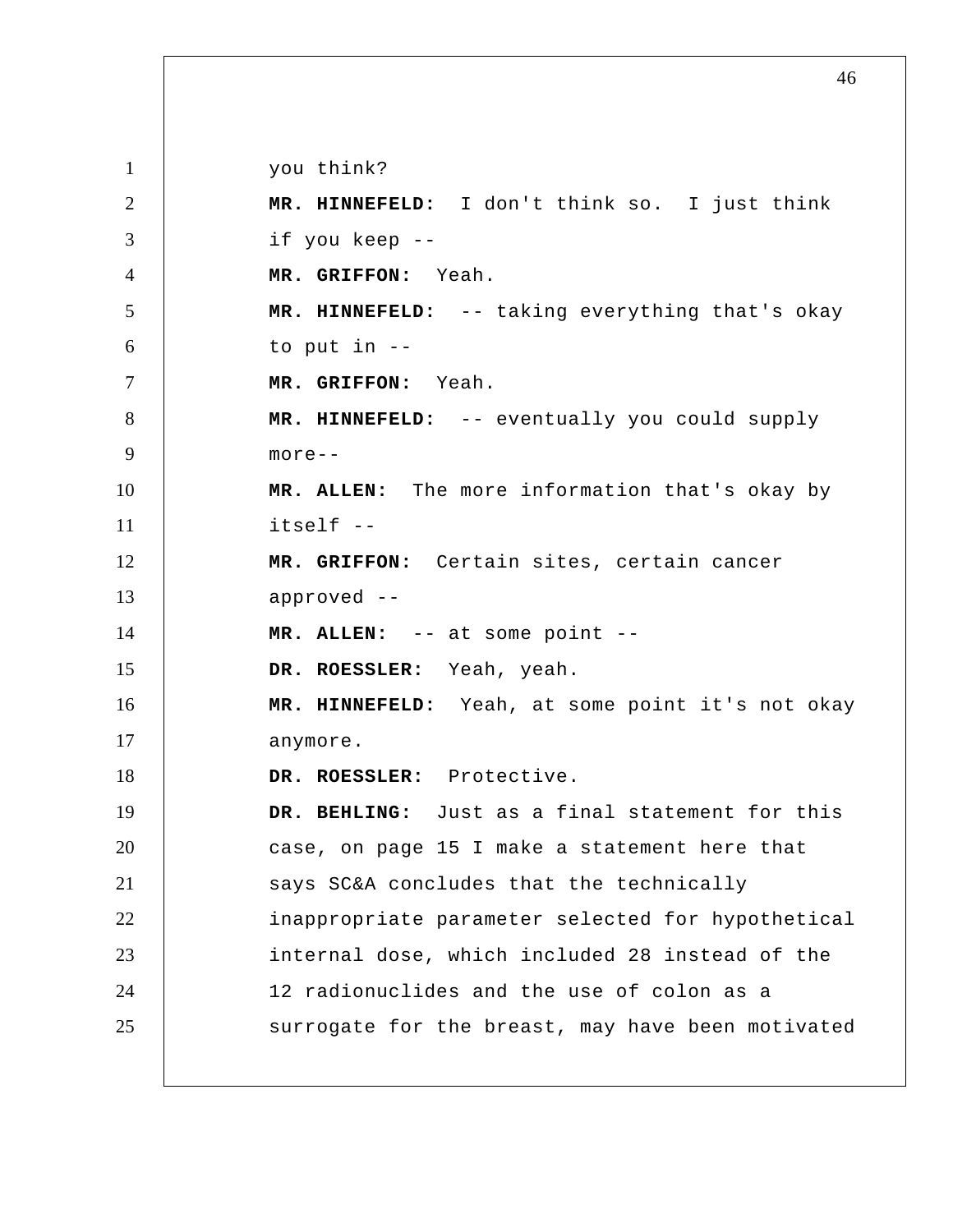1 2 3 4 5 6 7 8 9 10 11 12 13 14 15 16 17 18 19 20 21 22 23 24 25 by the potential for missed internal dosimetry records. Meaning that maybe the guy said well, in the absence of -- of dosimetry records on all the internal --  **MR. HINNEFELD:** Right.  **DR. BEHLING:** -- I will opt to go and aim high on two counts. One, the use of 28 radionuclides and the use of colon instead of the breast, both of which are obviously very claimant-favorable with -- with -- and provide a dose beyond what's - the procedures would have dictated.  **MR. HINNEFELD:** Right.  **MS. BEHLING:** Okay. I guess we'll move on to tab 23, which is case number 004747. And this employee worked at both the Y-12 plant and the Oak Ridge gaseous diffusion, the Y-25 plant. And he worked between 1954 and 1992 in three uninterrupted employment periods. In 1997 the worker was diagnosed with prostate cancer. And he was a machinist and worked at various buildings and plants throughout the facility. His -- NIOSH calculated a dose of 24.7 rem and that resulted in a POC of 24 percent. And as you can see from Table 1, the majority of the dose was the hypothetical internal dose that this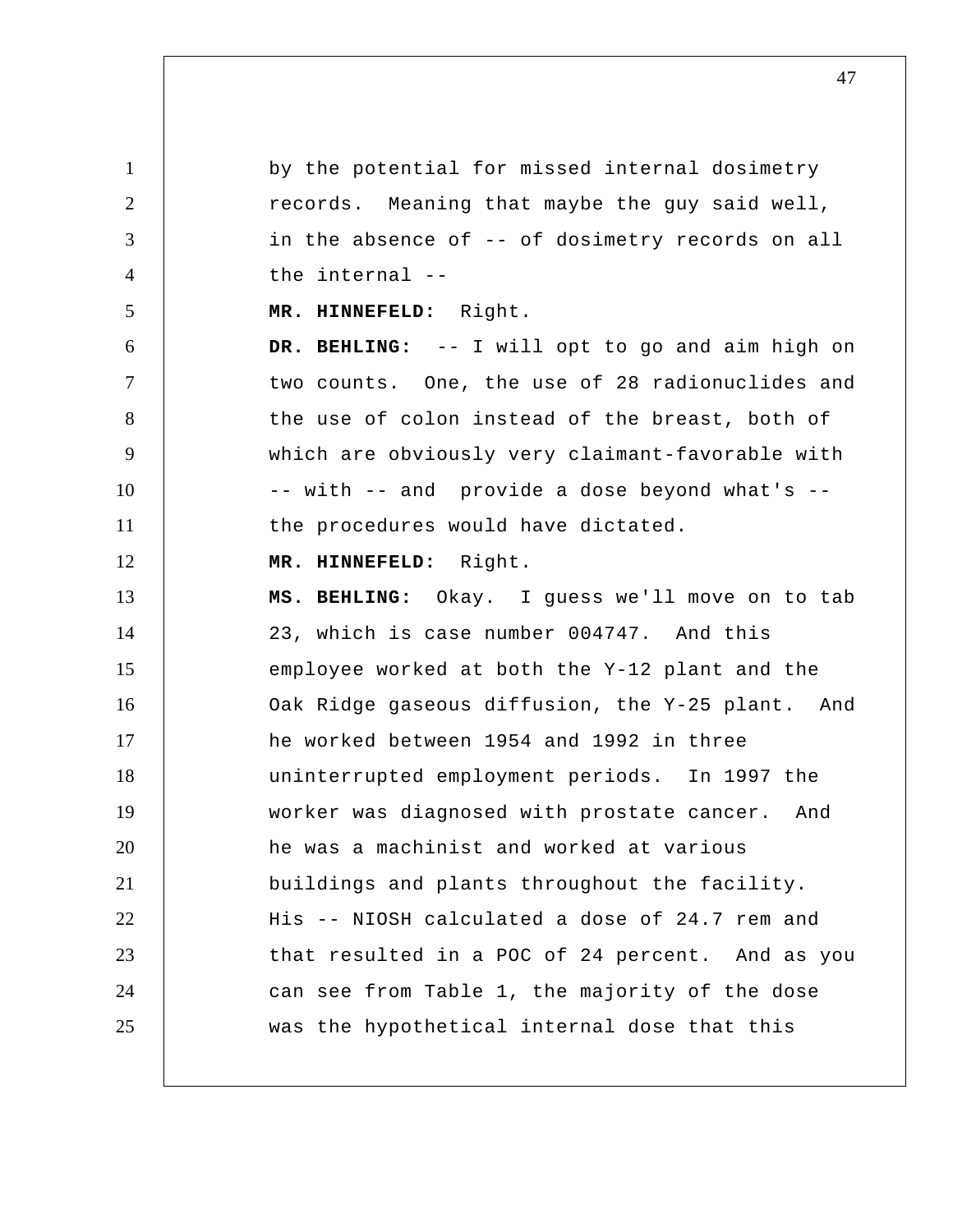1 2 3 4 5 6 7 8 9 10 11 12 13 14 15 16 17 18 19 20 21 22 23 24 25 person was assigned. But starting with the first finding, 23.1-C.1.1 on page 9, in this particular case we found a discrepancy between the two different guidance documents -- and when we're talking an incorrect assignment or what we consider an incorrect assignment of a surrogate organ, this was a prostate cancer and the dose reconstructor selected the testes as the surrogate organ. If you look at TIB-0005, they recommend using the bladder as the surrogate organ for the prostate, and OCAS -- the implementation guide, OCAS-IG-001, actually recommends the testes. So I guess the dose reconstructor wasn't wrong in using the testes here because one guidance document does recommend that. But I think obviously there's -- has to be a correction to -- **MR. ALLEN:** Okay. At the time this was done, they both recommended that and it was changed in one and, you know, we hadn't got it changed in the other yet.  **MS. BEHLING:** They both recommended testes? Is that  $--$  **MR. HINNEFELD:** Early on -- early on the testes was --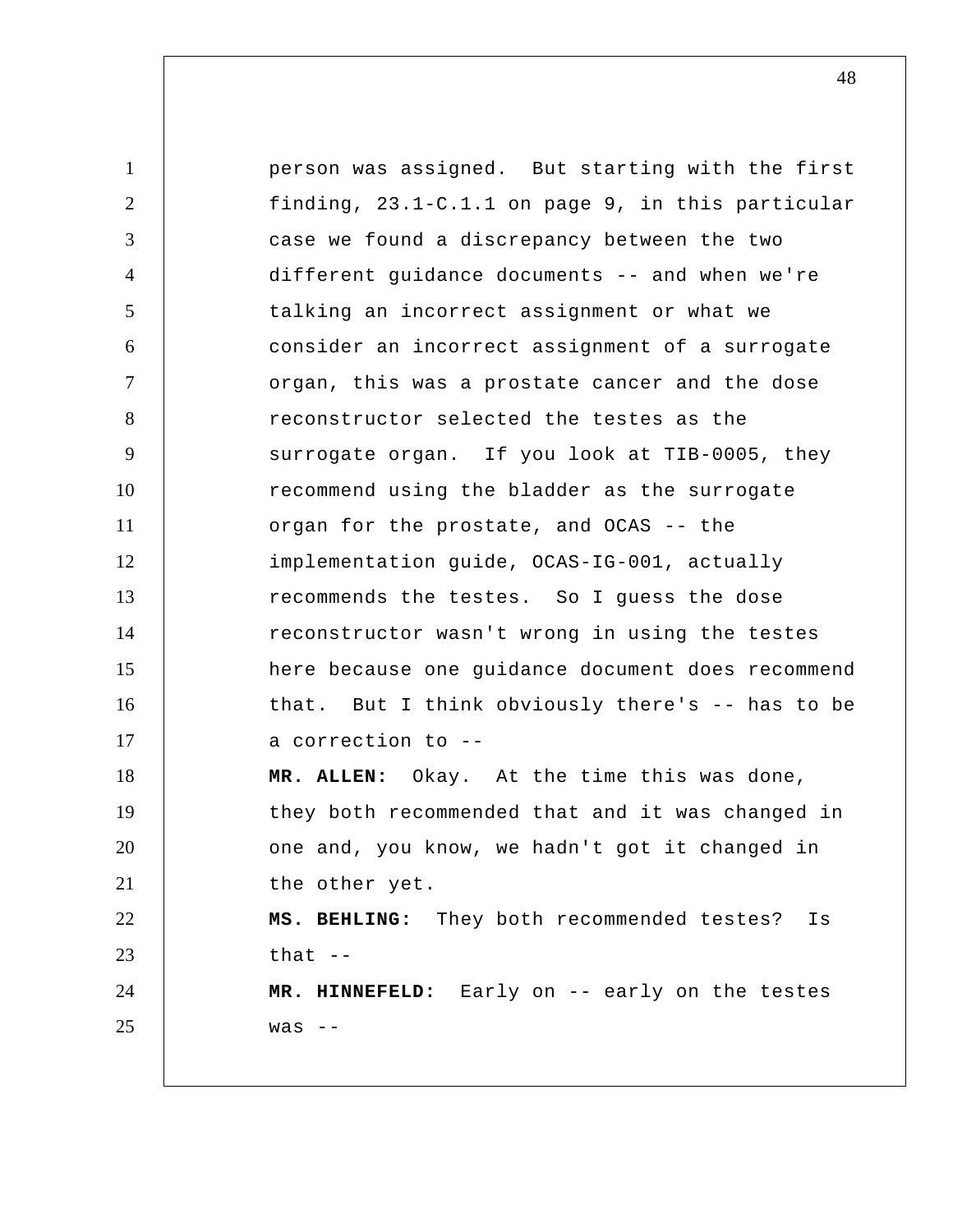1 2  **DR. BEHLING:** Clearly, the bladder is the more correct one.

3 4 5 6 7 8 9 10 11 12 13 14 15 16 17 18 19 20 21 22 23 24 25  **MR. HINNEFELD:** Yeah. And you're right, the end value should be modified to reflect that.  **MS. BEHLING:** Okay. The second finding -- now this particular case, the dose reconstructor entered the recorded dose as a constant with no uncertainty. And this is another one of these procedural issues that Hans and I have been challenged by, and that's the implementation guide which recommends when you have a recorded dose, you enter it as a normal distribution with a -- you have a numerical standard deviation and the guidance provided in that implementation guide is -- is very, very complex and difficult. And we have never seen -- at least in these 38 cases we haven't seen one dose reconstructor even attempt it.  **MR. HINNEFELD:** Right. That's where he used an uncertainty area reading -- right? Isn't that what it describes to do and -- and -- **MS. BEHLING:** Yes.  **MR. HINNEFELD:** -- propagate the uncertainty for everyone...  **MS. BEHLING:** Yes.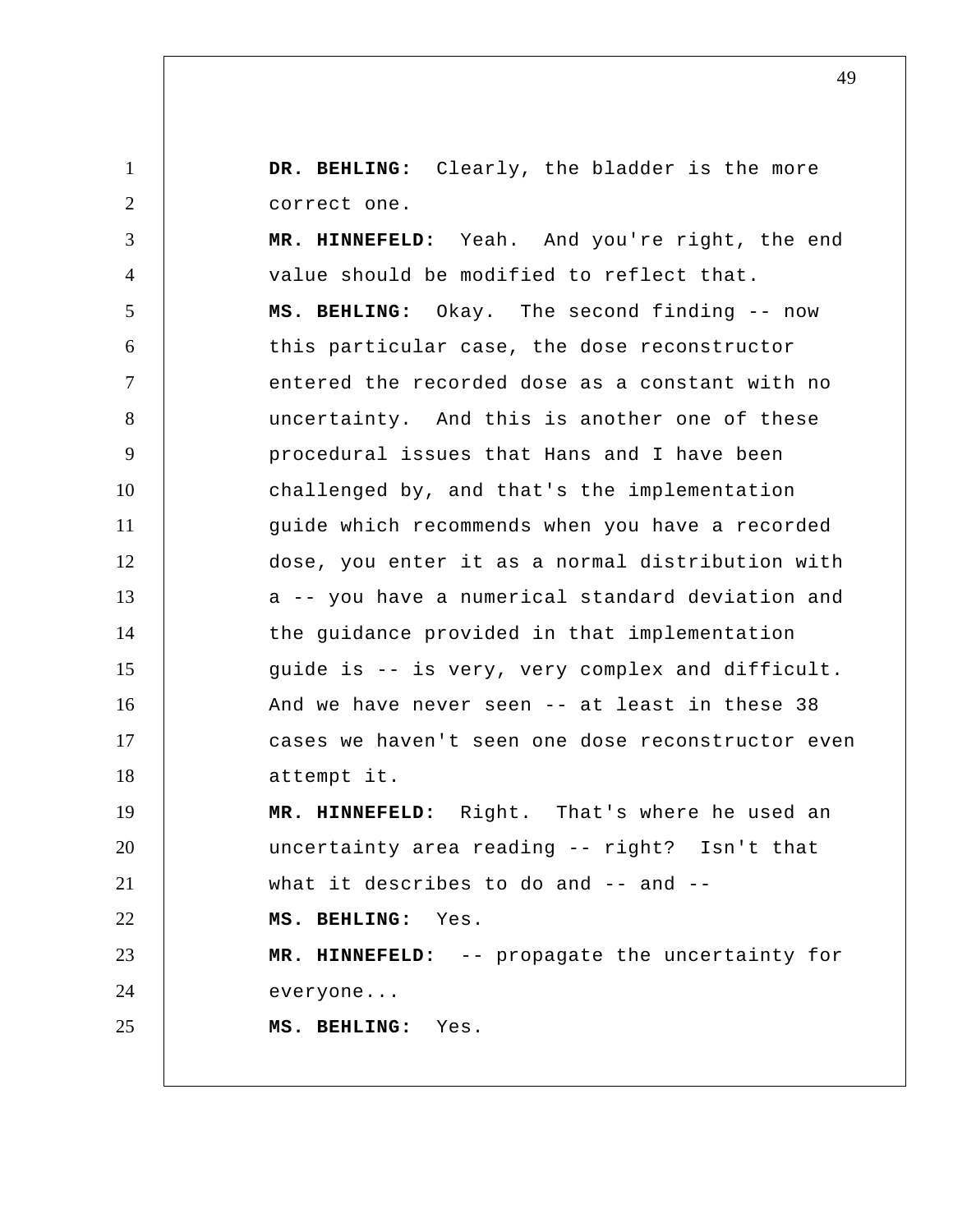1 2  $-$ 3 4 5 6 7 8 9 10 11 12 13 14 15 16 17 18 19 20 21 22 23 24 25 **MR. ALLEN:** And for TLD to contact your local DOE  **MR. HINNEFELD:** (Unintelligible)  **MS. BEHLING:** (Unintelligible)  **DR. BEHLING:** And I look at that and say, come on now. Let's use something more realistic. Use a 30 percent --  **MR. HINNEFELD:** We were a lot more naive in those days, and I think that was probably written before Dave -- even Dave maybe wasn't on the program yet when that was done. I certainly wasn't. Yeah, the point being though, you'd have  $a == you know, there is the issue that still -$ it's still kind of outstanding; they haven't resolved it yet from the first set of 20 -- about in the situation where you have a measured dose and -- which is supposed to be normally distributed. And we have some sort of guidance usually that in a particular Technical Basis Document what's a good standard deviation to choose as a shortcut, and I think it's 30 percent for most years.  **MS. BEHLING:** That makes sense.  **MR. HINNEFELD:** And maybe 50 percent on very early years or something.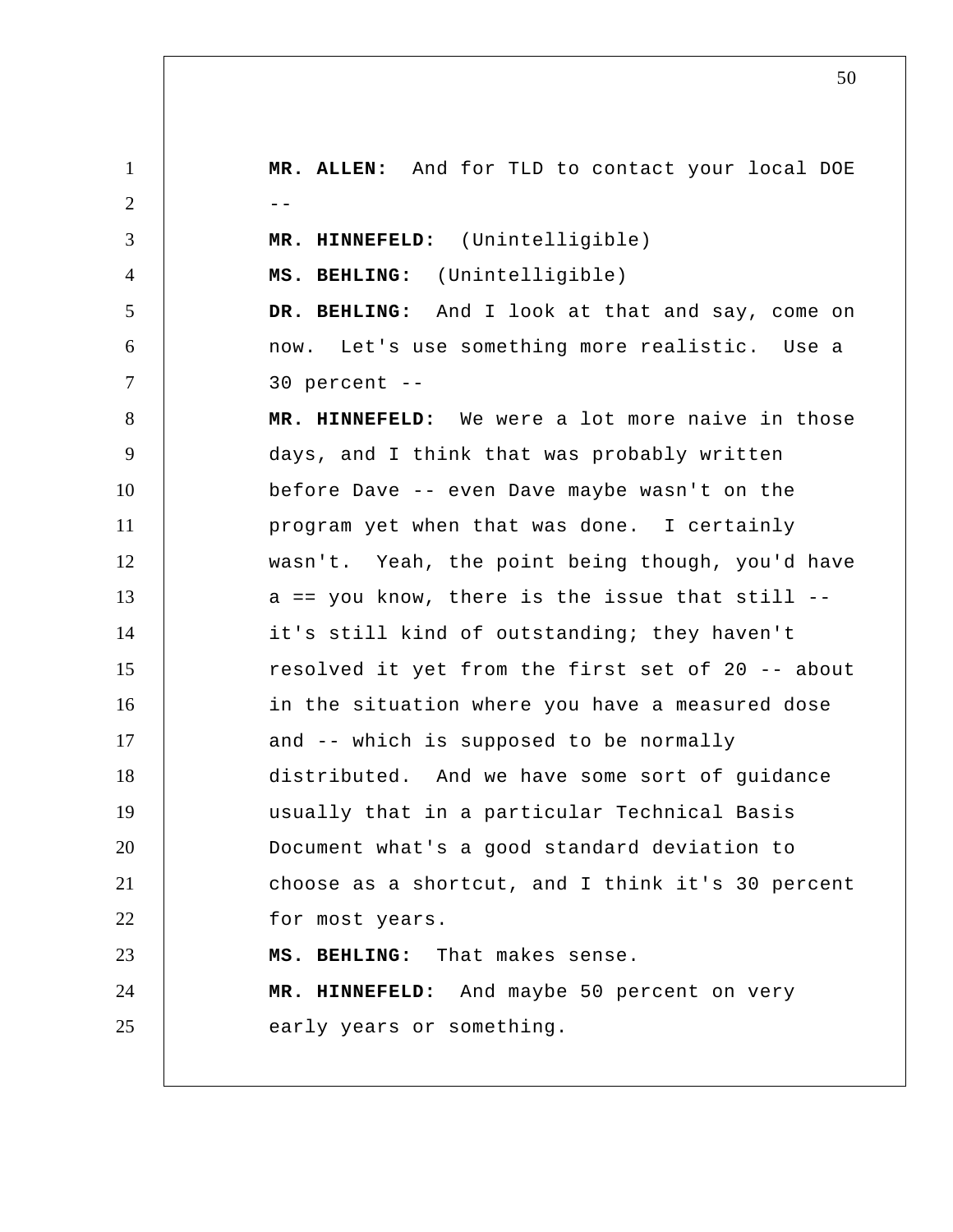1 2 3 4 5 6 7 8 9 10 11 12 13 14 15 16 17 18 19 20 21 22 23 24 25 **MR. ALLEN:** Yeah, I think it's in one of these cases. I don't remember the number.  **MR. HINNEFELD:** Yeah.  **DR. BEHLING:** I mean the medical usually uses 30 percent --  **MR. HINNEFELD:** Yeah. There is some standard --  **DR. BEHLING:** -- as a default value.  **MR. HINNEFELD:** We do have to have some standard guidance out there on how to use it, and then the dose reconstruction technique we're talking about is that the don't use the uncertainty. They enter the measured value as a constant and then they don't apply the dose conversation factor - the organ-specific dose conversion factor, but they'll apply a 1, a 1 as a conversion factor, which is higher than the entire range -- **DR. BEHLING:** Offsets.  **MR. HINNEFELD:** -- of dose conversion factors by organ saying that this is an overestimating approach and so we're going to leave it as a constant, and is that in fact the right thing to do. Is that in fact -- (unintelligible) we haven't resolved it. I don't know of any way to do it other than to do a whole bunch of Monte Carlo combinations and just see, you know, case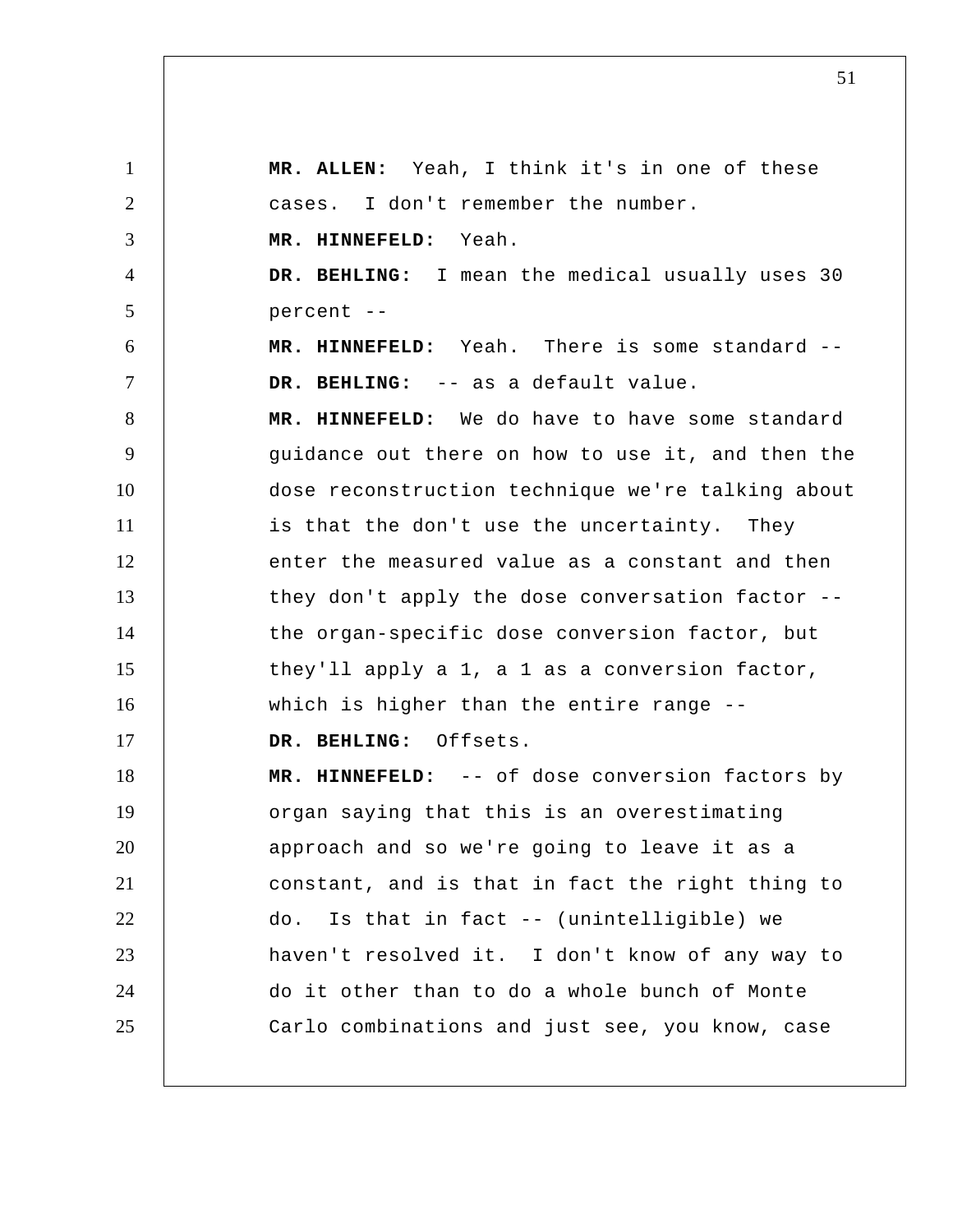1 2 3 4 5 6 7 8 9 10 11 12 13 14 15 16 17 18 19 20 21 22 23 24 25 by case for all these -- for all these organ DCFs that wouldn't be utilized in this fashion where the range is below 1 or below .8 or something like that -- is that does it in fact work out that way, and we haven't finished that yet. And it's still kind of the same hanging-over issue from the first 20. So that issue -- you're right on that.  **DR. BEHLING:** I mean it should be --  **MR. HINNEFELD:** We're not arguing with that.  **DR. BEHLING:** -- deleted because it's too complex. It's too time-consuming --  **MR. HINNEFELD:** All that -- all that discussion, yes.  **DR. BEHLING:** -- and it doesn't -- certainly it doesn't warrant that kind of investment of time for developing a sigma value. I think it's reasonable to conclude that a surrogate approach is too high at 30 percent sigma value and say that's it, that's good enough.  **MR. HINNEFELD:** Right.  **DR. BEHLING:** It's claimant-favorable.  **MR. HINNEFELD:** Right.  **MR. GRIFFON:** Well, but it has to be -- I mean you said delete it. It has to be replaced --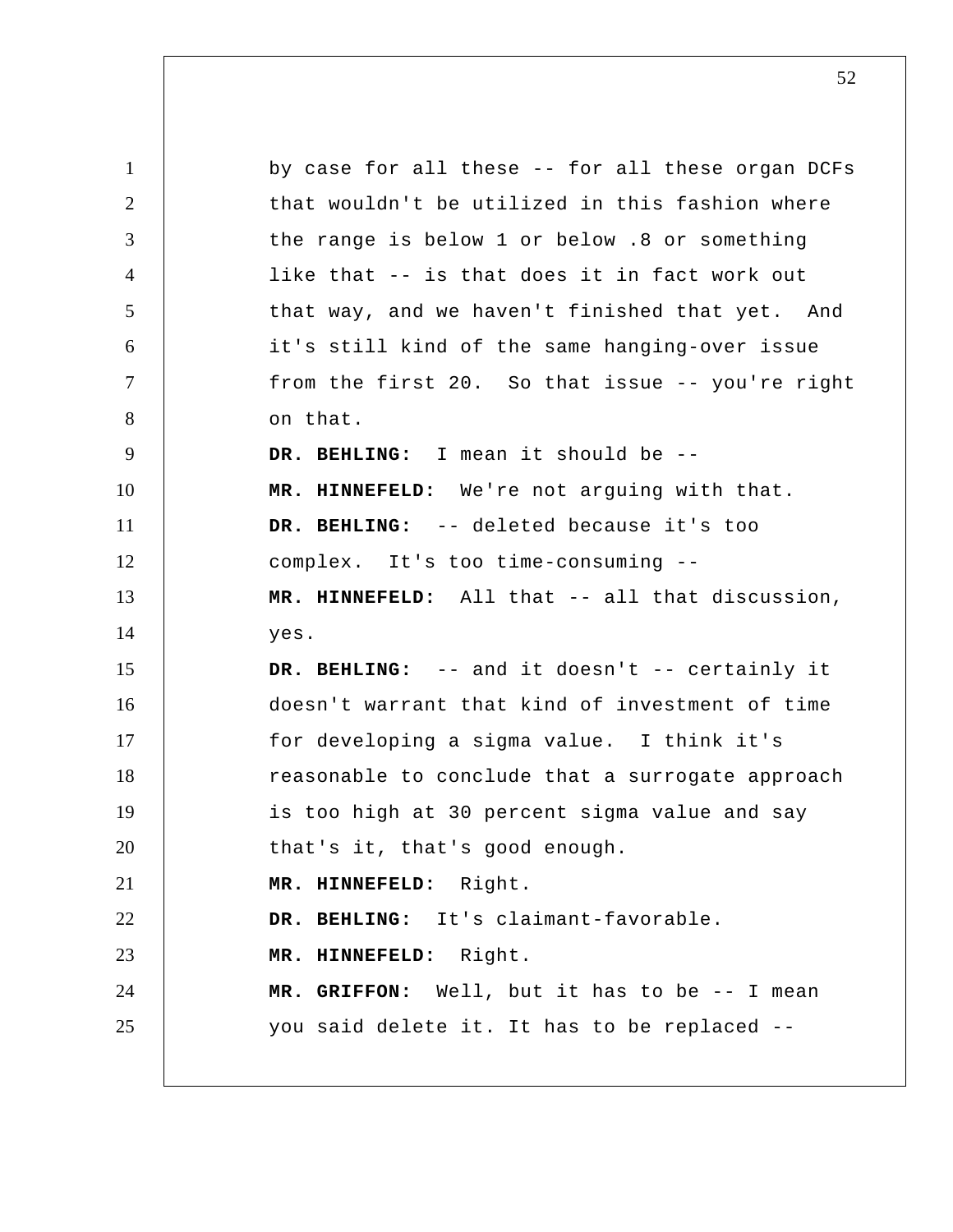| $\mathbf{1}$   | DR. BEHLING: Yeah.                                |
|----------------|---------------------------------------------------|
| $\overline{2}$ | MR. GRIFFON: -- with something. Yeah.             |
| 3              | DR. BEHLING: Yeah.                                |
| $\overline{4}$ | MS. BEHLING: Yeah. This is where I think we can   |
| 5              | hopefully give you some guidance as to the        |
| 6              | procedures that are giving the -- the dose        |
| $\tau$         | reconstructors the most problem, because we --    |
| 8              | after going through these first 38 cases, we can  |
| 9              | certainly list for you these are the procedures   |
| 10             | that the dose reconstructors seem to -- to be     |
| 11             | most difficult for them is just that the guidance |
| 12             | isn't clear and that they do it wrong.            |
| 13             | MR. HINNEFELD: Okay. Yeah, okay.                  |
| 14             | MS. BEHLING: Okay. Now if we move on to the       |
| 15             | neutron dose, in this particular case, the --     |
| 16             | there was no neutron dose calculated. However,    |
| 17             | when we looked at the DOE records, it $-$ it      |
| 18             | showed zeroes for neutron readings or -- or --    |
| 19             | yeah, it was 52 zero neutron readings and this -- |
| 20             | these occurred between 1961 and 1974. And based   |
| 21             | on the fact that this person was a machinist and  |
| 22             | worked in various areas of the plant, we thought  |
| 23             | that there was some potential for neutron         |
| 24             | exposure.                                         |
| 25             | DR. BEHLING: And -- and I guess you can clarify   |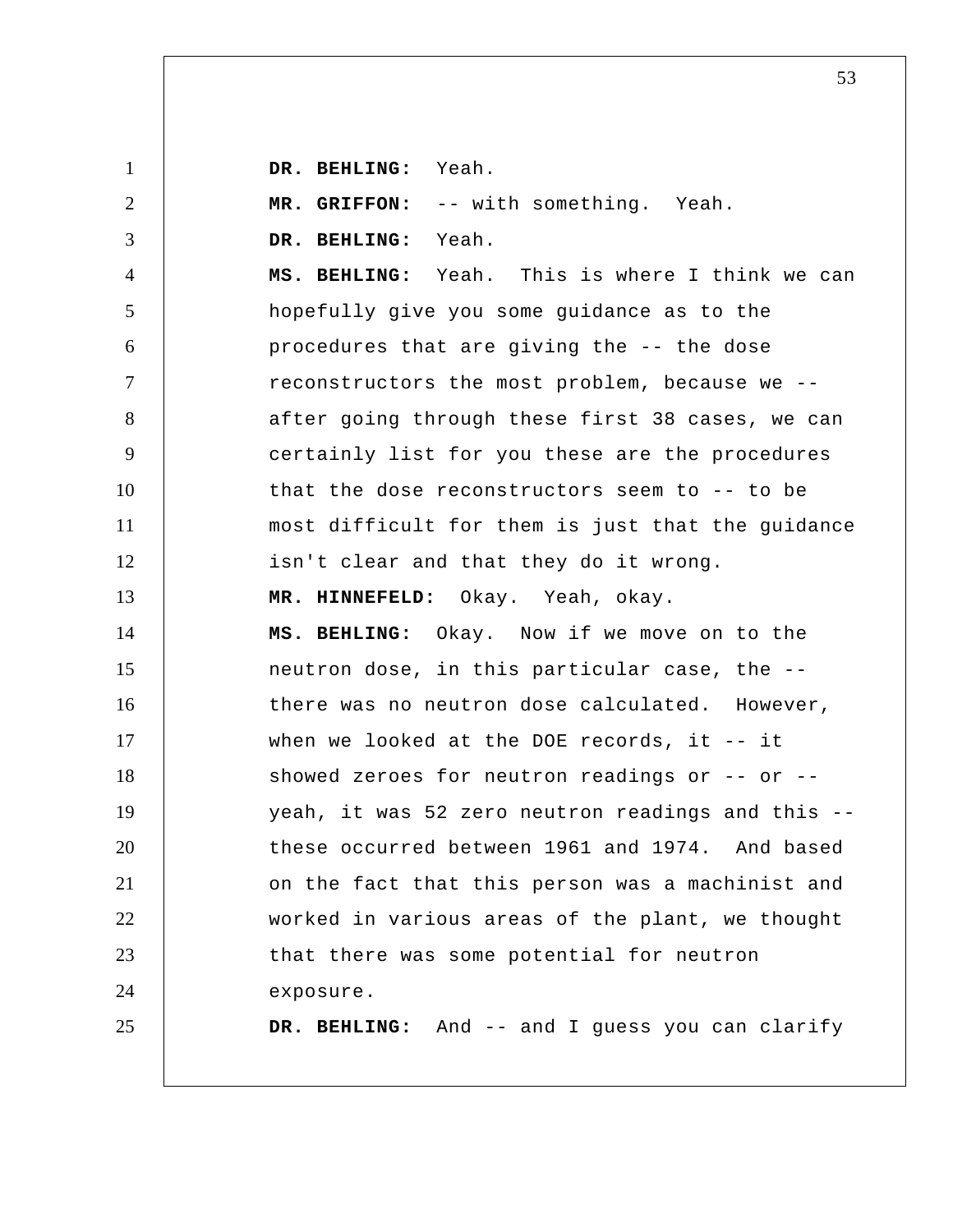this issue, because obviously post-'70, the HMPD dosimeter was used that was capable of measuring obviously shallow dose, deep dose, photon dose, as well as neutron dose. And it may very well have been a badge that was assigned to people with or without any potential for neutrons, meaning that it was processed regardless, and the zero dose didn't mean he was exposed to neutrons except that that was a dosimeter that was assigned to everyone independent of whether or not there was a potential. And so we have to know what the difference is.  **MR. HINNEFELD:** Well, that certainly happened a

lot of places, where they'd hang a badge on someone regardless of their -- and then the badge could measure neutrons regardless of the person's potentials 'cause everybody wore that badge.

 **DR. BEHLING:** Yes.

1

2

3

4

5

6

7

8

9

10

11

12

13

14

15

16

17

18

19 20 21 22 23 24 25  **MR. HINNEFELD:** Now I -- I'll have to do some more research this week to sort this particular case out on why the dose -- in the dose reconstructor's judgment he decided that this person wasn't reasonably exposed to neutrons so we don't have to do the neutron missed dose. There's also another limiting -- you know, could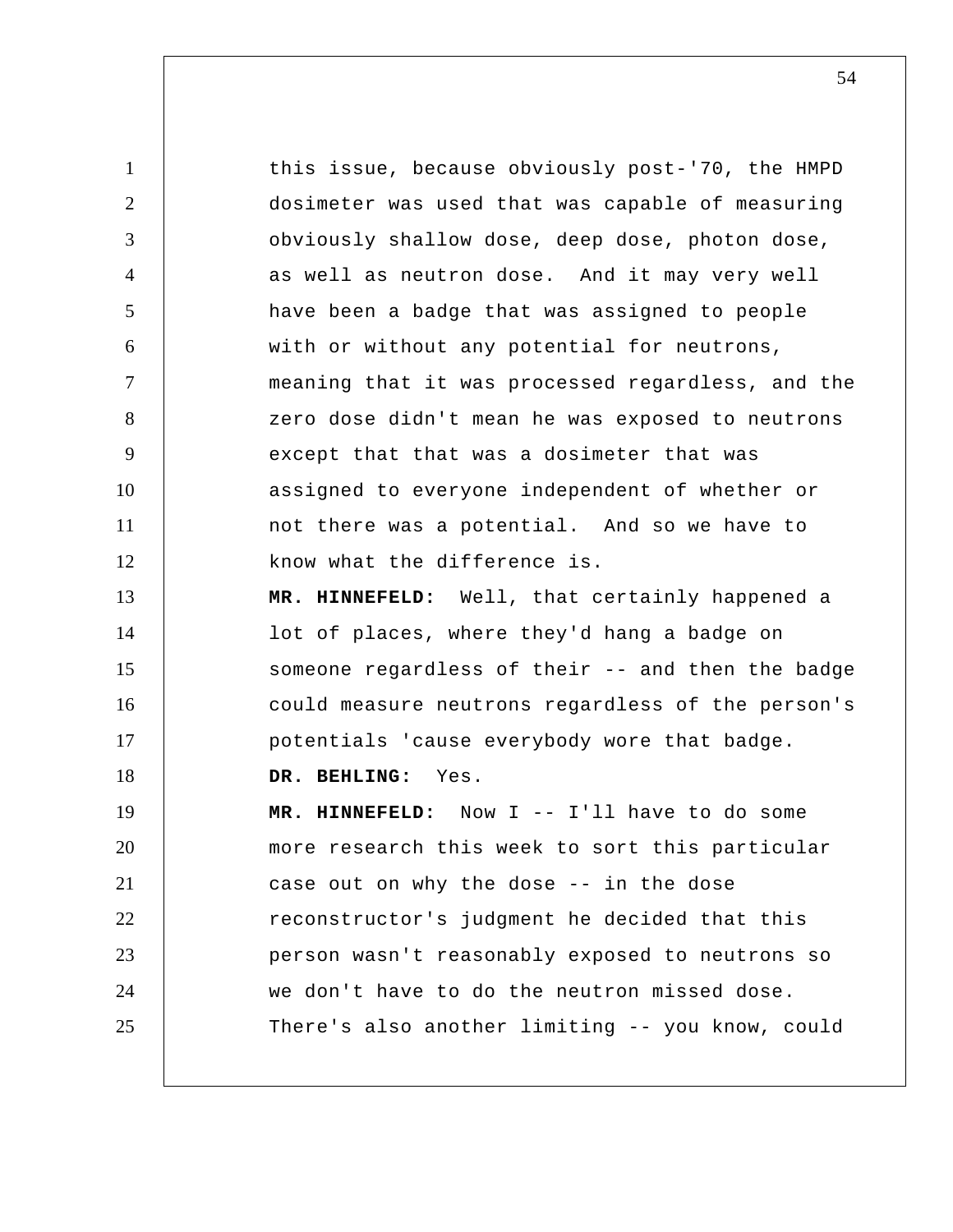1 2 3 4 5 6 7 8 9 10 11 12 13 14 15 16 17 18 19 20 21 22 23 24 25 be another limiting factor rather than doing just your -- your -- if neutrons are assigned, one approach would be to use the neutron -- the standard missed dose calculation for neutrons, and the other would be -- that may be too high based on his external photon exposure and the neutron to photon ratios. So there may be another bounding step that would be done in assigning it because the neutron to photon ratio would indicate that the -- the -- if he doesn't have any measured photon dose, his neutron dose can't be as high as the standard missed dose calculation would tell you. So there might be another bounding step in there, but I'll just have to go look at the case and see what the judgment was for determining that this person was really not exposed to neutrons and therefore it's okay to (unintelligible).  **DR. BEHLING:** And it can be quite substantial if a person --  **MR. HINNEFELD:** Oh, yeah. It's going to be big.  **DR. BEHLING:** -- worked in the area and he was monitored 12 cycles a year, missed neutron dose can be very substantial, which if he wasn't exposed, shouldn't be there. But if he was, it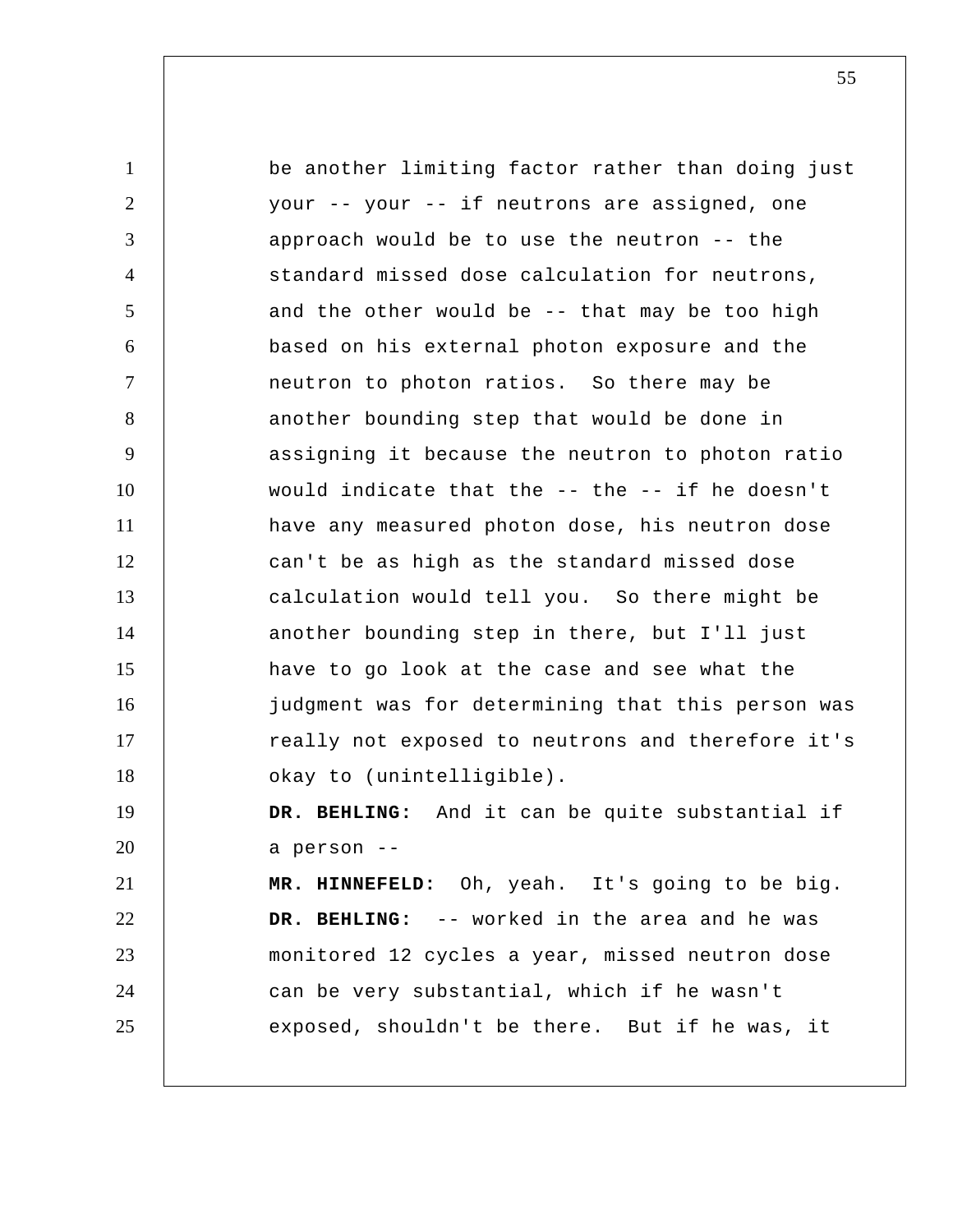should be there.

1

2 3 4 5 6 7 8 9 10 11 12 13 14 15 16 17 18 19 20 21 22 23 24 25  **MR. HINNEFELD:** Right.  **MS. BEHLING:** In fact I think we calculated about 7 to 8 rem in this particular case. And I guess another question that comes up, and I may have misstated this, because in the records it's sometimes confusing, and this is something that we talked about, when there's a blank as opposed to a zero -- **MR. ALLEN:** Yeah.  **MS. BEHLING:** -- and how do we treat that. And I guess it's probably site-specific -- **MR. ALLEN:** And error.  **MS. BEHLING:** -- and error-specific. **MR. ALLEN:** Error specific.  **MS. BEHLING:** Error specific, yes. **MR. ALLEN:** It varies with time from each site and  $-$  **MS. BEHLING:** Yeah.  **DR. BEHLING:** Especially for -- for Savannah River between '70 and 1988, there was that blank spot that involved the recording of doses, that if they were below a certain value they didn't even bother reporting them.  **MS. BEHLING:** Yeah, so --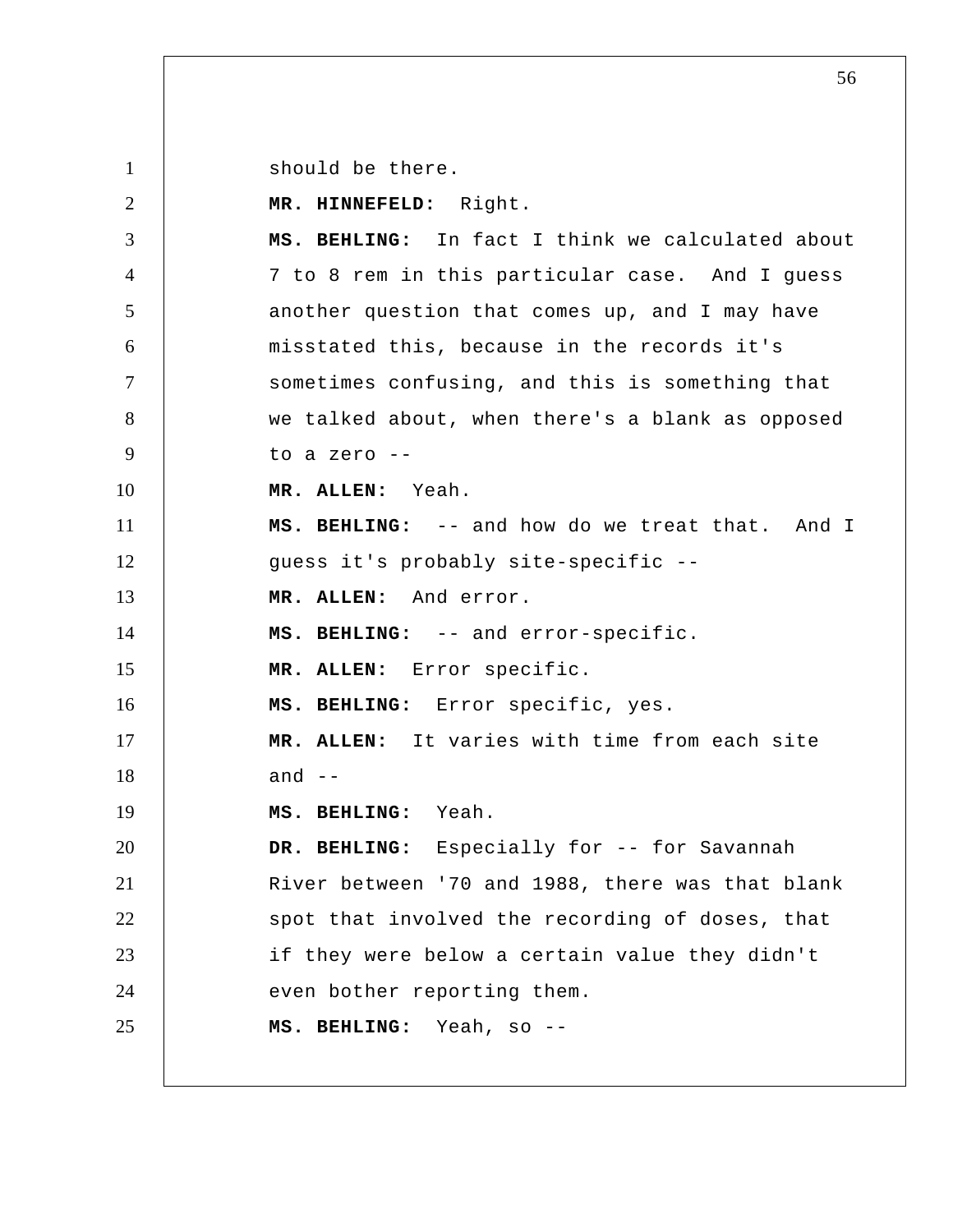1 2 3 4 5 6 7 8 9 10 11 12 13 14 15 16 17 18 19 20 21 22 23 24 25  **MR. GRIFFON:** I know this one jumped out at me because I -- I thought I remembered hearing some issues with this at Y-12 specifically, so --  **MR. HINNEFELD:** You've gone through Y-12, or...  **MR. GRIFFON:** Not necessarily on neutrons, just the -- the practice of whether they were entering blanks as opposed to zero values or -- or --  **MS. BEHLING:** For the dosimeter records.  **MR. GRIFFON:** Yeah, trying to -- I think it was for deep -- you know, photon dose. But I don't - - I don't recall, you know.  **MR. HINNEFELD:** But they were recording zeroes when the reading didn't really indicate a zero? Is that what you're saying?  **MR. GRIFFON:** Yeah, whether they were recording blanks --  **MS. BEHLING:** Blanks.  **MR. GRIFFON:** -- when they were measuring less than detectable.  **MR. HINNEFELD:** Oh, so it looks like there was no read --  **MR. GRIFFON:** Right.  **MR. HINNEFELD:** -- but in fact it was a zero read.  **MR. GRIFFON:** When it was -- yeah, when it was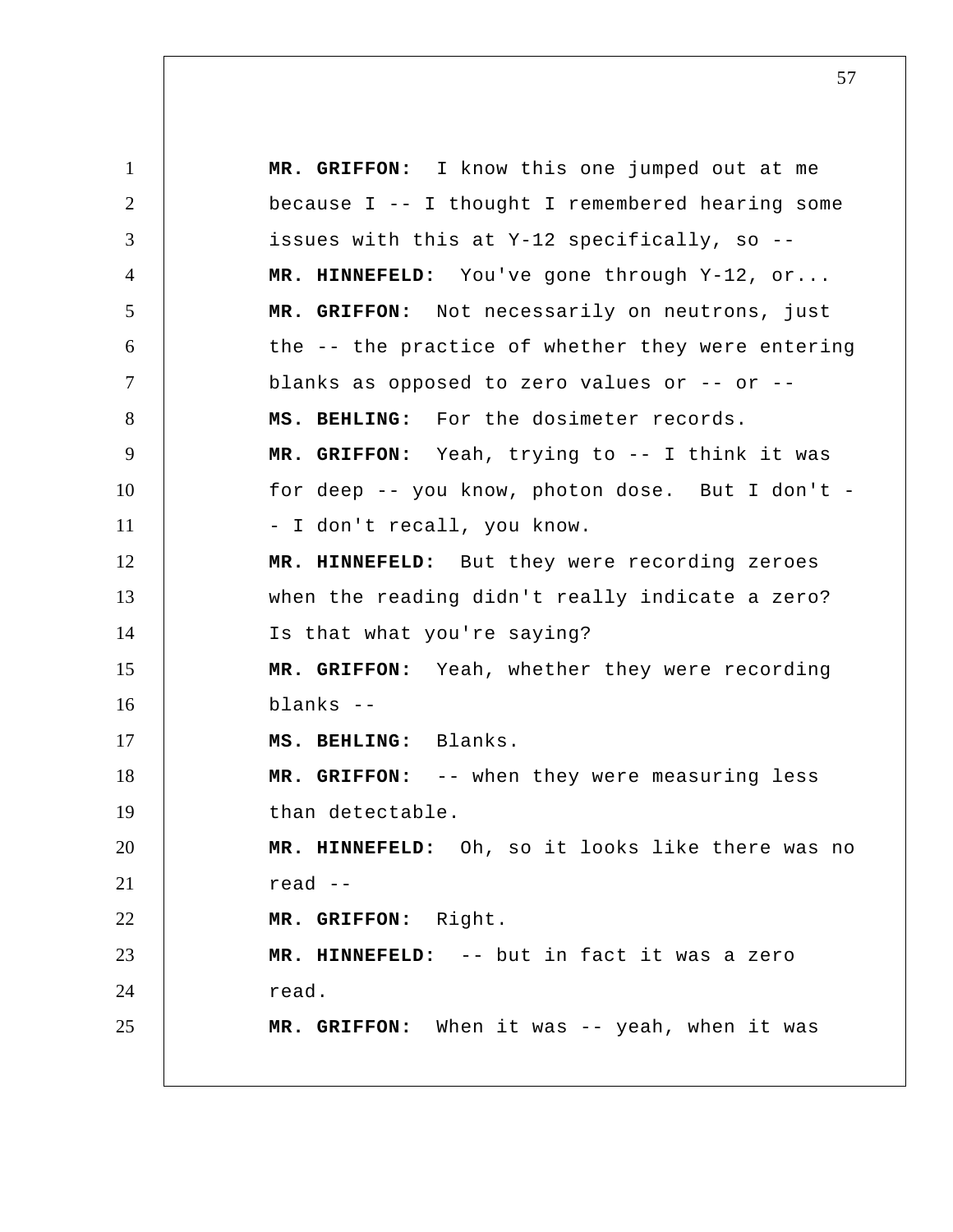1 2 3 4 5 6 7 8 9 10 11 12 13 14 15 16 17 18 19 20 21 22 23 24 25 less --  **MR. HINNEFELD:** Or a less than detectable reading.  **MR. GRIFFON:** -- than detectable, right.  **MR. HINNEFELD:** Oh, okay. **MR. ALLEN:** Well, the Y-12 report that I'm thinking of only sees -- there's always a zero there, the ones I'm thinking of.  **MR. HINNEFELD:** The ones I'm thinking of too, but I can't really -- I've seen too many sites, too many (unintelligible). **MR. ALLEN:** Yeah, that's my problem too.  **MS. BEHLING:** Okay. The finding 4 on page 12, again, this is what we discussed before. The Y-12 and K-25 plant do not have a reactor, therefore we felt they should have selected the hypothetical dose model with the 12 radionuclides as opposed to the 28. I think we've come to agreement on that. In this -- well, when we go on to now the CATI report and to our finding number 5. In -- in this particular case, we did identify the fact that there -- there was - there was an inconsistency between at least what the employee indicated in the CATI regarding two incidents that he was involved in. One he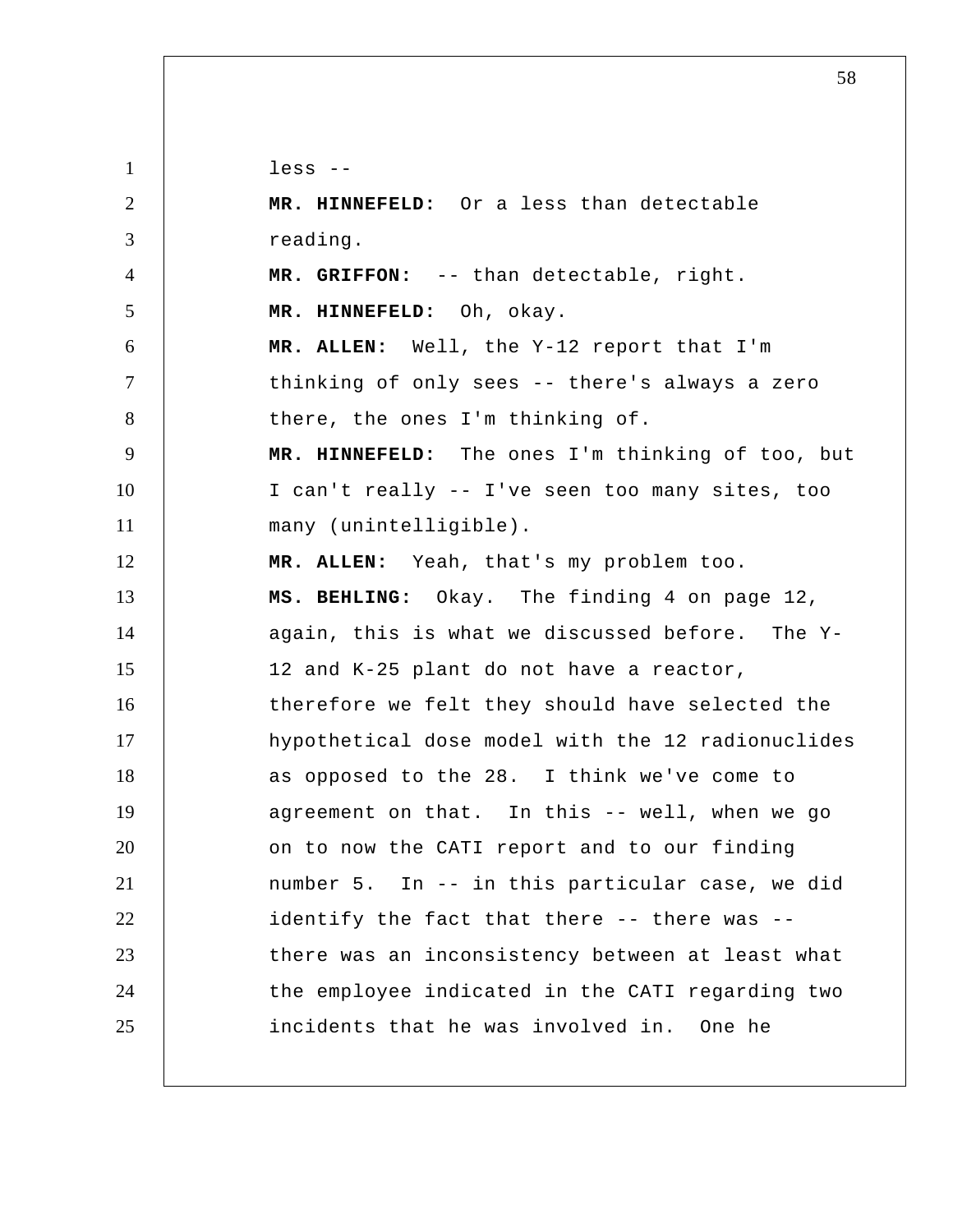1 2 3 4 5 6 7 8 9 10 11 12 13 14 15 16 17 18 19 20 21 22 23 24 25 describes as a critical spill of mop water, and also a fire, a uranium fire. And it just stresses that in some of these cases we don't always see a lot of follow-up with information that's provided in the CATI report. And it just -- when there's situations like this, we just think it would be best if they did go back and - and try to contact DOE and see if there's, you know, more extensive records than -- than what you received the first time.  **MR. HINNEFELD:** Okay. We -- we think we have a pretty complete record of the Y -- if we're talking about the 1958 Y-12 criticality, which was -- there was a criticality at Y-12.  **MS. BEHLING:** Yes. Oh, yes.  **MR. HINNEFELD:** And we think we have pretty complete records of the involved person on that.  **MS. BEHLING:** Yeah.  **MR. GRIFFON:** It's pretty well-described, et cetera.  **MS. BEHLING:** Yes.  **MR. HINNEFELD:** And so that turned out it's the only criticality for Y-12. So he may have worked -- I mean he may have been at Y-12 learning that, but we think we know pretty much who was, you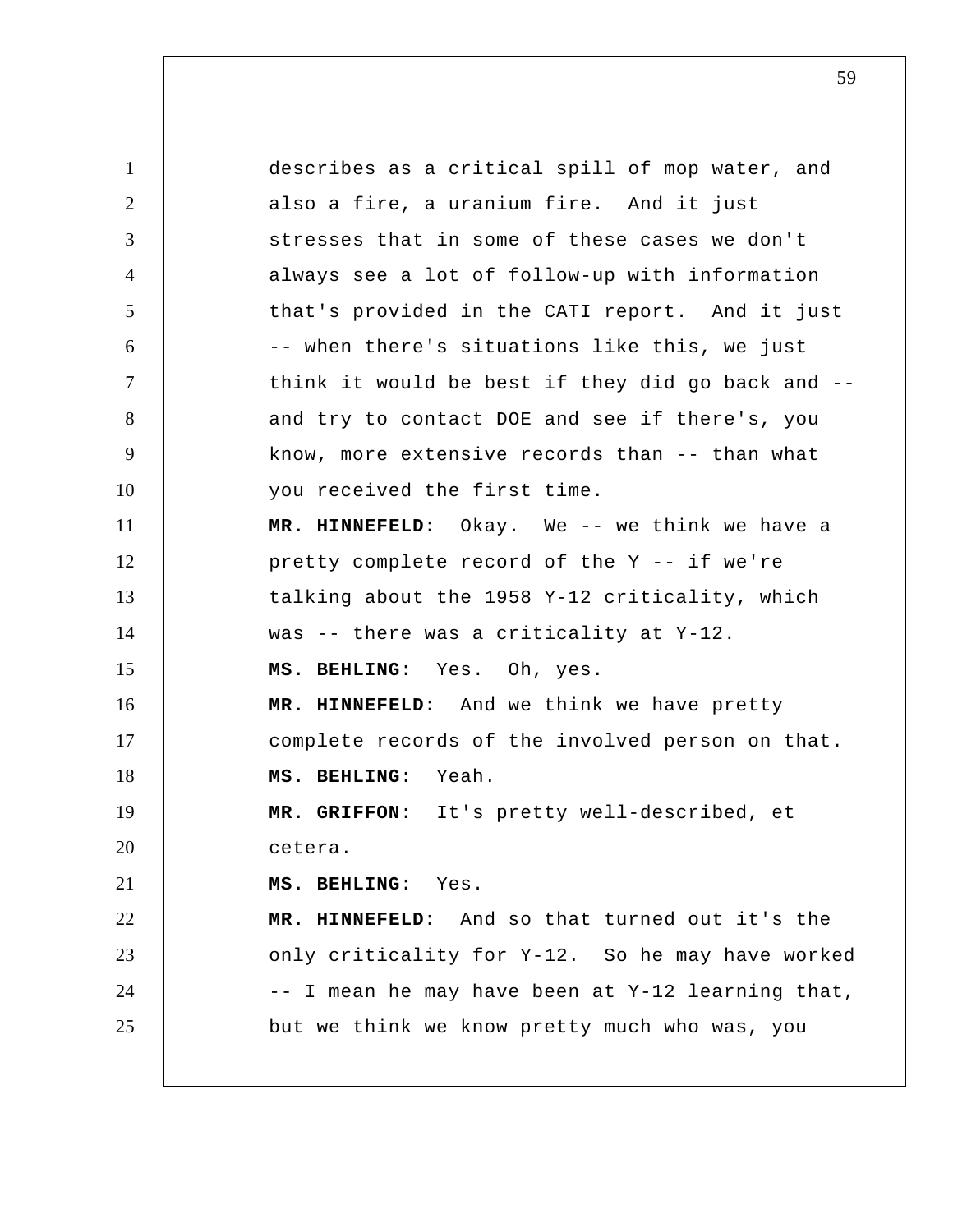1 2 3 4 5 6 7 8 9 10 11 12 13 14 15 16 17 18 19 20 21 22 23 24  $25$  -know, affected by or in that building. So  $-$ - **DR. BEHLING:** In and around.  **MR. HINNEFELD:** Yeah, in and around that building.  **MS. BEHLING:** Yeah.  **MR. HINNEFELD:** So I would think that the criticality of -- of -- what did you say, mop water or something, was actually -- they were in fact -- I think it's the cleaning. **MR. ALLEN:** Critical spill of --  **MR. HINNEFELD:** Critical spill of mop water.  **MS. BEHLING:** Yeah.  **MR. HINNEFELD:** They were in fact I think doing some cleaning of tanks.  **MS. BEHLING:** I understand. And we also recognize that you did assign the hypothetical internal dose and used 28 radionuclides and it's a very conservative assumption. I guess, as we had mentioned earlier, when you come to these meetings and, you know, you -- you hear the claimants speak, it's just it would sometimes I think help them if they were convinced that we really did --  **MR. GRIFFON:** No, but that -- that particular one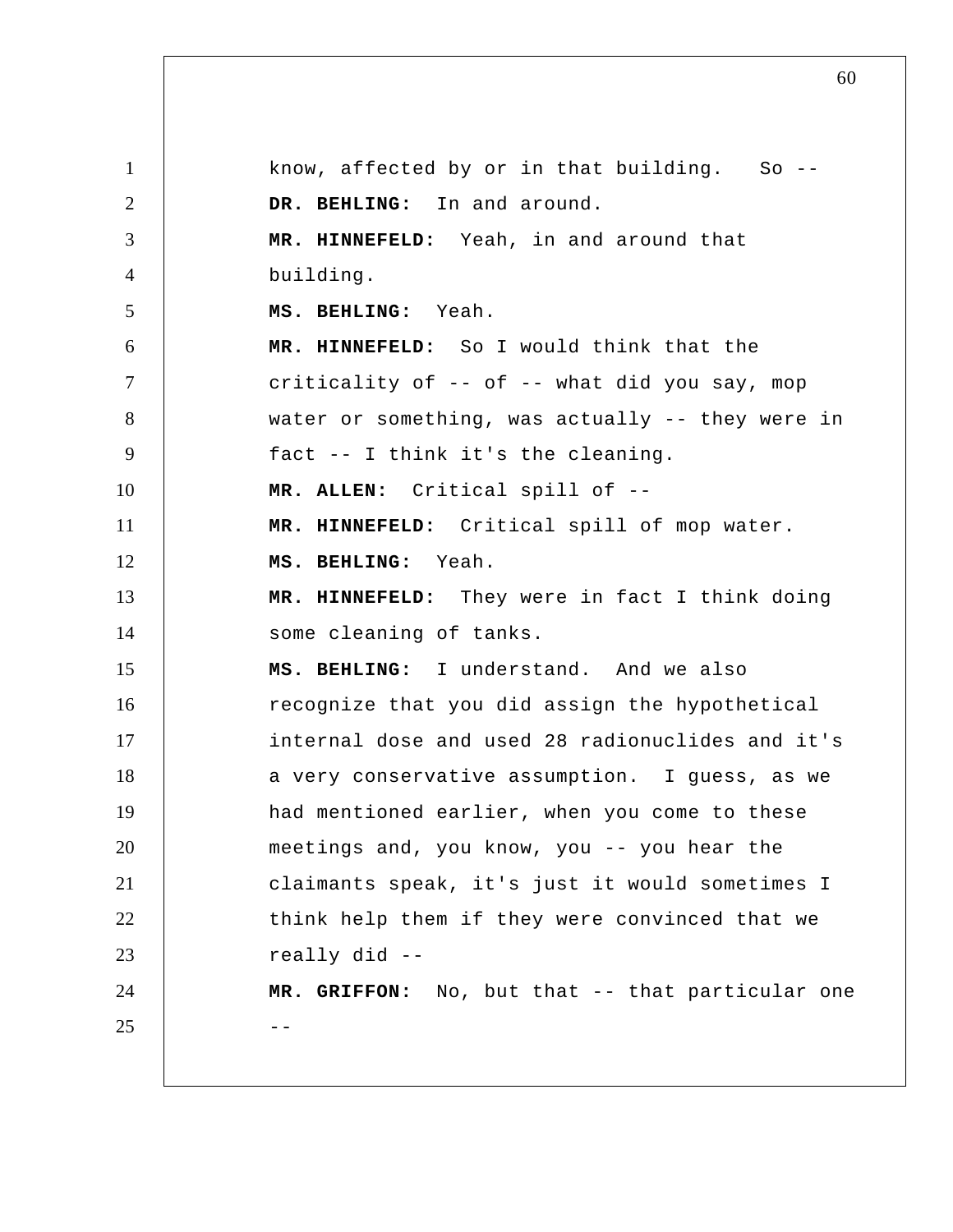1 2 3 4 5 6 7 8 9 10 11 12 13 14 15 16 17 18 19 20 21 22 23 24 25  **MS. BEHLING:** -- look through these records.  **MR. GRIFFON:** -- the claimant -- I didn't read that one, but was he claiming some sort of criticality of --  **MR. HINNEFELD:** Well, I think he claimed he was exposed a couple times early on --  **MR. GRIFFON:** Oh, okay.  **MR. HINNEFELD:** -- through a couple of events. He -- you said he mentioned a uranium fire?  **MS. BEHLING:** Yes. He mentions that's where the uranium fire (unintelligible), so...  **MR. GRIFFON:** Oh, okay. **MR. ALLEN:** And that mop water, I think it was pretty much the description right there, wasn't it? A critical spill of mop water --  **MS. BEHLING:** It is. **MR. ALLEN:** -- involved with this.  **MR. HINNEFELD:** Yeah. **MR. ALLEN:** It was -- I don't even think he said 1958, but it was in that era. Or he might have said --  **MR. HINNEFELD:** He worked there during that period. I don't think he -- I don't know if he ever gave a date for that.  **MS. BEHLING:** I believe he said 1958.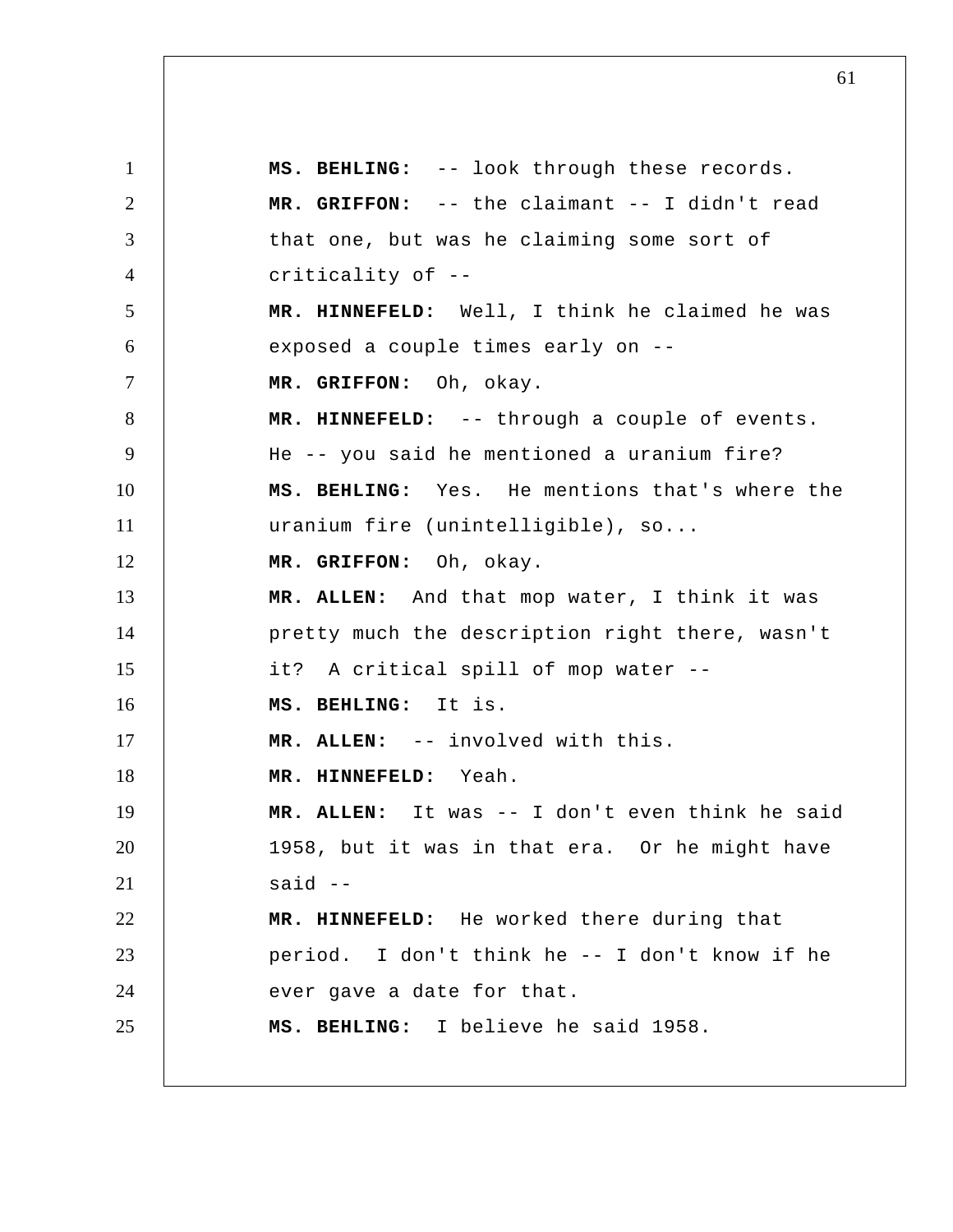1 2 3 4 5 6 7 8 9 10 11 12 13 14 15 16 17 18 19 20 21 22 23 24 25 **MR. ALLEN:** Definitely need to look at that and the documentation in the dose reconstruction as far as what they looked at is lacking.  **MR. HINNEFELD:** Yeah, well, we'll look at it.  **MS. BEHLING:** Yeah. Okay.  **MR. MAKHIJANI:** Could I ask a question? How did you -- how did you handle the fire, the uranium fire?  **MR. HINNEFELD:** The uranium fire? Well, I mean the uranium fire would probably -- he said multiple uranium fires.  **MR. MAKHIJANI:** Yeah.  **MR. HINNEFELD:** Which is probably, you know, burning chips or --  **MR. MAKHIJANI:** Yeah, the chips.  **MR. HINNEFELD:** -- (unintelligible) and things like that. The dose reconstruction included the hypothetical maximizing intent, which we believe would bound exposure from that situation. And I don't know if -- do we have any internal monitoring information on this guy? I don't remember if we have an internal monitoring record or not.  **MS. BEHLING:** I don't know.  **MR. HINNEFELD:** I don't remember if this person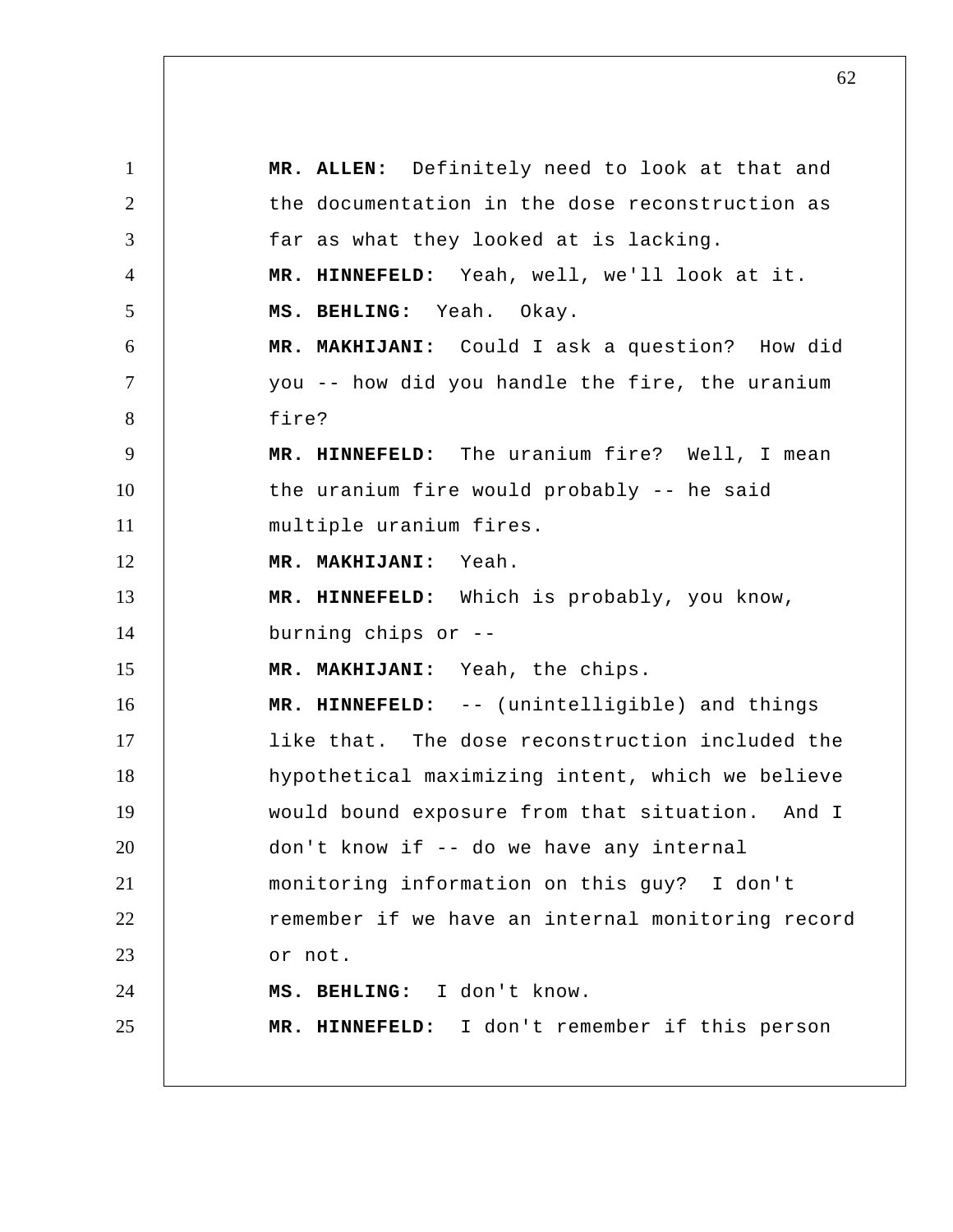1 2 3 4 5 6 7 8 9 10 11 12 13 14 15 16 17 18 19 20 21 22 23 24 25 had any. I mean our view would be, you know, in a situation like that, that 12 -- that hypothetical intake -- intake bounds the kind of intakes you would see at -- even at a relatively chronic episodic set of events like that.  **MR. MAKHIJANI:** Can I ask if -- **MR. ALLEN:** He did have -- he did have urinalysis and the hypothetical intake is higher.  **MR. HINNEFELD:** It's higher? **MR. ALLEN:** It's higher.  **MR. HINNEFELD:** Then okay, that is your number. Okay?  **MR. GRIFFON:** Can I ask a silly question, maybe a silly question? In the -- in your report, SC&A's report, it says that claimant received radiation exposure during employment as a machinist, as a machinist that came to perform work at the K-25 plant in Buildings Alpha 1-5; Beta 2-4, and 9212, 9215, and he also worked as a machinist at Y-12. Is that from the DR report? Because if that's from the DR report, you're going to lose credibility right away because those are -- those buildings are all Y-12 buildings that you mentioned under K-25. The claimant's going to say, they don't even know where I work, you know.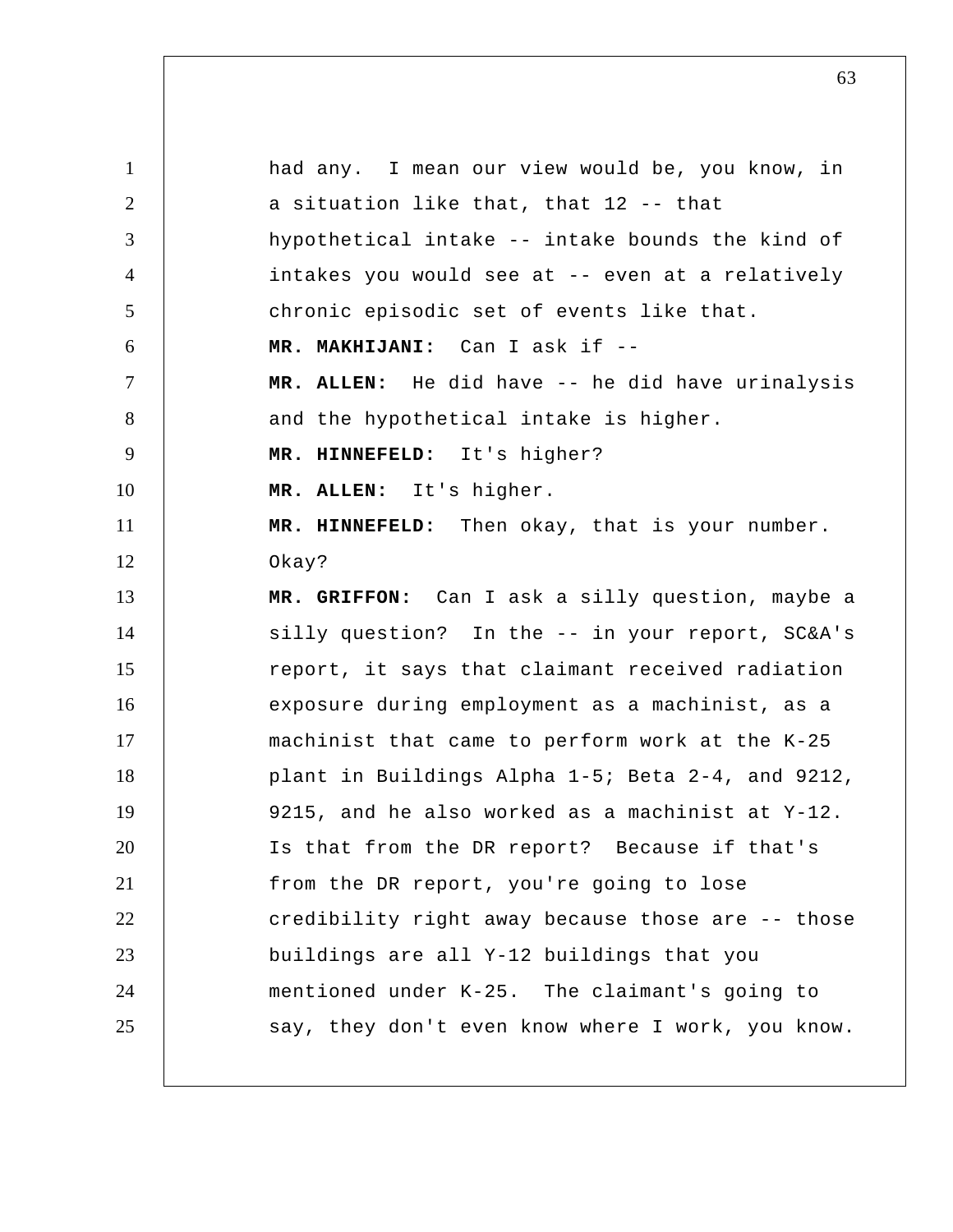1 2 3 4 5 6 7 8 9 10 11 12 13 14 15 16 17 18 19 20 21 22 23 24 25  **MS. BEHLING:** Yeah.  **MR. GRIFFON:** Now, it might -- it might be that - - I don't know. I haven't got it wrong here, I just want to --  **DR. BEHLING:** I have to look to see if that comes out of the CATI report.  **MR. GRIFFON:** I didn't see it on the -- I don't have the DR report on mine.  **MR. HINNEFELD:** I've got it right here.  **MR. GRIFFON:** It's just worth double-checking. If you mentioned the wrong buildings, I think you lose credibility with these people.  **MS. BEHLING:** Up front. **DR. ROESSLER:** So all those buildings --  **MR. GRIFFON:** All those -- that list of buildings are all Y-12. **DR. ROESSLER:** -- all in Y-12?  **MR. GRIFFON:** Except I don't know about H-2. never heard of that one. **DR. ROESSLER:** That might have been just a shorthand way of writing that. **MR. ALLEN:** Says he worked as a machinist before, Building 1401 at K-25. And all the others say Y-12.  **MR. GRIFFON:** Y-12, okay. I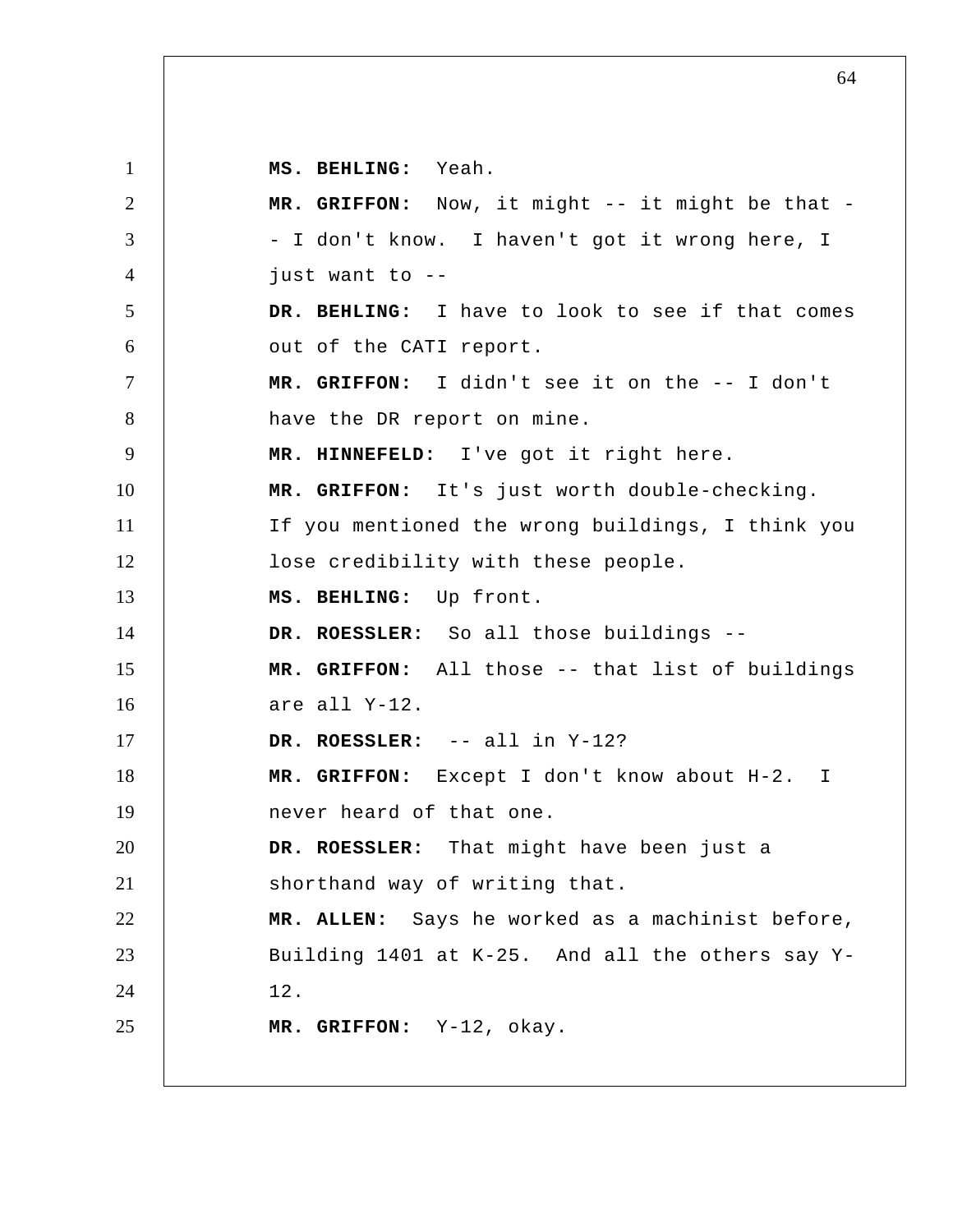1 2 3 4 5 6 7 8 9 10 11 12 13 14 15 16 17 18 19 20 21 22 23 24 25 **MR. ALLEN:** In the DR report.  **MR. GRIFFON:** All right. So you just got a little --  **MS. BEHLING:** Yeah.  **MR. GRIFFON:** -- or -- or --  **MS. BEHLING:** Okay. We're going to make that change.  **MR. GRIFFON:** As long as it's correct on the DR report. I just wanted to double-check.  **MS. BEHLING:** Okay. **UNIDENTIFIED:** (Unintelligible)  **MS. BEHLING:** Yeah, uh-huh. Okay. I think we're done with -- unless there's other questions on tab 23. Okay. We'll move on into tab 24, and in this particular case, this is case number 012943. And this individual worked at the Y-12, K-25 and the X-10 sites at Oak Ridge.  **MR. GRIFFON:** Can --  **MS. BEHLING:** I'm sorry.  **MR. GRIFFON:** I'm sorry. I'm just a little behind, a little slow this morning, tired. Was 4747, the last case we did, the person worked there from '54 on; is that correct? From '54 to whatever? I have a note on my -- my handscratched notes here about --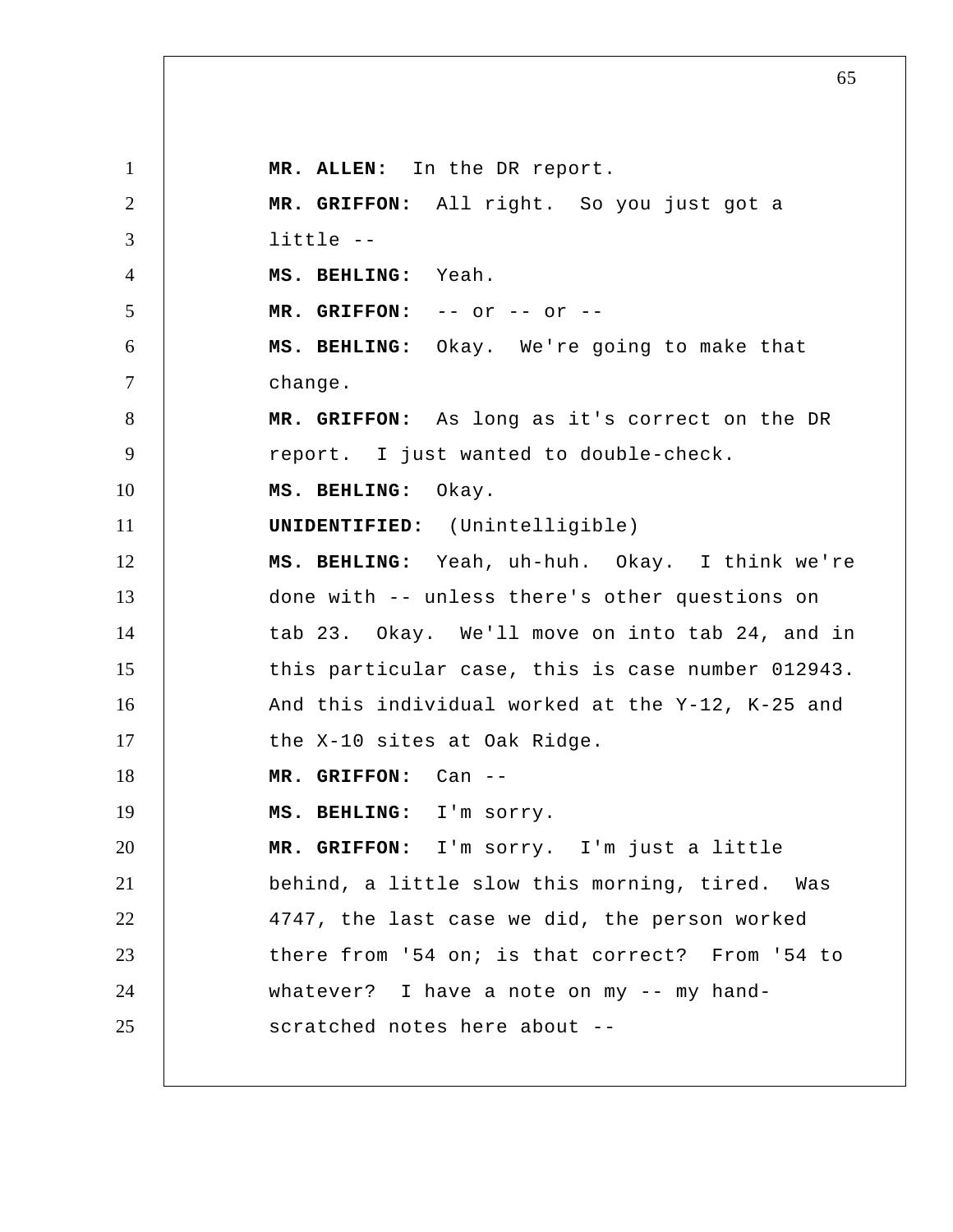1 2 3 4 5 6 7 8 9 10 11 12 13 14 15 16 17 18 19 20 21 22 23 24 25  **MS. BEHLING:** '54 to -- **MR. ALLEN:** '90.  **MR. GRIFFON:** Okay. The unmonitored dose prior to 1961, you might have already -- I think you passed by it, Kathy. I'm sorry.  **MS. BEHLING:** That's all right.  **MR. GRIFFON:** But my question is, is that something -- I mean I know there's -- there's Technical Information Bulletins that have come out on Y-12 and how to handle that. It was and - - it wasn't available at the time --  **DR. BEHLING:** At the time of this (unintelligible)?  **MR. GRIFFON:** Right.  **DR. BEHLING:** Yeah, there was no -- no procedure, and he did something that I considered reasonable and claimant-favorable by taking the maximum year in 1962 and multiplying that yet by 2 --  **MR. GRIFFON:** Right.  **DR. BEHLING:** -- and assigning it to all years prior to '61. And based on the more current guidance, he got a much larger dose than he would have gotten under the current guidance.  **MR. GRIFFON:** Right, right. Well, I guess my - my question here is just -- just how to -- how to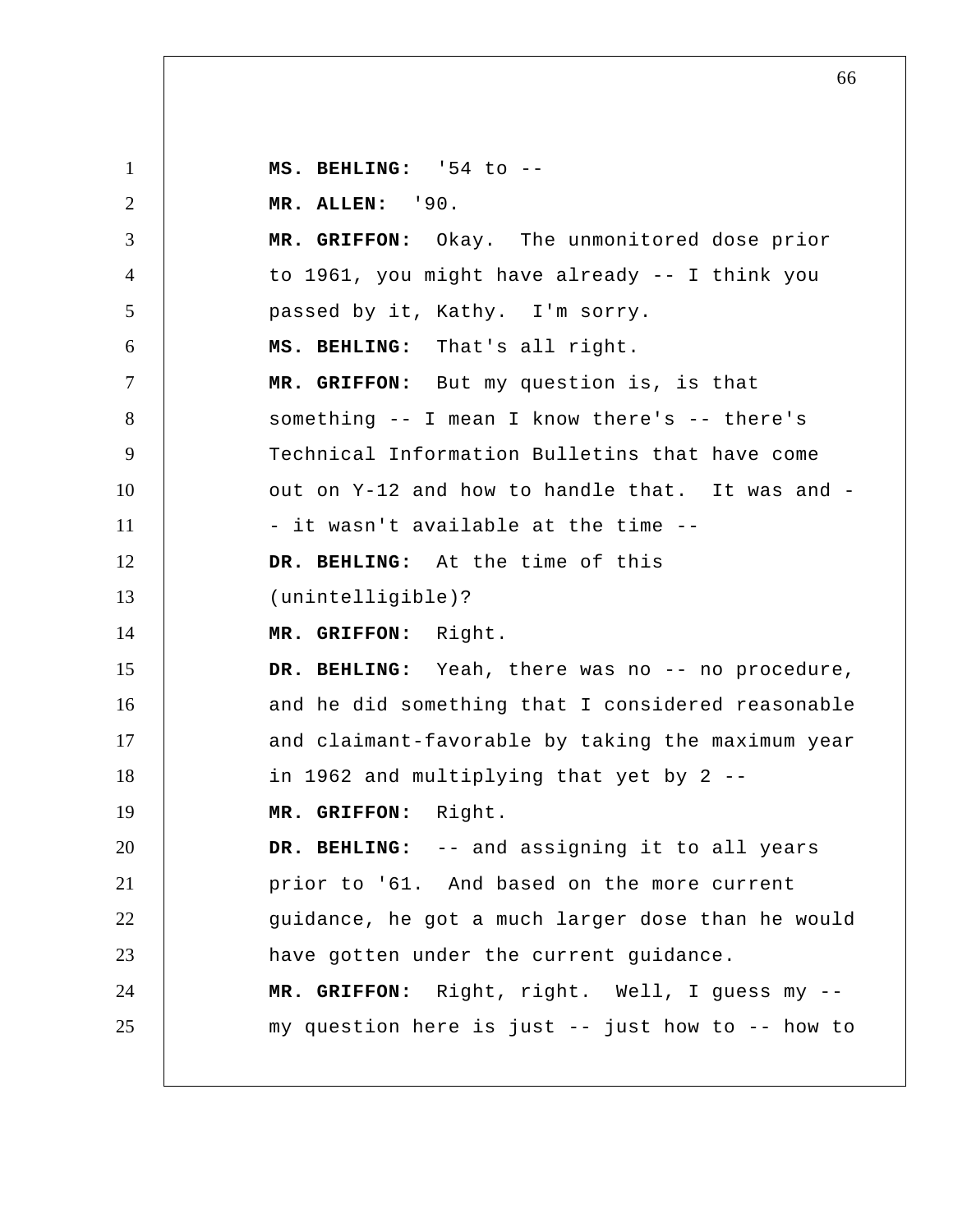1 2 3 4 5 6 7 8 9 10 11 12 13 14 15 16 17 18 19 20 21 22 23 24 25 handle this finding more -- more than -- because I don't necessarily -- I mean Hans, you explained this to me on our conference call that -- and I don't necessarily disagree with you, that he had -- sorry. I'm covering up the mike. You know, he had the -- a similar job all throughout that period and -- and they doubled his highest -- his highest annual dose I guess and applied it to the time periods. However, now there's a -- a new Technical Information Bulletin coming out on how to deal with that. I wonder if -- if resolution on -- on that kind of finding shouldn't be reserved for the Y-12 site profile review, as we've done in the past, because I wonder if it's a broader description of how -- how should that be handled. Is it appropriate just to assign, you know, a factor -- just multiply it by 2 and - - and assign a dose for those earlier periods? Maybe in this particular instance where he's got the same job and the same, you know, situation, it might be appropriate. But I just think there's a broader discussion there that -- that back extrapolation from time periods when you had data to time periods where you didn't have any - any monitoring records. There's a broader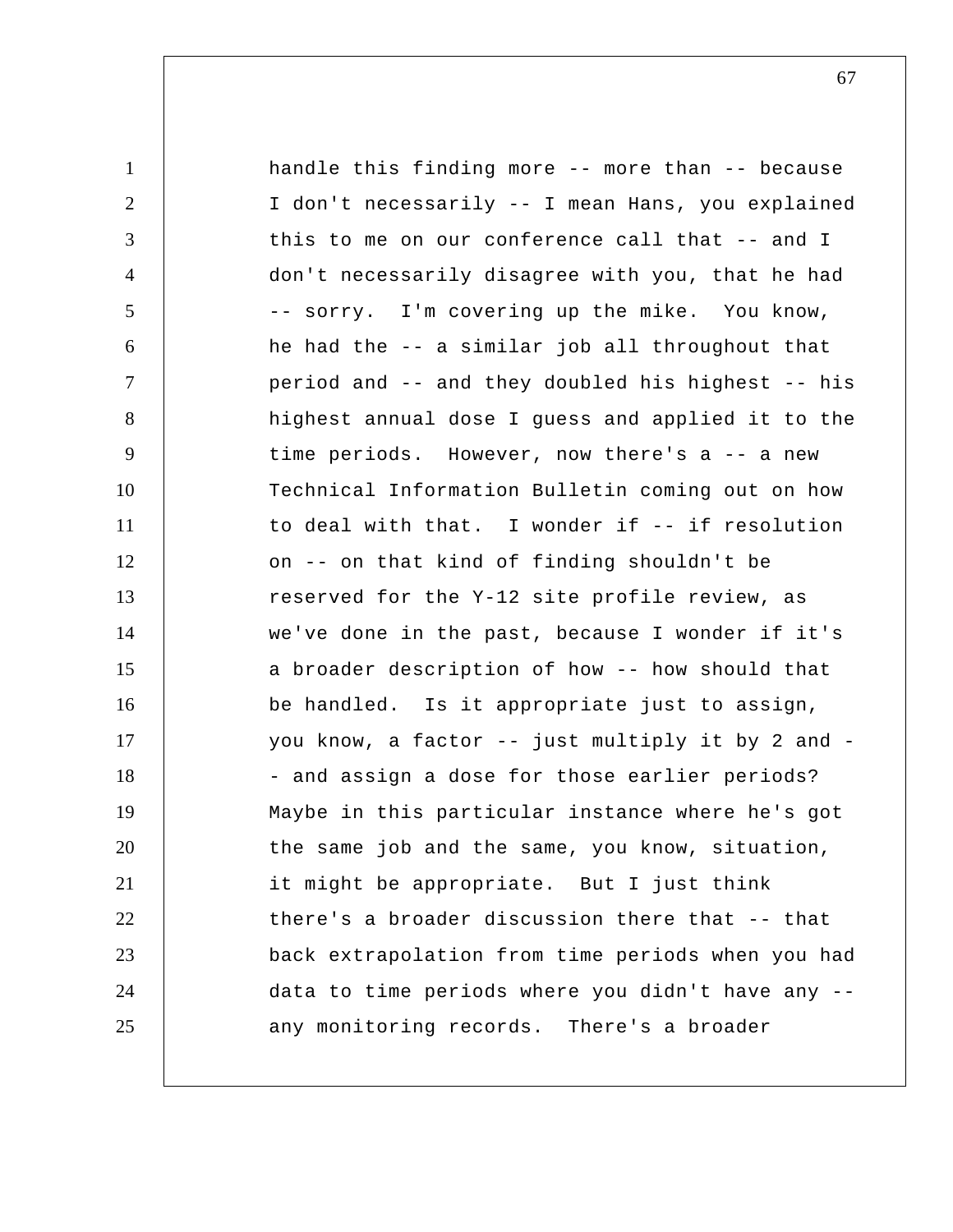1 2 3 4 5 6 7 8 9 10 11 12 13 14 15 16 17 18 19 20 21 22 23 24 25 discussion. I'm not disagreeing with what Hans said about this case, but --  **MR. HINNEFELD:** I think certainly the -- that discussion certainly should be I think a Technical Basis Document type of discussion because it will -- it will certainly happen at Y-12.  **MR. GRIFFON:** Right.  **MR. HINNEFELD:** I don't know of a similar type of period at Savannah River, but -- so it wouldn't necessarily come up there, but that kind of - the discussion of what's appropriate in those situations will certainly come out during the Y-12 TBD review, so maybe we can defer it to that.  **MR. GRIFFON:** I just wonder if for this particular situation, you know, if -- if -- I'm not sure what the activities were that were going on prior to '61, but I imagine they were pretty similar if not less than what he was doing in '61.  **MR. HINNEFELD:** I -- I would -- I would think --  **MR. GRIFFON:** In the same job, I think multiplying by 2 is probably pretty darn conservative, like you said. But it also -- to some people, I think they could say well, that's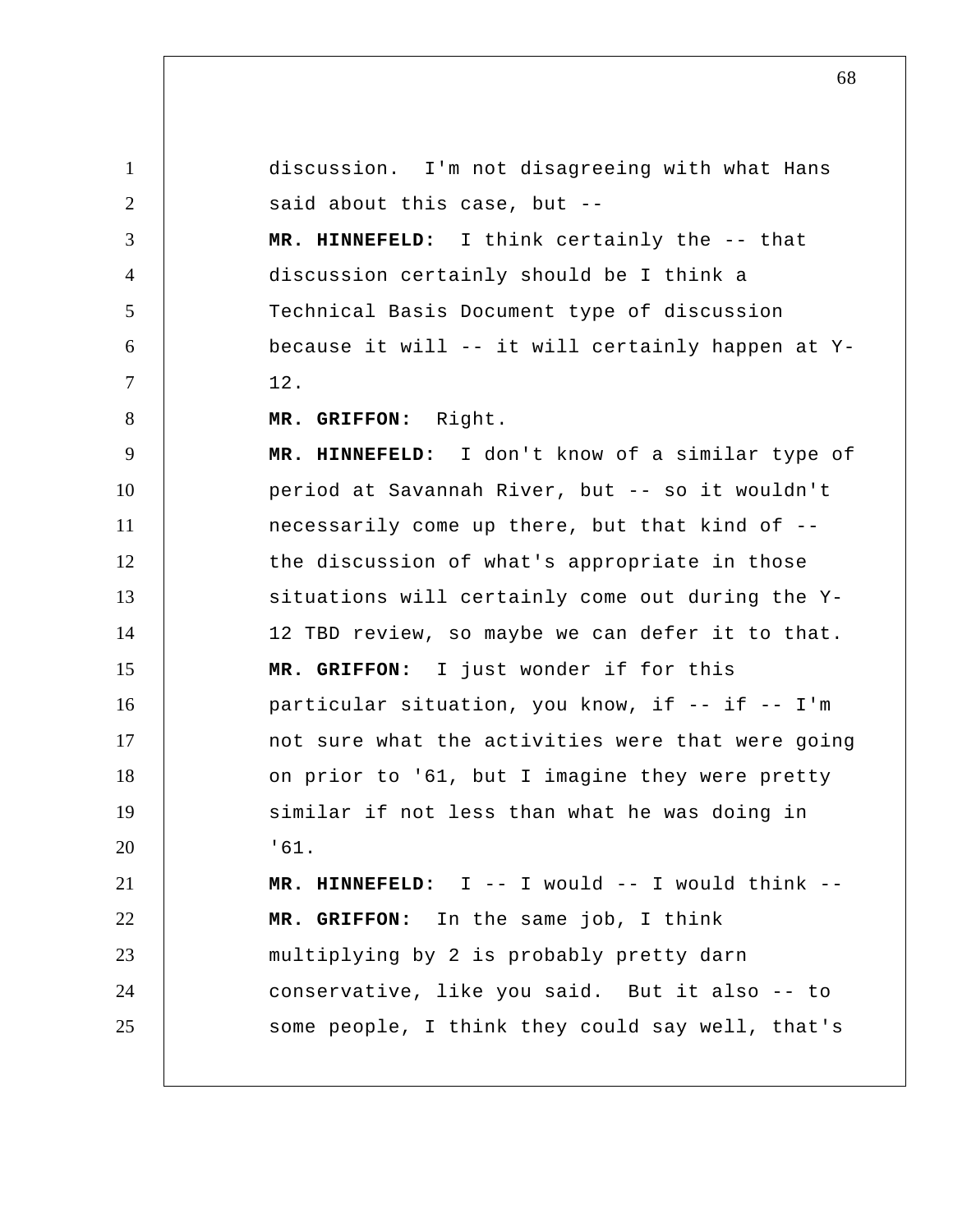1 2 3 4 5 6 7 8 9 10 11 12 13 14 15 16 17 18 19 20 21 22 23  $24$  --25 -- boy, they had no data and they just threw in a factor of two swag and -- and assigned this. What's your basis, you know.  **DR. BEHLING:** Well, I think the assumption - again, if I look at the new procedure, it says the procedure is only applicable under conditions where the individual didn't switch job and he has at least five cycles post-'62 on which you -- you extrapolate the data. And so it doesn't answer all the questions, but for instance let's assume a person worked between '54 and stopped in '61. Well, you have no data now. You're not going beyond the '61 time frame where you can say well, you know -- and he -- assuming he didn't switch jobs, then extrapolating backwards using the protocol, that -- that's not available to you, and I don't know how you will deal with Y-12. The only issue is that apparently the assignment of badges was based on certain potential for exposures, meaning that if you were not badged prior to '61, you were considered a low-exposure worker as opposed to those who were badged who had -- and I don't remember what the criteria was  **MR. HINNEFELD:** That seems to be the case at Y-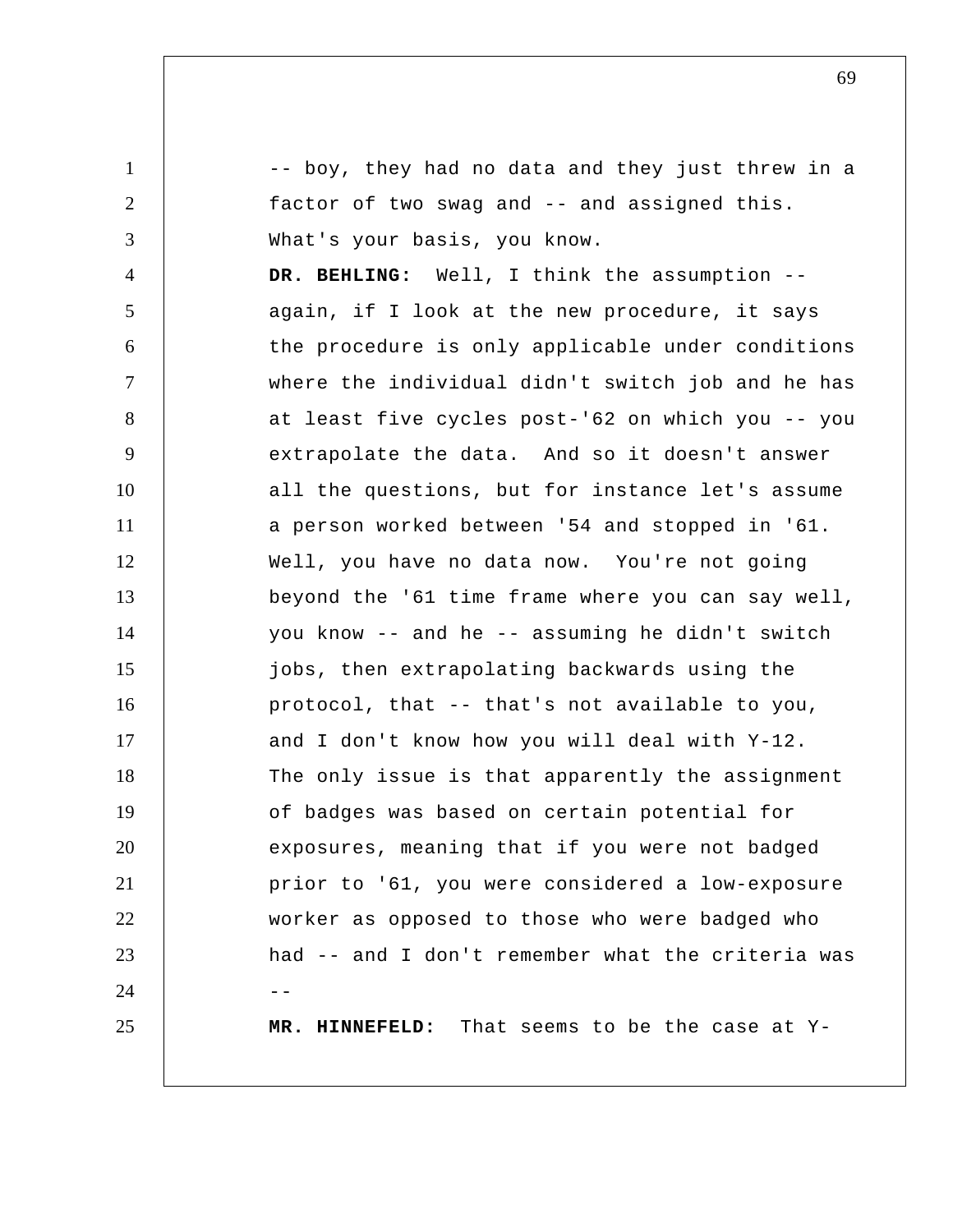| $\mathbf{1}$   | 12.                                               |
|----------------|---------------------------------------------------|
| 2              | DR. BEHLING: Yes.                                 |
| 3              | MR. HINNEFELD: Y-12 did in fact, before '61,      |
| $\overline{4}$ | badge the people they felt had the highest --     |
| 5              | DR. BEHLING: High potential.                      |
| 6              | MR. HINNEFELD: So there -- I mean there will be   |
| $\tau$         | -- there may be a variety of approaches that,     |
| 8              | when they come up, can deal with those kinds of   |
| 9              | periods, those data gap kinds of periods. But     |
| 10             | again, I think that the discussion of what are    |
| 11             | appropriate approaches for those kinds of things  |
| 12             | is maybe a TBD type of discussion --              |
| 13             | MR. GRIFFON: Right.                               |
|                |                                                   |
| 14             | MR. HINNEFELD: -- or topic, more so than          |
| 15             | individual case kind of topic. Certainly it will  |
| 16             | influence -- you know, it would influence a good  |
| 17             | deal of the work that we will do and, to a        |
| 18             | certain extent, what we have done. It all comes   |
| 19             | up on those same -- so -- or whatever -- whatever |
| 20             | the whole determination of it.                    |
| 21             | MR. GRIFFON: I guess -- I guess my feeling on     |
| 22             | this is -- is, you know, my -- my gut tells me    |
| 23             | this -- this method that they used, that they     |
| 24             | applied, was probably claimant favorable, but     |
| 25             | what is the basis for it? You know, it seems      |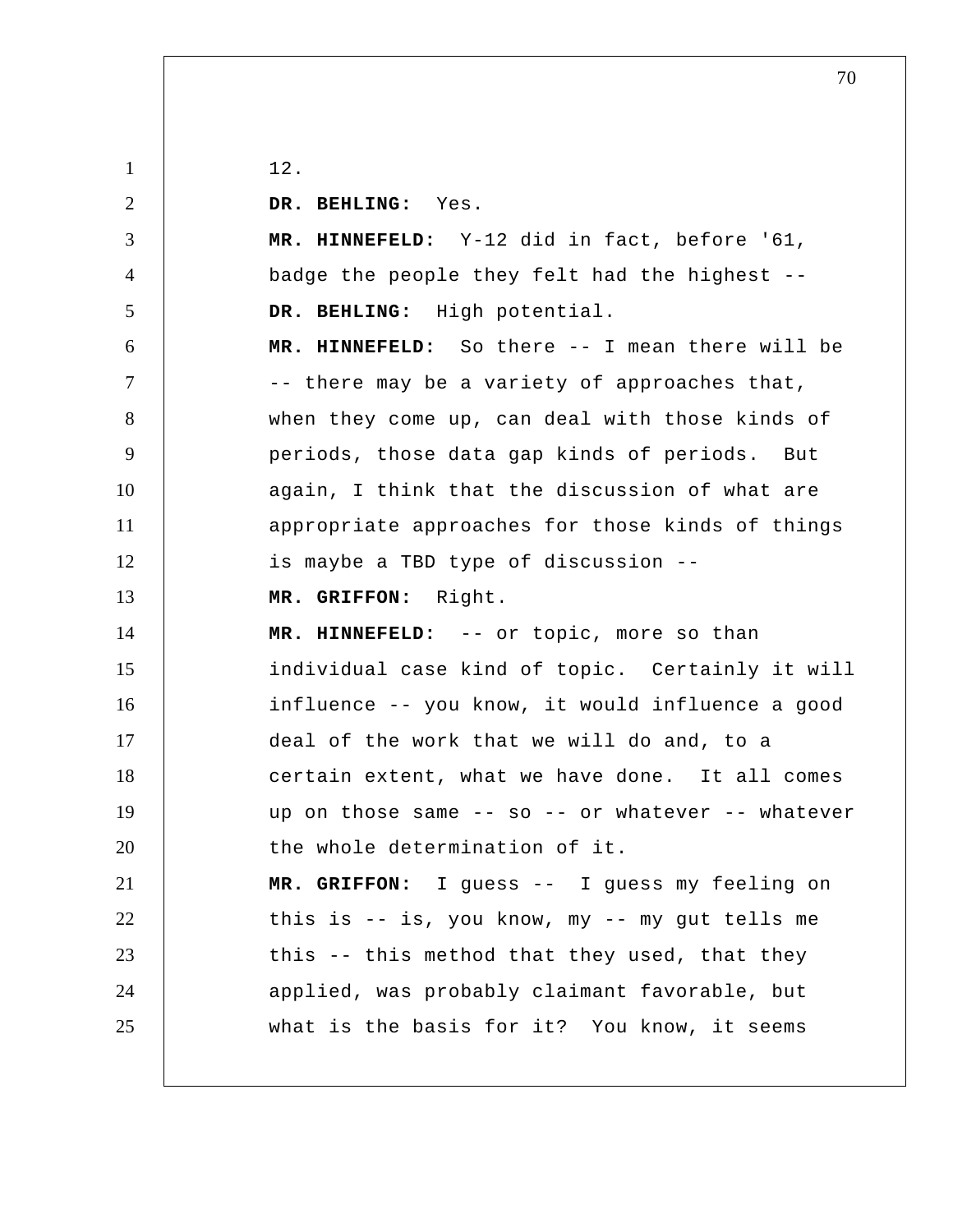1 2 3 4 5 6 7 8 9 10 11 12 13 14 15 16 17 18 19 20 21 22 23 24 25 like it was kind of pulled out of the -- you know.  **MR. HINNEFELD:** I guess there is a sort of --  **MR. GRIFFON:** Throw in a factor of 2 --  **MR. HINNEFELD:** -- kind of a judgment of --  **MR. GRIFFON:** Or individual judgment, yeah.  **MR. HINNEFELD:** -- if he's exposed to these levels from here on, he probably wasn't exposed to more than double that --  **MR. GRIFFON:** Right.  **MR. HINNEFELD:** -- each year back farther, so I mean it's probably just a -- **MR. ALLEN:** As far as I know --  **MR. HINNEFELD:** -- considered equal judgment. **MR. ALLEN:** As far as I know that technique was always used -- only used case by case.  **MR. GRIFFON:** Yeah. **MR. ALLEN:** I mean that particular one, it wasn't used that much. Like in this particular case, they looked at it and said, you know, does this kind of technique work for this individual, and then used it.  **MR. GRIFFON:** I think it might have even been - you know, that's what I'm saying is that it may necessarily not -- doesn't likely affect this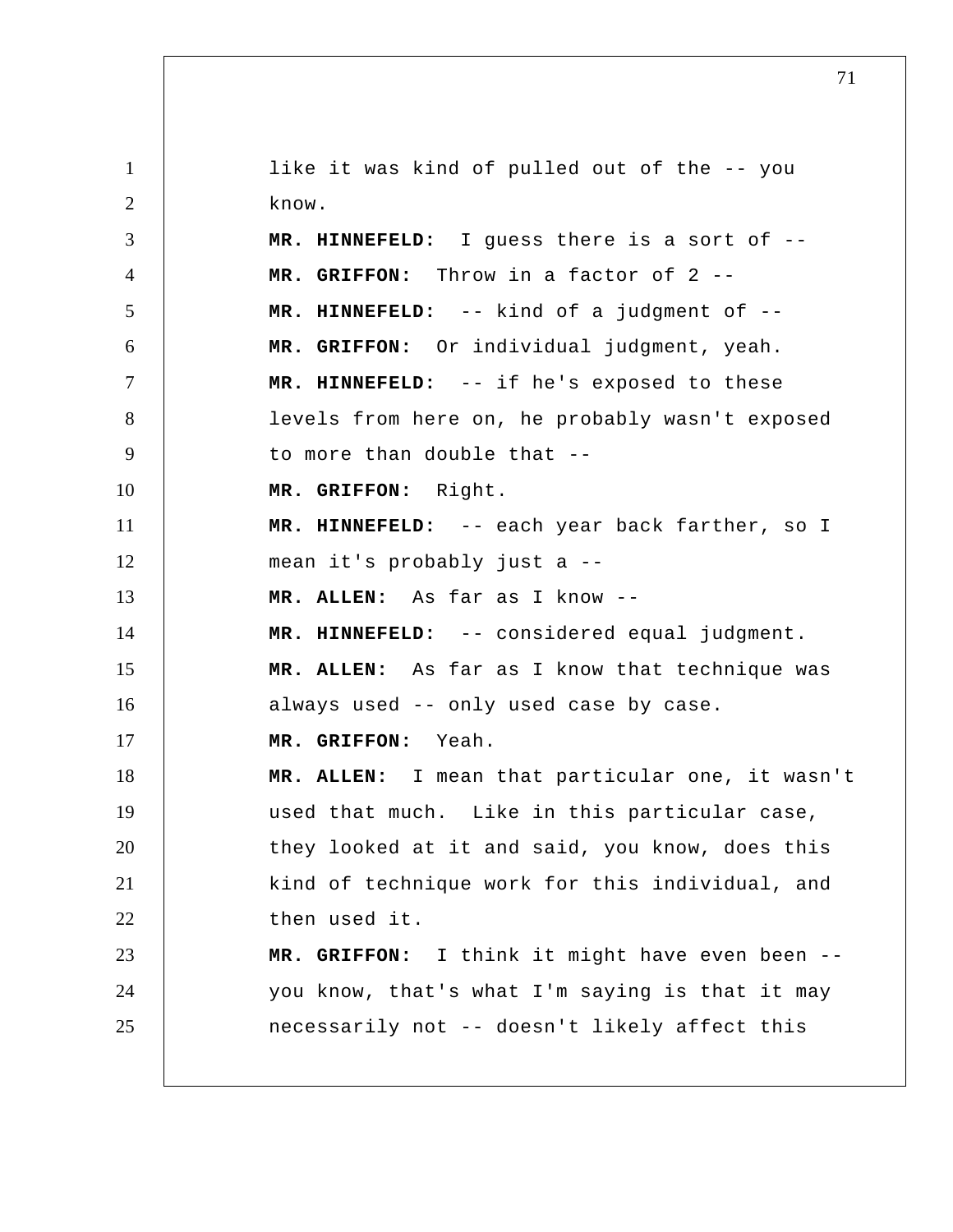1 2 3 4 5 6 7 8 9 10 11 12 13 14 15 16 17 18 19 20 21 22 23 24 25 individual case, but I think there is a broader discussion that has to take place, and I don't want to lose that as an item. I think we're covering Y-12 site profile anyway --  **MR. HINNEFELD:** Yeah, I think there are interviews going on down there this week.  **MR. GRIFFON:** Right, right, right. So...  **MR. MAKHIJANI:** I -- I agree with Mark in the sense that, you know, I -- I haven't looked as many records as Mark, but one of the difficulties in extrapolating -- say you start in '62 and your records for five years beyond that point back is in a lot of places the conditions in the '50s were worse than in the '60s. Because I mean from the '50s, '60s, and '70s, overall there seemed to be an improvement. So -- and I think how much of an improvement is probably site-specific and work-specific. So I think this factor of two in fact may be claimant-favorable in some circumstances and may not be -- and so I would wonder whether something like area monitoring information --  **MR. HINNEFELD:** Well, at Y-12 and K--  **MR. MAKHIJANI:** -- area badges and things like that might not be a suitable base to establish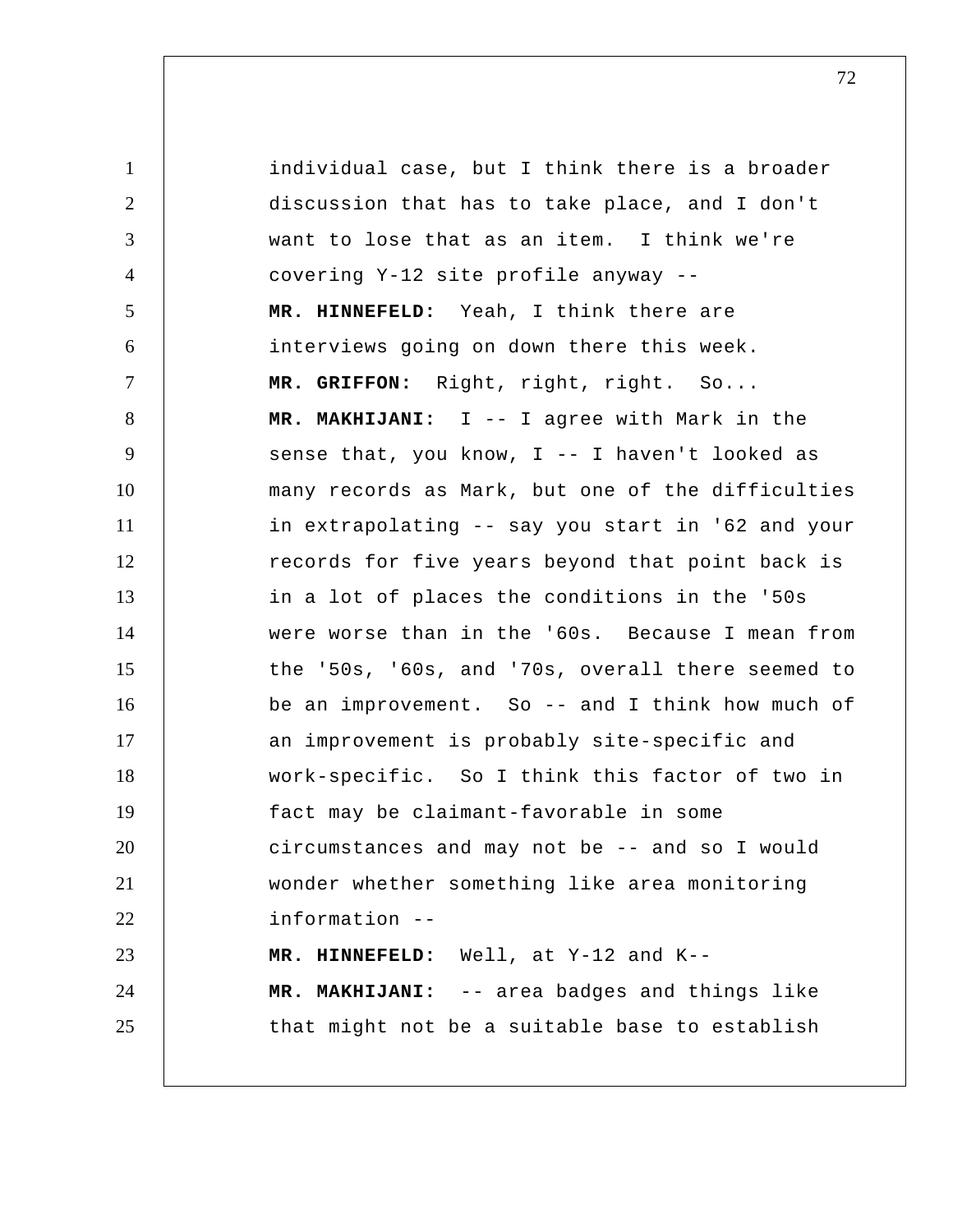1 2 3 4 5 6 7 8 9 10 11 12 13 14 15 16 17 18 19 20 21  $\vert$  --22 23 24 25 this factor rather than a factor of two.  **MR. HINNEFELD:** Well, the basis for the extrapolation of Y-12, which is -- was not available at the time this dose reconstruction was done but which is available now -- is the work -- workers who were monitored from the early '50s on through into the -- well into the '60s had -- the monitored cohort, in other words. And what happened to their doses as you go earlier from '61 out of what -- at what rate do those doses go higher. And so that back extrapolation was based on the monitored cohort and then that - - people who joined the monitored cohort in '61 and had a consistent job back earlier, that their -- you know, there's this analog of theirs would extrapolate backwards at approximately the same rate as the monitored population that was monitored for the entire period. So that's the basis for (unintelligible) --  **MR. GRIFFON:** So you have some priors. You have  **MR. HINNEFELD:** Yeah.  **MR. GRIFFON:** Yeah.  **MR. HINNEFELD:** There was a -- there was a set of monitored -- there was a monitored cohort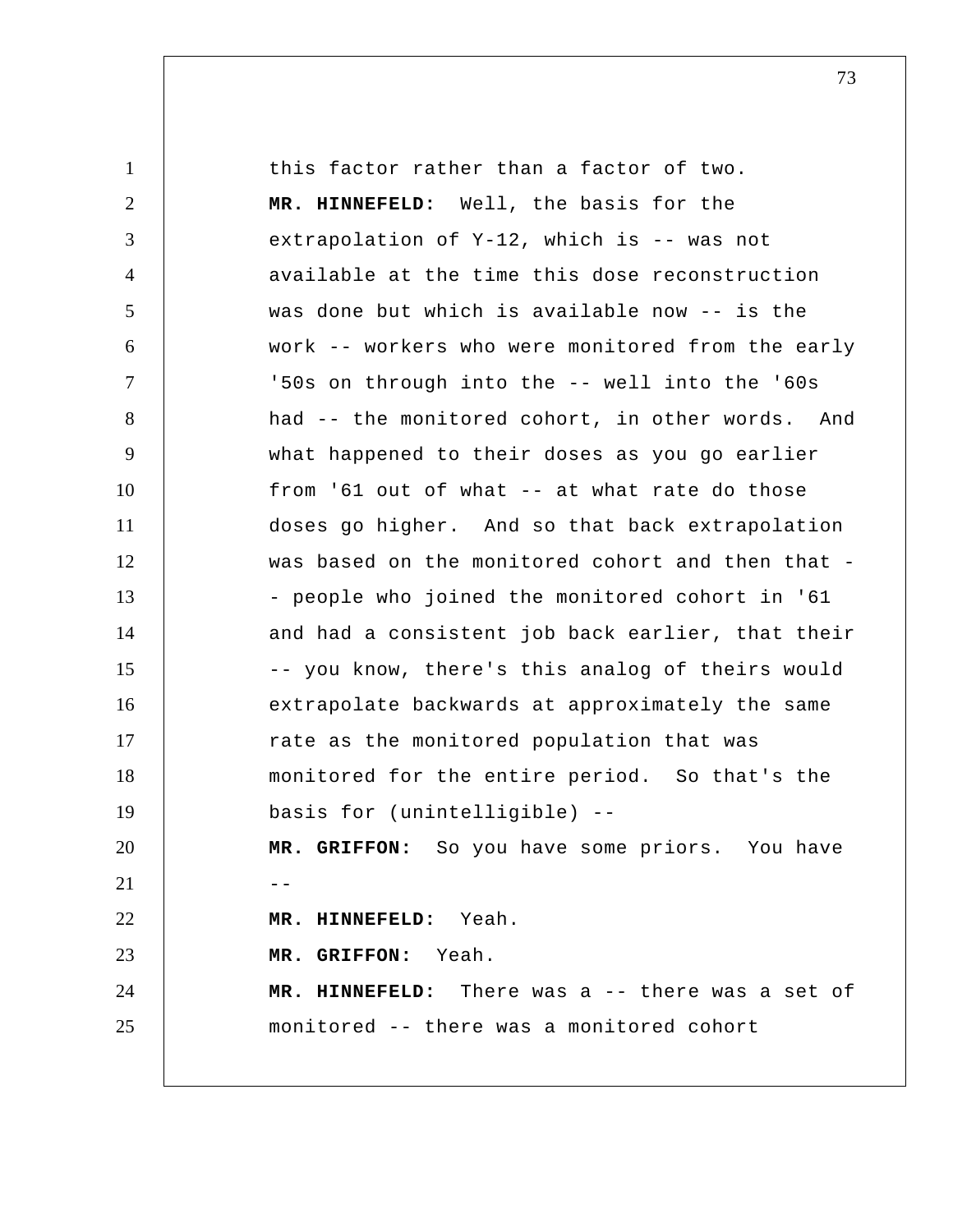1 2 3 4 5 6 7 8 9 10 11 12 13 14 15 16 17 18 19 20 21 22 23 24 25 identified, 100 and some-odd people who were monitored early -- from early in the '50s in - well into the '60s and so they spanned that '61 date. And that -- the -- their -- the behavior of their dose, as it declined over time, was the basis for the back extrapolation of the people who started monitoring in '61.  **MR. GRIFFON:** In the same area?  **MR. HINNEFELD:** I mean I don't know where these people (unintelligible).  **MR. GRIFFON:** Okay.  **MR. HINNEFELD:** In Y-12. I know they're Y-12.  **DR. BEHLING:** I don't think they segregate on the basis of job description. There was 50 monitored workers, which assumably involved the most exposed population of workers.  **MR. HINNEFELD:** Like I said, that seems to be the case that Y-12 attempted in the '50s to monitor the people that they thought would be more highly -- that seems to be what they were doing.  **MR. GRIFFON:** Yeah, I just -- I think we'll leave it at that. I think it needs the discussion in the TBD. This likely would not affect this case, I tend to agree. But further the discussion in the TBD -- I mean the other thing to remember at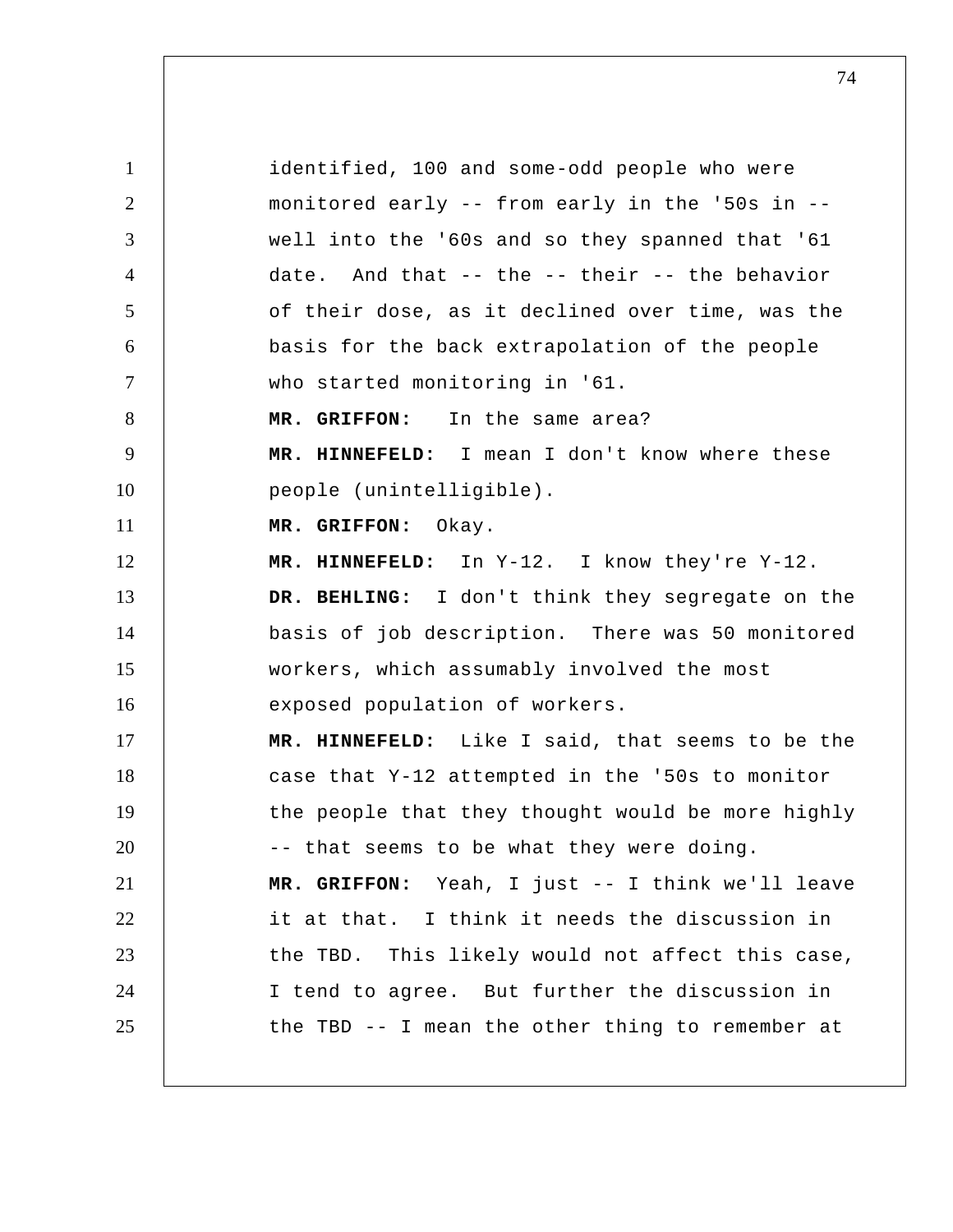1 2 3 4 5 6 7 8 9 10 11 12 13 14 15 16 17 18 19 20 21 22 23 24 25 Y-12 was that all these people were at X-10 hanging out and there was about one to cover the whole Y-12 facility for most of those early years.  **MR. HINNEFELD:** It's just a uranium plant.  **MR. GRIFFON:** Yeah, I know, I know. They had a plant with the californium and einsteinium at X-10 there --  **MR. HINNEFELD:** All the fun stuff at X-10.  **MR. GRIFFON:** Yeah, that's right.  **MS. BEHLING:** Okay. Can we move on now since (unintelligible)?  **MR. HINNEFELD:** Yeah.  **MS. BEHLING:** Okay. I'll go back to tab 24. As I said, that's case number 012943. The individual worked in Y-12, K-25 and the X-10 facility for a 21-year period and was diagnosed with prostate cancer in 2000. The dose calculated by NIOSH was 41.6 rem and the POC was 31.45 percent. This -- we only have two findings on this particular case, and the first one I believe we've covered on previous cases, reoccurring problem with -- for the photon, you know, misinterpretation of the -- of the TIB-8 and TIB-10 procedures and the improper assignment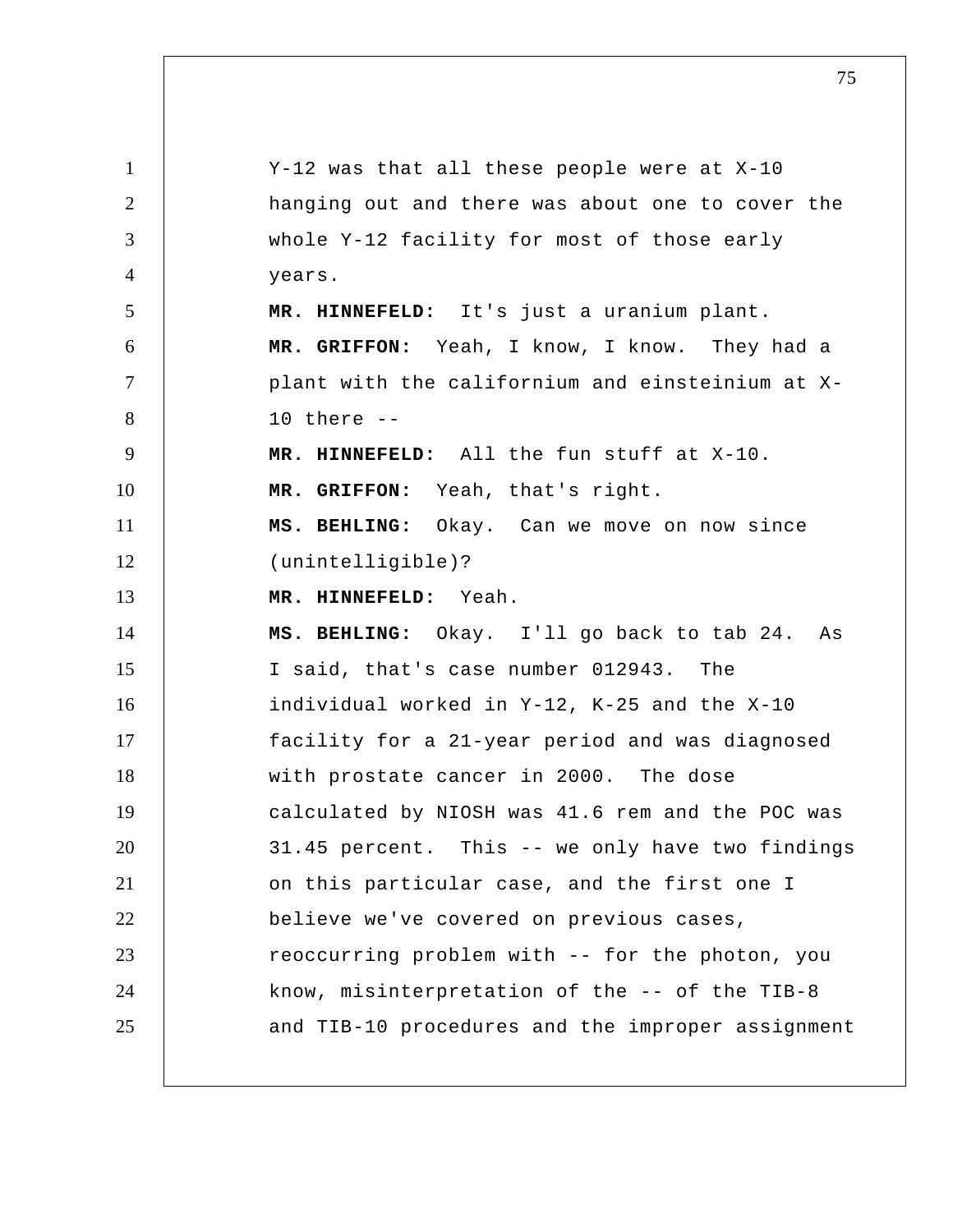1 2 3 4 5 6 7 8 9 10 11 12 13 14 15 16 17 18 19 20 21 22 23 24 25 of the uncertainty, so (unintelligible). And the second finding in this --  **MR. GRIFFON:** Well, you know, this uncertainty in this one -- I think you said the POC was 41 percent (unintelligible) -- 41 percent, and you add in uncertainty on 8 rem or whatever you've got here.  **MS. BEHLING:** Okay, 31 percent is the POC on this one.  **MR. GRIFFON:** Oh, 31 percent? Okay, so it still may not...  **DR. BEHLING:** And the -- actually, the uncertainty that was added to it shouldn't have been added. Therefore, the POC will come down.  **MS. BEHLING:** Come down.  **MR. GRIFFON:** Okay.  **MS. BEHLING:** And the second and last finding in this case, here again it -- this speaks to using his professional judgment in the dose reconstruction reports. And something came to mind when we were talking about Mark's issue with the Y-12, it seems to me that when the dose reconstructor does use professional judgment to make certain assumptions or decisions, it would be nice if -- I assume he has to have some basis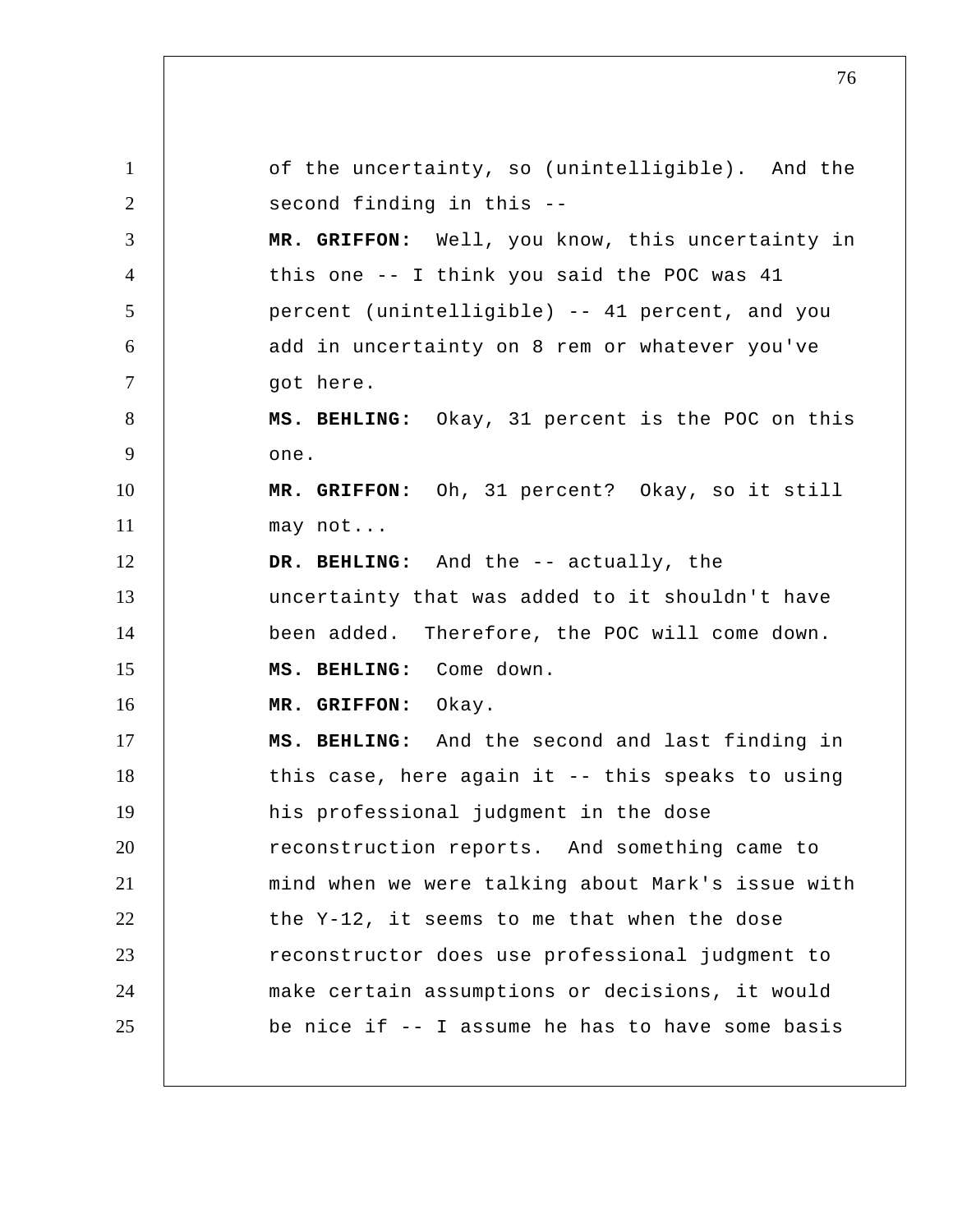1 2 3 4 5 6 7 8 9 10 11 12 13 14 15 16 17 18 19 20 21 22 23 24 25 for making that professional judgment. Once again, the dose reconstruction report would benefit from a little bit more explanation, as we've belabored on the first Y-12 case. In this particular case, the -- the dose reconstructor assigned an on-site ambient dose of 1 rem per year. And we went into each of the three Technical Basis Documents for the Y-12, K-25 and X-10 facilities. And for example, at the Y-12 facility we calculated a median and a 95th percentile value for an annual dose of 55 millirem with a 95th percentile of 335 millirem at that particular facility. So it just seems a bit excessive and inordinately conservative to use the 1 rem per year and it was -- I just could not understand what his basis was or -- or -- I think he stated in their professional judgment. **MR. ALLEN:** Yeah, I think that's, again, early on when you -- all you had was a cursory review of data and you bound it based on the cursory review, and you wouldn't bound it very high. That's essentially all that (unintelligible). **DR. ROESSLER:** On this one you just got done --  **MS. BEHLING:** Yes. **DR. ROESSLER:** In the table there, there's a bold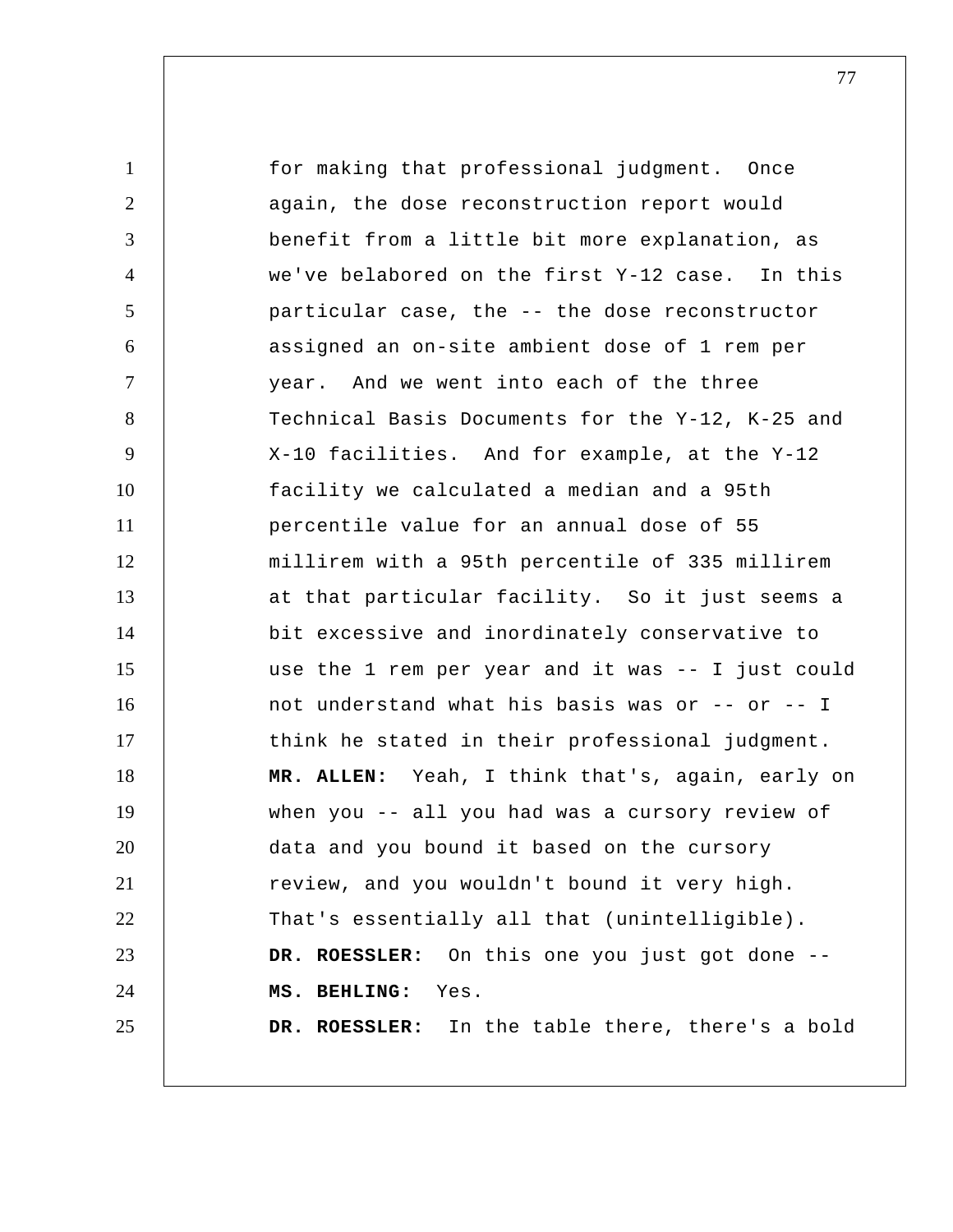1 2 3 4 5 6 7 8 9 10 11 12 13 14 15 16 17 18 19 20 21 22 23 24 25 under the occupational medical dose. In Table 1, is that -- is there any significance to that, on page 4? It doesn't appear to be as you read back. **UNIDENTIFIED:** What's the number? **DR. ROESSLER:** The number? Seven millirem, probably just a --  **MS. BEHLING:** No significance other than -- to be pointed out? **DR. ROESSLER:** Okay. I was looking for something and didn't find it yet.  **DR. BEHLING:** (Unintelligible) --  **MS. BEHLING:** Yeah.  **DR. BEHLING:** -- on the issue of... Sometimes we deal with trivia and I noticed that in the TIB-6 that involves the generic occupational medical exposures, we have certain (unintelligible) that are outside the primary field, especially in latter years when there was collimation and then everything else. We have doses that -- for certain tissues, each of them minus six or even seven rem --  **MS. BEHLING:** Yeah, yeah.  **DR. BEHLING:** -- and you get to the point of saying why are you saying that (unintelligible)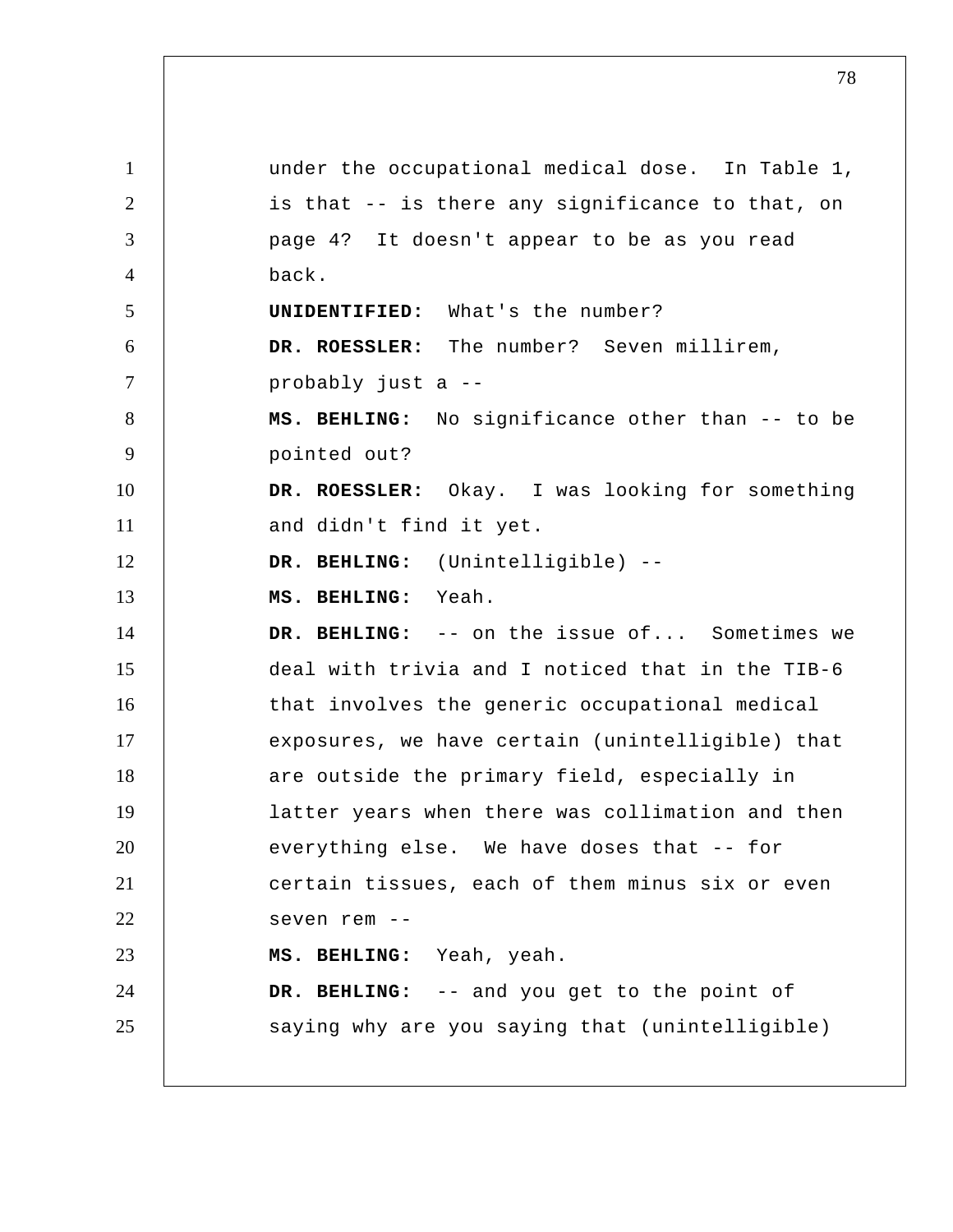1 2 3 4 5 6 7 8 9 10 11 12 13 14 15 16 17 18 19 20 21 22 23 24 25 millirem because -- and my criticism is in -- in so many instances we try to impart a feeling we have, this level of precision that doesn't exist. And as I said, it's like saying well, your exposure was approximately (unintelligible) whole body, but you're -- based on the (unintelligible), we have to divide it by three and then you end up dividing about 10 by three and come up with 3.3333 to ad infinitum and you realize that -- that doesn't make it. The -- the limiting factor is the about 10 rem so if you divide by three, don't go beyond the first decimal point because it's a (unintelligible) precision that has no meaning. **DR. ROESSLER:** So if anything, this number should have been (unintelligible).  **MS. BEHLING:** I think what maybe we're talking about is that this issue of balancing precision against (unintelligible) as stated in the regulations. I'm surprised we get carried away here trying to calculate seven millirem. **UNIDENTIFIED:** (Unintelligible) **DR. ROESSLER:** I'm going to have to leave for a few minutes.  **MS. BEHLING:** Okay. I believe that's it for this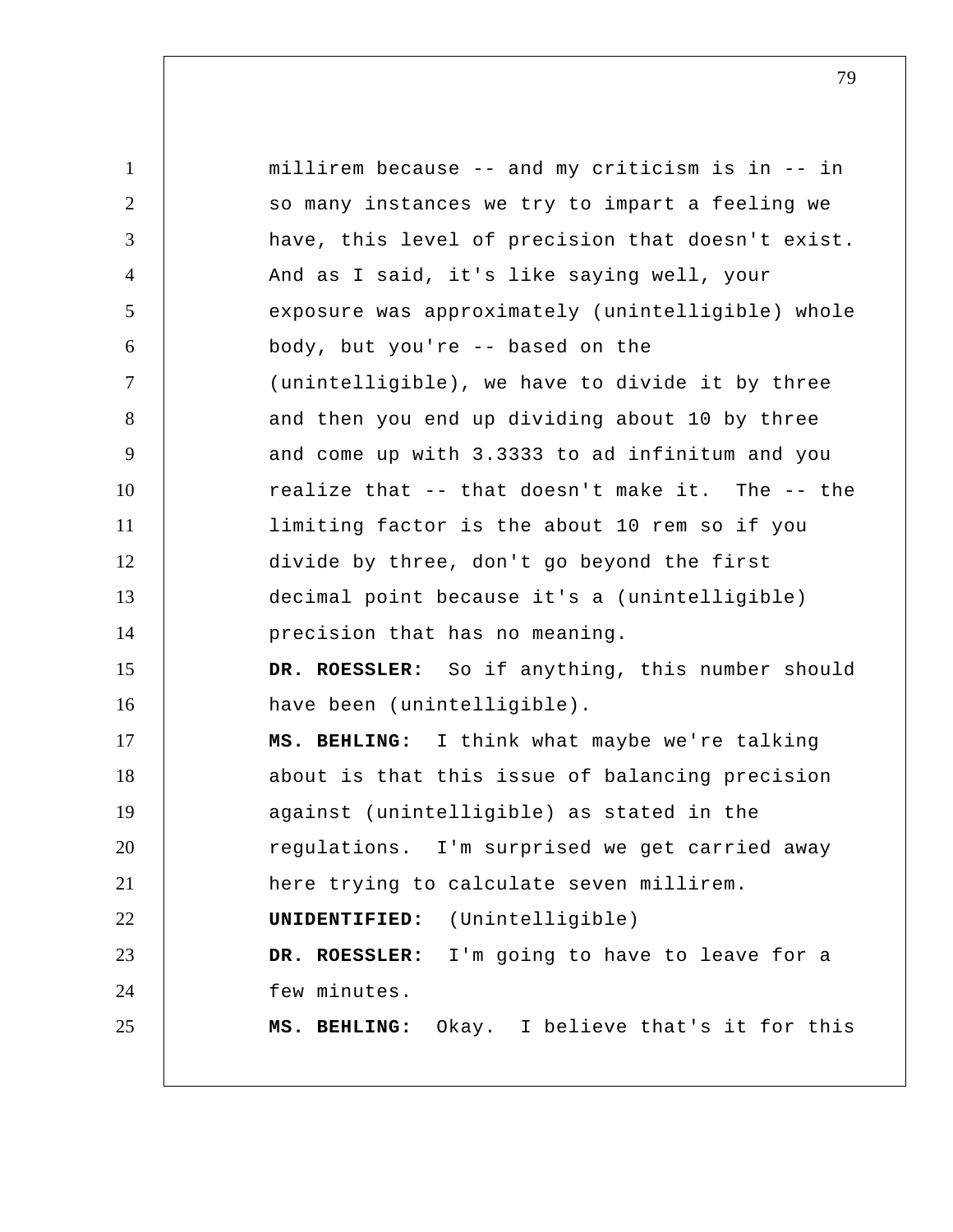1 2 3 4 5 6 7 8 9 10 11 12 13 14 15 16 17 18 19 20 21 22 23 24 25 case unless there's any other questions.  **MR. HINNEFELD:** We'll take a break. (Whereupon, a recess was taken.)  **DR. BEHLING:** We're at tab 25, which is the claim number 4567. The individual worked at Oak Ridge K-25 site and if we could go over with the background of this individual, this guy worked from October 22nd, 1953 to January 4th, 1954 and that represents a total of 11 weeks of -- of employment. The individual was diagnosed in the year 2001, which is now really about 47 years later, with a skin cancer. In behalf of this individual, a skin dose of 28.78 rem was calculated, which results in a POC value of about 13 and a half percent. And if you look at Table 1 on page 5, you look -- you see what the assigned dose is for. He was -- for external exposure he was given 3.3 rem for photons and another 3.3 rem for electrons, and also an occupational medical exposure of 10.5 rem, and also internal hypothetical exposures which also give him another 11.65. So we've got a total of 28 -- really 29 rem of assigned dose to the skin for this individual. And let's just briefly go over.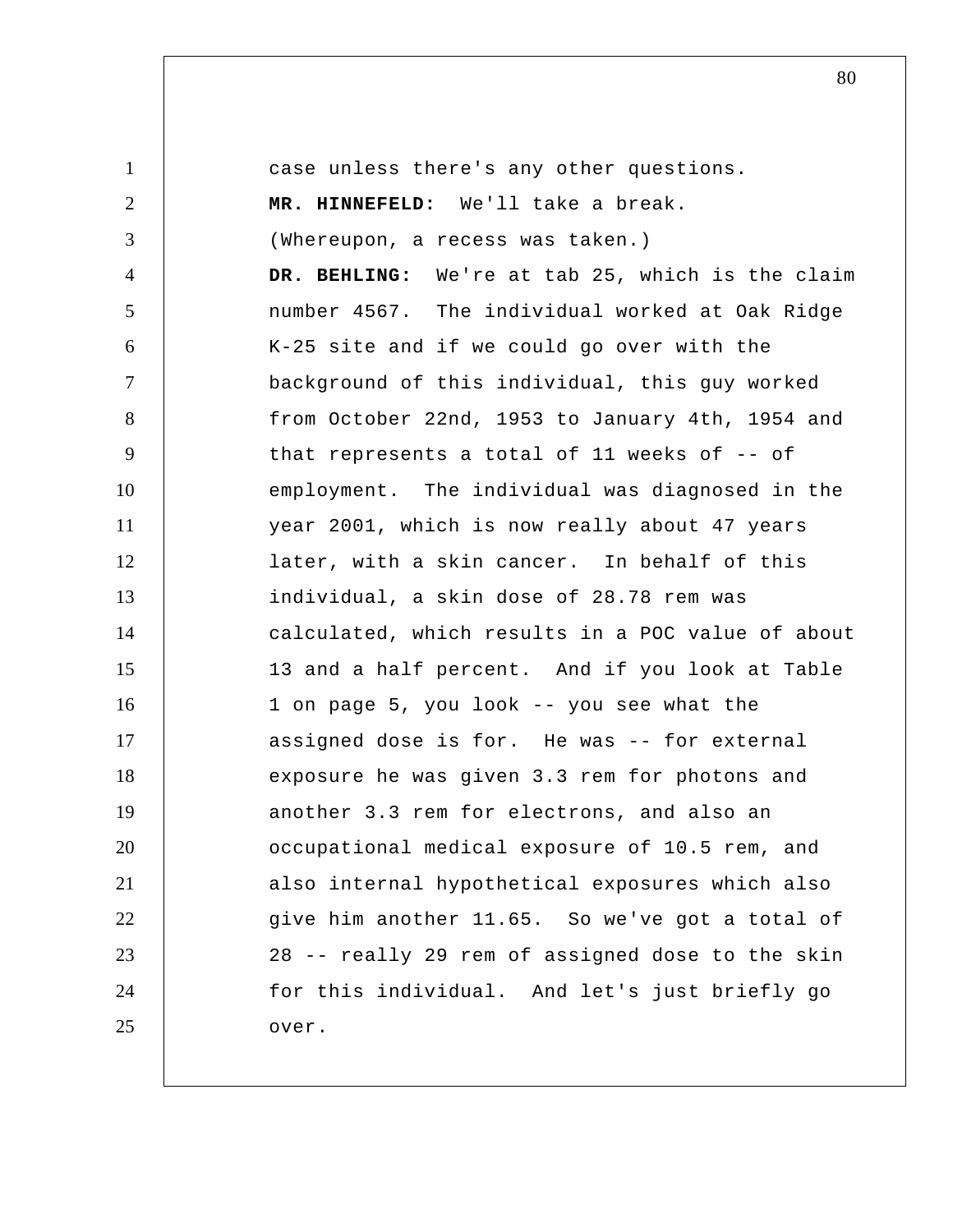1 2 3 4 5 6 7 8 9 10 11 12 13 14 15 16 17 18 19 20 21 22 23 24 25 As you can clearly see in context with 11 weeks, an assigned dose of almost 29 rem is obviously a very, very high dose. And in Table 2 we have the checklist where we identify what we considered were potential issues that we wanted to discuss, and there were a total of five of them. And so let's quickly go over them. This individual was not monitored. So again, this was 1954, very early on and he worked -- I assume he was a chemist working with uranium and he was not monitored, so now the question is what could have been his exposure. And for claimant favorability, the individual elected to assign what at that time was a regulatory limit. And he assigned it not just once, but twice. He assigned 300 millirem from external photon per week, plus an additional 300 millirem external to electron, meaning that he was given a total of 600 millirem every week for the 11 weeks for which he was -- during which he was employed. And I looked at that and I sort of said the procedures allow you to do that. It is a default approach that is considered very claimantfavorable and, as stated here on page 9, the dose reconstruction based on administrative or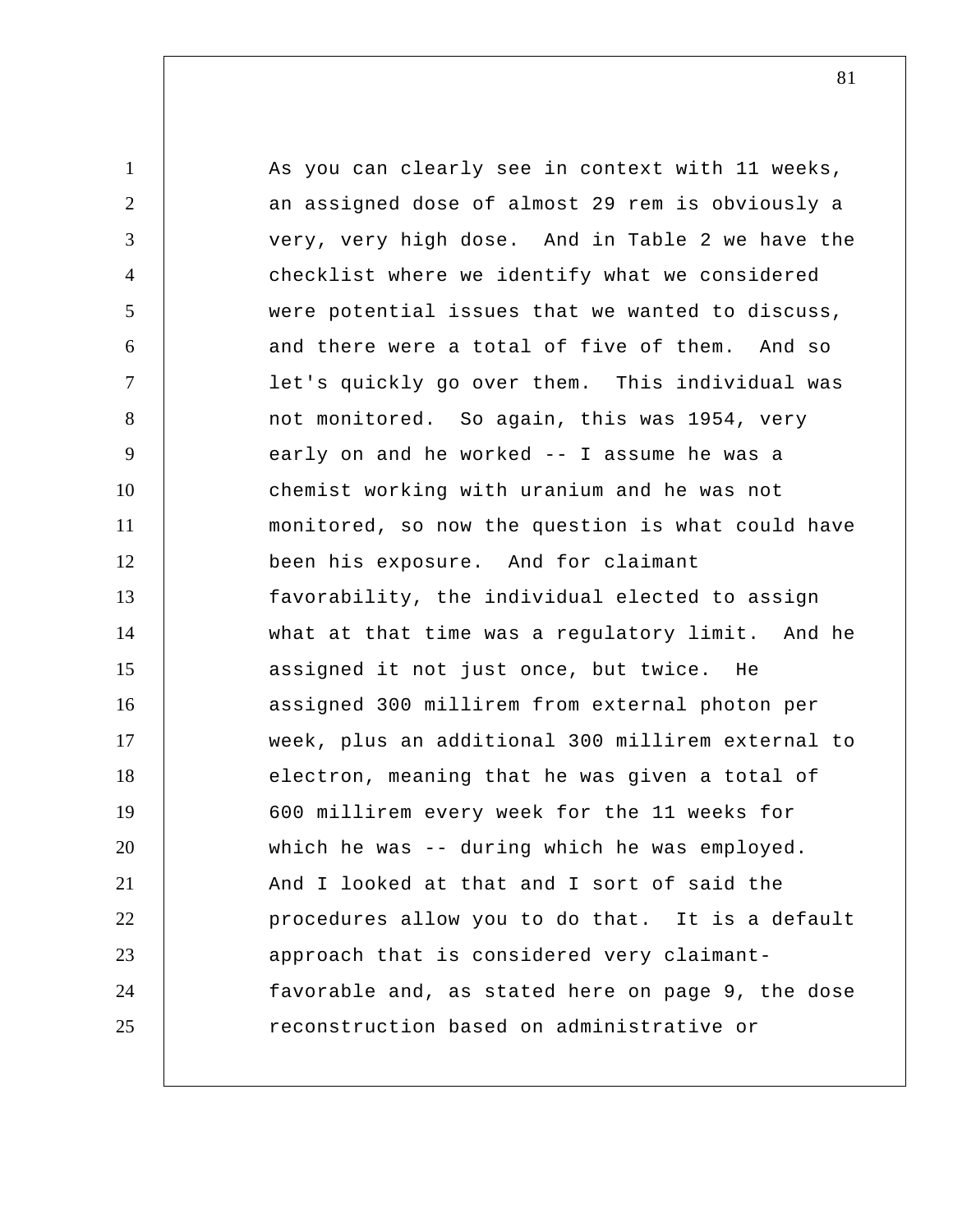1 2 3 4 5 6 7 8 9 10 11 12 13 14 15 16 17 18 19 20 21 22 23 24 25 radiological monitoring (unintelligible) result in a gross overestimation of the claimant's dose. And I wasn't really sure to what extent we were basically excessively so, because one could conclude that a deep dose and a skin dose may very well represent two different types of radiation that could in essence be effective to a part. But then I also looked at the NBS guidance document, which was appropriate at the time, and they give you essentially a 300 millirem skin dose which in essence should have been a bind - a bounding value. And so instead of giving the guy a total of 600 millirem, I think it would have been more than claimant-favorable by giving him only 300 because at the time it was in fact an NBS dose limit. And so again, we're being excessive here in giving him a -- an exposure dose limit, regulatory limit on two counts as opposed to one. The next one is the issue of assessing on-site ambient dose. No on-site ambient dose was estimated. Again, this is an area that could have been because on-site ambient dose is intended for those instances when a person is not monitored, which he clearly wasn't. So in spite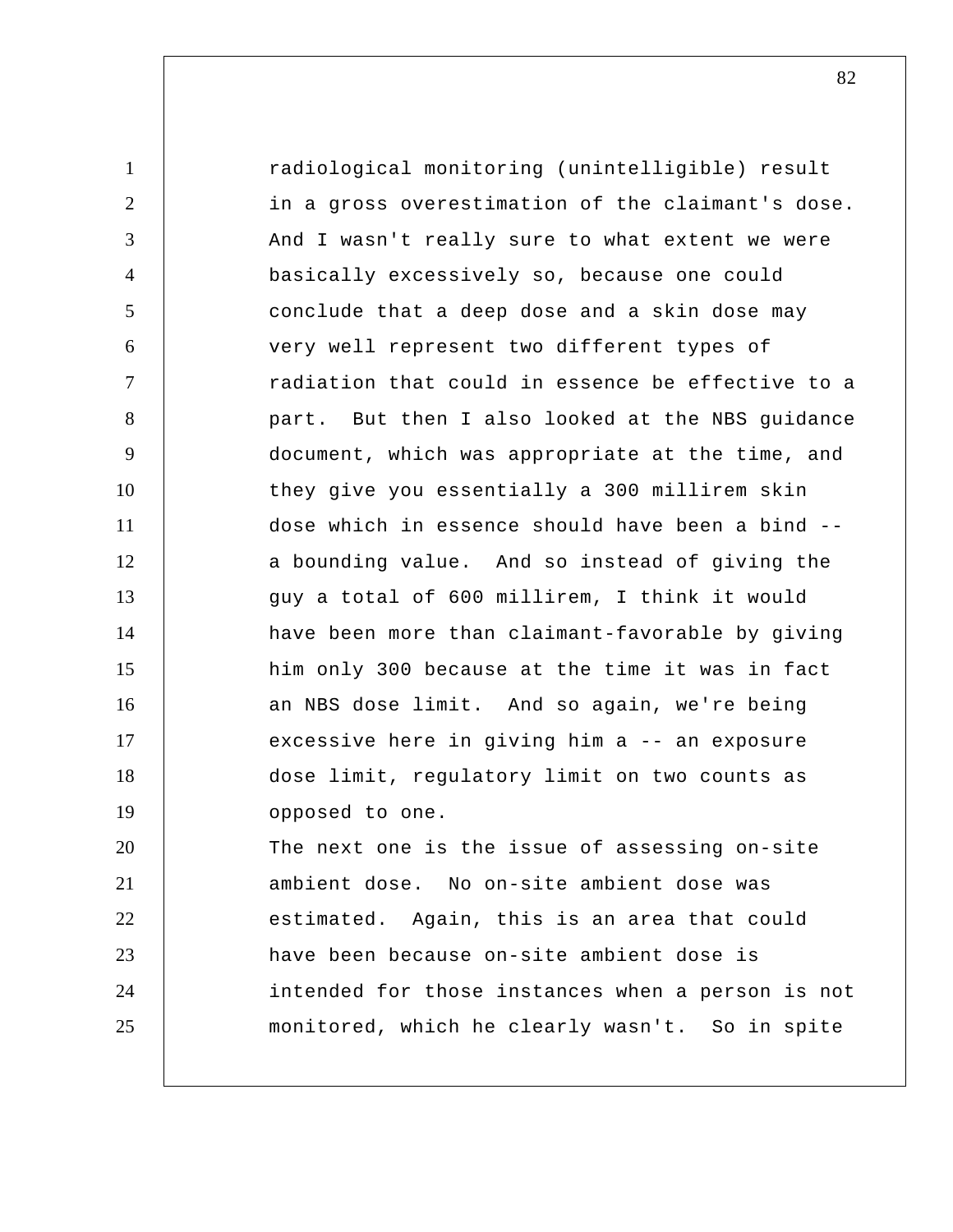1 2 3 4 5 6 7 8 9 10 11 12 13 14 15 16 17 18 19 20 21 22 23 24 25 of this overwhelming claimant-favorable approach to assigning external exposure based on regulatory limits twice, which I consider is perhaps excessive, there was a deficiency when the person maybe should have been given a assigned ambient dose which is appropriate for a person who was not monitored. Those were the two issues on -- on -- under 2.2.1. The next one was occupational medical exposure, and that was clearly an issue here because this person was there for 11 weeks which bridged two years, 1953 and also 1954. And you could reasonably -- as an outside limit -- say well, he was given a chest x-ray on the day he took employment and maybe after the first of the year in 1954 where he only was there for four more days, he was yet given another medical occupational exposure of the chest x-ray. But nowhere can you come up with a dose of 5.265 rem for a chest X-ray. And so my concern here is that this dose of a total of 10.5 rem for medical occupational exposure is clearly a -- an error here that cannot be supported by any procedure or any documentation. And I guess my concern is that this should have been caught as part of an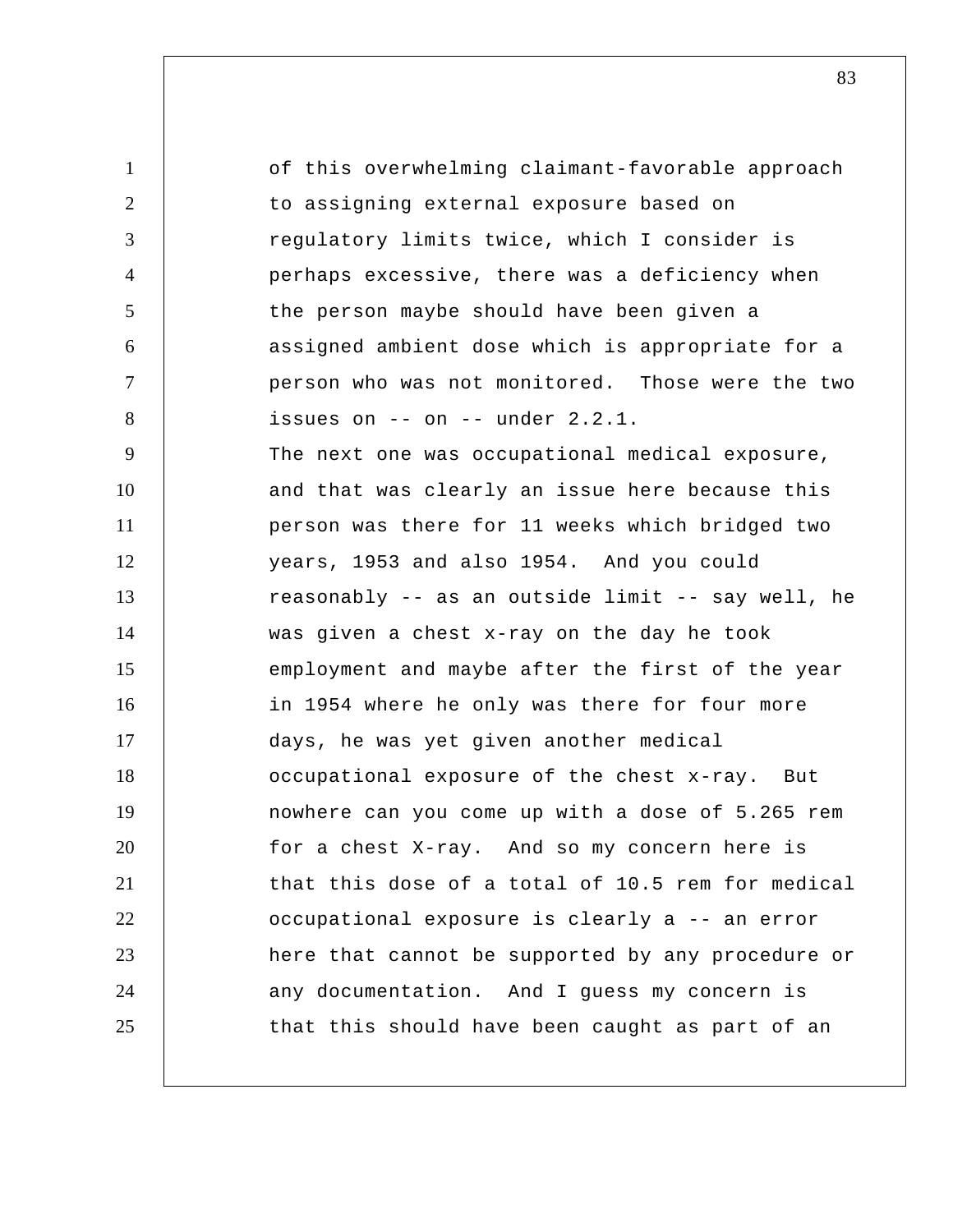1 2 3 4 5 6 7 8 9 10 11 12 13 14 15 16 17 18 19 20 21 22 23 24 25 in-house audit before this -- this document was released.  **MR. HINNEFELD:** Did -- did they use the photofluoro or something? I can't imagine that dose unless there's a photofluoro. **MR. ALLEN:** It has to be to get that high.  **DR. BEHLING:** I mean I cannot imagine where this dose comes from. **MR. ALLEN:** It says flat out what table it came from and I have to check that. I don't know the numbers off the top of my head, but I can go (unintelligible).  **DR. BEHLING:** He -- he lists the TIB-6 obviously as his reference, and clearly nowhere in TIB-6 do you come up with this kind of a dose. In fact, if you look at the actual skin cancer -- which turns out to be on the face -- which is on the anterior side and you realize, you know, two chest x-rays is possibly not even in the primary beam and is on the exit side of the body. Clearly, even if he had elected to use the skin dose, which would have been on the posterior or entrance side, that in itself would have been excessive but certainly claimant-favorable --  **MR. HINNEFELD:** Yeah. Yeah, for a cancer high up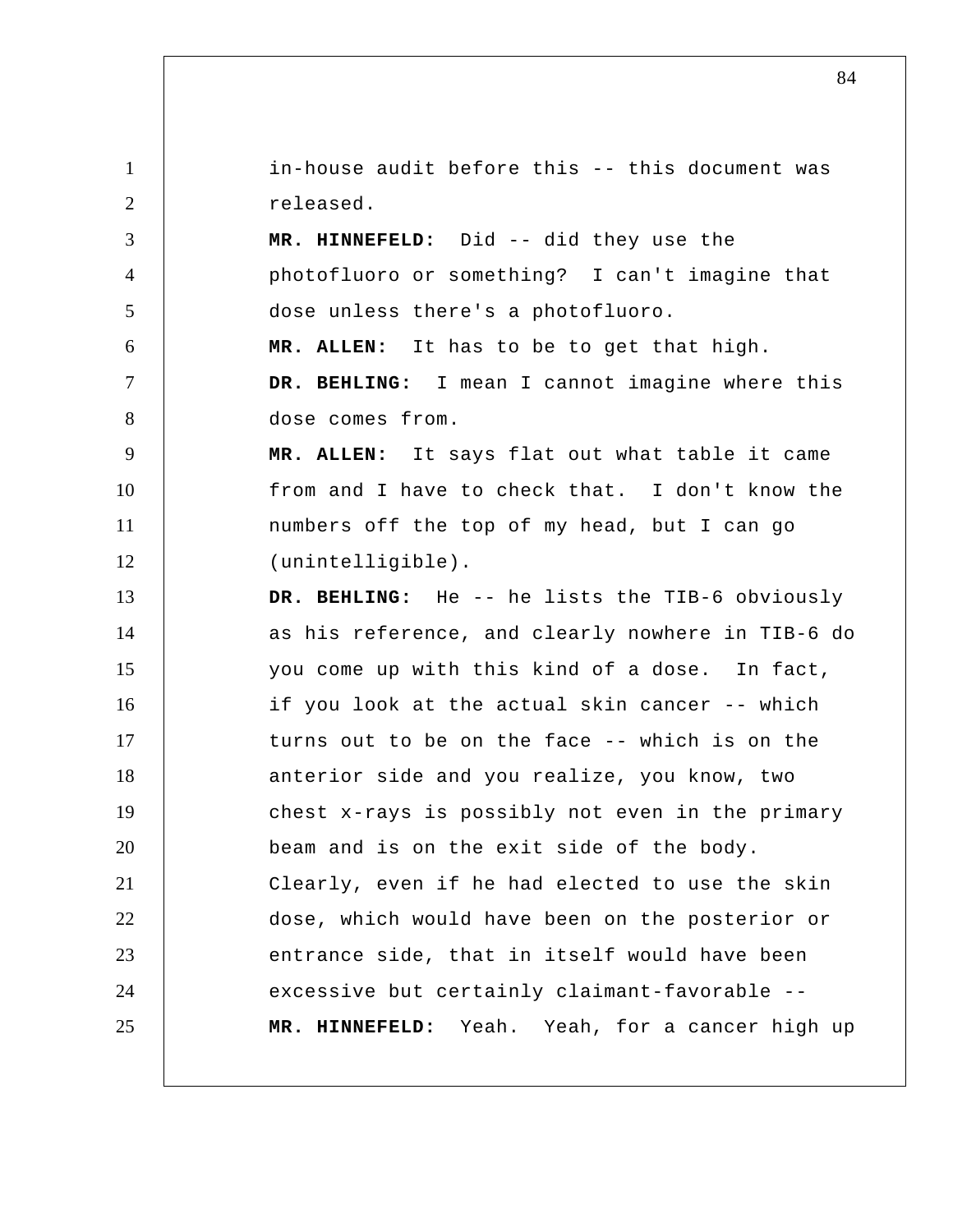on the face.

| 2              | DR. BEHLING: -- and how you come up with 5.6      |
|----------------|---------------------------------------------------|
| 3              | some rem for each of the two exposures is         |
| $\overline{4}$ | something that, you know, is a glaring error here |
| $\mathfrak{S}$ | that should have really been caught by somebody   |
| 6              | since you don't get that kind of a dose from two  |
| $\tau$         | X-rays. But anyway, so that was my concern here   |
| 8              | is that somebody didn't catch this one as part of |
| 9              | the sign-off sheet.                               |
| 10             | MR. HINNEFELD: It's got to be a photofluoro       |
| 11             | assumption, but even then it's got to be right in |
| 12             | the beam, too.                                    |
| 13             | DR. BEHLING: I'll take a look at the DR report    |
| 14             | and see what he states, whether it's not a chest  |
| 15             | x-ray that he's making reference to. I don't      |
| 16             | know if I quote him. I think he -- he makes       |
| 17             | mention of a chest X-ray in the dose              |
| 18             | reconstruction report, so                         |
| 19             | MS. BEHLING: I guess the other question that I    |
| 20             | have, the initial findings that Hans discussed,   |
| 21             | are you in agreement with our conclusions or --   |
| 22             | you know, because in this particular case there's |
| 23             | some -- this administrative -- this again opens   |
| 24             | up some question to me as to when should they use |
| 25             | this administrative (unintelligible) --           |
|                |                                                   |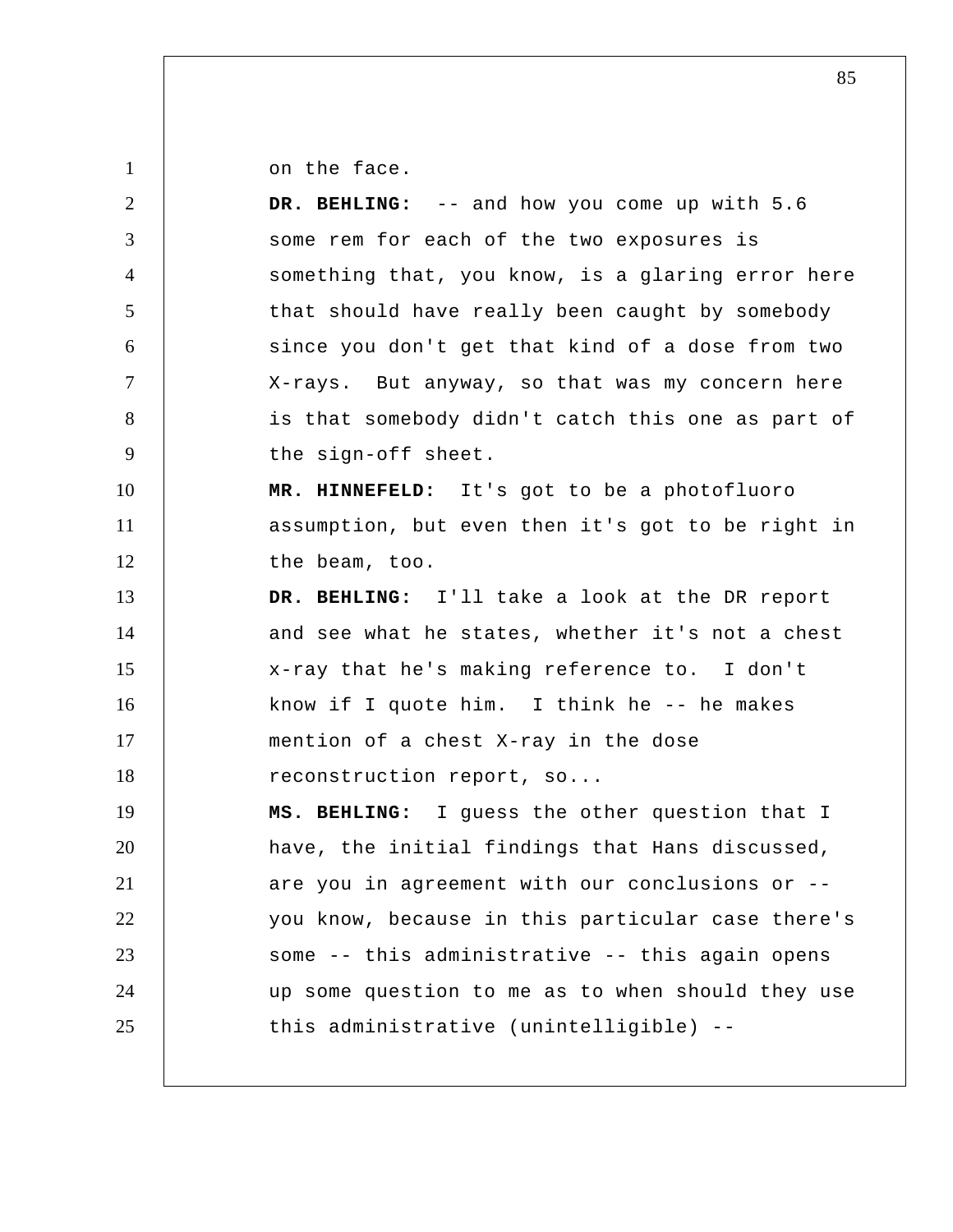1 2 3 4 5 6 7 8 9 10 11 12 13 14 15 16 17 18 19 20 21 22 23 24 25  **MR. HINNEFELD:** Well, the implementation guide says that you really should probably only use that for a period up to a year or less when you apply the control limit. And so with 11 months, that  $--$  **DR. BEHLING:** Actually it's 11 weeks is --  **MS. BEHLING:** Eleven weeks.  **MR. HINNEFELD:** So 11 weeks there, they would conform to the implementation guide --  **DR. BEHLING:** Yes.  **MR. HINNEFELD:** -- instruction on that.  **DR. BEHLING:** 300 millirem is --  **MR. HINNEFELD:** It would be 300.  **DR. BEHLING:** Yes.  **MR. HINNEFELD:** It wouldn't have been 600.  **DR. BEHLING:** 600 I'm sure is...  **MS. BEHLING:** Right.  **MR. HINNEFELD:** So I -- I think that's probably correct. I think that's -- that's -- you're right.  **MS. BEHLING:** Okay.  **MR. HINNEFELD:** But the approach for a short period of time like that, for a few weeks, applying the -- the radiation protection standard that was in effect at the time is -- is a method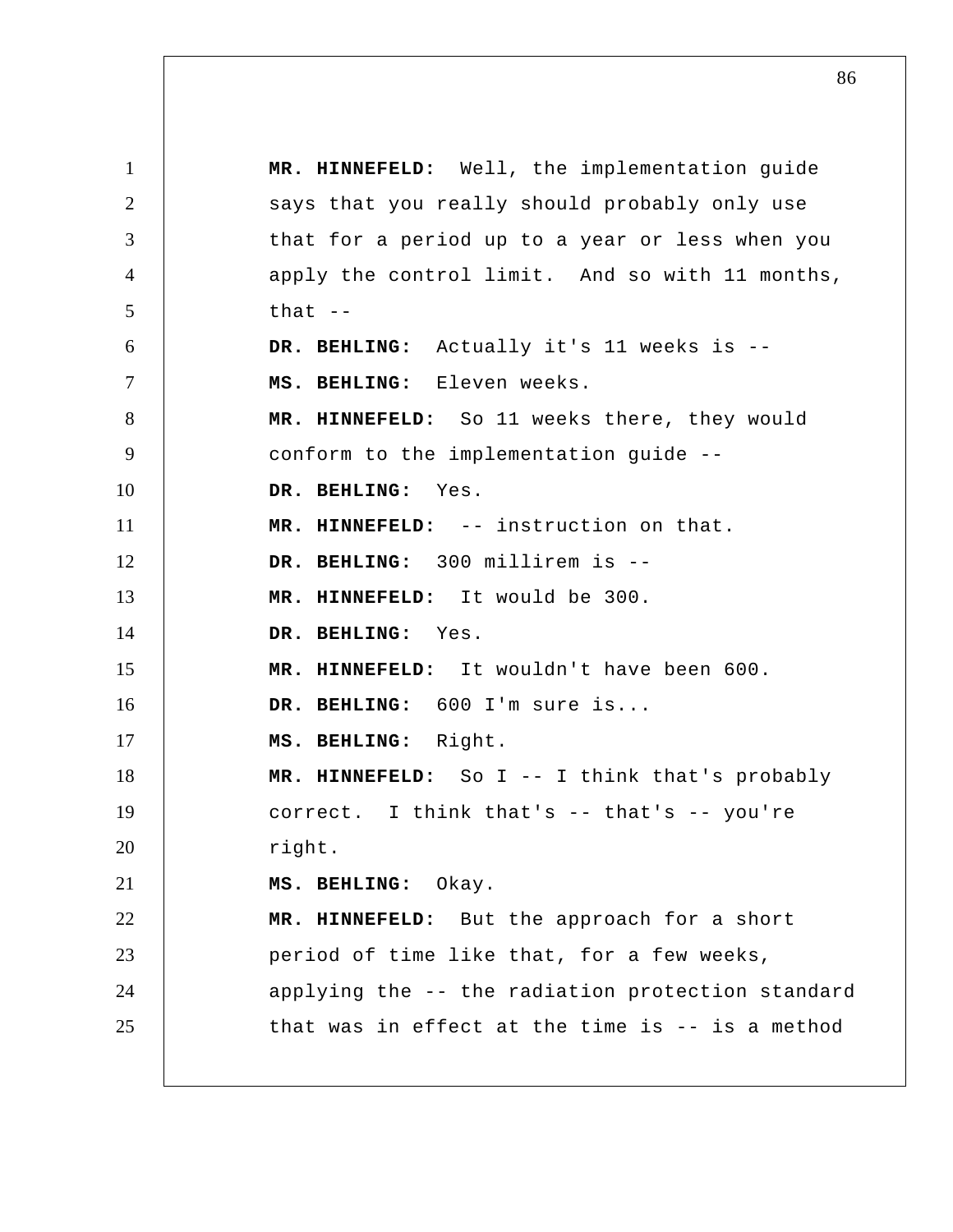1 2 3 4 5 6 7 8 9 10 11 12 13 14 15 16 17 18 19 20 21 22 23 24 25 that's described in the implementation guide.  **DR. BEHLING:** I mean they were clearly claimantfavorable on every turn.  **MR. HINNEFELD:** Right.  **DR. BEHLING:** The assigned dose, the -- the - obviously I can't account for 10.5 rem for medical occupational. And then you've got 20 radionuclides internal for a facility that doesn't have a reactor. So all in all, I mean this is --  **MR. HINNEFELD:** Right.  **DR. BEHLING:** -- unbelievably excessive dose assigned to someone who may not have received much of any kind of dose.  **MR. HINNEFELD:** Right.  **MR. GRIFFON:** Just a question on the implementation guide, though. Does -- would that apply to individuals -- say you had individuals - - not this individual, but you had a case where you had missing weeks or months in those early years. Would you apply the administrative limit that would be --  **MR. HINNEFELD:** Well, it would -- it would be an option.  **MR. GRIFFON:** It would be an option.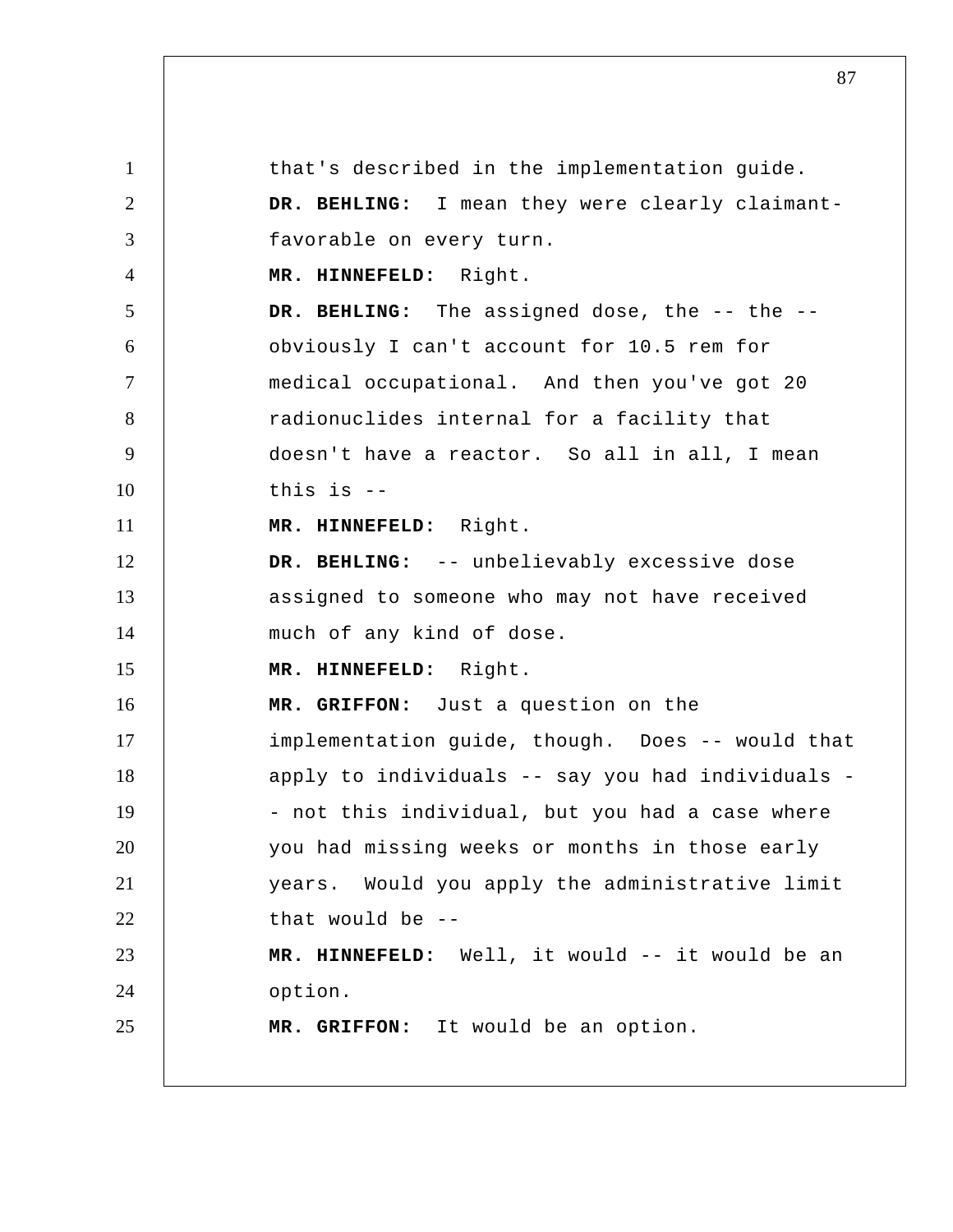1 2 3 4 5 6 7 8 9 10 11 12 13 14 15 16 17 18 19 20 21 22 23 24 25  **DR. BEHLING:** Co-worker data would be another option.  **MR. HINNEFELD:** There may be other options --  **MR. GRIFFON:** Or other options.  **MR. HINNEFELD:** -- depending upon that particular person.  **DR. BEHLING:** Maximum exposure for on-site for anybody -- you know, these are all options. Clearly this is the most extreme approach for filling in gaps using regulatory limits.  **MR. GRIFFON:** Well, for this case I would -- I would tend to agree with you. I'm not sure that that's always the case.  **DR. BEHLING:** Yeah.  **MR. GRIFFON:** That's why -- that's why I raised that point.  **DR. BEHLING:** Yeah.  **MR. GRIFFON:** Right.  **MR. HINNEFELD:** Right. It -- it -- like I said there, it will either depend on, you know, the case and what else do you know about the person. And if it's a person who has some monitoring and then gaps in their monitoring record, it -- that -- it may be less likely to be used in that -- in that context than in the context like this where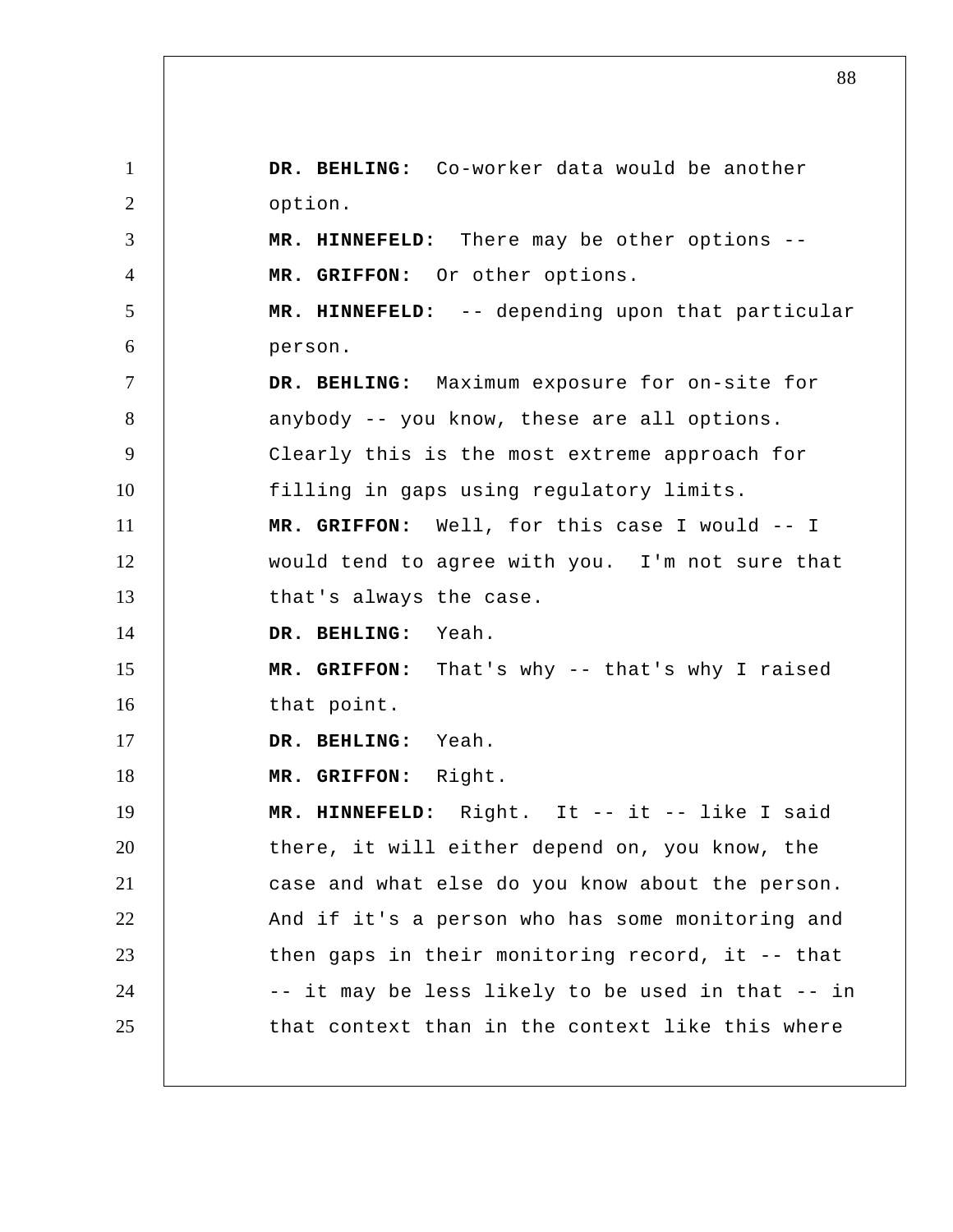1 2 3 4 5 6 7 8 9 10 11 12 13 14 15 16 17 18 19 20 21 22 23 24 25 the person just worked for a few weeks.  **DR. BEHLING:** Okay. The next one is the one that Mark had already raised the issue. It's the Iowa claim and you may want to go on records to stating we're not even going to discuss it.  **MR. HINNEFELD:** Yeah. I think that, based on the Secretary's recent recommendation or finding of Congress, that we won't be going through any Iowa dose reconstruction approaches.  **DR. BEHLING:** We're now on tab 26, which is case number 2668. And this involves a claim by a person who was employed at the Savannah River Site. And this person was there from early on in 1953 through the end of 1986. This person was an operator/foreman/supervisor, so he held a number of different jobs over that period of time. He was diagnosed with colon cancer in 2001 which was obviously there for about 15 years after he terminated his employment. He worked in the 400- D Area, as well as in 420-D facility. The dose reconstruction -- and I always look at this. Oftentimes they state up front whether or not they're going to maximize the dose based on obviously the type of cancer and potential exposures in order for making the process more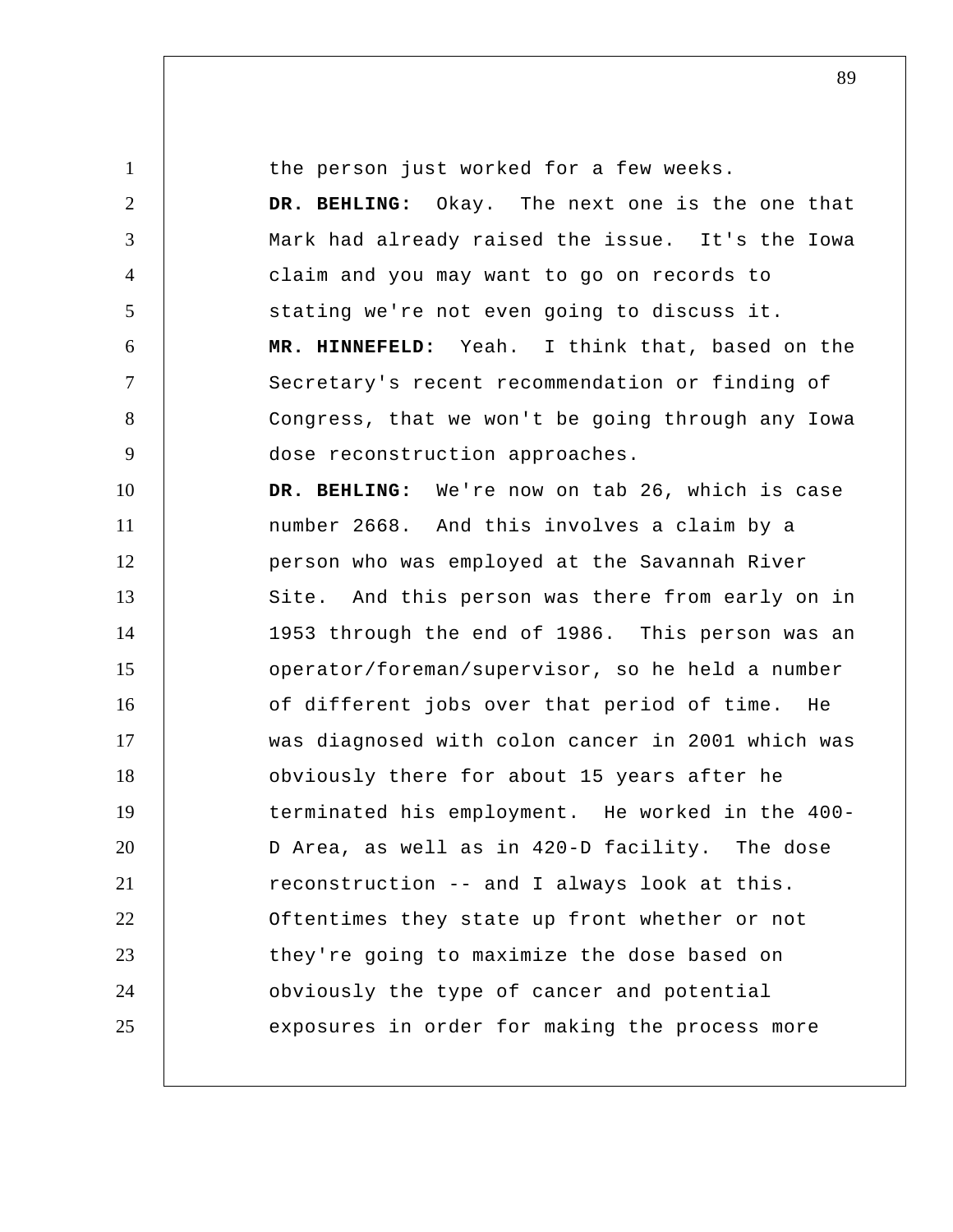1 2 3 4 5 6 7 8 9 10 11 12 13 14 15 16 17 18 19 20 21 22 23 24 25 efficient. They will tell you up front that exposures were maximized as opposed to best estimate where obviously the potential exists that this person's exposure may bring him close to the 50 percentile probability value, in which case they tend to focus more on a best estimate as opposed to a maximized estimate. And so on the basis of that approach, they came up with a dose of about 23.6 rem to the colon, and that generated a POC value of 43.21 percent. When you look at table number 1 on page 5 of the review, you can kind of scan over the elements that gave rise to his exposure. He was -- he had a photon recorded dose and missed dose -- and we're going to discuss that briefly -- so it's both recorded and missed dose of about 7.3 rem. He also had an environmental dose, external photon, of about 1.3 and he was given a hypothetical internal exposure which, when you add the tritium and the alpha electron doses, you end up with another 14.3. So it's really -- I wouldn't say it's necessary (sic) a best estimate. Anytime I see hypothetical, I tend to say that this was also a combination of best estimate and perhaps for external, but not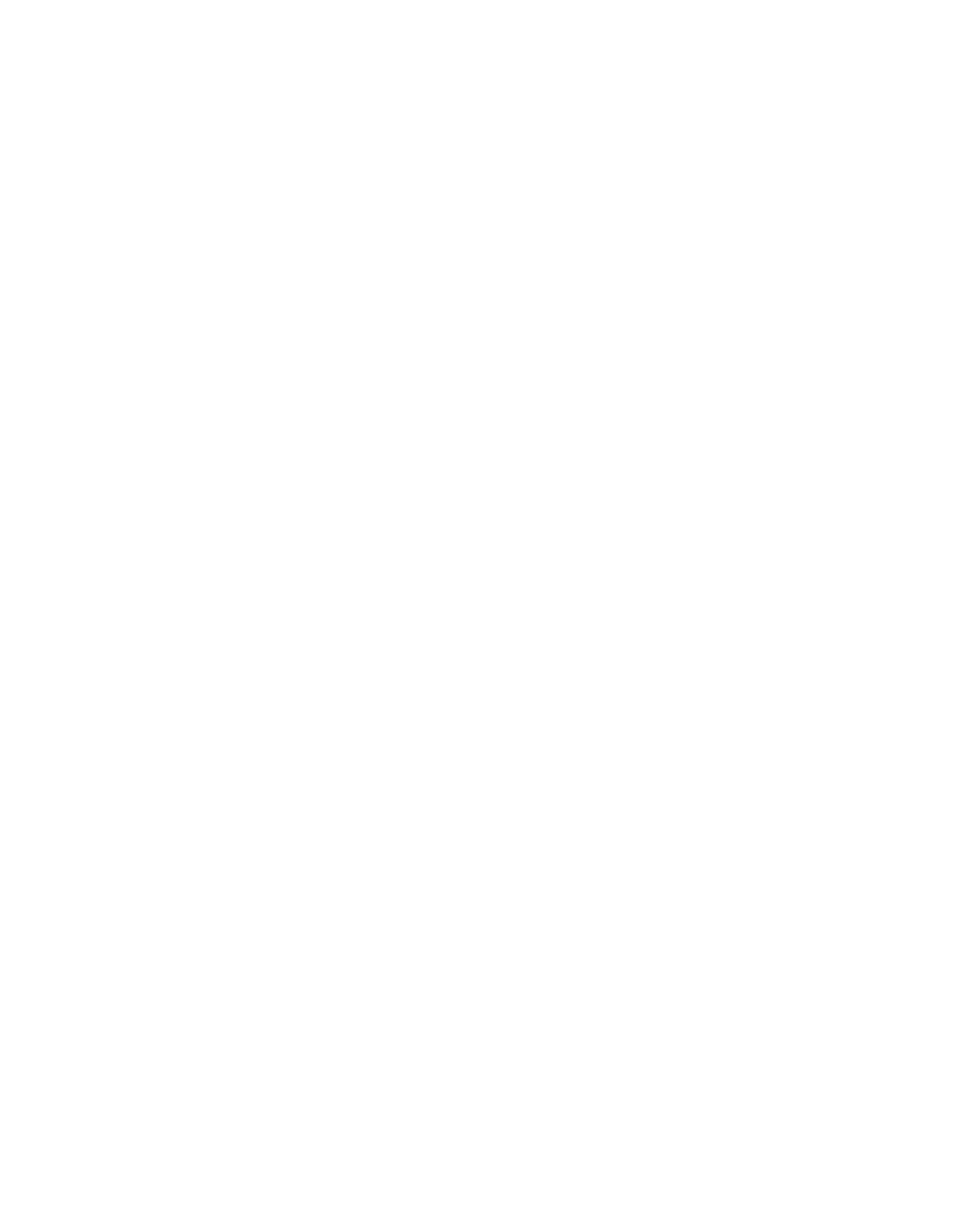you, on the other side, see NIOSH computer values which obviously are a combination, and you realize that they are very, very similar. Very, very similar.

 **MR. HINNEFELD:** Uh-huh.

1

2

3

4

5

6 7 8 9 10 11 12 13 14 15 16 17 18 19 20 21 22 23 24 25  **DR. BEHLING:** In other words, for instance, I - you look at 0.204 rem versus 0.191 rem. Now if we're talking about less than -- well, we're talking 13 millirem difference. And so I know that I'm close. I just, you know -- and of course that may be due to the uncertainty that was assigned and so forth. So in doing this manually, which took me quite a long time to do, I was able to at least say we're in the ballpark. The workbooks obviously must be very close to what the generic procedures would dictate you do, and therefore I can walk away from a few spot checks and say the numbers are correct. But again, we only wanted to point out that the workbooks are something that we need to have access to so when we encounter this we can go and punch in the same numbers that these guys do and say okay, rather than spend two days trying to reproduce numbers here manually, we can -- we can sign off on this.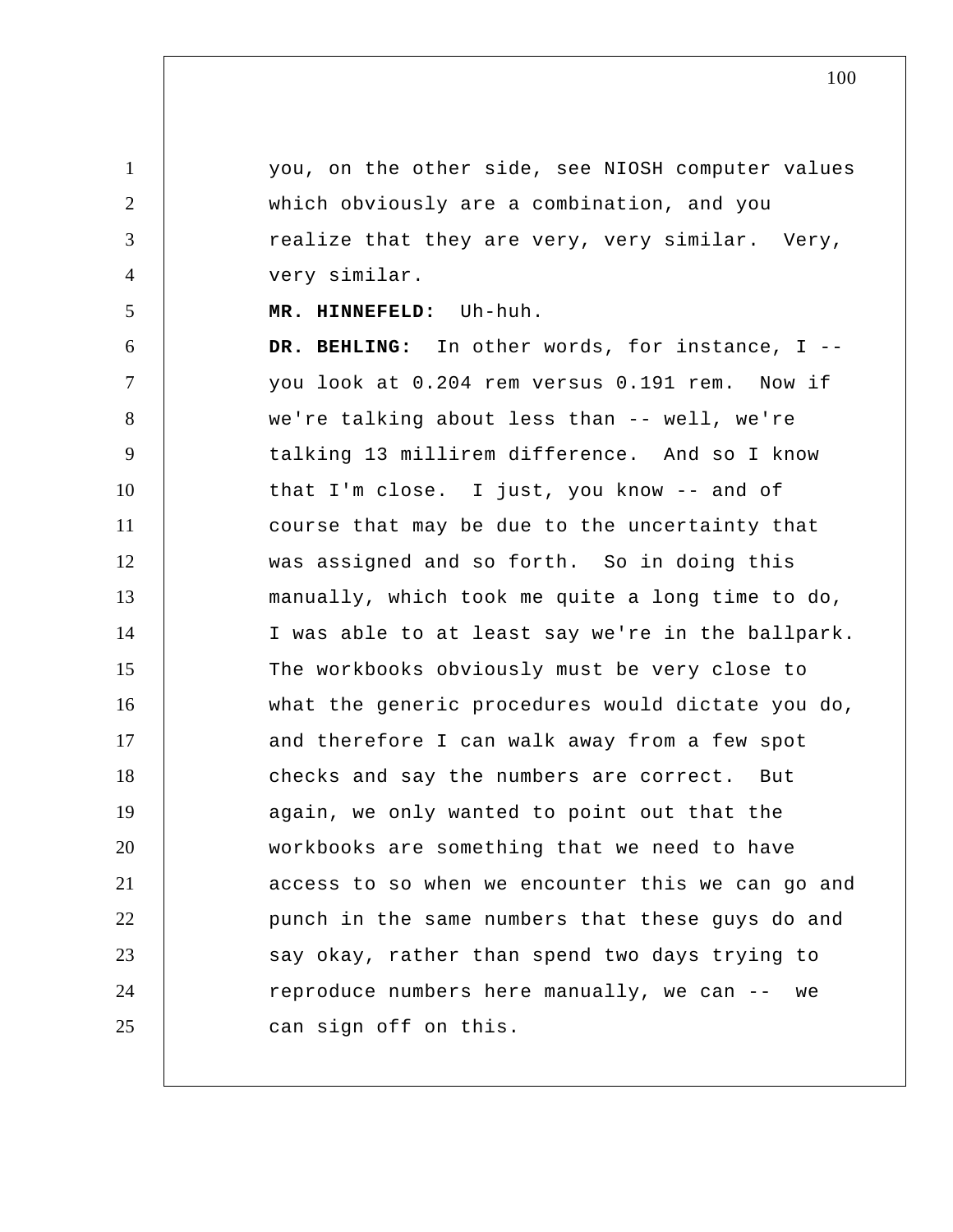1 2 3 4 5 6 7 8 9 10 11 12 13 14 15 16 17 18 19 20 21 22 23 24 25 Okay. Yeah. Well, there's -- there's -- the next one is on-site ambient. And here's where I guess I made a few comments about the various options for on-site ambient doses. There are so many options and again, I'm looking back on Task 3 that says okay, what are the procedures. Are they functional? Are they user-friendly? Are they consistent? Are they -- are they in a position where you can say we balanced precision against efficiency, meaning that let's not spend an inordinate amount of time for things that really don't matter significantly. And I sort of looked at the TBD in that light and looked at the options that are described in the TBD. And in the case of on-site ambient -- again, if you look at Table 4, you see the various ORAU-TBD-3 procedures that allow you to calculate the onsite ambient dose as under option 1, and then under option 2, 3, and 4. And based on these different options and you compare that to the very bottom, it has NIOSH dose reconstruction report maximized where you see a parameter one input of 39 millirem as opposed to 58, 52, and 65. And -- and again, I was not in a position to -- to reproduce these numbers. Again, the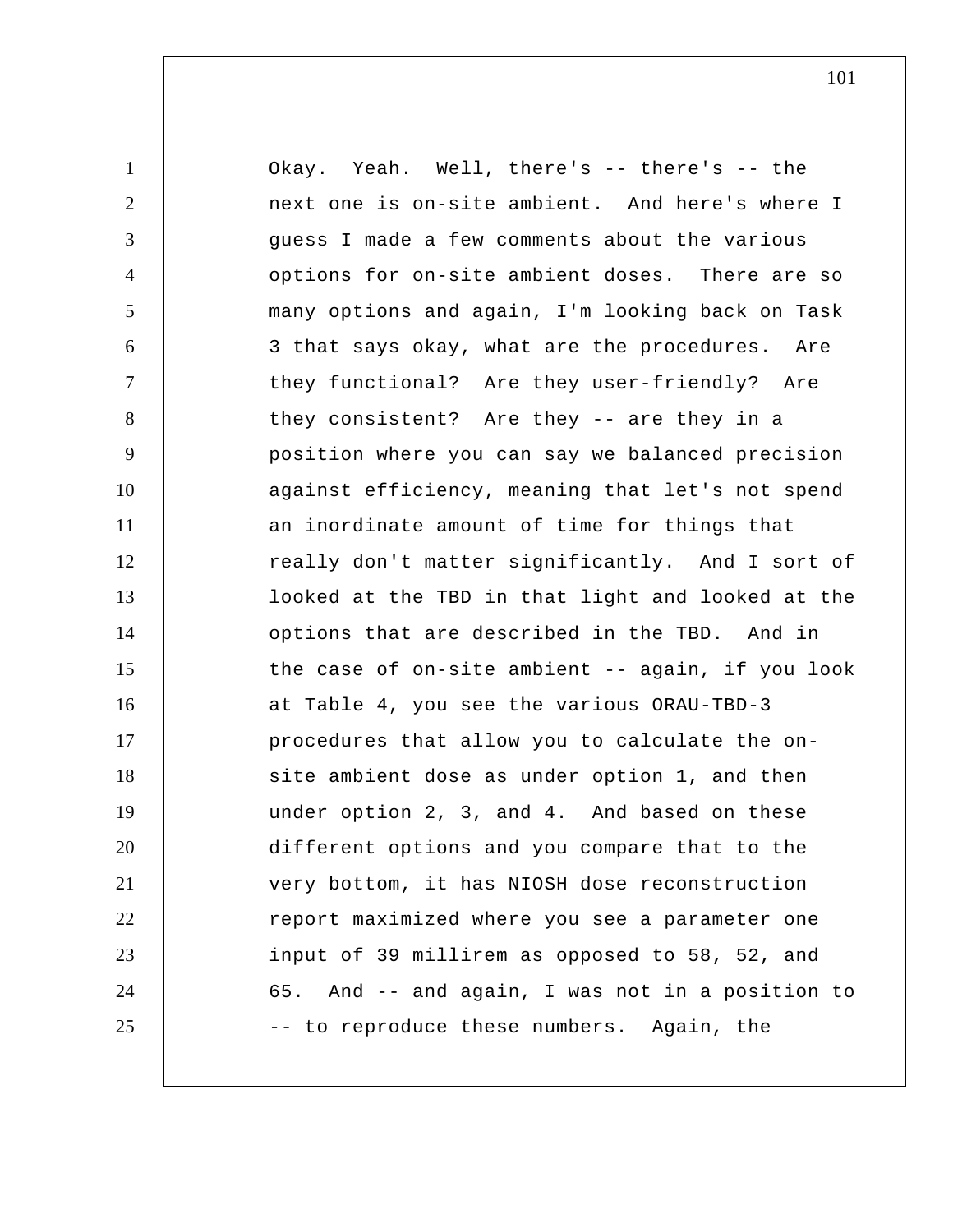1 2 3 4 5 6 7 8 9 10 11 12 13 14 15 16 17 18 19 20 21 22 23 24 25 question is, is it really worth all these efforts to come up with a dose that varies between 39 and 52 or 58, especially when you realize the effort you have to go through in coming up with these values and the various tables you have to consult and so forth. The truth is, perhaps there should be -- like they have done in so many instances for others, like Hanford where you say where's the maximum annual dose for on-site ambient and we'll just generously put the guy always there every year regardless of where he may have worked. And the truth is, in most instances it's your real dose that doesn't require or -- or that shouldn't require a large investment of time. And that was my point here is that we have all these different options, and 50th percentile and 95th percentile and GSD values. And for a guy who worked there for 15, 20 years in different locations, you can spend a lot of time chasing these numbers down and trying to enter them into IREP. And I question again, based on this regulatory requirement to balance precision against efficiency, is this efficiency? Or is this an awful lot of time spent in trying to calculate a dose that in the end contributes only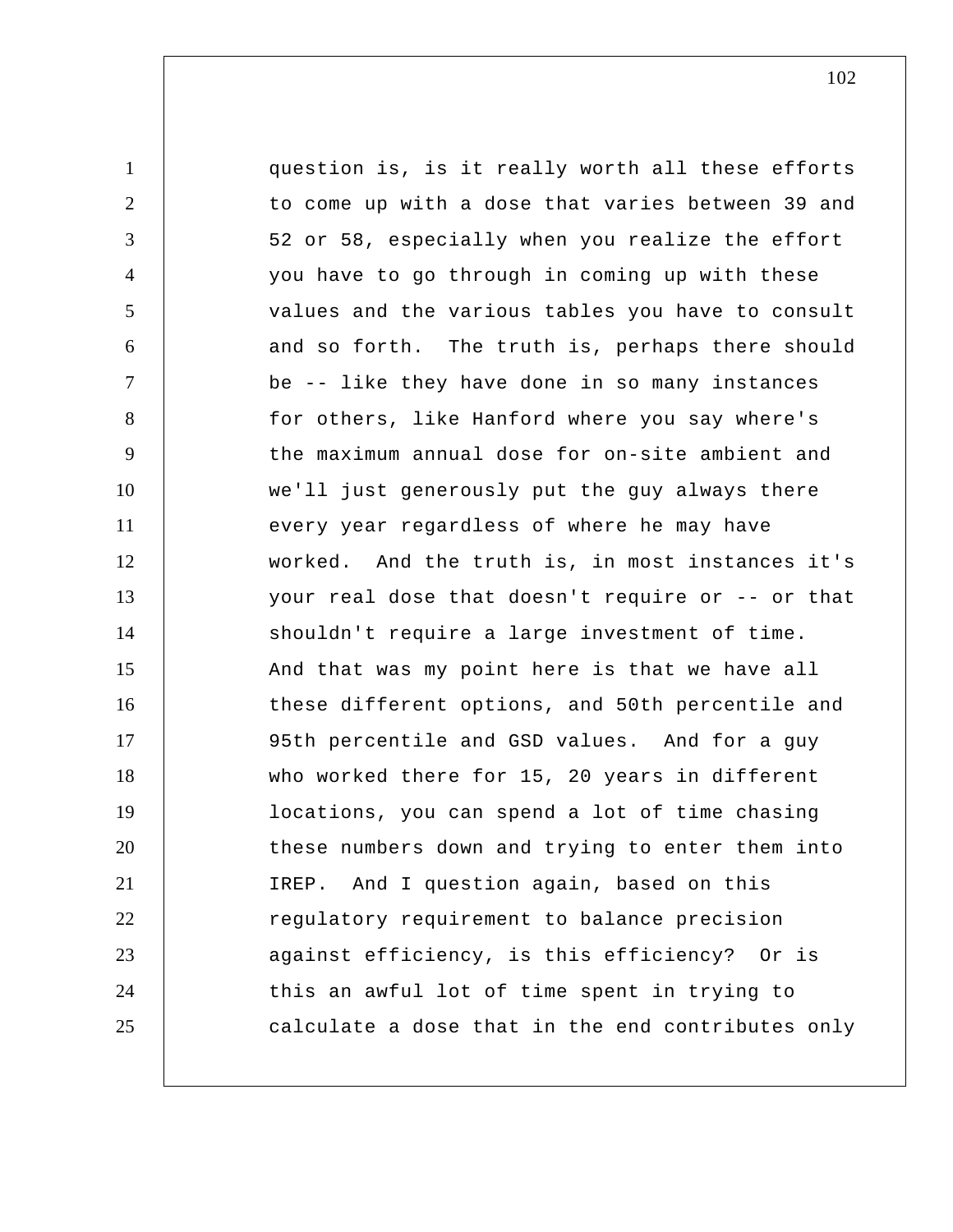1 2 3 4 5 6 7 8 9 10 11 12 13 14 15 16 17 18 19 20 21 22 23 24 25 marginal. And I say this in context with the fact that when you get to the point where you give a hypothetical internal for 20 years, all of a sudden you're dealing with this huge dose that we know for a fact is not a real dose. And in one instance you're trying to be definitively accurate and chasing this guy from one location to the other and giving values of geometric standard deviations, and then in the next instance say, oh, what the hell, give him 28 radionuclides for hypothetical and -- and -- and realize that that level of accuracy has just been tossed to -- to the winds. And that was the point here in going through that exercise.  **MR. HINNEFELD:** Yeah.  **MS. BEHLING:** One of the other issues that I might raise here is it appears, once we found out about the workbooks and the spreadsheets, that they are starting to develop a lot of the spreadsheets I believe or workbooks for the onsite ambient environmental doses for sitespecific cases. So possibly this type of thing, after we get some training here, helps to eliminate all of these options that these -- that these people, the dose reconstructors, have at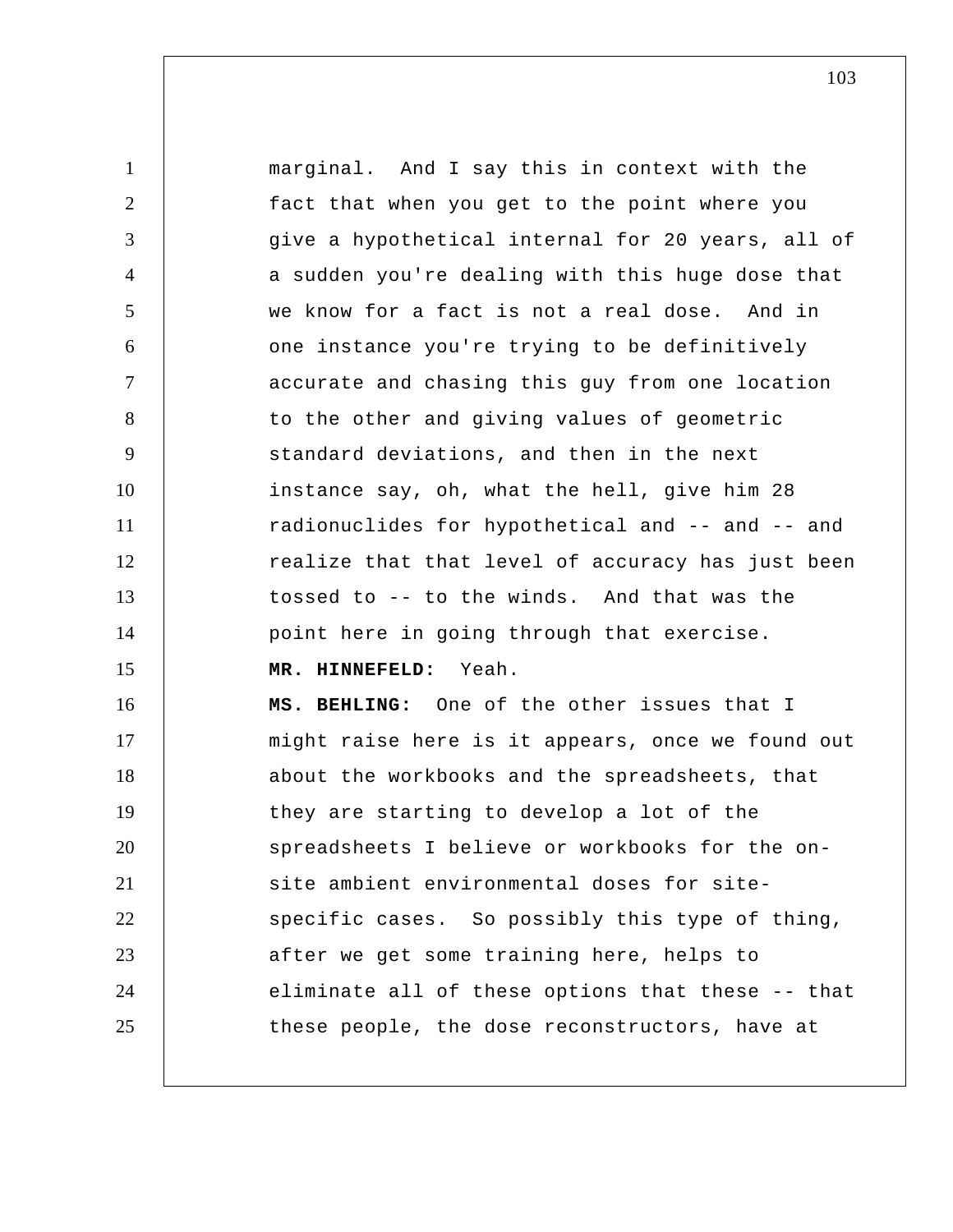1 2 3 4 5 6 7 8 9 10 11 12 13 14 15 16 17 18 19 20 21 22 23 24 25 this point in time. I don't know if that was their thinking in developing these workbooks. **MR. ALLEN:** The tools you're going to see --  **MS. BEHLING:** Yes. **MR. ALLEN:** -- it includes ambient; it includes X-ray. And they have an option to basically maximize things or to go hardcore. Monte Carlo, if they hit that then it takes a little while to -- to grind through it all and it spits out an answer for them --  **MS. BEHLING:** I see. **MR. ALLEN:** -- based on the tables in the TBD. It's going through all the methodology and that external implementation guide. And you're right, it's -- it's very tedious if you had to calculate it by hand, but that's why they've put in their - -  **MS. BEHLING:** They're starting -- **MR. ALLEN:** -- tool, to be able to do that. And like I said, you'll be seeing those tomorrow.  **MS. BEHLING:** Okay. **MR. ALLEN:** Tomorrow --  **MS. BEHLING:** Tomorrow --  **MR. HINNEFELD:** Starts tomorrow afternoon.  **MS. BEHLING:** Tomorrow afternoon. Yeah. Because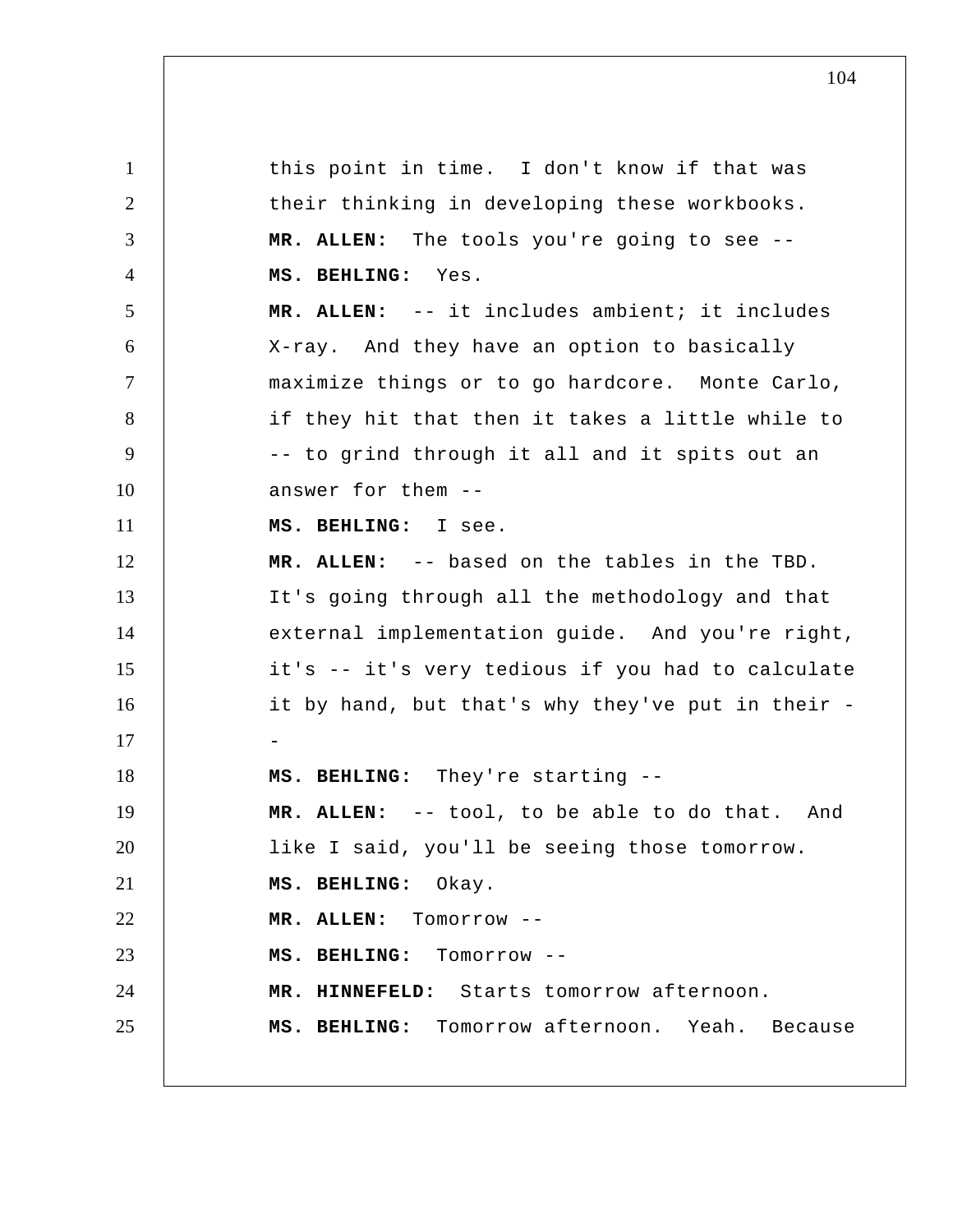1 2 3 4 5 6 7 8 9 10 11 12 13 14 15 16 17 18 19 20 21 22 23 24 25 -- and not to trivialize the on-site ambient dose either, because I know in one of the Fernald cases that I did, Fernald in the early years, they've developed a spreadsheet that I, you know, picked up and could easily determine what they were doing. And I calculated for that particular case 9 rem of on-site ambient dose. So like I said, I think they are developing these workbooks and spreadsheets in order to -- to help the dose reconstructors.  **DR. BEHLING:** Yeah. And -- and -- and I don't want to minimize on-site ambient. You look at Hanford site in the late '40s. They released, in some instances for early years, something in the order of one million curies of iodine-131, meaning that you would get both a whopping immersion dose external, and certainly a whopping thyroid dose from those. So I don't want to minimize the impact of on-site ambient. But in those instances where you fully understand that - - you know, John Till's word that the exposures were very, very low, perhaps a time-saving thing would be to develop -- as they have in other facilities, saying where's the maximum dose for the 2000 hours or the 2600 hours a year and put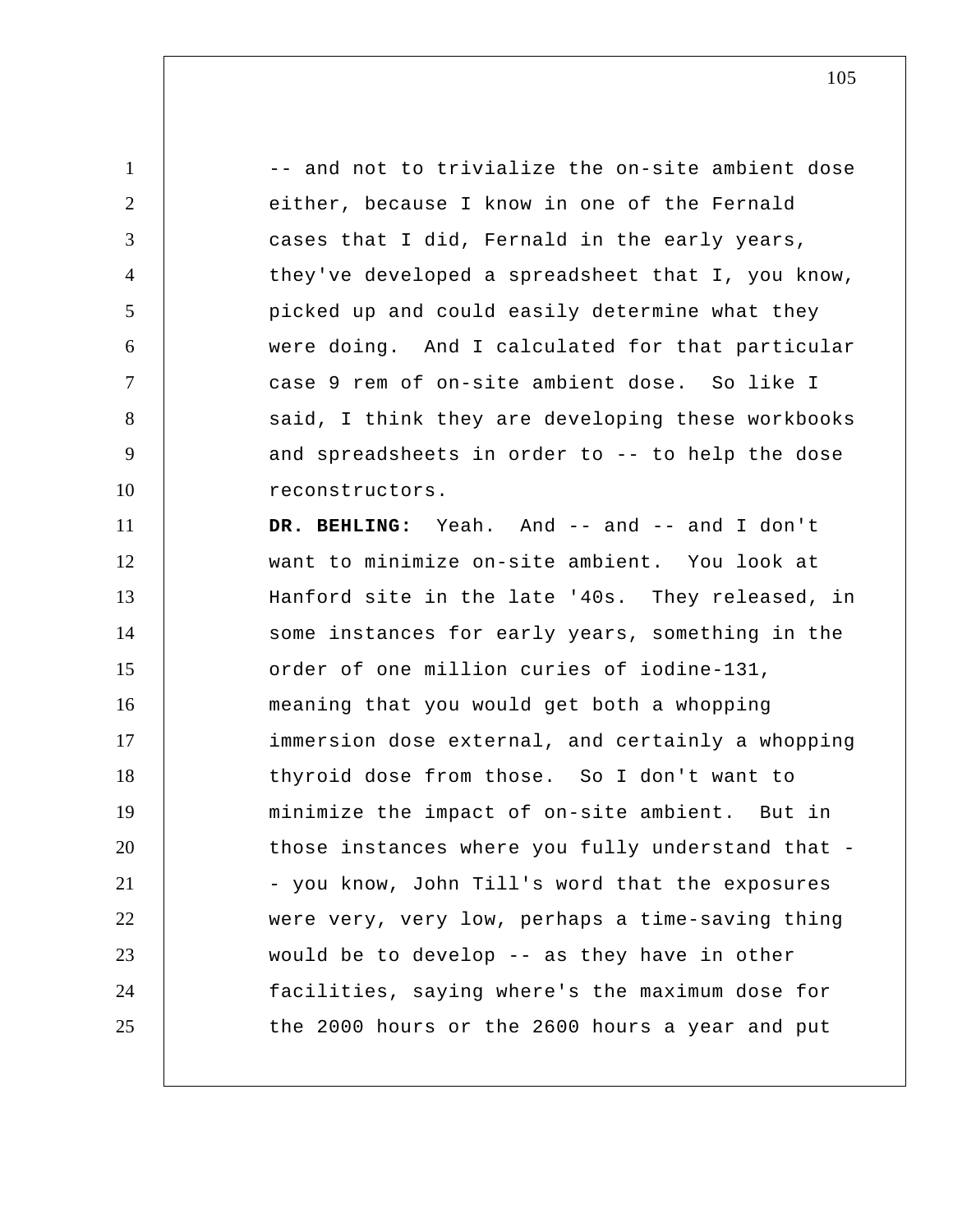1 2 3 4 5 6 7 8 9 10 11 12 13 14 15 16 17 18 19 20 21 22 23 24 25 the guy there, which will be claimant-favorable and it usually doesn't amount that much to a dose. But it's claimant-favorable and certainly saves an awful lot of time.  **MR. HINNEFELD:** Right. Okay.  **DR. BEHLING:** Occupational medical exposures, again, I looked at that. And I looked at the TBD for numbers, and I came up with values that are somewhat different. Again, extremely trivial in differences, but nevertheless they -- they differ to some extent. We're talking, you know, millirem quantities here. But again, it's just simply a number that I couldn't reproduce. **MR. ALLEN:** Some of these minor differences you're saying might be just the timing on when  $the --$  **DR. BEHLING:** Yes. **MR. ALLEN:** -- dose reconstruction was done and the revisions of the TBD?  **DR. BEHLING:** Yes. I mean the -- the occupational medical, you're talking very trivial, talking a few millirem. (Whereupon, Dr. Roessler returns to the discussion.)  **MS. BEHLING:** Although I will tell you, we do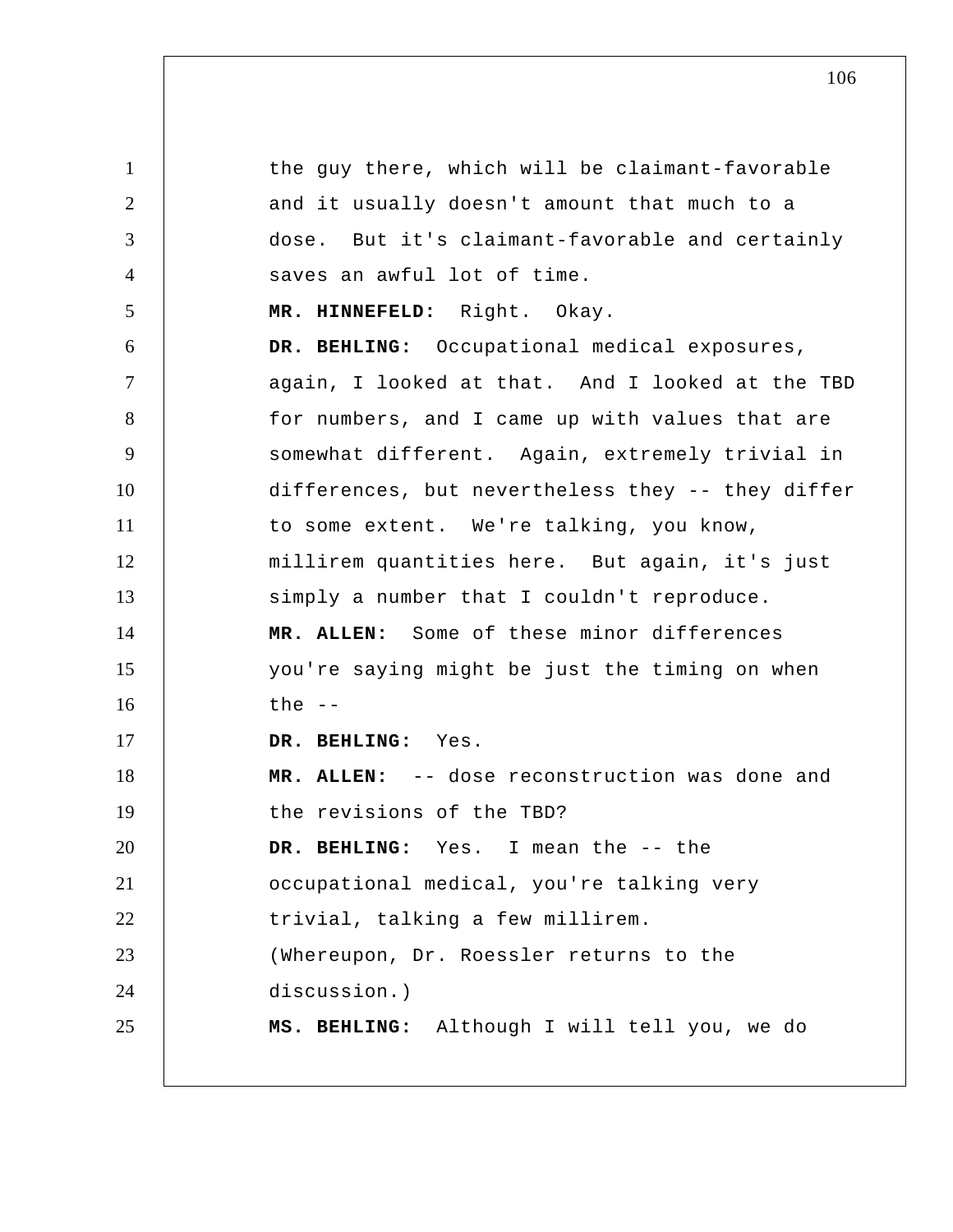1 2 3 4 5 6 7 8 9 10 11 12 13 14 15 16 17 18 19 20 21 22 23 24 25 look at when -- we try to look at when that dose reconstruction was done, and go back into the archives to get the right Rev. of the TBD -- if I could only do that.  **DR. BEHLING:** I'll tell you what, in some cases the dose reconstructor doesn't make the proper reference. He will, for instance, use a -- a reference -- for instance, what is it, the ORAU-PROC triple --  **MS. BEHLING:** No, it's -- it's either PROC 6 or  $it's$  -- **DR. BEHLING:** -- 6, and they have attachments and the attachments came out subsequently. And he will give you the original issue date, and yet he will reference Attachment E.  **MS. BEHLING:** Right.  **DR. BEHLING:** And you realize you can't even go by that because Attachment E didn't exist back in the early version of the TBD.  **MR. HINNEFELD:** Right.  **MS. BEHLING:** We talked about that during --  **DR. BEHLING:** Or -- or the procedure, so again, you know, when you -- when you see all -- this is in compliance with Attachment E and you look at the reference and the issue date, and you use the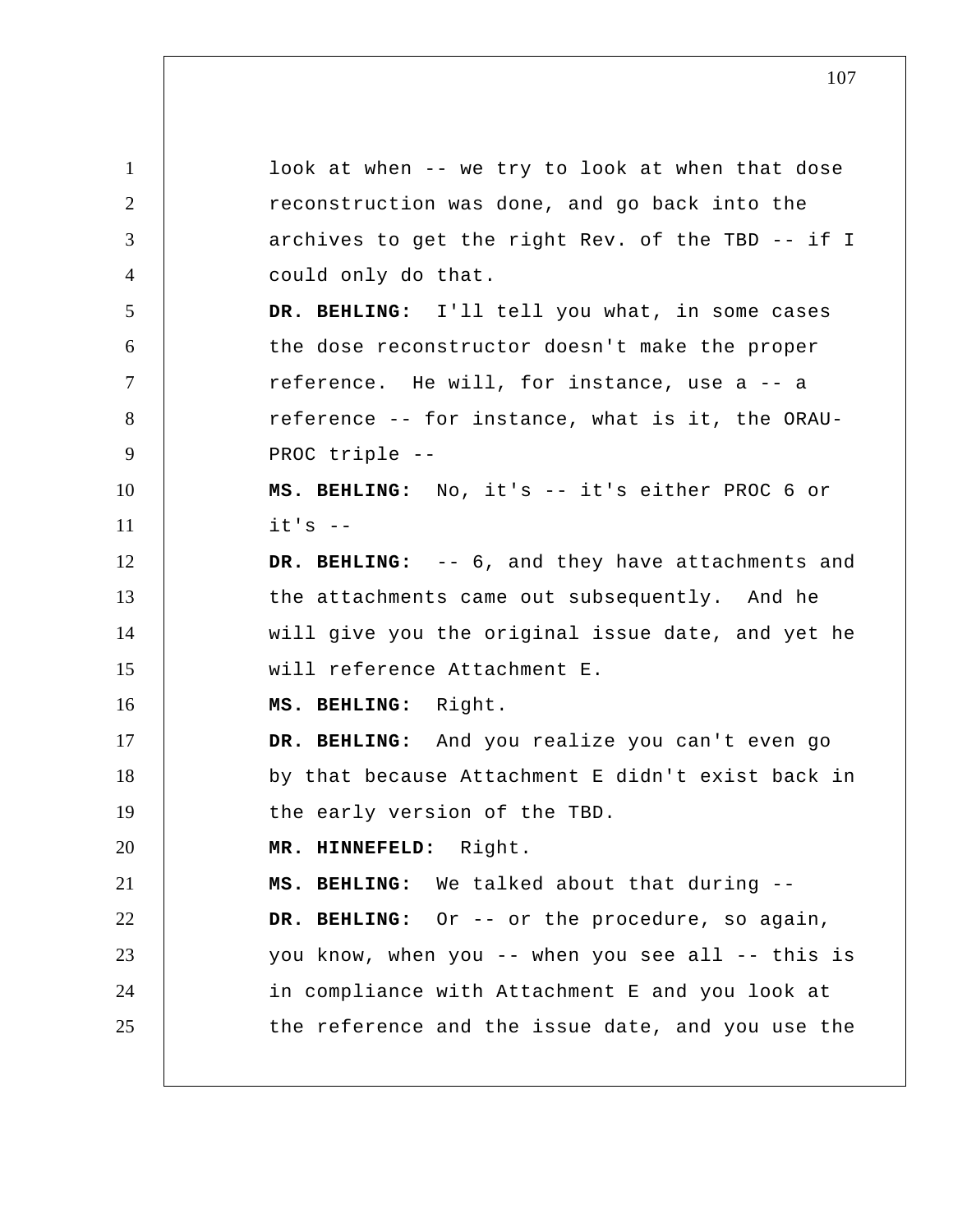1

2

3

4

5

6

7

wrong date so --

 **MS. BEHLING:** And we talked about that for the first 20 cases, and it had to do with, as you say, and I think that Attachment E and F of the ORAU-PROC procedure that was Hanford-specific guidance --

 **MR. HINNEFELD:** Yeah.

8 9 10 11 12 13 14 15 16 17  **MS. BEHLING:** -- and they gave the wrong reference. But quite honestly, we now -- because -- as we've also belabored on the first set of 20, because the dose reconstruction reports are not always very clear and they're not thorough enough, I do look at that initial date and don't always just base it on what the reference might be so that we're sure that we're using the documentation that he -- that he or she was using.

18 19 20 21 22 23 24 25  **DR. BEHLING:** Yeah. It's -- it's clear obviously when you see a date completed, that if it predates the -- an amendment, that he couldn't have used it. So I will go back and actually use the ones that he would have had access to, because I'm not -- I'm not going to hold somebody accountable for a procedure that changed subsequently, you know --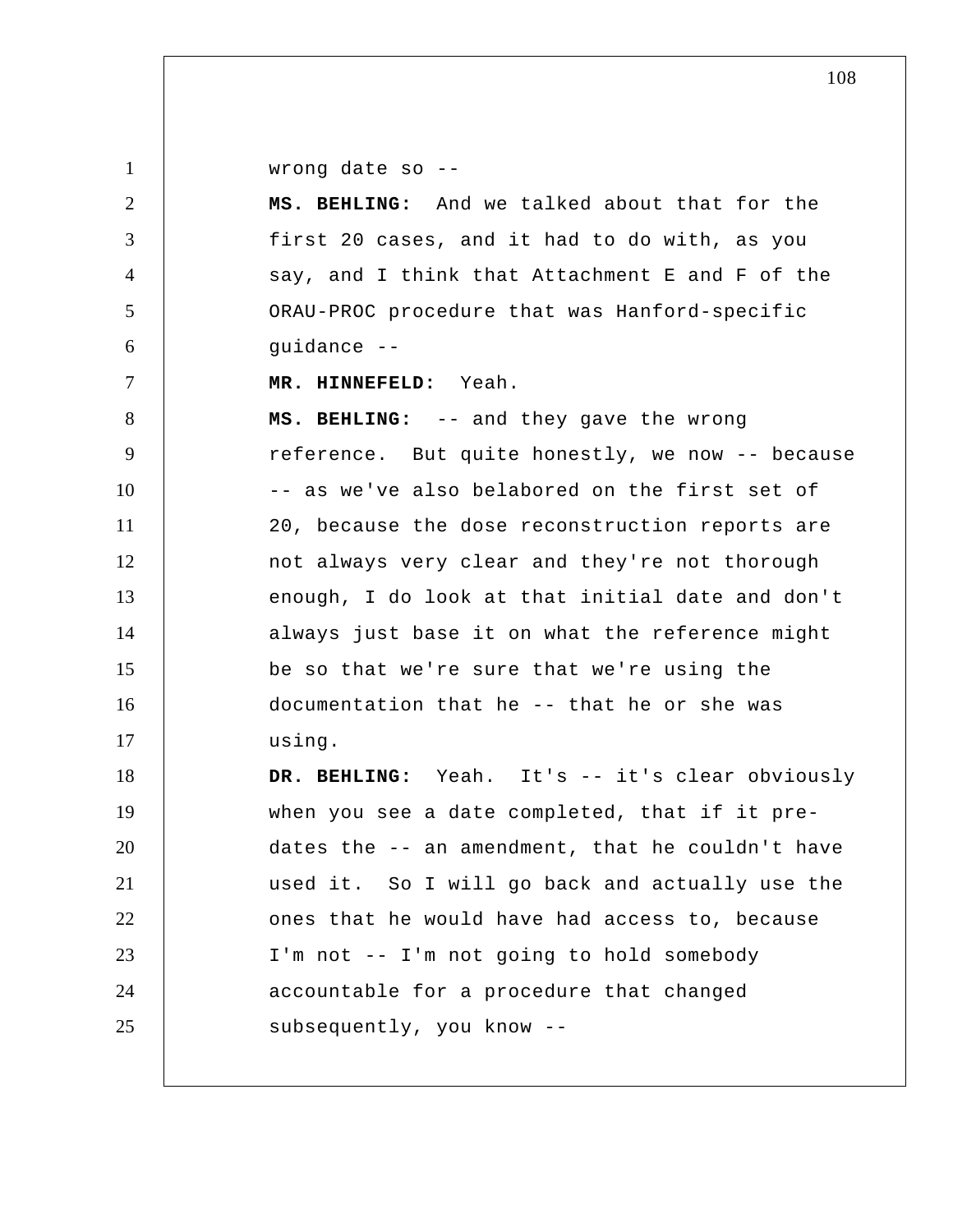**MR. HINNEFELD:** Right.

1

2 3 4 5 6 7 8 9 10 11 12 13 14 15 16 17 18 19 20 21 22 23 24 25  **DR. BEHLING:** -- that's -- I just think it would not be fair to the dose reconstructor.  **MR. HINNEFELD:** And I think we've changed the referencing practices since those first 20. Now they won't probably be reflected in any of the dose reconstructions that have been selected for review, but I think we have told -- you know, pointed out to them that when you're referencing something that has page changes, you've got to - you've got to indicate that you're referencing the one with the page changes by date or by PC number or something.  **DR. BEHLING:** Yeah, and as --  **MR. HINNEFELD:** We've told them that.  **DR. BEHLING:** As it indicates in our recommendation, sometimes the dose reconstructor will say "and in accordance with TBD" and they list the whole TBD and, you know, I mean this is like 200-some odd pages.  **MR. HINNEFELD:** Two hundred pages, right.  **DR. BEHLING:** Wouldn't it be nice to tell me which -- which table you used?  **MR. GRIFFON:** Zero in a little bit?  **MR. HINNEFELD:** Could be a tactic.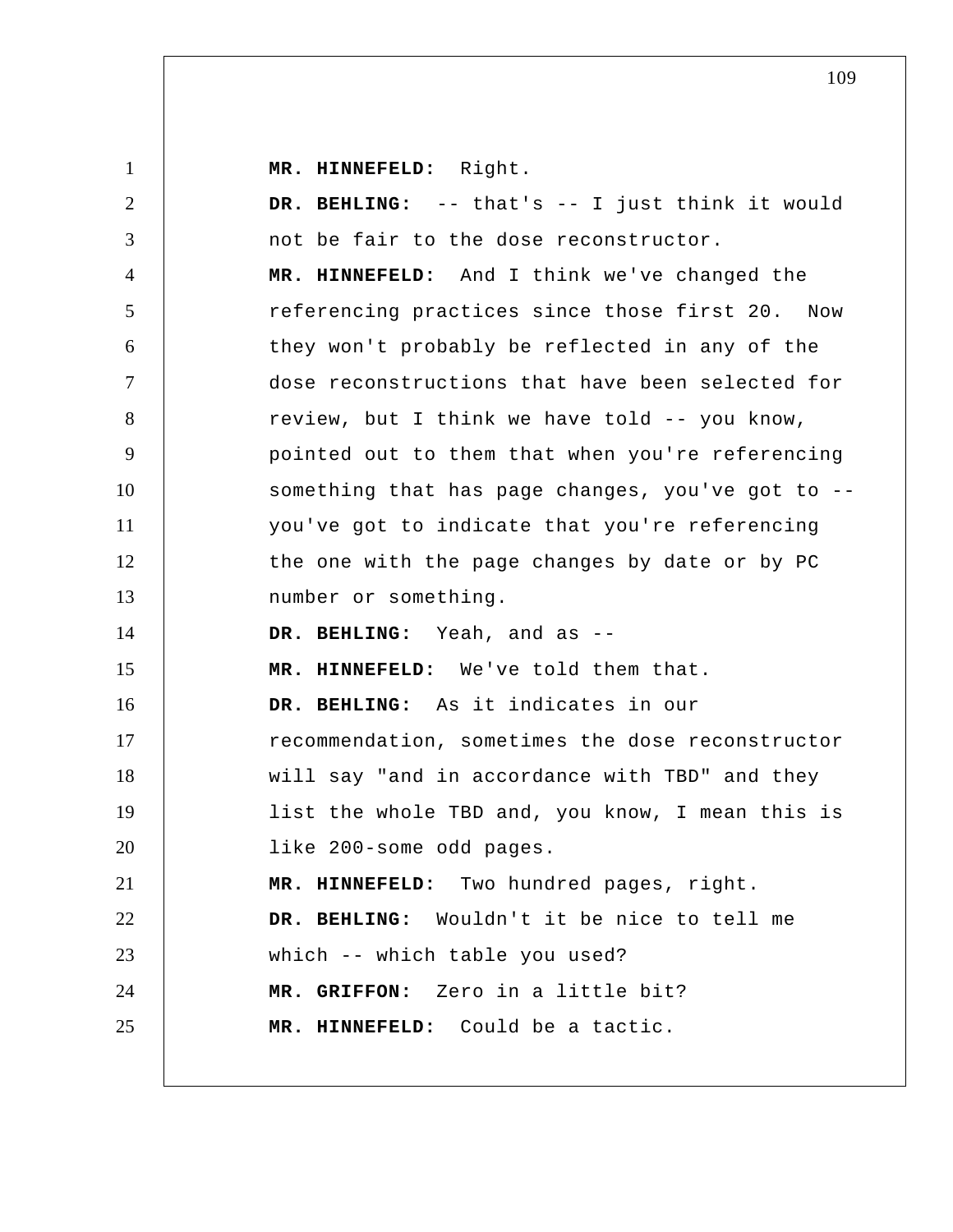1 2 3 4 5 6 7 8 9 10 11 12 13 14 15 16 17 18 19 20 21 22 23 24 25  **DR. BEHLING:** Especially for the neutron dose reconstruction at the Savannah River Site. It would be nice to tell me which table came -- you used for this thing. But, you know, they make you work for your living. Anyway, the last -- the next one's on page 16, but these are again issues that we've talked about before and now were brought up by Joyce Lipsztein when she first identified the issue of the organic tritium exposures, which we know is not likely to be significant based on the likelihood that at best a small portion of tritium exposures. And again, these are hypothetical on top of it. We're talking about tritium exposures that were not recorded based on 5 microcuries per liter. But we deferred to - to the review of the Savannah River TBD on this one, the issue involving the -- the potential exposures for organified tritium, which would give a -- perhaps up to a 2.3-fold higher dose based on a longer residence time in the body, et cetera and --  **MR. GRIFFON:** Can I --  **DR. BEHLING:** -- and the other issue --  **MR. GRIFFON:** -- ask for clarification on that?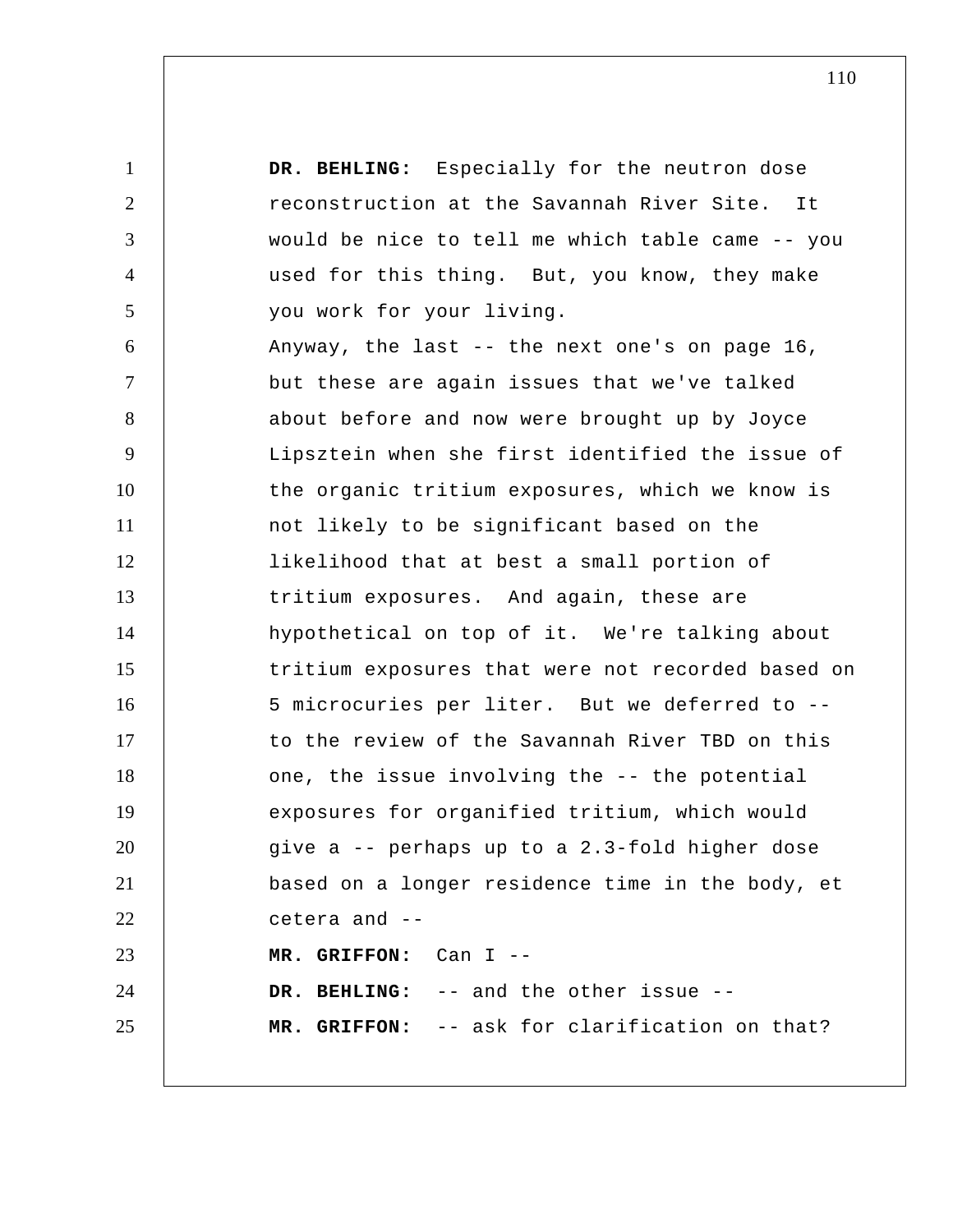1 2 3 4 5 6 7 8 9 10 11 12 13 14 15 16 17 18 19 20 21 22 23 24 25 That's not listed in the matrix.  **DR. BEHLING:** No.  **MR. GRIFFON:** Those ones? And why is that?  **MS. BEHLING:** I should have done that. I'm sorry.  **MR. GRIFFON:** I know we've covered it in the past.  **MS. BEHLING:** Yes, we have.  **MR. GRIFFON:** But it's still kind of an outstanding --  **MS. BEHLING:** Yes, we have.  **DR. BEHLING:** It's an outstanding issue of the TBD.  **MS. BEHLING:** I'm sorry. Yes.  **MR. GRIFFON:** Yeah.  **DR. BEHLING:** I mean if -- if we can all concur that organified tritium is such an insignificant fraction of total tritium, then that issue should be something that we can ignore. And the other issue was the ICRP 30 versus 68 issue.  **MR. GRIFFON:** Right, right, those two --  **DR. BEHLING:** And, you know, in extreme conditions, as Joyce pointed out, that those can be higher. But in many other instances it's actually more favorable to apply the ICRP 30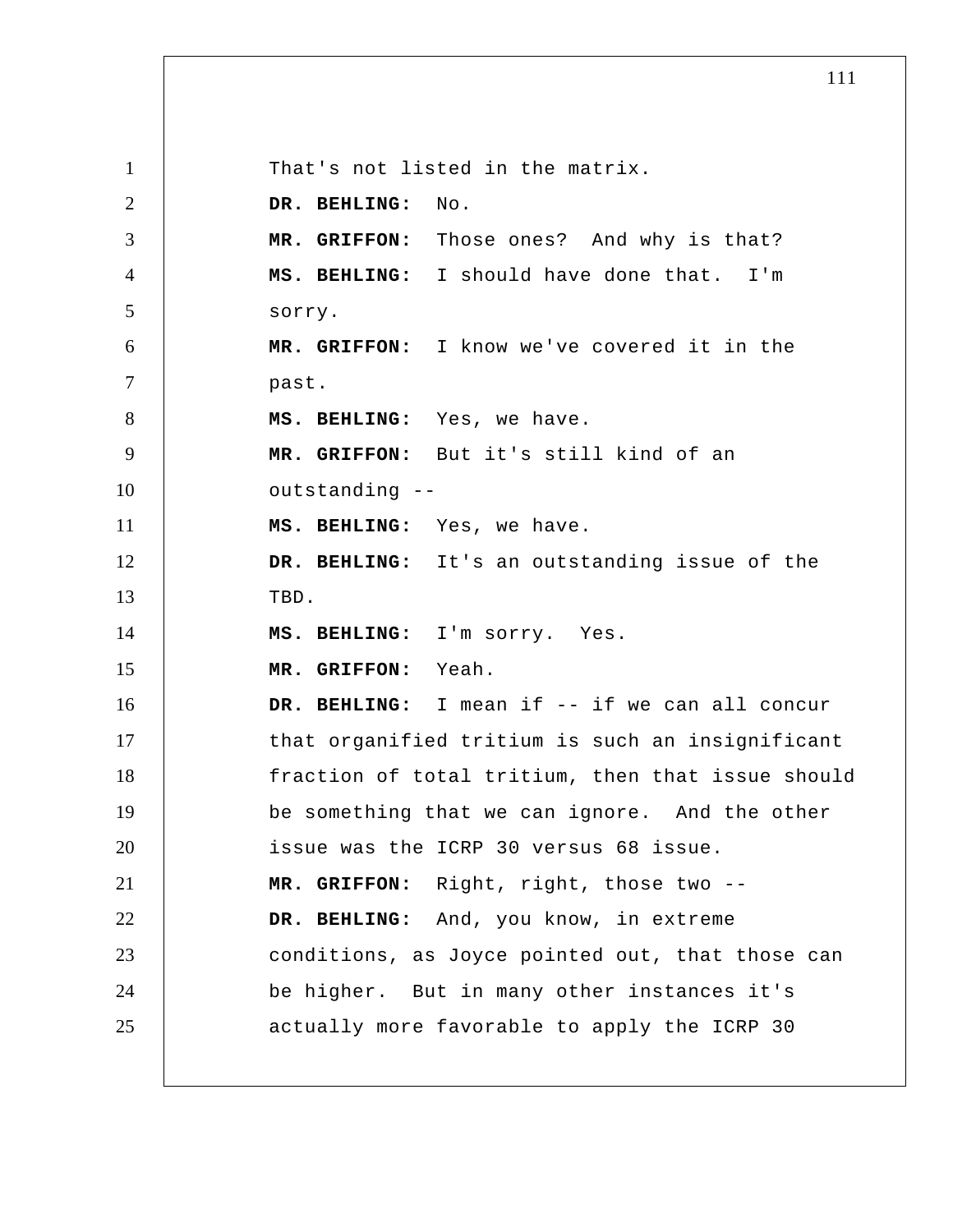data.

| MR. HINNEFELD: Right.                            |
|--------------------------------------------------|
| DR. BEHLING: And so again, this is an issue that |
| needs to be hacked out and resolved at a level   |
| that involves Task 3 as opposed to Task 4.       |
| MR. HINNEFELD: Yeah.                             |
| MS. BEHLING: But they should be included in the  |
| matrix. I apologize.                             |
| DR. BEHLING: Okay.                               |
| MR. HINNEFELD: Okay.                             |
| MR. GRIFFON: Can I -- for case 27 I have one     |
| other thing. I was going to raise those two but  |
| you covered them. Going back to the same theme   |
| here but with the Savannah River, I'm looking at |
| this individual -- and it applies to the next    |
| case, too. They -- the monitoring for this       |
| person is very sporadic and I guess the          |
| assumption is that if they were monitored, they  |
| should have been monitored. If there was no      |
|                                                  |
| data, they worked in an area where they weren't  |
| required to be monitored or -- am I to conclude  |
| that all these blanks are -- are they -- they    |
| didn't require monitoring? I mean I see cycle    |
| and then a -- cycle 7, sometimes cycle 2, 6, and |
|                                                  |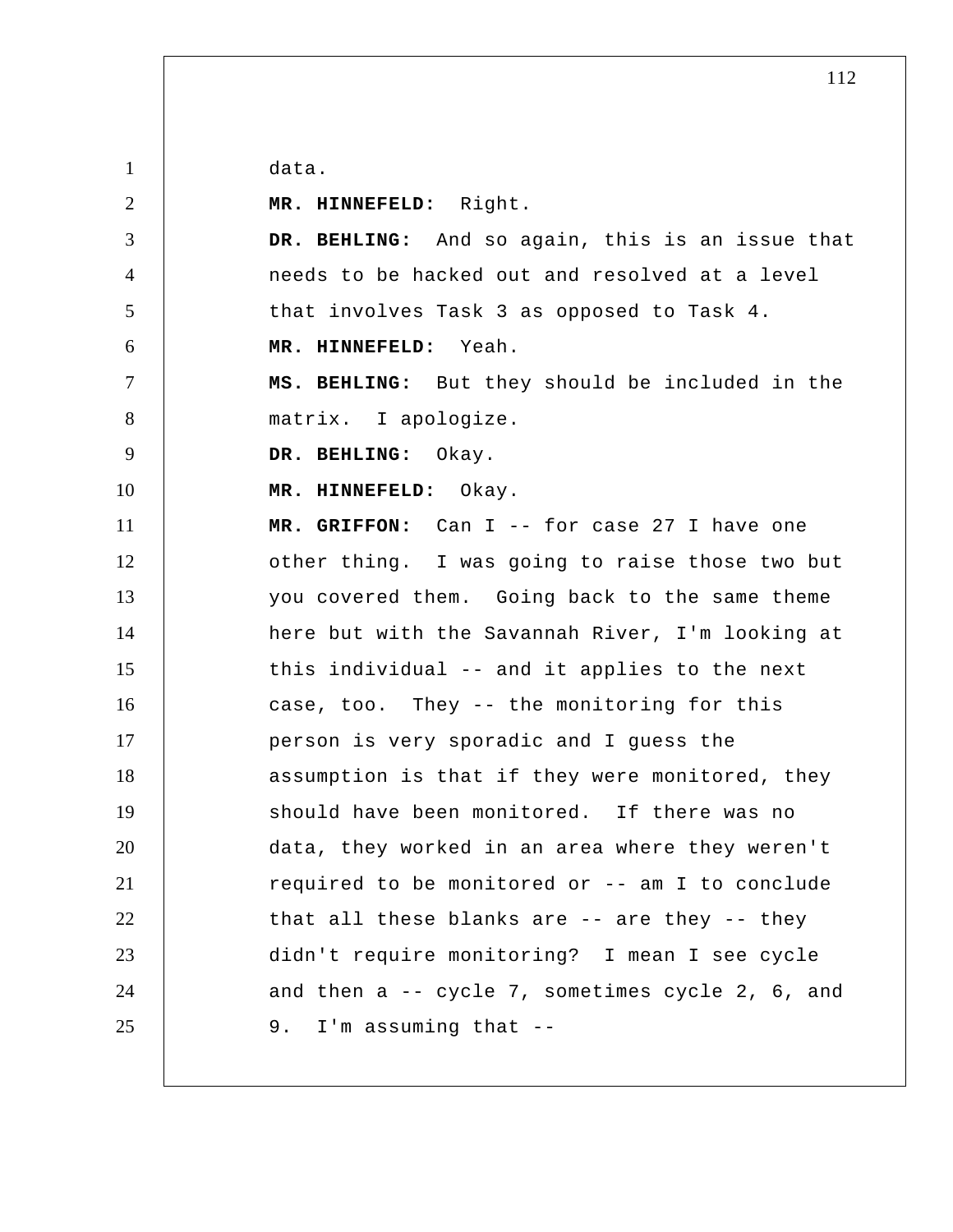1 2 3 4 5 6 7 8 9 10 11 12 13 14 15 16 17 18 19 20 21 22 23 24 25  **MR. HINNEFELD:** Well, there's a time period at Savannah River when --  **MR. GRIFFON:** I'm trying to understand what these records mean.  **MR. HINNEFELD:** I don't remember the timing off the top of my head, or what years it was, but there was a period of time when this record didn't reflect zeroes, so those could be -- those could be like 00 readings. Like in this case, you know, you've got a 30 shallow so there - it'll show a zero but --  **MR. GRIFFON:** Right.  **MR. HINNEFELD:** -- you won't see any 00 readings in these. There was a period of time when that's not evidence of not monitoring. That would - that would be evidence actually of either not monitored or a 00 reading on that. And I don't remember the year --  **MR. GRIFFON:** Oh, okay.  **MR. HINNEFELD:** -- the exact year that Savannah River went (unintelligible). But it wouldn't be uncommon in this case to consider them as 00's for the dose reconstruction. **MR. ALLEN:** Right, and that's what they did in this particular guy.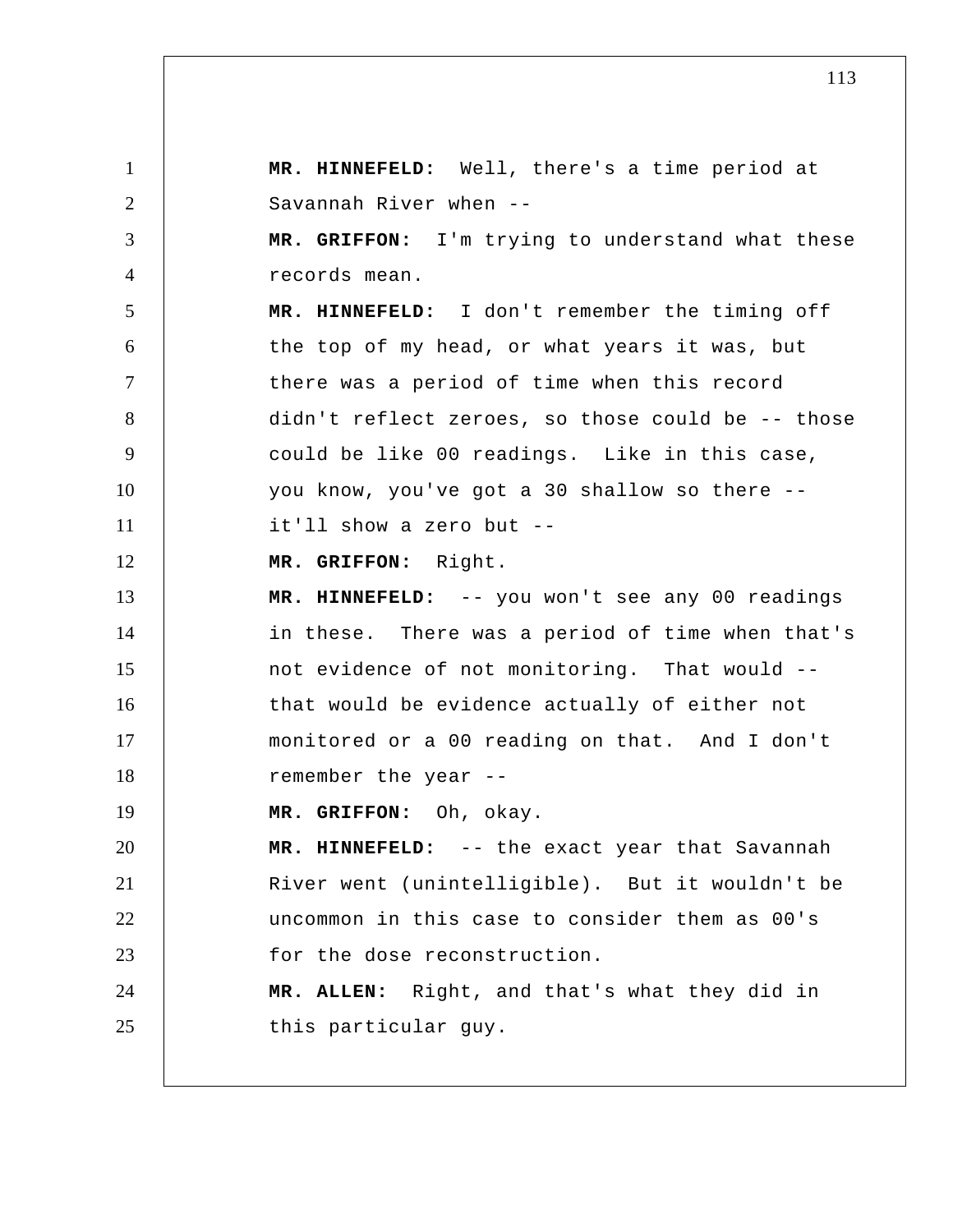1 2 3 4 5 6 7 8 9 10 11 12 13 14 15 16 17 18 19 20 21 22 23 24 25  **MR. GRIFFON:** Yeah, and they used missed, right?  **MR. HINNEFELD:** Yeah, they would have used a missed.  **MR. GRIFFON:** Okay. **MR. ALLEN:** They assigned a zero every month except for June for 1981. **MR. GRIFFON:** June of 1981 -- 6/1981 would have been a 10. **MR. ALLEN:** Yeah. For the deep.  **MR. GRIFFON:** Yeah. Yeah, for the deep. **MR. ALLEN:** So they assigned him 11 zeroes and one 10 -- I think, yeah -- for recorded dose.  **MR. HINNEFELD:** Okay.  **MR. GRIFFON:** So -- so it could have been a case where that he was wearing a badge all the time, but how do you know the difference, I guess is what I'm trying to get at, when you're -- when you're reviewing an individual case? How do you know?  **DR. BEHLING:** That's a good point. That's a problem.  **MR. HINNEFELD:** Well, I don't know that you know positively for sure --  **MR. GRIFFON:** Okay.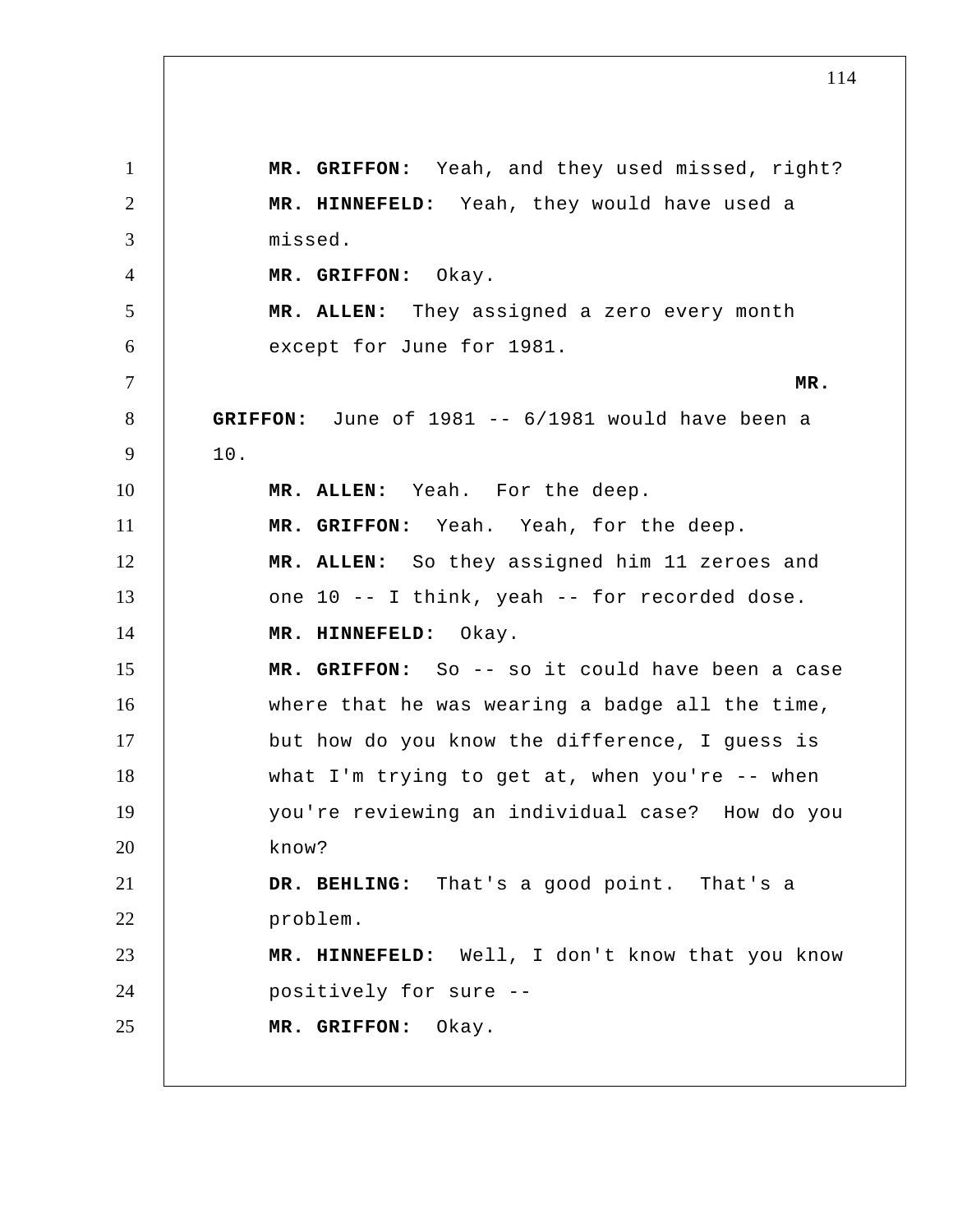1 2 3 4 5 6 7 8 9 10 11 12 13 14 15 16 17 18 19 20 21 22 23 24 25  **MR. HINNEFELD:** -- the difference. I don't know that you know positively for sure on this record.  **MR. GRIFFON:** For instance, whether a person -- **MR. ALLEN:** That's part of digging into sites and the site records and what they mean in different years and different records, and I think this one for Savannah River changed from one period to the next. At one point they recorded --  **MR. HINNEFELD:** Yeah. There -- there is another -- certain periods of time when you look at this record, that are 00's in this record. I forget what the timing is.  **DR. BEHLING:** It's 1970 through '88 I believe.  **MR. HINNEFELD:** '70 through '88 is when they don't list the 00's.  **MR. GRIFFON:** Okay.  **MR. HINNEFELD:** So --  **MR. GRIFFON:** Later, I think you're right. I think it was 00's.  **MR. HINNEFELD:** I think we would probably -- our approach on these would probably be that he was - - he had a 00 reading on his badge. And if he didn't, if he was unmonitored during that period, given the Savannah River badging practices, we figure he was probably less exposed than somebody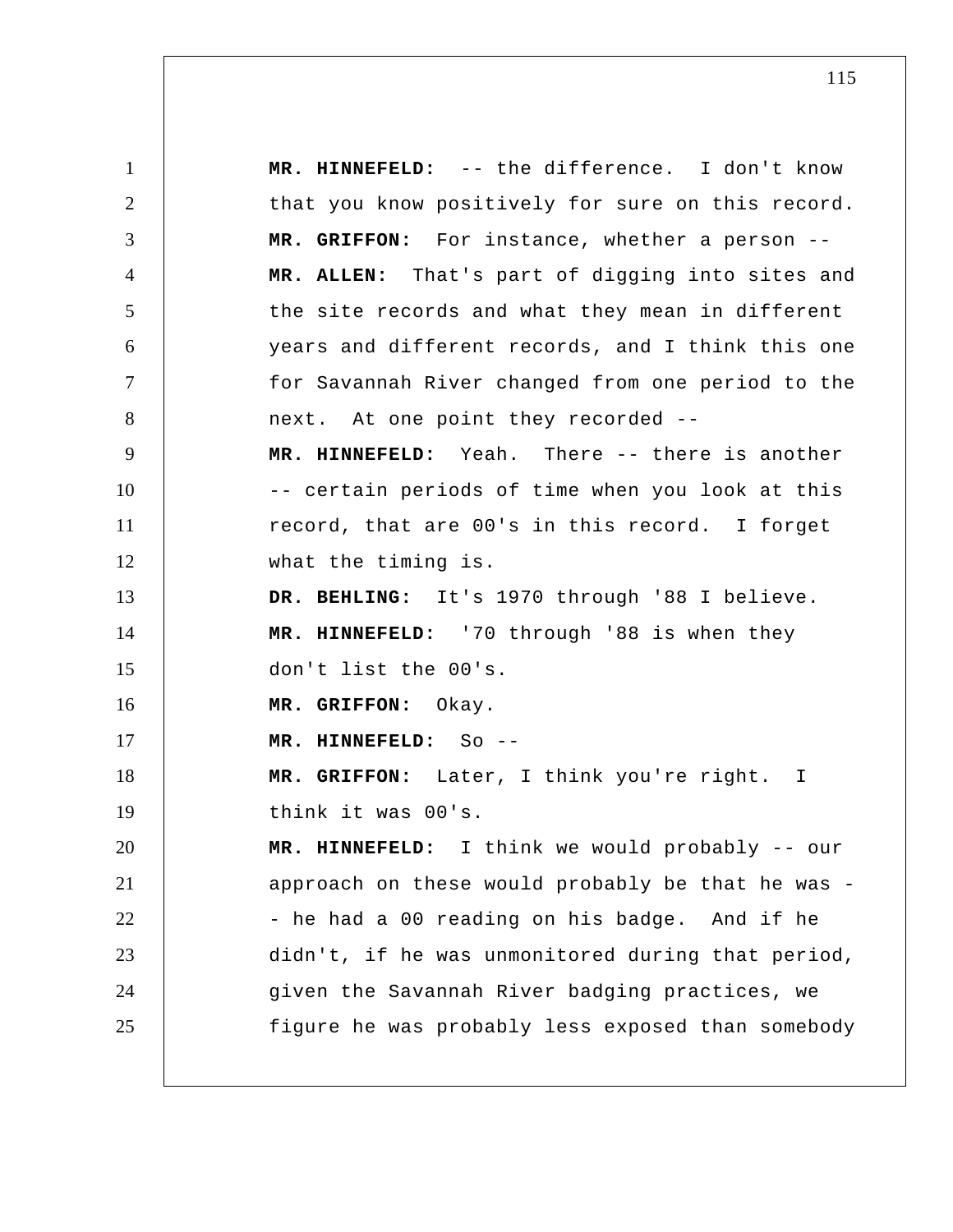1 2 3 4 5 6 7 8 9 10 11 12 13 14 15 16 17 18 19 20 21 22 23 24 25 who was monitored and had a zero. And so we'd be bounding his -- his exposure by figuring he was monitored and had zero.  **MR. GRIFFON:** Okay. But that -- that presumes that the program is working a hundred percent accurately.  **MR. HINNEFELD:** It presumes it works, yeah. Well, yeah. There's a certain presumption that they badged the people that needed to be badged at a particular time and in a particular population, 'cause for a construction worker, we wouldn't necessarily make that --  **MR. GRIFFON:** Right.  **MR. HINNEFELD:** -- draw that conclusion.  **MR. GRIFFON:** I understand it better. I -- I still -- I guess -- I know it's site-specific and I -- is it to some extent covered in the site profile document? Some of them seem to have --  **MR. HINNEFELD:** Some of them -- I won't say they will all do a great job.  **MR. GRIFFON:** Right.  **MR. HINNEFELD:** Some of them do and some of them don't.  **MR. GRIFFON:** 'Cause it can be confus-- the reason I raised it is it can be confusing. And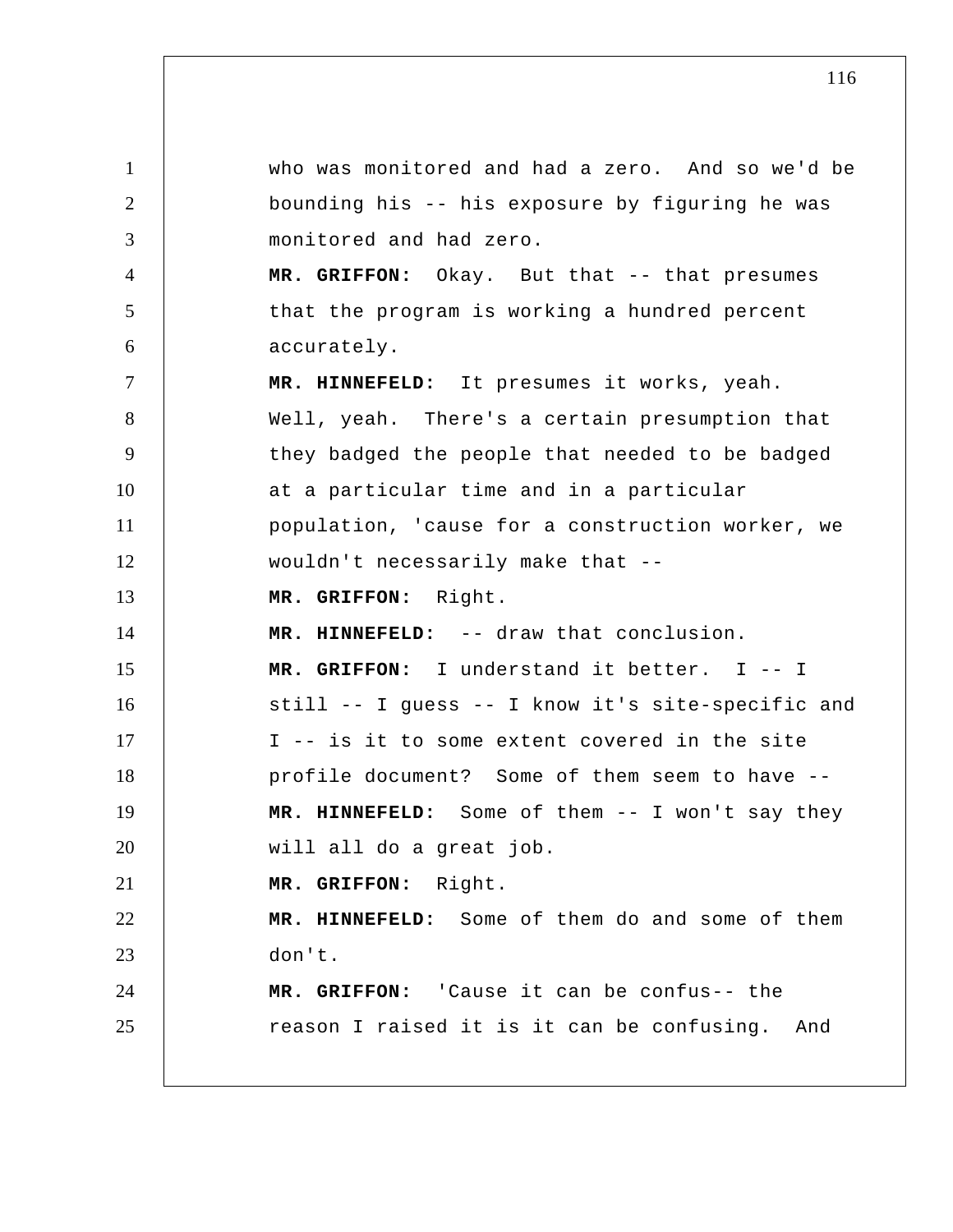1 2 3 4 5 6 7 8 9 10 11 12 13 14 15 16 17 18 19 20 21 22 23 24 25 also, you know, if -- if an individu-- you know, if an individual says that they -- especially if in the CATI interview they raise questions on, you know, concerns about their badges being accurate. I think then, you know, it raises that to a higher level where you owe it to them to investigate it further maybe, or something like that.  **MS. BEHLING:** I think in this particular issue, because of using these workbooks, it was difficult for us to pull out missed from recorded.  **DR. BEHLING:** Because they mixed them.  **MS. BEHLING:** Yeah, they mixed them. **MR. ALLEN:** The final answer is all mixed together.  **MS. BEHLING:** Exactly, and so we couldn't determine --  **DR. BEHLING:** Yeah. I can -- I can look at, for instance, the -- the input to the IREP, you know, in Appendix A and the assigned recorded/missed doses start with entry number 201 and go all the way to 268. And you can look at these and realize obviously a computer program was used because you see a -- alternation between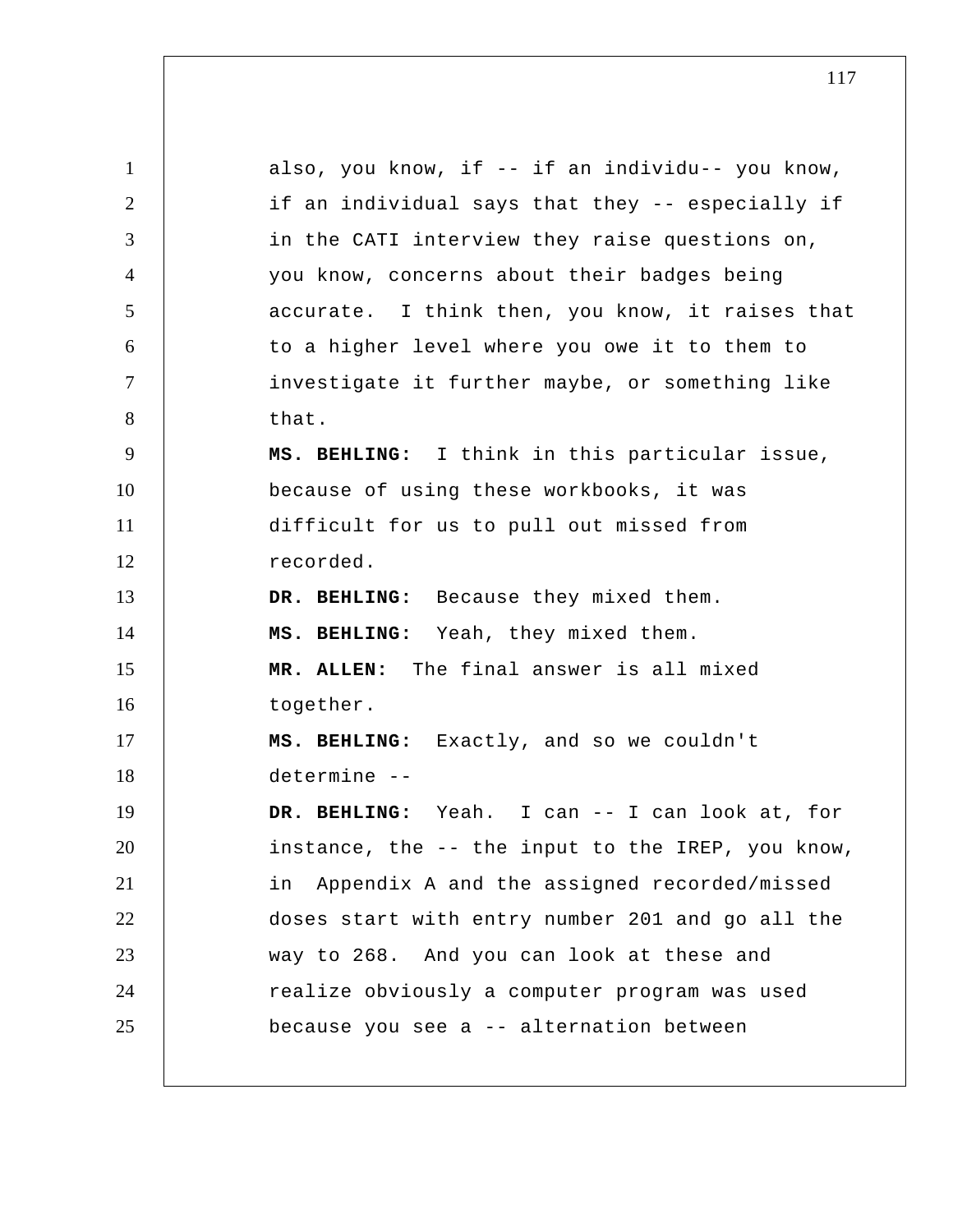1 2 3 4 5 6 7 8 9 10 11 12 13 14 15 16 17 18 19 20 21 22 23 24 25 lognormal, normal, lognormal distribution, and then you look at the -- the geometric standard deviation which oscillates about 1.52 and you realize that we're talking mostly missed dose here in most of these cases here and -- and this is how they arrived at their numbers. But it was very difficult for me to follow because of the fact that they blended these two. And you have to go through there and sort of say okay, what were the change-out cycles for that period of time and, on the assumption that it was purely missed dose, what should have been the value, et cetera, et cetera. And I did as much as I could without the benefit of the spreadsheet or workbook to -- to track this, and they looked okay. And I looked at the dosimetry record.  **MR. GRIFFON:** And I know what -- I know what you're saying too, that you're looking for things that don't look normal for certain time periods for certain sites, and yeah, if you've got some protocols in mind when you're going through these. I guess it would help us to see those in the site profile to some extent. I don't --  **DR. BEHLING:** Well, there are a whole host of Savannah River Site procedures which are outside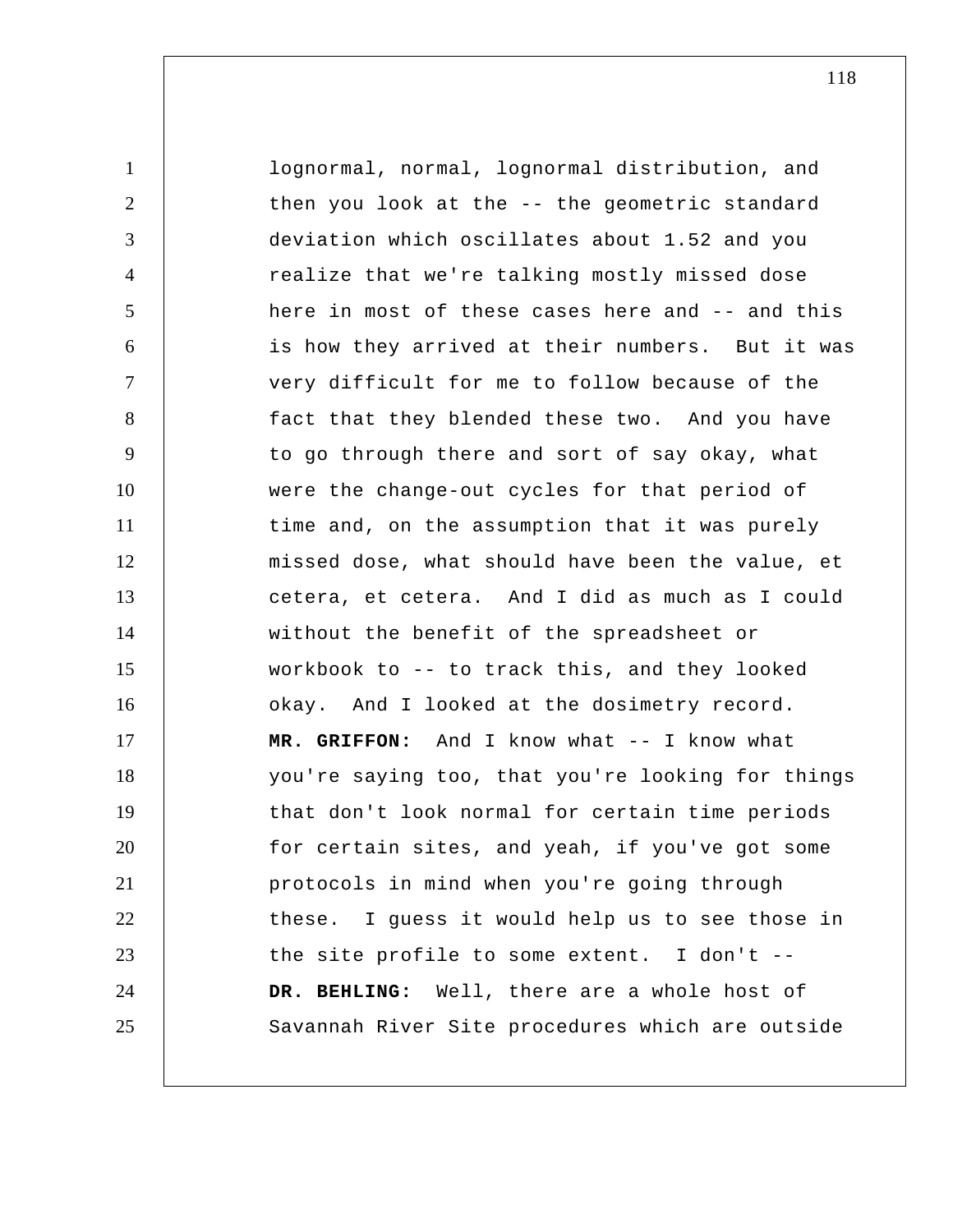1 2 3 4 5 6 7 8 9 10 11 12 13 14 15 16 17 18 19 20 21 22 23 24 25 of the site profile --  **MR. GRIFFON:** Right.  **DR. BEHLING:** -- that are among the procedures we reviewed that -- strictly dedicated to Savannah River, including this period of time that I guess spans from around 1970 to 1988 where doses were not recorded because zeroes were not simply recorded, or -- or modest doses. Whatever they did, they did not record those dose values --  **MR. GRIFFON:** Right.  **DR. BEHLING:** -- that period of time.  **MR. GRIFFON:** Yeah. There's got to be some set of records at the site that show those zeroes somewhere, though. Right? I mean...  **MR. HINNEFELD:** I don't know what to tell you about Savannah River.  **MR. GRIFFON:** I guess -- I guess part of what I'm looking at is the validation, and it probably doesn't have to be done on each case, but if you had data that you can -- that says -- that says to the public that this final database from Savannah River is accurate; We checked it, we did some -- we did some -- **MR. ALLEN:** Validation of data --  **MR. GRIFFON:** I'm not -- I'm not talk -- I know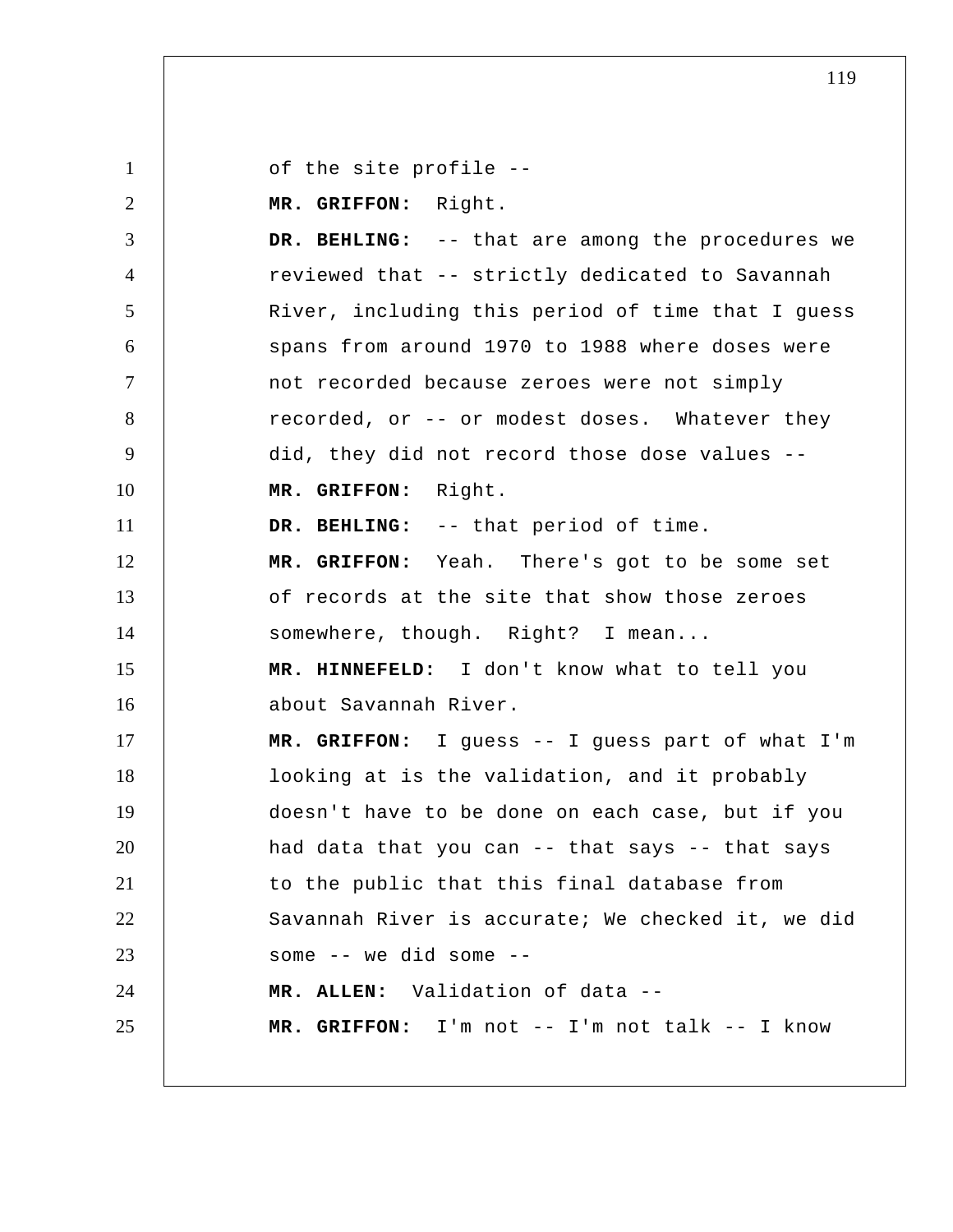1 2 3 4 5 6 7 8 9 10 11 12 13 14 15 16 17 18 19 20 21 22 23 24 25 Jim Neton -- **MR. ALLEN:** I really don't know.  **MR. GRIFFON:** -- sometimes accuses me of -- **MR. ALLEN:** I understand what you're saying.  **MR. GRIFFON:** I'm not talking a hundred percent. I'm saying do some random sampling and take a case back and say okay, for this individual it says cycle 12, 15 millirem, but actually we -- we went back and found (unintelligible) --  **MR. HINNEFELD:** Try to look at all those other cycles.  **MR. GRIFFON:** -- records, and he had zeroes for all the other cycles. **MR. ALLEN:** (Unintelligible) the records are in there.  **MR. HINNEFELD:** Yeah. Well, I don't --  **MR. GRIFFON:** I think those are. I don't know. I didn't -- this is the first I'm scanning this case so, you know, but... **MR. ALLEN:** I can't recall every site because they're all so different but --  **MR. HINNEFELD:** Yeah, I know. **MR. ALLEN:** That looks like a summary for that guy he's underlined there.  **MR. GRIFFON:** Yeah. Yeah.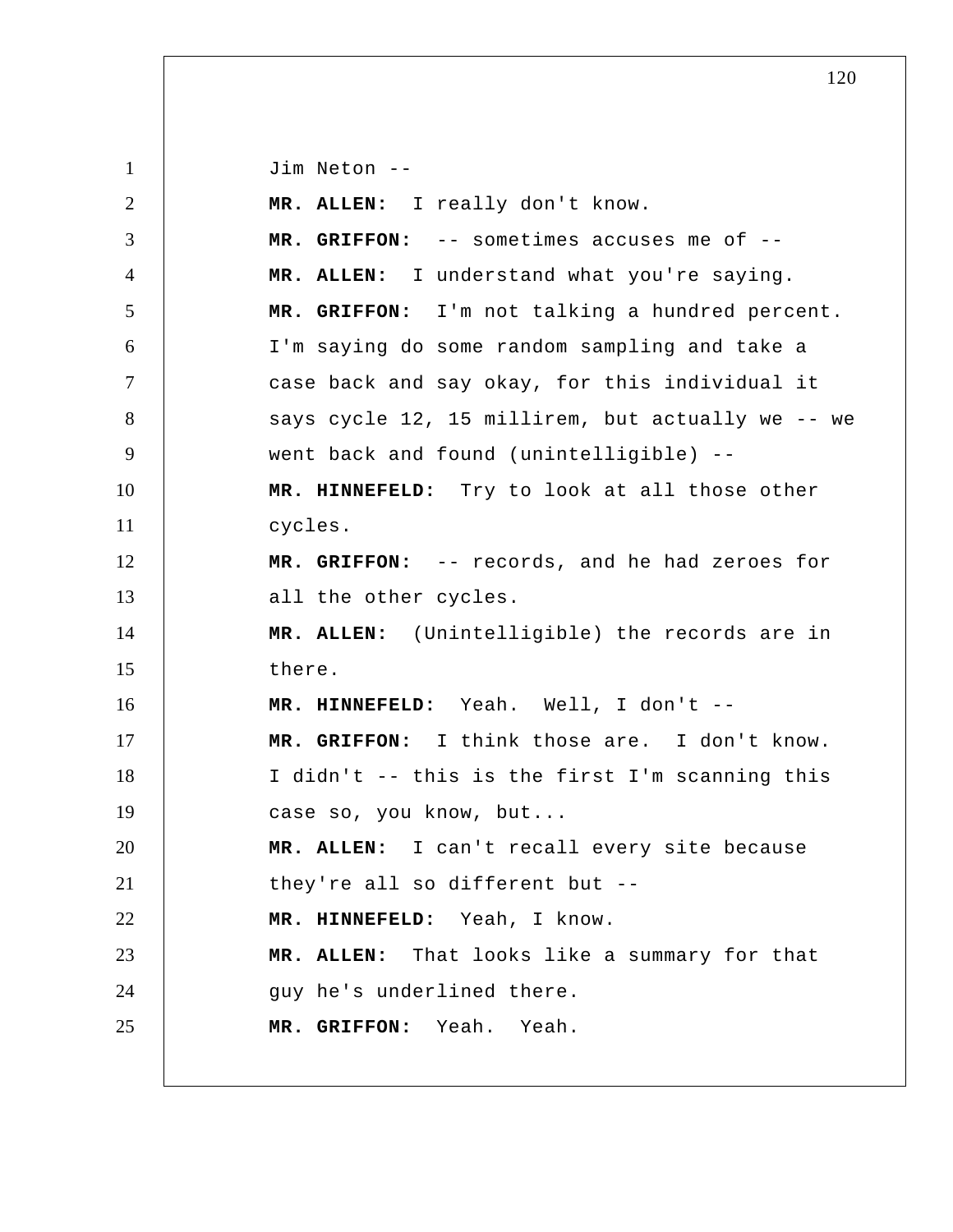1 2 3 4 5 6 7 8 9 10 11 12 13 14 15 16 17 18 19 20 21 22 23 24 25 **MR. ALLEN:** I think that's -- Okay. That's for the year, nothing for the quarter there. Yeah, so that might be --  **MR. GRIFFON:** That sort of does show the zero there. You're right. Yeah. **MR. ALLEN:** Yeah.  **MR. GRIFFON:** Okay.  **MR. HINNEFELD:** There's some things that -- I don't know what every site retained in terms of individual dosimeter results. It could be that - - **MR. ALLEN:** Some are obviously better than others.  **MR. GRIFFON:** Right, right, right.  **MR. HINNEFELD:** They accumulated them in the quarterly reports and may not --  **MR. GRIFFON:** I guess something -- something to say, you know, this was the protocol for certain time periods at Savannah River and we validated that was in fact practiced --  **MR. HINNEFELD:** By looking at original record --  **MR. GRIFFON:** Exactly.  **MR. HINNEFELD:** -- like film badge --  **MR. GRIFFON:** A sampling. A sampling of original records, you know.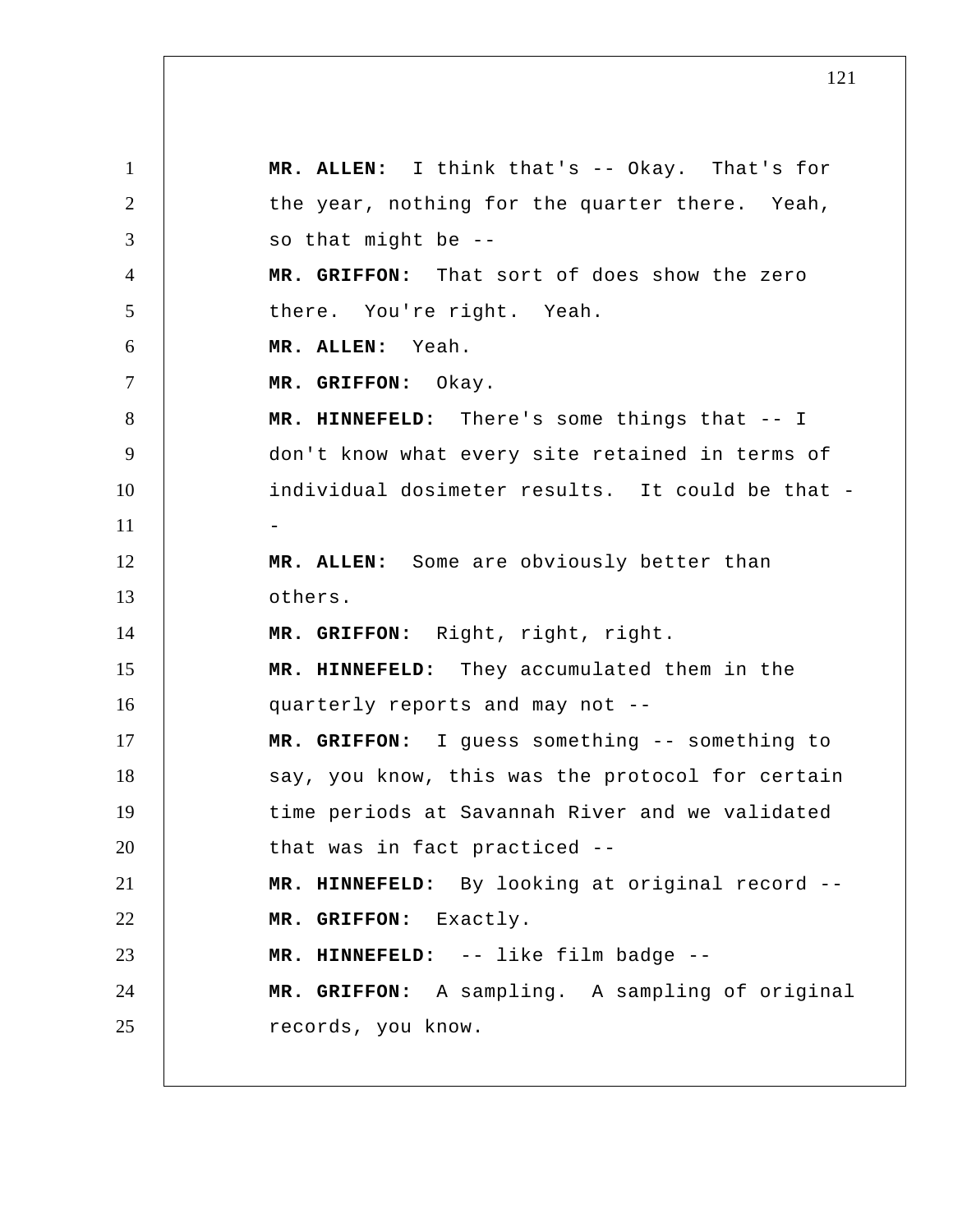1 2 3 4 5 6 7 8 9 10 11 12 13 14 15 16 17 18 19 20 21 22 23 24 25  **MR. HINNEFELD:** I don't -- I don't know.  **MR. GRIFFON:** Yeah.  **MR. HINNEFELD:** I don't -- I don't know that every site would have a --  **MR. GRIFFON:** No, I know.  **MR. HINNEFELD:** -- a record --  **MR. GRIFFON:** You're not going to always be able to do it. Right.  **MR. HINNEFELD:** -- you can go back to the original record and do that.  **MR. GRIFFON:** I'm saying to the extent possible, I think that -- you know, again, that charge of - - or the concern of the public of well, you're just using DOE's records again.  **MR. HINNEFELD:** Yeah, and they were lying through their teeth the whole time.  **MR. GRIFFON:** Well, they're all DOE's records, but if we can go back beyond the database, maybe that -- that gives a -- you know, you -- you made attempts to validate.  **MR. HINNEFELD:** Yeah. Yeah. Yeah, I --  **MR. GRIFFON:** That's --  **MR. HINNEFELD:** I don't know what's -- I guess I'm not -- I don't know what's been done or --  **MR. GRIFFON:** Yeah. And the only other comment -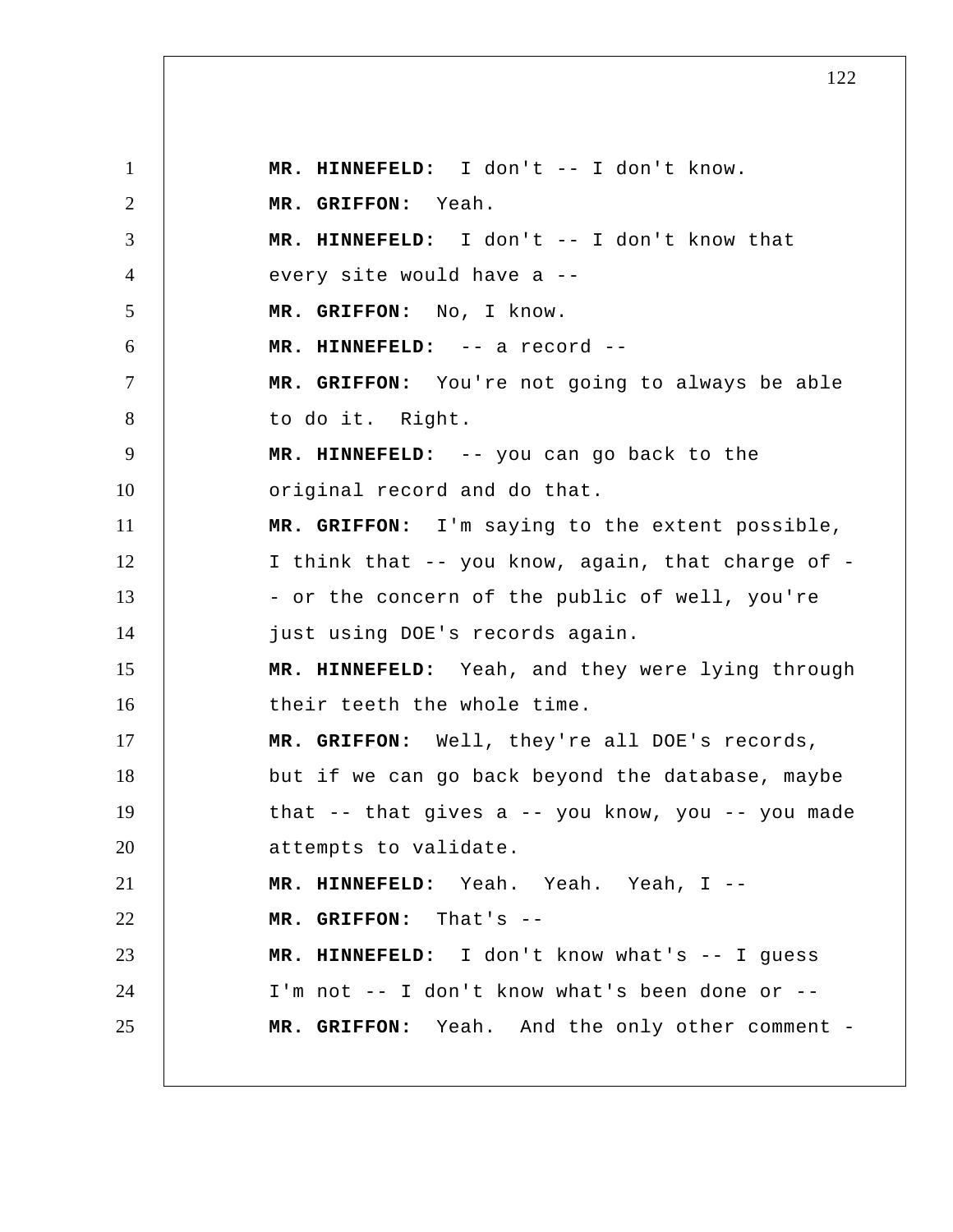1 2 3 4 5 6 7 8 9 10 11 12 13 14 15 16 17 18 19 20 21 22 23 24 25 - this is a general comment again, not necessarily in this particular case because I think the POC was pretty -- pretty low. But the -- the question of whether you cross-walked - sort of cross-walked the work history with those records to say okay, he, you know, he -- he was taken on and off of monitoring. I mean here they could have been zeroes, but say a person was taken on and off of monitoring --  **MR. HINNEFELD:** Uh-huh.  **MR. GRIFFON:** -- does it make sense, given his work history --  **MR. HINNEFELD:** Well, that -- that -- actually at Savannah River there is an opportunity to do some of that --  **MR. GRIFFON:** Right. Right.  **MR. HINNEFELD:** -- because if they've got a bioassay record, you've got an indication of where they were when they left the bioassay sample on the bioassay card.  **MR. GRIFFON:** Right.  **MR. HINNEFELD:** And there are certain level locations, like in the heavy water facility which is in the 400 area --  **MR. GRIFFON:** Yeah.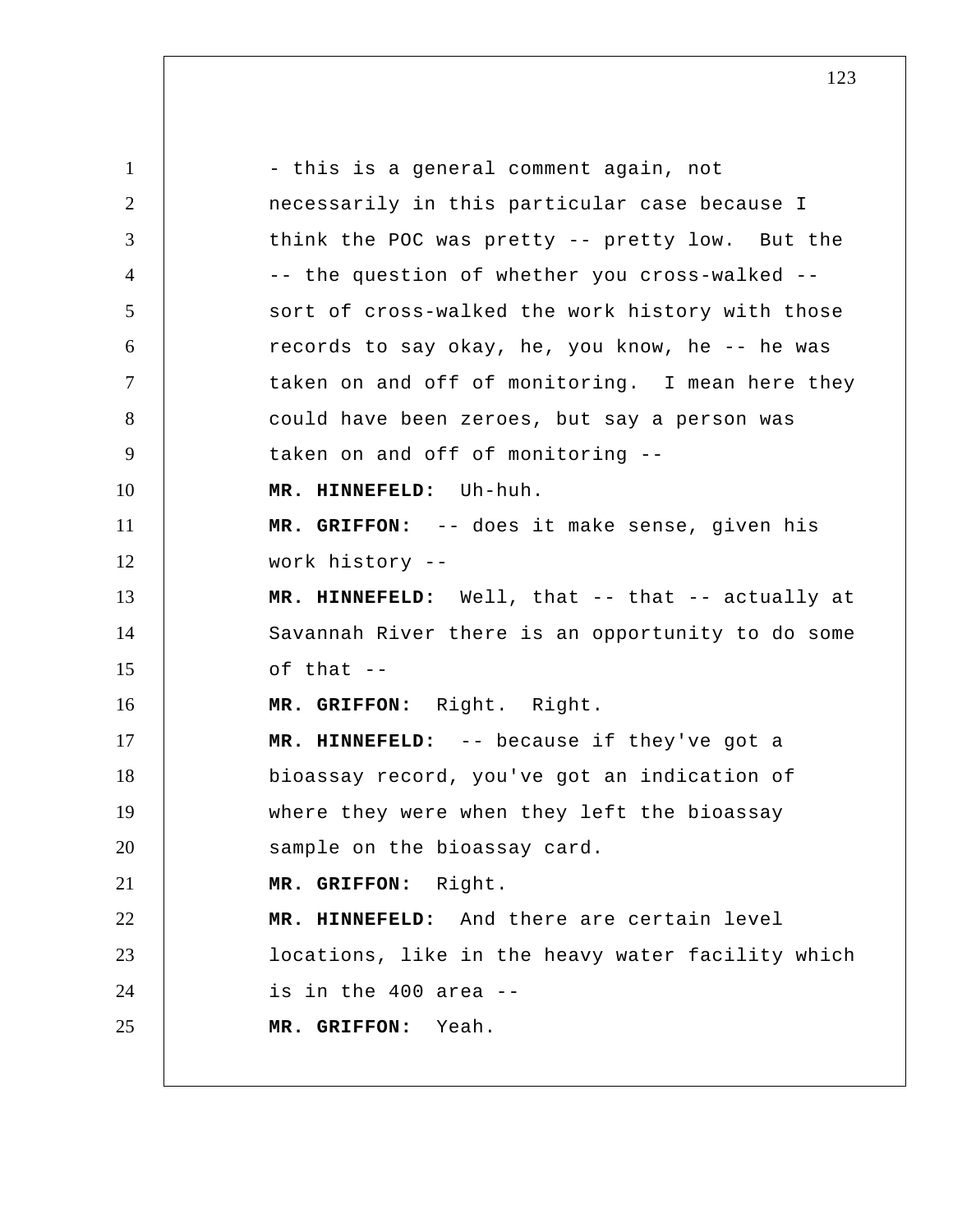1 2 3 4 5 6 7 8 9 10 11 12 13 14 15 16 17 18 19 20 21 22 23 24 25  **MR. HINNEFELD:** -- at Savannah River, they didn't require monitoring --  **MR. GRIFFON:** And it was --  **MR. HINNEFELD:** -- for the longest time.  **MR. GRIFFON:** So then you could say, you know, we assigned missed dose. Even though there was no record, we assigned missed dose and this seems consistent with the person's work history, that they probably weren't in those areas requiring monitoring --  **MR. HINNEFELD:** Yeah.  **MR. GRIFFON:** -- or something to that --  **MR. HINNEFELD:** Right.  **MR. GRIFFON:** Yeah.  **DR. BEHLING:** The next one is tab 28. It's claim number 6257 for the Savannah River Site. And this individual worked at the Savannah River Site from August '78 to October 1995. The individual was diagnosed with skin cancers, basal cell carcinomas, on four separate occasions in - basically in sets of two. The first two skin cancers were found on the right side of the neck, and they were diagnosed in '95. And the second skin cancer in the upper right back was diagnosed a few days later on March 17th, '95. So you have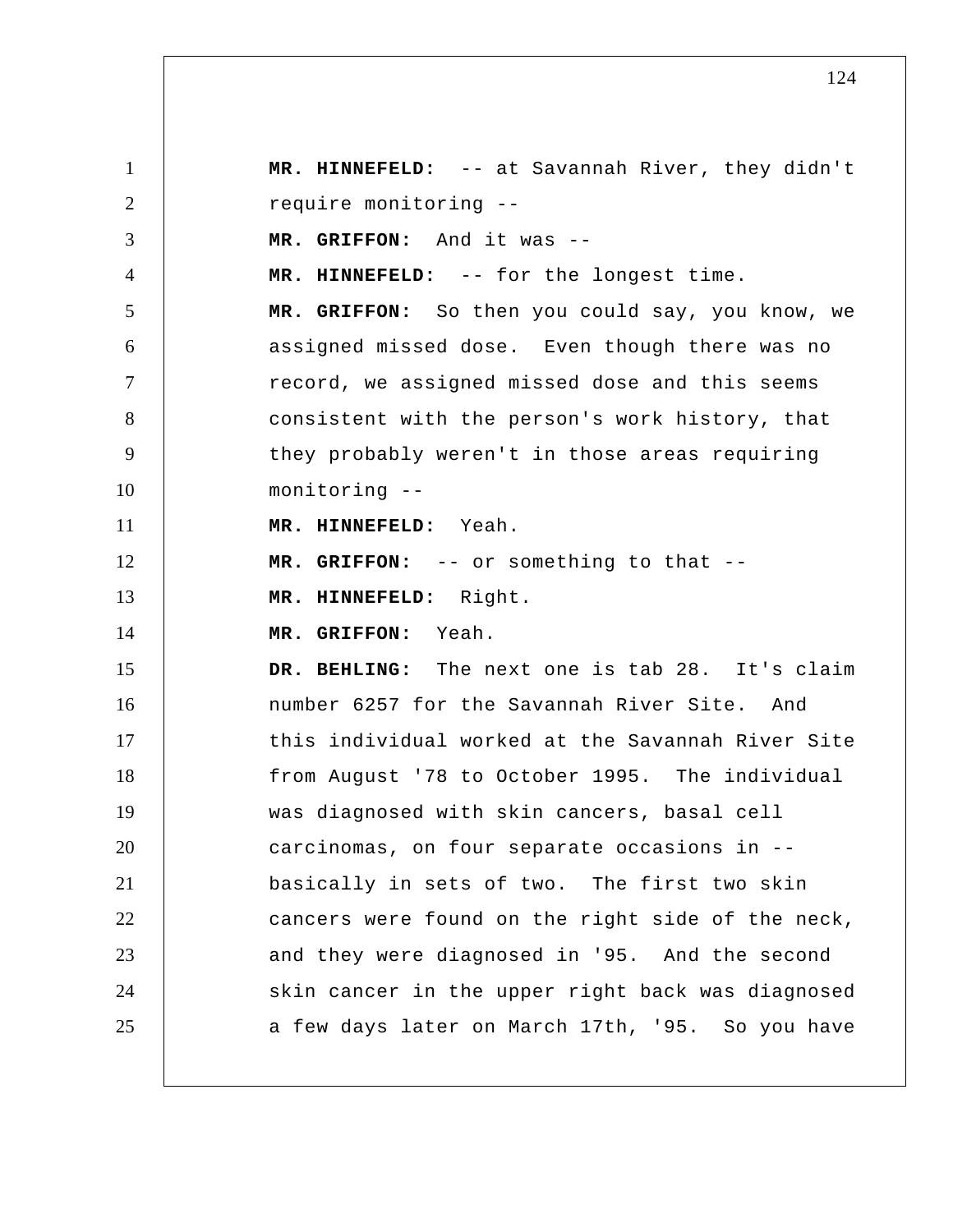1 2 3 4 5 6 7 8 9 10 11 12 13 14 15 16 17 18 19 20 21 22 23 24 25 two sets of skin cancers, in essence a few days apart. And then two additional cancers were identified in June of 2001 on the middle of the back and the final, fourth skin cancer is on the left side of the neck. So you had a total of four cancers. The first two coincided in time and the second two coincided in time, so you can basically view them as two -- two types of cancers. He worked as a pipe fitter, and again NIOSH states that this dose reconstruction was performed using best estimates. For skin dose exposures NIOSH divides it again for the first two and the second two. So what you have - well, I'll get to that in a second. But for the assigned dose of -- what do we have here, about 11 -- between 11.6 and 11.9 rem to the skin, a POC value of 43.87 percent. So we're -- we're at the threshold of compensation, at least according to the POC. If you look at the Table 1 on page 5 of the report you see that appendix --you have two appendices, Appendix A-1, and Appendix A-2, and they each correspond to the first two sets of skin cancer and the second two skin cancers as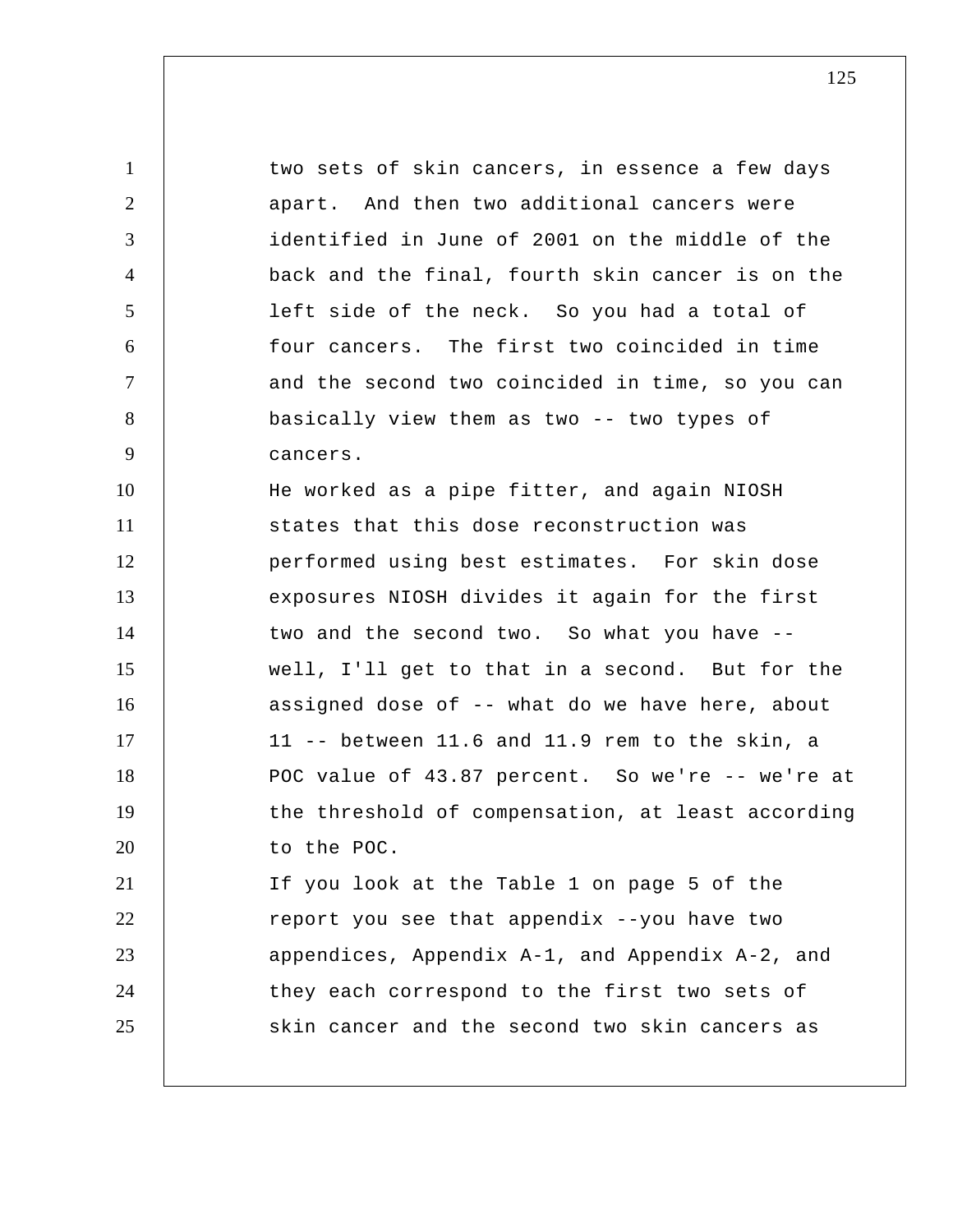1 2 3 4 5 6 7 8 9 10 11 12 13 14 15 16 17 18 19 20 21 22 23 24 25 appendix A-2. So you have two different sets. Now, obviously the two will share the kind of exposure up until the time of the first diagnosis, and of course, the second two skin cancer will have additional exposure beyond the diagnosis of the first two, and that's why they're different. And you can look down the list here and see where did the doses come from. Obviously there was a -- again, a combination of photon dose for photon energies, 30-250, greater than 250 plus electron dose and missed dose, and they were all thrown into a single bucket. And so again it made the audit of this whole dose reconstruction quite complicated. But you see that for photon/electron recorded and missed dose, you have about a total of 6 rem assigned. And then you have some additional occupational medical and some environmental dose, and you have internal assigned doses from tritium and other radionuclides that collectively contribute to the dose of about 11 to 12 rem for -- for different cancers. When you go to Table 2 on page 7, again you see what we already discussed in a previous case, a lot of checkmarks with an asterisk that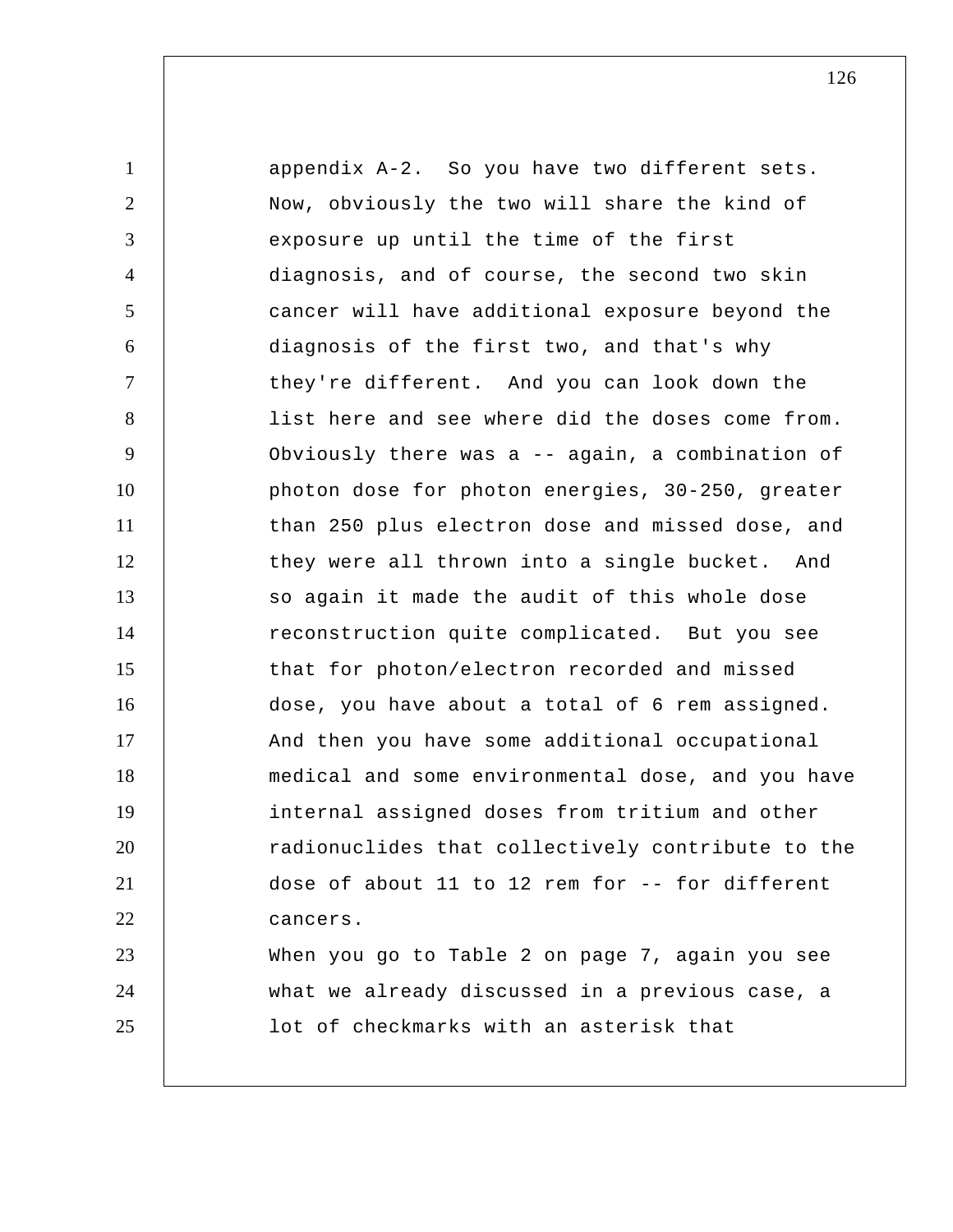identifies the issue of the workbooks which we already said may resolve itself in the next day or so. Again, based on our inability to really follow each of the numbers based on the fact that we had a very complex dose reconstruction procedure that was broken up by photon energies plus electrons and recorded dose with missed dose, we had a very difficult time in really understanding how each of the various numbers came to be. Nevertheless, we -- we had some comments. As you can see, on page 9 where we describe the recorded photon/electron doses, how it was

1

2

3

4

5

6

7

8

9

10

11

12

13 14 15 16 17 18 19 20 21 22 23 24 25 defined in the DR. They segregated it on the basis of 30 to 250 keV photons and greater than 250, plus the greater than (unintelligible) keV electrons. And I guess one of the things that -- I hoped to touch on this earlier with Dr. Roessler on the issue of is it really that critical to segregate for IREP these different energies. Does it really have a purpose. Can - can this even be justified based on relative effectiveness factor that is defined by different photon energies versus electron. I don't really have the answer. I know that David Coker had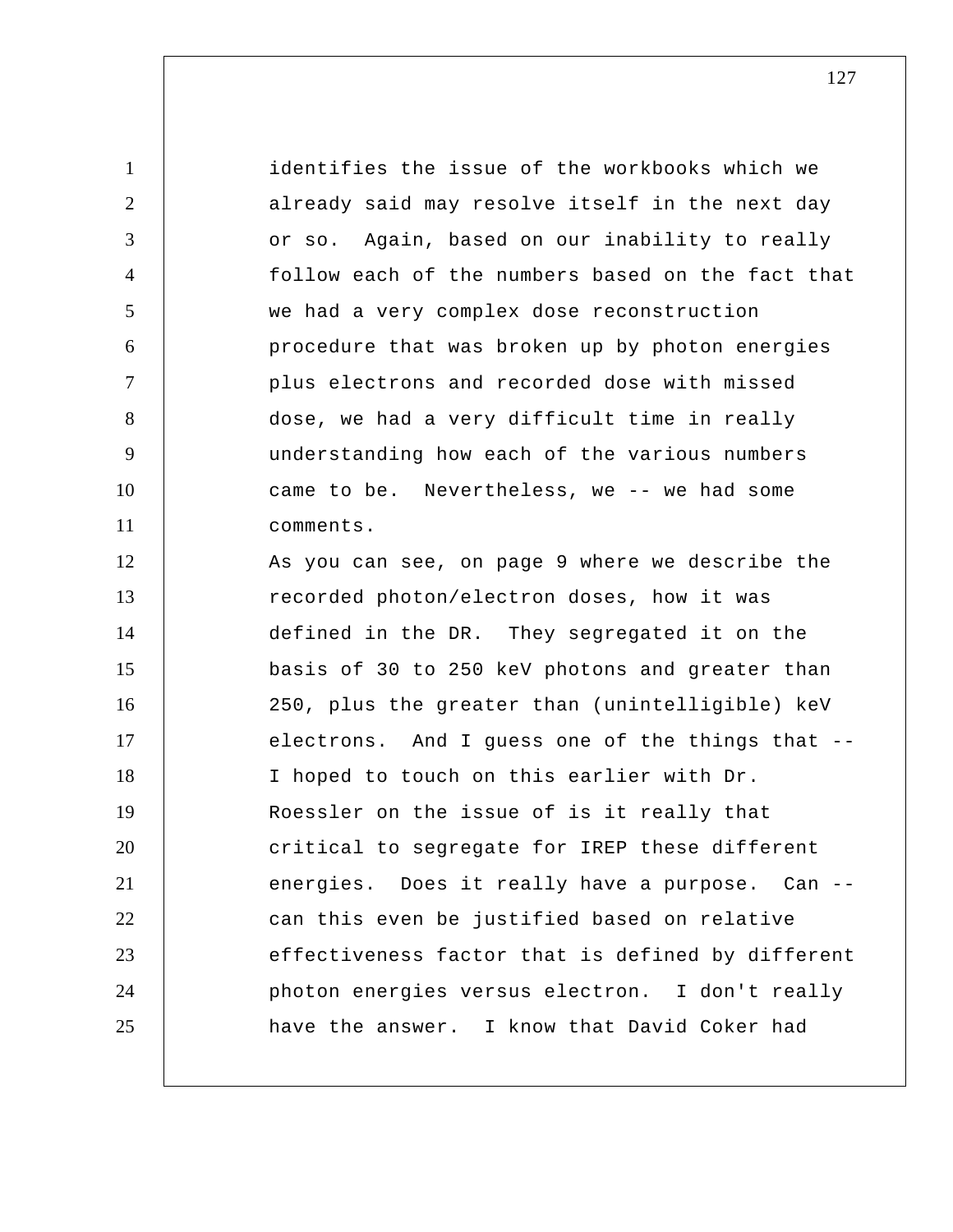1 2 3 4 5 6 7 8 9 10 11 12 13 14 15 16 17 18 19 20 21 22 23 24 25 presented something to the Board some time ago where he obviously showed some scientific basis for making that, but I haven't seen it so I've have to say this really complicates dose reconstruction when you have to go through each of these segregations, especially for skin cancers where you have to deal with a low energy photon and electron dose, et cetera, et cetera. And if you track a guy like this over a period of years for our facility, you can get yourself bogged down very quickly into a complex dose reconstruction protocol, to say the least. And of course, then comes the issue of the anterior, the DR further reports -- I'm reading on page 9 -- the DR report further states that for external exposure 100 percent anteriorposterior. And again, I'm looking at that and saying well, if you have a skin cancer on the back -- side and back of your neck, is it really even reasonable to assume an electron dose can be half of an anterior-posterior geometry? Now I know it's claimant-favorable because the DCF tells you it's claimant-favorable, but it sure doesn't make much sense from a scientific point of view to talk about an electron dose when the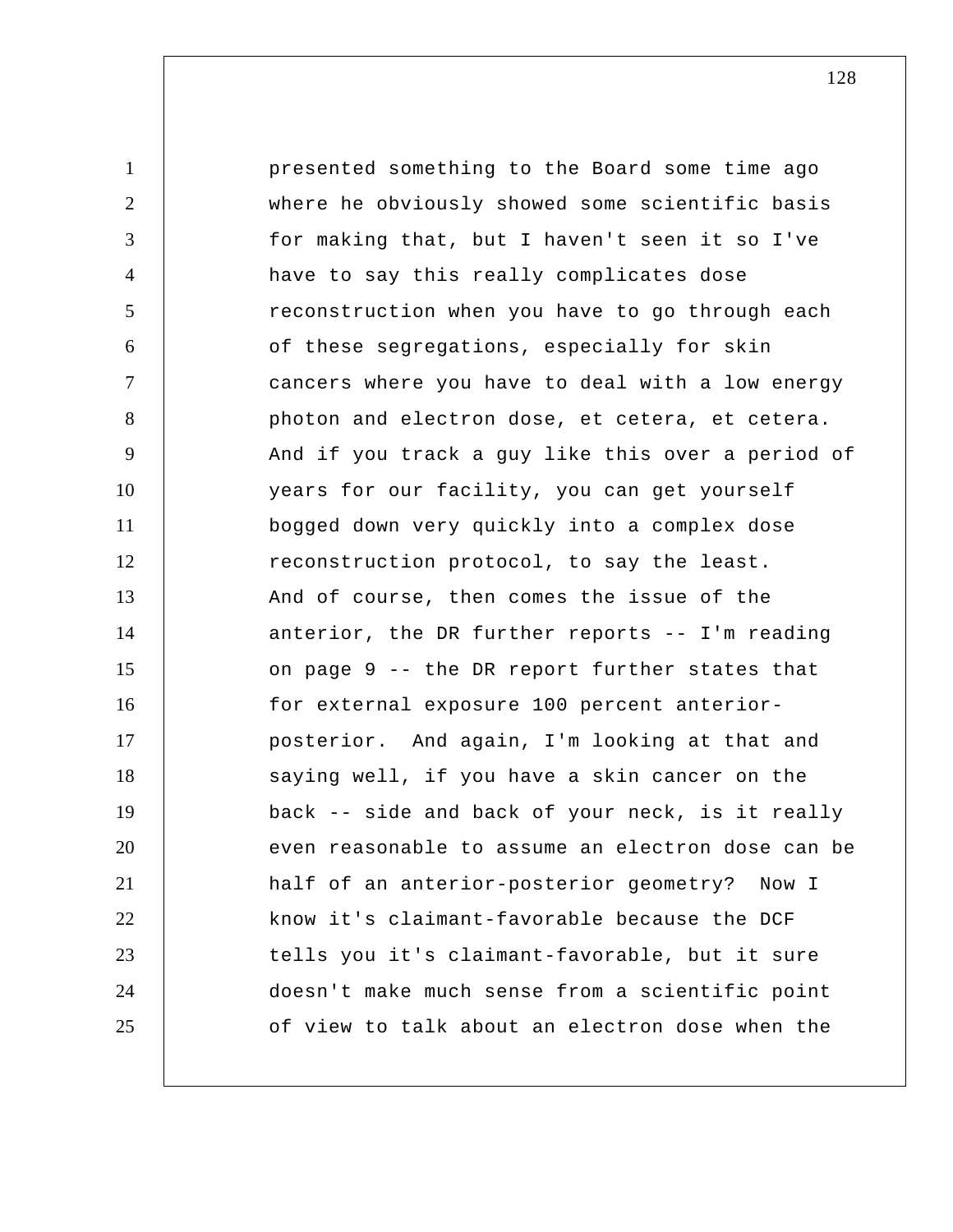1 2 3 4 5 6 7 8 9 10 11 12 13 14 15 16 17 18 19 20 21 22 23 24 25 exposure geometries assume anterior-posterior. And we're talking about a skin cancer on a guy's back, and -- and simple first principles tell you that photon energies less than 30 keV invaders will never get there. So anyway, I make a couple comments here that, you know, it's just me talking as a scientist as opposed to saying what is more claimant-favorable in our assumptions. But really, you know, there are some issues here that I just discussed here that may or may not be resolved based on the fact of claimant-favorability and simplicity we'll say you have to make a decision about exposure geometry. In this case AP geometry was selected. But I do also want to make a comment about that because the appendix B is wrong in some of the DCF values because, especially for skin, they will give you skin values that assume that the dosimeter was not on the -- on the chest. I mean ultimately we always have to convert, especially for recorded dose, what the dosimeter recorded. And when it's worn on the chest you can make an assumption about the DCF, make an assumption that the dosimeter was in fact on the back side, which is frequently the case for -- and I made that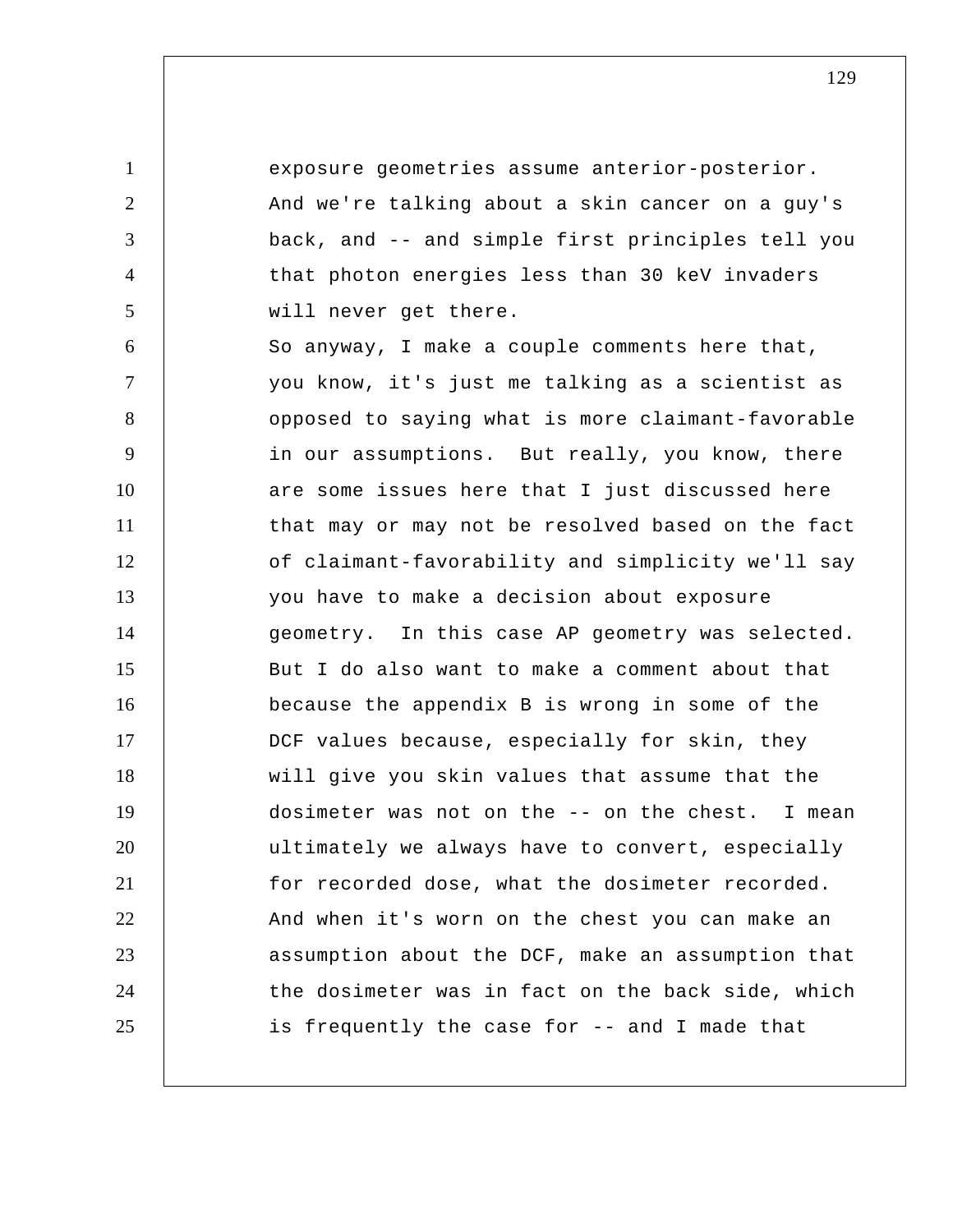1 2 3 4 5 6 7 8 9 10 11 12 13 14 15 16 17 18 19 20 21 22 23 24 25 comment in my Task 3 report. The DCF values for PA geometry exposures are wrong, and so are those for -- for rotational isotropy because they're based on assumptions that do not hold. Operational health physics tells you when you hand a guy a TLD, he wears it right here and - and therefore the DCFs, as they are defined in appendix B as well as in -- in procedure number 6, are wrong. Again, I -- I made some attempts to calculate it, and on page 12 and 13  $I$  -- I talk about what I would have calculated. And again, my calculations suggest that I would have arrived at a dose of 4.045 rem and the dose that were recorded here were 3.583, and in the paragraph that follows, about 3.5, 3.6 rem versus 4, we're talking about 500 millirem as a difference. Again, it's something that the workbooks probably would account for, but I couldn't when I did it manually on a spot check basis. I guess the - the findings on page 13 are obviously issues that I already touched upon, the assumption of a skin dose and AP geometry that simply doesn't make much sense when you talk about the different locations for the four skin cancers. You could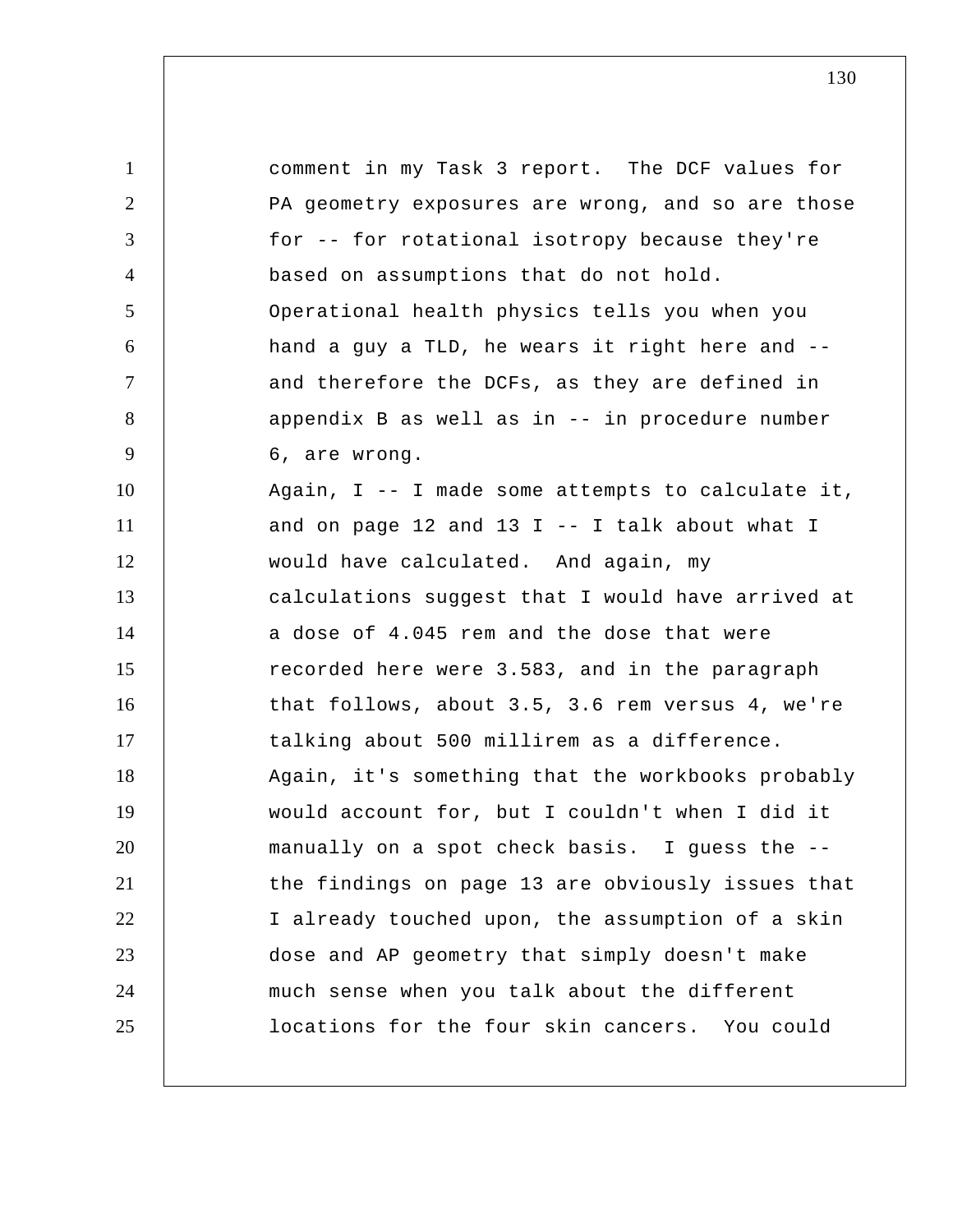1 2 3 4 5 6 7 8 9 10 11 12 13 14 15 16 17 18 19 20 21 22 23 24 25 spend a good number of hours on this one. **MR. ALLEN:** It looks that way.  **MS. BEHLING:** Is the issue of why --  **DR. BEHLING:** Yeah. On -- on page 14 I found an inconsistency here that -- under statement two for external doses that include recorded missed dose, I take it that right there for the cancer that was diagnosed in 1995, this included an external photon dose of 3.231 rem and external electron dose of 4 -- and so for -- and then I compare that to the year 2001 and you realize that's impossible where you can have a larger dose of let's say the 4.285 versus the 4.262 for the year 2000, realizing there were an additional six years of exposure from internal that would have obviously had more dose. So it's a theoretical impossibility. I don't know how that came to be. **MR. ALLEN:** I don't think those doses you're quoting include the internal, do they?  **DR. BEHLING:** Yeah, I think they do. Yeah, yeah. Yeah, the internal dose here is 4. -- in fact, those two numbers are highlighted, the 4.285 and  $--$  and the  $4.091$ , so forth  $--$  and I  $--$  yeah, the doses -- it's -- you know, again, it's trivial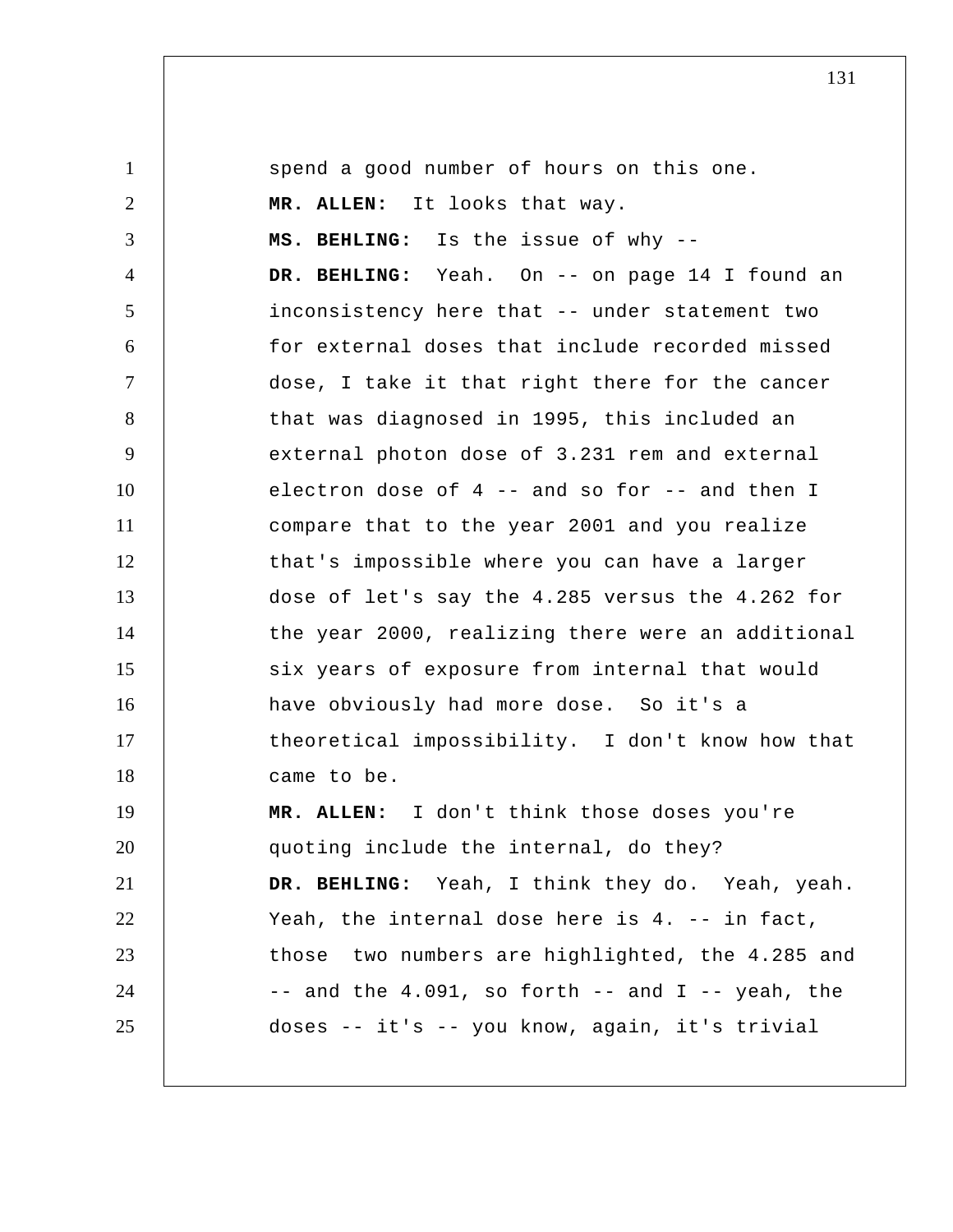1 2 3 4 5 6 7 8 9 10 11 12 13 14 15 16 17 18 19 20 21 22 23 24 25 when you talk about a few millirems, but it's just something that doesn't seem to make scientific sense where you have a higher dose for a shorter exposure period for the first two as opposed to the second two with the identical assumptions.  **MS. BEHLING:** Again, I think that's computergenerated --  **DR. BEHLING:** Yeah, it's probably --  **MS. BEHLING:** -- numbers that --  **DR. BEHLING:** This may be a statistical error when you cycle through the -- the Monte Carlo, that may be, you know, the reason. I don't know. But it's quite trivial. **MR. ALLEN:** I haven't had a chance to dig into deep yet, but there -- it could be a random number.  **DR. BEHLING:** Yeah. It could be a random number since we were doing, you know, you're doing a Monte Carlo. **MR. ALLEN:** It could also be an entry error.  **DR. BEHLING:** Yeah. One of the things that I've always felt when we have -- when you use the - the -- I'm on page 15. I'm talking about the - the ORAU-PROC 6 as well as the appendix B in the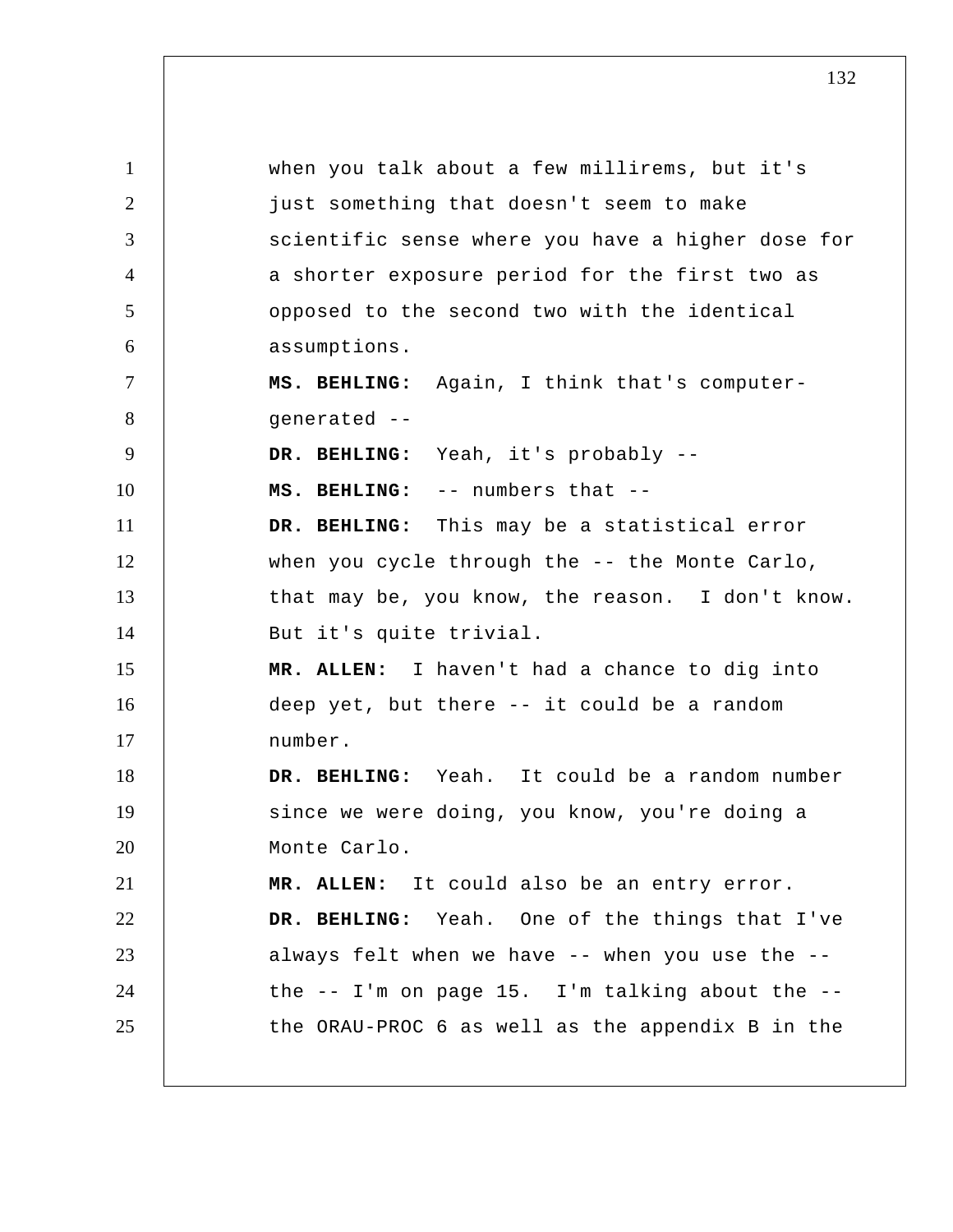1 2 3 4 5 6 7 8 9 10 11 12 13 14 15 16 17 18 19 20 21 22 23 24 25 implementation guide. When you have a DCF for skin, they give it to you for an HP-10 dose and your kerma dose or air exposure dose and so forth, but when you have an HP-10 dose, you should really not have to deal with a skin dose because invariably you also have a shallow dose, and shouldn't that be your -- your dose and ignore the whole concept of a DCF. I -- I can't -- I can't really grasp the concept of an HP-10 dose with a DCF to give you a skin dose when in fact you should have really a 7 millirem dose that defines the dose to the skin. **MR. ALLEN:** I'm trying to think of a situation.  **MR. HINNEFELD:** Certainly at the time when the site was recording HP-10 they were also recording  $HP-07$ .  **DR. BEHLING:** Yeah.  **MR. HINNEFELD:** So at that point you wouldn't need them to have a DCF on an HP-10 number. There are cases when we've made adjustments in the recorded values at a site to say that if you make this adjustment, you can treat the doses as HP-10. That's about 1.19 at Savannah River and these are other periods that -- at Hanford when we made that kind of an adjustment on the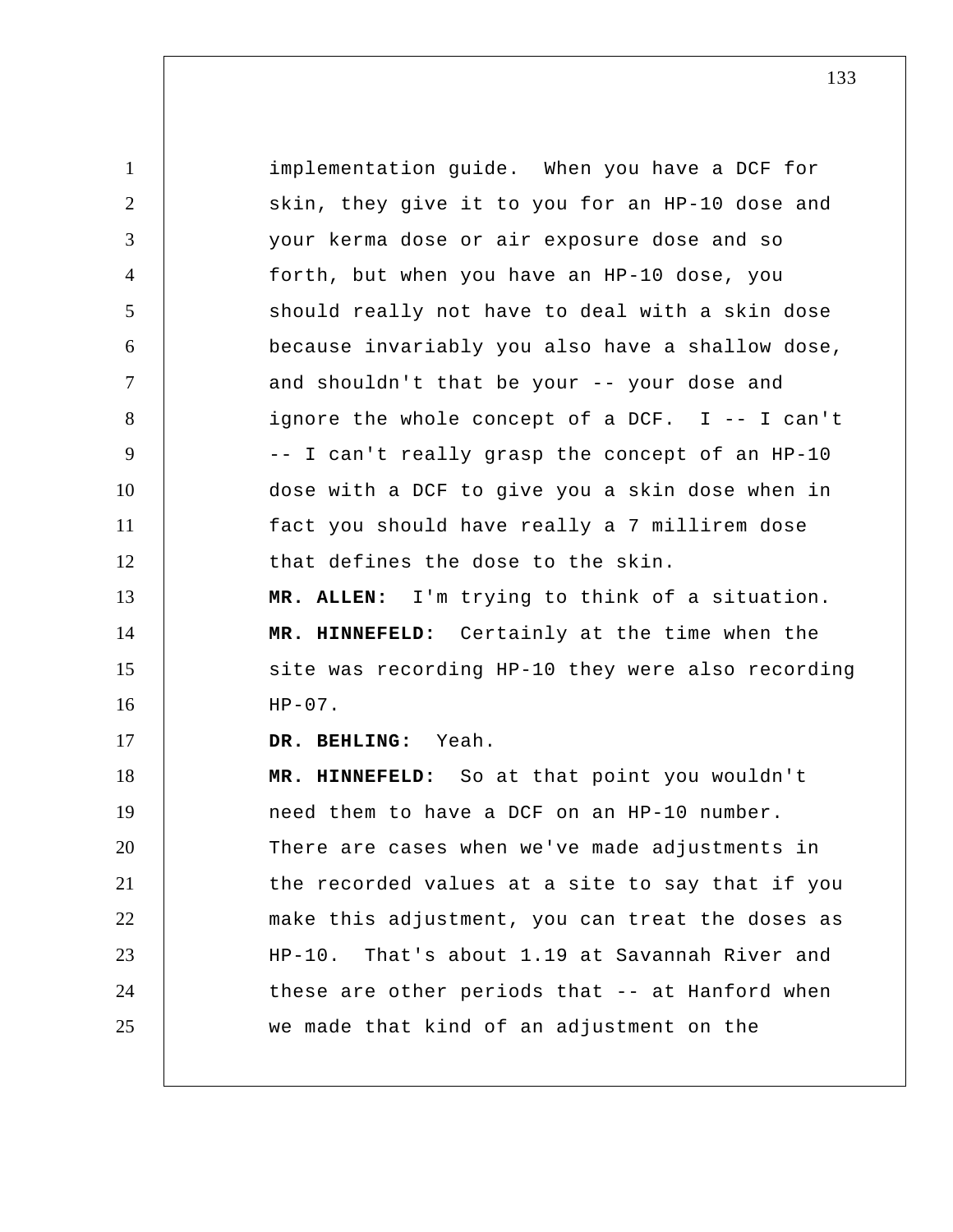1 2 3 4 5 6 7 8 9 10 11 12 13 14 15 16 17 18 19 20 21 22 23 24 25 recorded dose and (unintelligible) recorded dose as HP-10, the deep dose as HP-10, when they may not have been recording an HP-07, they may have recorded in some other fashion.  **DR. BEHLING:** Yeah.  **MR. HINNEFELD:** So it's -- it's really --  **DR. BEHLING:** I don't have the (unintelligible) facts of it --  **MR. HINNEFELD:** Yeah.  **DR. BEHLING:** Because of the weight factor, I didn't bring mine. But if you have the appendix B on the skin, I don't know if the DCF for - let's say greater than 250 or 30 to 250, what the DCF values are for skin for HP-10. Is it greater than -- is it 1?  **MR. HINNEFELD:** It's usually less than 1.  **MS. BEHLING:** It's less than 1.  **DR. BEHLING:** Yeah. And this is what -- what conflicts here. Obviously there's no theoretical way that a deep dose at a  $-$  at a 10 millimeter depth should be anything less than -- than would -- that the skin dose should be less than what it is at 10 millimeters. So I'm -- I'm sort of looking at these numbers, whether it's the AP or PA geometry and I'm looking at a organ -- a skin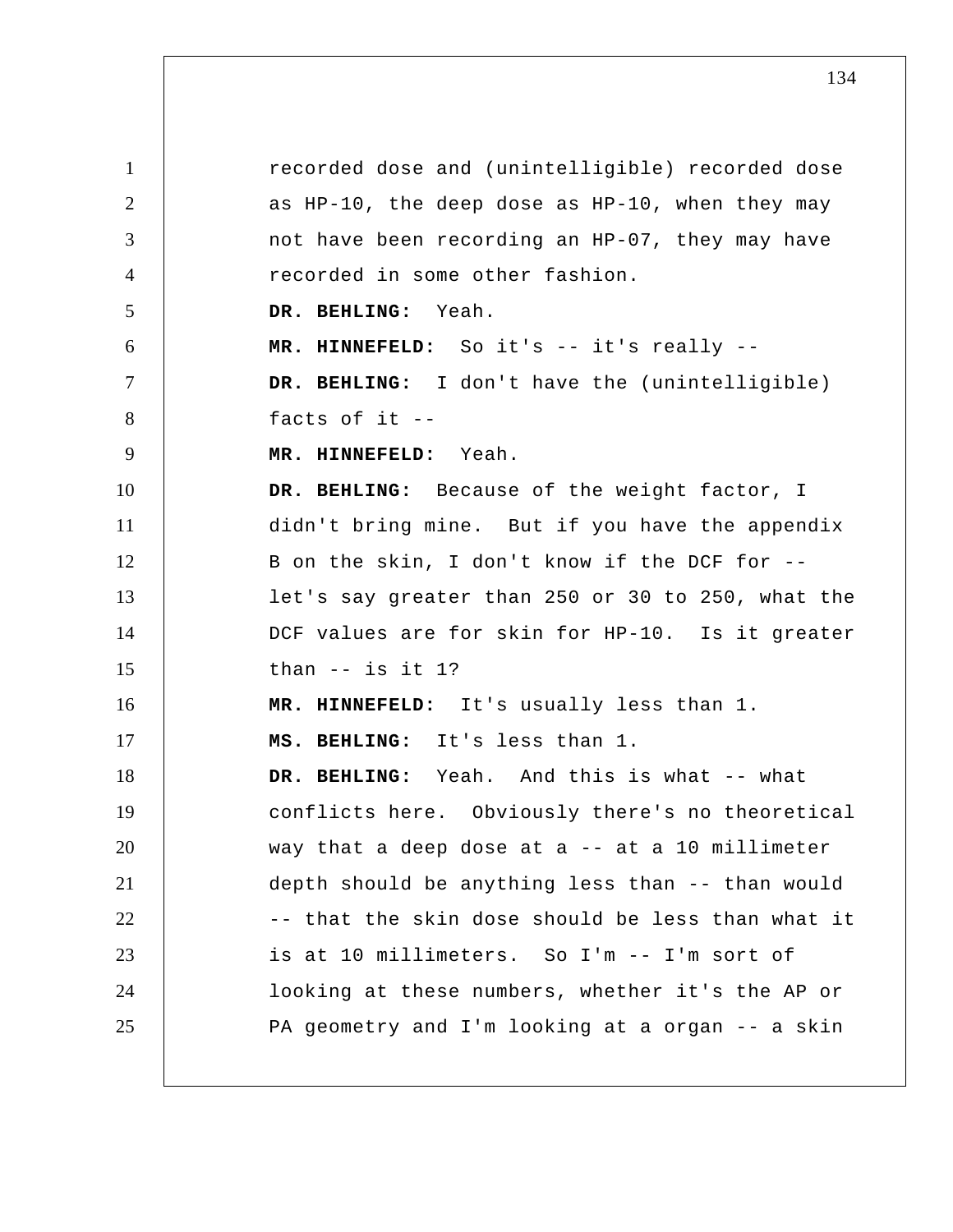1 2 3 4 5 6 7 8 9 10 11 12 13 14 15 16 17 18 19 20 21 22 23 24 25 dose, HP-10, for -- for 30 to 250 keV of 0.677 for the AP geometry and 0.674 for the PA geometry and so forth -- and to me it doesn't make any sense. I mean you have as a minimum, depending - - I mean not depending. Obviously you will have some attenuation in your first centimeter of tissue that records this as a dose. Wouldn't you expect by a default a -- a 7 millirem dose would be greater and therefore the DCF should be at least 1 or possibly slightly greater than 1. I can't think of why a DCF that is recorded on my badge, and let's say my badge records exactly and I'm at the AP geometry, I'm facing the source, and it records 1 rem, HP-10. What should be my skin dose? My skin dose should be greater than - - than 1 rem.  **MR. HINNEFELD:** The basis would be that if the attenuation from the skin to 1 centimeter is small, is very small, that it would be the energy deposition rate from -- from -- as you go from the air into the skin, and you have to build up in the energy deposition as you go into the skin.  $So$   $-$  **DR. BEHLING:** I would say --  **MR. HINNEFELD:** -- that would be the basis.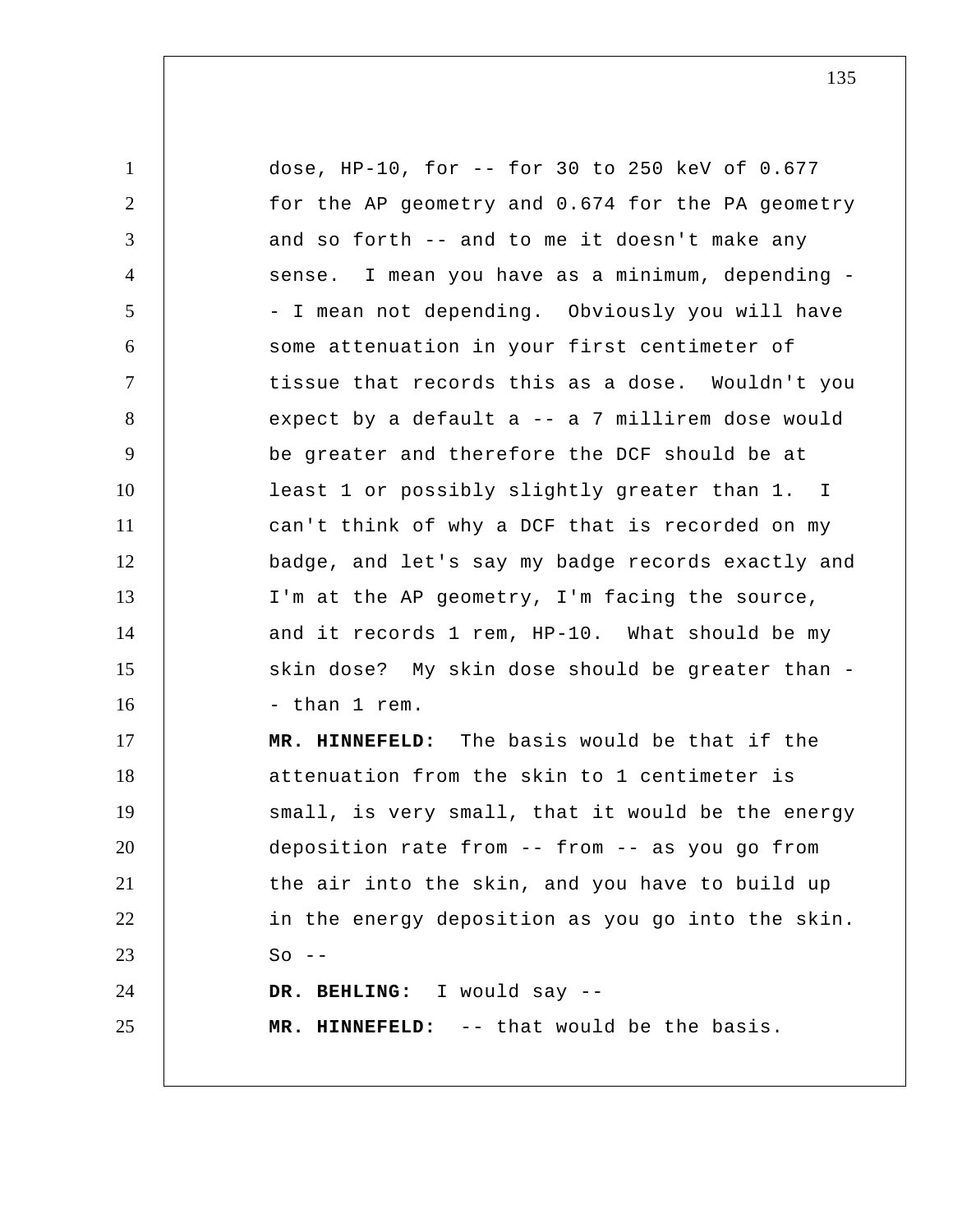1 2 3 4 5 6 7 8 9 10 11 12 13 14 15 16 17 18 19 20 21 22 23 24 25  **DR. BEHLING:** Yeah. What we're talking about here is -- is electron equilibrium.  **MR. HINNEFELD:** Uh-huh.  **DR. BEHLING:** Okay. Electron equilibrium, and it's -- rapidly rises and it's based on the mean free path of an electron that you generate. And for 30 to 250 keV, you're talking about an electron mean free path length that is microns. It's very short. And so you would have a rapid build-up, which at the point of 7 millirem probably has reached electron equilibrium.  **MR. HINNEFELD:** If that's the case, then there is none. I think this came out of the standard reference --  **DR. BEHLING:** Yeah.  **MR. HINNEFELD:** -- and I have to go find --  **DR. BEHLING:** I suspect all these DCFs are in error. For one, you know, I have a difficult in understanding why AP and PA are identical. In fact, you can see the same thing happened -- if you look at an eye dose -- one could certainly argue the point in saying well, maybe these take an average value since obviously skin is on the anterior side and the posterior side and everywhere in between. On the other hand, if you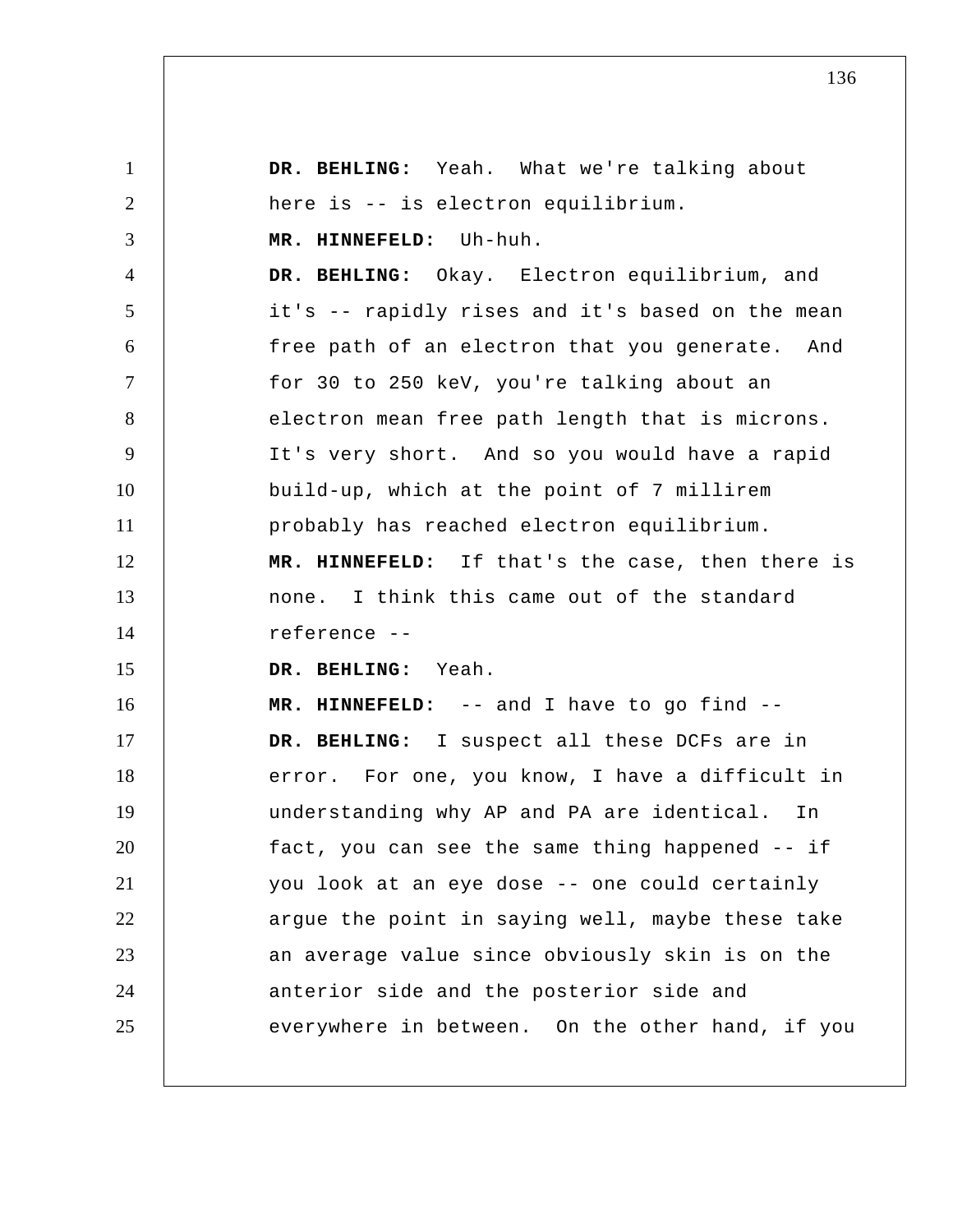1 2 3 4 5 6 7 8 9 10 11 12 13 14 15 16 17 18 19 20 21 22 23 24 25 look at for instance the eye dose or thyroid dose and -- and you look at the DCF value depending on AP and PA geometry, you know, realizing that the eyes are the exit side for photons that are coming from the posterior and the same thing with the thyroid, and so you have to look at those numbers and say these things don't make sense.  **MR. HINNEFELD:** Okay.  **DR. BEHLING:** And -- and for some reason or another ICRP must have assumed that you're wearing dosimeters front and back.  **MR. HINNEFELD:** Okay. Let -- let -- we'll have to look into the whole appendix B --  **DR. BEHLING:** Yeah.  **MR. HINNEFELD:** -- thing then. I mean that's kind of a procedure of your task, sort of - finding. I mean rather than being specific to this dose reconstruction, it would be kind of part of your task -- which task is that?  **MS. BEHLING:** Three.  **MR. HINNEFELD:** Three.  **DR. BEHLING:** Yeah. I mean I can clearly look at the less than 30 keV and say the DCF -- it doesn't matter whether it's AP or PA -- is 1.8 versus -- you know, they're essentially the same.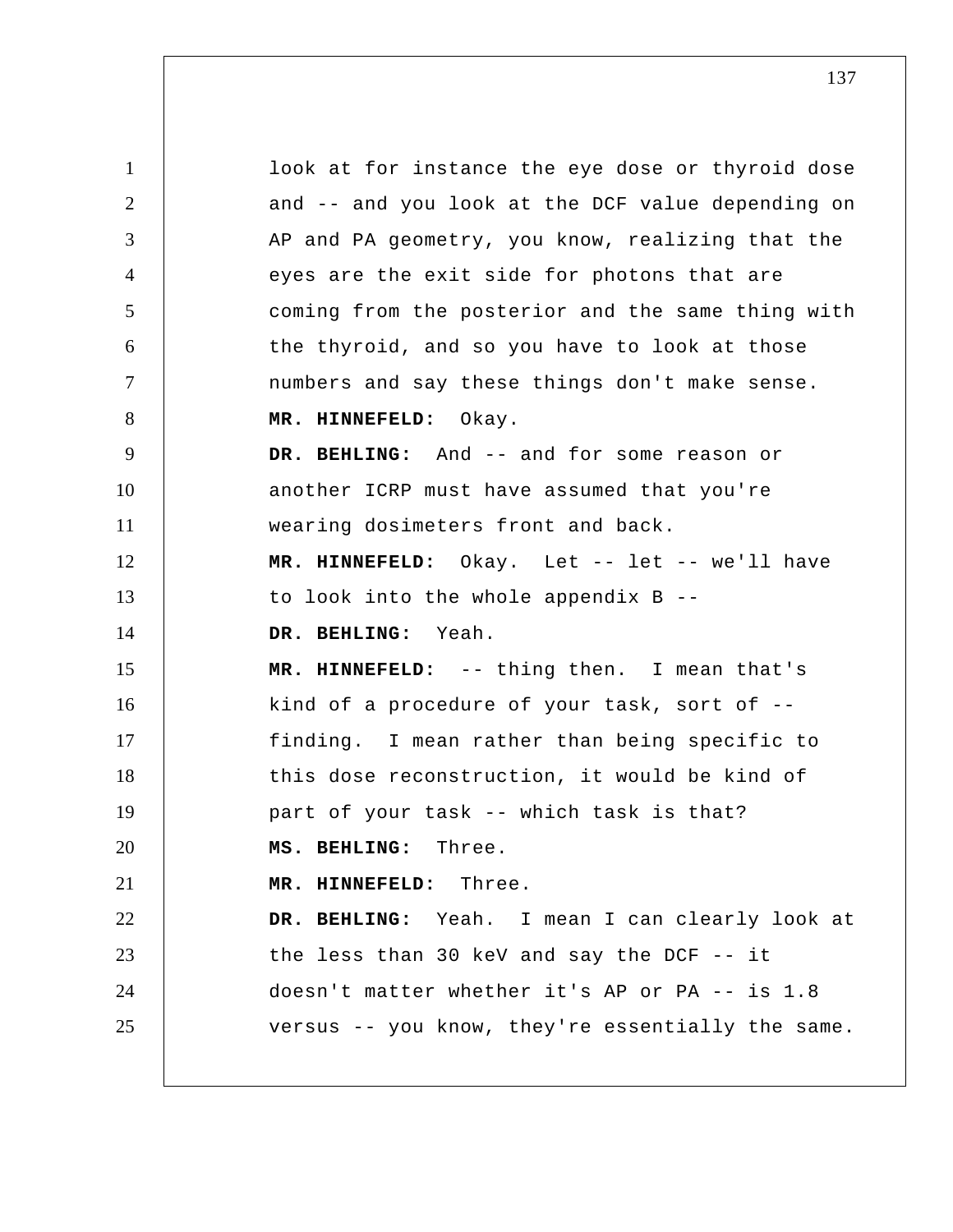1 2 3 4 5 6 7 8 9 10 11 12 13 14 15 16 17 18 19 20 And there has to be something wrong here with --  **MR. HINNEFELD:** Yeah. That has to presume that the dosimeter is facing the beams.  **DR. BEHLING:** Yes. I think they make some generic assumptions in ICRP that invalidates the fact that people monitored always wore their TLD up front.  **MR. HINNEFELD:** Yeah.  **DR. BEHLING:** Okay. And that is the dose of record, and you're trying to convert that HP-10 dose into a deep dose. And so for instance, I would say this. How could you have anything less than unity if for instance you're measuring let's say a dose to the lung and it's a PA geometry. What you're measuring is an exit dose. This TLD -- this is my TLD and the source is behind me. You're measuring an exit dose which means that the tissue that precedes this, my lungs or anything else, is getting more than what the exit dose is that my TLD is receiving.

## 21  **MR. HINNEFELD:** Right.

22 23 24 25  **DR. BEHLING:** So by -- by simple first principles, you can conclude that these DCFs are wrong. They should always be higher than unity, especially for PA geometry.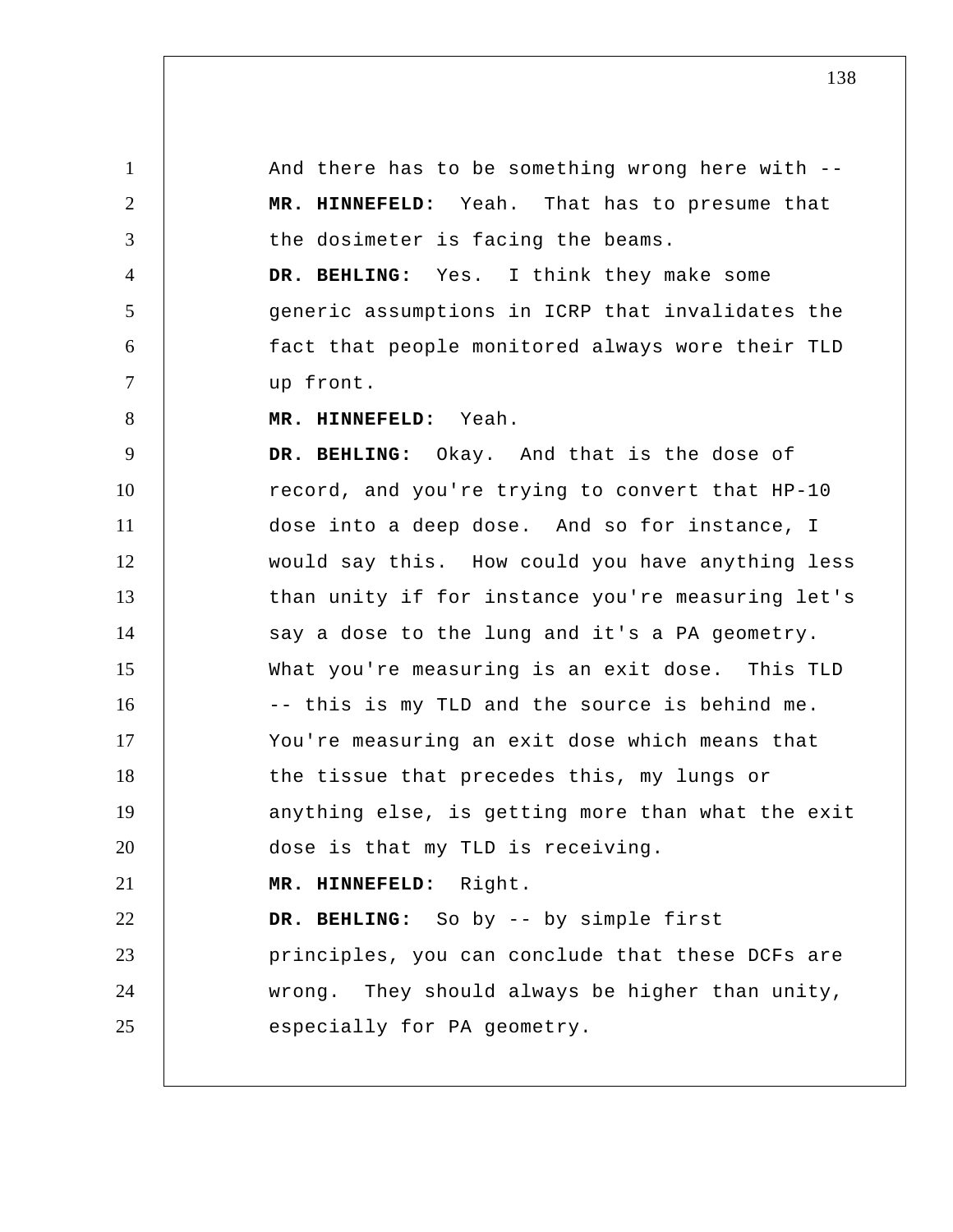1 2 3 4 5 6 7 8 9 10 11 12 13 14 15 16 17 18 19 20 21 22 23 24 25  **MR. HINNEFELD:** For PA geometry.  **DR. BEHLING:** Yeah. And -- and don't forget, these TLDs and films, they actually even had not -- it's not even an exit dose. They had 1000 millirem filter on the back side.  **MR. HINNEFELD:** Yeah, back side too. Yeah.  **DR. BEHLING:** So -- so you can look at these and conclude that the DCFs are based on something that is -- doesn't apply to the world of individual personal monitoring and what the dose of record really would suggest.  **MR. HINNEFELD:** Okay. Well, certainly something we need to carry into our --  **DR. BEHLING:** And I pointed that out under Task 3.  **MR. HINNEFELD:** It's in Task 3, yeah.  **DR. BEHLING:** I've looked at the DCFs and said there's something wrong here with the assumptions. The DCFs do not -- do not comply with what you understand based on -- on the dosimeter position and the monitoring practices.  **MR. HINNEFELD:** All right. Well, let's break real quick since lunch is here. **DR. ROESSLER:** Can I ask a question on this case before we -- two questions actually, and they're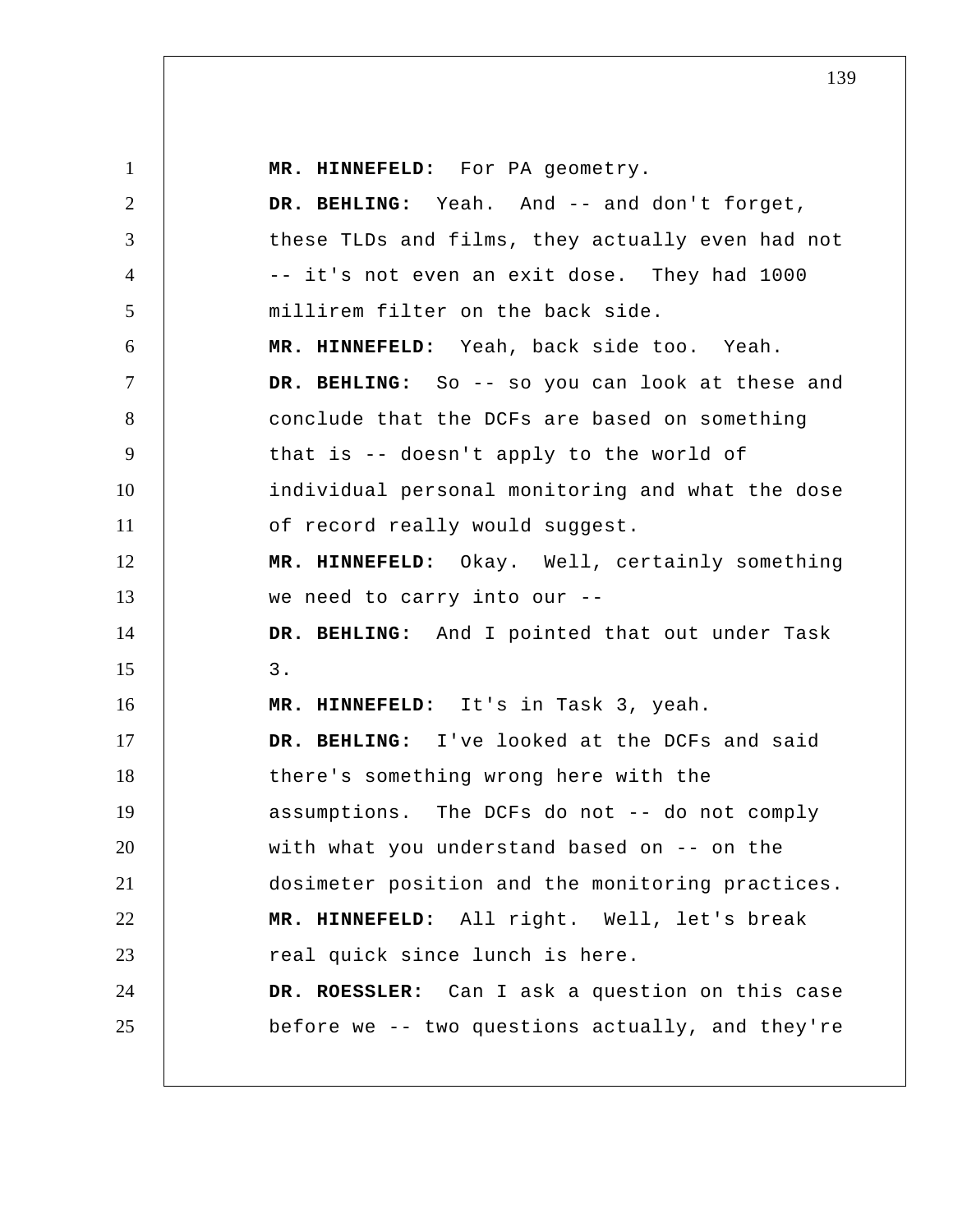1 2 3 4 5 6 7 8 9 10 11 12 13 14 15 16 17 18 19 20 21 22 23 24 25 kind of general, not so much specific to the conversation today. But Hans and Kathy, on this particular case -- it seems like one of the more complicated ones.  **DR. BEHLING:** Yes. **DR. ROESSLER:** And I'm wondering what input you got when you did the conference call. You had Henry Anderson and Bob Presley involved.  **DR. BEHLING:** Yes. **DR. ROESSLER:** Now Henry, being a physician, I would think would have maybe some input on the basal cell cancer situation. Did you get much feedback --  **DR. BEHLING:** No. **DR. ROESSLER:** -- from them?  **DR. BEHLING:** No, not really. And I fully understand he's a physician but this is really a dosimetry issue. **DR. ROESSLER:** What you're bringing up is dosimetry. What I want to bring up is more of a clinical thing, and this I'll mention to Stu. Every time I look at one of these basal cell cancers, I keep thinking of suntanning, fishing and stuff. When -- and in the lung cancers, there's a provision for taking into consideration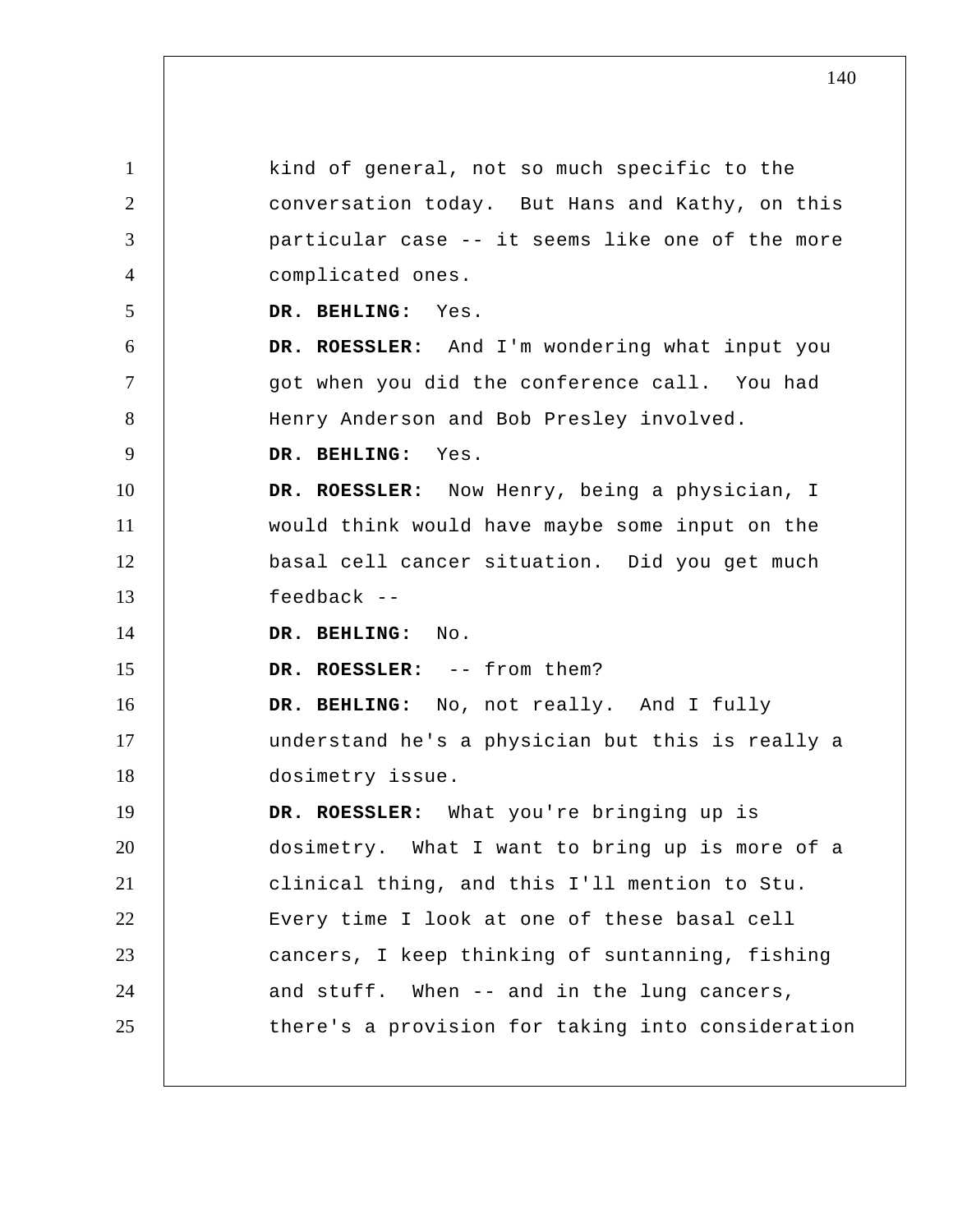smoking.

| 2              | MR. HINNEFELD: Uh-huh.                            |
|----------------|---------------------------------------------------|
| 3              | DR. ROESSLER: That's not true, I would say, on    |
| $\overline{4}$ | the basal cell cancers.                           |
| $\mathfrak{S}$ | MR. HINNEFELD: Right.                             |
| 6              | DR. ROESSLER: There's nothing.                    |
| $\tau$         | MR. HINNEFELD: There is no other lifestyle --     |
| 8              | DR. ROESSLER: You just assume --                  |
| 9              | MR. HINNEFELD: -- adjustment made in IREP.        |
| 10             | DR. BEHLING: And clearly, I mean I come from --   |
| 11             | our current location is North Carolina and we     |
| 12             | have farmers. And whenever I go to my barber      |
| 13             | shop I deal with the locals sitting in the barber |
| 14             | shop and listening to conversations. I'm          |
| 15             | awaiting my -- my hair -- my turn for a haircut,  |
| 16             | and the subject invariably turns to old people    |
| 17             | and their health problems. And I can't tell you   |
| 18             | how many people complain about oh, he was         |
| 19             | diagnosed with melanoma. He died from melanoma.   |
| 20             | And these farmers, they all get cancer because    |
| 21             | they spend their whole lifetime outside in -- in  |
| 22             | the environment.                                  |
| 23             | DR. ROESSLER: Or people who fish a lot.           |
| 24             | DR. BEHLING: And of course, you know, the POC     |
| 25             | has to obviously be driven by baseline cancers as |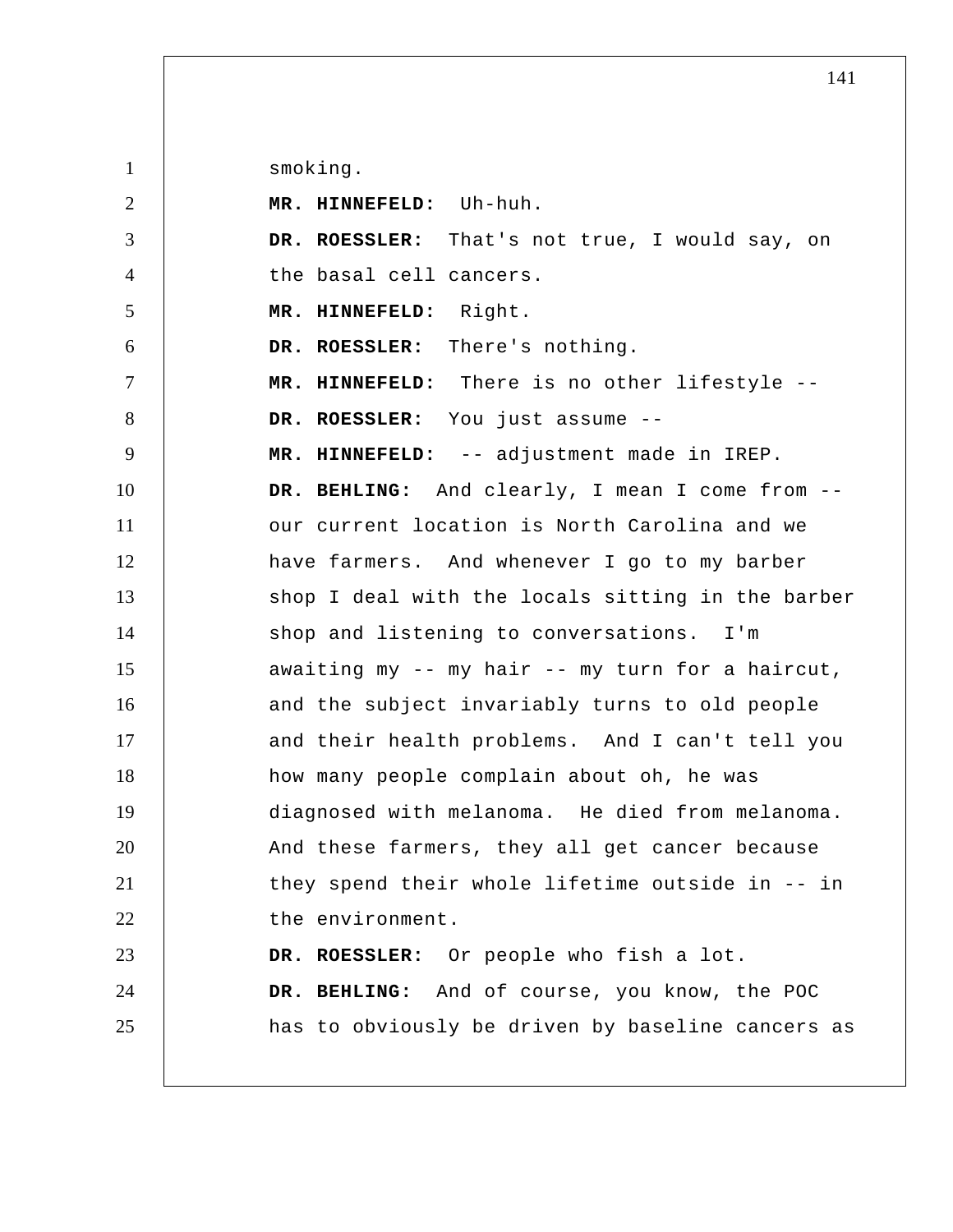1 2 3 4 5 6 7 8 9 10 11 12 13 14 15 16 17 18 19 20 21 22 23 24 25 a competing variable. In other words what is it. Is it more likely to be radiation as opposed to all other factors, including sunlight. And so -- **DR. ROESSLER:** Uh-huh, but that's not taken into consideration.  **DR. BEHLING:** And so it's not likely to be taken into consideration. **DR. ROESSLER:** Okay. Those are my questions.  **DR. BEHLING:** I mean skin cancers are so prevalent in the South. (Whereupon, a recess was taken from 12:35 p.m. to 1:15 p.m.) (Whereupon, Dr. Makhijani was unavailable for the remainder of the day.) DR. BEHLING: We're back to the -- with tab 28, and I'm just briefly going over it. As I said, there's so -- this is so complex and we can't really deal with all of the issues. But with regard to missed external electron and photon doses, I just did a couple calculations, and they are on page 19 where you see, for instance, my estimates there. And I calculated the doses for two years, for 1979 and for 1990, and I came up with for -- for 1979, a dose of 90 millirem and for 1990, 30 millirem. And when you compare that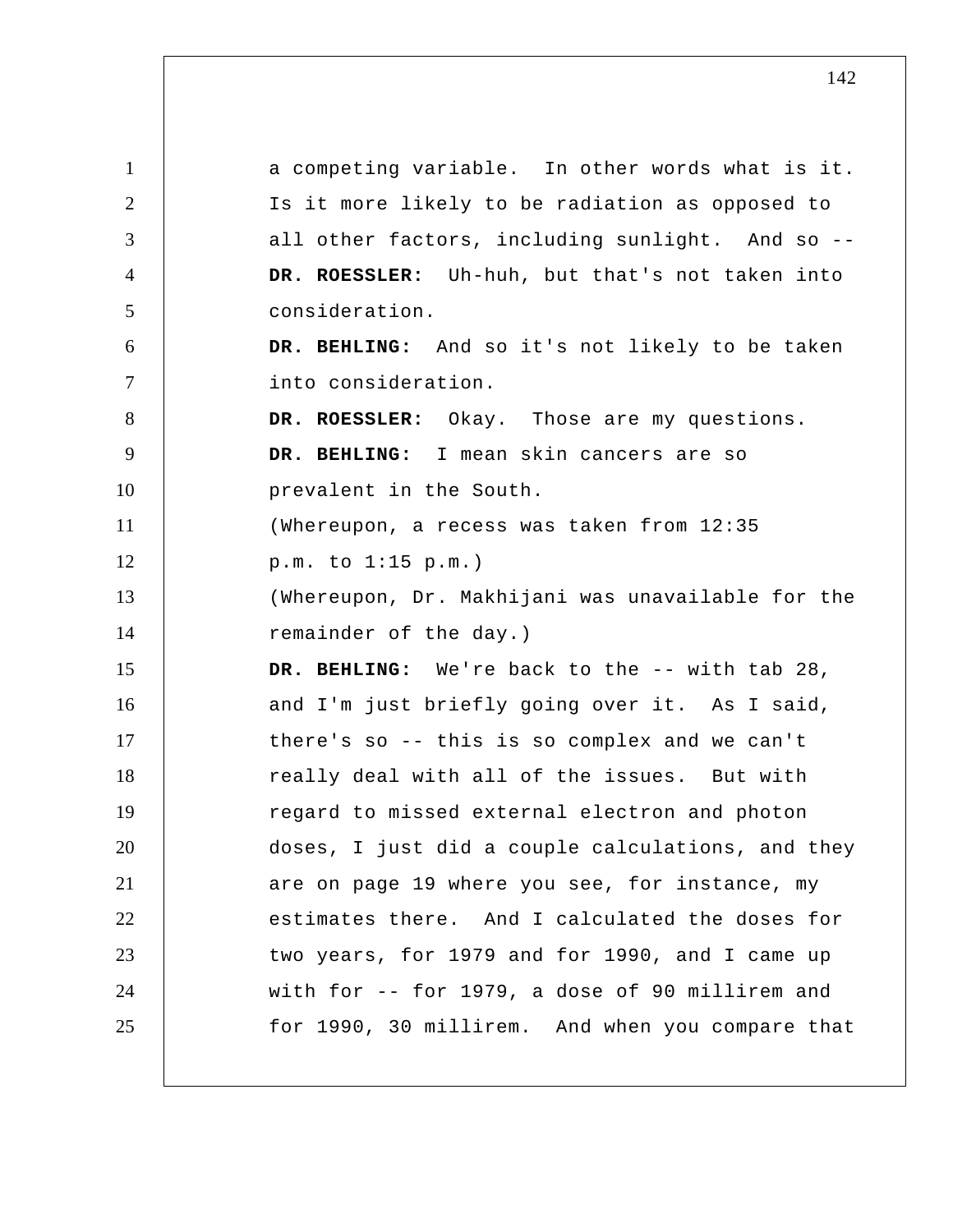1 2 3 4 5 6 7 8 9 10 11 12 13 14 15 16 17 18 19 20 21 22 23 24 25 to those in the table below, you realize I'm considerably lower than what the assigned dose is. So again, the errors here, if there are any -- and I'm not saying there are because of the workbooks -- they would probably, at least based on my preliminary investigation, be on -- on the side of the claimant, being higher than I would have calculated them manually. And as I said, I think what we can do is, if you show us a workbook maybe we'll run one of these two cases just to see what we come up. And if in the process we realize what he did is in compliance with the workbook and the workbooks are compliant, then these -- these two cases in particular, the Savannah River cases, will all be modified to reflect our new understanding of what the workbooks really have you do and how these doses are calculated. I think with regard to on-site ambient dose, which starts on page 20, again, we end up with a similar situation that we talked about in the previous case where there are so many options for you to choose from and -- and TBD 3, which is the Savannah River TBD, I have option 1, 2, 3, and 4, and I followed their procedure and then compared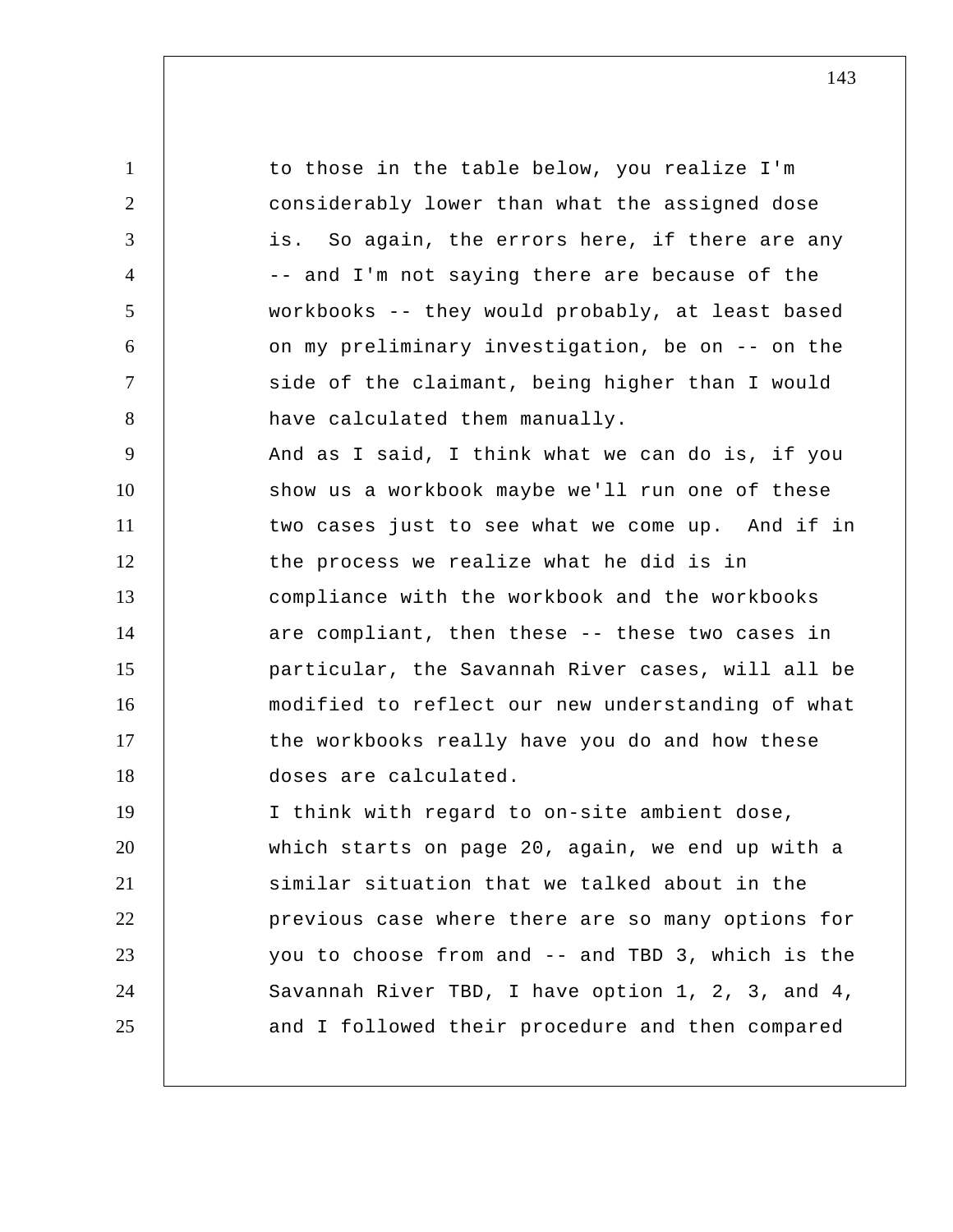1 2 3 4 5 6 7 8 9 10 11 12 13 14 15 16 17 18 19 20 21 22 23 24 25 it with NIOSH dose reconstruction. Again, that's on -- in Table 3 on page 22. And you see they're all very close, depending on which option. I have 65 millirem, 52, another one is 52, and 45 and so forth. And of course, the NIOSH report was 43. But none of them match exactly, but they're all obviously very close and I still question whether or not all these different options that are available are really worth the time to pursue based on these trivial differences. Going on to occupational medical exposure, nothing on this exactly match those numbers. On page 23 we talk about audit of internal doses, and again we talk about here the two issues that are really task 1 issues, and that's the issue of organified tritium versus ICRP 30 and 68. And we've already discussed those issues and stated that they -- they really belong under task 1. So there were quite a few things that -- that we could have spent probably hours on discussing that I would just as soon defer to looking at a workbook and -- and maybe we can clear these two -- two dose reconstructions up once (unintelligible) --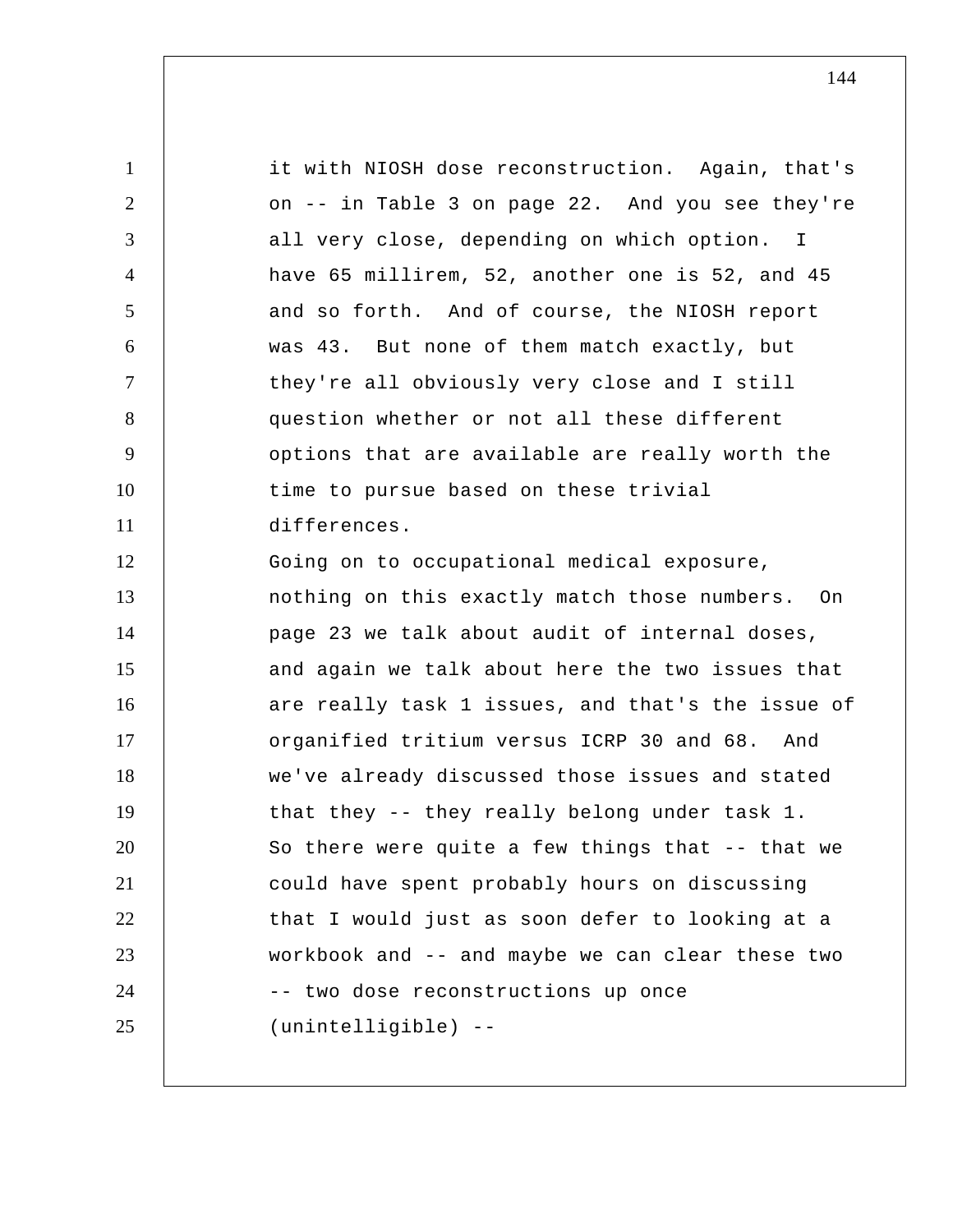1 2 3 4 5 6 7 8 9 10 11 12 13 14 15 16 17 18 19 20 21 22 23 24 25  **MR. HINNEFELD:** We could conceivably get an opportunity on Friday after you've gone -- you know, to chat one last time and see how we feel like we're standing on these, or we could do it on the phone after this week, as well, so...  **DR. BEHLING:** Yeah. As I said, most of the things -- as you see, they're not just one finding, two findings. There are a whole bunch and it's all because they're locked into each other.  **MR. HINNEFELD:** Right.  **DR. BEHLING:** And once we solve one, this domino effect falls by the wayside.  **MR. HINNEFELD:** Right.  **MS. BEHLING:** But just as a -- as a technical and as a side issue, I think the way we're going to handle the reports from here on in -- and Mark, you can correct me if I'm wrong -- but when we do have a finding, because this is now going to be a trackable issue and something that we're going to -- we're tracking through our checklist and tracking through the matrix, when we go back to revise the -- our write-up, we'll put there in an issue, this was resolved. It won't -- it's not like the finding will go away. It will just be -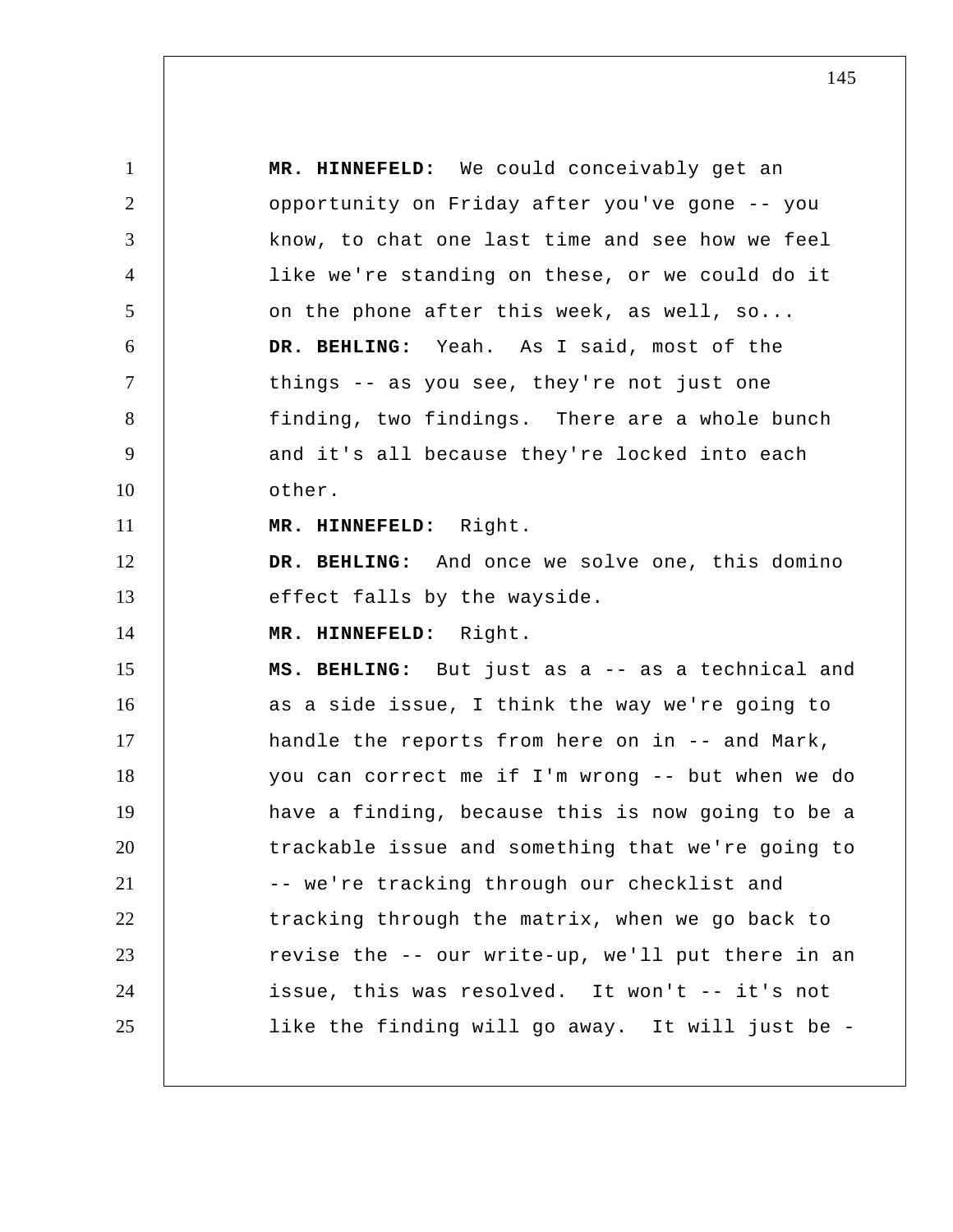1 2 3 4 5 6 7 8 9 10 11 12 13 14 15 16 17 18 19 20 21 22 23 24 25 -  **MR. GRIFFON:** Don't just delete it. Yeah.  **MS. BEHLING:** -- a resolved issue. Exactly. So we can follow the -- the sequence of events.  **MR. GRIFFON:** We worked with NIOSH on workbook analysis and --  **MS. BEHLING:** Exactly.  **MR. GRIFFON:** -- this issue is resolved.  **MS. BEHLING:** Exactly.  **DR. BEHLING:** Okay. The next case is case 10,732 which is also a Savannah River Site case. For quick review, this individual worked from September 1984 to May of '93, so a period of about ten years. But it was not continuous employment; in fact right below on page 4, you see the periods of employment. So there were a total of six discrete employment periods over that ten-year time frame. In fact when you add those time frames up, instead of ten years they only correspond to about 21 months in total of employment. This individual was an iron worker and he died of lung cancer in -- no, he was diagnosed with lung cancer in 2002. I'm not sure if he's a survivor. I should look at the CATI report to see if he was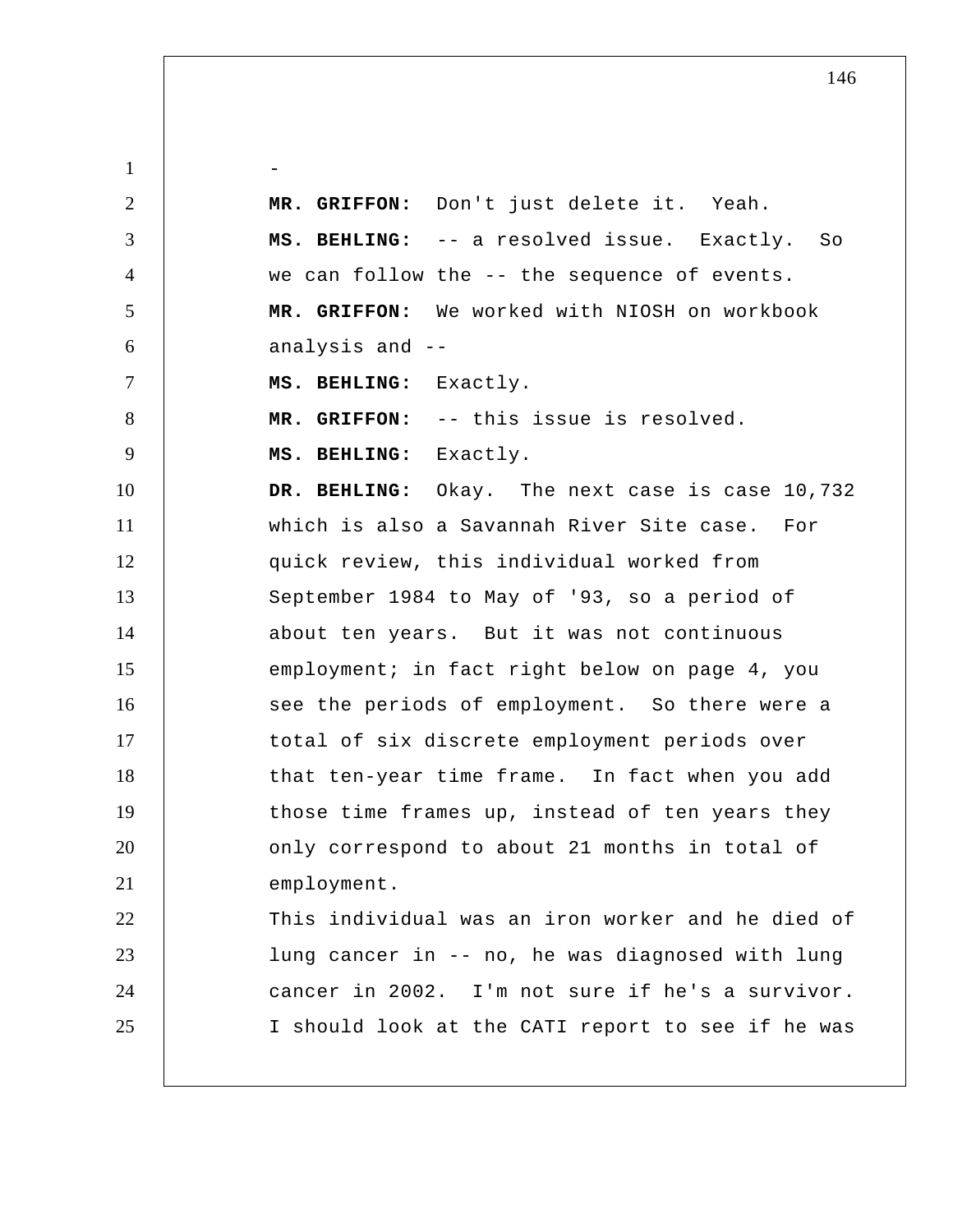1 2 3 4 5 6 7 8 9 10 11 12 13 14 15 16 17 18 19 20 21 22 23 24 25 the one giving the interview. This person was monitored on a monthly basis for external exposure. There were in his file a number of bioassays, in vitro bioassays, urinalysis for tritium, strontium, fission products, plutonium, as well as he had some whole-body counts. Based on the assigned dose of 16 rem, this individual was given a POC of just under 19 percent for his lung cancer. Page 5 of the report is Table 1, which gives you a quick summary. Again, recorded photon dose was very nominal. He had around -- a recorded dose of 282 millirem as a recorded photon dose. He had occupational medical exposure that was very comparable, 279 millirem, and assignment of external environmental dose of 545. But the single largest exposure to the 16 rem whole-body dose -- or organ dose assigned to him comes from hypothetical exposures from tritium, alpha, and electron, as you see in the bottom. So if you add those up, it's about 14.7 rem for -- for assigned internal dose, which is the overwhelming component of the total assigned dose of 16. So he had very little external, and most of his assigned dose was really internal.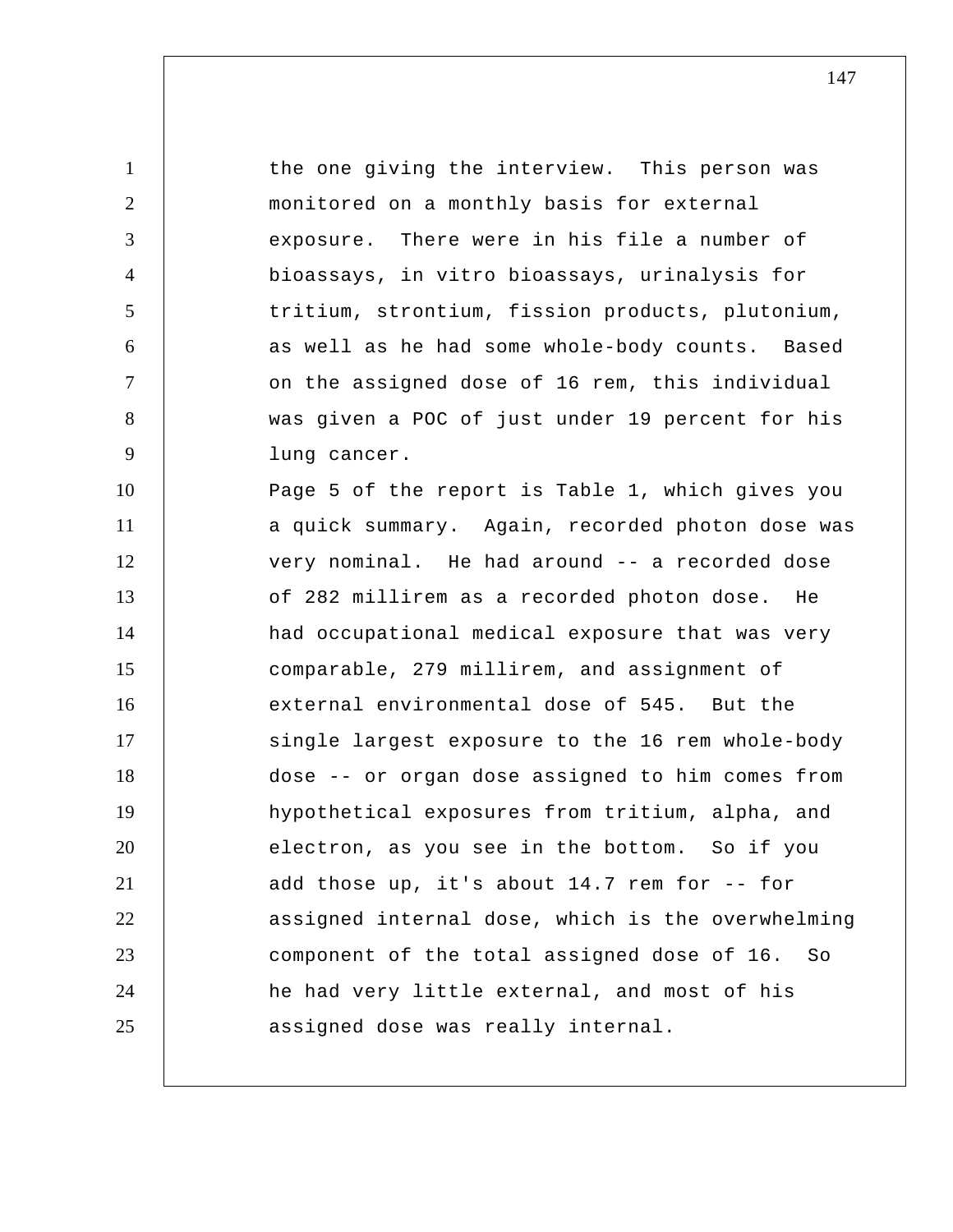1 2 3 4 5 6 7 8 9 10 11 12 13 14 15 16 17 18 19 20 21 22 23 24 25 Table 2 on page 7 has some of the things that we identified as findings. In total there were five findings. Again, they're all very low impact and affect the doses only in a very marginal sense. And let me just briefly go over those. The first finding is on page 9, which is finding number 29.1-C.4.1, failed to include recorded photon dose uncertainty. We've already discussed that this morning, and again, it's a decision on the part of the dose reconstructor saying I don't know how to this probably, or it's not worth the time. And again, like I said, it would have probably been a very trivial amount given the fact that the recorded photon dose was less than 300 millirem. So any uncertainty associated with that, would have been trivial. And again, in context of the overall assigned dose of 16, which would have probably contributed very little to that since most of that 16 rem dose was due to hypothetical internalized exposures assigned to them. The next finding is on page 10. It's finding 29.2-C.2.3, incorrect occupational medical dose. Again, the doses here are very marginal. I was not able to produce the assigned medical dose,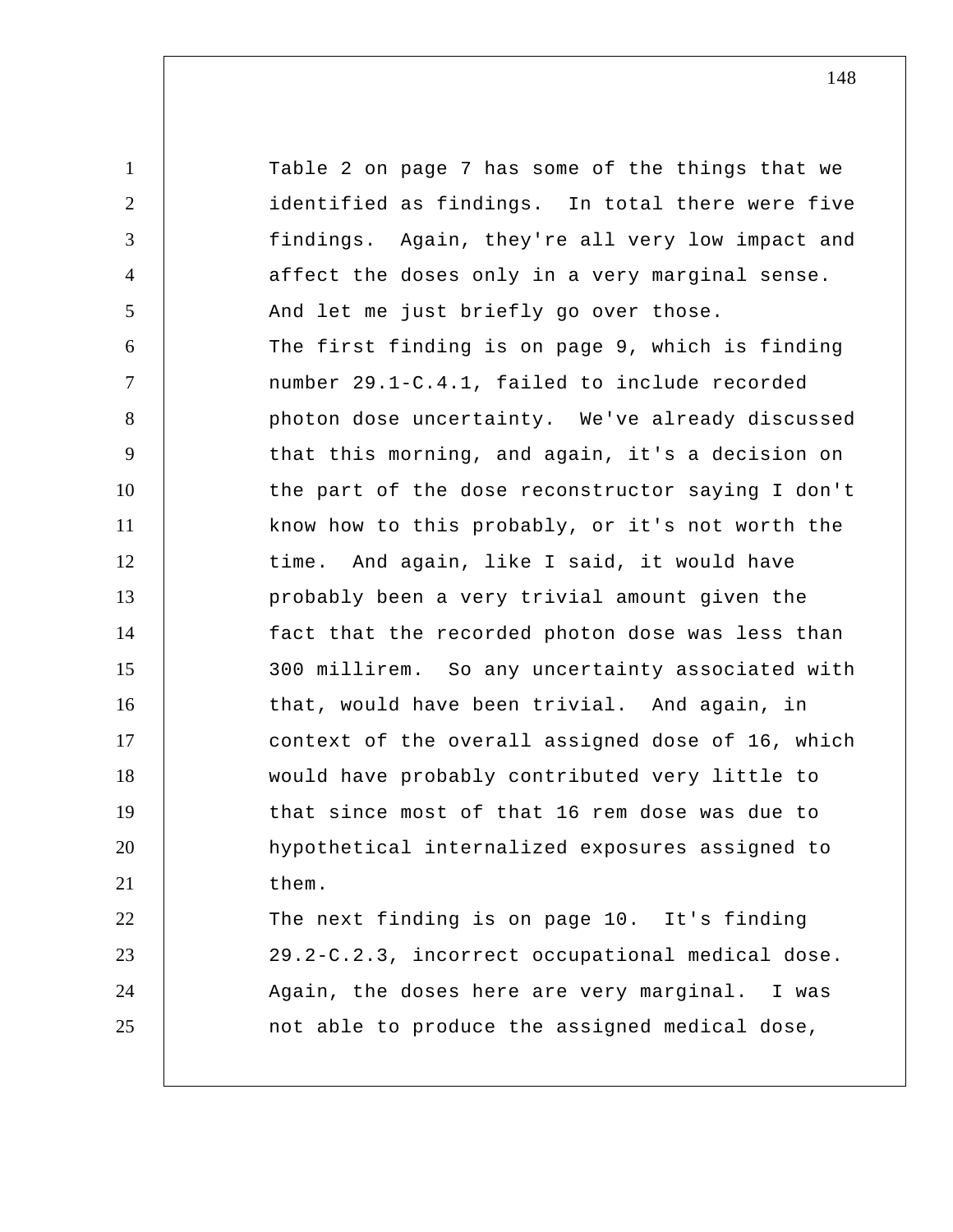1 2 3 4 5 6 7 8 9 10 11 12 13 14 15 16 17 18 19 20 21 22 23 24 25 but these values are just slightly different from the ones that were assigned. In other words, this -- this time around we would have added 157 millirem to his dose had he assigned the doses that I think he should have, based on the lung dose and values identified in TIB-6.  **MR. HINNEFELD:** Were there other numbers in the Savannah River Technical Basis Document, different numbers? Or did you -- do you recall - -  **DR. BEHLING:** I -- I -- he references TIB-6.  **MR. HINNEFELD:** TIB-6.  **DR. BEHLING:** And -- and so I used that. I can't tell you, Stu, whether or not if the, you know, the section on the TBD for Savannah River would have given -- I'm not sure whether they used group 1, 2, 3 categories in the --  **MR. HINNEFELD:** Savannah, I think they have the option to do that. I'm not sure.  **DR. BEHLING:** Yeah. I -- I can't tell you, but if I recall the dose reconstruction --  **MR. HINNEFELD:** But he referenced TIB-6.  **DR. BEHLING:** Referenced TIB-6. So, you know, they always reference Table 4.0-1 and then you have the option of tracking the time periods in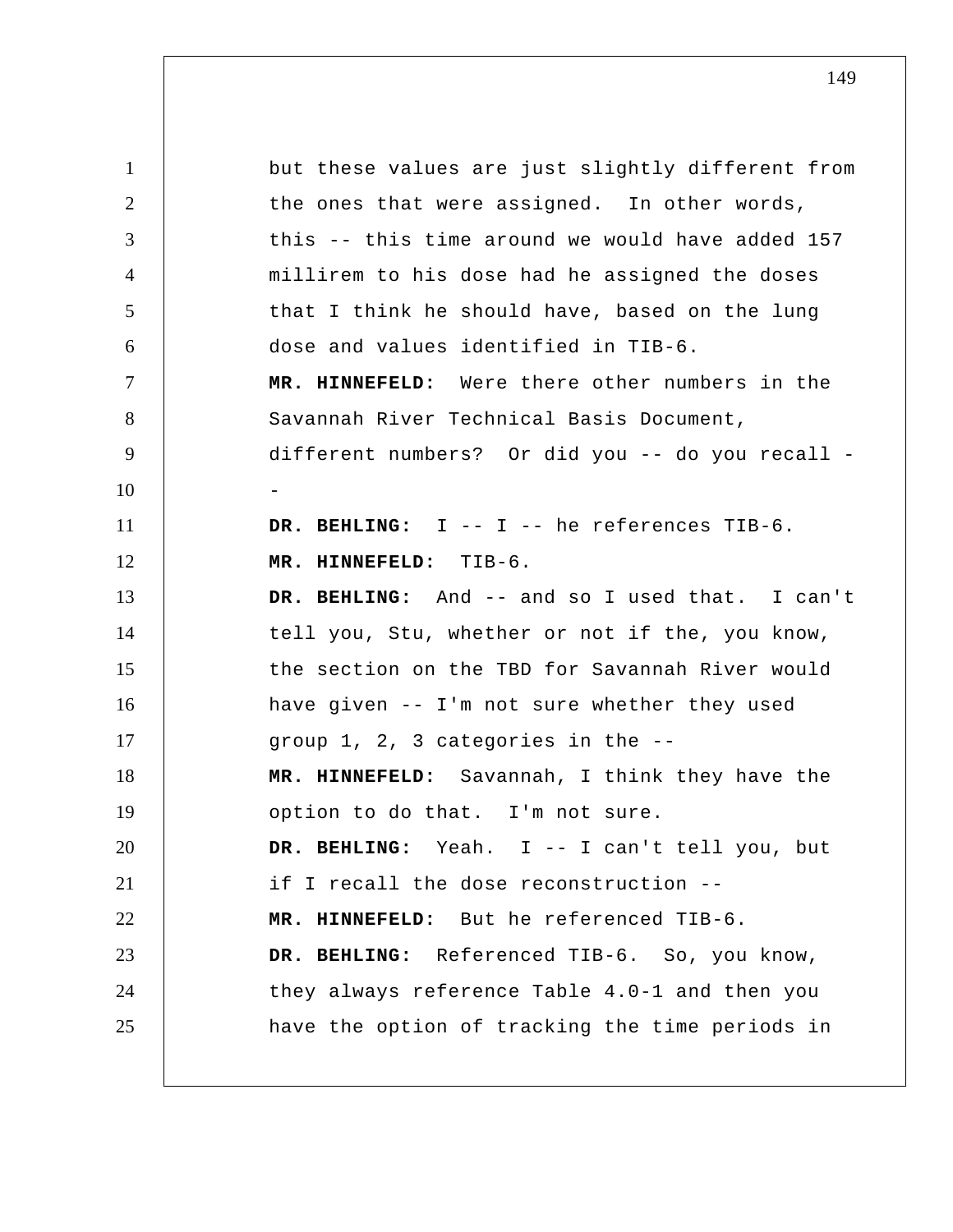question and you take the organ dose. Based on that, I would have assigned 157 millirem in addition to the ones he did assign.

## **MR. HINNEFELD:** Okay.

1

2

3

4

5 6 7 8 9 10 11 12 13 14 15 16 17 18 19 20 21 22 23 24 25  **DR. BEHLING:** Oh, I -- I believe -- yeah, he used a gender factor, as I did in the next one, error in converting occupational medical dose to organ dose. It appears that the error involves the use of a lung dose for a specific gender when in fact the claimant is of the opposite gender. I try not to use -- unless of course it's prostate cancer, I try not to identify the person's gender. But, you know, when you have breast cancer or prostate cancer you usually have to obviously acknowledge the fact that we know what the gender is (unintelligible) -- **DR. ROESSLER:** I have a comment on that one.  **DR. BEHLING:** Yes. **DR. ROESSLER:** And without specifying the gender, it seems like this particular -- this is an example that fits in that same case of when you use the efficiency process and trying to be claimant-friendly that there's some things that you should really use the realistic situation, like the 12 radionuclides instead of 28 is one.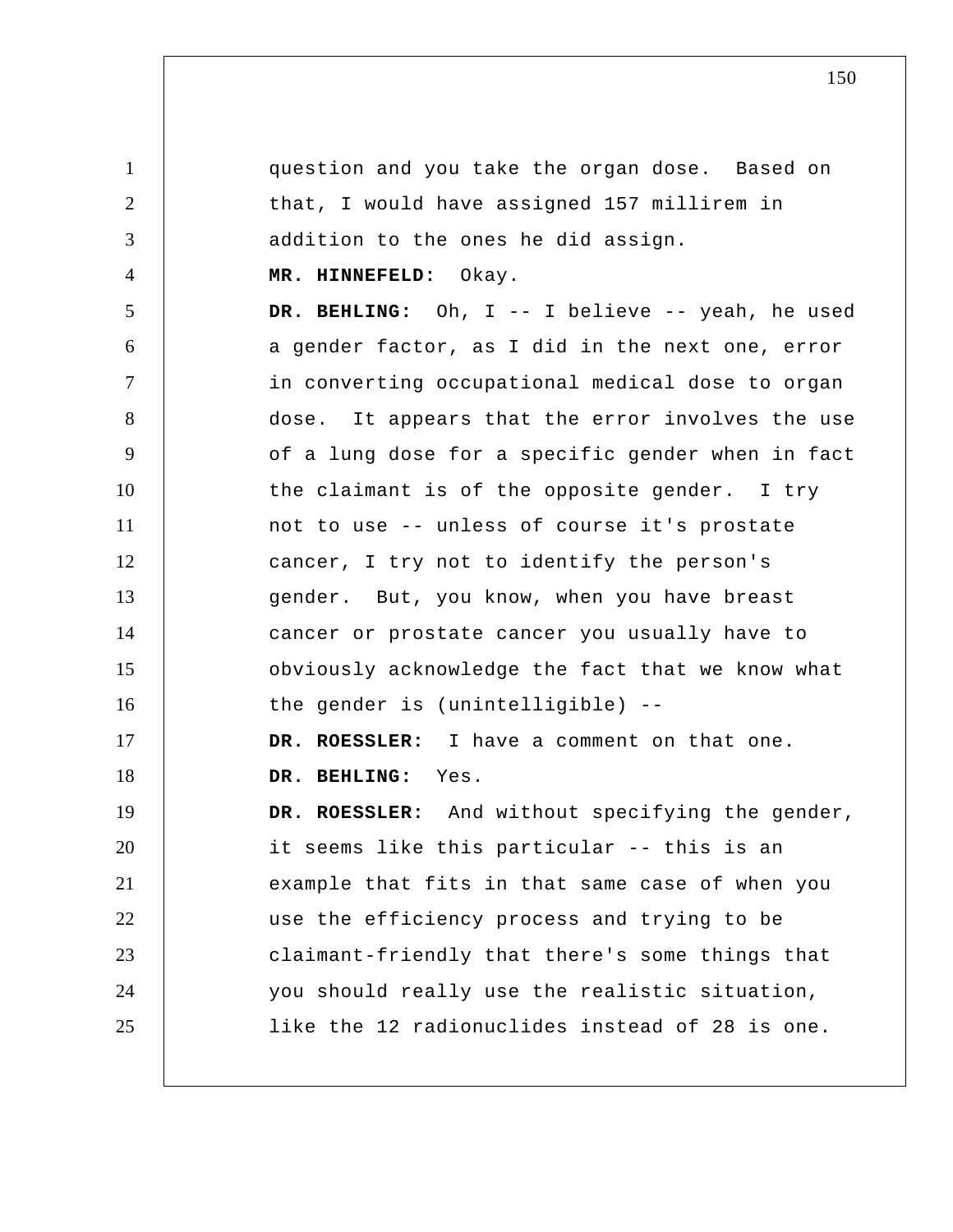1 2 3 4 5 6 7 8 9 10 11 12 13 14 15 16 17 18 19 20 21 22 23 24 25 Here's another one. If the gender is a certain gender, and you use the opposite gender because it's more claimant-friendly, that doesn't make sense. This is kind of a trivial one but I think it fits in that same category of -- of, you know, in the future it should be claimant-friendly but not beyond the bounds of being ridiculous.  **MS. BEHLING:** Yeah. **DR. ROESSLER:** And this -- this is one -- one case of it I think.  **MS. BEHLING:** Good scientific -- yeah, scientifically sound. **DR. ROESSLER:** Use the reality --  **MS. BEHLING:** Yes. **DR. ROESSLER:** -- when it -- when it's there.  **DR. BEHLING:** There were a number of findings involving environmental external dose. Again, if you look at the actual tables that are defined in the TBD for the H-Area, that's Table C-13, they end up with a number that I couldn't match. Yeah, in this case they failed to include the onsite ambient dose uncertainty which is contained in that table -- and the issue of argon 41 as a potential contributor. But like I said, these are likely to have added very few -- few amounts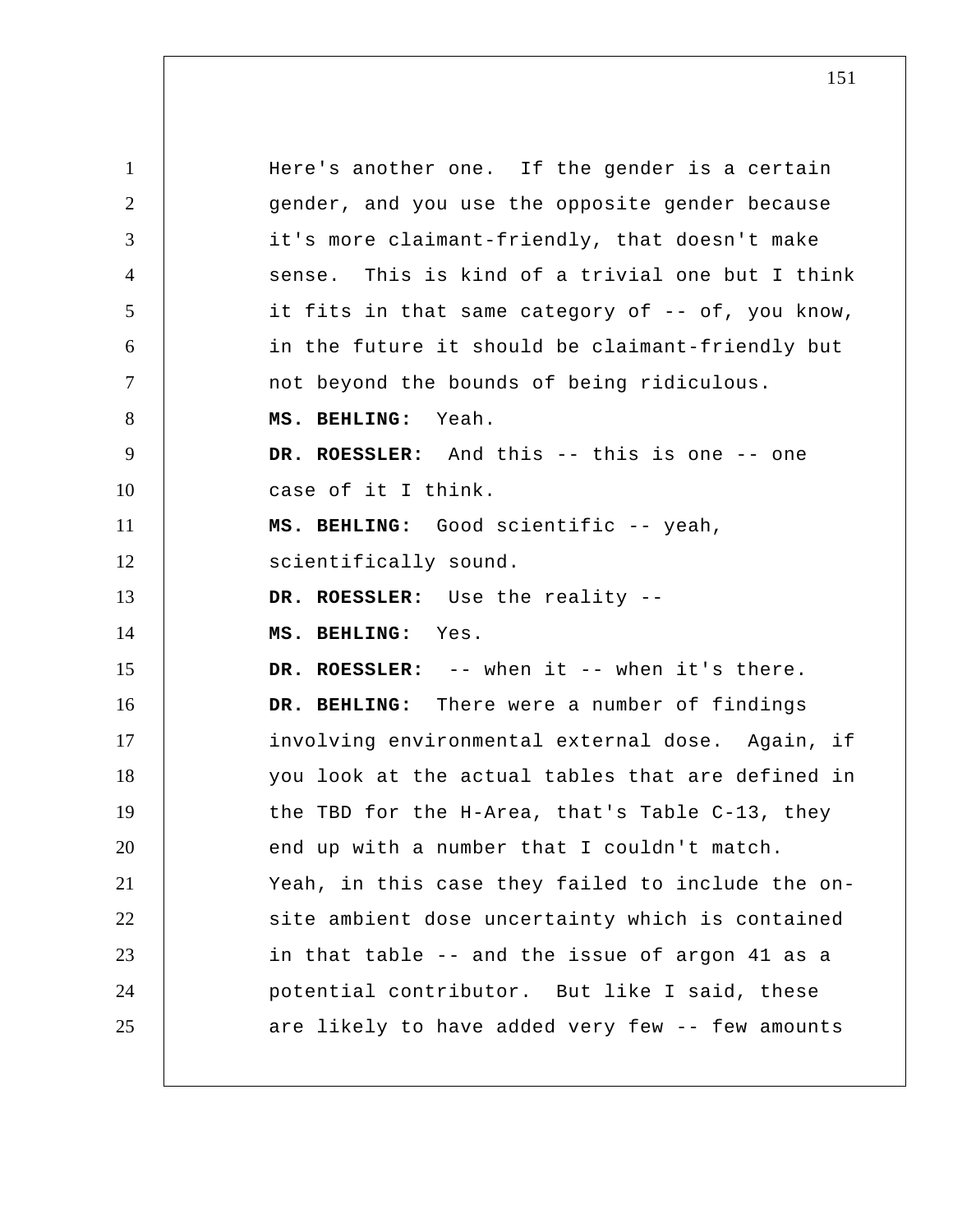1 2 3 4 5 6 7 8 9 10 11 12 13 14 15 16 17 18 19 20 21 22 23 24 25 of additional exposure, either the uncertainty or the inclusion of argon 41. And again, based on the fact that the internal exposures were fairly high and probably well in excess of what he - what the individual really experienced, in -- all in all it would not have made a significant difference to dose to have included uncertainty and the contribution of argon 41 as part of onsite ambient. Again, very trivial issues here, the missed dose from tritium here for entry number 40. I have to tell you, I have to re-read some of it myself because I can't commit everything to memory.  **MR. GRIFFON:** I don't see anything about missed dose from tritium in your -- **DR. ROESSLER:** Page 14.  **MR. GRIFFON:** -- matrix, on your matrix. I'm looking on the matrix.  **MS. BEHLING:** Yeah. I'm looking at that myself. **MR. GRIFFON:** I'm trying to make -- oh, no. This - this -- I don't know if you have this, Gen. **DR. ROESSLER:** Oh, no. I don't have that. I have just this one.  **MS. BEHLING:** I e-mailed it.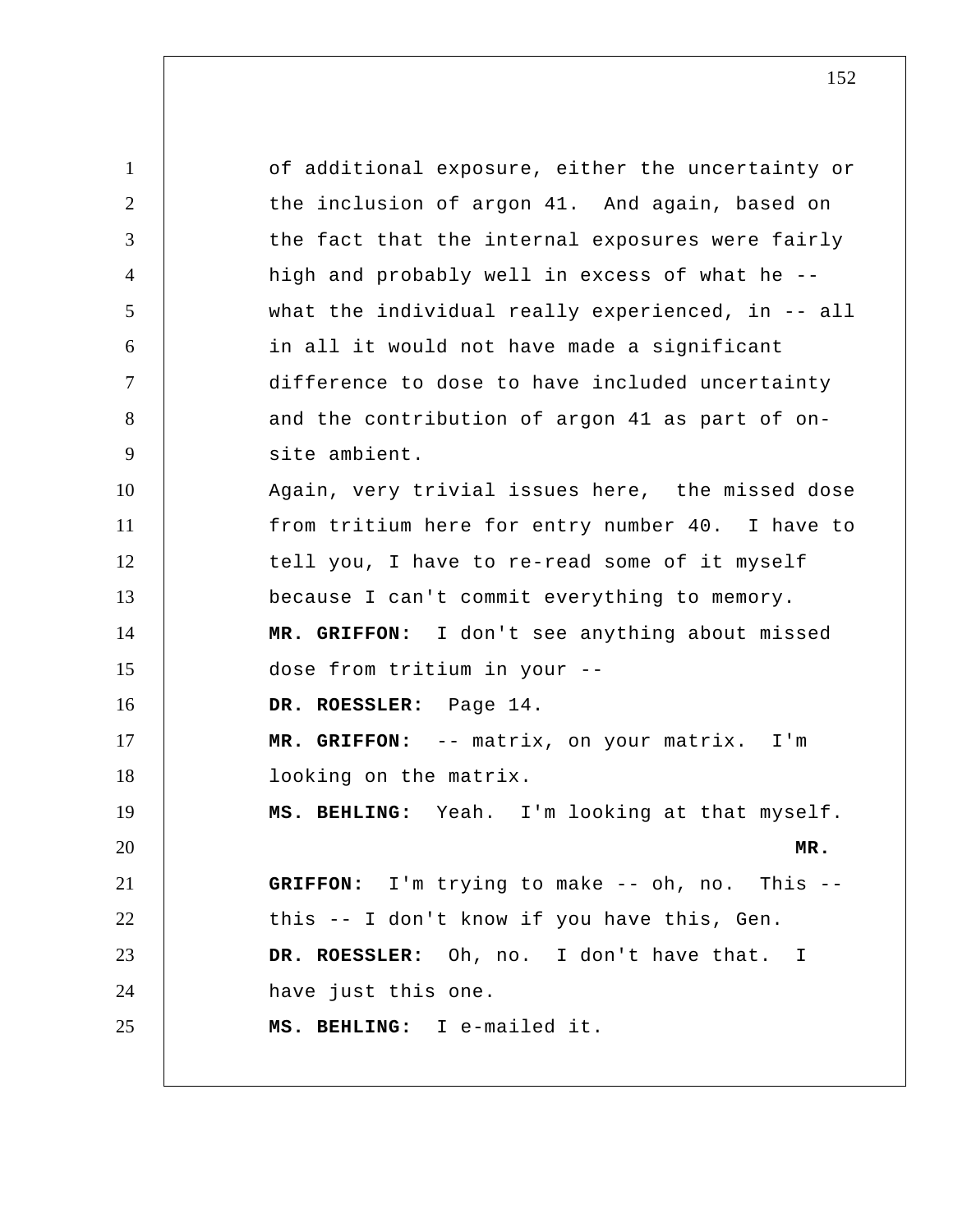1 2 3 4 5 6 7 8 9 10 11 12 13 14 15 16 17 18 19 20 21 22 23 24 25  **MR. GRIFFON:** Oh, it's -- you got it on e-mail, but you don't -- yeah.  **DR. BEHLING:** We're talking here 3 millirem. **MR. ALLEN:** Yeah, that missed dose anyway was - the assumption in this one was  $71$  -- 92, probably 7 millirem per year. That's right about the cutoff point. It was either 71 or --  **DR. BEHLING:** It's five -- five -- yeah, may have been. **MR. ALLEN:** Basically the assumption of missed dose ends up giving you a higher -- I believe a higher urinalysis than what this guy had, so it's why it was ignored.  **MS. BEHLING:** And I guess the reason I didn't include it in the matrix is because we made a statement here that this dose is trivial and can be ignored and so I didn't make a finding out of it.  **MR. GRIFFON:** So it's more of an observation.  **MS. BEHLING:** Yes.  **DR. BEHLING:** Yeah. I just make a statement. We state here, however, this dose is trivial and may be ignored. I mean I don't think I would trip over 3 millirem if someone chose to ignore it. **MR. ALLEN:** Yeah. I was trying to say instead of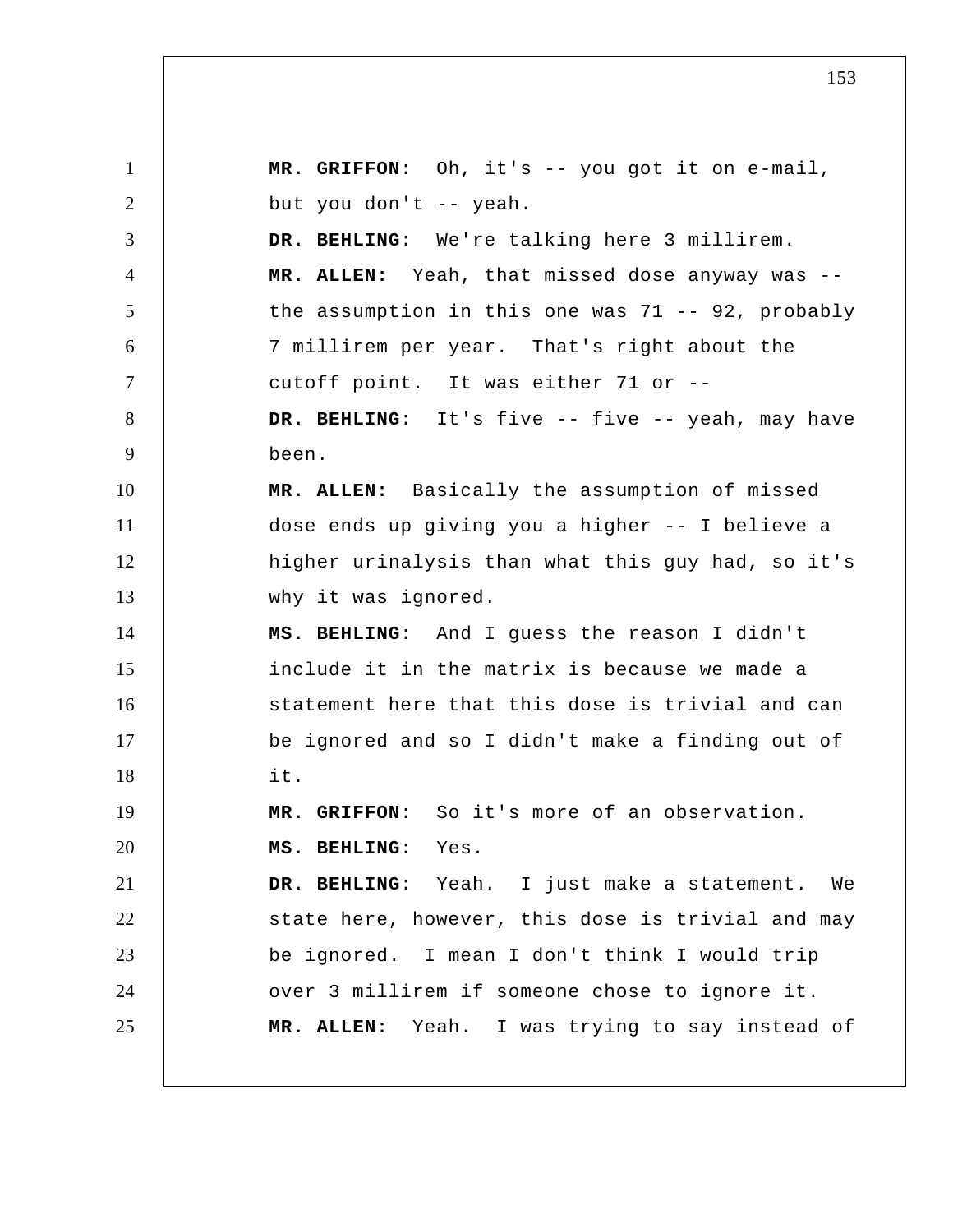| $\mathbf{1}$   | being missed, it was just overestimated.          |
|----------------|---------------------------------------------------|
| $\overline{2}$ | DR. BEHLING: And I think both the -- yeah.        |
| 3              | There were no findings for issues involving the   |
| $\overline{4}$ | CATI; radiological incidents, none. Okay. So I    |
| 5              | -- as I said on page 6, most of the findings had  |
| 6              | very little impact on dose and I would say, given |
| $\tau$         | some of the differences being either in favor --  |
| 8              | more in favor than not, there was no significant  |
| 9              | impact on -- on changing dose or probability of   |
| 10             | causation.                                        |
| 11             | MS. BEHLING: One more here, Hanford.              |
| 12             | DR. BEHLING: One more here.                       |
| 13             | MS. BEHLING: Take them through.                   |
| 14             | DR. BEHLING: Okay. The next one is tab 30, and    |
| 15             | this involves a claim from Hanford. The number -  |
| 16             | - claim number is 1157. And this individual       |
| 17             | worked at the Hanford facility from 1967 to the   |
| 18             | present. The cancer was embryonal carcinoma of    |
| 19             | the right testis diagnosed in 1977, so obviously  |
| 20             | this individual was a male. He was employed at    |
| 21             | three different periods of time, and he -- his    |
|                | dose reconstruction was fragmented through three  |
| 22             |                                                   |
| 23             | different areas. He was a chemical technologist   |
| 24             | for most of that time frame, engineer/chemical    |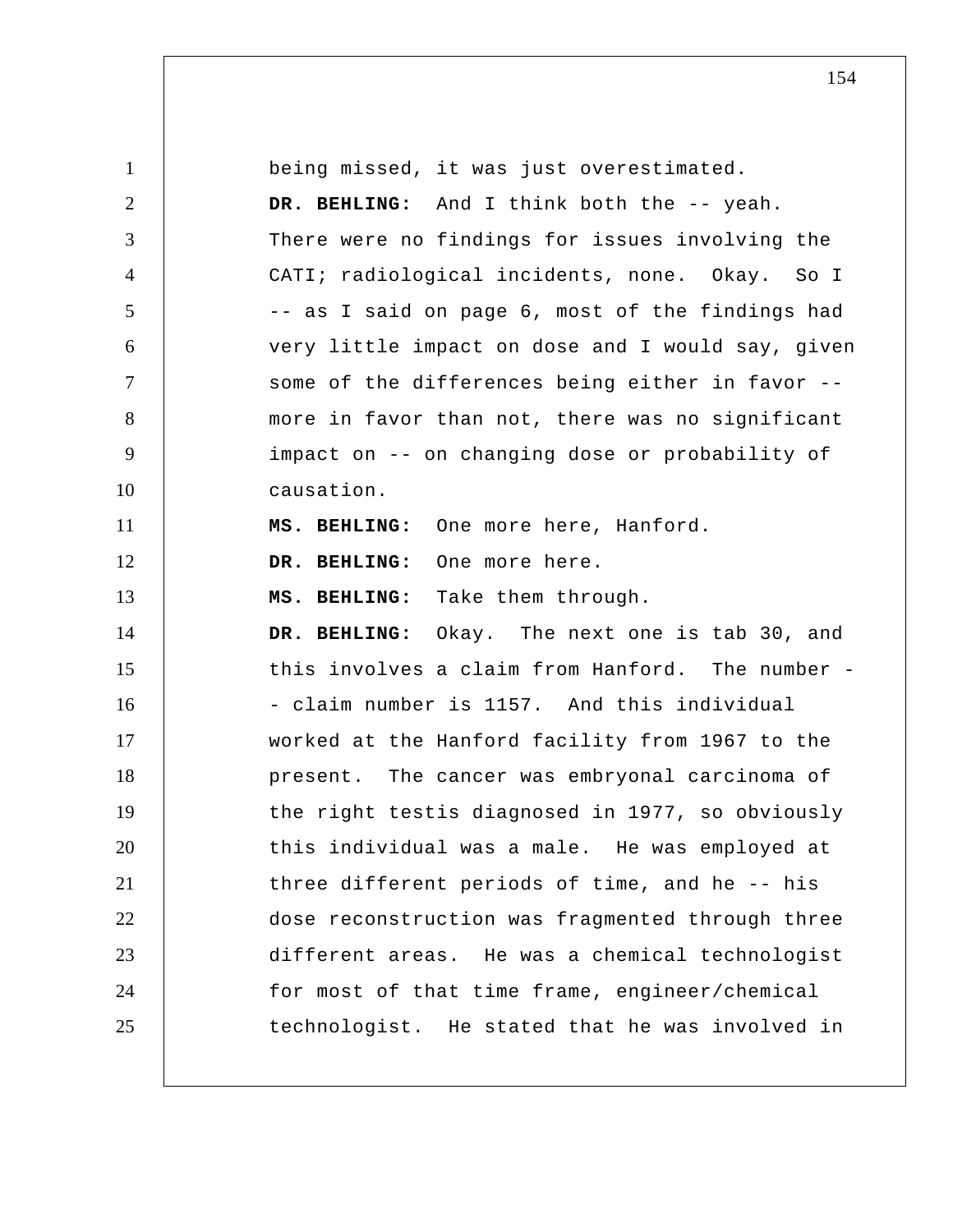| $\mathbf{1}$   | a number of radiological incidents that involved  |
|----------------|---------------------------------------------------|
| 2              | spills and other things. Individual was           |
| 3              | monitored monthly and -- for a period of time,    |
| $\overline{4}$ | but in portions of his employment he was          |
| 5              | monitored quarterly. So again, he has a fairly    |
| 6              | complex dose reconstruction based on the          |
| $\tau$         | different jobs, locations, and monitoring         |
| 8              | periods.                                          |
| 9              | If you look at Table 1 on page 5, again you get   |
| 10             | an overview of what his exposures were based on   |
| 11             | the type of exposure. He had about 8.8 rem of     |
| 12             | photon dosimeter dose. He also had nearly 1.4     |
| 13             | rem of neutron dose and he again was given the    |
| 14             | largest contribution of dose from an internal     |
| 15             | dose based on hypothetical radionuclide intake.   |
| 16             | So in total his exposure was 35.46 rem to the     |
| 17             | testes.                                           |
| 18             | Table 2, which is our case review checklist       |
| 19             | identifies a total of 11 findings which we'll try |
| 20             | to briefly go through.                            |
| 21             | MS. BEHLING: (Unintelligible)                     |
| 22             | DR. BEHLING: Yeah. I'm trying to remember         |
| 23             | exactly what -- what he had done here. He -- he   |
| 24             | fractionated the photon exposures by 25 percent   |
| 25             | being less than 30 keV, 75 percent between 30 and |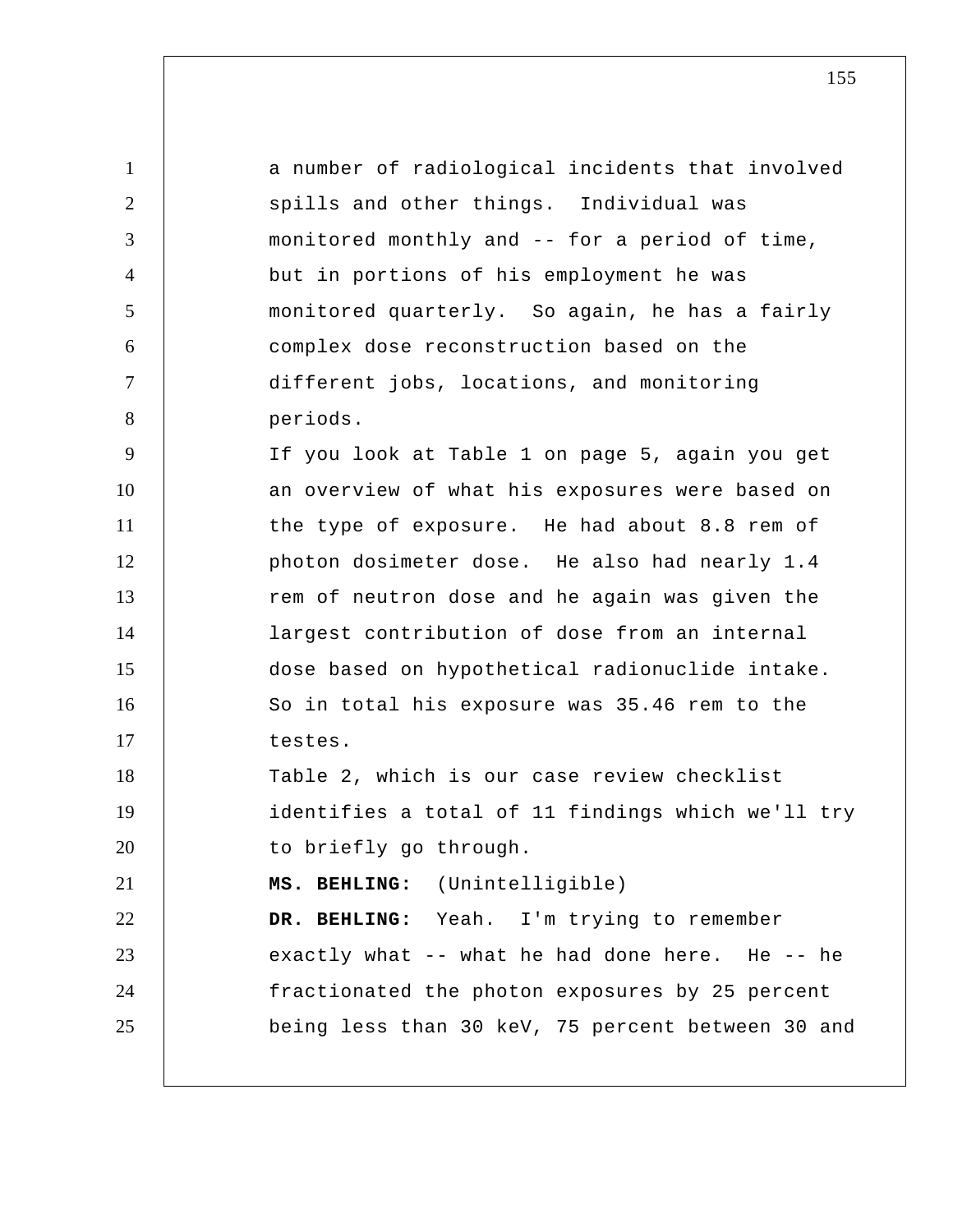1 2 3 4 5 6 7 8 9 10 11 12 13 14 15 16 17 18 19 20 21 22 23 24 25 250, and then we had to go through an awful lot to find out what -- those conversion factors were also energy dependent, as you see in Table 3 on page 9. And they varied. As I said, the fractions varied over time period. So you see in the first period, '67 through '71, in 1975 he used zero per fraction for 30, 50 percent, 30 to 250, and 50 percent greater than 250. And for subsequent time periods, that changed from -- to -- to some contribution from lower energy photons between '72 and '74, and so forth. So it was one of those things where you had to really look hard to figure out which years and which energies and which DCFs were being used.  **MS. BEHLING:** That all came from the Technical Basis Document --  **DR. BEHLING:** Yes.  **MS. BEHLING:** -- from the Hanford Technical Basis Document. But in any case he didn't use them appropriately.  **DR. BEHLING:** Yeah. I'm trying to remember what he -- yeah, I couldn't figure out on what the - the -- what was the basis for selecting these photon energy distributions, the 25 and 50 and 75 (unintelligible). I did not verify the -- the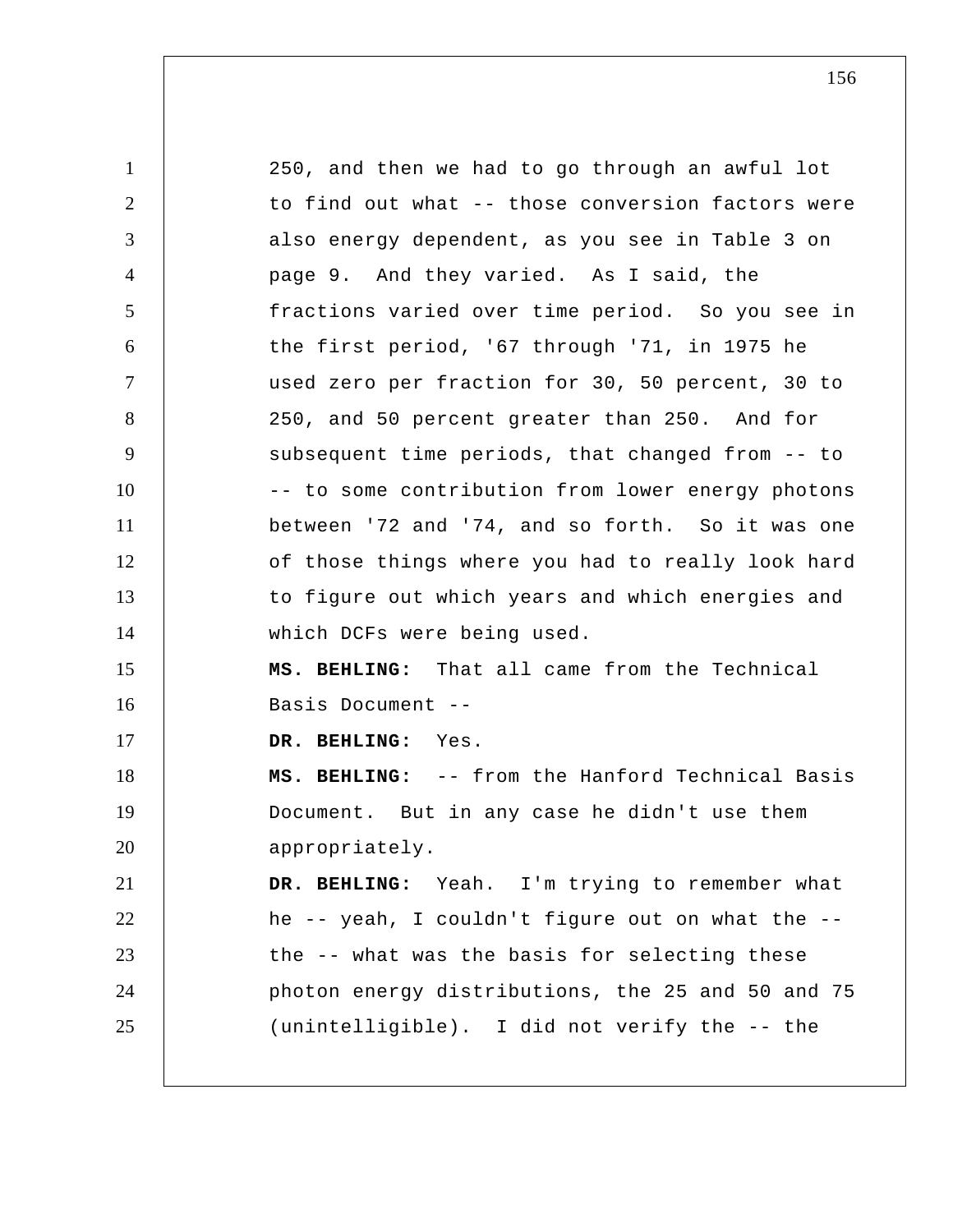1 2 3 4 5 6 7 8 9 10 11 12 13 14 15 16 17 18 19 20 21 22 23 24 25 basis for it, at least according to the Hanford Technical Basis Document. I could not verify where those fractions came from, and I explain that on page 10.  **MS. BEHLING:** We were able to reproduce what he did, but it does not match what the TBD recommends you -- that he does for those fractions, energy distributions.  **DR. BEHLING:** Yeah, and again I don't -- I'm not convinced that all of the effort is really something that complies with efficiency, balancing efficiency with precision. Seems like we're splitting hair here in some of these instances and we do often question whether or not the assigned fractions are even representative of the facility to begin with. But it seems like we spend an awful lot of time here going through these various time-consuming and laborious approaches for assigning IREP. And as I said, I would like still to determine whether or not IREP's assessment of relative effectiveness factors that are driven by these different photon energies are in fact something that has any level of credibility that would warrant this level of effort. After all, a dose is a dose until you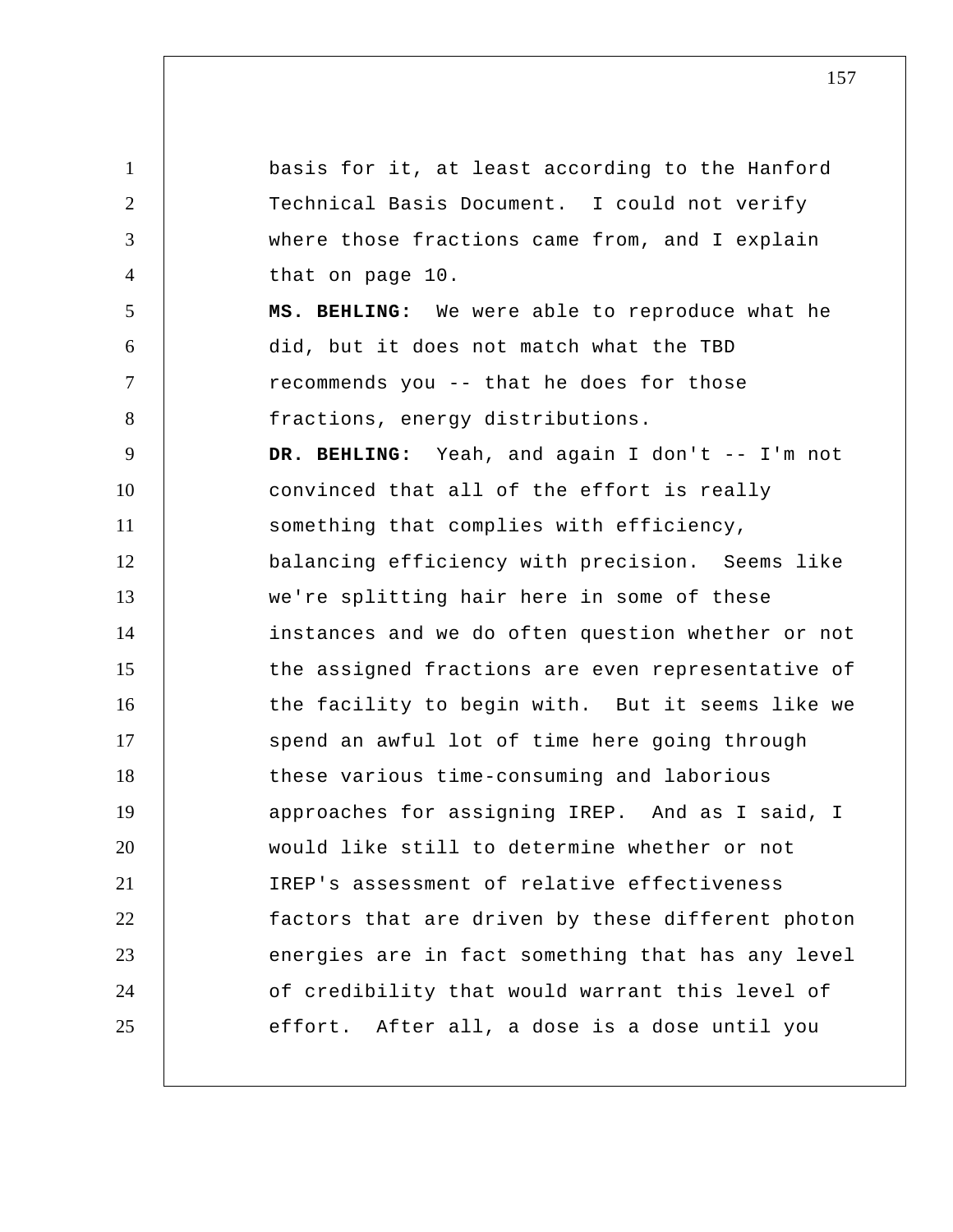1 2 3 4 5 6 7 8 9 10 11 12 13 14  $15$  --16 17 18 19 20 21 22 23 24 25 know that a dose is not a dose based on a relative effectiveness factor. And I realized in looking at some of these, they spend an awful lot of time going through these (unintelligible) because then it not only applies to recorded photon dose, but it also applies to missed photon dose. And you go through all these different iterations just to accommodate IREP.  **MS. BEHLING:** Well, the other thing --  **MR. GRIFFON:** Well, when it's in a workbook, it's a little faster.  **DR. BEHLING:** Yeah, if it's in a workbook --  **MS. BEHLING:** Although in this particular case, he did not use a workbook and this, I believe, he  **MR. GRIFFON:** Oh, he didn't?  **MS. BEHLING:** No, he is a best estimate because he was at a little over 40 percent POC with this dose reconstruction. So the reconstructor spent, you know, a fair amount of time -- we always say sharpening his pencil -- on this one, because it was -- the POC was over 40 percent.  **MR. GRIFFON:** Well, it wasn't a best estimate though, was it? Because the internal dose is still a hypothetical.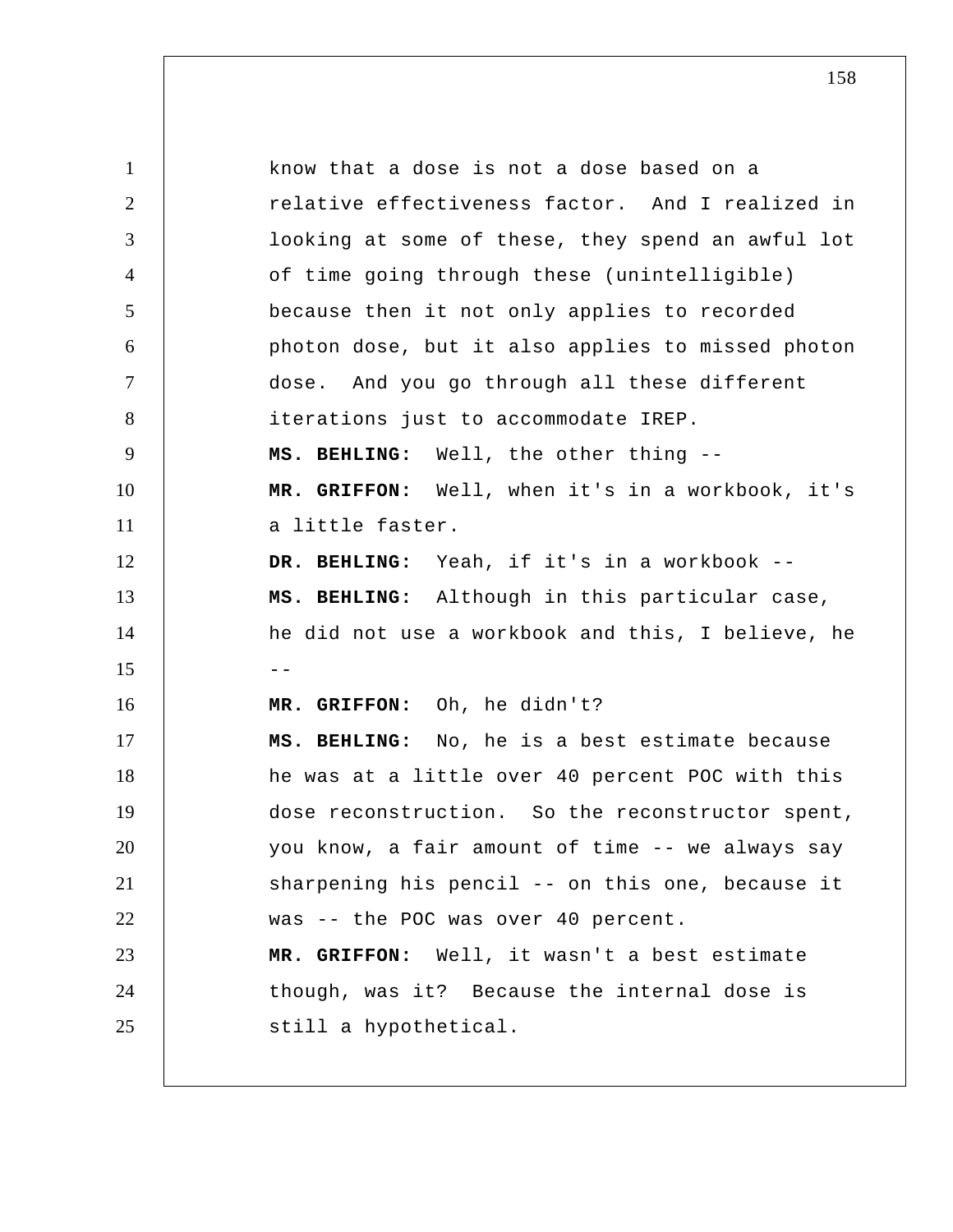1 2 3 4 5 6 7 8  **DR. BEHLING:** Yes. Well, now this is what I said. Sometimes they go through all these very definitive things for -- for making precise estimates of recorded or even missed, and then they just say well, we'll give you 20 radionuclides on the first day and all of that attempt to be precise is lost and somewhat inconsistent.

9 10 11 12 13 14 15 16 17  **MR. HINNEFELD:** Well, probably what happens is the dose reconstructor tries it as an overestimating approach because it's testicular cancer. It's not particularly radiogenic. And so he does several overestimating steps and he came out over 45 percent or around 50 percent or something and says, okay, well, I can't turn in an overestimate in this range. So now, what can I do to fine tune this.

 **MS. BEHLING:** Exactly.

18

19 20 21 22 23 24 25  **MR. HINNEFELD:** It's easier to fine tune the external stuff than for -- for -- depending on who the dose reconstructor is, it's easier to fine tune the external stuff than it is to fit an IMBA curve to bioassay data. And so they start - - you know, they start doing more and more definitive things on the external and then leave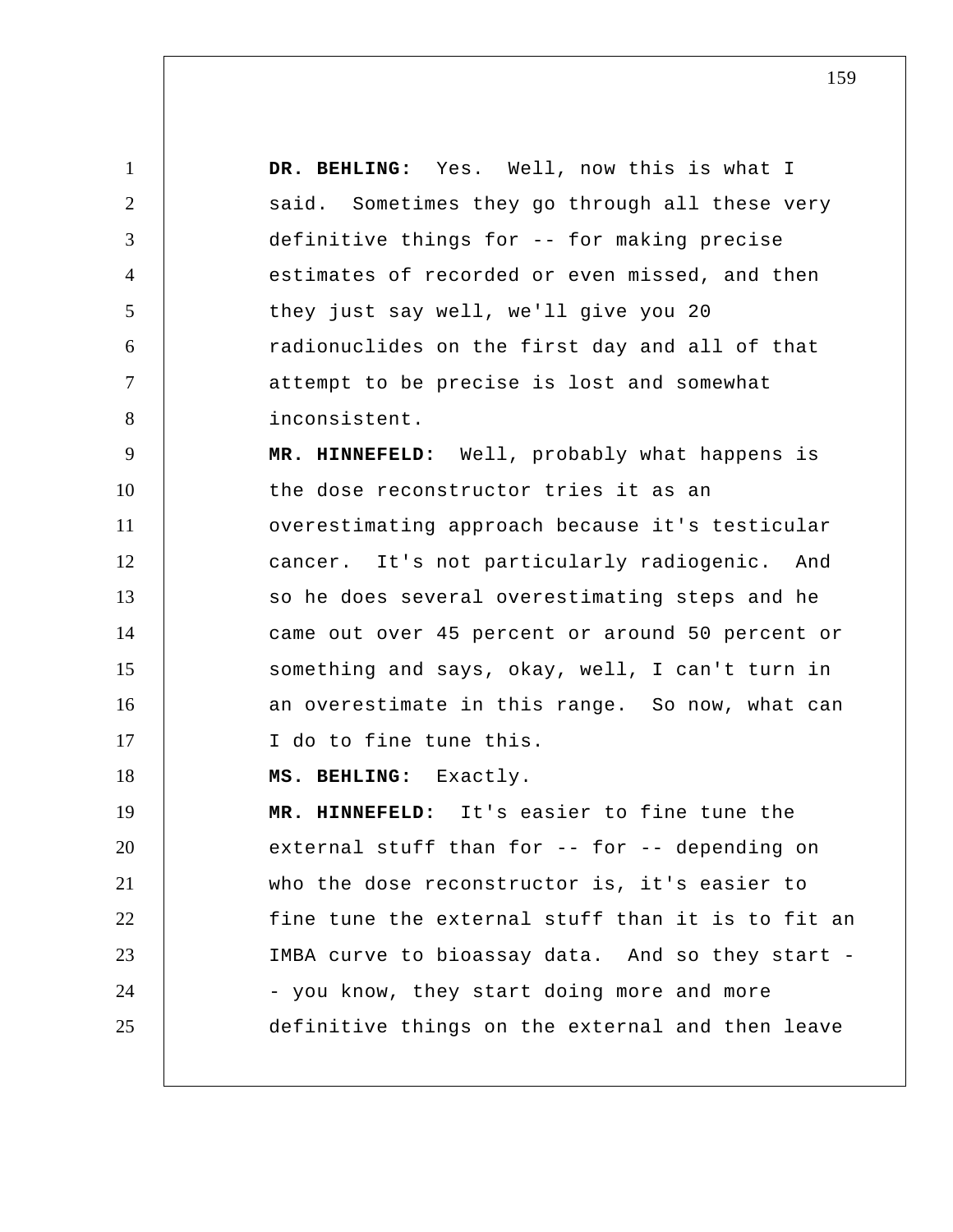1 2 3 4 5 6 7 8 9 10 11 12 13 14 15 16 17 18 19 20 21 22 23 24 25 the internal at the overestimating. I suspect that's how it got to be where we were.  **DR. BEHLING:** Yeah, as I said I think -- **MR. ALLEN:** I think (unintelligible) did use a workbook on this one.  **MR. HINNEFELD:** They do have a workbook. They just did it under Monte Carlo where it goes back and forth between normal and lognormal, or what? **MR. ALLEN:** I think they -- they probably used a workbook and clicked off a couple of maximizing and then tweaked on that.  **MR. GRIFFON:** I saw the workbook in the files.  **MS. BEHLING:** Oh, is that right?  **MR. GRIFFON:** Yeah, yeah.  **MS. BEHLING:** So they did work use a workbook on this?  **MR. GRIFFON:** Yeah. I don't know if they Monte Carlo'd it but --  **MR. HINNEFELD:** Not Monte Carlo --  **MR. GRIFFON:** They used the workbook, right. **DR. ROESSLER:** Is that really Table -- in the middle of that first paragraph, it says Table 6E -2. That's a very strange table number. This is on page --  **MR. GRIFFON:** 6E-2.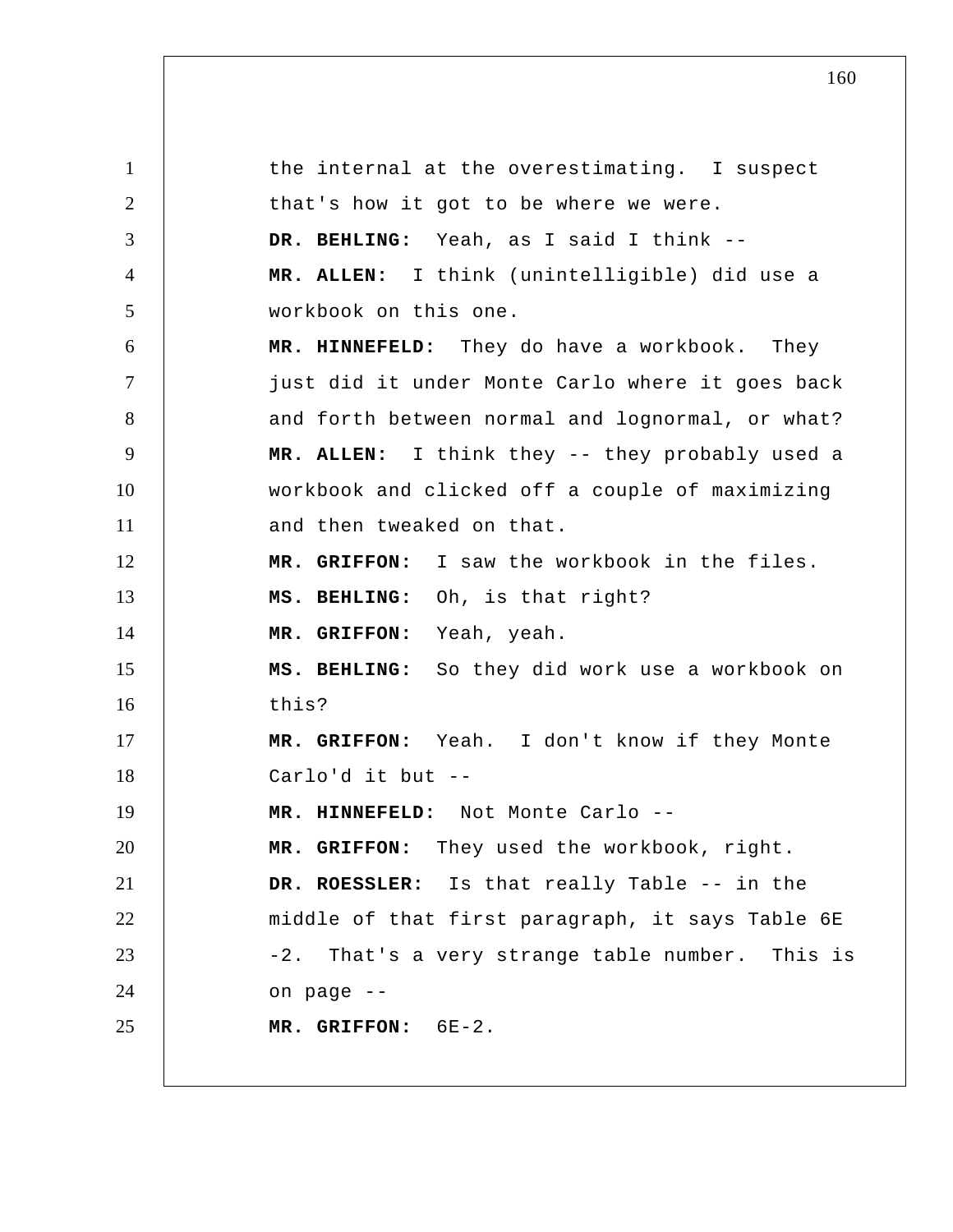1 2 3 4 5 6 7 8 9 10 11 12 13 14 15 16 17 18 19 20 21 22 23 24 25  **MS. BEHLING:** Yeah, it's --  **DR. BEHLING:** It's part of the attachment E. **DR. ROESSLER:** It is? It sounds like a number with a superscript or something. That is a real number?  **MR. HINNEFELD:** You've got to get a microscope out to read it though. That one's really hard to read.  **MR. GRIFFON:** Table 20 is --  **DR. BEHLING:** No, it's in reference to Attachment  $\mathbf{F}$ .  **MS. BEHLING:** That's right. They force you to read lots and lots of pages in that site profile and then at the attachment at the end they give you all --  **MR. HINNEFELD:** Here's what you do -- **DR. ROESSLER:** I tried looking at one of these backup disks that they send you, the Privacy Act stuff -- which you can't let anybody else see and all that -- before our teleconference call. And then looking at the case and looking at the disk, I said thank God we have a contractor because those of us who are on the Board have jobs. There's no way that we could put in the detailed time that these people are doing. I mean this is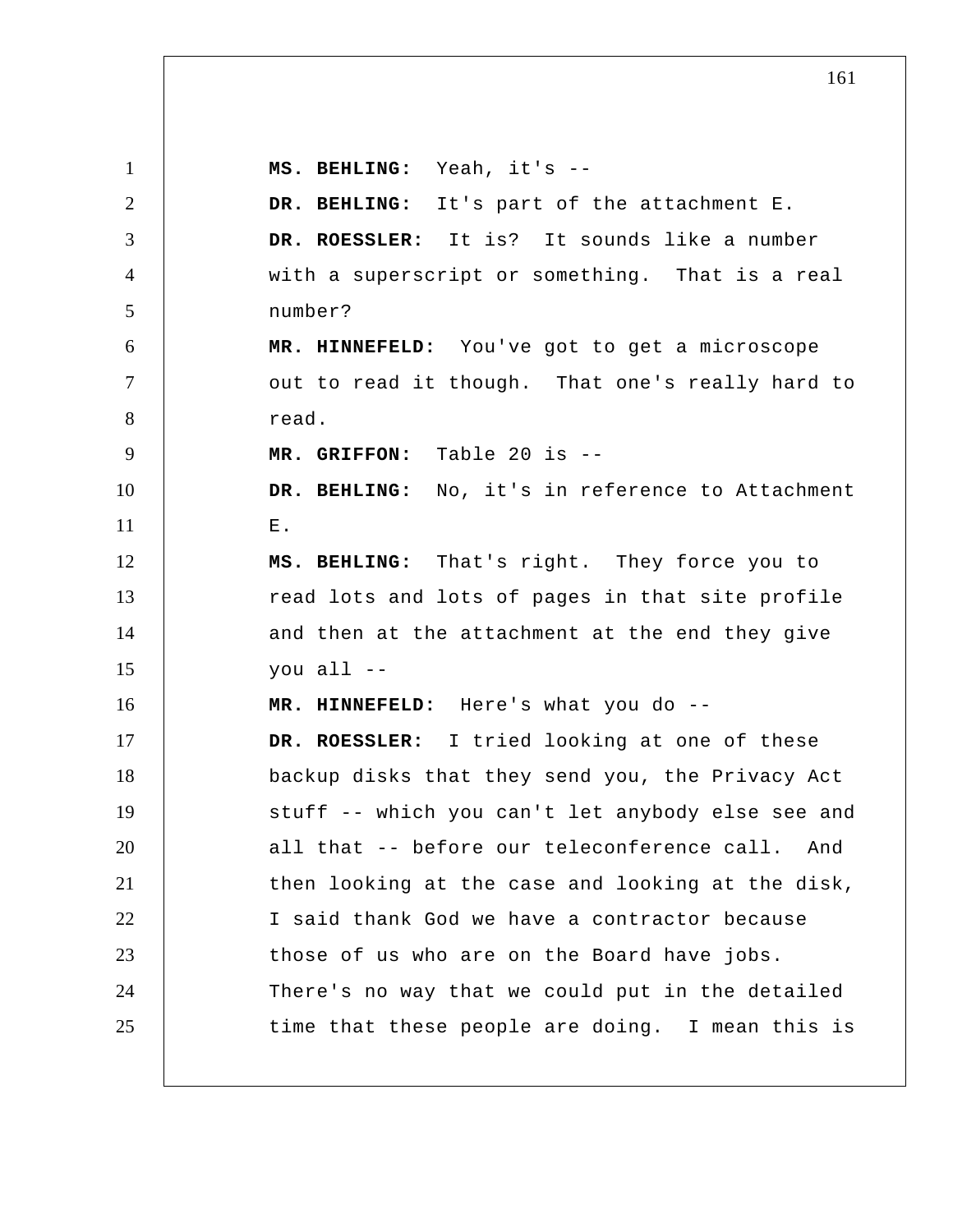1 2 3 4 5 6 7 an absolute necessity. Not only the time, but the knowledge, too.  **DR. BEHLING:** As I said, I couldn't convince myself that what was done was really claimantfavorable/unclaimant-favorable but, you know, and -- and I state there on page 10 where I talk about what they did. And in the end I sort of

8 9 10 11 12 13 14 15 16 17 18 19 20 21 22 23 24 25 conclude that, given the varying locations and energy distribution, it may have been more efficient to assume a hundred percent of 30 to 250 keV and a dose conversion factor of 1.011 for all recorded -- I mean to me, I would have like to have actually had the time to run all the variables. And so I say what is the final difference. Are we talking about a few millirem here? All that effort with all the energies and fractions and so forth, again, I don't want to beat a dead horse, but efficiency has to be viewed as part of the equation for saying is this really worth our time, especially when we then turn around and assign the biggest dose to a hypothetical situation that we can't verify one way or the other in terms of its authenticity or how accurate. It really doesn't represent the true internal dose. And so it's just, you know,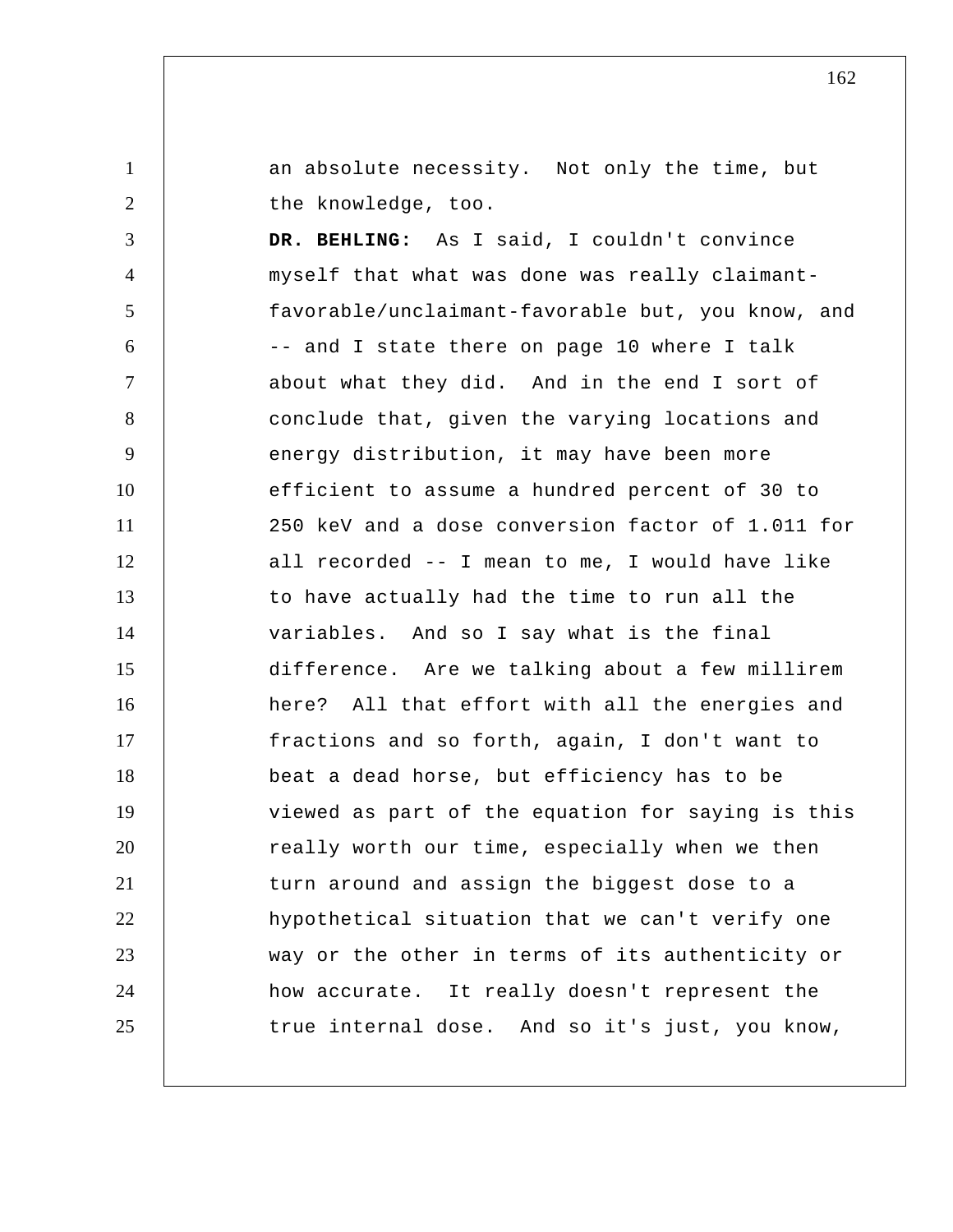1 2 3 4 5 6 7 8 9 10 11 12 13 14 15 16 17 18 19 20 21 22 23 24 25 my feeling that perhaps for -- for efficiency's sake, let's default to a value that is -- is easy to deal with, understandable to the claimant who may have to review his report, and in the end take some of the hours of work out of the equation. The next issue is the missed photon dose, and I guess what I state here is that we --  **MS. BEHLING:** Uncertainty.  **DR. BEHLING:** Yeah, we again missed the uncertainty here. He -- he talks in one place - and maybe this is something that -- Kathy has made mention of this before. I think the report oftentimes reflects a boilerplate wording that is taken out and it does not represent ultimately what the actual IREP input statement would have you believe. For instance, on page 10 I state that for missed photon dose, the DR report identified total 15 missed dosimeter readings using LOD values cited in Table 6E-6, and then states the following: A maximum potential missed dose of 0.463 rem from photons was used as the 95th percentile of a lognormal distribution for the purpose of calculating probability of causation. Well, if you look at the actual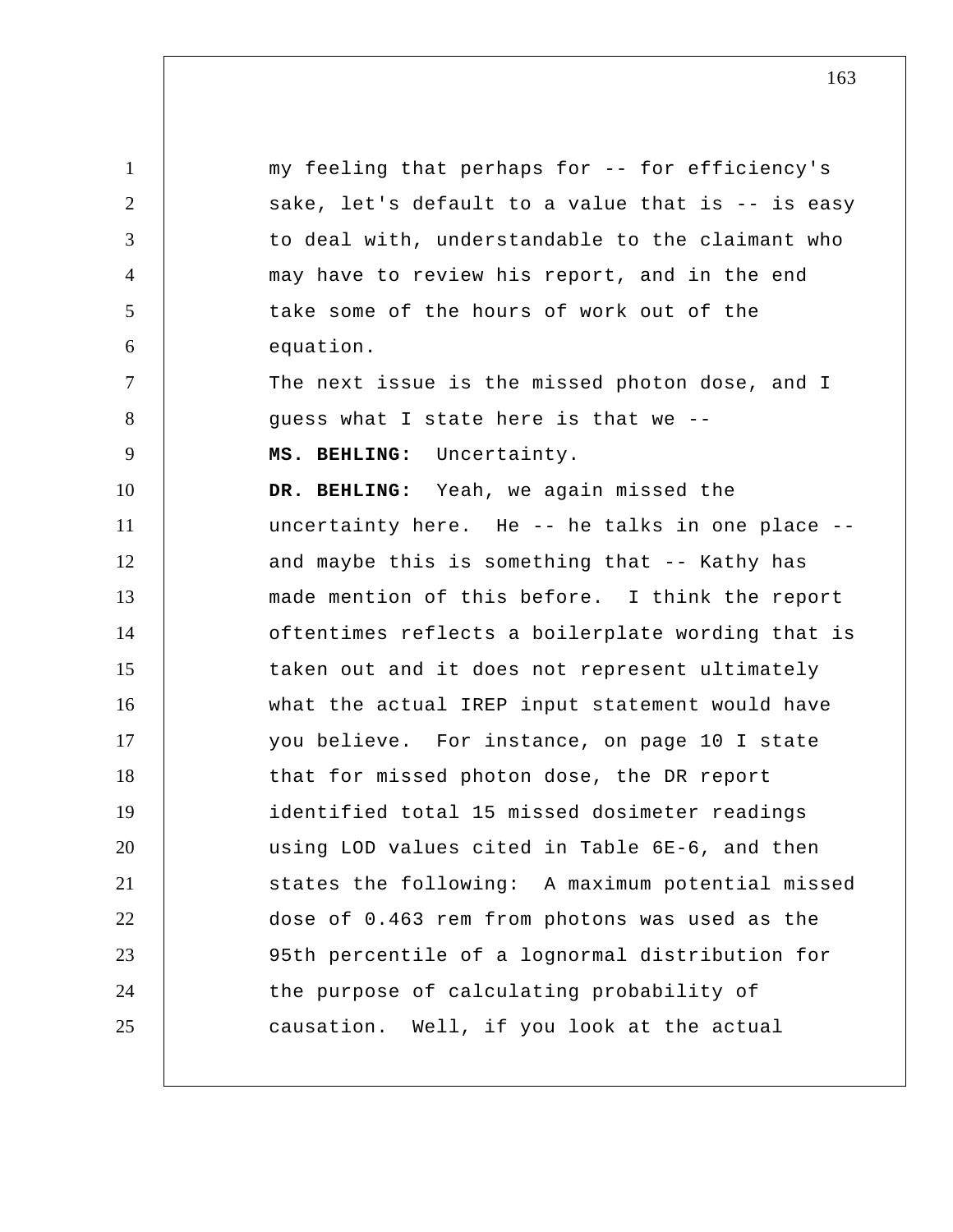1 2 3 4 5 6 7 8 9 10 11 12 13 14 15 16 17 18 19 20 21 22 23 24 25 values, they use not the LOD but they use LOD over 2 and a geometric standard deviation. So what you have -- and then that's okay, too, but you shouldn't state one thing in the text of the report and then do something totally different in the IREP input. And it appears that boilerplate wording is taken out -- and again, I understand why you want to standardize the format of the report, make it as -- as simple as possible, but as a minimum he could have done either LOD or LOD over 2, but they should be consistent. You shouldn't state that you're going to say -- you give them the 95th percentile value, but then actually when you look at the IREP input values that they are in fact LOD over 2 with a geometric standard deviation.  **MR. HINNEFELD:** Well, it was the -- I mean the 463 is the 95th percentile of that -- of that lognormal distribution that's used in the IREP.  **DR. BEHLING:** Yes.  **MR. HINNEFELD:** It used 230 and a GSD of 1.52, that means 463 is the 95th percentile. So the explanation -- the dose reconstruction explanation is not intuitively obvious, or it's not obvious --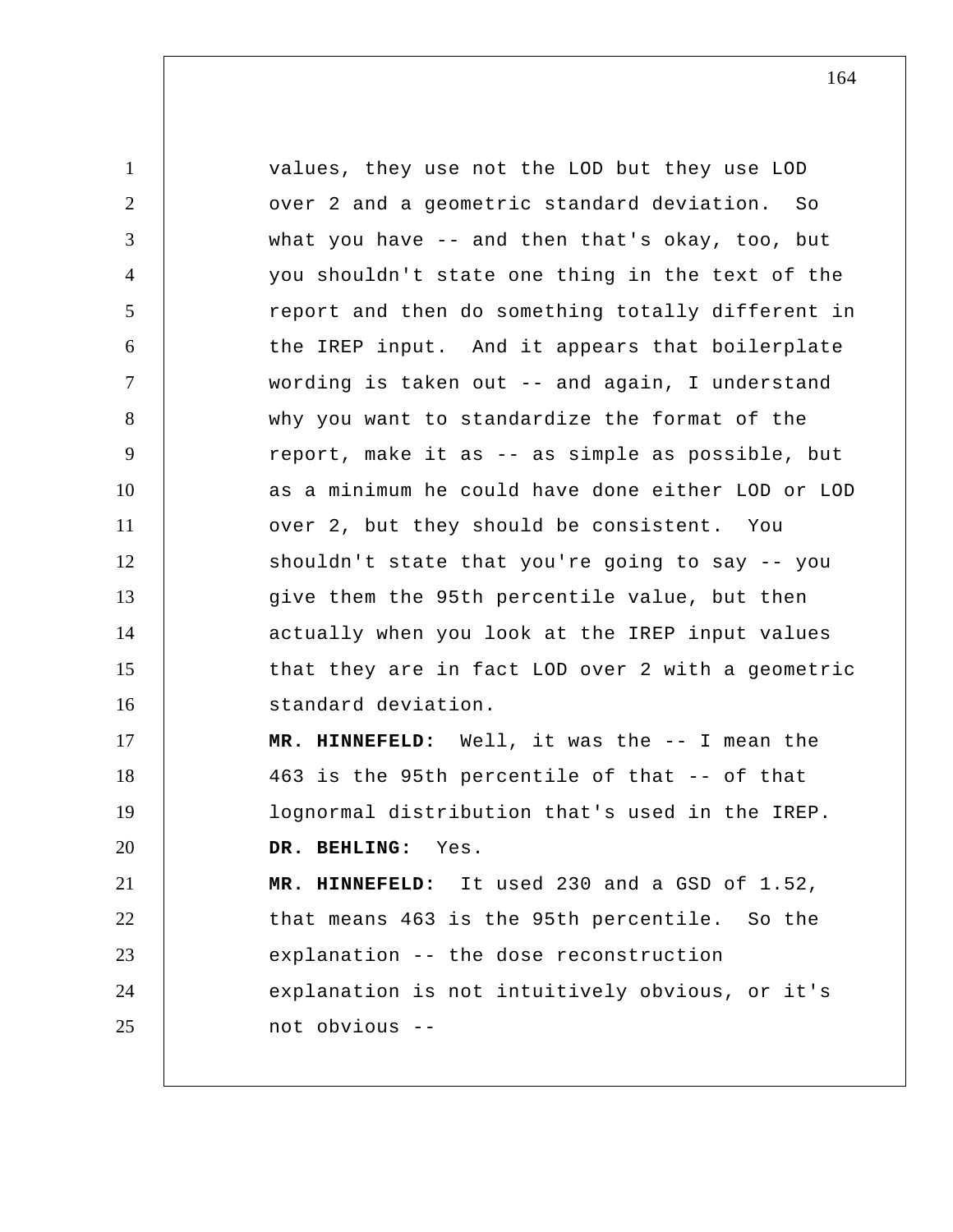1 2 3 4 5 6 7 8 9 10 11 12 13 14 15 16 17 18 19 20 21 22 23 24 25  **MS. BEHLING:** That's right.  **MR. HINNEFELD:** -- to the reader why that says 463 and the IREP line says 230. That's true.  **MR. GRIFFON:** Have you gone past the missed dose yet, Hans?  **DR. BEHLING:** Pardon?  **MR. GRIFFON:** Missed photon dose, are you done with that one?  **DR. BEHLING:** Yeah, missed photon dose. Those are multiple findings here. Failed to account for all missed photon doses -- (unintelligible) - - yeah, in some instances zero doses are not the only time when you should use missed dose, because obviously if you're going to maximize a - - an exposure, then it is LOD. Any value recorded dose that's less than LOD should be considered as a surrogate for a missed dose because obviously -- let's assume the LOD value for a dosimeter is 40 millirem and the recorded dose is 25. You would -- if you want to maximum his missed dose, you would assign 40 millirem as opposed to -- to the 25 that is really the recorded dose. So missed dose has to be viewed, not just for zero recorded doses, but any value that's either LOD, if you're maximizing, or LOD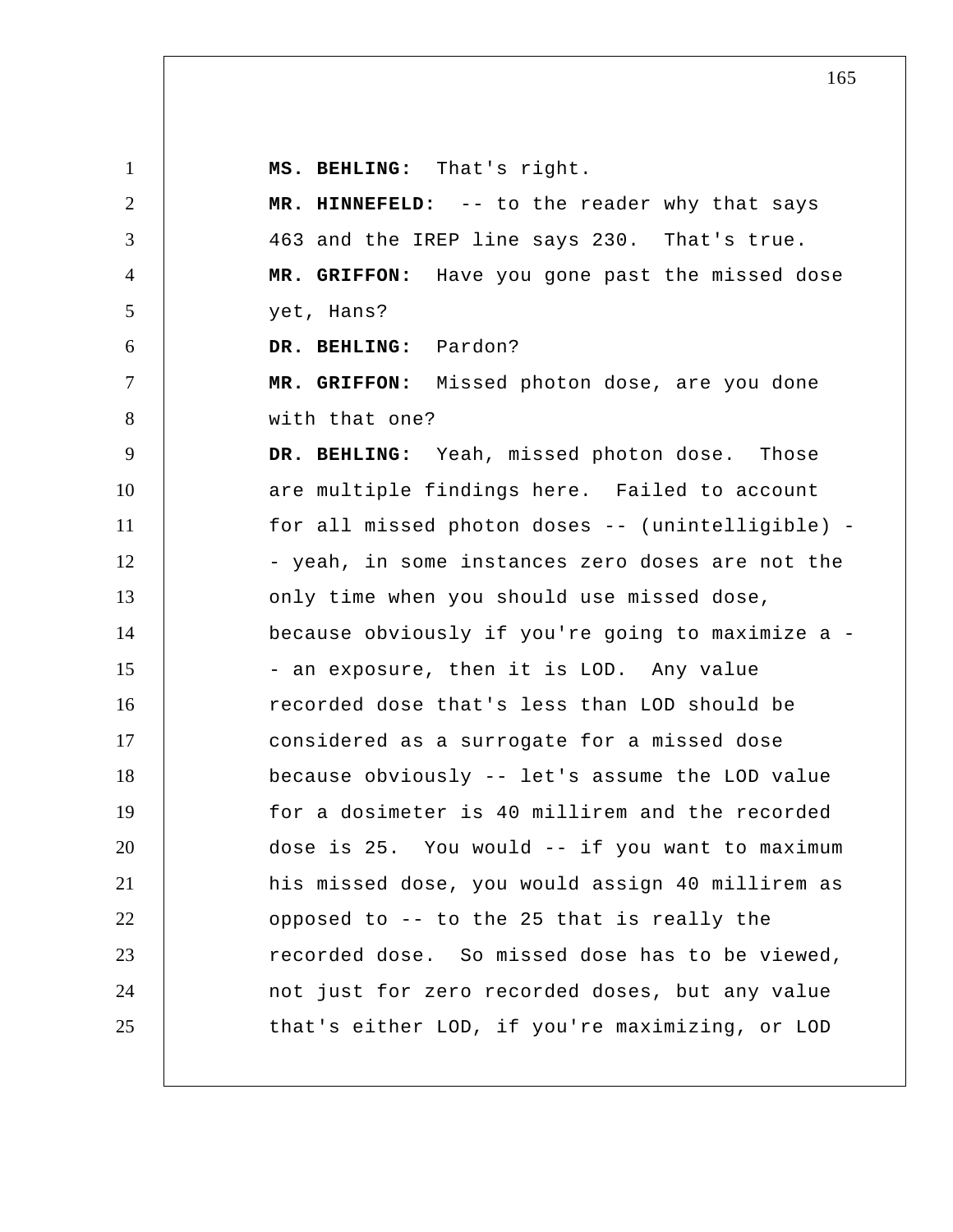1 2 3 4 5 6 7 8 9 10 11 12 13 14 15 16 17 18 19 20 21 22 23 24 25 over 2. And I think that everyone understands that equation.  **MR. HINNEFELD:** Yeah, yeah. I was just going to say, certainly if you have a recorded value that's less than LOD over 2 --  **DR. BEHLING:** Yes.  **MR. HINNEFELD:** -- we would say that should be a zero.  **DR. BEHLING:** Yes, yes.  **MR. HINNEFELD:** That would be treated as a zero.  **DR. BEHLING:** And I think in the last 20 cases I identified cases where the recorded dose was 1 or 2 millirem.  **MR. HINNEFELD:** Right.  **DR. BEHLING:** And -- and of course the guy would have been better off if we would have had zero because he would have -- as a minimum have gotten LOD over 2 as opposed to one or two recorded doses. So that's that issue.  **MS. BEHLING:** And I believe during the previous cases we addressed this, and this was something that you were going to be making changes to. Is that correct?  **MR. HINNEFELD:** Yeah. We've already -- we've told the contractor that if they have a recorded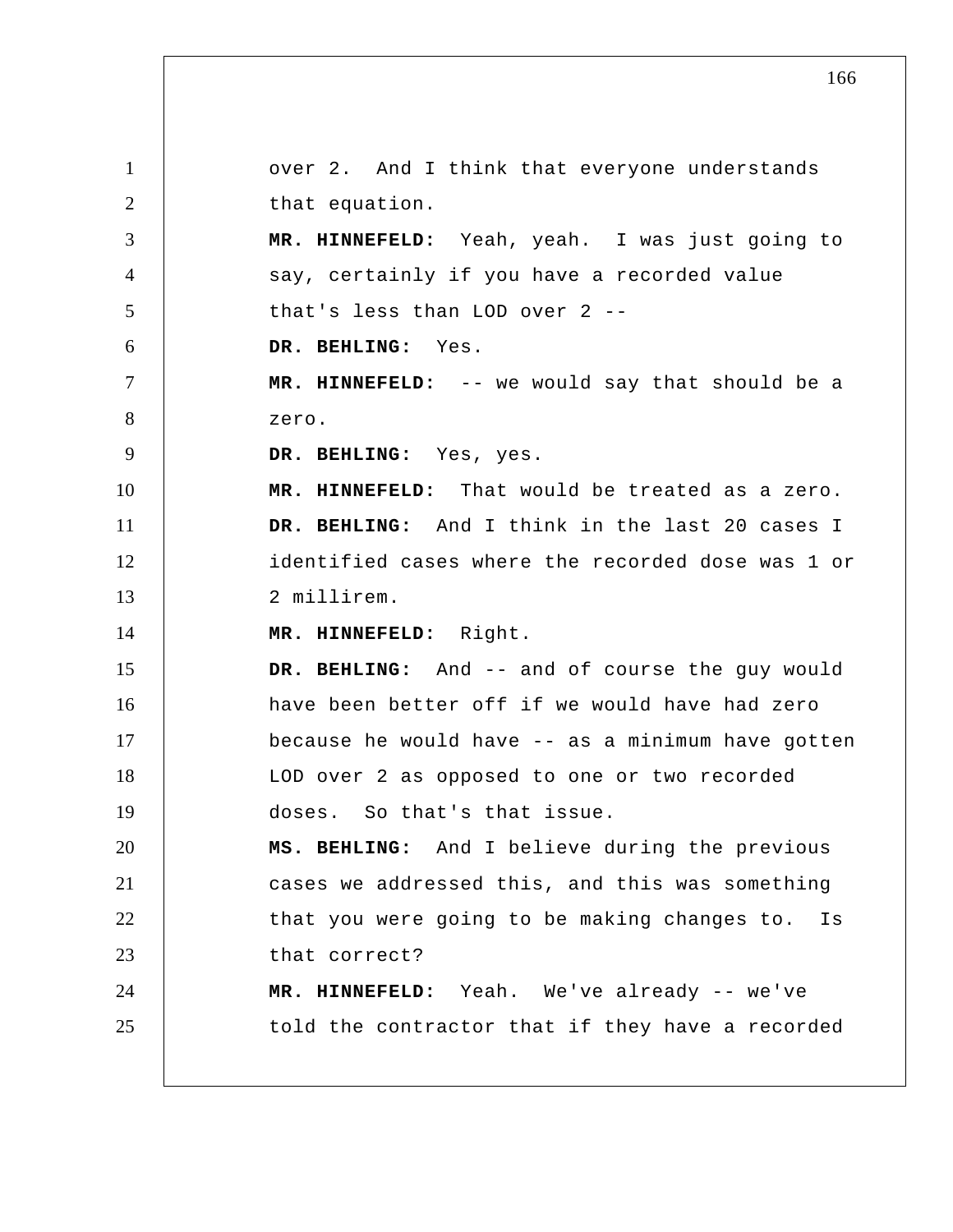1 2 3 4 5 6 7 8 9 10 11 12 13 14 15 16 17 18 19 20 21 22 23 24 25 dose that's less than LOD over 2, then that's treated as a zero.  **DR. BEHLING:** Yeah. I think, as I state here, count 16 zero readings along with 12 positive readings below LOD. And so again, if -- if you want to be claimant-favorable you would assign a missed dose even though there was a positive but it was below LOD.  **MR. HINNEFELD:** Well, I guess LOD -- or LOD depends on how the LOD is valid.  **DR. BEHLING:** Yeah.  **MR. HINNEFELD:** How do you know -- what do you know because LOD -- if it's a Currie MDA, meaning that you're confident you're going to see that value -- and the halfway too, that would be what Currie calls the critical line, and then we would use the critical (unintelligible) LOD because that's really where you say you can't tell if you're different from zero is LOD over 2. So if you can't tell that you're different than zero, recorded count is a zero, including the missed dose calculation. That's -- that's our approach.  **DR. BEHLING:** The next one, recorded neutron doses, and there were a couple findings here that I identified on page 12. He -- he said he gave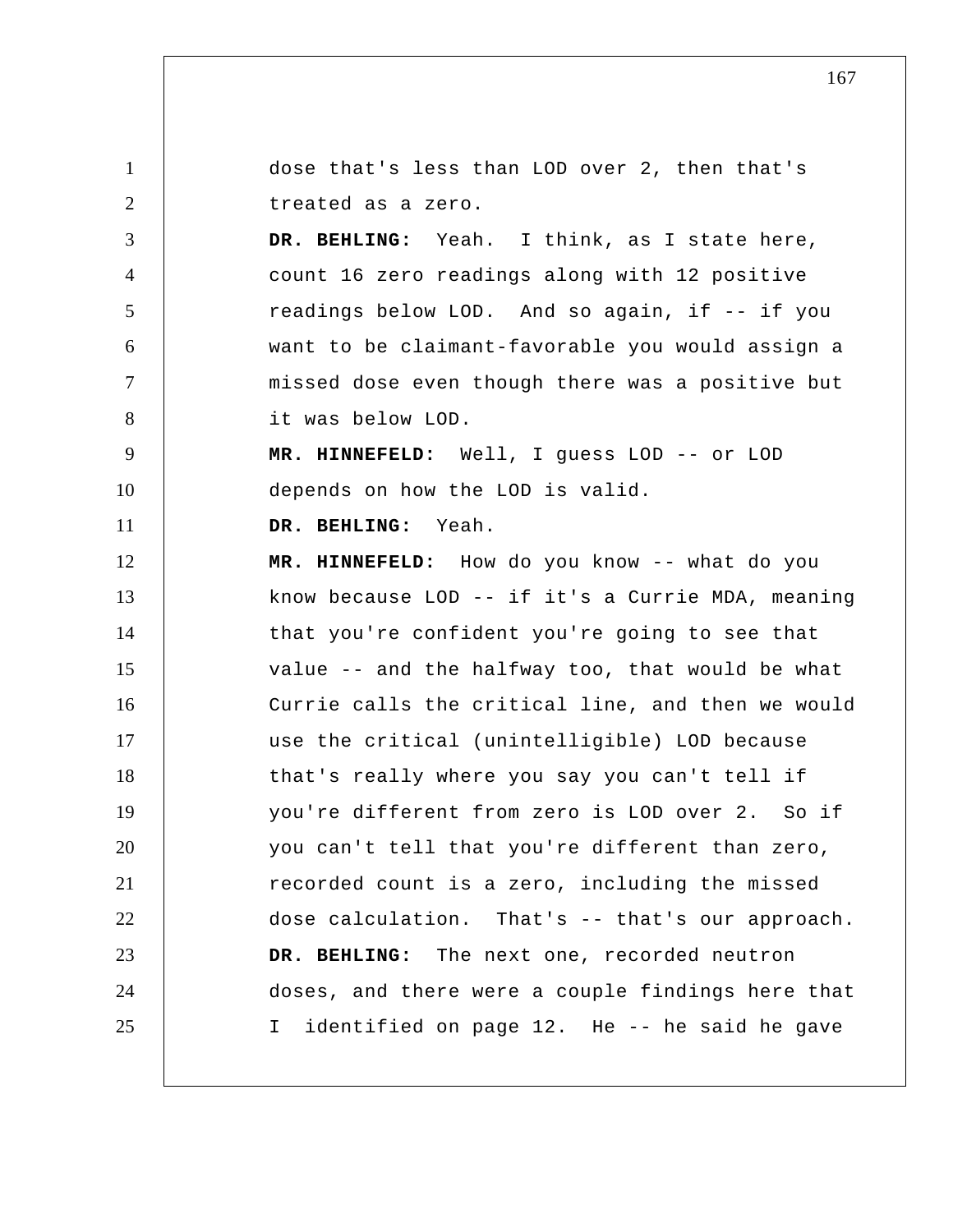1 2 3 4 5 6 7 8 9 10 11 12 13 14 15 16 17 18 19 20 21 22 23 24 25 neutron doses on the basis of energy between 100 keV and 2 MeV and between 2 and 20 MeV, and what it turns out, that he did not -- he states that these were the fractions, but when you -- when you actually calculate it, it appears that what he's done is to use 100 percent for each. The doses for the 100 keV to 2 MeV would have been 10 percent too high based on the 90 percent and 10 percent, and of course the 2 to 20 MeV would have been ten times too high because they should have only been 10 percent fraction. So in essence he overestimated by -- he -- by stating in the text that he was going to do it but then failing to apply those fractions in this calculation. Missed neutron doses. Okay. I identified several deficiencies -- three deficiencies for missed photon doses. Let's see here. The first one is failure to properly account for missed neutron dose. SC&A was not able to duplicate the 42 zero readings reported by NIOSH but did count 90 zeroes neutron dosimeter readings and 21 neutron readings below LOD over a 10-year period.  **MS. BEHLING:** In going into the records, we -- we found almost double of the --  **DR. BEHLING:** Yeah. He --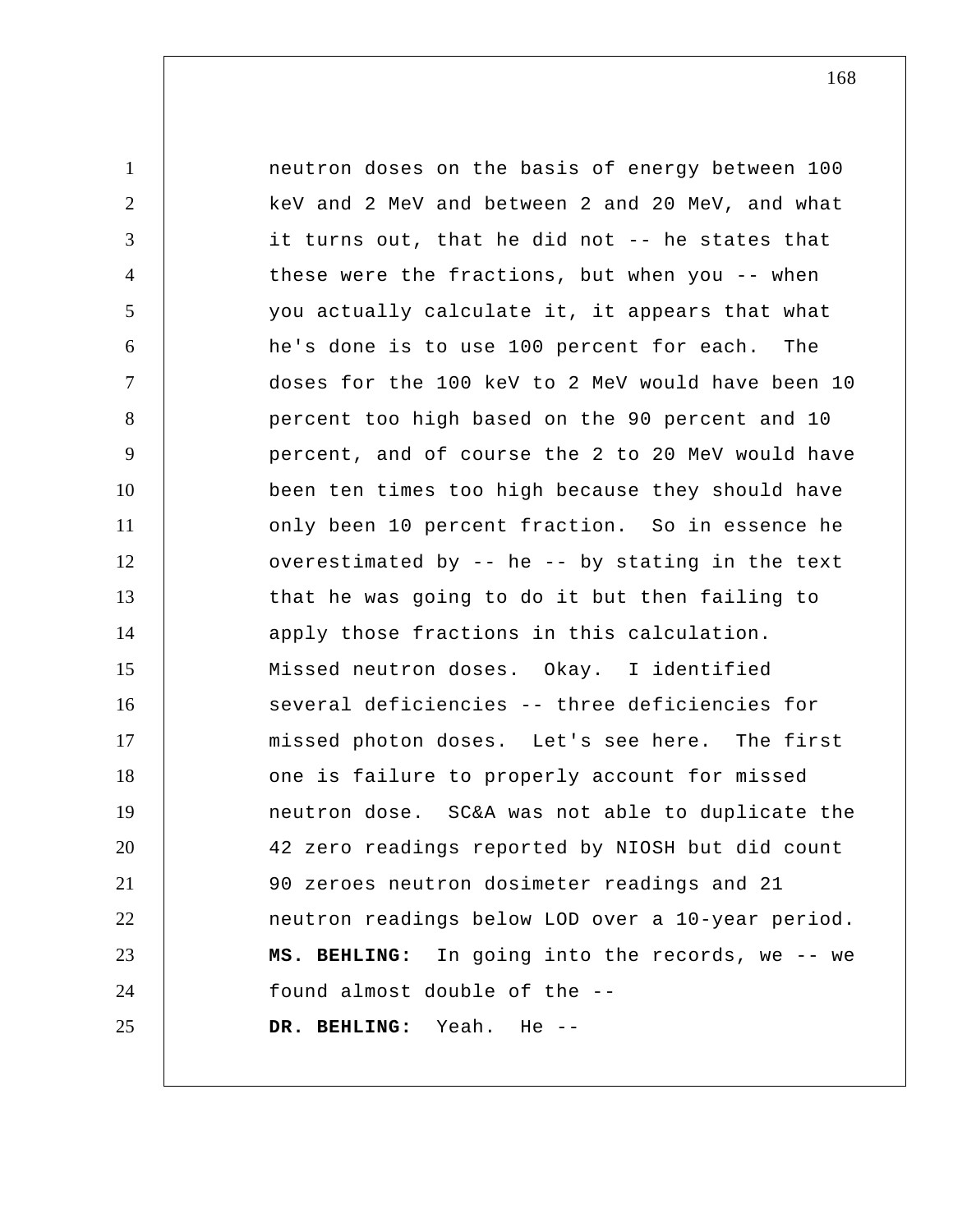1 2 3 4 5 6 7 8 9 10 11 12 13 14 15 16 17 18 19 20 21 22 23 24 25  **MS. BEHLING:** -- of the zero --  **DR. BEHLING:** -- understated the number of missed neutron doses. Incorrect energy percentages - yeah, again, the same mistake here. He said he would give it a 10 percent and 90 percent fraction for the two ranges, but he ended up doing the same mistake as he did for actual recorded neutron doses.  **MS. BEHLING:** Excuse me one second. Can this be an item? This is an item that NIOSH can look into, the dose --  **MR. HINNEFELD:** Well, I certainly want -- I want to certainly look into the number of missed doses and the number of zeroes, the number of zeroes in the missed dose calculation. This table that he -- that's here in section 2.3 on page 12, is this out of the dose reconstruction report?  **MS. BEHLING:** Yes. Yes, it is.  **DR. BEHLING:** Yes.  **MR. HINNEFELD:** Hasn't he combined the 90 percent and 10 percent with the ICRP 60 factor in that table? Is that how he got these numbers? Because the number I'm familiar with, I mean .1 to 2 -- the ICRP conversion is 1.91, right?  **MS. BEHLING:** Yes.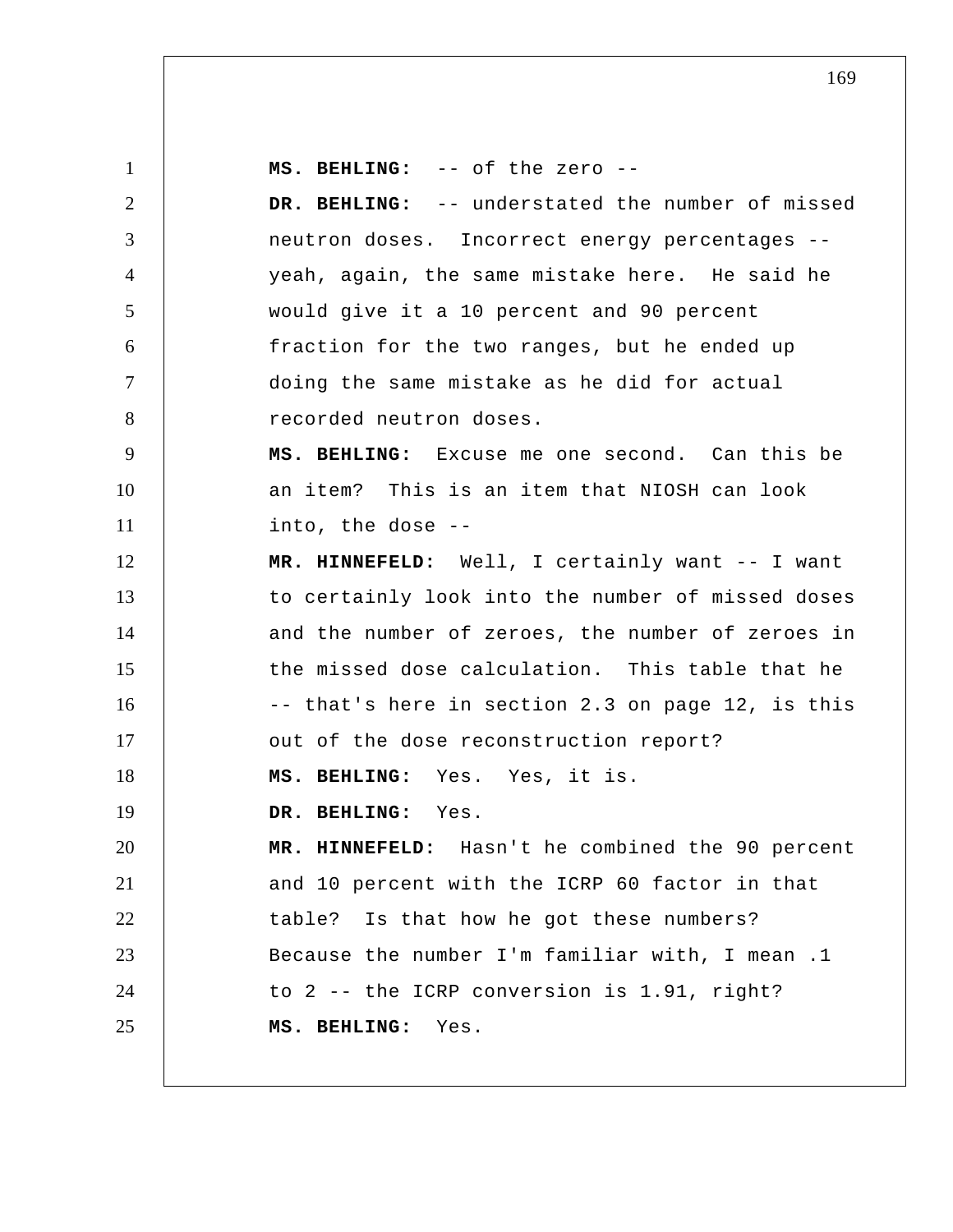1 2 3 4 5 6 7 8 9 10 11 12 13 14 15 16 17 18 19 20 21 22 23 24 25  **MR. HINNEFELD:** Isn't that the energy range you use --  **DR. BEHLING:** You may be correct --  **MR. HINNEFELD:** If you take 90 percent of that --  **DR. BEHLING:** ICRP 60 may have taken that into consideration.  **MS. BEHLING:** Maybe that's what they did then.  **MR. HINNEFELD:** I think they took the 90 percent and the 10 percent in those ICRP factors, because an ICRP factor of .13 just looks too low to me on 2 to 20. And so I think that must incorporate that 10 percent fraction that goes in that energy range. I think those factors that they call ICRP factor are actually a combination of the apportioning --  **DR. BEHLING:** I have to look at that, but 10 percent wouldn't give you .13. It would give you .19.  **MR. HINNEFELD:** But those -- but the ICRP factor is different on different energy ranges. You see 1.91 most often because .1 to 2 is used most often because of the REF and it's most favorable. So you see 1.91 most often, but the different energy bands for neutrons have different ICRP factors.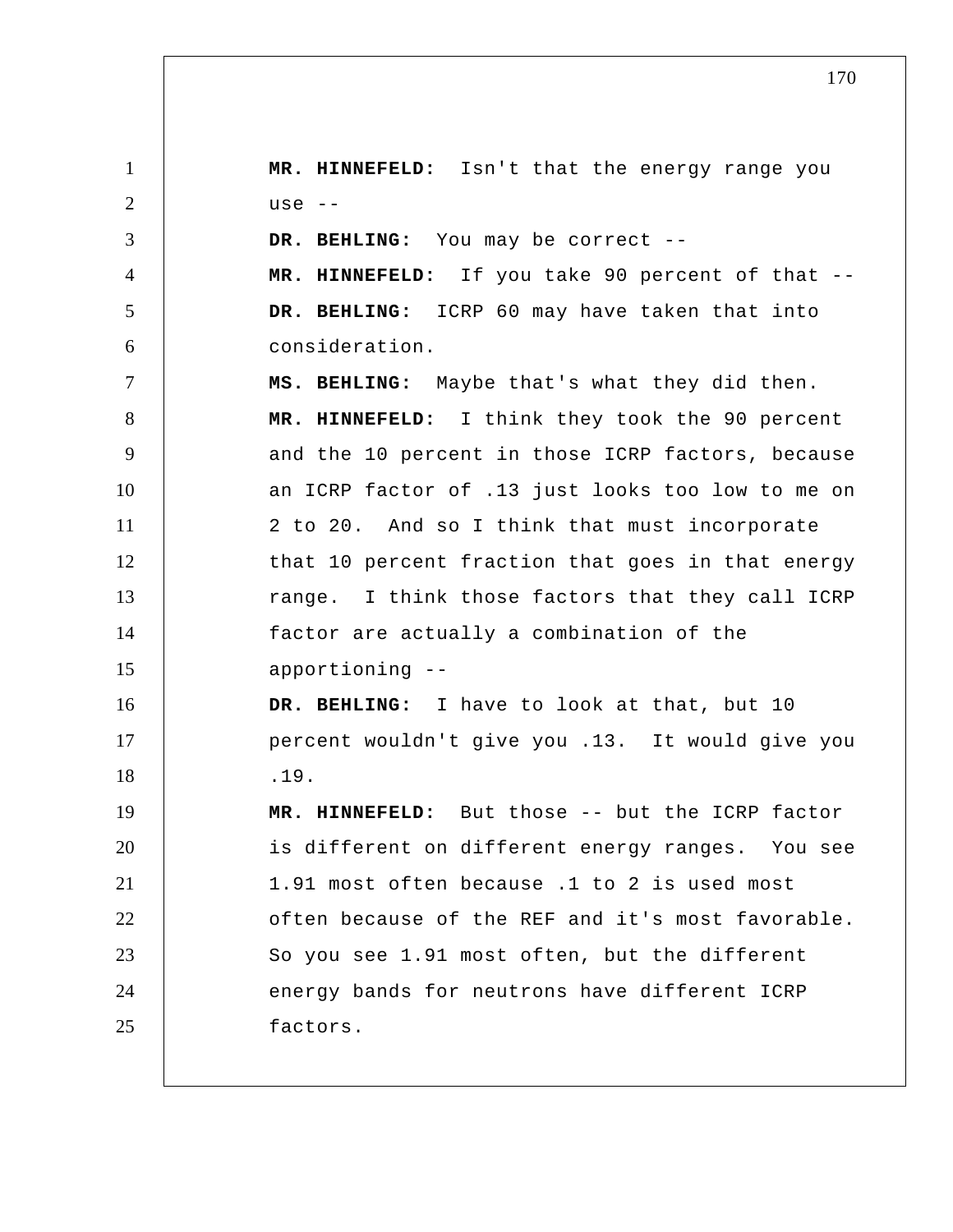1 2 3 4 5 6 7 8 9 10 11 12 13 14 15 16 17 18 19 20 21 22 23 24 25  **DR. BEHLING:** I'd have to look at that.  **MS. BEHLING:** Let's all look at that.  **DR. BEHLING:** You may be right.  **MS. BEHLING:** Because I thought we assumed that's what he did, also. I don't know.  **DR. BEHLING:** I have to look at that to see if that -- if that actually addresses that as (unintelligible).  **MR. HINNEFELD:** I think that's what's going on in that table.  **MS. BEHLING:** Possibly.  **MR. HINNEFELD:** And I really hated that table when I saw it in the dose reconstruction -- **DR. BEHLING:** Yeah, if you have --  **MR. HINNEFELD:** -- and I told them for -- DR. BEHLING: Yeah, let's -- let's make an issue of that.  **MR. HINNEFELD:** -- explain to me what you're doing here, you know --  **MS. BEHLING:** Yes.  **MR. HINNEFELD:** -- instead of mixing stuff up like that.  **MS. BEHLING:** Yeah.  **DR. BEHLING:** Table 6E-3 is the table that we need to look at.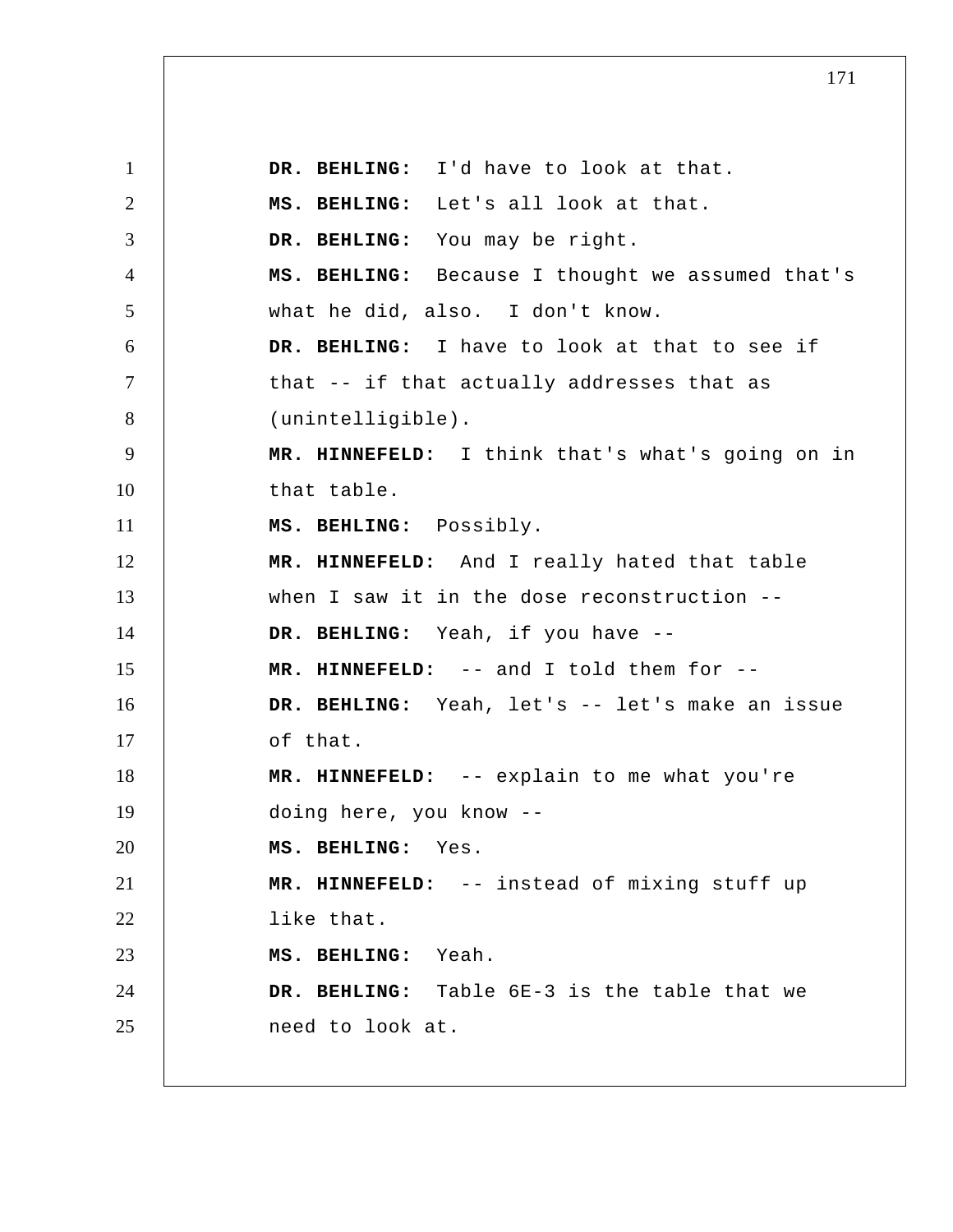1 2 3 4 5 6 7 8 9 10 11 12 13 14 15 16 17 18 19 20 21 22 23 24 25  **MS. BEHLING:** We'll look at that again, but I can assure you when -- when we can't reproduce something, before we will say we can't do that, we go through hoops --  **MR. HINNEFELD:** A lot of different tries --  **MS. BEHLING:** So we tried --  **MR. HINNEFELD:** You have convinced me of that. Trust me, you have convinced me of that.  **MS. BEHLING:** Because we don't want to erroneously, you know, keep it. But -- but you may be right on this one. I'll look. But with regard to the missed neutron dose --  **MR. HINNEFELD:** And the number of zeroes, that's important.  **MS. BEHLING:** -- and the number of zeroes, I think that -- that's --  **MR. HINNEFELD:** Yeah, that's the note I made.  **MS. BEHLING:** -- I think a more significant issue.  **DR. BEHLING:** Who's got a calculator? Does anybody have a calculator where they can --  **MR. HINNEFELD:** I've got an Excel spreadsheet.  **DR. BEHLING:** Multiply 1.91 times .9. What does that tell you?  **MS. BEHLING:** 1.719.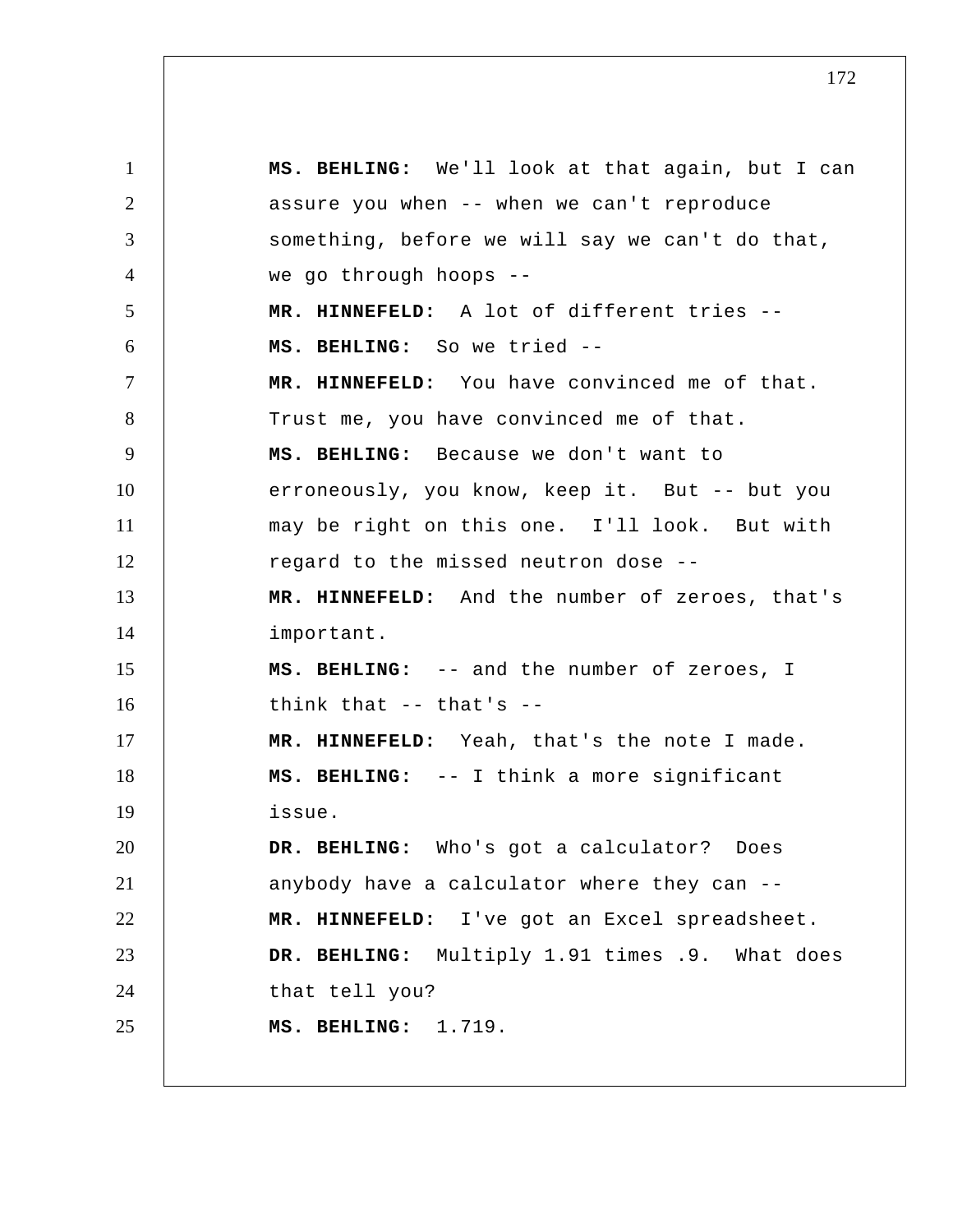1 2 3 4 5 6 7 8 9 10 11 12 13 14 15 16 17 18 19 20 21 22 23 24 25  **MR. GRIFFON:** 1.72, yeah. 1.719.  **DR. BEHLING:** Well, that would appear, because that's what's in that table. So it may very well end up being that he accounted for that 10 percent and 90 percent fraction by using the ICRP 60 factor as --  **MR. HINNEFELD:** I think that's what he's done just based on seeing that -- that value.  **MS. BEHLING:** Okay. Yeah.  **DR. BEHLING:** Okay. In that case we will --  **MR. HINNEFELD:** I think that might be what he did.  **MS. BEHLING:** Okay. We will look --  **MR. HINNEFELD:** Like I said, I hated that table. I saw a number of dose reconstructions that had tables like that where they combined two factors without really explaining --  **MR. GRIFFON:** Without really putting how they did it.  **MR. HINNEFELD:** -- that they had combined two factors and it'd drive you nuts when you haven't seen one like that, trying to figure out what in heck they're doing.  **DR. BEHLING:** Okay.  **MS. BEHLING:** Okay.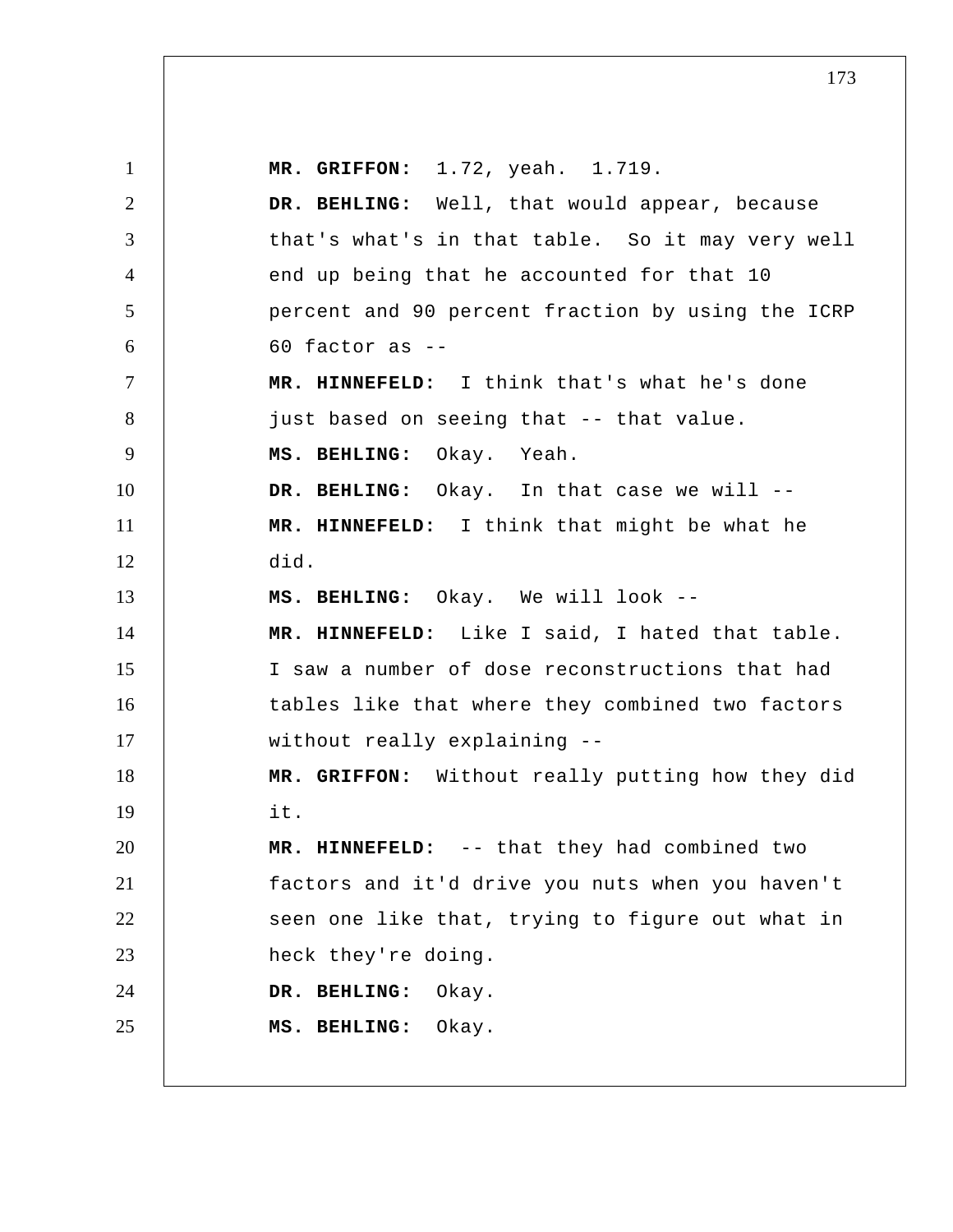1 2 3 4 5 6 7 8 9 10 11 12 13 14 15 16 17 18 19 20 21 22 23 24 25  **DR. BEHLING:** Okay. So we'll -- we'll take a look at those. Let me just make a note here. Okay. Then the same thing then applies for the missed --  **MR. HINNEFELD:** The missed.  **DR. BEHLING:** Yes.  **MR. HINNEFELD:** It's the same table on this.  **DR. BEHLING:** Yes. **MR. ALLEN:** Yeah, looks like they've got it broke down by area there. That's the two factors for these areas.  **MR. GRIFFON:** The 25 and 75 and 50/50, yeah, it's broken down by work areas. Right? **MR. ALLEN:** Yeah.  **MR. HINNEFELD:** Uh-huh. **MR. ALLEN:** Can't tell the basis for it on this spreadsheet here, but it looks like that's what it is. Some areas it's 1.91 all for the one range --  **MR. HINNEFELD:** Yeah, 1.91 in one range and zero in the other, and some ranges it's -- yeah. **MR. ALLEN:** It's split up differently in other areas.  **MR. HINNEFELD:** Yeah.  **DR. BEHLING:** Okay. Shallow -- recorded shallow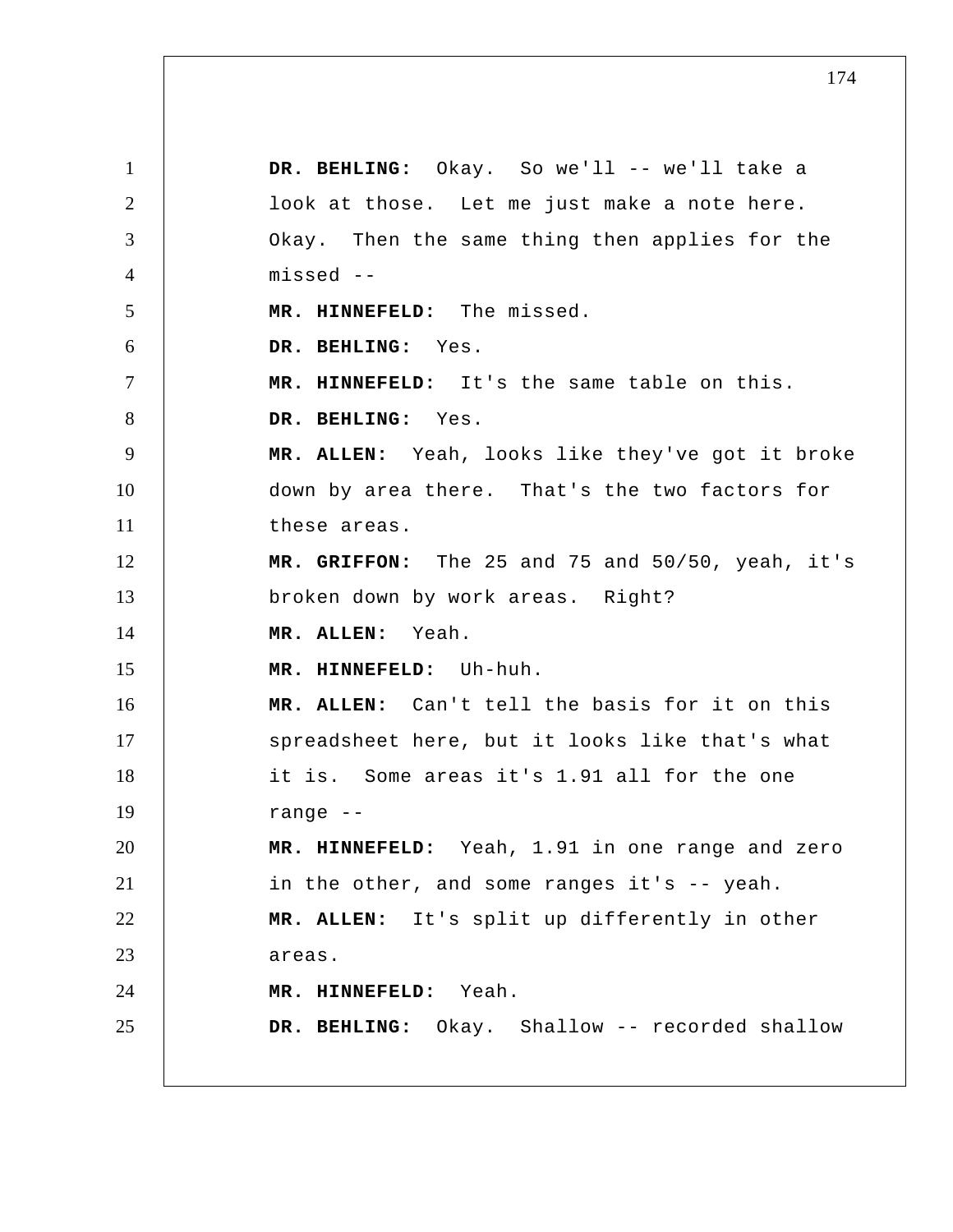1 2 3 4 5 6 7 8 9 10 11 12 13 14 15 16 17 18 19 20 21 22 23 24 25 electron dose. I think in this case the individual may have double-dipped and actually overstated. Shallow dose he assigned to -- you have an option of assigning shallow dose to less than 30 keV photon energy or to -- to electrons.  **MR. HINNEFELD:** Uh-huh.  **DR. BEHLING:** And I think he did both.  **MR. HINNEFELD:** Oh, okay.  **MS. BEHLING:** Is that this one?  **DR. BEHLING:** Yes.  **MS. BEHLING:** Because it was also the Hanford case where the recorded -- the dosimetry data initially appeared as if there was a shallow - no. How did that work? That there was a shallow dose -- maybe it's under the missed shallow dose. We're going to get to that.  **DR. BEHLING:** In -- in this case they assigned a shallow dose to both 30 keV -- less than 30 keV photons and to betas. And in essence that's doubling the -- the shallow dose.  **MR. HINNEFELD:** Yeah.  **DR. BEHLING:** You should either use one or the other, but not both. Let's see. What do we have here. Missed shallow doses. For shallow dose, obviously the PROC -- procedure 6, addendum to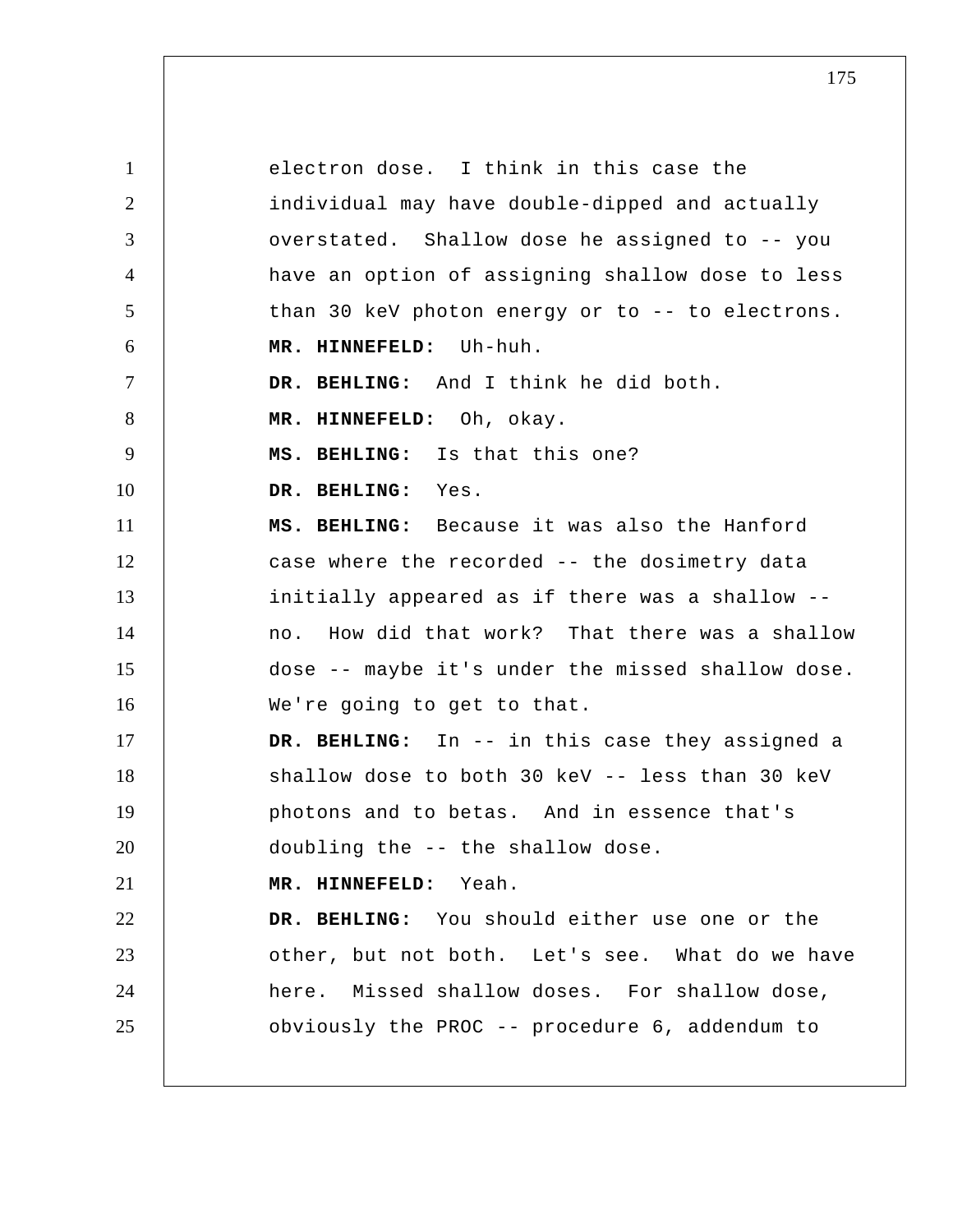1 2 3 4 5 6 7 8 9 10 11 12 13 14 15 16 17 18 19 20 21 22 23 24 25 external dose reconstructor provides some means of calculating shallow dose for complex-wide situations, and that's formerly a number of zero dosimeter readings LOD, and then you multiply it by 2 and that's -- that multiplier is not really one for maximizing, but it accounts for the deficiency of the dosimeter. And so when you divide that by 2, you're not doing what some of the other people have done wrong in the past, but that's a correction factor for the deficiency in -- in monitoring shallow dose. And so when you divide by 2, you're still then subject to a -- an uncertainty. And the LOD for that was 15 millirem, and let me see here. I think he used a professional judgment case here of 200 millirem as a profession judgment.  **MS. BEHLING:** Yeah, he did. He used an LOD of 200.  **DR. BEHLING:** And then again --  **MS. BEHLING:** But again, it does say professional judgment.  **DR. BEHLING:** I have no idea where that number comes from.  **MS. BEHLING:** (Unintelligible)  **DR. BEHLING:** Yeah, one of the things -- yeah,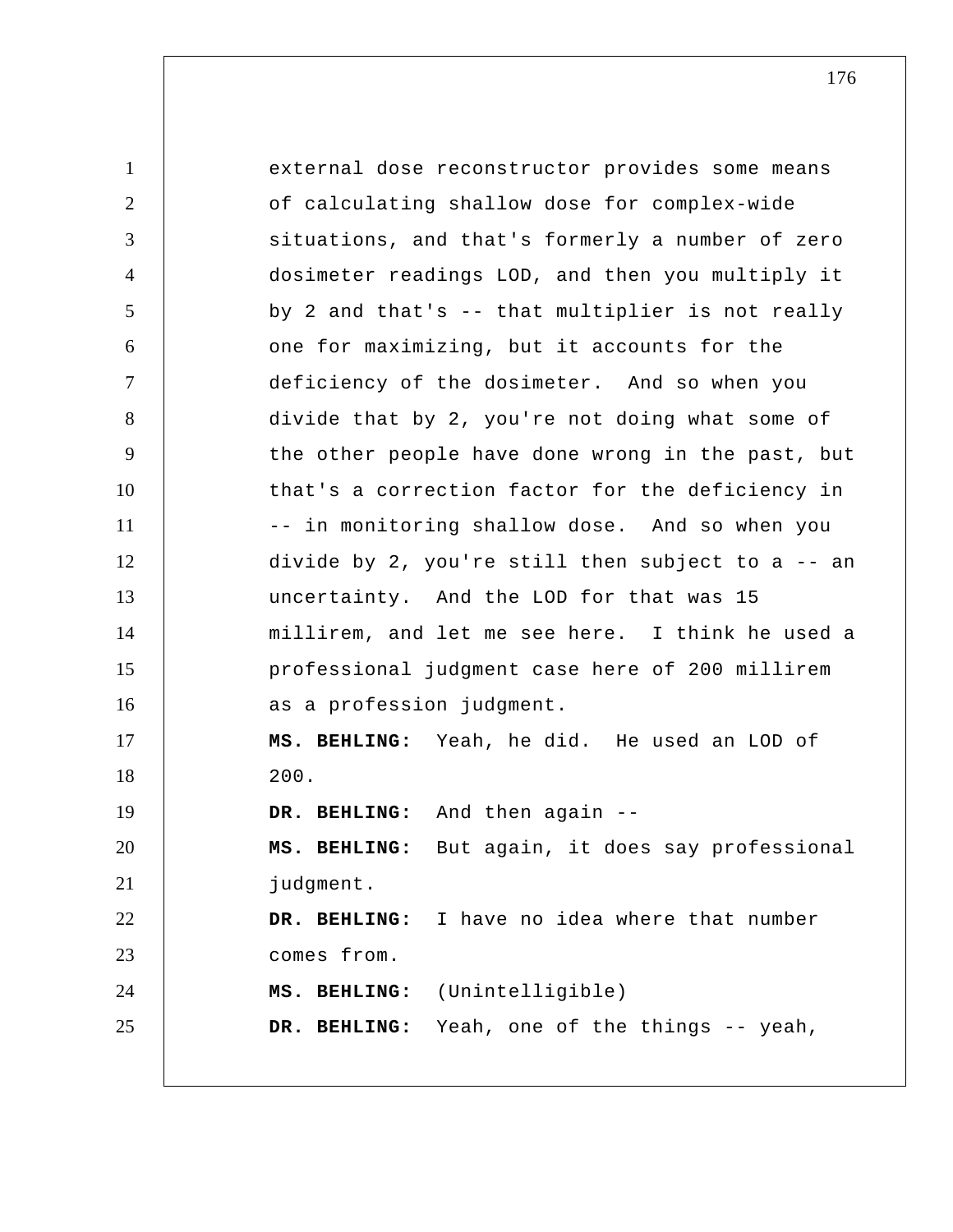1 2 3 4 5 6 7 8 9 10 11 12 13 14 15 16 17 18 19 20 21 22 23 24 25 the statements made on page 15, reviewer's comment, improperly estimated shallow doses, and I have an exhibit here on page 16. I fully understand why some of these errors are made, but for instance, on page 16 you have the exposures for this individual for the year 1974 and if you look at Code 59, Code 59 is an external dosimeter for the whole body. And what you see on the far right-hand side -- not far right-hand, there's - but the second to last and the one before that, you have NP, which stands for non-penetrating radiation, and then you have penetrating radiation. And you'll see for instance, the first entry -- which corresponds to month of January, there are 12 entries which has a Code 59 -- and then you see obviously the five elements for the TLD and -- and I guess the algorithm then spits out that for -- for the first month, in January, the non-penetrating dose is recorded zero and the penetrating dose is recorded as 40. And one would conclude that the dose really then to the skin is zero, when in fact it's 40. Just turns out to be that the penetrating/nonpenetrating dose were the same. And so when you record it as non-penetrating, you subtract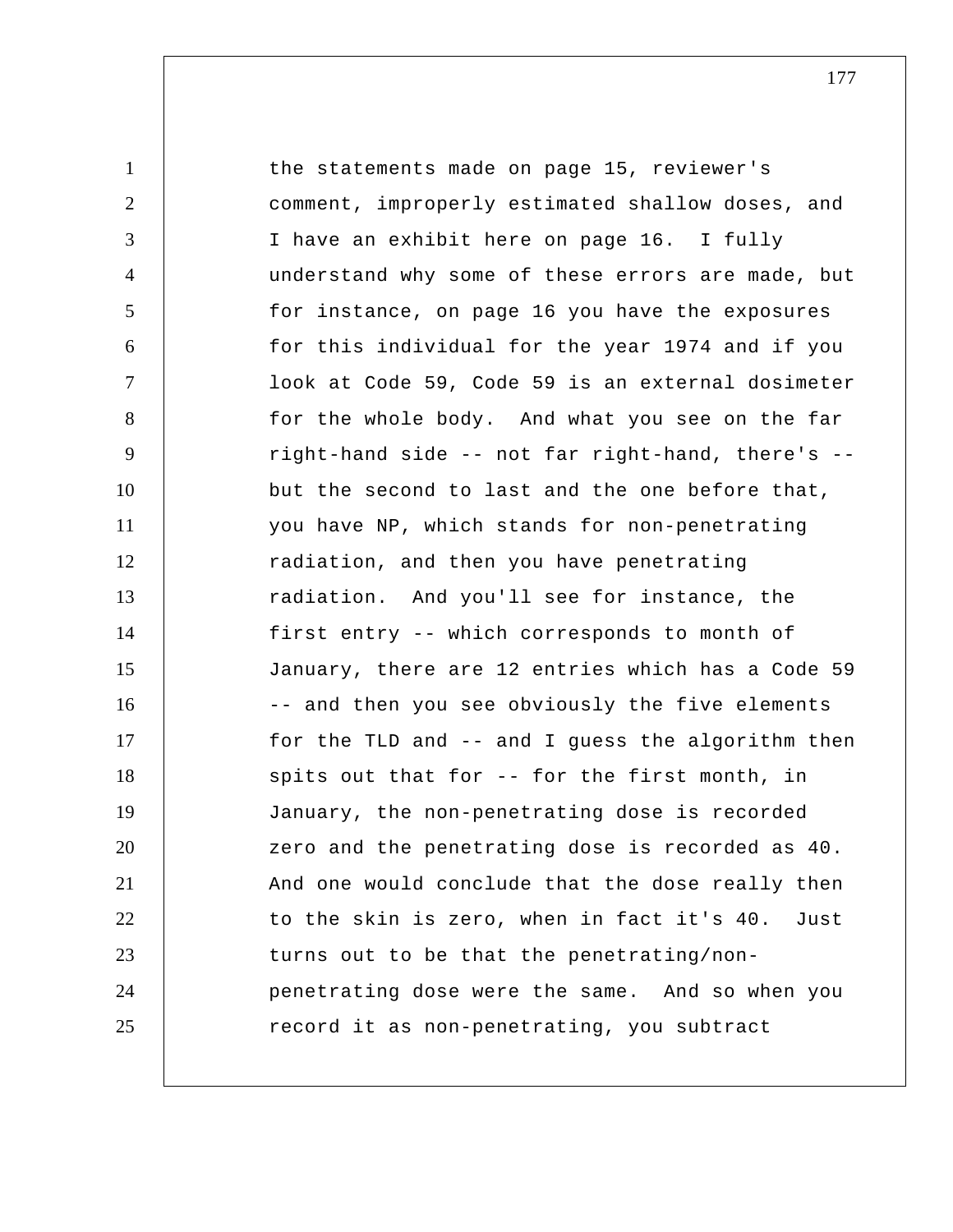1 2 3 4 5 6 7 8 9 10 11 12 13 14 15 16 17 18 19 20 21 22 23 24 25 penetrating from it and end up with a zero dose which is in essence an artifact. There -- this is not a missed -- this is not a missed dose then, and therefore -- you tend to overestimate the missed dose when your penetrating dose is equal to the non-penetrating, and when you subtract it you end up with a zero dose. The truth is there was no non-penetrating -- there wasn't a penetrating. It's not a missed dose, it's just that --  **MR. HINNEFELD:** Penetrating dose to the skin as well.  **DR. BEHLING:** And as I mentioned to you, from my experience in the utilities, if you have high energy photons as the ambient dose, your 7 millirem, your 300 millirem, your 1000 millirem dose will always be the same, generally speaking.  **MR. HINNEFELD:** Right.  **DR. BEHLING:** And so when you subtract one from the other to -- to determine what is your nonpenetrating, you end up with a zero dose when in fact that's an artifact. The skin dose really is 40 in this case. And so I just wanted to point that out. Again, it's claimant-favorable in this case when you assume a zero dose and assign a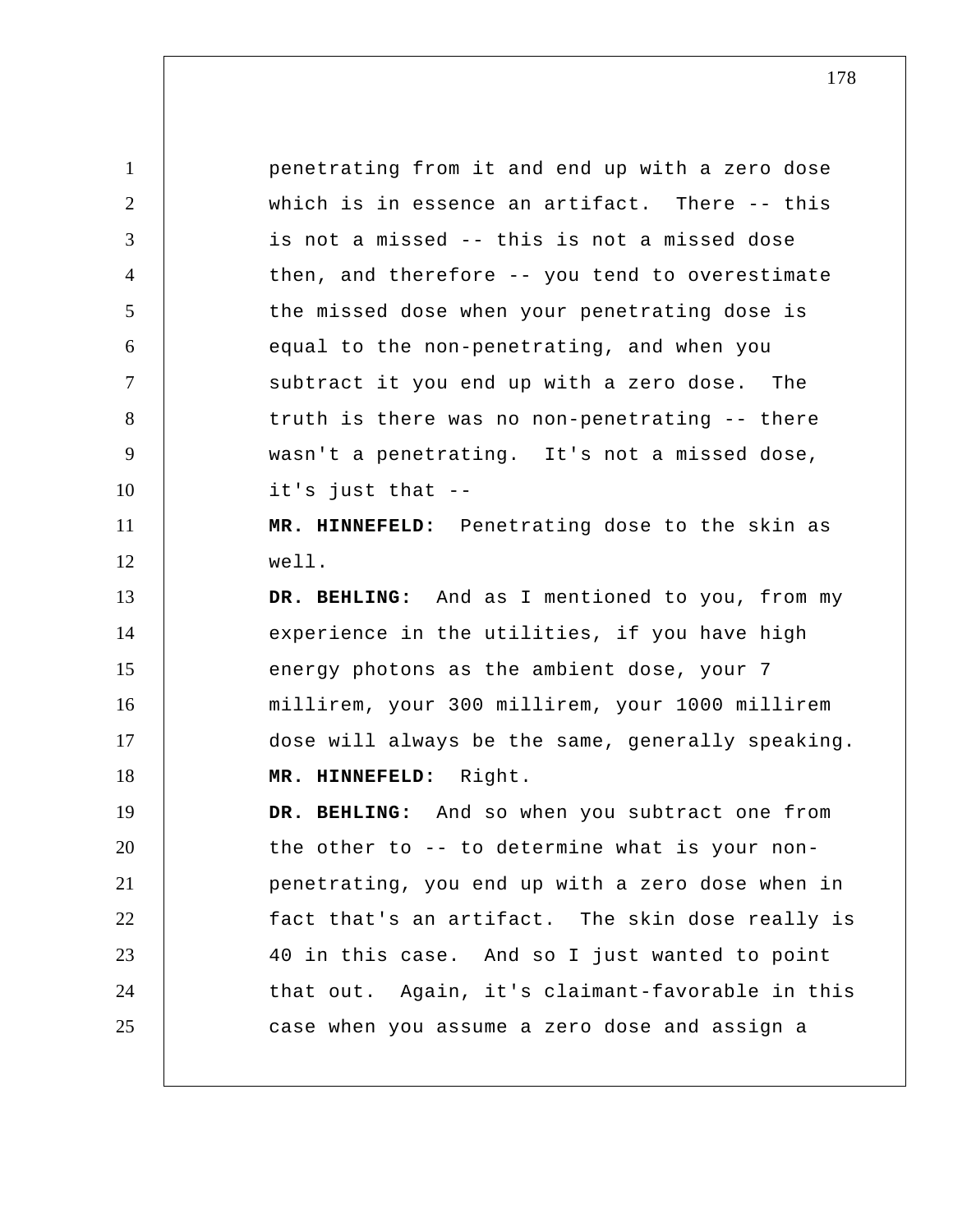1 2 3 4 5 6 7 8 9 10 11 12 13 14 15 16 17 18 19 20 21 22 23 24 25 missed dose, when in fact it just turns out there was no -- a dose that should have been assigned as a missed dose --  **MR. HINNEFELD:** Right.  **DR. BEHLING:** -- in this case.  **MR. HINNEFELD:** Right, right. You're right.  **MS. BEHLING:** And again, it reflects on the facility reporting requirements and the reporting -- the way they report their (unintelligible due to electrical interference in microphones).  **MR. HINNEFELD:** Right.  **MR. GRIFFON:** Going back to this question of the algorithm now and -- I mean I noted in 1968 -- I think it's -- and I didn't bring that file, but on page -- I think it's on page 41 in the DOE data for this person -- they -- I mean they have an annual penetrating dose of 1910 for that year. And I -- I would -- I'd love it if somebody could describe to me how they came up with that number.  **MR. HINNEFELD:** You're in 1968?  **MR. GRIFFON:** Yeah, 1968. There's -- there's - in this case I think they --  **MR. HINNEFELD:** Oh, you've got the -- oh, we don't have the -- we don't have those here.  **MR. GRIFFON:** Oh, you don't have that.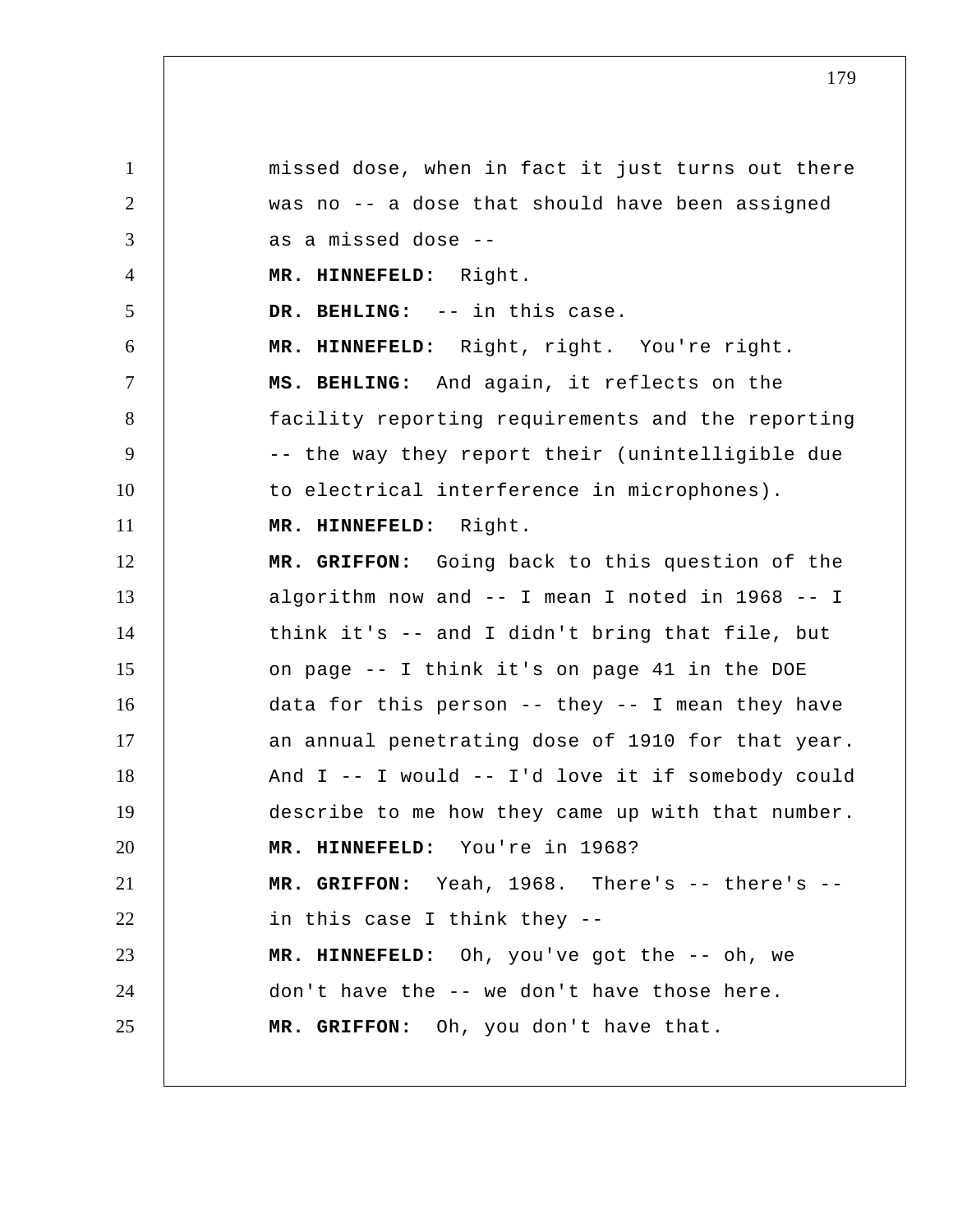1 2 3 4 5 6 7 8 9 10 11 12 13 14 15 16 17 18 19 20 21 22 23 24 25 **MR. ALLEN:** I could go grab it.  **MR. HINNEFELD:** We can go look them up.  **MR. GRIFFON:** Yeah, it -- it just -- it was confusing to me to walk through that one. There were a bunch of negative values in that column, and I think they can be explained by the algorithm that was used, but it wasn't clear how. And I can see when I add all the -- I can make the numbers work and come up with 1910, but I'm not sure why a certain value is -- are in that column. So I guess just to crosswalk, that was difficult for me. And maybe it makes sense for someone who is more --  **MR. HINNEFELD:** We'll look that up.  **MR. GRIFFON:** -- understands this data more. Yeah.  **MR. HINNEFELD:** We'll look that up when we get done with our discussion and we'll have something for this week.  **MR. GRIFFON:** That's fine.  **MR. HINNEFELD:** If we can figure anything out.  **MR. GRIFFON:** I'm sure -- I'm sure you'll be able to.  **DR. BEHLING:** Yeah, for that particular exhibit here, if you look at it, I think the -- the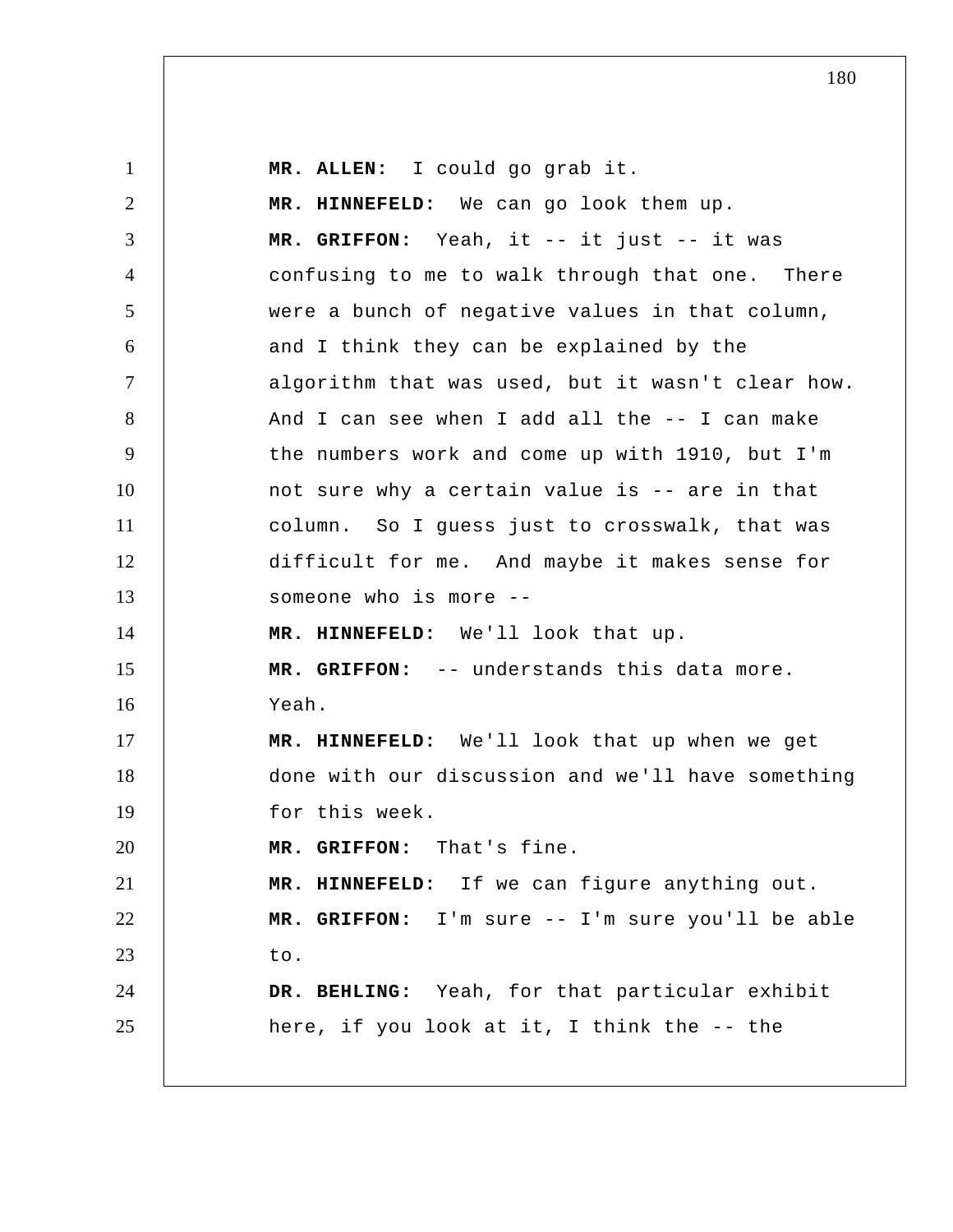1 2 3 4 5 6 7 8 9 10 11 12 13 14 15 16 17 18 19 20 21 22 23 24 25 penetrating dose for that year, for the 12 cycles, was 590. I think if you actually look at the numbers and the annual doses where they collate them, they correctly identify the skin dose at 680 or something like -- 670. I explain that on page 15. If you look at the actual annual doses which collates the shallow dose as penetrating and non-penetrating, you realize that you don't really have a zero dose.  **MR. HINNEFELD:** Right, right.  **MR. GRIFFON:** Right.  **MR. HINNEFELD:** Okay.  **DR. BEHLING:** So again, you have to be familiar. If you -- if you only look at this, you may not come to that conclusion, but in this case, again, it benefits the claimant in the sense where you assign a missed dose when in fact these are really artifacts here. They're not zero doses at all. And then --  **MR. GRIFFON:** I guess my only question on that, Hans -- I don't disagree with you on this -- this example for this year, but I think it varies from year to year on how --  **DR. BEHLING:** Yes.  **MS. BEHLING:** Yes, that's what I --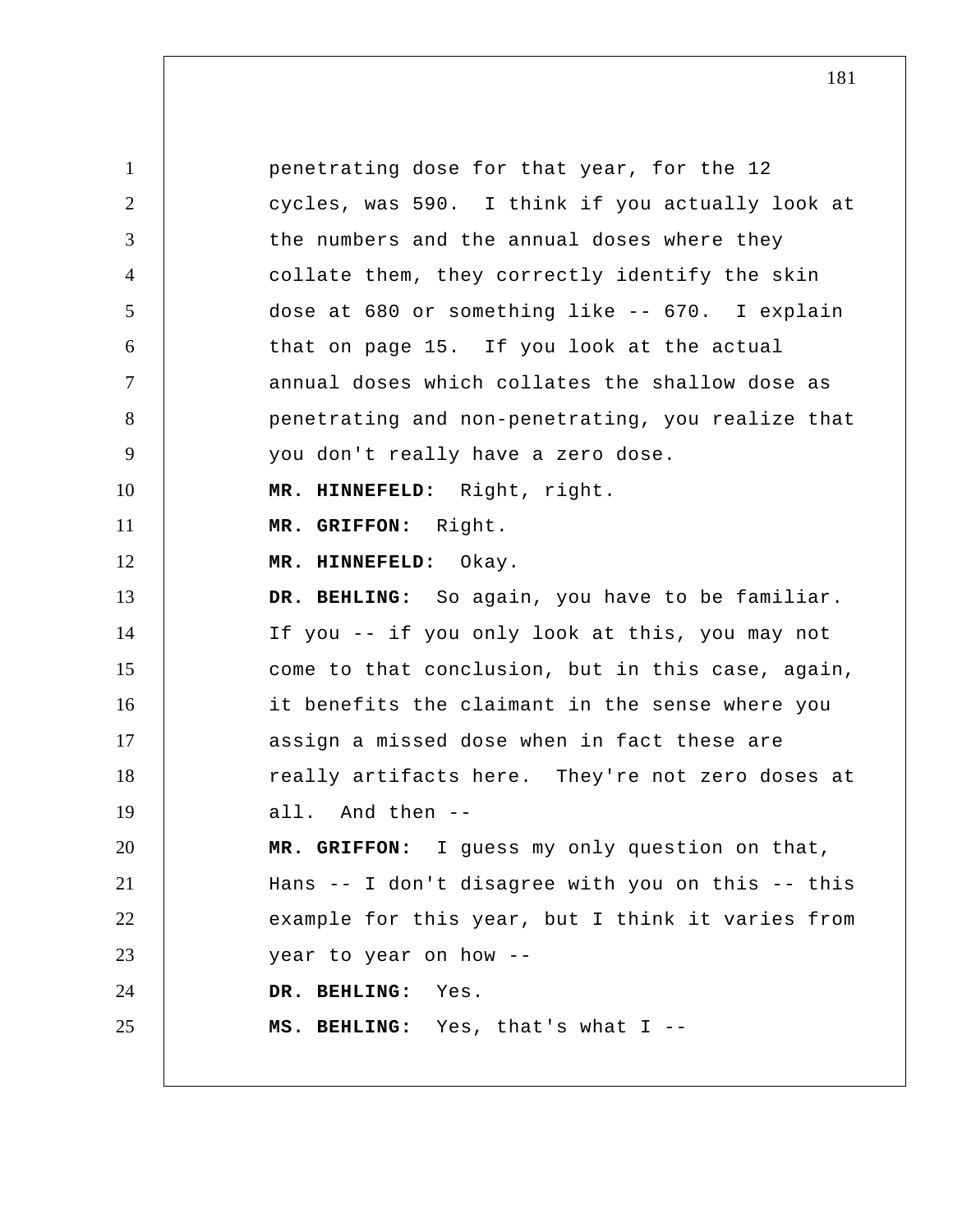1 2 3 4 5 6 7 8 9 10 11 12 13 14 15 16 17 18 19 20 21 22 23 24 25  **DR. BEHLING:** And that's one of the statements I made is that, you know, when you look at the instructions, you realize -- and -- do I have it here? In one of them I included tables that they give you and saying okay, for this year skin dose is shallow dose -- is penetrating plus nonpenetrating, but it varies over time and you have to be really careful.  **MR. HINNEFELD:** Right.  **MS. BEHLING:** Like Hanford.  **DR. BEHLING:** And at what point does a shallow dose equal a skin dose, et cetera.  **MR. GRIFFON:** That's why I wanted just to clarify for my own sake. **MR. ALLEN:** Didn't we have one earlier where we added the neutron in on one year's sheet --  **DR. BEHLING:** Yes. **MR. ALLEN:** -- and not the other?  **DR. BEHLING:** Yes.  **MR. HINNEFELD:** Yeah.  **MS. BEHLING:** Yeah.  **DR. BEHLING:** And it gets very, very complex. **MR. ALLEN:** Somebody had already added the tritium dose.  **MR. HINNEFELD:** For a while.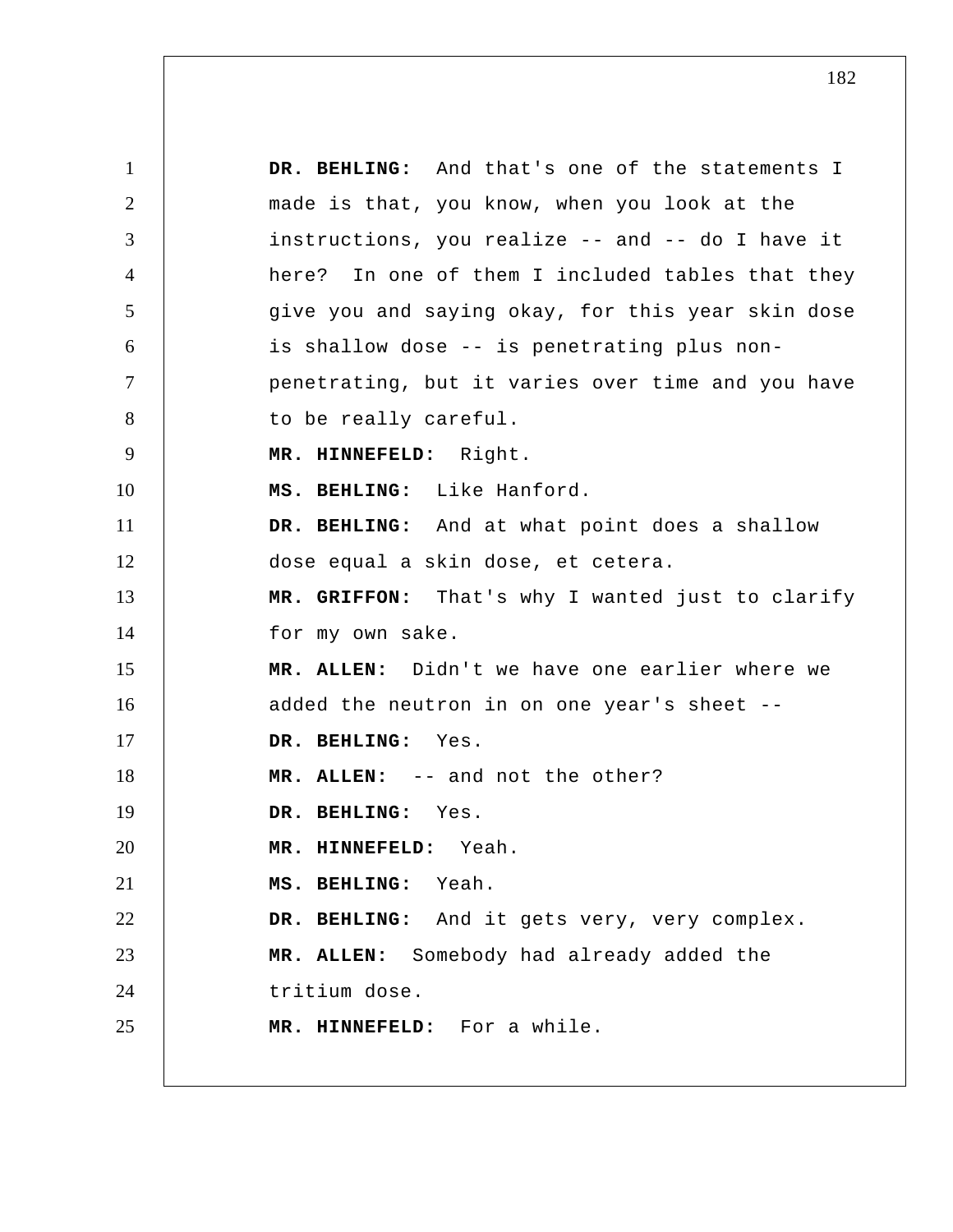1 2 3 4 5 6 7 8 9 10 11 12 13 14 15 16 17 18 19 20 21 22 23 24 25 **MR. ALLEN:** Yes, for a while.  **MS. BEHLING:** Yes.  **MR. HINNEFELD:** For some years, the tritium dose is included. It's listed there and it's also added over here. And other years it's listed here and it's not added in.  **MS. BEHLING:** (Unintelligible)  **MR. GRIFFON:** Real archaeological dig (unintelligible).  **MR. HINNEFELD:** (Unintelligible) thought this was a good idea.  **MR. GRIFFON:** Can I -- can I touch on a couple things?  **MR. HINNEFELD:** Uh-huh.  **MR. GRIFFON:** The -- the missed photon dose on - in this instance, again going back to my topic, my main topic I've hit on today, missed versus unmonitored. I guess I look at the summary and you see 231 millirem assigned for I think what they're saying are 15 missing dose periods. I think I came up with 17, but again, I'll agree with it for the sake of argument. If I look at this individual's photon dosimeter dose, he's got about 8 1/2 rem, close to 9 rem, recorded for photon dosimeter dose. That gives like an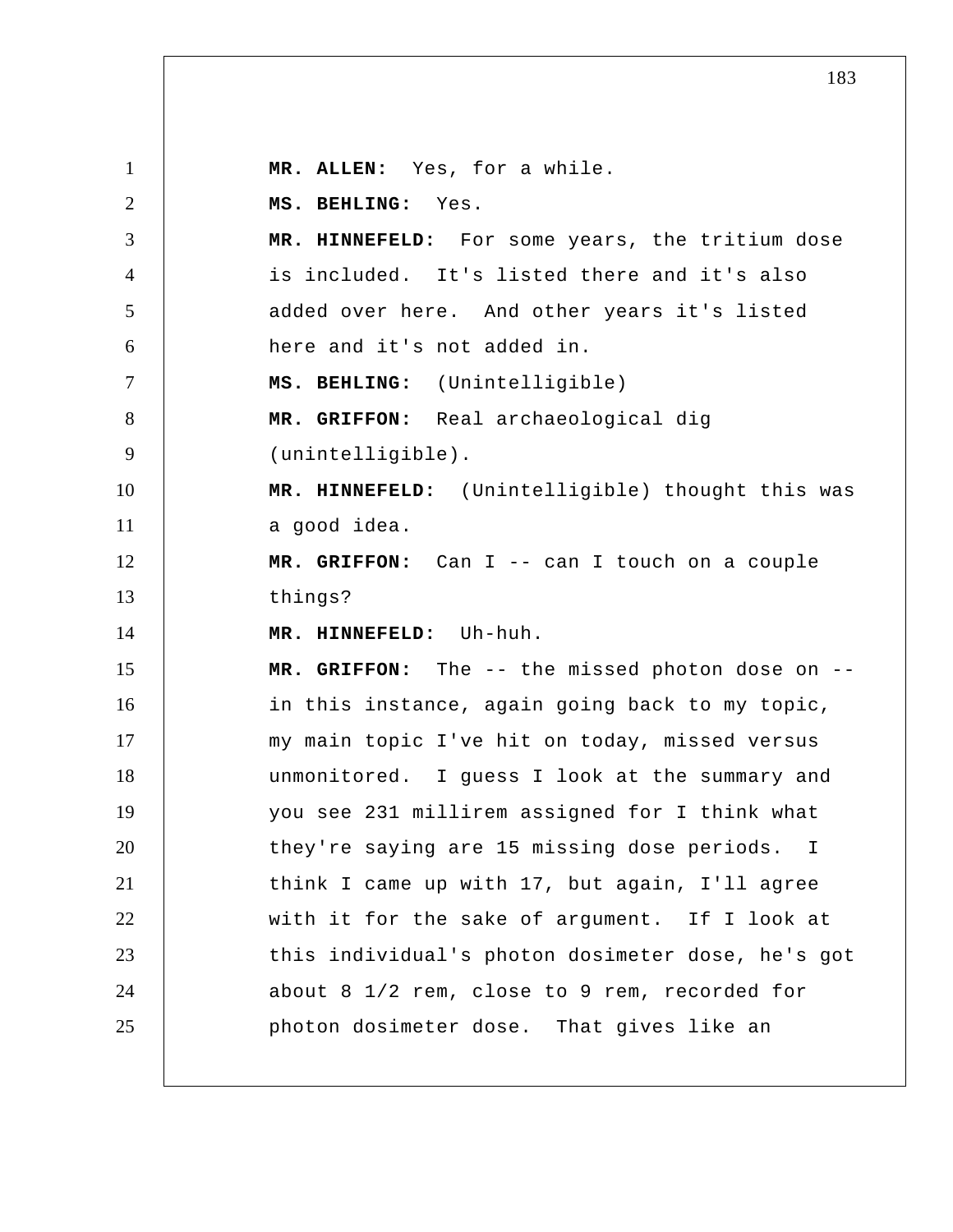average of 65 millirem per month.

 **MR. HINNEFELD:** Okay.

3 4 5 6 7 8 9 10 11 12 13 14 15 16 17 18 19 20 21 22 23  **MR. GRIFFON:** If you're -- is it claimantfavorable to assign that LOD over 2 in this instance for those missing periods? They all seem to fall within -- unless you have good -- a good basis for saying that he was out of a -- out of a work area, but they all seem to me to fall within the '68 to '72 time period when he was doing -- when he was getting most of his higher external doses. And, you know, I guess the question is, you've got a few gaps in his data, you're assigning LOD over 2 and saying it's claimant-favorable. I'm saying on average for those years, he was getting about 65 millirem a month. Why not  $-- I -- I'm -- I guess I'm$ questioning, is that the most claimant-favorable approach, or -- or a best estimate? I think in this case you were trying to maybe hone in on it a little closer.  **MR. HINNEFELD:** Yeah, they tried to -- they tried to narrow in on this one, at least on the external side. Let me think a minute.

 **MR. GRIFFON:** It seems to me -- it didn't seem

logical to me, unless you have work history

24 25

1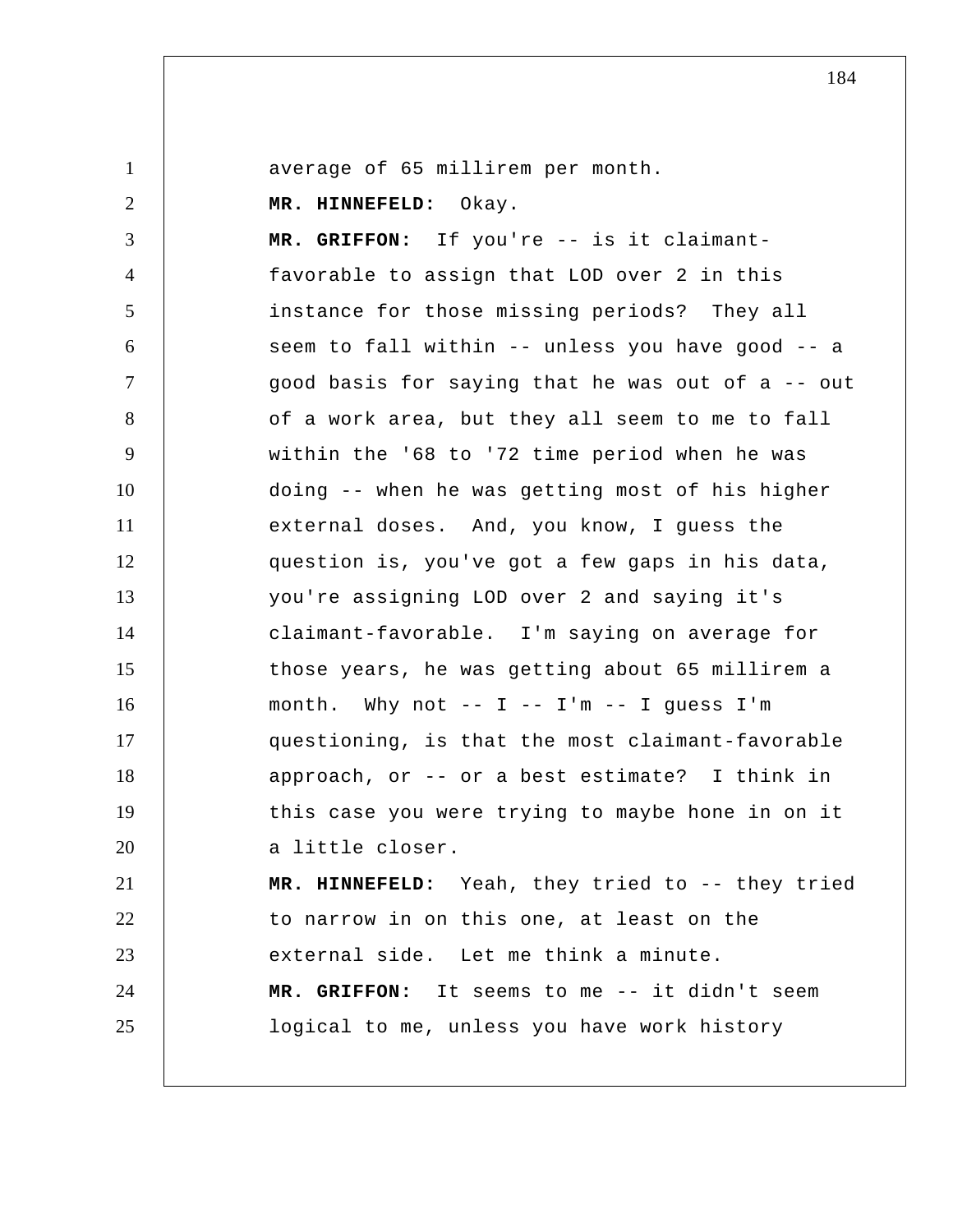1 2 3 4 5 6 7 8 9 10 11 12 13 14 15 16 17 18 19 20 21 22 23 24 25 justification, to say that he was jumping in and out of hot areas.  **MR. HINNEFELD:** Does the record indicate -- I mean is the record void for those years? Or does it look like he had a zero reading? Or can we tell for those months?  **MR. GRIFFON:** That's -- that's a good question. I mean your report says 15.  **MR. HINNEFELD:** Zero readings, or 15 periods when he wasn't -- 15 cycles when he wasn't monitored?  **MR. GRIFFON:** Fifteen where you assigned -- where you assigned missed doses, missed photon doses.  **MR. HINNEFELD:** Okay. But I mean before that, before we assigned 15 missed doses -- or were they zero readings --  **MR. GRIFFON:** Yeah --  **MR. HINNEFELD:** -- 15 badge zero readings, or were they --  **MR. GRIFFON:** I don't know. I don't have --  **MR. HINNEFELD:** -- were they 15 --  **MR. GRIFFON:** -- the record here.  **MS. BEHLING:** Unmonitored.  **MR. HINNEFELD:** -- months when we don't have a result because --  **MR. GRIFFON:** I know. I know what you're saying.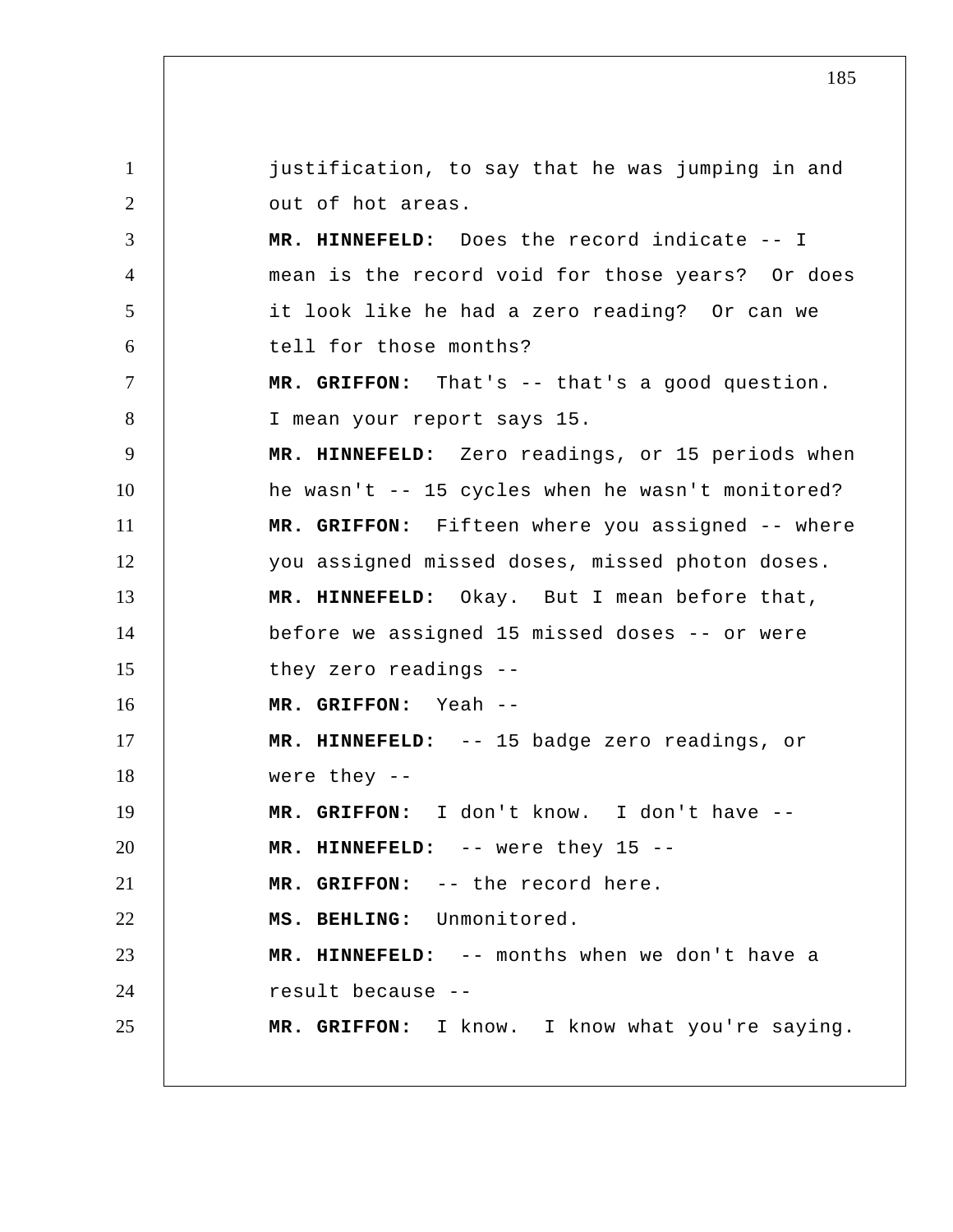Yeah.

1

2

3

4

24

25

 **MR. HINNEFELD:** Okay. That would -- that would certainly influence how we would approach the problem.

5 6 7 8 9 10 11  **MR. GRIFFON:** See, I have in my notes here -- and again, don't take these for granted, but I had -- I had like 17. I -- I'm using the word fields were blank, which for me would say not zeroes, but blank, no entries. Now, I don't know Hanford's practices with this regard, you know --  **MR. HINNEFELD:** Right.

12 13 14  **MR. GRIFFON:** -- were they -- were they zeroes that they just noted as blanks in the record. I don't know.

15 16  **MR. HINNEFELD:** Let us do some checking on that because I don't know sitting here.

17 18 19 20 21 22 **MR. ALLEN:** I'm just digging through the spreadsheet. It's looking like a lot of zeroes are pretty sporadic like a hundred -- you know, low dose -- in one month it's a zero and then a low dose the next month. I'm thinking it's just less than sensitivity.

23  **MR. GRIFFON:** It could be.

**MR. ALLEN:** But I don't have the dose record in front of me. I just have what they recorded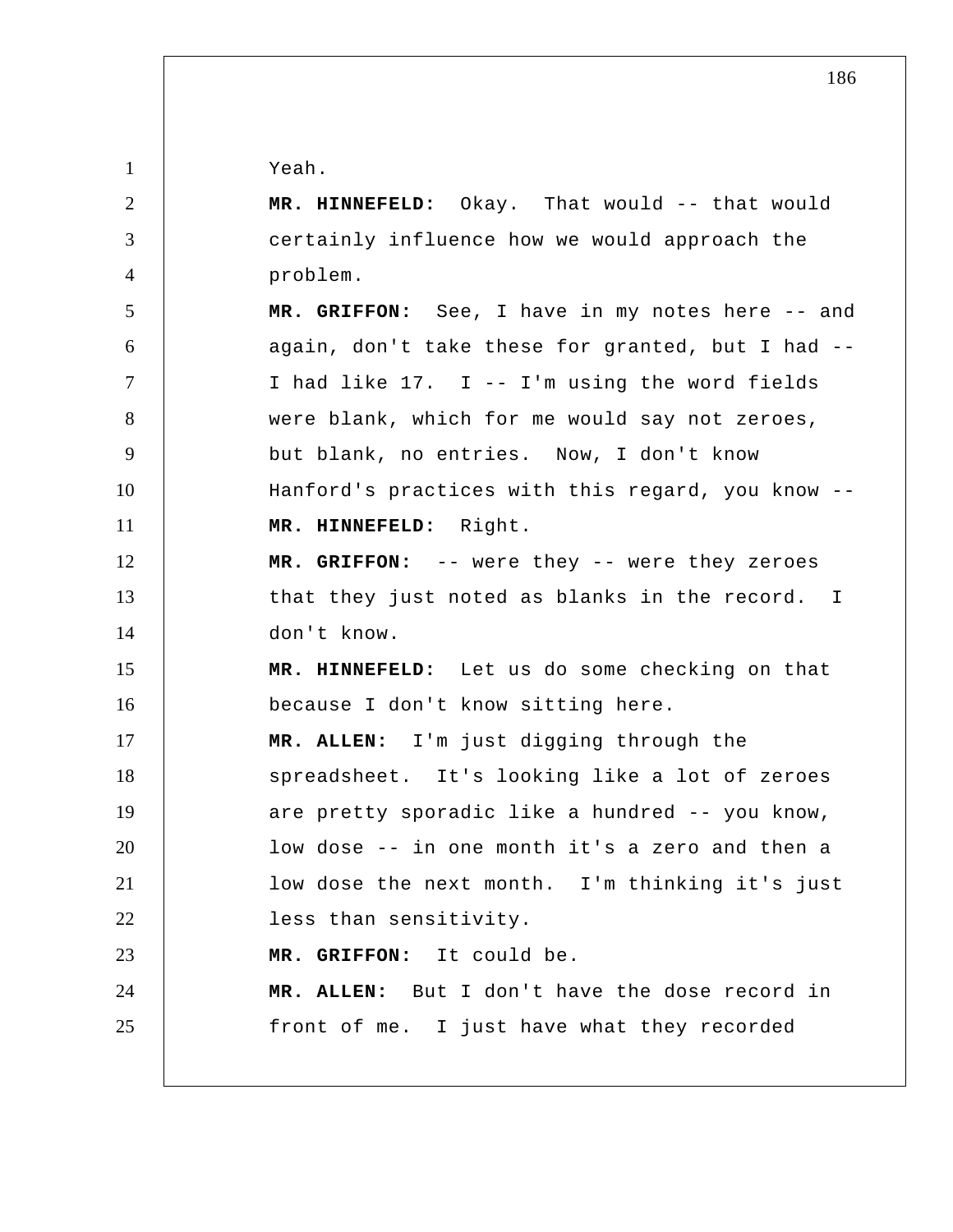here.

1

2 3 4 5 6 7 8 9 10 11 12 13 14 15 16 17 18 19 20 21 22 23 24 25  **MR. GRIFFON:** Do you have zeroes in there, or blanks? I don't -- **MR. ALLEN:** This is just the spreadsheet.  **MR. GRIFFON:** Yeah, yeah.  **MR. HINNEFELD:** It's not the record. It's what they do for --  **MR. GRIFFON:** I thought there were blanks in the actual data.  **MR. HINNEFELD:** I guess from -- you know, an average of 65 millirem a month to me looks like it probably varies quite a bit on either side of that and you'll have some months quite a bit more and some considerably less. If you go to half that, or slightly less than half that, you're below the LOD and it would look like a zero on the badge.  **MR. GRIFFON:** Yeah.  **MR. HINNEFELD:** So what you've described so far doesn't give me a lot of concern that this was a situation where this guy should have had a result there and didn't. Sounds like he probably had a zero result there based on that kind of, you know, monthly exposure experience. If he were getting 500 a month and then there were months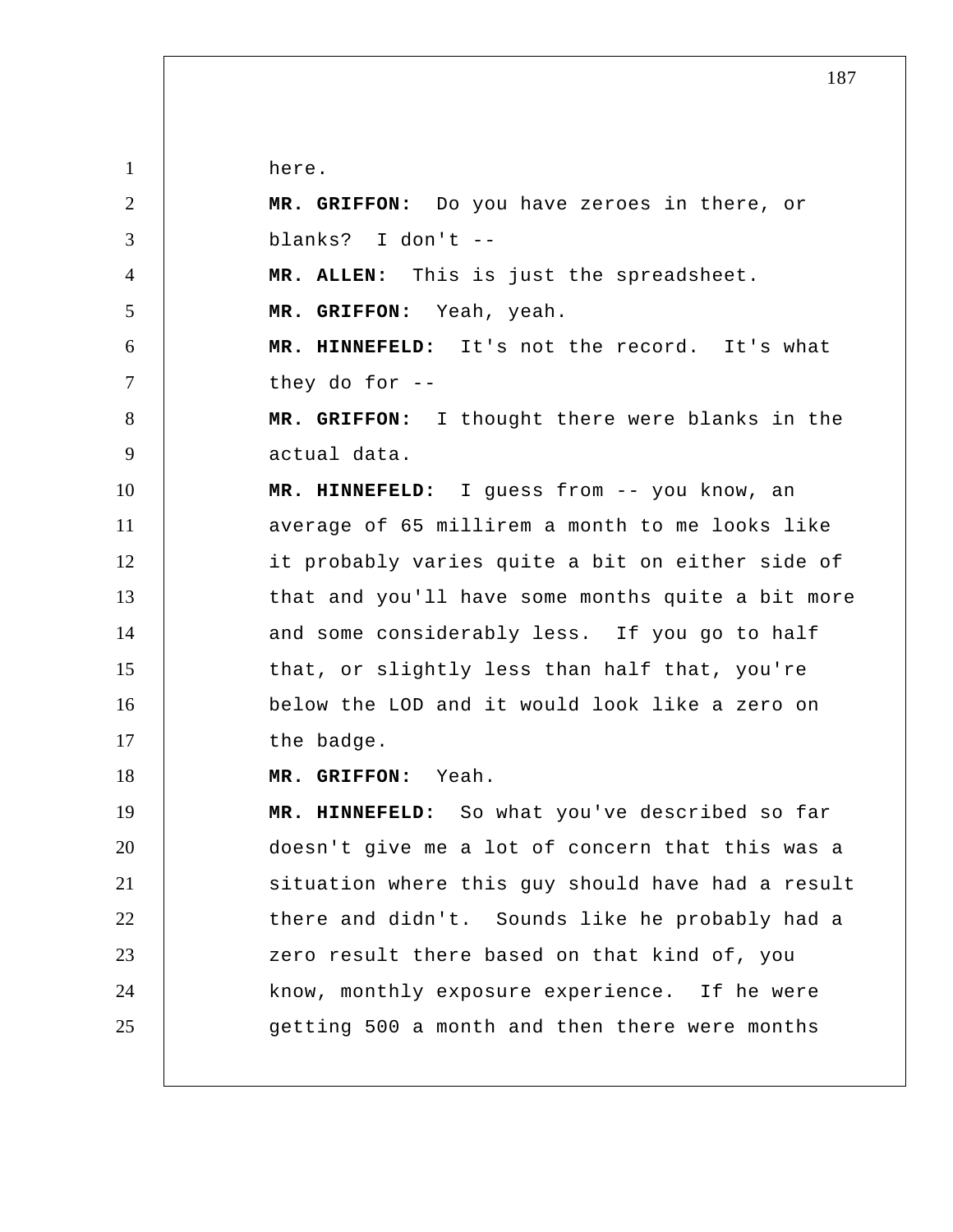1 2 3 4 5 6 7 8 9 10 11 12 13 14 15 16 17 18 19 20 21 22 23 24 25 missing or something like that, that would probably cause me to worry more than 65 millirem a month because it's just not that far from the threshold of badge. You know, the average is not that far from the threshold for the badge and I expect to have quite a bit of variation around the average, and I expect sometimes --  **MR. GRIFFON:** Well --  **MR. HINNEFELD:** -- vary below the threshold of the badge.  **MR. GRIFFON:** I think 60 -- well, I don't know. I -- I think it -- I mean in this case I think you're honing in on that a little more, and I think it probably -- this is my back of the envelope here, almost literally. But that 65 per month is also average from 1967 through '75, so - -  **MR. HINNEFELD:** Oh, I see what you're saying. So it wasn't just in an early period --  **MR. GRIFFON:** -- and the blanks were in '68 through '72 when he got more of -- it looked like he got more of --  **MR. HINNEFELD:** Okay.  **MR. GRIFFON:** You know, so -- these aren't whopping exposures, but you are honing in on --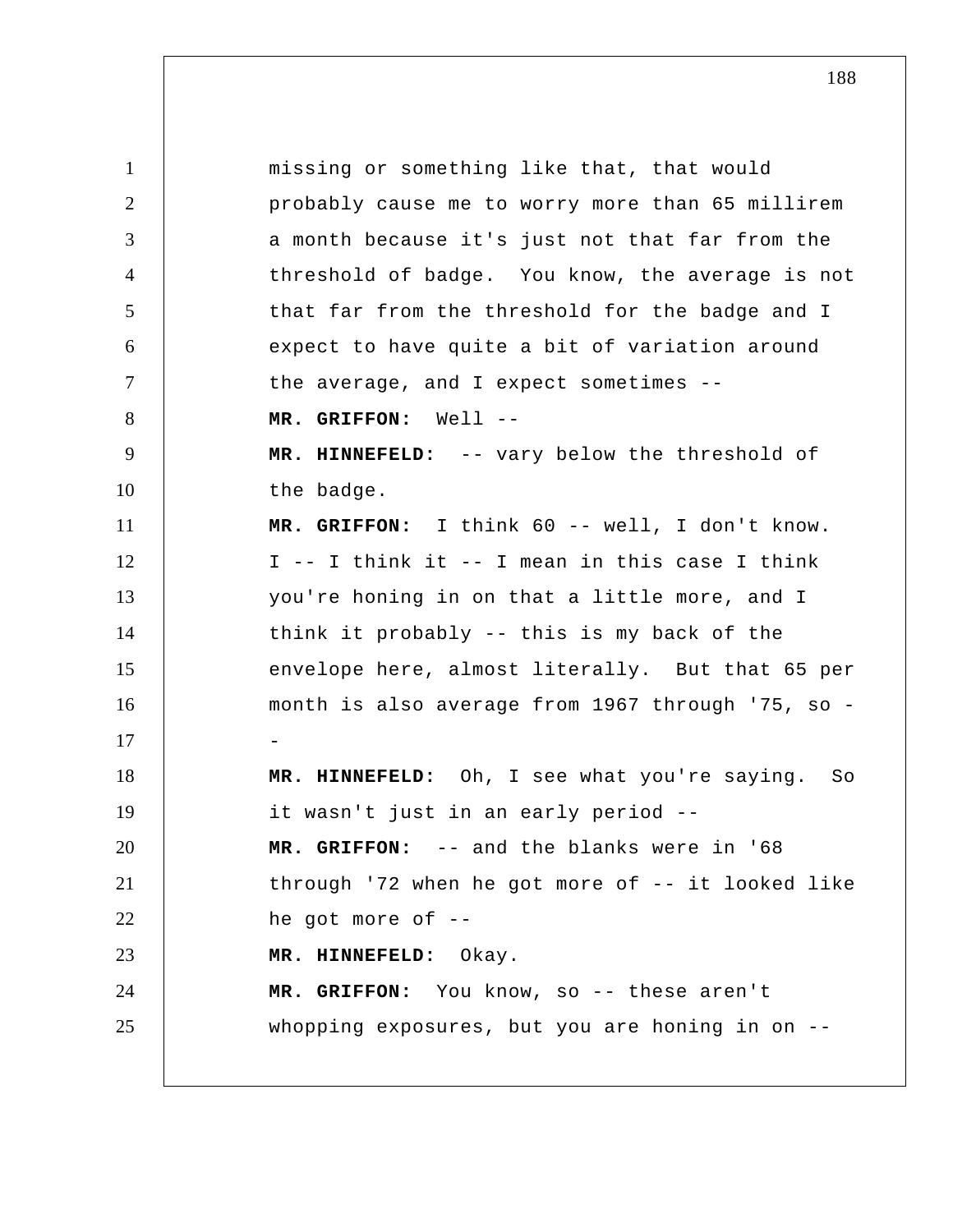1 2 3 4 5 6 7 8 9 10 11 12 13 14 15 16 17 18 19 20 21 22 23 24 25 on something that's closer to your 50 percent cutoff, too.  **MR. HINNEFELD:** Okay. Let's see if we can draw any conclusions from it later on this week.  **MR. GRIFFON:** I wish I had the hard --  **MR. HINNEFELD:** It's available to us. I just - we just didn't bring it down here. I mean we couldn't bring them all, so -- I guess we could have, but we didn't.  **MR. GRIFFON:** Yeah. **MR. ALLEN:** I could stick it on a stake real quick, but...  **MR. HINNEFELD:** Well, let's -- let's try to get through them.  **MR. GRIFFON:** Yeah, let's get through them.  **MR. HINNEFELD:** Mark's going to be here all week.  **MR. GRIFFON:** Yeah, that's fine. No, I'm not going to be, but that's fine.  **MR. HINNEFELD:** Okay. Let's go ahead and get through this report and then we'll --  **MR. GRIFFON:** We can hold that. It's fine.  **DR. BEHLING:** Last finding is on page 19. It involves the internal dose assigned for a hypothetical exposure. As we always do, we try to run the Excel workbook in identifying what the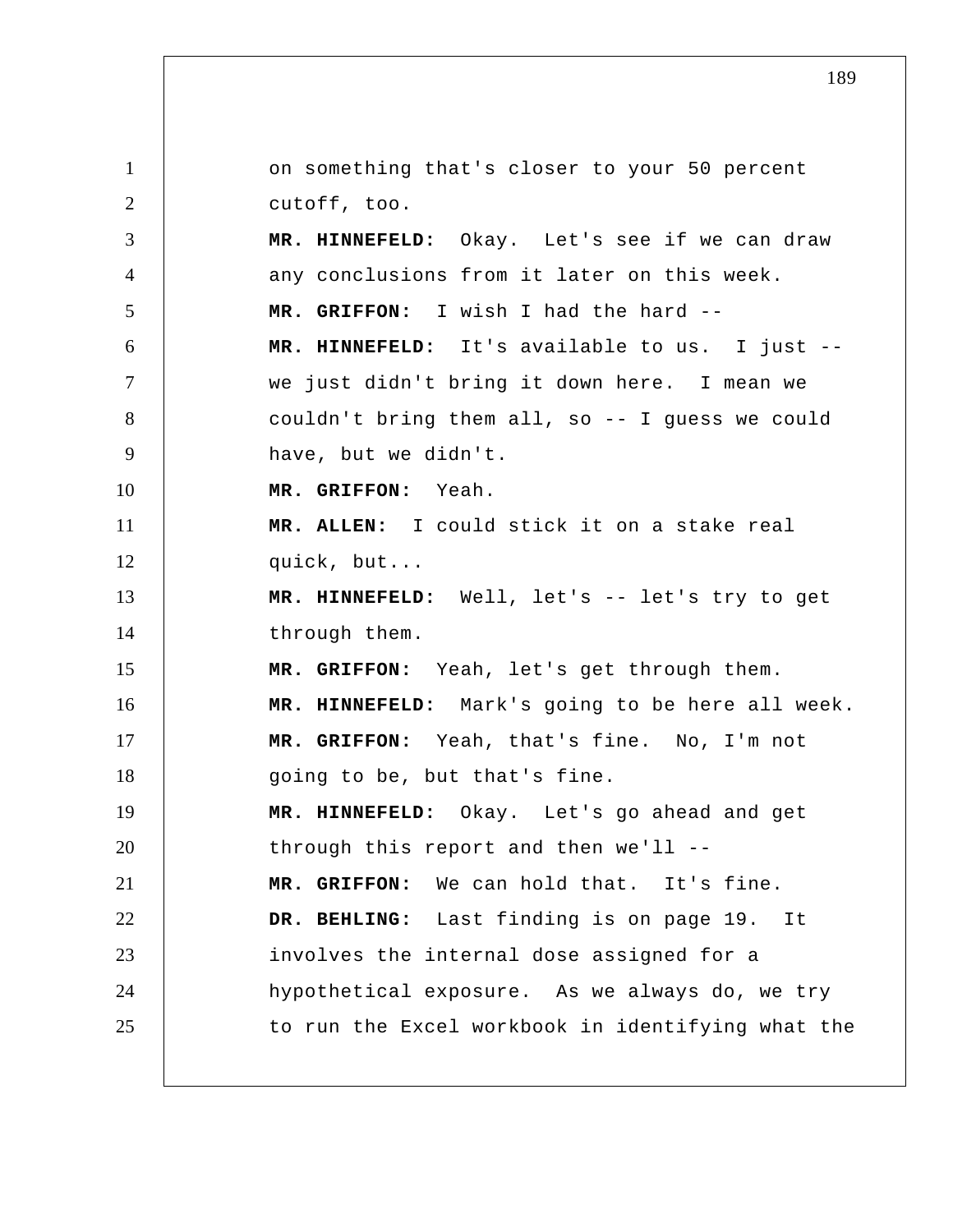1 2 3 4 5 6 7 8 9 10 11 12 13 14 15 16 17 18 19 20 21 22 23 24 25 exposures were for photons, electrons, alpha particles, and for some reason or another we were able verify everything, but we were unable to reproduce the dose assigned to the alpha reading radiation. And we can't figure that one out since obviously this is a computer-generated set of data.  **MS. BEHLING:** And I was -- excuse me, Hans. DR. BEHLING: Go ahead.  **MS. BEHLING:** I -- I was going to say, I believe on this one I used version 3.03 and I went back to an old -- the only older version that I have, which was 3.02.12, and tried to see if maybe they used an older version, and I -- I still was not able to reproduce that alpha dose. **MR. ALLEN:** I think the difference is, but I've got to check this out for us. I think the difference was that they actually used testes on this one but they didn't use high uranium. High uraniums were basically a year-end process at Fernald or something.  **MS. BEHLING:** Okay. **MR. ALLEN:** So they used a lower uranium value for a reactor facility, and they used testes.  **MS. BEHLING:** Okay. That may be it.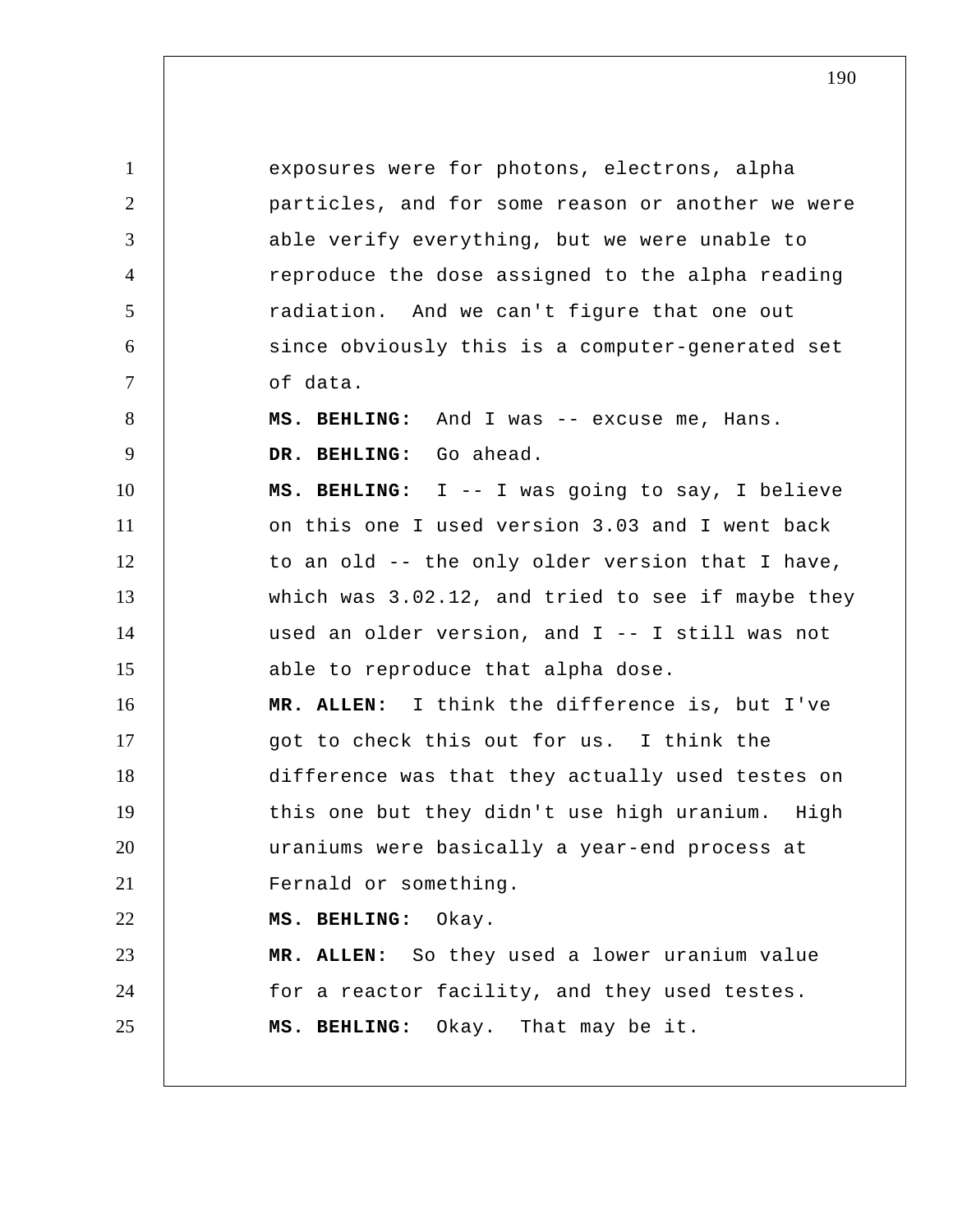1 2 3 4 5 6 7 8 9 10 11 12 13 14 15 16 17 18 19 20 21 22 23 24 25 **MR. ALLEN:** Basically, they did this one right. That -- that threw you. But he said he was able to reproduce the numbers. I never verified it myself.  **MS. BEHLING:** Okay. I'm going to check that.  **MR. HINNEFELD:** Okay. So it would it be non-U - non-U and then reactor?  **MS. BEHLING:** That's right. **MR. ALLEN:** Yes.  **MR. HINNEFELD:** Non-U, reactor, and then testes and see what you get.  **MS. BEHLING:** Okay.  **MR. HINNEFELD:** See if that matches.  **MS. BEHLING:** Okay. Okay. Is that it for that one? I have --  **DR. BEHLING:** Let me just be sure.  **MR. GRIFFON:** I've got a couple --  **DR. BEHLING:** Let's see here, CATI reports - yeah, obviously this guy had a series of events here involving everything from contamination of his hand when he borrowed a pen from a coworker. And of course the action cited was that they surveyed it, they decon'd the skin. They did a nasal smear which turned out negative and did - did a whole-body count. Everything turned out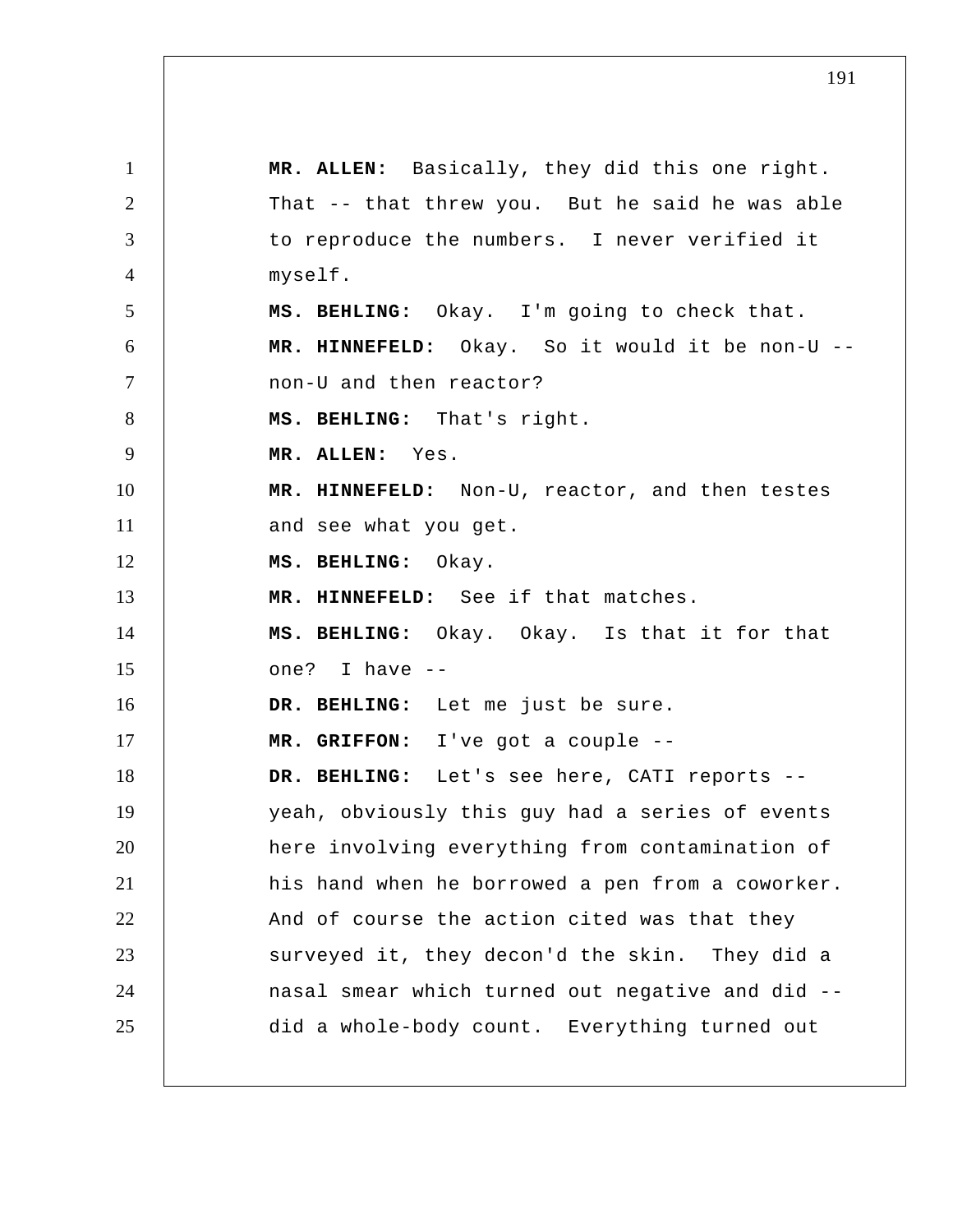1 2 3 4 5 6 7 8 9 10 11 12 13 14 15 16 17 18 19 20 21 22 23 24 25 negative, et cetera. And then also that same year, 1970, he had a glove contamination event. Again they used a survey to assess the contamination, nasal smear, and it sounds like they -- they did everything that they probably should have done in assessing any potential contamination that involved these events from the pen to the cutting his finger, as he did on -- in April of 1971 here. I guess in summary perhaps what they could have done is to perhaps follow up with some urinalysis that may have potentially found some internal exposure. But given the high dose assigned to him from the hypothetical, it's -- it's just my intuition that more than likely any doses he would have received and was not necessarily monitored by whatever method they took would have been captured by the assigned dose. So I didn't make any issue or make any finding on this case. Yeah, I think that's it. Do I get a break from talking for a while?  **MR. GRIFFON:** Can I just ask two -- two things on this. One, I think the uncertainty on the recorded photon dose, you guys -- you raised this as a finding. Right?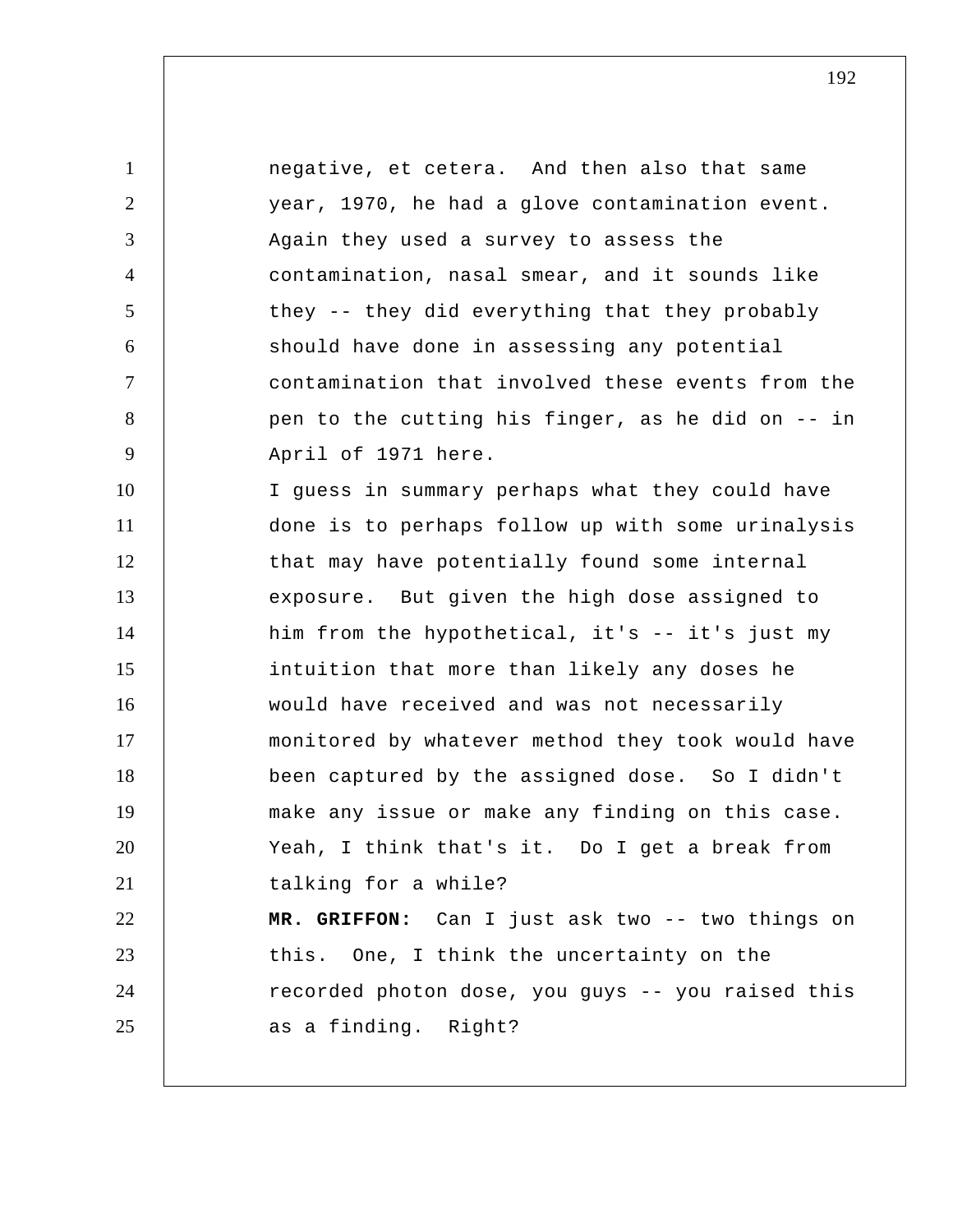1 2 3 4 5 6 7 8 9 10 11 12 13 14 15 16 17 18 19 20 21 22 23 24 25  **DR. BEHLING:** Uh-huh.  **MR. GRIFFON:** But I think in this kind of case it -- it could play a pretty critical -- I mean I think what would happen actually is that if you added in uncertainty on that 8.78 rem recorded - obviously annually, but if you added that in, even if the numbers got closer I think what would end up happening is you'd have to go back and tweak the internal dose a little --  **MR. HINNEFELD:** Could be.  **MR. GRIFFON:** -- more realistically.  **MR. HINNEFELD:** Could be.  **MR. GRIFFON:** You know, so it may not make a -- a difference in the outcome, but some of these things could push it over, the way it stands right now. You know what I'm saying?  **DR. BEHLING:** If everything (unintelligible) --  **MR. GRIFFON:** Given the hypothetical internal rate.  **DR. BEHLING:** -- dose.  **MR. GRIFFON:** So I think -- I think that's something that, you know -- you know, is a pretty important thing to resolve, and procedurally or whatever, they're not using what's on the procedures now and they're just assigning a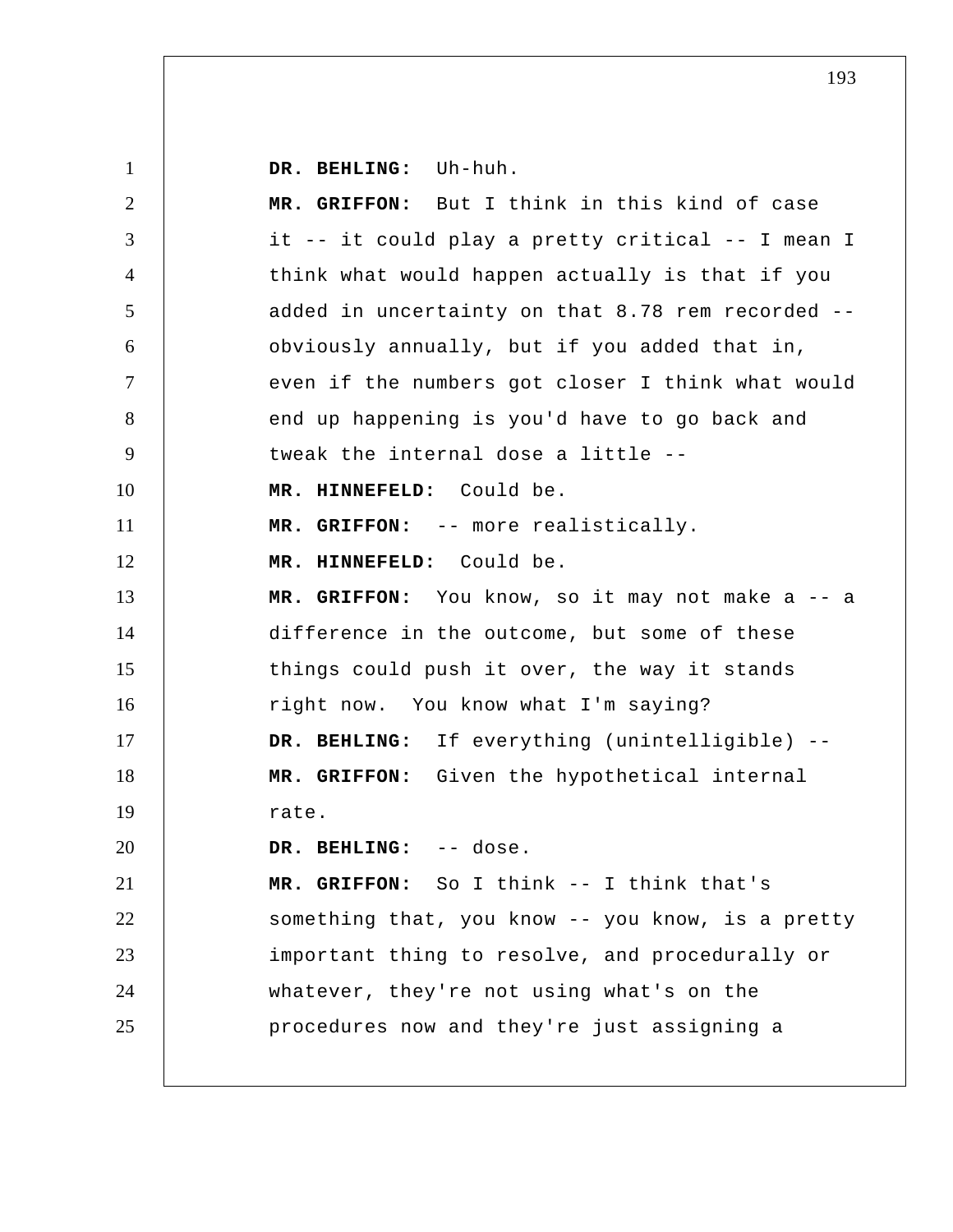1 2 3 4 5 6 7 8 9 10 11 12 13 14 15 16 17 18 19 20 21 22 23 24 25 constant. I think that should be resolved, especially when you get to closer cases. It's going to -- could play a role I suppose.  **MS. BEHLING:** I think the implementation guide - implementation guide, one, and using the normal distribution.  **MR. HINNEFELD:** Yeah. Yeah, it was a -- this is a testicular? What was the cancer in this one? I'm getting them confused now.  **DR. BEHLING:** Yeah, this one was a testicular cancer.  **MR. HINNEFELD:** I'll have to find out about that, because that is an awfully high DCF.  **MS. BEHLING:** (Unintelligible)  **DR. BEHLING:** Let me ask Dave on -- on the issue -- do you have -- let's just hypothetically go through a mental exercise that you can visualize. Let's assume you have a recorded dose for an individual of 10 rem and you assign that as a constant with no uncertainty. And then you say well, you know, there is an uncertainty, a sigma value that we should assign to that dose, and let's just for -- for simplicity assume that it's 30 percent. (Whereupon, Dr. Neton enters the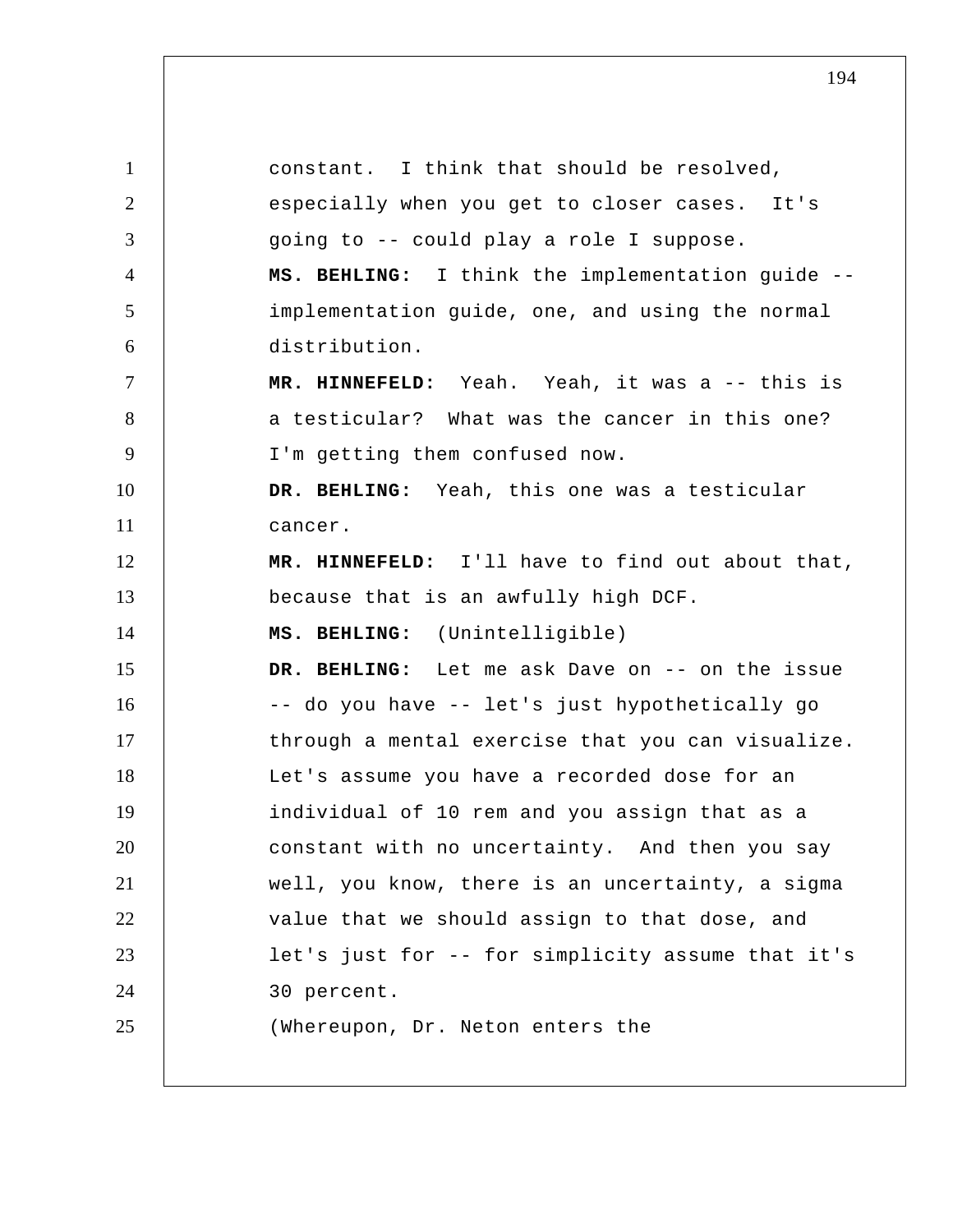proceedings.)

1

2 3 4 5 6 7 8 9 10 11 12 13 14 15 16 17 18 19 20 21 22 23 24 25  **DR. BEHLING:** So you could, in essence, have a 10 rem plus a sigma value of 3 rem assigned to that individual. Now you subject that to a Monte Carlo analysis that incorporates all the other variables and then you essentially select a 99th percentile value of that Monte Carlo analysis. What would that dose that is now defined of  $-$ - as 10 rem as a constant versus 10 rem with a sigma value of 3 result in an effective dose? If you were to say the same  $-$ - you  $-$ - you  $-$ - for the first case, you develop a POC and let's assume for the 10 rem constant with no uncertainty you get a POC of let's say 25 percent. And then you run the same calculation but you say 10 rem plus a sigma value of 3 rem, and you get a new POC. What I would like to know is what would be the single dose, a deterministic dose that would give you the same value with everything else being constant? What would you have to put in as a dose instead of 10 rem plus 3 rem sigma as a single dose in order to get the same POC calculation? Do you know what that -- just a ballpark estimate? **DR. NETON:** Its varies depending on the cancer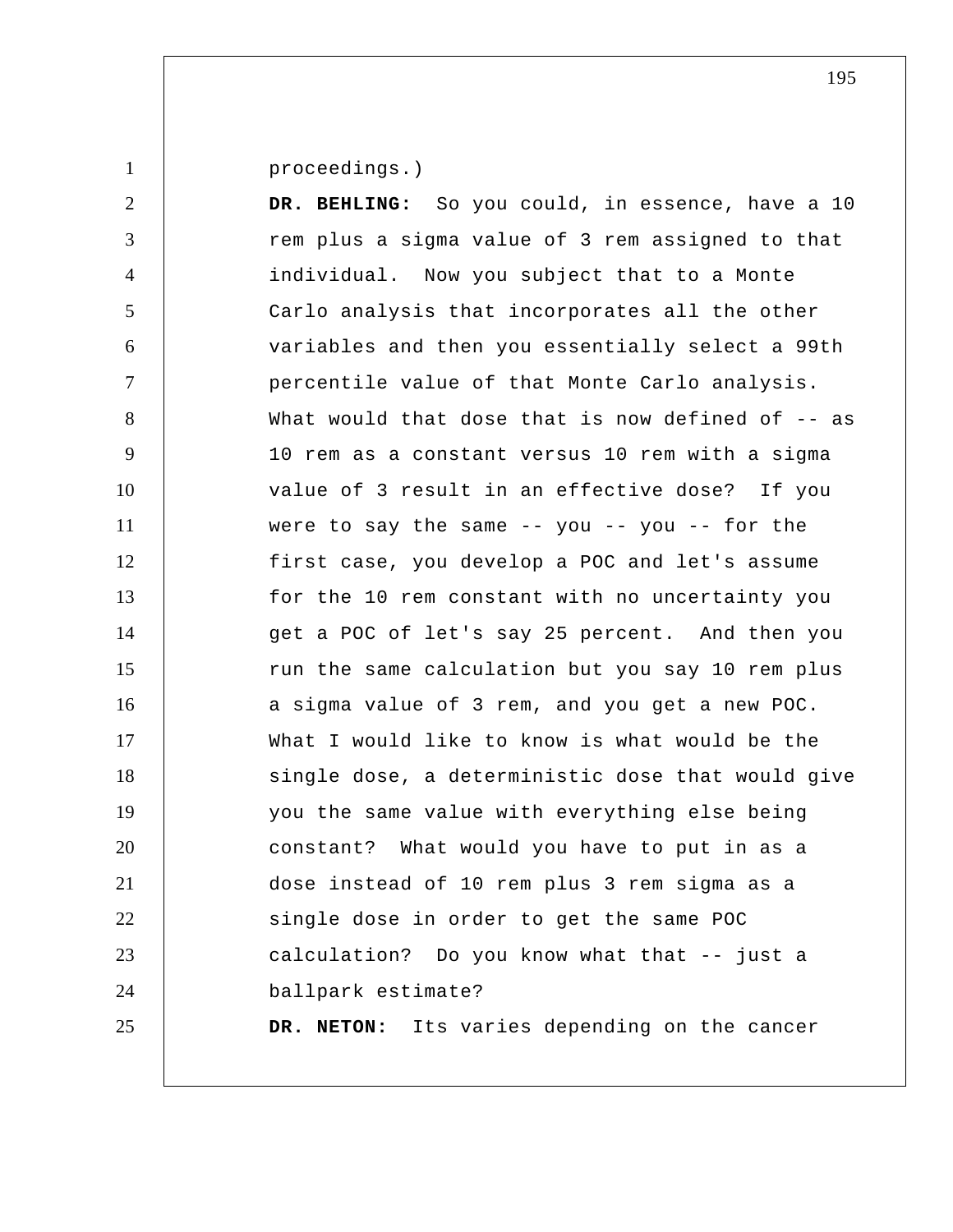1 2 3 4 5 6 7 8 9 10 11 12 13 14 15 16 17 18 19 20 21 22 23 24 25 and  $--$  **MR. GRIFFON:** Cancer model.  **MR. HINNEFELD:** Cancer model. That should in the cancer model. **DR. NETON:** There are some where --  **DR. BEHLING:** But let's assume you keep everything a constant --  **MR. HINNEFELD:** Hans, it's going to vary depending on the number of years, and you name it. **DR. NETON:** I could tell you, Hans, you get the same number oftentimes if you put 10 as a constant or for a distribution value, it makes no difference because the uncertainty of the dose model -- the dosimetry calculation is extremely small compared to the overall uncertainty and all the other hundreds of --  **MR. HINNEFELD:** Use the risk model that IREP applies to get the --  **DR. BEHLING:** Yeah, I'm trying to gauge the significance --  **MR. HINNEFELD:** -- overwhelms the rest of the - if they got 30 there, that overwhelms the uncertainty of the dose.  **DR. BEHLING:** Yeah. Well, when you even ask for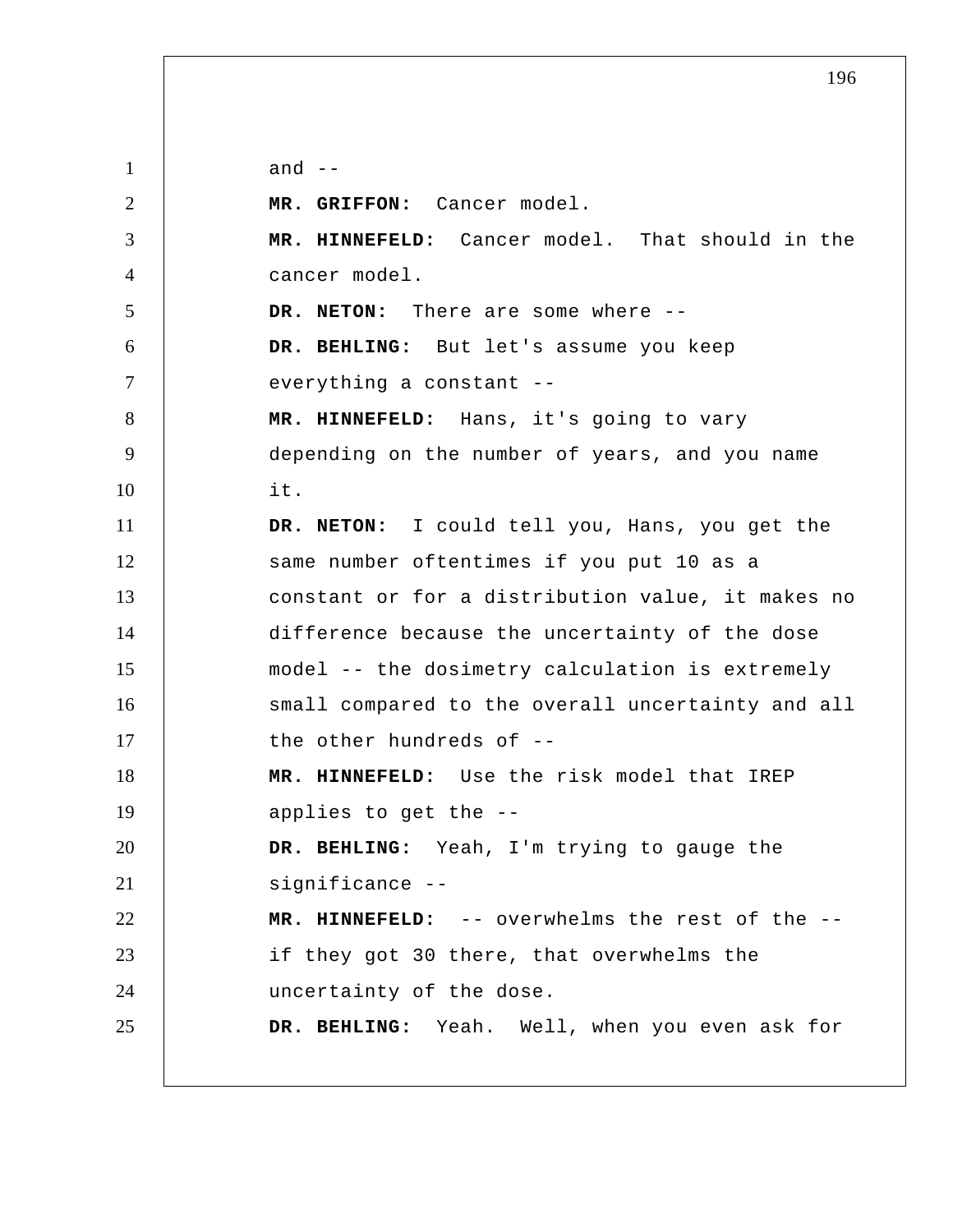| $\mathbf{1}$   | your (unintelligible) --                          |
|----------------|---------------------------------------------------|
| $\overline{2}$ | MR. GRIFFON: It does depend on the cancer model.  |
| 3              | DR. BEHLING: -- in so many cases the sigma value  |
| $\overline{4}$ | has been deleted because we know it's a very      |
| 5              | complex thing to calculate and people have simply |
| 6              | ignored it. And I guess Mark is raising the       |
| $\tau$         | question, what would happen if -- you know, what  |
| 8              | -- how does that sigma value really impact the    |
| 9              | POC.                                              |
| 10             | DR. NETON: The sigma value, if it'd been deleted  |
| 11             | or not put in there, it's my understanding the    |
| 12             | way you do this is that that value -- the         |
| 13             | constant should be an upper limit of the dose.    |
| 14             | MR. HINNEFELD: That's what it -- that's what      |
| 15             | it's supposed to be. That means that the number   |
| 16             | is supposed to have (unintelligible) because of - |
| 17             | - because of one of a number of things. One       |
| 18             | would be if there's a DCF for this organ that's - |
| 19             | - the entire range would be kept at less than 1.  |
| 20             | So -- but rather than use that DCF, we're going   |
| 21             | to use a DCF of 1. So we apply that one rather    |
| 22             | than this lower DCF --                            |
| 23             | MR. GRIFFON: So that's your maximizing            |
| 24             | assumption.                                       |
| 25             | MR. HINNEFELD: -- we actually are -- we're        |
|                |                                                   |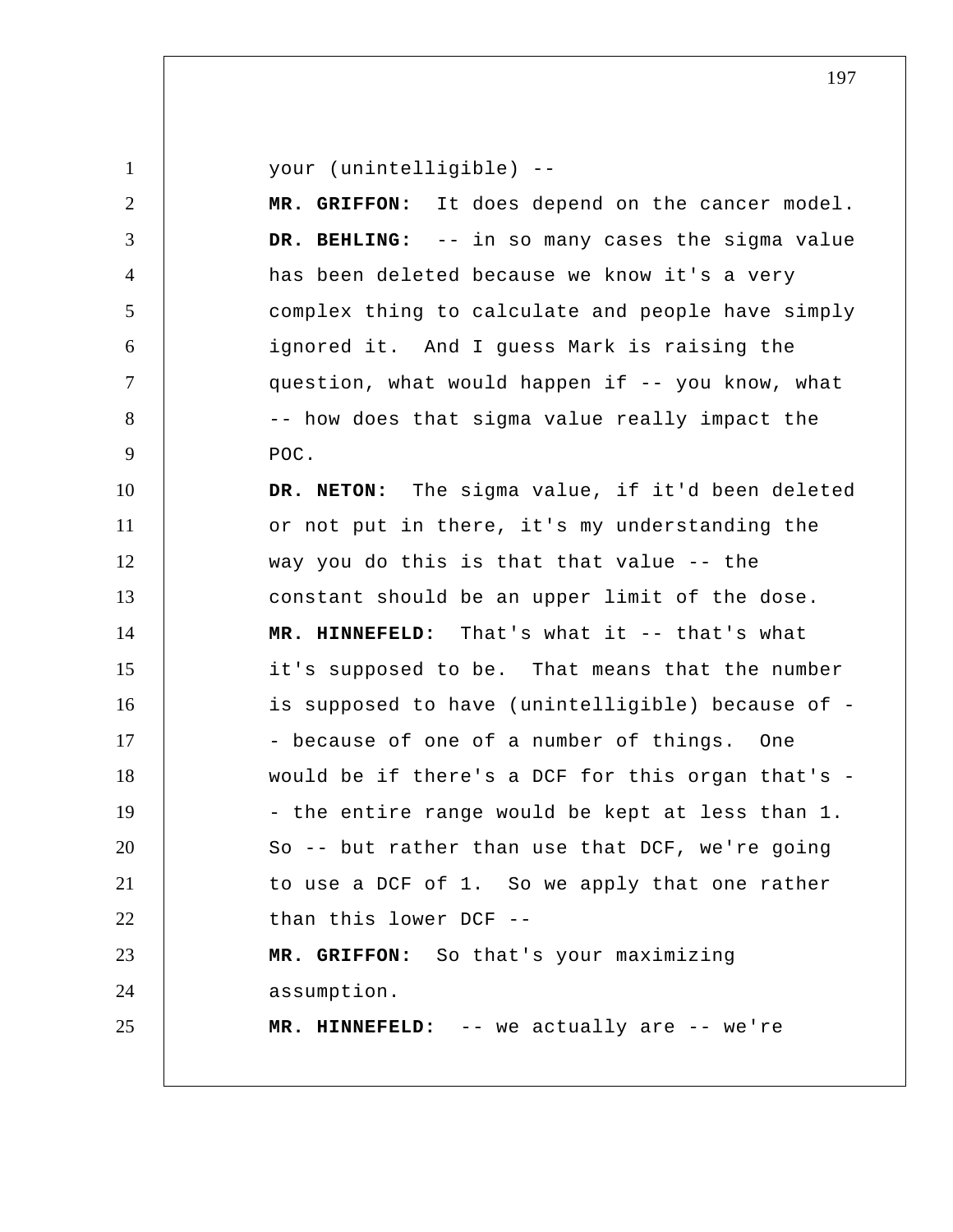actually maximizing the actual dose number rather than applying the uncertainty amount. That's even --

 **MR. GRIFFON:** Well, that --

1

2

3

4

5 6 7 8 9 10 11 12 13 14 15 16 17 18 19 20 21 22 23 24 25  **MR. HINNEFELD:** You know, that's one application. That's one position that's been made that we have yet to validate. That's from the first 20. We have yet to validate that that's the fact, but that's kind of what we -- what the position was. Other -- I've seen it stated, I don't know that this was everything (unintelligible) abide by, but if we maximize things like geometry and - and maximize the effectiveness of the energy band -- like we know the photons are spread over several -- over a couple energy bands, but we're going to put them all in the most energy effective range, the 30 to 250 -- then that's overestimating. And so rather than -- so we're not really recording the true dose. We're recording the overestimate of the dose, so we're not going to -- we're going to treat that as a constant because it's a high estimate.  **MR. GRIFFON:** See, here you didn't do that, though. This case you didn't do it.  **MR. HINNEFELD:** I have to check out why it would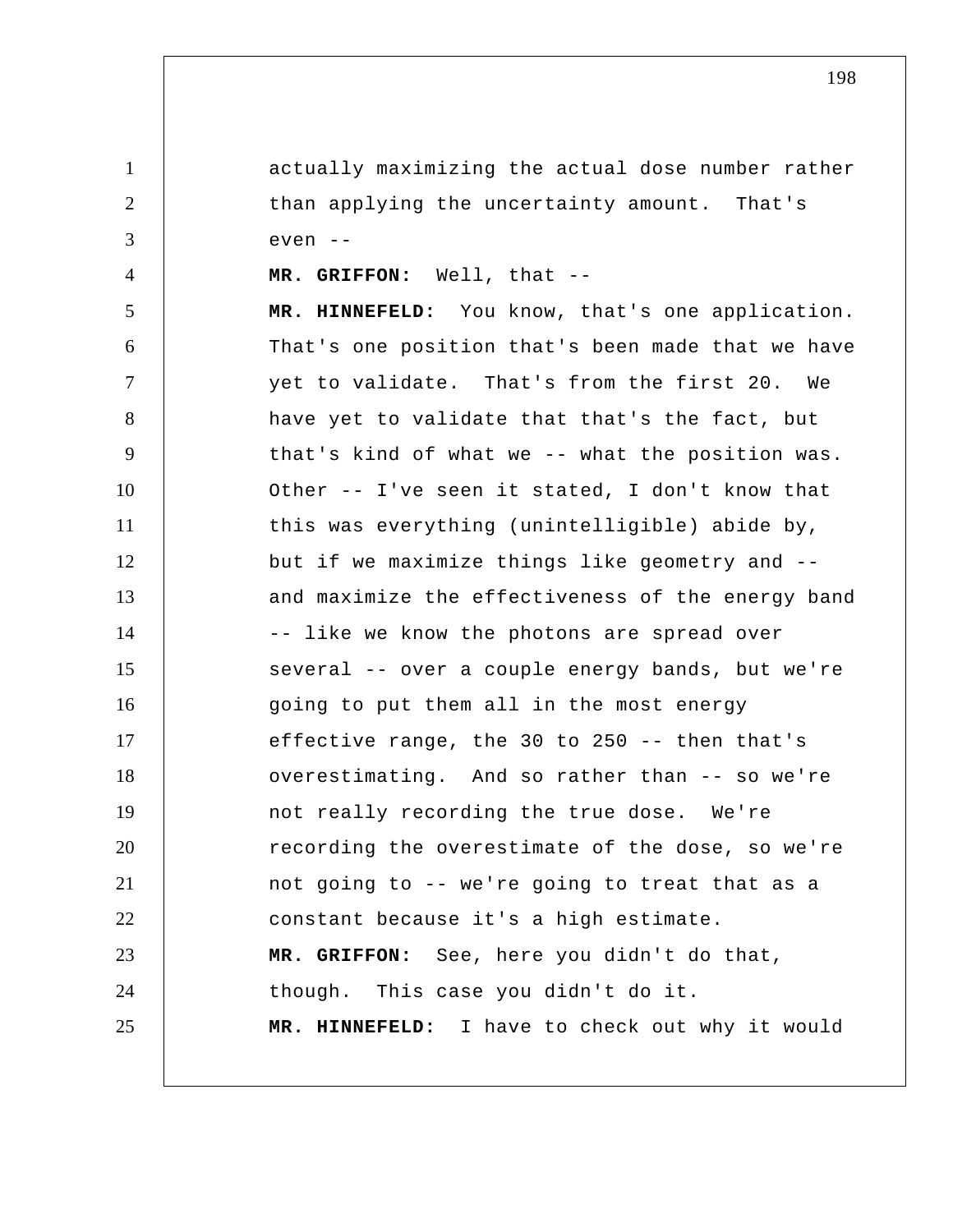be okay on this one.

1

2

 **MR. GRIFFON:** Right.

3 4 5 6 7 8  **MR. HINNEFELD:** I would have to check why it would be okay on this one not to include the uncertainty on the measured dose because I - just sitting here today, I can't figure it out.  **MR. GRIFFON:** That's what I -- I was asking specifically for this case.

9  **MR. HINNEFELD:** Yeah.

10 11 12 13 14 15 16 17 **DR. NETON:** But that is something we (unintelligible) -- I do remember from the first 20 that they had taken some liberties and put them in as constants and saying that it was claimant-favorable because you didn't include any other correction factors would tend to lower the dose. But I think we agreed that we need to demonstrate that that was the case.

18  **MR. HINNEFELD:** Yes, yes.

19 20 21 22 **DR. NETON:** It's -- it's a real -- it's all over the map as to how much that uncertainty really --  **DR. BEHLING:** Yeah, just curious. **DR. NETON:** I tell you, if it's plus or minus 30

23 24 25 percent, my prediction is it will make almost zero difference in POC value. A 30 percent swing on a dose input value with models that span a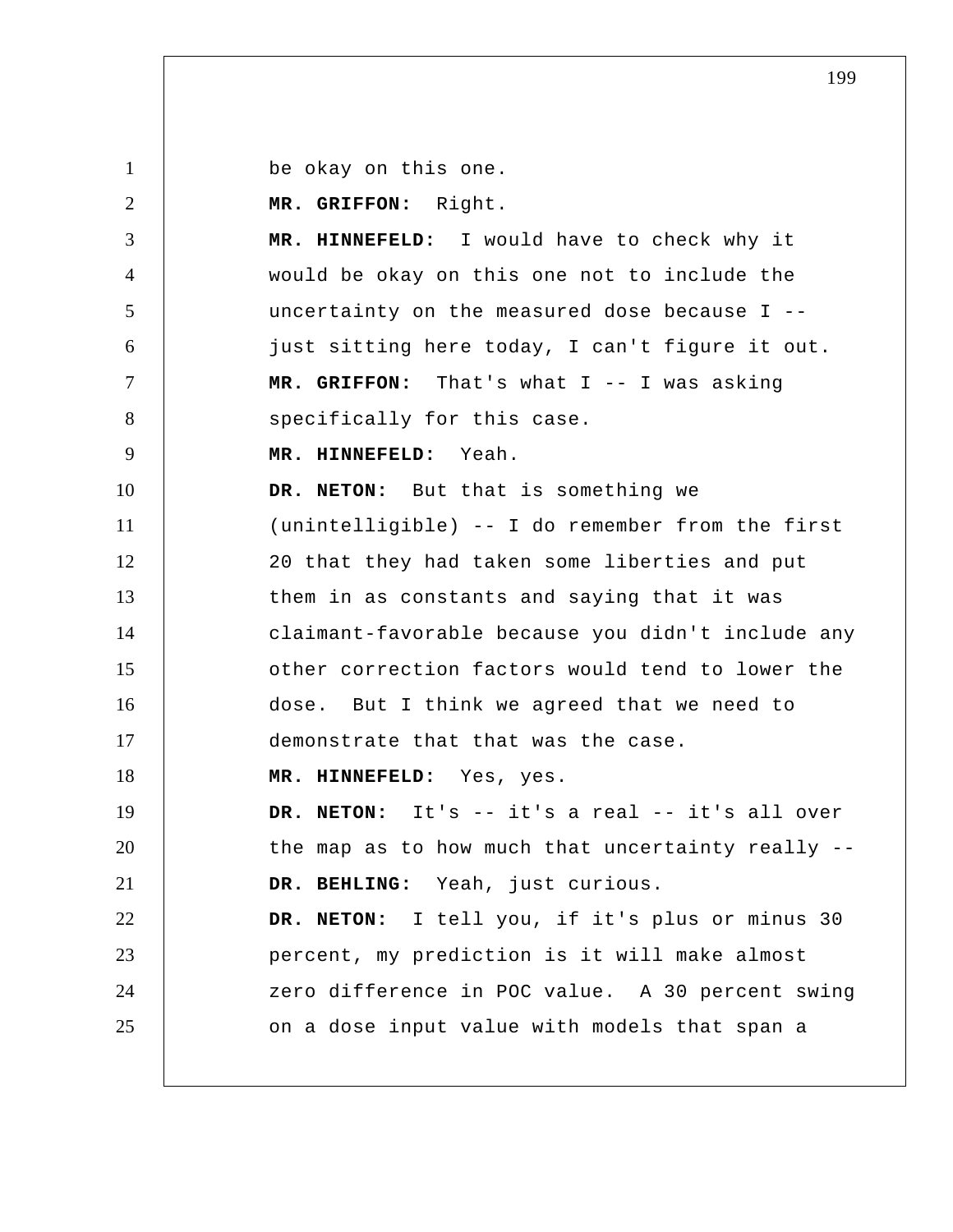1 2 3 4 5 6 7 8 9 10 11 12 13 14 15 16 17 18 19 20 21 22 23 24 25 large, you know, range, I mean even -- and if you have alpha dose on top of it because the alpha (unintelligible) effectiveness factors goes anywhere from like 5 to 100 times that dose. So there's all kinds of other parameters in there that drive those uncertainties hugely. But we haven't -- we haven't done a detailed analysis of...  **MR. GRIFFON:** Yeah. I'm just -- I'm pointing out when you get to these cases that sort of start to approach your 45 percentile, I think we need to at least -- **DR. NETON:** Yeah, I agree.  **MR. GRIFFON:** -- (unintelligible).  **MR. HINNEFELD:** We've got several things to check on this one I think.  **MR. GRIFFON:** The last -- **DR. NETON:** If it's in the 45 percentile, I suspect there's a lot more going on that's claimant-favorable for a (unintelligible).  **MR. HINNEFELD:** There are.  **MR. GRIFFON:** Yeah, the internal is very claimant-favorable. Right, right.  **MR. HINNEFELD:** Now, Mark wanted to talk a little bit about the plan for tomorrow and --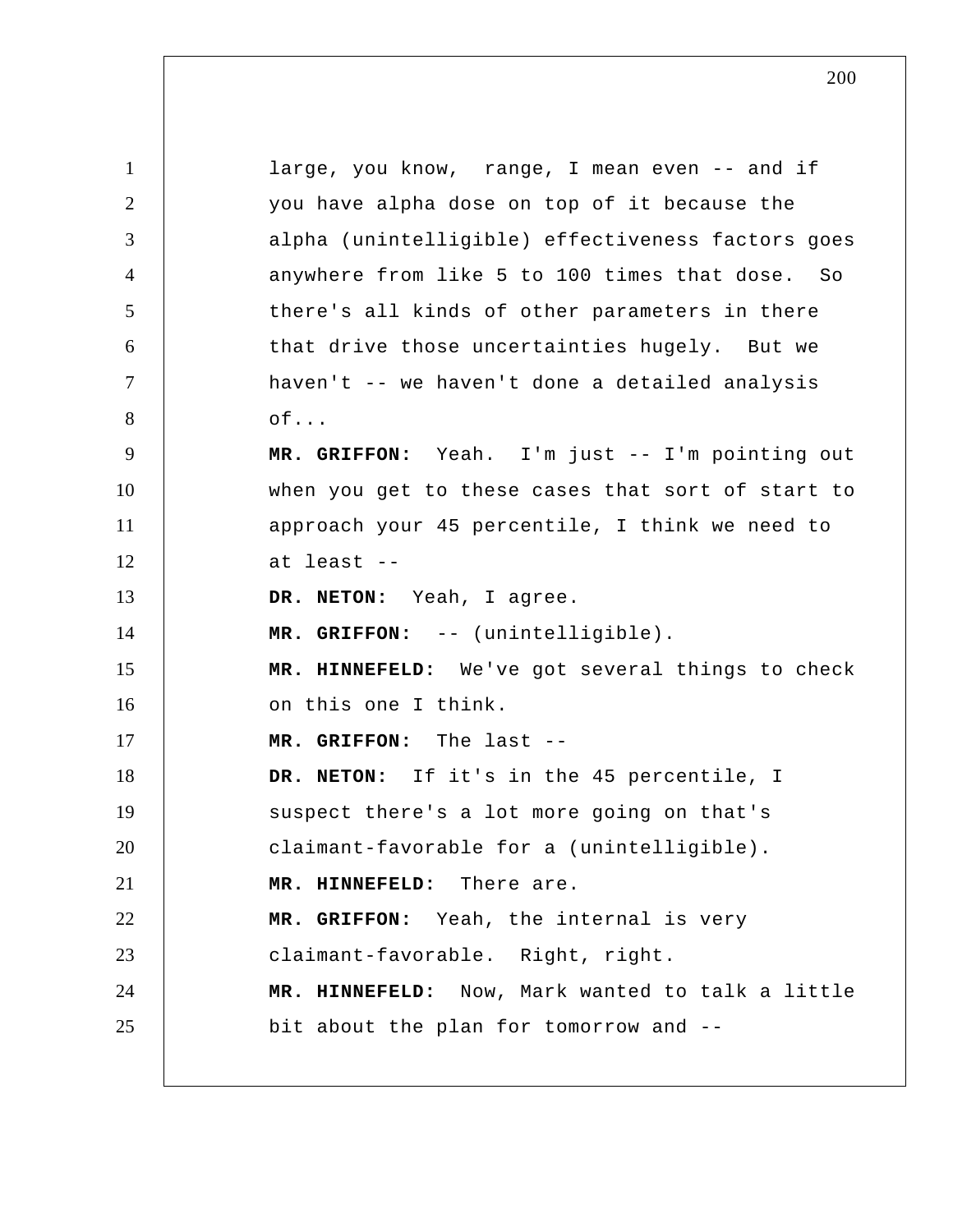1 2  $-$ 3 4 5 6 7 8 9 10 11 12 13 14 15 16 17 18 19 20 21 22 23 24 25 **DR. NETON:** Yeah, my copy indicated you wanted to  **MR. HINNEFELD:** -- so we may want to just chat about that for a minute. If anybody who's not going to be involved in that conversation wants to take a break, I guess they can do that right now. We can sort out what's going to happen then. **DR. NETON:** Well, I guess the first question is how many people here are going to attend and participate? The problem is -- is -- I don't know how you're running. Are you going to meet tomorrow morning to finish up these 18?  **MR. HINNEFELD:** I don't think so.  **MR. GRIFFON:** No, we're going to get through.  **MR. HINNEFELD:** I don't think we're going to need it. **DR. ROESSLER:** No, we'll get through.  **MS. BEHLING:** (Unintelligible) zip right along. DR. NETON: I've been trying to get -- see, tomorrow morning the idea was that it would sort of be -- we have no court recorder scheduled for tomorrow because there was -- you know, there was a possibility that you guys were -- tomorrow morning.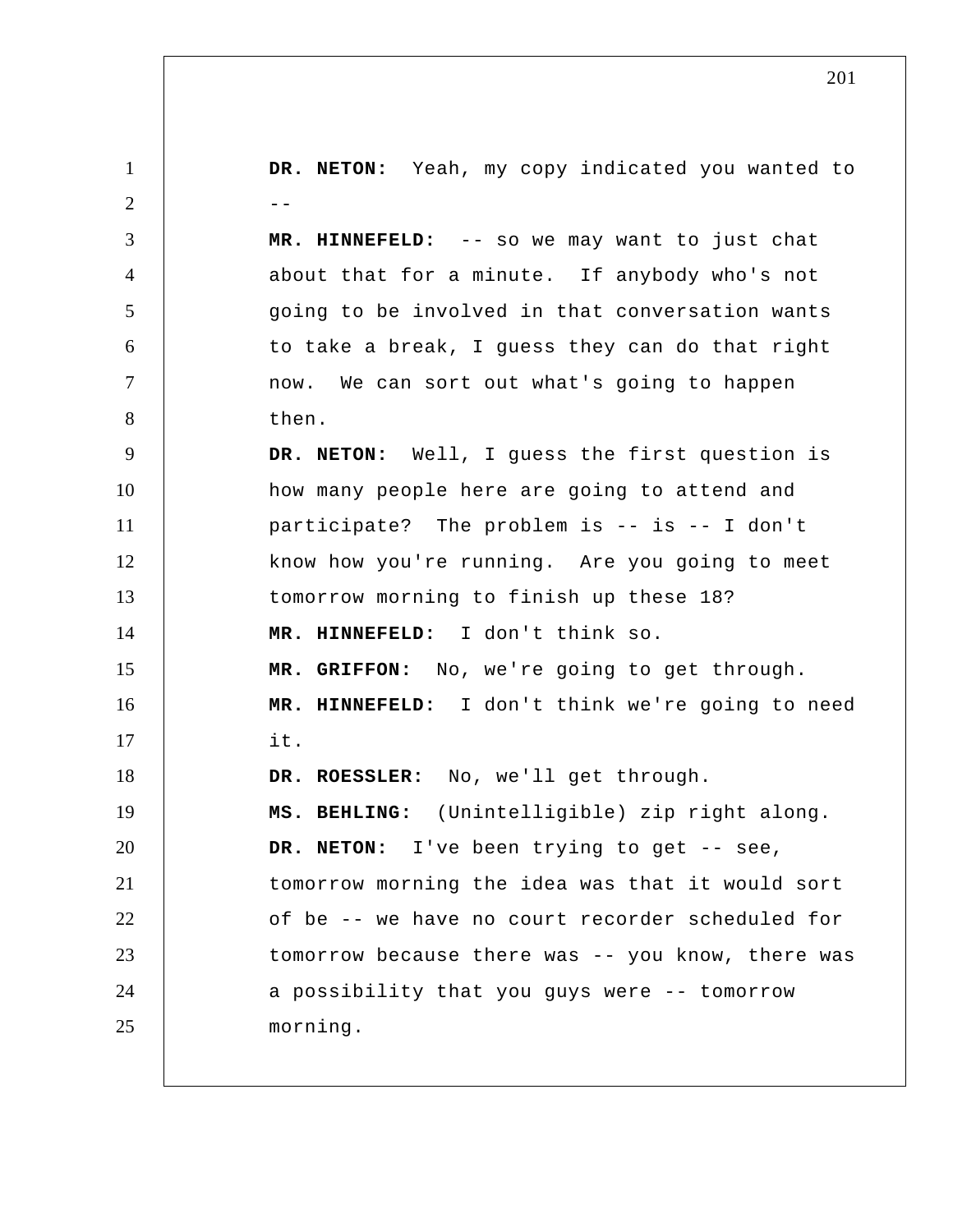1 2 3 4 5 6 7 8 9 10 11 12 13 14 15 16 17 18 19 20 21 22 23 24 25  **MR. HINNEFELD:** So Ray was scheduled to -- we have had actually this room scheduled for this conversation tomorrow morning. **DR. NETON:** Right. And I was going to meet upstairs in 124.  **MR. HINNEFELD:** Right, uh-huh. **DR. NETON:** And that's why I came down here. was going to get set up and try to get some juryrigged NOCTS access, which turns out is not as easy as I thought. If we can convene here tomorrow morning with no court recorder required and that on the agenda is going over case files. I think (unintelligible) is just heading out from what I saw at  $-$  **MR. HINNEFELD:** Yeah, he wanted to get on NOCTS, so... **DR. NETON:** I mean so he may get bored, but I was going to go through -- I selected the 66 -- I have a listing of 66 cases we've done so far for Mallinckrodt that are compensable, the 6 that aren't. And I was going to go over some examples and pick whatever anybody else wants and go through as to what approaches were used. And then I have three new cases that I just received from ORAU that are done sort of proof of I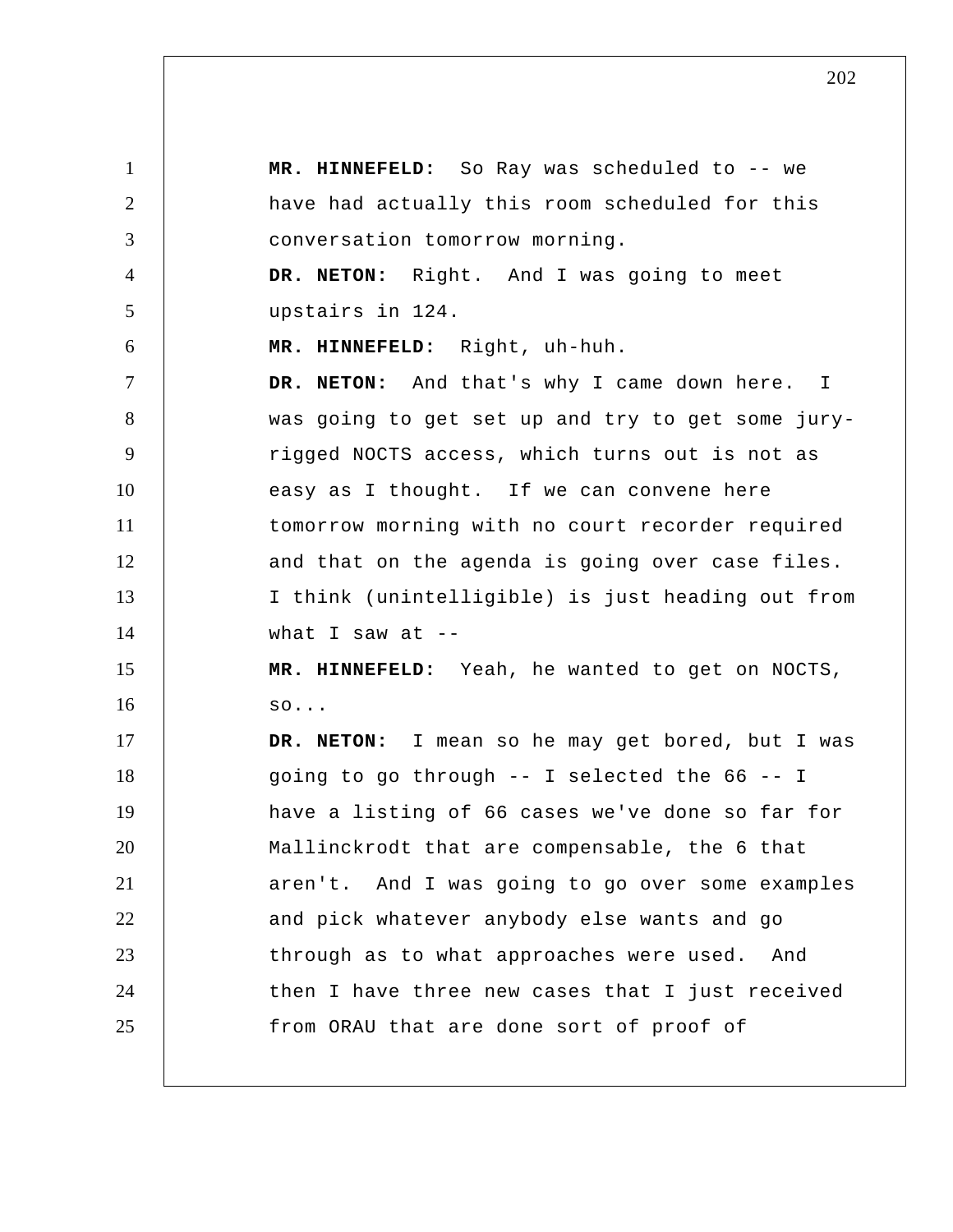1 2 3 4 5 6 7 8 9 10 11 12 13 14 15 16 17 18 19 20 21 22 23 24 25 principle using the profile, although, you know, you can't get all possibly flavors, but just to get an idea of how those will done against the profile. That was going to be sort of show and tell and no substantive discussion of issues because we can't get into that if the court recorder is not available. Now, if Ray is available and we go quickly through the demo files, then maybe we could get into some discussions.  **MR. GRIFFON:** Well, and -- and then the plan generally was in the afternoon we were going to get into the SC&A question resolution? **DR. NETON:** Yes. Well, discuss the questions and stuff. That was the plan in the afternoon, talk about -- there's some internal dosimetry questions, external, and some combined questions. Cindy Bloom is coming in today. She'll be here for tomorrow all day and Thursday. She is more knowledgeable about the specifics of Mallinckrodt than I am. And Janet Westbrook is going to be available by telephone for any real nuts and bolts issues that go to data. So that's the plan. I'm encouraged to hear we can meet here tomorrow. It sounds like you guys are going to -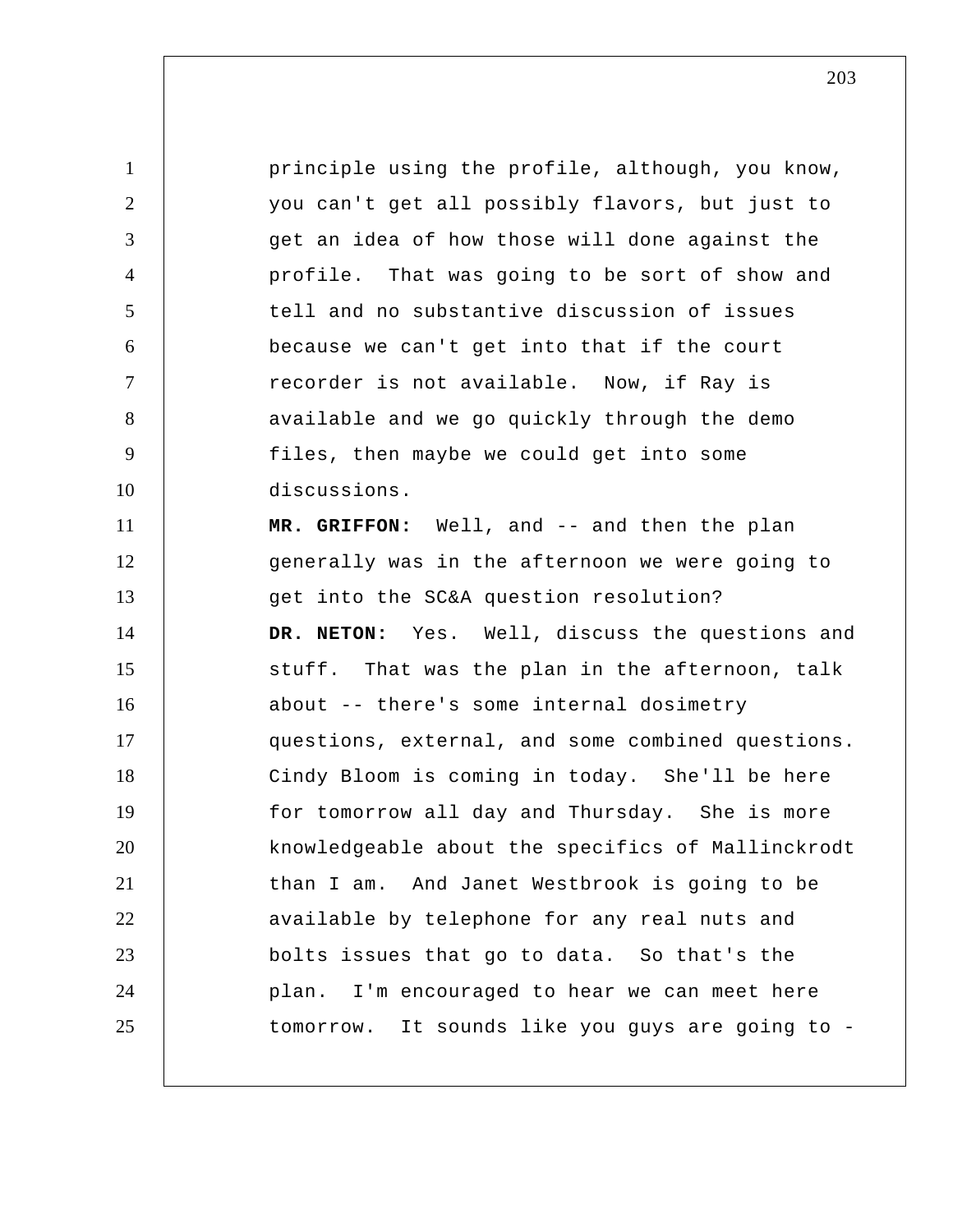1 2 3 4 5 6 7 8 9 10 11 12 13 14 15 16 17 18 19 20 21 22 23 24 25 -  **MR. HINNEFELD:** We'll just make a point of staying till we're done. **DR. NETON:** Well, I don't want to, you know, tax anybody.  **MS. BEHLING:** No, we'll get there. **DR. NETON:** If you can do that, then great. Then tomorrow morning we'll meet here, say 8:30-ish. Is that when you started today or --  **MR. HINNEFELD:** It's when we tried to start today.  **MS. BEHLING:** Depends on when our cab gets here.  **DR. BEHLING:** Taxi cab drivers --  **MR. HINNEFELD:** Depends on how good of directions we give them. **DR. NETON:** Well, we have two full days for Mallinckrodt, so I feel we've got plenty of time. I mean if we want to start at 9:00 to make sure people can get here and get some coffee, that's fine by me. I'll make sure I'm ready to set up with the projector and everything.  **MR. GRIFFON:** Well, I was hoping to head out tomorrow night, so -- **DR. NETON:** Okay, 8:30 then. We'll start at 8:30 tomorrow.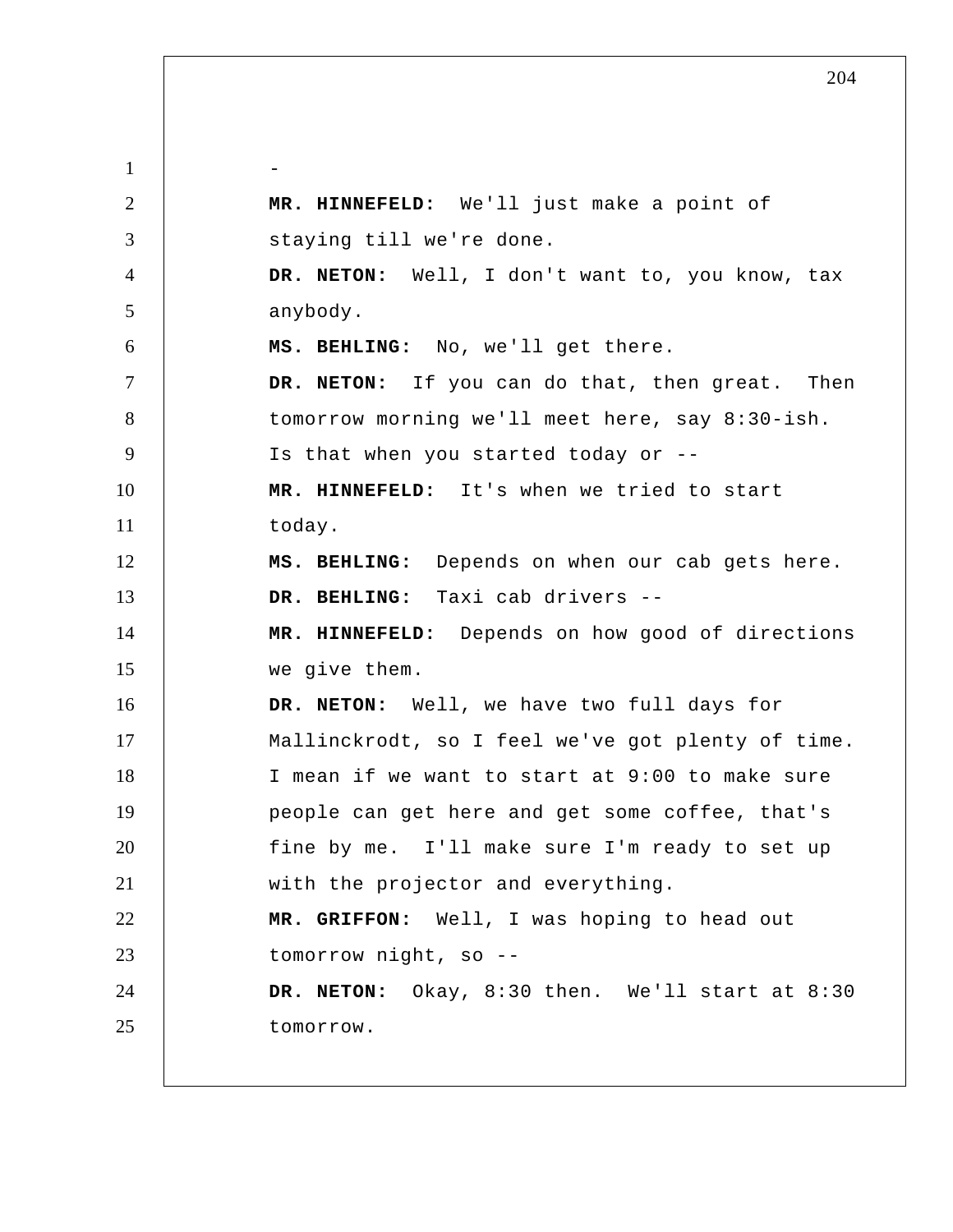1

 **MR. GRIFFON:** I mean I can --

2 3 4 5 6 7 8 9 10 11 12 13 14 15 16 17 18 19 20 21 22 23 24 25 **DR. NETON:** Yeah, we'll go through the questions, and Thursday was really sort of an open agenda item. It had just general more discussion, and I don't know if we're going to solve all of the Mallinckrodt issues tomorrow. This is a little ahead of where  $I$  -- it needs a little further advance than I may want to hold it, but it's fine. I mean if we can get these issues on the table. I will -- I need to talk to Leroy, though, because he was not planning on having the NOCTS available here until tomorrow afternoon.  **MR. HINNEFELD:** Okay. **DR. NETON:** So I'll make -- I'll try to see if I can get that hooked up. There may have to be some people mucking around in here while you're deliberating. Okay. So how many people are planning on attending then tomorrow? Gen's going to be here. Okay. So pretty much Hans and Kathy -- this will be right up your alley, and then we're going to be going over some case files, which is, you know, how we've approached the Mallinckrodt cases thus far and how we intend to do the remaining. Turns out there's really only 90 -- 127 cases of Mallinckrodt that are not in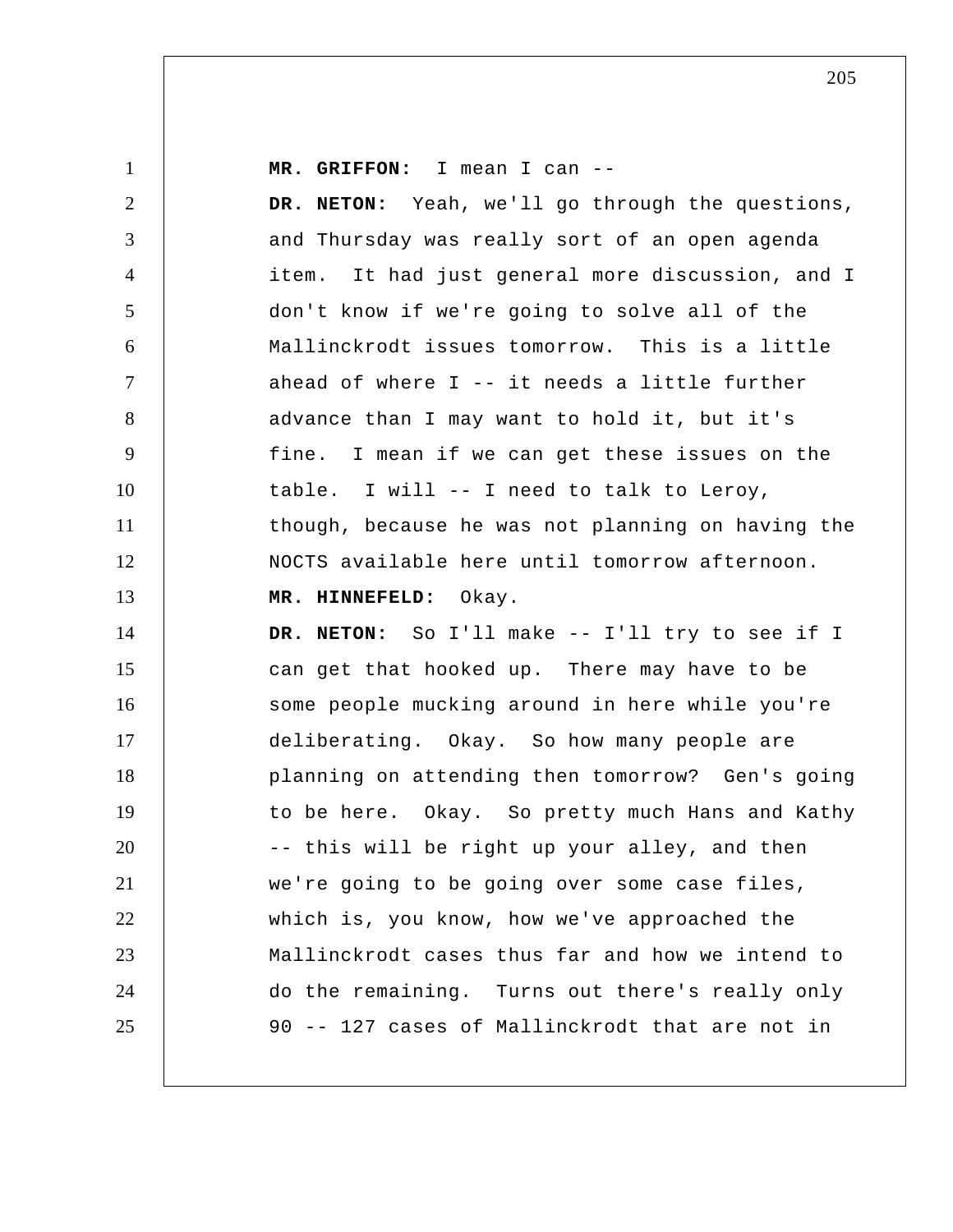1 2 3 4 5 6 7 8 9 10 11 12 13 14 15 16 17 18 19 20 21 22 23 24 25 the SEC, people who started work after 1948 and worked at the Destrehan Street facility. So of those 127, you know, we're going to -- I'm going to try to -- I'm going to show you three that have been done according to profile. And turns out we probably have done about 30 of them already using the -- some similar techniques to what you've seen already, the 20 radionuclides mix and that kind of stuff.  **MS. BEHLING:** (Unintelligible) we don't have more board members here. **DR. NETON:** I will leave this stuff here. **DR. ROESSLER:** You're going to be here.  **MS. BEHLING:** Can we take a break?  **MR. HINNEFELD:** Yeah, we can take a break for a couple minutes.  **MR. GRIFFON:** There's one more point on this last case. It doesn't make sense to --  **MR. HINNEFELD:** Yeah, go ahead.  **MR. GRIFFON:** The question I had was, the Hanford worker, was he doing any glovebox work? I think we talked about this sometime.  **DR. BEHLING:** Yeah.  **MS. BEHLING:** Yeah.  **DR. BEHLING:** I mean he tore -- he tore --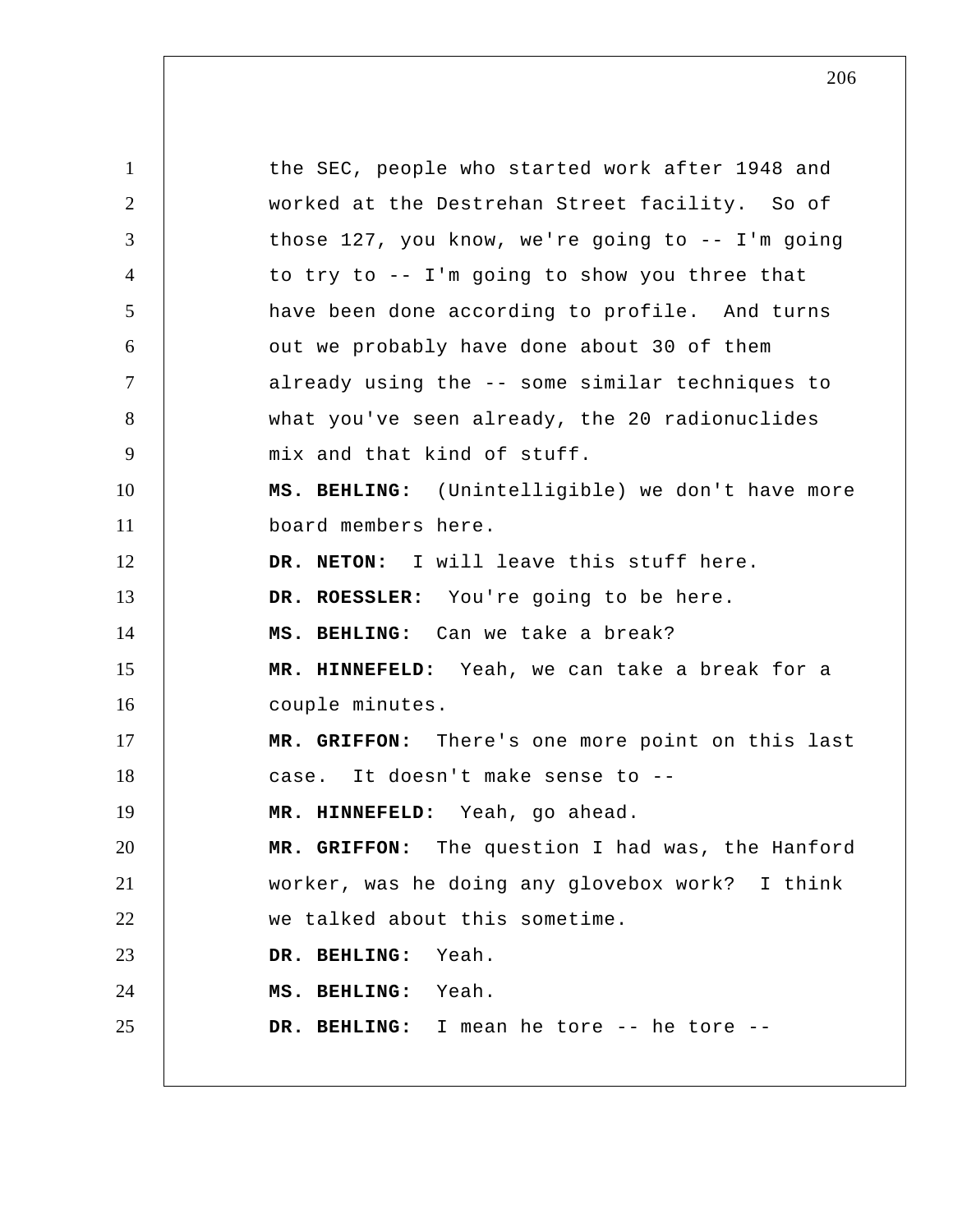1 2 3 4 5 6 7 8 9 10 11 12 13 14 15 16 17 18 19 20 21 22 23 24 25 MR. GRIFFON: Ouestion I had.  **DR. BEHLING:** -- one of the gloves and, you know,  $SO$  -- **MR. GRIFFON:** I don't know the extent of his glovebox work over time, but I guess the question I had was -- especially -- I saw that recent TIB released on the applicability of -- or corrections to be used for certain organ doses, and this is a testicular cancer. You got I imagine lapel monitoring. Was that taken into account, the glovebox -- potential glovebox exposures? I mean there was a lot of corrections given to -- to the various, you know, doses here for energy levels for other -- you know, did anyone take into account the glovebox question? **DR. NETON:** Up until now the glovebox corrections that we've been using were only for cases that were either clearly non -- or probably clearly non-compensable. We didn't have a refinement. We knew it couldn't be higher than, like I said, a factor of 10. So we just, you know, jack it up by a factor of 10 and say that we will  $-$ - we're in the processing of refining that TIB right now.  **MR. GRIFFON:** Yeah. I'm not saying it wasn't even in -- it clearly wasn't available at the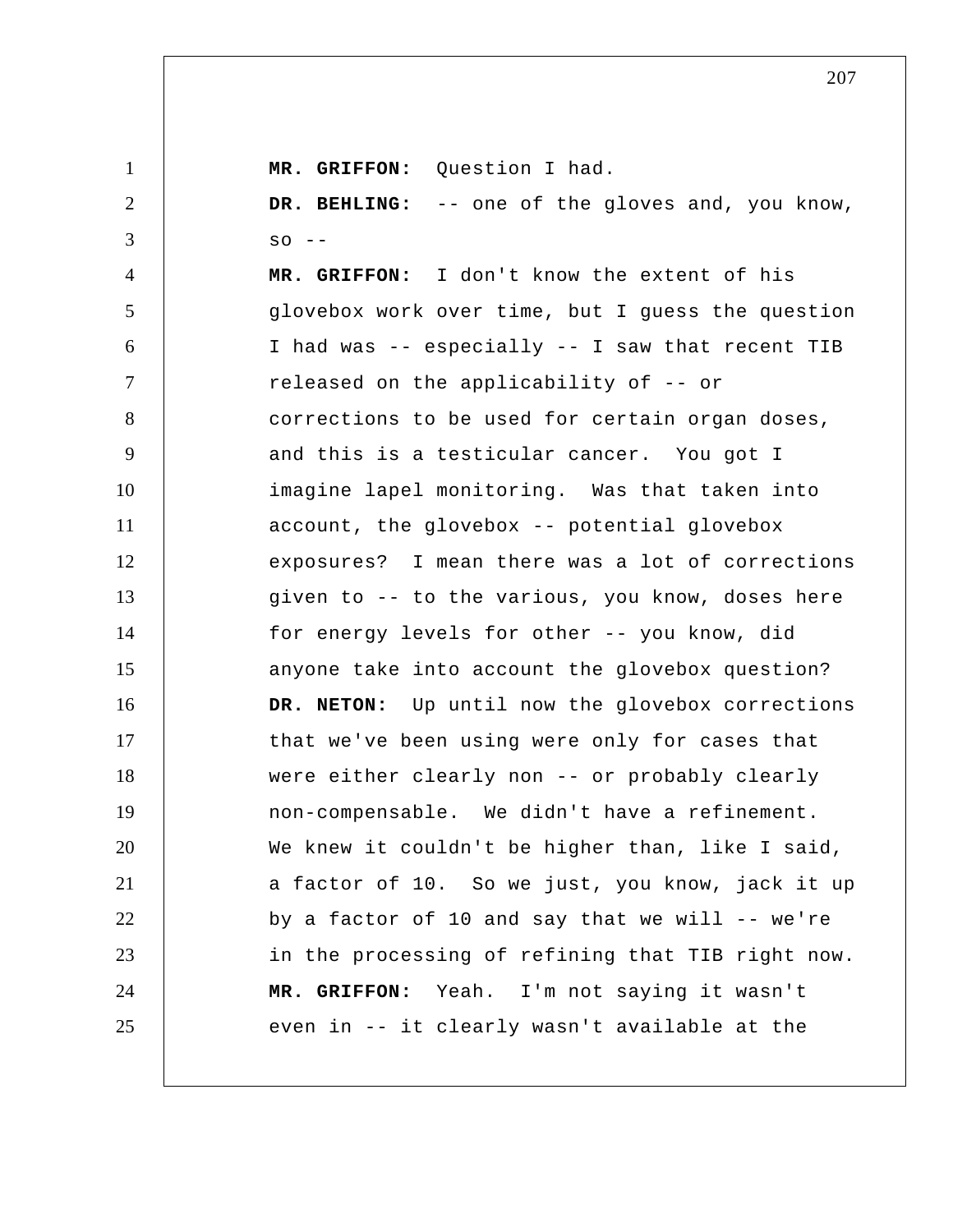1 2 3 4 5 6 7 8 9 10 11 12 13 14 15 16 17 18 19 20 21 22 23 24 25 time this -- **DR. NETON:** Right. That's what I'm wondering --  **MR. GRIFFON:** Right. **DR. NETON:** It might have not.  **DR. BEHLING:** From the description, I'm not sure he was a -- a typical glovebox worker.  **MR. GRIFFON:** Right. I'm not clear on that, either. Appears, I should say.  **DR. BEHLING:** He worked as an engineer, generally in the B Plant as a chemical technologist in the PUREX lab --  **MR. GRIFFON:** So it might have involved very  $minima1 - -$  **MR. HINNEFELD:** Here's kind of a description, some of the CATI quotation, and -- let's see.  **MR. GRIFFON:** Chemical technologist.  **MS. BEHLING:** (Unintelligible)  **MR. HINNEFELD:** Yeah. Receiving process samples, breaking samples down, radiochemical analysis, decontamination activities, lab hoods, and spills. Sounds like he worked in the laboratory more than a glovebox --  **MR. GRIFFON:** Rather than a glovebox setting, yeah.  **DR. BEHLING:** Yeah, I don't think this is a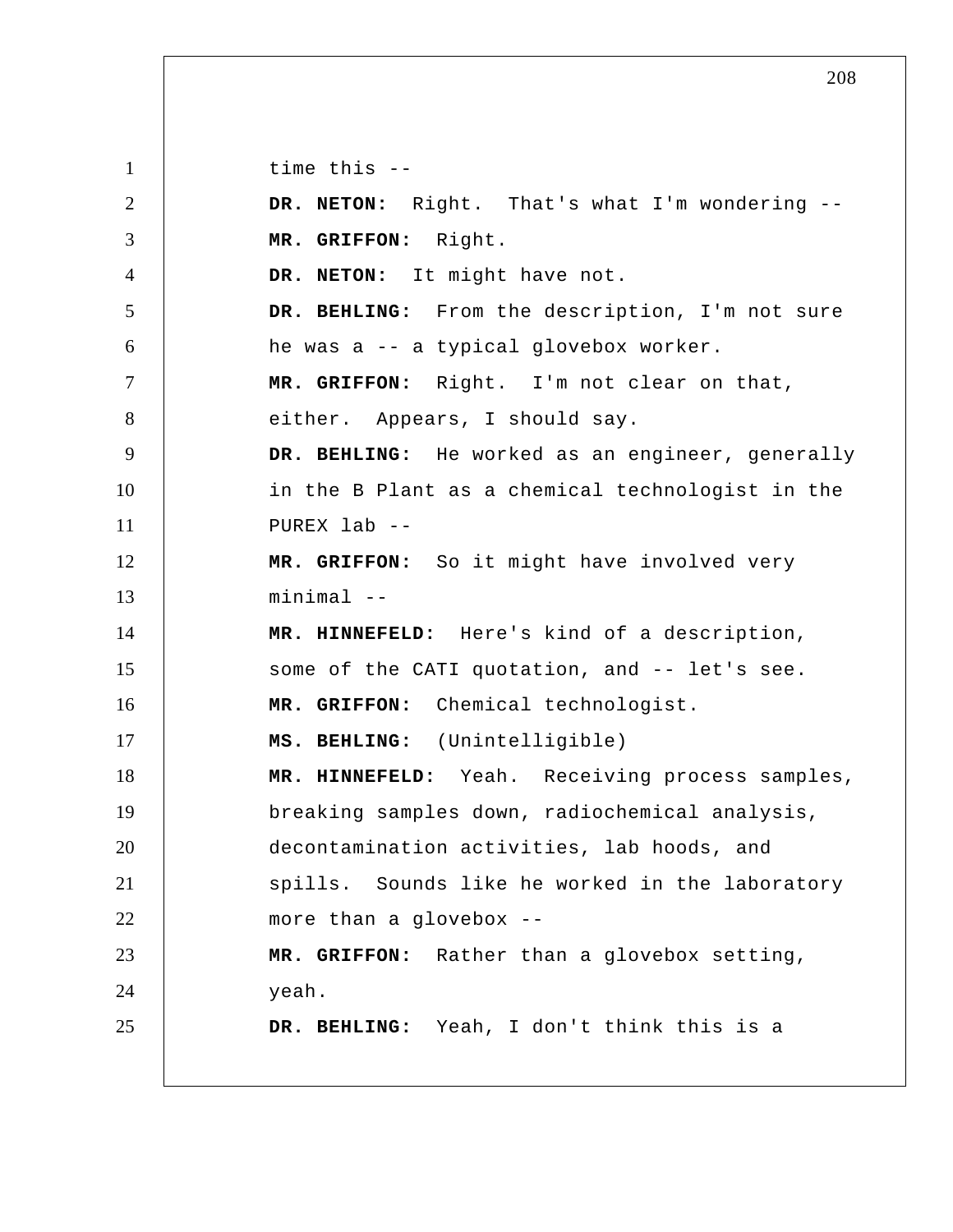typical glovebox worker.

| $\overline{2}$ | MR. GRIFFON: Okay, I wasn't clear on that. I      |
|----------------|---------------------------------------------------|
| 3              | know I saw that one incident with a glove --      |
| $\overline{4}$ | related to a glovebox and I didn't know if he was |
| $\mathfrak{S}$ | -- did that for a period of time or whatever.     |
| 6              | MR. HINNEFELD: Right.                             |
| $\tau$         | MR. GRIFFON: That was it. Okay. Take a break.     |
| 8              | MS. BEHLING: Can we go --                         |
| 9              | MR. HINNEFELD: Okay. Break for a few minutes.     |
| 10             | Ten minutes?                                      |
| 11             | (Whereupon, a recess was taken from 2:35          |
| 12             | p.m. to 2:55 p.m.)                                |
| 13             | (Whereupon, Dr. Neton was unavailable for the     |
| 14             | remainder of the day.)                            |
| 15             | MS. BEHLING: All right. I guess I'm going to      |
| 16             | start now with tab 31, and the rest of these      |
| 17             | really will go quite quickly, I -- I believe,     |
| 18             | just because when I scanned through these I       |
| 19             | didn't see any new issues that we really haven't  |
| 20             | discussed before. But we'll still go through      |
| 21             | each of the tabs, and if anybody has any          |
| 22             | questions, you know, just stop -- stop us along   |
| 23             | the way. Again, tab 34 (sic), and this is case    |
| 24             | number 010556 and this was our second Hanford     |
| 25             | case of these 18. This case, the employee had     |
|                |                                                   |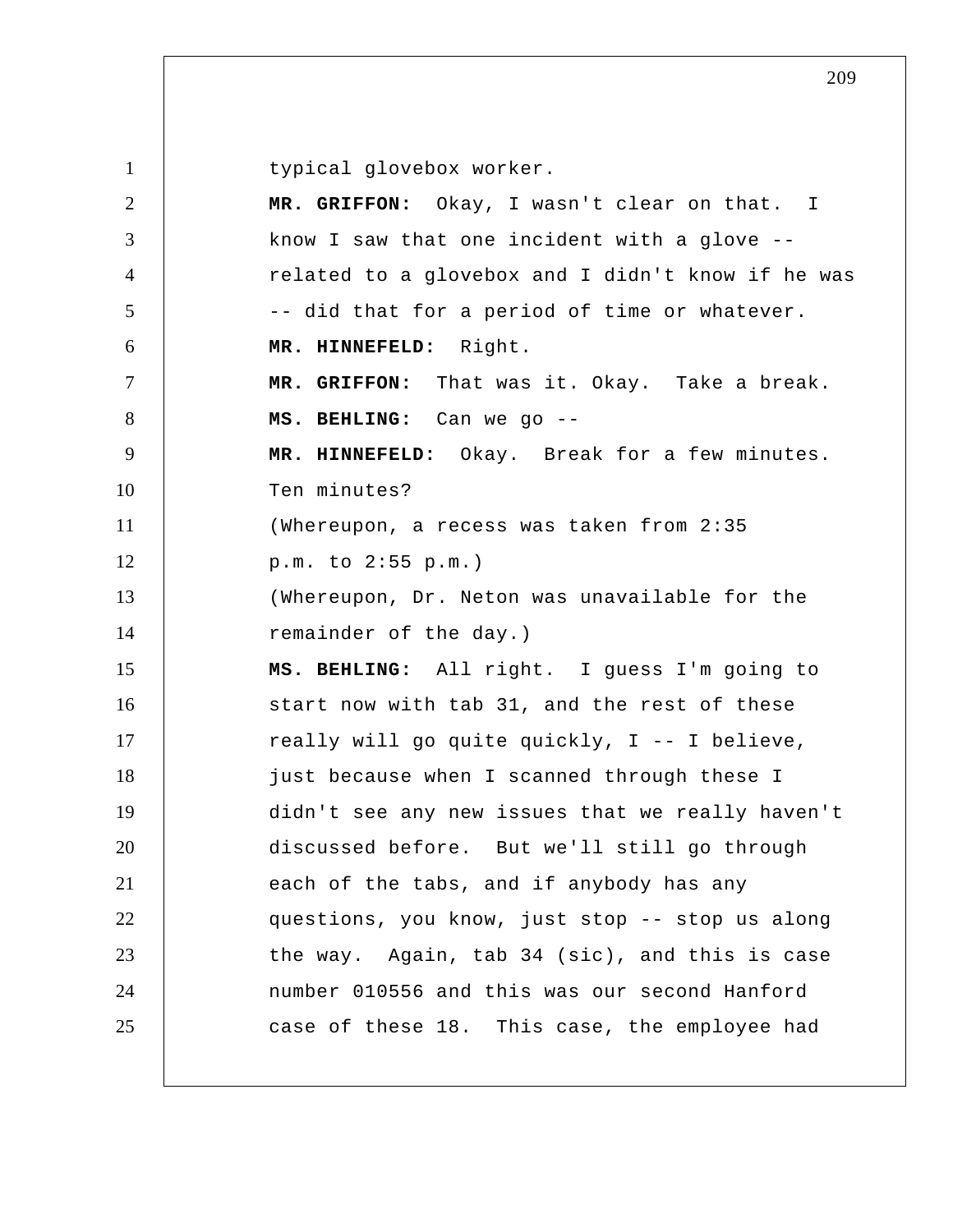| $\mathbf{1}$   | several jobs, job titles -- pipefitter,           |
|----------------|---------------------------------------------------|
| $\overline{2}$ | maintenance engineer, operations specialist. He   |
| 3              | was employed from September of 1980 I guess up    |
| $\overline{4}$ | until present and was diagnosed with prostate     |
| 5              | cancer in July of 2002.                           |
| 6              | The dose reconstructor indicated that this was -- |
| $\tau$         | they -- they proceeded with this dose --          |
| 8              | reconstructing this dose in an overestimation     |
| 9              | using overestimating techniques for calculating   |
| 10             | the dose, and their dose was 27.7 rem and that    |
| 11             | resulted in a probability of causation of 16.6    |
| 12             | percent.                                          |
| 13             | And if you look down Table 1, as you can see, the |
| 14             | -- the biggest contributor of the dose was the    |
| 15             | missed neutron dose, which was over 10 rem. And   |
| 16             | I believe in this case there were two findings,   |
| 17             | and I do have to make two corrections here.<br>We |
| 18             | sort of went back into these cases after we were  |
| 19             | done and Mark and I had been working on the       |
| 20             | matrix and the checklist, and some cases I didn't |
| 21             | identify all the findings appropriately in the    |
| 22             | text. And in this particular case, in Table 2, I  |
| 23             |                                                   |
| 24             | MR. ALLEN: What page?                             |
| 25             | MS. BEHLING: -- on page 7, I erroneously marked   |
|                |                                                   |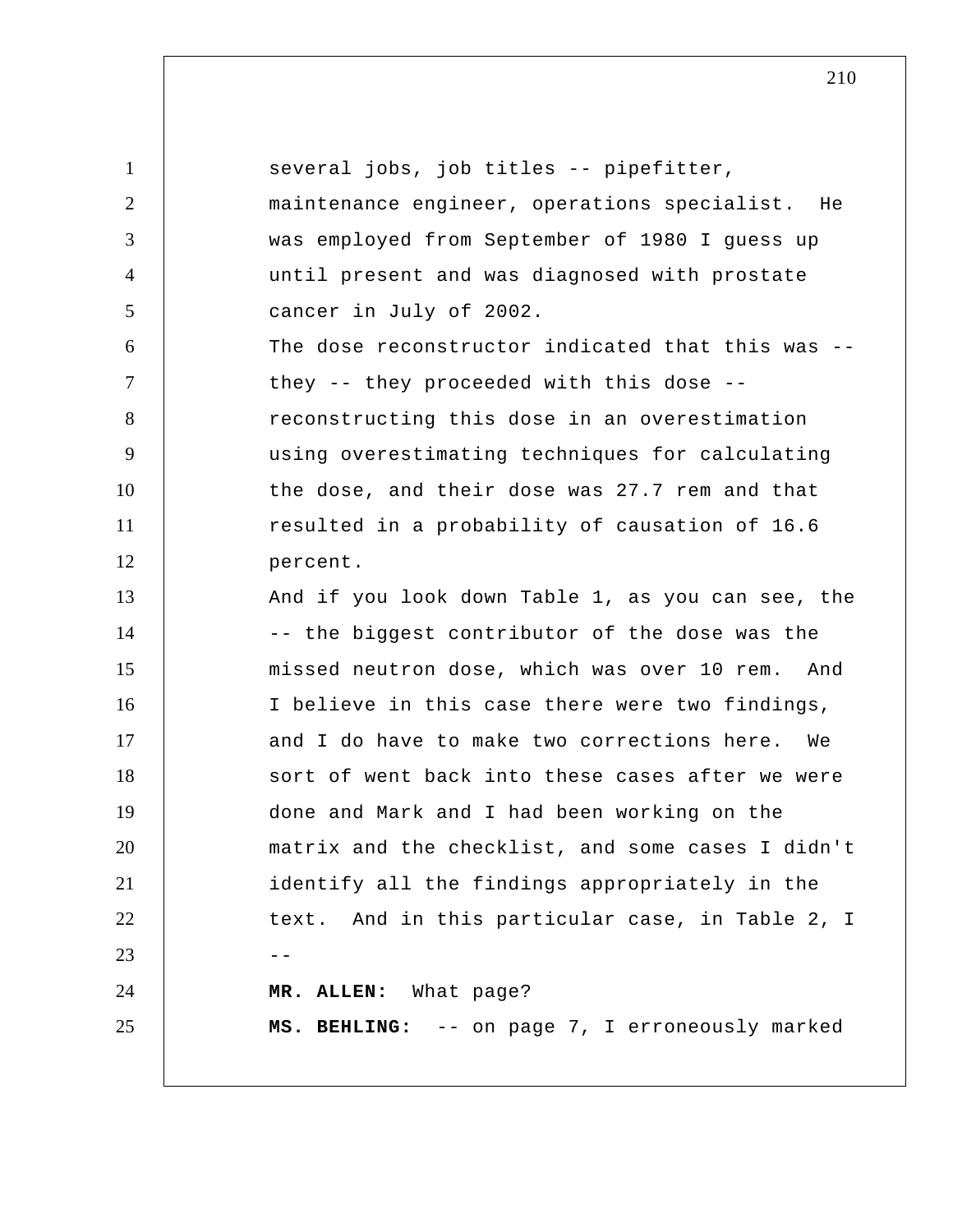1 2 3 4 5 6 7 8 9 10 11 12 13 14 15 16 17 18 19 20 21 22 23 24 25 that we had a finding at C.2.1 and actually the finding should be the missed photon dose, which is C.2.2. It's the same number of findings, but I just checkmarked the wrong box there. The second issue I see that I didn't do here is on page 9 under the photon recorded dose, under our reviewer's comments, that's where I should have inserted finding 31.1-C.4.1. And the issue here was failed to account for photon dose uncertainty, and this is the same issue where the dose reconstructor had a recorded dose. He entered it as a constant with no uncertainty, which is not what is recommended by OCAS-IG001, and I believe we've touched on that many times now. The second issue, again Hans got the brunt of -of all of the findings and he discussed this in his Hanford case, and this is an issue where when we -- we did -- it was an inappropriately accounted for maximum potential missed dose. And when you go into the IREP code, the actual dose is correct. They entered a median dose with geometric standard deviation of 1.52, and we could reproduce that dose. However, it's the wording that appears in the dose reconstruction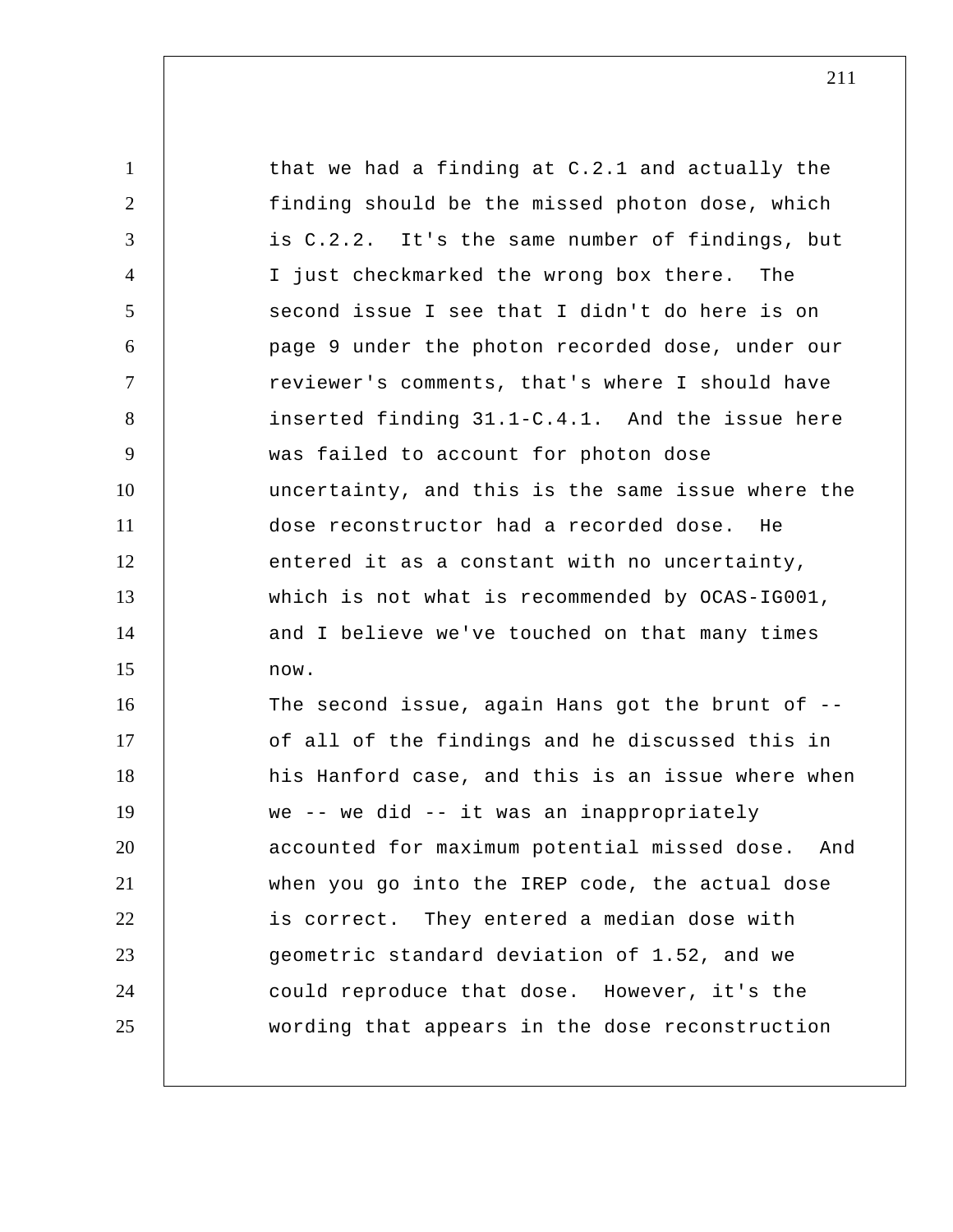1 2 3 4 5 6 7 8 9 10 11 12 13 14 15 16 17 18 19 20 21 22 23 24 25 report that we're questioning because, again, the dose reconstructor indicated that the maximum potential missed dose of 4.56 rem from photons - that was the value that was calculated and that this was entered as a 95th percentile of the lognormal distribution. And it's just confusing when you actually go into IREP and you tally up the total number that are the maximum dose. You won't come up with this 4.56; you come up with one-half that value, but that is correct as far as the dose that's been entered into IREP. It was a correct dose entered into IREP along with the standard -- the standard deviation of 1.52. However, it's -- we're just questioning the wording that's put into this boilerplate dose reconstruction report. **MR. ALLEN:** We struggled with that ourselves so...  **MR. HINNEFELD:** Yeah.  **MS. BEHLING:** Yeah. That's -- those are the only two findings in this particular case. The only thing I will point out, because it's something that we did talk about earlier and I just marked this more as an observation. As I mentioned, a lot of times when we do the -- when we're going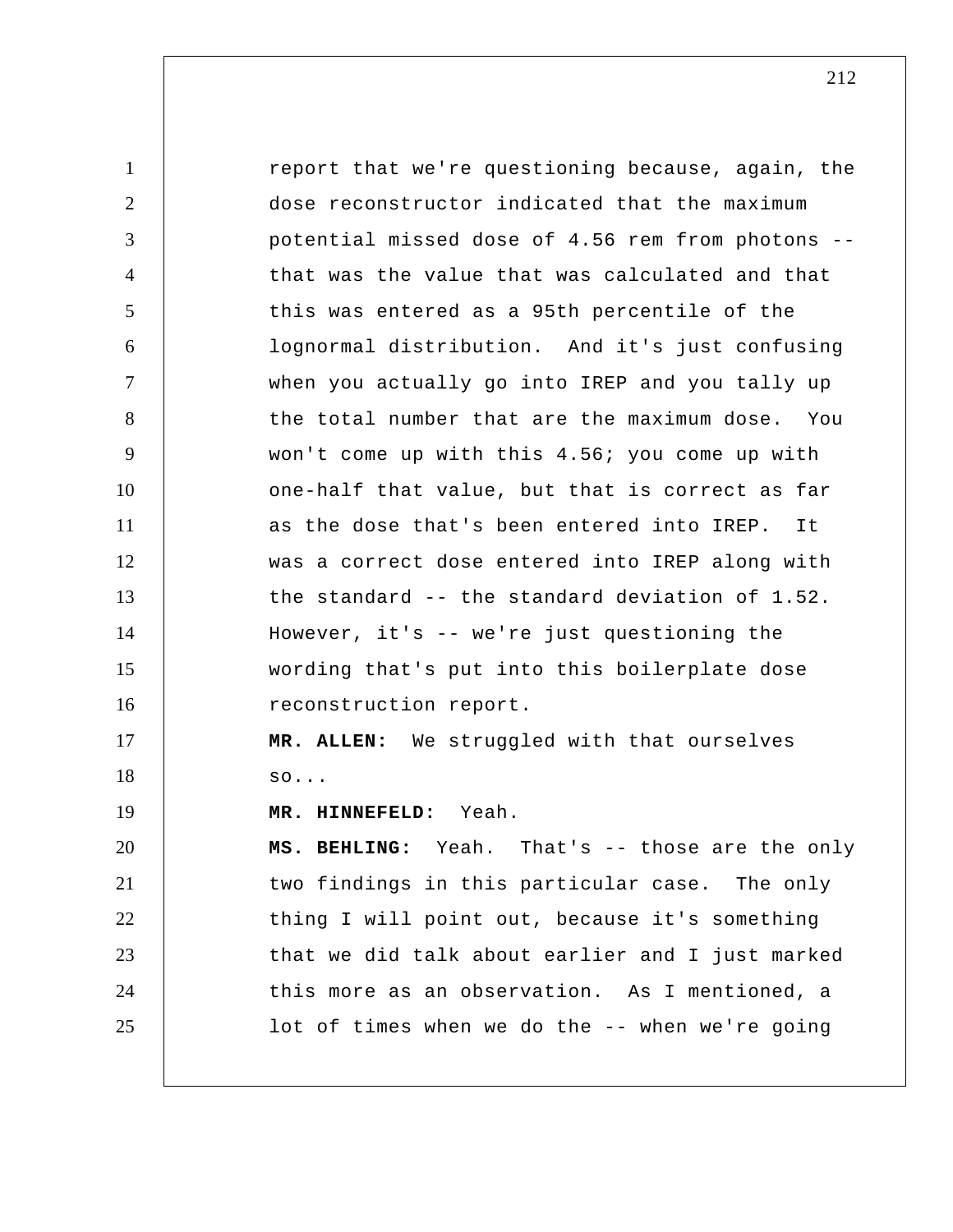1 2 3 4 5 6 7 8 9 10 11 12 13 14 15 16 17 18 19 20 21 22 23 24 25 through the dose reconstruction reports, when we go through our reference list, we will find references that aren't necessarily appropriate. In this case, this is the ORAU-PROC 6 reference that should have been -- and they're referencing that -- that Attachment E, but they're using an older version and they did not use the PC-1 version which was dated November 7th, 2003. So to be technical, they -- they -- technically they used the wrong -- the wrong reference in that dose reconstruction report. I -- I just marked that as an observation. **DR. ROESSLER:** I have a question on this case, and it probably elapsed this morning. I think we talked about it. This is dose to the prostate using the bladder as the surrogate organ and in case 23 the testes was used.  **MS. BEHLING:** Yes. **DR. ROESSLER:** What was the difference on that, Kathy?  **MS. BEHLING:** Okay. Initially, the -- the implementation guide states that you should use the testes as the surrogate organ for the prostate. However, TIB --  **MR. HINNEFELD:** 5.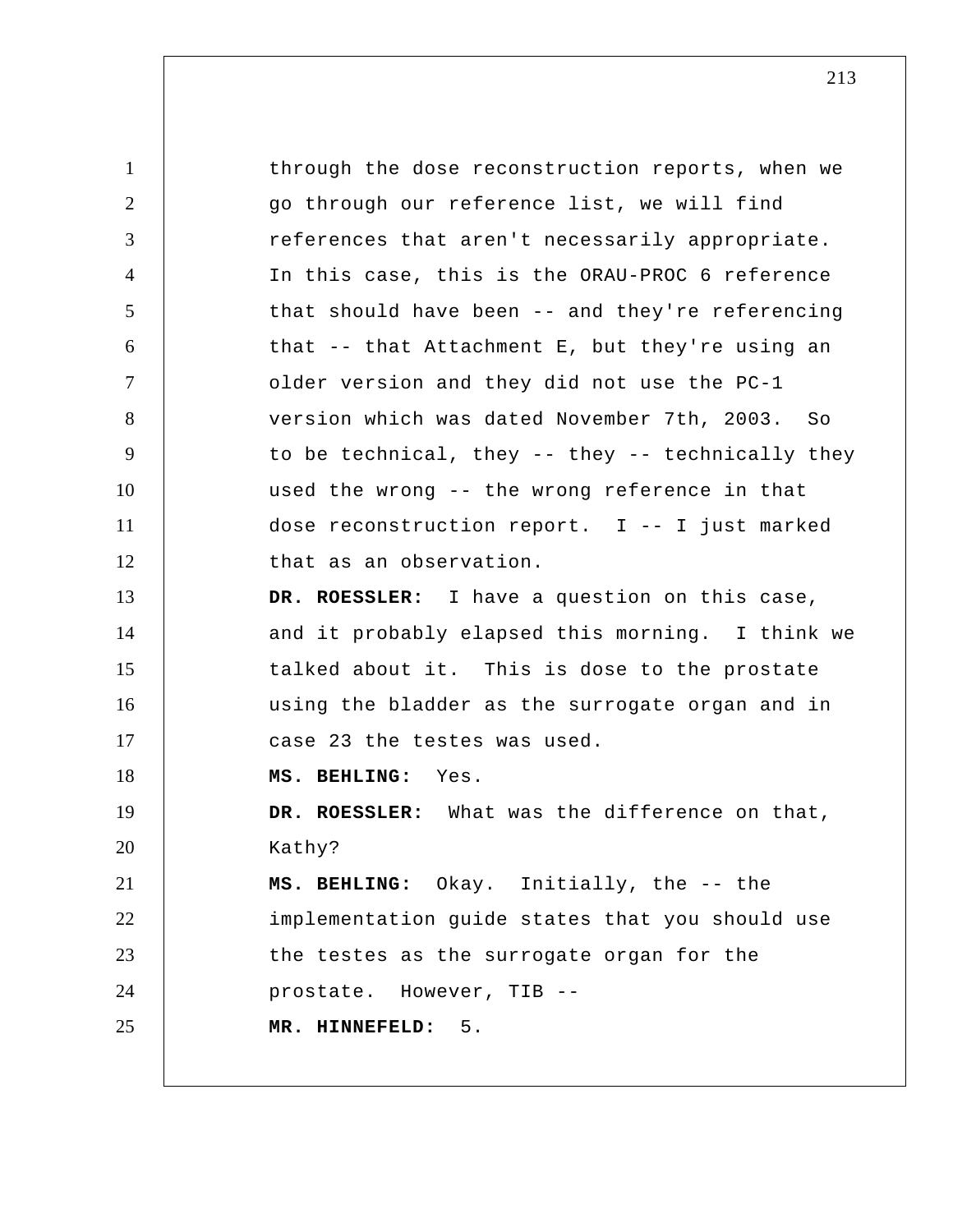**MS. BEHLING:** -- 5.

1

2 3 4 5 6 7 8 9 10 11 12 13 14 15 16 17 18 19 20 21 22 23 24 25  **MR. HINNEFELD:** OTIB-5.  **MS. BEHLING:** -- OTIB-5 states that you should use the bladder as the surrogate organ for the prostate.  **DR. BEHLING:** For external.  **MS. BEHLING:** For external dose. And so there's an inconsistency in the procedures and I believe Dave said that possibly back when they did this dose reconstruction -- or did that dose reconstruction, both the TIB and the implementation guide specified the testes. Is that correct? **MR. ALLEN:** Everything originally specified testes, and that was a question we raised ourselves and decided bladder was a much better surrogate and changed OTIB-5 several months ago, but this is past tense here. **DR. ROESSLER:** So you're saying scientifically, the bladder is the more appropriate surrogate, and which would be more claimant-friendly? **MR. ALLEN:** Testes.  **DR. BEHLING:** Testes. Yeah, especially if it's an AP geometry exposure. **DR. ROESSLER:** I'm trying to think of the anatomy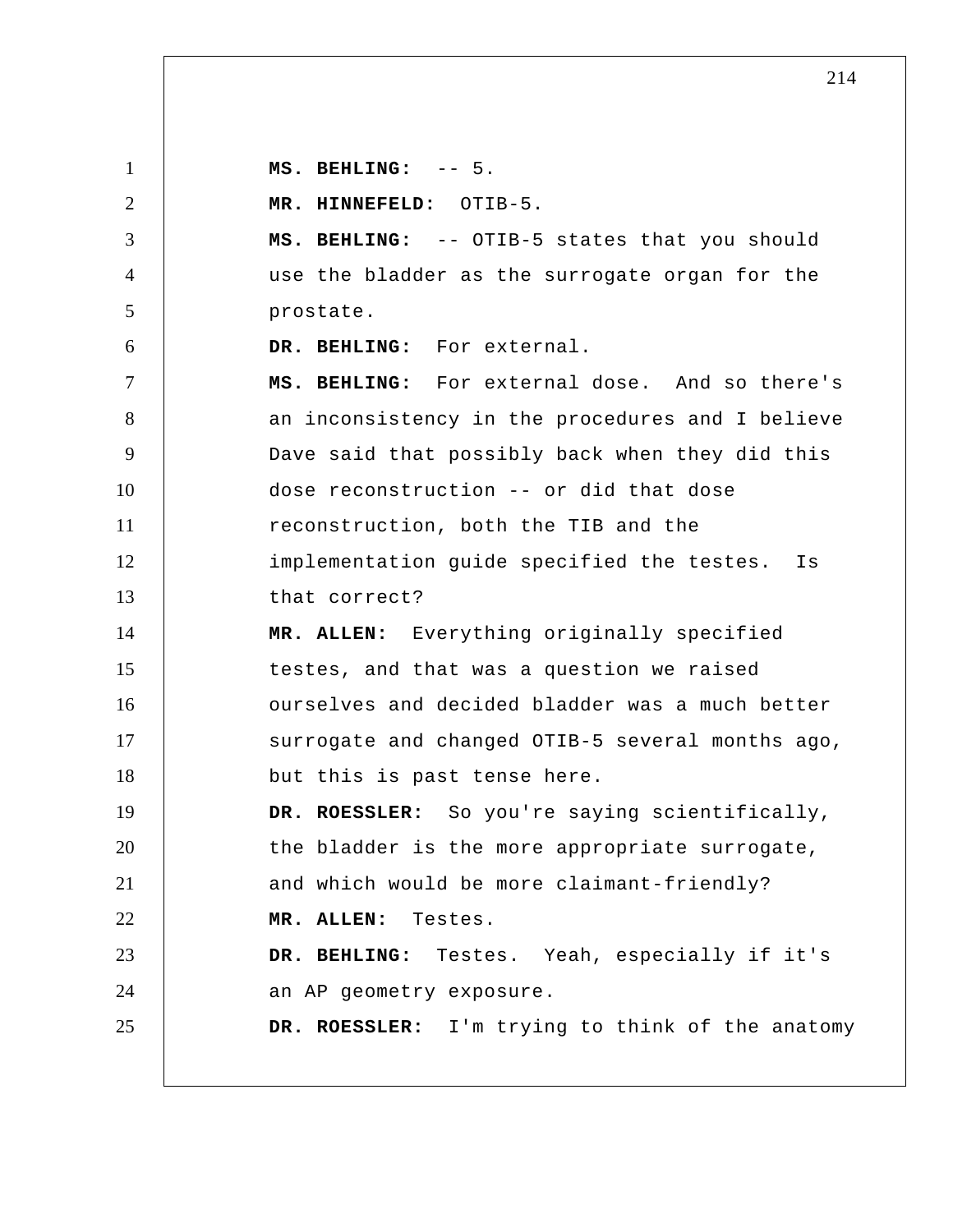here.

1

| $\overline{2}$ | DR. BEHLING: Well, the prostate sits right at     |
|----------------|---------------------------------------------------|
| 3              | the neck of the bladder and so it would be more   |
| $\overline{4}$ | subject to -- to photon attenuation as would be   |
| 5              | the testes. So testes would clearly be more       |
| 6              | claimant-favorable for AP geometry using external |
| $\tau$         | exposure -- for -- for (unintelligible) exposure, |
| 8              | there's no question.                              |
| 9              | DR. ROESSLER: Okay.                               |
| 10             | MS. BEHLING: Okay. So those are the only two      |
| 11             | issues with tab 31, with the Hanford.             |
| 12             | Okay. We'll go on to tab 32, and this is Nevada   |
| 13             | Test Site, and it's case number 006704 and --     |
| 14             | MR. GRIFFON: Just for the record, I'll have to    |
| 15             | recuse myself from this Nevada Test Site case.    |
| 16             | MR. HINNEFELD: Oh, okay.                          |
| 17             | MS. BEHLING: Okay.                                |
| 18             | MR. HINNEFELD: Okay.                              |
| 19             | MS. BEHLING: In this particular case, it was a    |
| 20             | female employee who was diagnosed with breast     |
| 21             | cancer in 2001 and actually worked for only a     |
| 22             | several -- a few months in 1970 and then again in |
| 23             | NIOSH derived a dose of 17.3 rem which<br>1979.   |
| 24             | resulted in a probability of causation of 28      |
| 25             | percent. Here again the majority of the dose was  |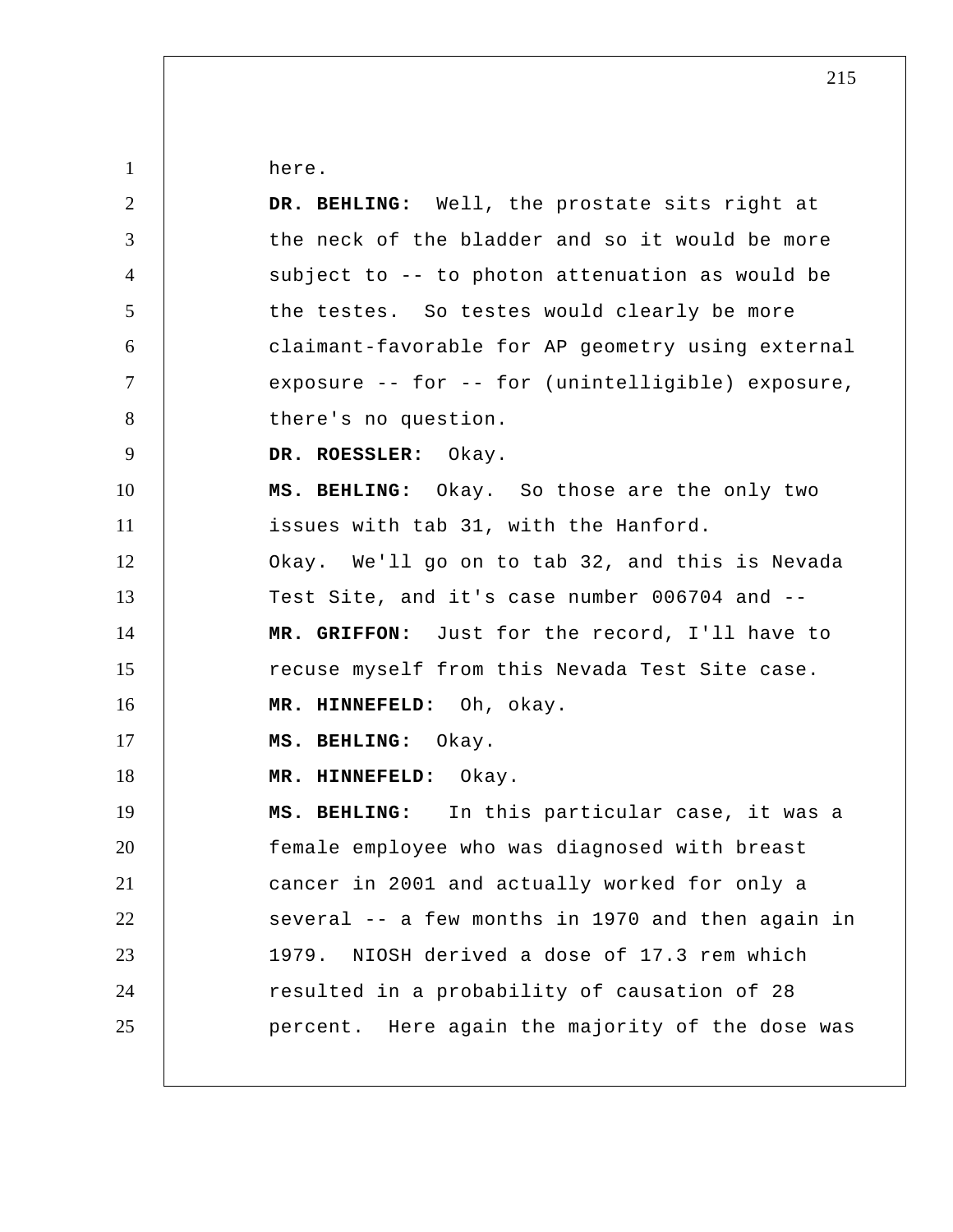1 2 3 4 5 6 7 8 9 10 11 12 13 14 15 16 17 18 19 20 21 22 23 24  $25$  -associated with the internal dose by using the hypothetical internal dose model. Let me see here -- again, the first issue -- the first finding we have on page 9 is finding 32.1-4 -- C-4-2 -- .2, I'm sorry, inappropriate missed photon dose uncertainty. And here again it is what we have seen throughout. If you're going to maximize the dose, you use LOD times 10, enter that as a constant into IREP with no uncertainty, or you can use a best estimate where you take LOD divided by 2 times N and enter that as a geometric mean with a standard -- geometric standard deviation of 1.52. And in this case they inappropriately entered it as a median value of a lognormal distribution when they should have actually entered it as a constant. And that's, again, associated with that ORAU-TIB-10.  **MR. HINNEFELD:** TIB-10.  **MS. BEHLING:** TIB-10.  **MR. HINNEFELD:** Right. **DR. ROESSLER:** Are there any claimants ever male with breast cancer?  **MR. HINNEFELD:** Beg your pardon? **DR. ROESSLER:** Are there -- have you ever had any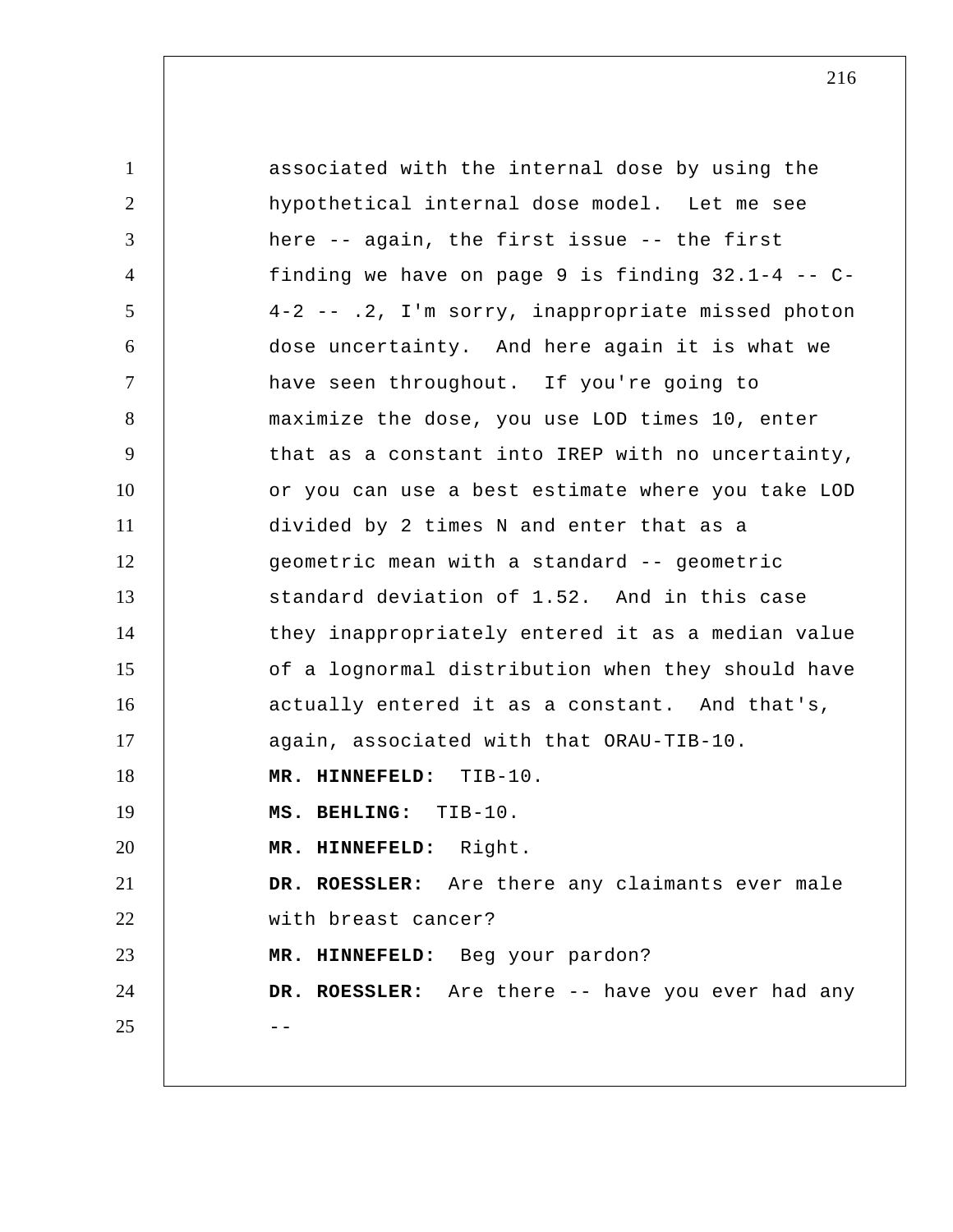1 2 3 4 5 6 7 8 9 10 11 12 13 14 15 16 17 18 19 20 21 22 23 24 25  **MR. HINNEFELD:** Yeah. Male claimants with - yes. **DR. ROESSLER:** Okay. **MR. ALLEN:** We have some now. I don't know if we've completed them or not, but we've had -- I know there's some in there.  **MS. BEHLING:** I -- I know. I thought about that when I said about the breast cancer. Yeah, you can certainly have --  **DR. BEHLING:** Well, we also have records of -- of the actual dosimetry, and in this case we were - based on the name -- aware of the fact that this was a female.  **MS. BEHLING:** Yeah.  **MR. HINNEFELD:** Well, but -- but the gender of the claimant is part of the claimant -- claim. **DR. ROESSLER:** Yeah, part of the record.  **MR. HINNEFELD:** Part of the record. **DR. ROESSLER:** So you don't have to go by name. That could be dangerous, too.  **MR. HINNEFELD:** No. **MR. ALLEN:** No. No, we don't.  **MR. HINNEFELD:** There's a gender-specific --  **MR. GRIFFON:** Yeah.  **MR. HINNEFELD:** -- the IREP model.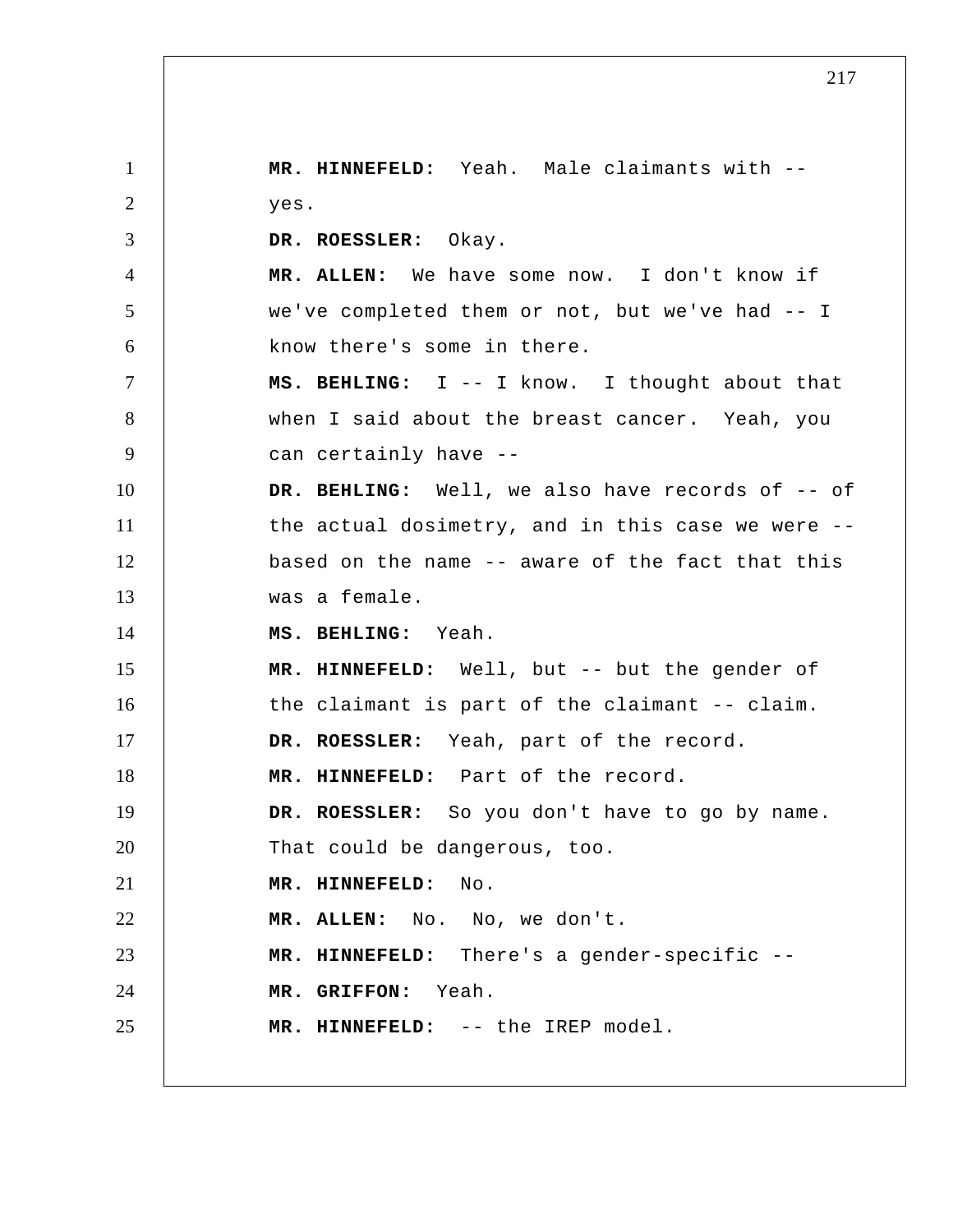1 2 3 4 5 6 7 8 9 10 11 12 13 14 15 16 17 18 19 20 21 22 23 24 25 **DR. ROESSLER:** Yeah, I remember looking one of these up on that. I think it might -- might have been this one.  **MS. BEHLING:** Okay. And then we can skip to page 12 under the audit of the internal doses and here again,  $I - - I$  identified two findings and they both have to do with the hypothetical internal dose model, the fact that this was obviously a breast cancer and they used the colon as the --  **DR. BEHLING:** Surrogate.  **MS. BEHLING:** -- the surrogate organ, where they could have used the breast itself because that's the organ of interest or tissue of interest in this particular case, which obviously results in an overestimating or conservative dose, internal dose. And also in this particular case, I believe --  **DR. BEHLING:** 28.  **MS. BEHLING:** Let's see. Is this a 28 also? No, I didn't identify this one as a -- as -- they did use the 28 radionuclides and I should have actually incorporated that also into our findings for consistency, which I didn't in this particular case. But with this being Nevada Test Site, they should have actually also used the 12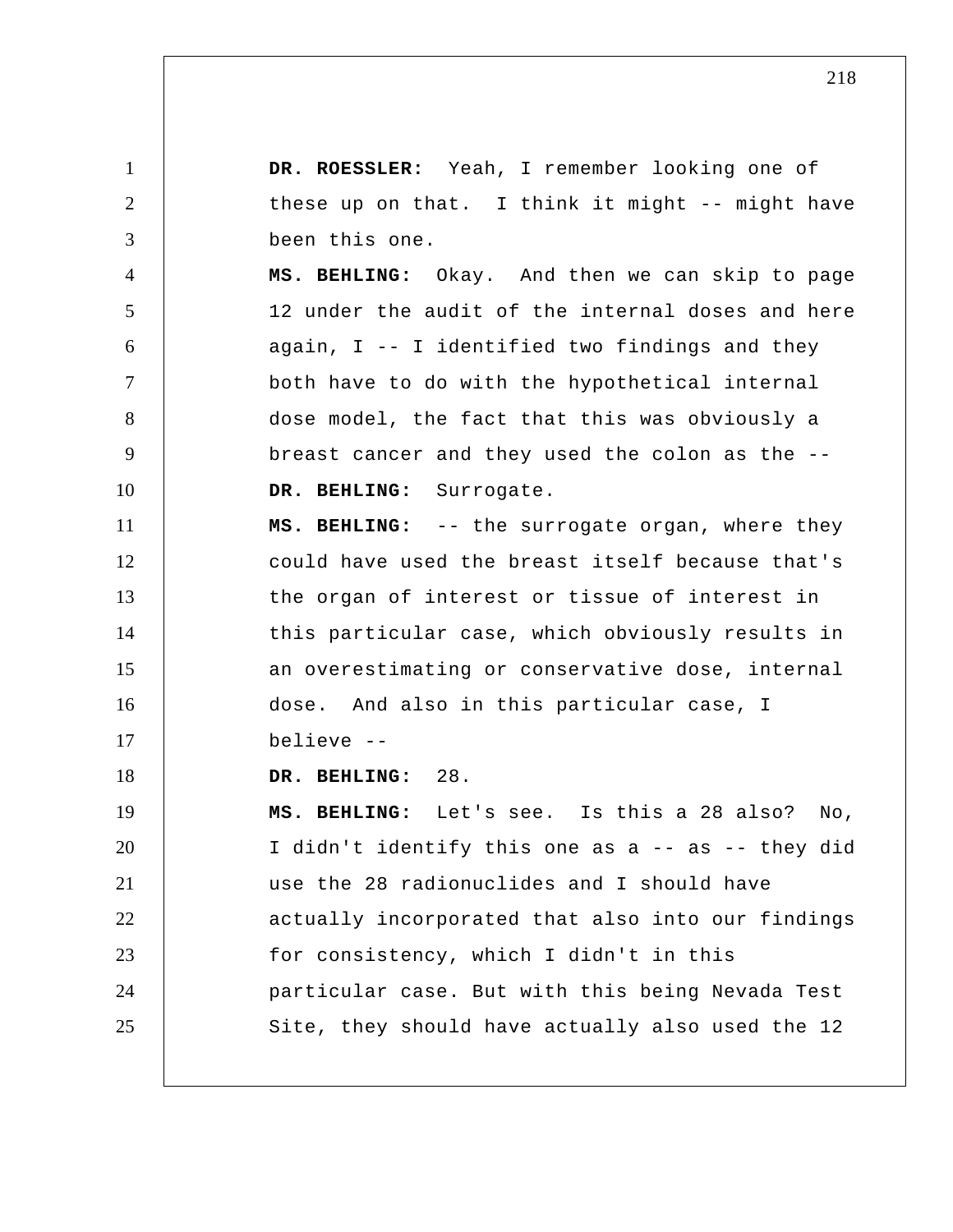1 2 3 4 5 6 7 8 9 10 11 12 13 14 15 16 17 18 19 20 21 22 23 24 25 radionuclide model for this, for the internal dose calculation.  **MR. HINNEFELD:** I think we make allowance for Nevada Test Site --  **MS. BEHLING:** Okay.  **MR. HINNEFELD:** -- for using the 28 radionuclide. I think that -- I have to figure out where we wrote that because of --  **MS. BEHLING:** Okay.  **MR. HINNEFELD:** -- Because of fission products.  **DR. BEHLING:** Fission products, right.  **MS. BEHLING:** Yes. **MR. ALLEN:** Right. I mean that's the whole --  **MR. HINNEFELD:** That's why.  **DR. BEHLING:** Fission products is what drives the 28 versus 12, the reactor being a source term for fission products.  **MS. BEHLING:** Yeah.  **DR. BEHLING:** So that's probably something we don't want to --  **MR. HINNEFELD:** The 28 is probably okay.  **MS. BEHLING:** Okay. I didn't cite it in this one.  **MR. HINNEFELD:** It's not written here.  **MS. BEHLING:** The reason I have two findings is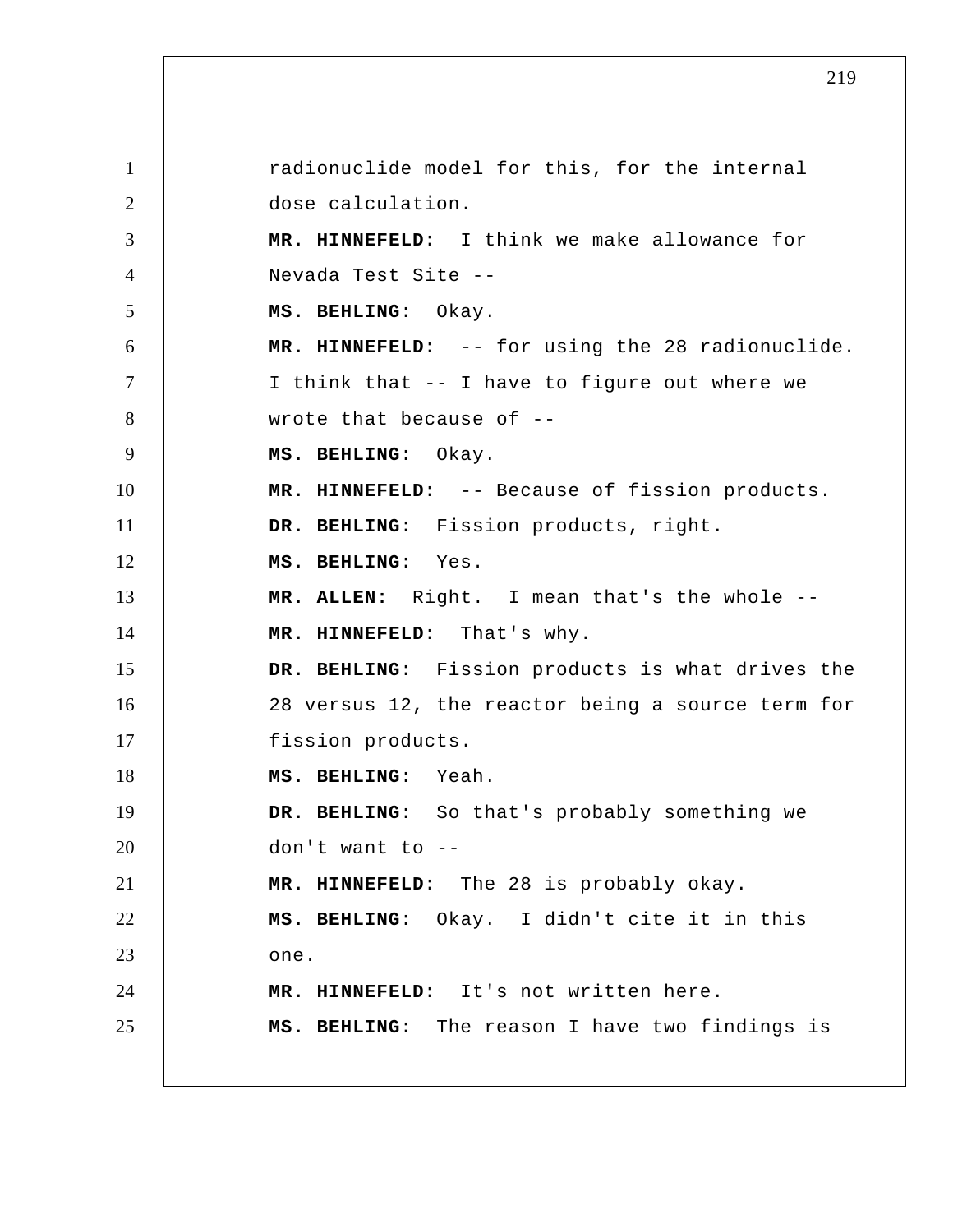1 2 3 4 5 6 7 8 9 10 11 12 13 14 15 16 17 18 19 20 21 22 23 24 25 because I indicated there you selected the wrong model and also obviously then you didn't account -- or you improperly accounted for the hypothetical internal dose.  **MR. HINNEFELD:** Yeah, the dose is different because of the model selection.  **MS. BEHLING:** So it's just dose.  **MR. HINNEFELD:** Yeah.  **MS. BEHLING:** Yes.  **MR. HINNEFELD:** And I looked at -- this is one of the cases that  $I$  -- I was -- that I looked at getting ready for the meeting and we kind of (unintelligible) --  **MS. BEHLING:** Sure.  **MR. HINNEFELD:** And the work -- the spreadsheet that has the dose to the breast is right there in DR development --  **MS. BEHLING:** Yes.  **MR. HINNEFELD:** -- so -- but they didn't use it, they used colon, which is the highest nonmetabolic or the routine choice, which was the original approach of TIB-2 was highest nonmetabolic.  **MS. BEHLING:** So there was -- there was a reason why we didn't cite the 12 and 28 radionuclides in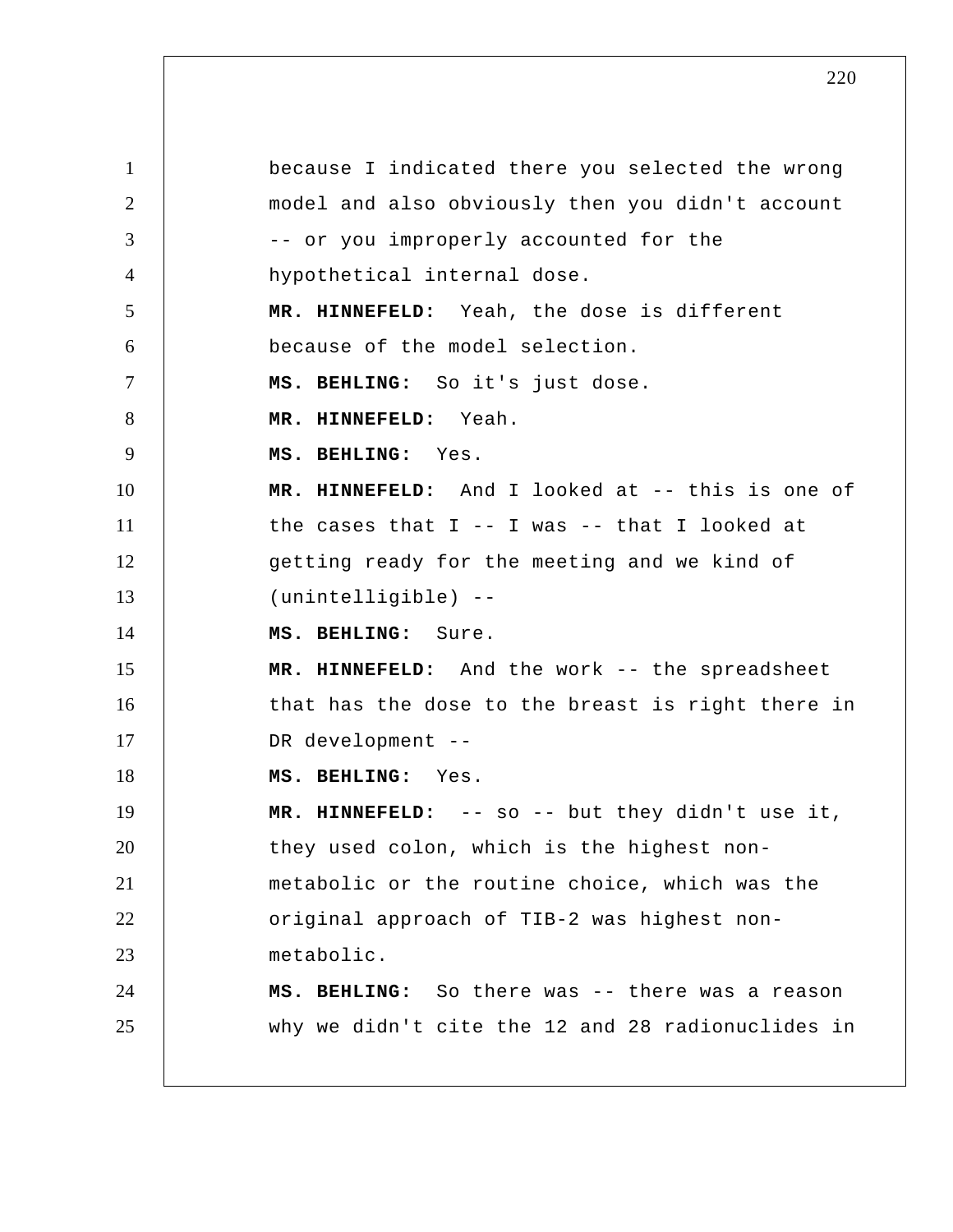this particular case.

1

| 2              | DR. BEHLING: I'm not even sure -- I won't give    |
|----------------|---------------------------------------------------|
| 3              | myself credit for saying the fission products     |
| $\overline{4}$ | would have been there that would warrant the 28,  |
| 5              | but maybe it was just a gratuitous oversight on   |
| 6              | our part that we did.                             |
| $\tau$         | MS. BEHLING: No, come on. Okay. Unless there's    |
| 8              | any other questions on this particular case,      |
| 9              | we'll move on to tab 33. And tab 33 is case       |
| 10             | number 5206, which is a Fernald case. And again,  |
| 11             | there is very few findings in this particular     |
| 12             | case but I'll give you an overview.               |
| 13             | This employee worked from 1955 until July of      |
| 14             | 1994. He worked as a laborer and was diagnosed    |
| 15             | with four basal cell skin carcinomas in 1993 and  |
| 16             | 1998. Two of the skin cancers were on the eyelid  |
| 17             | and two were in -- on the back, in the back -- on |
| 18             | the back region. And actually when NIOSH          |
| 19             | calculated the dose in this particular case, the  |
| 20             | dose actually -- entering that dose into IREP     |
| 21             | actually exceeded the 50 percent POC value, and   |
| 22             | so this case was compensated. The only reason     |
| 23             | that I identified, let's see, some findings in    |
| 24             | this particular case was something that Hans      |
| 25             | discussed in detail earlier, and that was the     |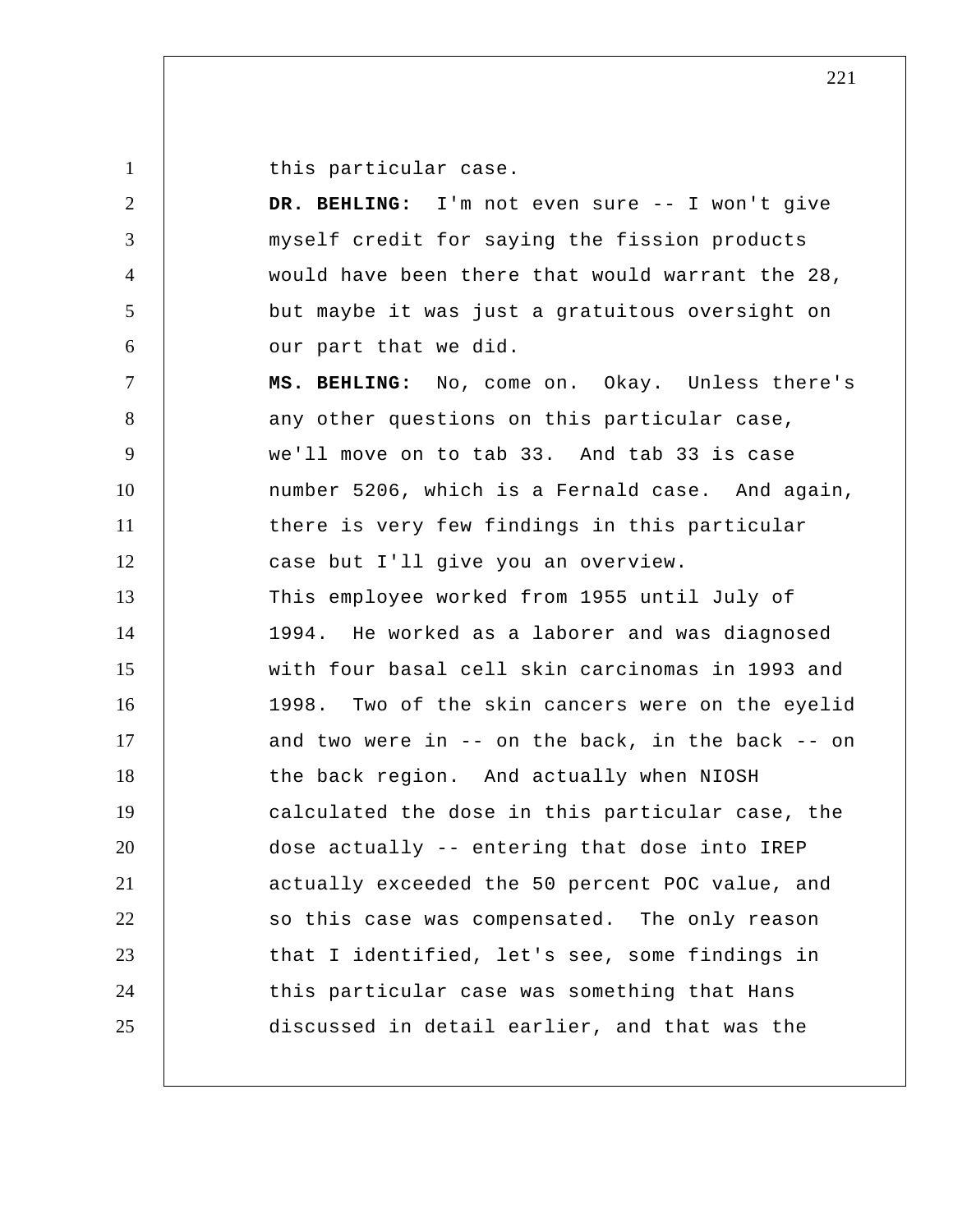1 2 3 4 5 6 7 8 9 10 11 12 13 14 15 16 17 18 19 20 21 22 23 24 25 fact that SC&A is questioning the DCF values for the skin in the implementation guide, the external implementation guide. And he went into great detail about our issues and concerns about these DCF values, and so that was one of the findings in this particular case. Let's see what the second one is. DR. BEHLING: The second one is (unintelligible).  **MS. BEHLING:** Oh, yes. Yeah, in this particular case it just so happened -- the assumptions that were used by NIOSH in calculating the dose -- one of the assumptions was to use a dose reduction factor of .6, which was applied to -- because of attenuation from clothing. And when we actually went into the Technical Basis Document they also give a more modest dose reduction factor of .8. And one of the other issues was that the dose reconstructor -- he -- he used *The Health Physics Manual of Good Practices for Uranium Facilities*  as his basis for the dose reduction factor of .6, and I don't believe he actually referenced that in his records, unless he may have made mention of it in the dose reconstruction report. But the other issue is, he -- he could have, more appropriately in our minds, used the Technical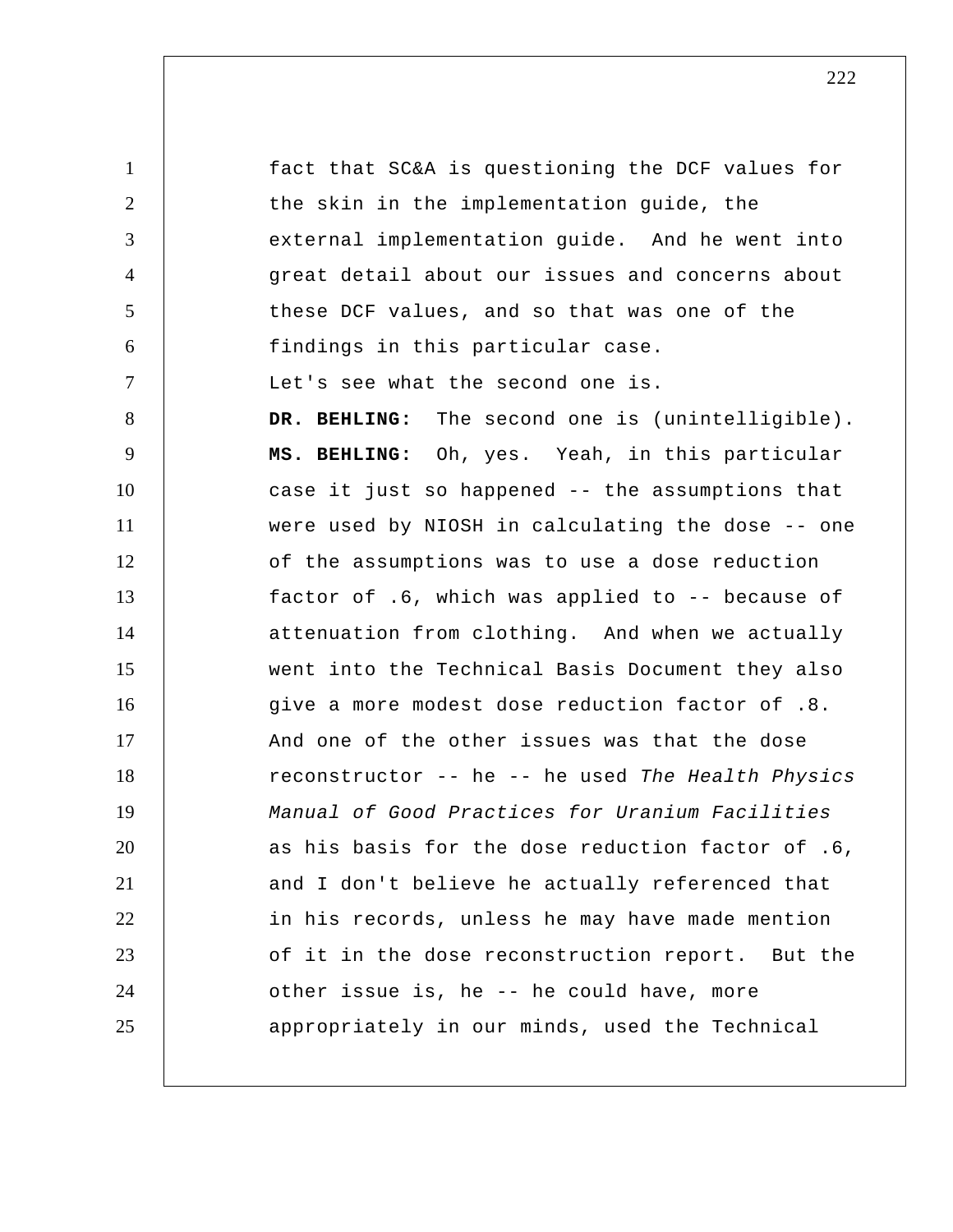1 2 3 4 5 6 7 8 9 10 11 12 13 14 15 16 17 18 19 20 21 22 23 24 25 Basis Document for Fernald to come up with a dose reduction factor of .8.  **DR. BEHLING:** I mean he was overly underestimating the dose --  **MS. BEHLING:** Yes.  **DR. BEHLING:** -- which is something that is commonly used when you -- really trying to push this to the test and saying will we have to compensate, by either doing a partial or using parameters that are not necessarily claimantfavorable or claimant deliberately unfavorable.  **MR. HINNEFELD:** Right.  **DR. BEHLING:** But, you know, the -- the reduction factor of .8 versus .6, the TBD offers that as --  **MR. HINNEFELD:** Right.  **DR. BEHLING:** -- one option and I said well, why did he have to go to another (unintelligible) to come up with this value when the TBD has a value here that he could have referenced that would have been more appropriate. But, you know, it's a nitpicking issue. **DR. ROESSLER:** So what you're saying is instead of using .8, he used .6 --  **DR. BEHLING:** .6. **DR. ROESSLER:** -- and still came up over --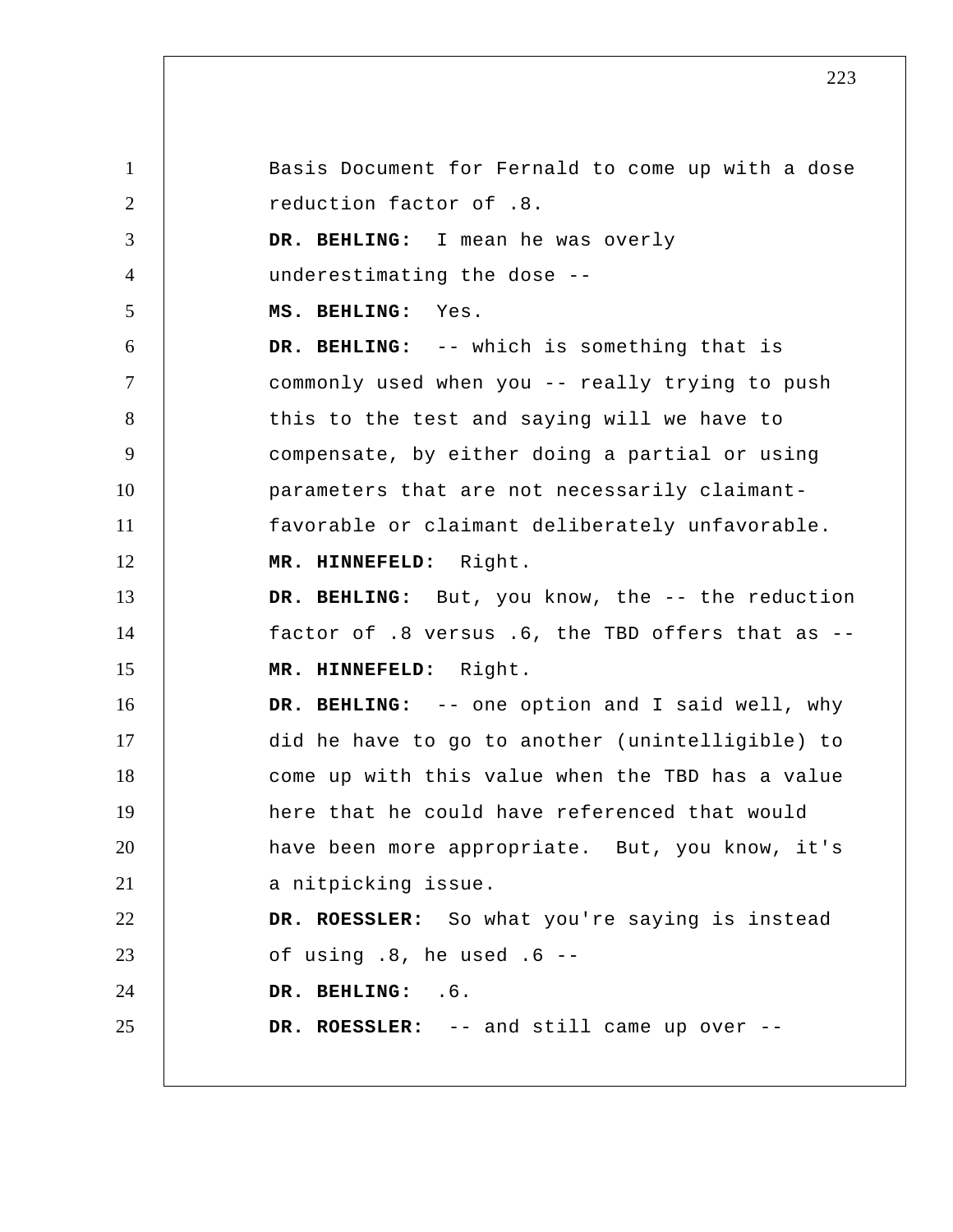1 2 3 4 5 6 7 8 9 10 11 12 13 14 15 16 17 18 19 20 21 22 23 24 25  **DR. BEHLING:** Yes, uh-huh. **DR. ROESSLER:** So -- I got it.  **MR. HINNEFELD:** And all these -- and really only considered two of the four cancers. **DR. ROESSLER:** Yes.  **MR. HINNEFELD:** He had four basal cells -- **DR. ROESSLER:** That's right.  **MR. HINNEFELD:** -- but only two of them were considered in the dose reconstruction. **DR. ROESSLER:** In the other basal cell cancer, did they use this dose --  **DR. BEHLING:** No, no. It's only for clothing. The eyelids are --  **MR. HINNEFELD:** Eyelids wouldn't -- **DR. ROESSLER:** Yeah, I don't mean this --  **DR. BEHLING:** Unless the guy wore glasses or something -- **DR. ROESSLER:** A different case, there was a guy with a back cancer, an earlier one.  **MR. HINNEFELD:** Yeah. There wasn't any -- I don't think there was any beta dose on that. Wasn't it all photon dose on that?  **DR. BEHLING:** Yeah, I think so. **DR. ROESSLER:** Okay.  **MS. BEHLING:** Okay. I believe that's it for this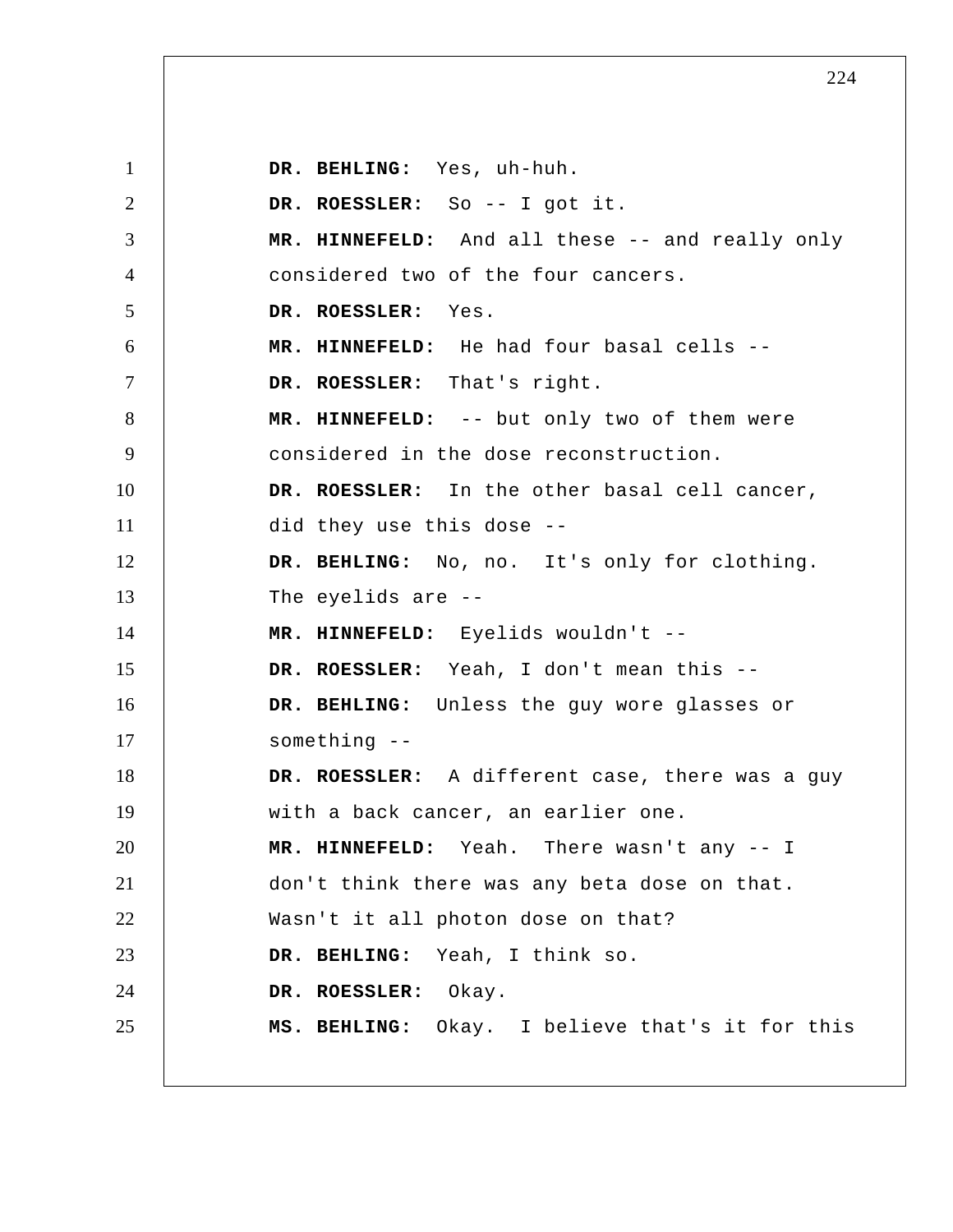1

case. I got the easy ones.

2 3 4 5 6 7 8 9 10 11 12 13 14 15 16 17 18 19 20 21 22 23 24 25 **DR. ROESSLER:** Maybe you're just more efficient.  **MR. HINNEFELD:** The meeting goes much quicker when you run things, Kathy. **DR. ROESSLER:** Kathy, there's only two. There's two of our gender here.  **MS. BEHLING:** Okay. We're going to go on to tab 34, but this I must have been doing late at night. I made -- I got a little overzealous on the checkmarks that I put in my checklist. I think I -- in the version that you got that was originally sent out I think I have eight findings and there's actually only six. And I don't think they're the same findings as what I ultimately came to when I changed some wording. So here's five pages of an errata sheet that I sent to some people. I actually sent to --  **MR. HINNEFELD:** Me and Dr. Ziemer. **DR. ROESSLER:** I think -- yes, I've got copies of that.  **MS. BEHLING:** I may have sent this out before the meeting also, but I do apologize. **MR. ALLEN:** I got it.  **MS. BEHLING:** Okay. It makes it a little bit easier when we go through this case if you have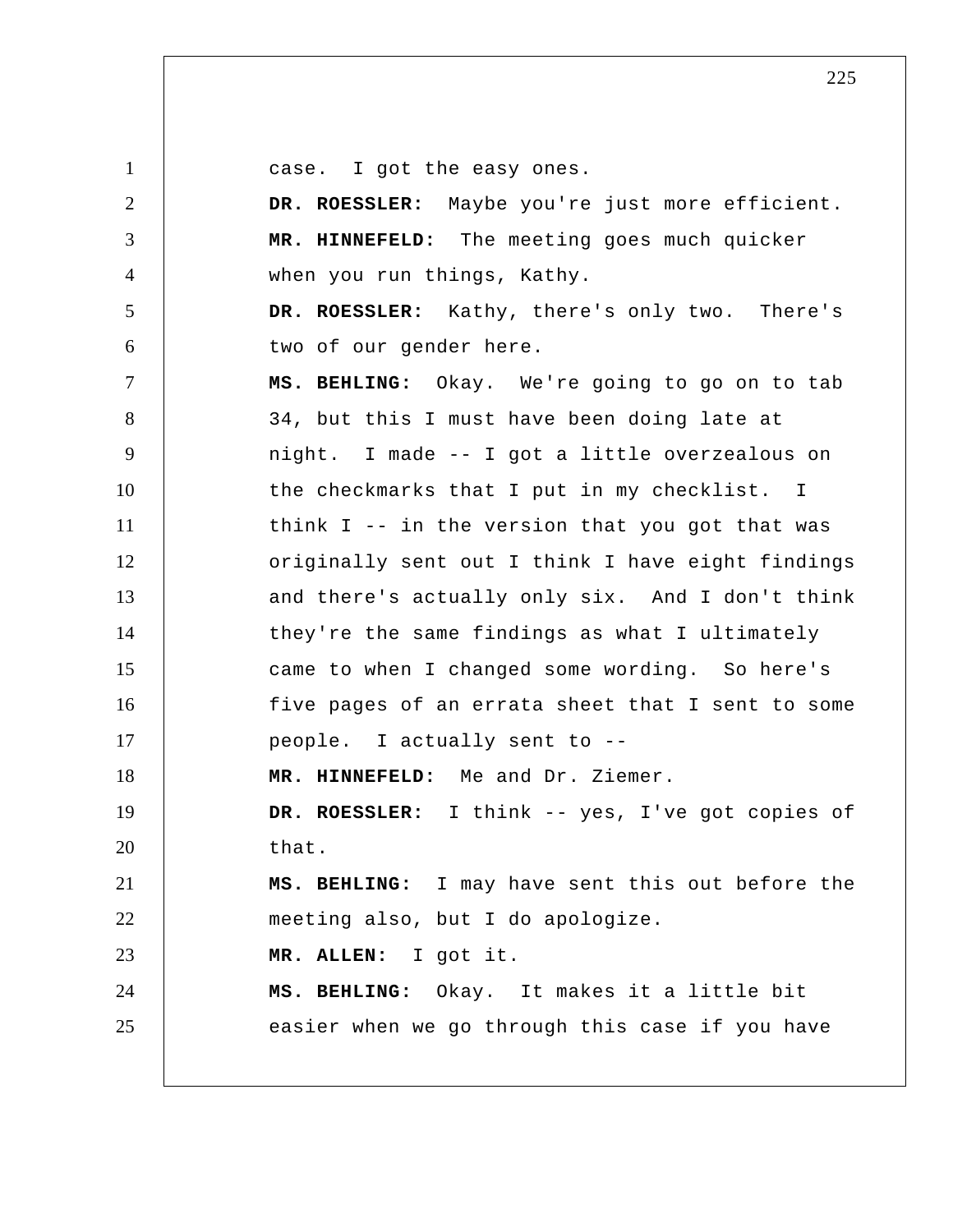those. Okay.

1

| $\overline{2}$ | MR. HINNEFELD: Maybe I'll just mention that I'll  |
|----------------|---------------------------------------------------|
| 3              | insert these errata sheets in the hard copy that  |
| $\overline{4}$ | I'm going to provide to Ray so that Ray's version |
| 5              | will have the corrected sheets.                   |
| 6              | MS. BEHLING: Okay.                                |
| $\tau$         | MR. HINNEFELD: Okay.                              |
| 8              | MS. BEHLING: Yes. And after this meeting and we   |
| 9              | come to some resolution on these issues, and      |
| 10             | we'll be submitting a revised version. And in     |
| 11             | fact, there was several typographical errors that |
| 12             | we found throughout. But this particular case,    |
| 13             | it makes it so much more difficult to go over     |
| 14             | this case if you don't have these errata sheets   |
| 15             | in your hand here.                                |
| 16             | Okay. As I said, this is tab 34. It's case        |
| 17             | number 014898, and it is again a Fernald site.    |
| 18             | The individual worked at Fernald from 1954, early |
| 19             | time frame, until 1968 and was diagnosed with     |
| 20             | prostate cancer in 1990. Again, this was          |
| 21             | considered an overestimation of the dose by       |
| 22             | NIOSH, and they derived a 35.6 rem dose to        |
| 23             | prostate, which resulted in a probability of      |
| 24             | causation of 37.95 percent. The largest           |
| 25             | contribution of dose was the calculation or the   |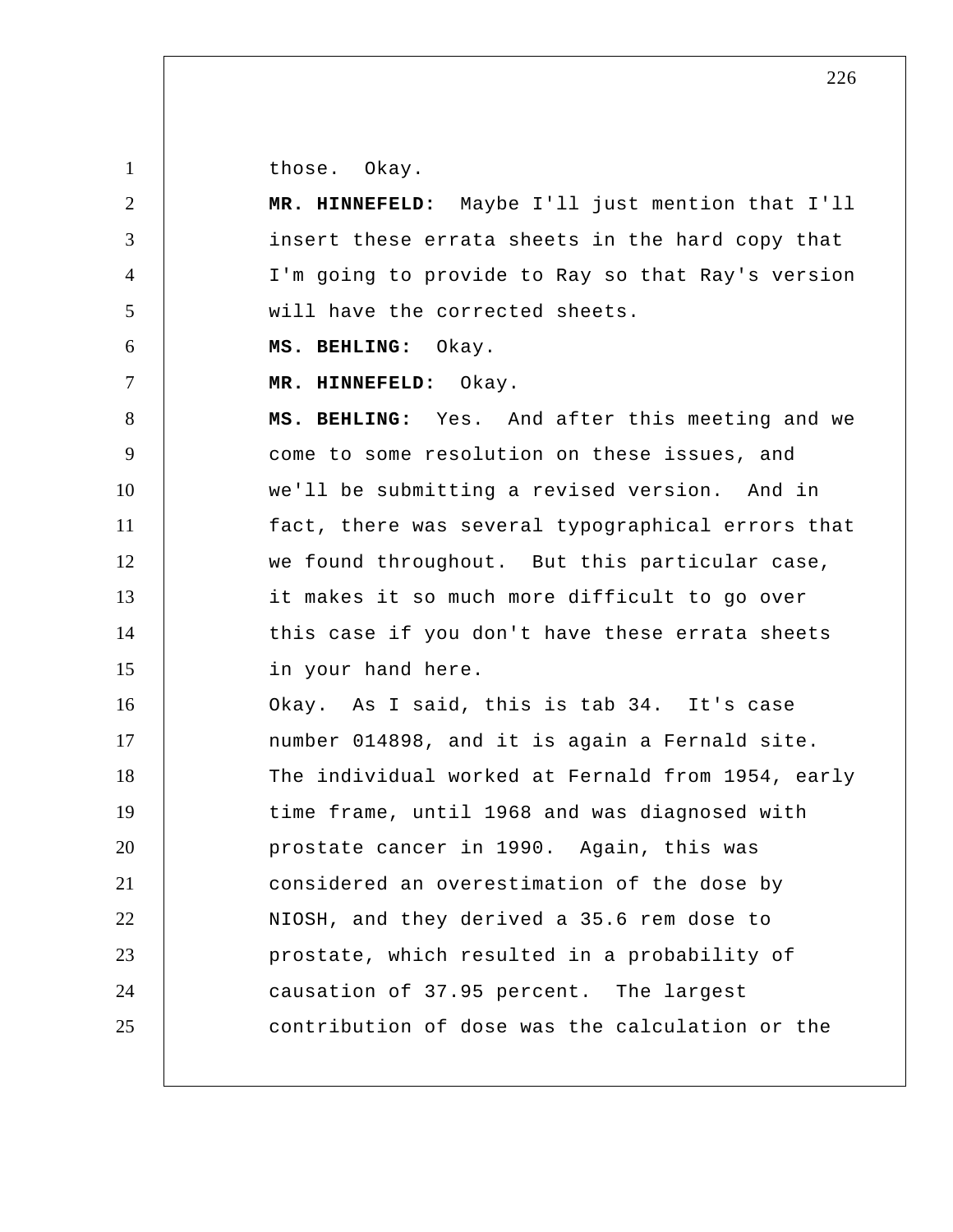1 2 3 4 5 6 7 8 9 10 11 12 13 14 15 16 17 18 19 20 21 22 23 24 25 estimate of missed photon dose, which was over 16 rem, and then there was also a hypothetical internal dose calculated. Okay. As I said, there were actually six findings as opposed to the eight original findings, and let's see here. Okay. We -- we discussed this several times before, again, and that's the issue of using either the testes or the bladder as the surrogate for the prostate, and I make mention of that on page 9. I don't know that I actually identified that as a finding, but I did make mention that there's an inconsistency between the two guidance documents. So the first finding, 34.1-C.2.2 on page 10 of the errata sheet -- let's see here, inappropriate assignment of missed photon dose. Okay. In this particular case this individual, as I recall, had records, and -- yes, older records seem to be available. And I just felt as I went through this, again, it's this issue of if you have an unknown, then be maximally claimant-favorable and you can overestimate the dose. However, in this particular case the records did exist and I was able to go into those records and actually calculate the number of missed dose cycles which,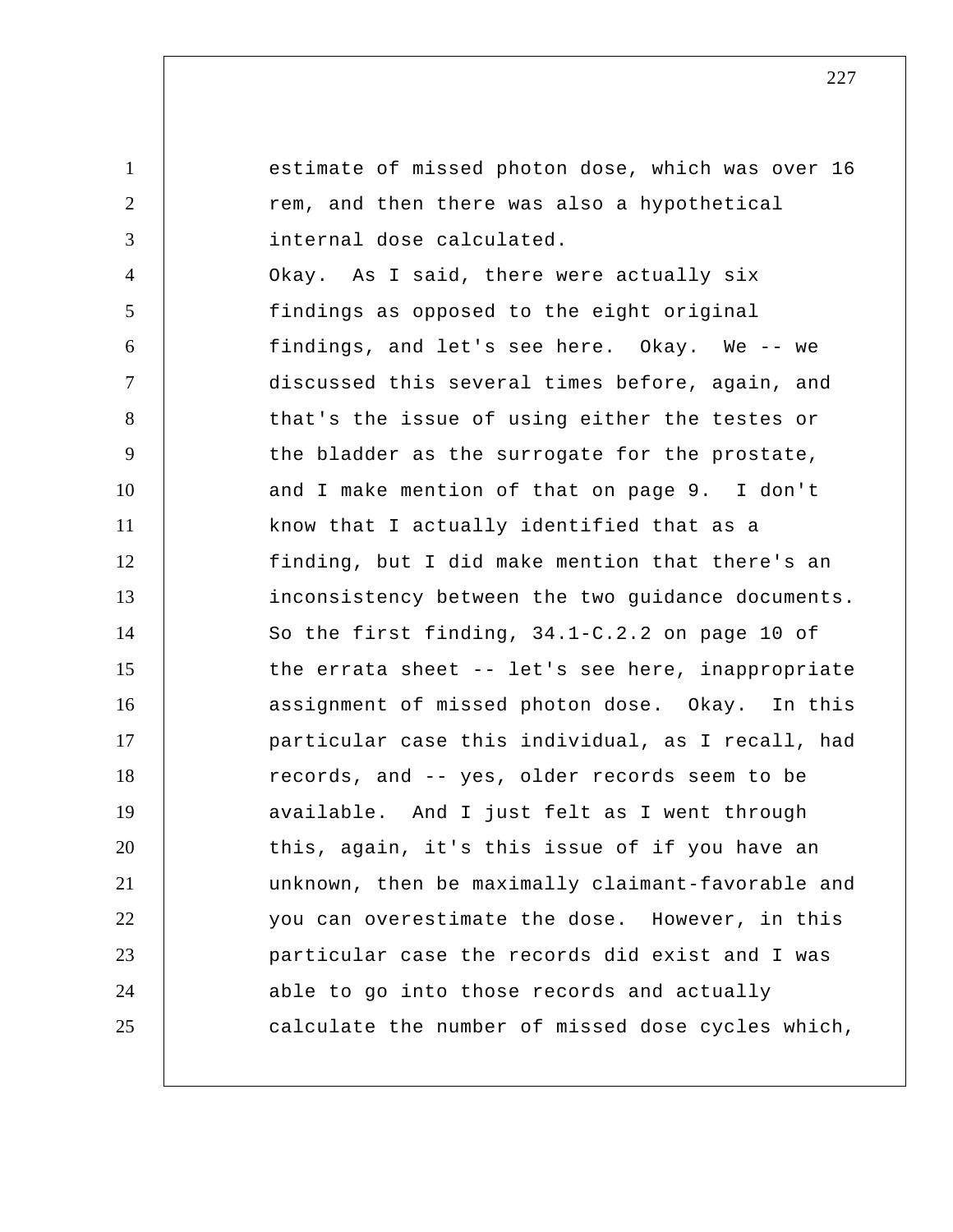1 2 3 4 5 6 7 8 9 10 11 12 13 14 15 16 17 18 19 20 21 22 23 24 25 rather than NIOSH's number of 328 missed dosimetry cycles, I calculated or counted 197. And the difference in missed dose then from the 16.3 rem that was calculated by NIOSH would have been 9.8 using the same -- using the same LOD and DCF values as NIOSH used -- for the 197 dosimetry exchange cycles. And again, it's just an issue of -- as the regulations state, when you -- when you know the information, there is no reason to be overly claimant-favorable in this case.  **DR. BEHLING:** And let me just interject, sometimes -- we probably would not have even made that an issue if the dose reconstruction -- right now, I'm making an assumption here that he did not, but sometimes they will say a missed dose was assigned for all years during which the person was monitored based on the exchange frequency, independent of whether or not a person had a recorded dose. And so they tell you that, for instance, if six cycles out of this year, a person had a recorded dose, they would still give you 12. And if they state that, then you know up front that that is an intended overestimation of missed dose because they state so. And I'm not sure in this case whether that was done or not.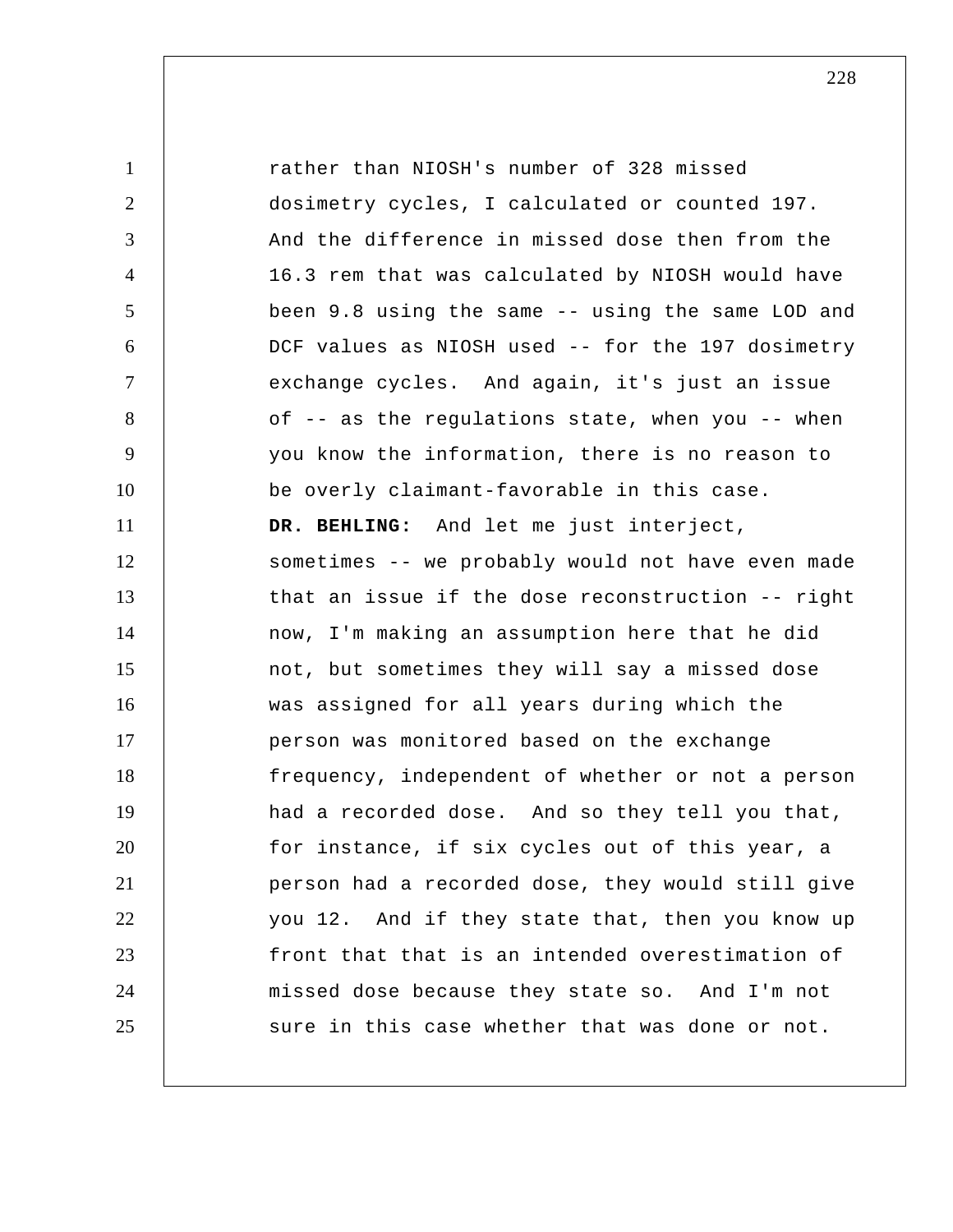1 2 3 4 5 6 7 8 9 10 11 12 13 14 15 16 17 18 19 20 21 22 23 24 25 But 320 versus 197, sort of -- I don't know where they came up with that number.  **MR. GIBSON:** (Unintelligible)  **MS. BEHLING:** Yeah, okay, we discussed this already. Thanks. (Whereupon, Mr. Gibson excused himself from the meeting.)  **MS. BEHLING:** Okay. Yeah, and I'm not sure --  **DR. BEHLING:** Again, it's claimant-favorable.  **MS. BEHLING:** It's claimant-favorable, but --  **DR. BEHLING:** The question is, is this an issue that you want to necessarily deal with by correcting something. For efficiency purposes, it's sometimes easier -- rather than to go through each of the data sheets of dosimetry and saying oh, for this year there were -- there was three recorded doses that were positive, therefore missed dose is only 9. And perhaps for efficiency one could argue let's just assume all years and all cycles were basically missed and therefore -- knowing very well that you're going to overestimate and in the process save yourself an hour or two worth of going through the individual records, I can understand the efficiency factor here.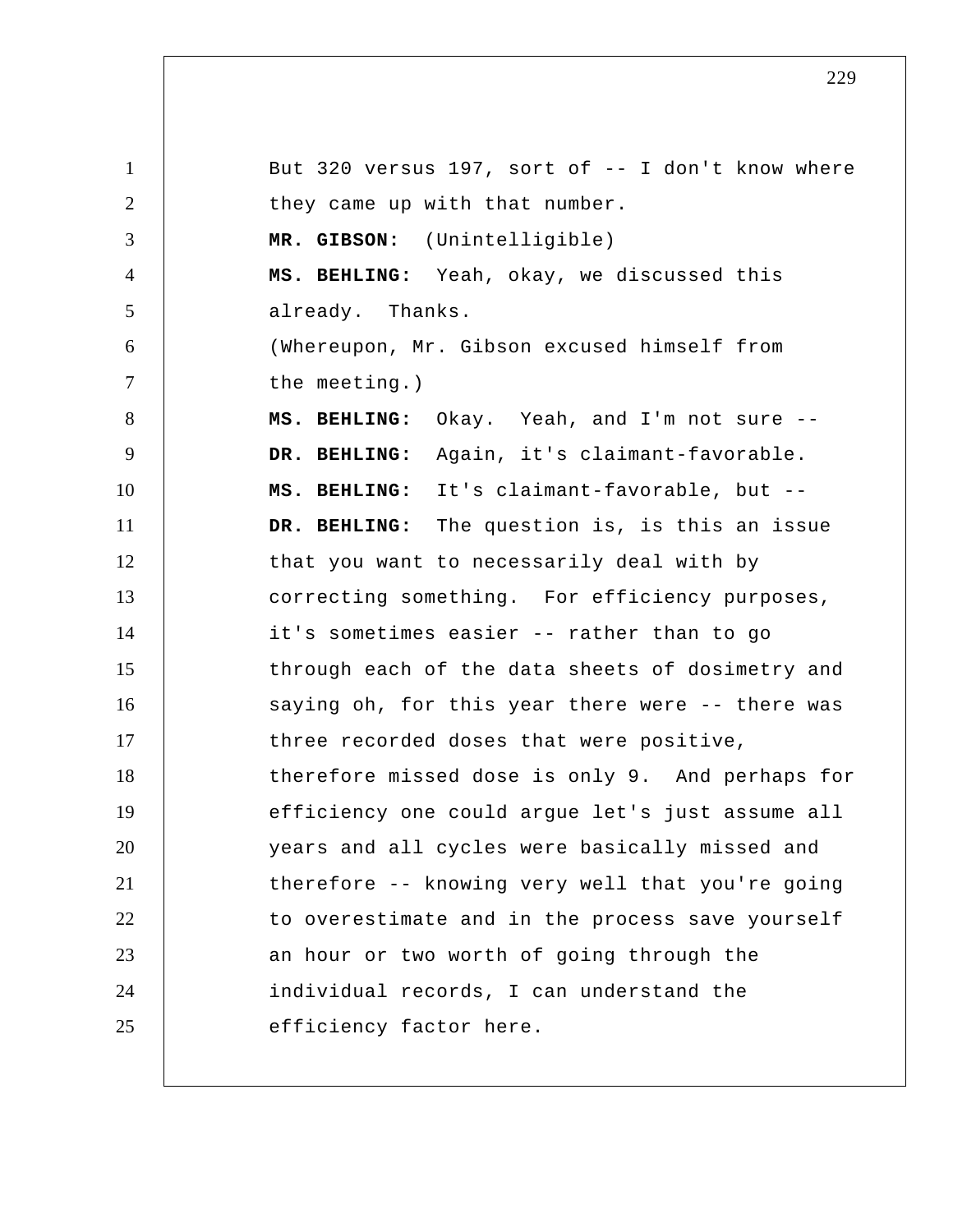**MR. HINNEFELD:** That's probably what was done in this case.

1

2

3 4 5 6 7 8 9 10 11 12 13 14 15 16 17 18 19 20 21 22 23 24 25  **MS. BEHLING:** The second finding has to do with the use of the limit of detection for -- in this particular case, the dose reconstructor used ORAU-TIB-10, which is a complex-wide procedure and assumed a 40 millirem per cycle limit of detection where they -- they should have gone to the site-specific procedure or Technical Basis Document, the Fernald Technical Basis Document, which actually identifies 30 millirem as your -to be used for your LOD for your missed dosimetry cycles. So again, this was an overestimation of the dose, but we just felt it was more technically correct to use the information from the Technical Basis Document. And then finding three, which is finding 34.3- C.4.2, again goes back to this reoccurring issue that we obviously have seen in almost every case, and that's inappropriately assigning uncertainty for the missed photon dose.  **DR. BEHLING:** When LOD is used.  **MS. BEHLING:** Right, when LOD is used. Exactly. I think we've gone through that enough times now. Okay. And here again, the -- we're going to move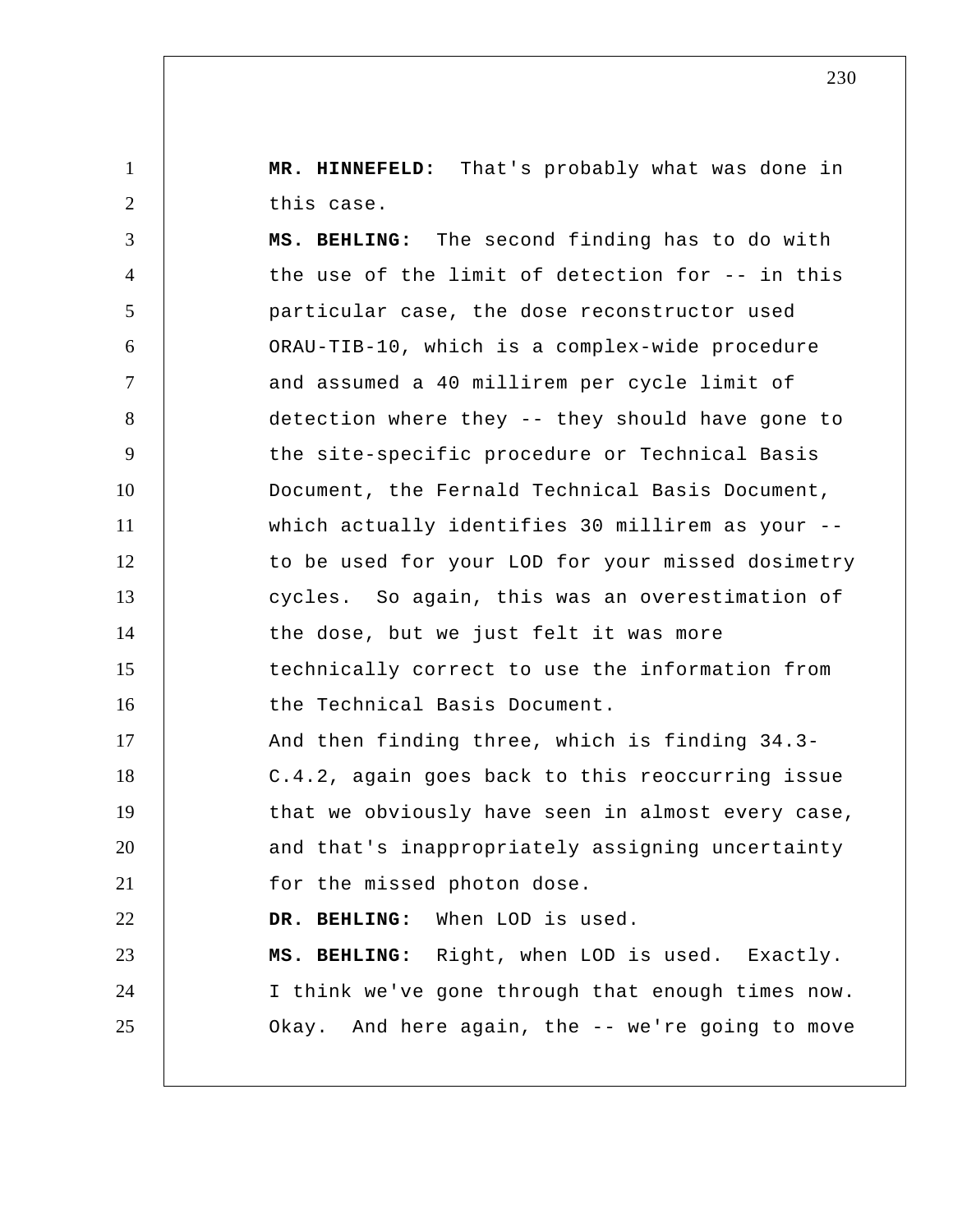1 2 3 4 5 6 7 8 9 10 11 12 13 14 15 16 17 18 19 20 21 22 23 24 25 on to the on-site ambient dose, and I identify two findings on page 12, that the dose reconstructor failed to account for on-site ambient dose and that they didn't use appropriate procedure for considering the use of on-site ambient dose. Again, I just feel -- looking at the regulations and looking at what's most defensible, the dose reconstructor in this case actually made the statement in the dose reconstruction report that because they used claimant-favorable correction factors for measured and missed photon dose, they decided not to use -- not to calculate an assigned dose -- an on-site ambient dose. And I feel that it would be -- it would have been better -- in fact I cited up-front findings that it --the dose reconstructor could have almost -- just as easily looked at the records, they were clear to me how many missed doses there were, and actually count the correct number of missed doses and then gone into the Fernald -- Fernald does have -- it's one of those facilities that in the early years - since this dose reconstructor (sic) started his employment in 1954, Fernald has a workbook or a spreadsheet I believe that you can go in and very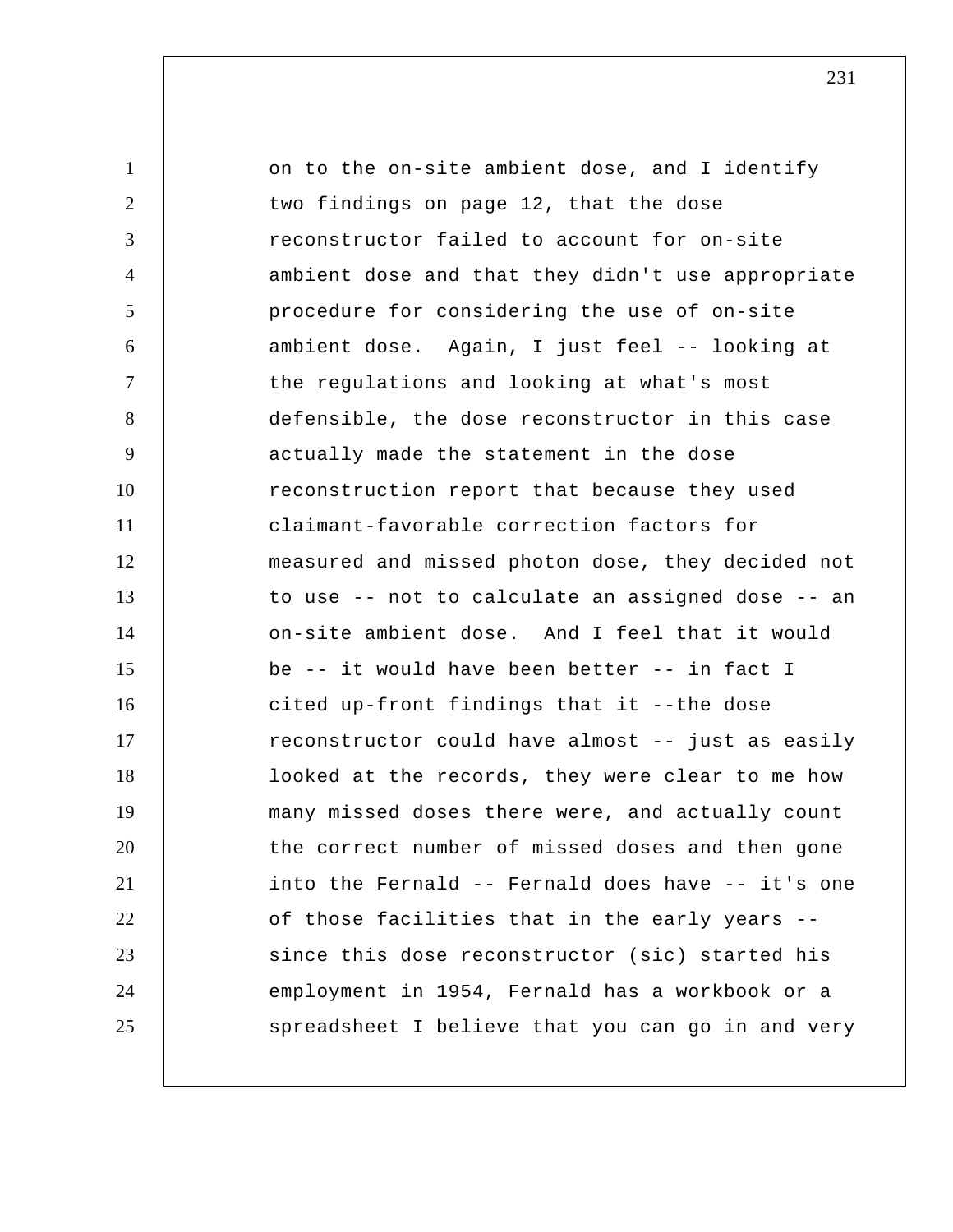1 2 3 4 5 6 7 8 9 10 11 12 13 14 15 16 17 18 19 20 21 22 23 24 25 easily put in the years of employment and calculate the on-site ambient dose, which in this particular case I did and it came up to 9.17 rem. And so I just felt it's more defensible and scientifically sound to actually calculate the doses that apply to this particular dose reconstruction in the most appropriate manner. And like I said, although in early cases I said it was a lot of overestimation of dose, in this particular case I feel they should have calculated this on-site ambient dose. Okay. The last --  **MR. GRIFFON:** To me, that 9.17 rem -- or 9.71, I forget what you said. Is that for the entire - how long was that individual there?  **MS. BEHLING:** '54 through '68, I believe.  **MR. GRIFFON:** Is that for that 14-year period?  **MS. BEHLING:** Yes. Yes.  **DR. BEHLING:** Was it based on a maximum (unintelligible) -- you're placing the person always at the highest location?  **MS. BEHLING:** I don't know yet, because we didn't get training.  **MR. HINNEFELD:** Workbook training. That's pretty high.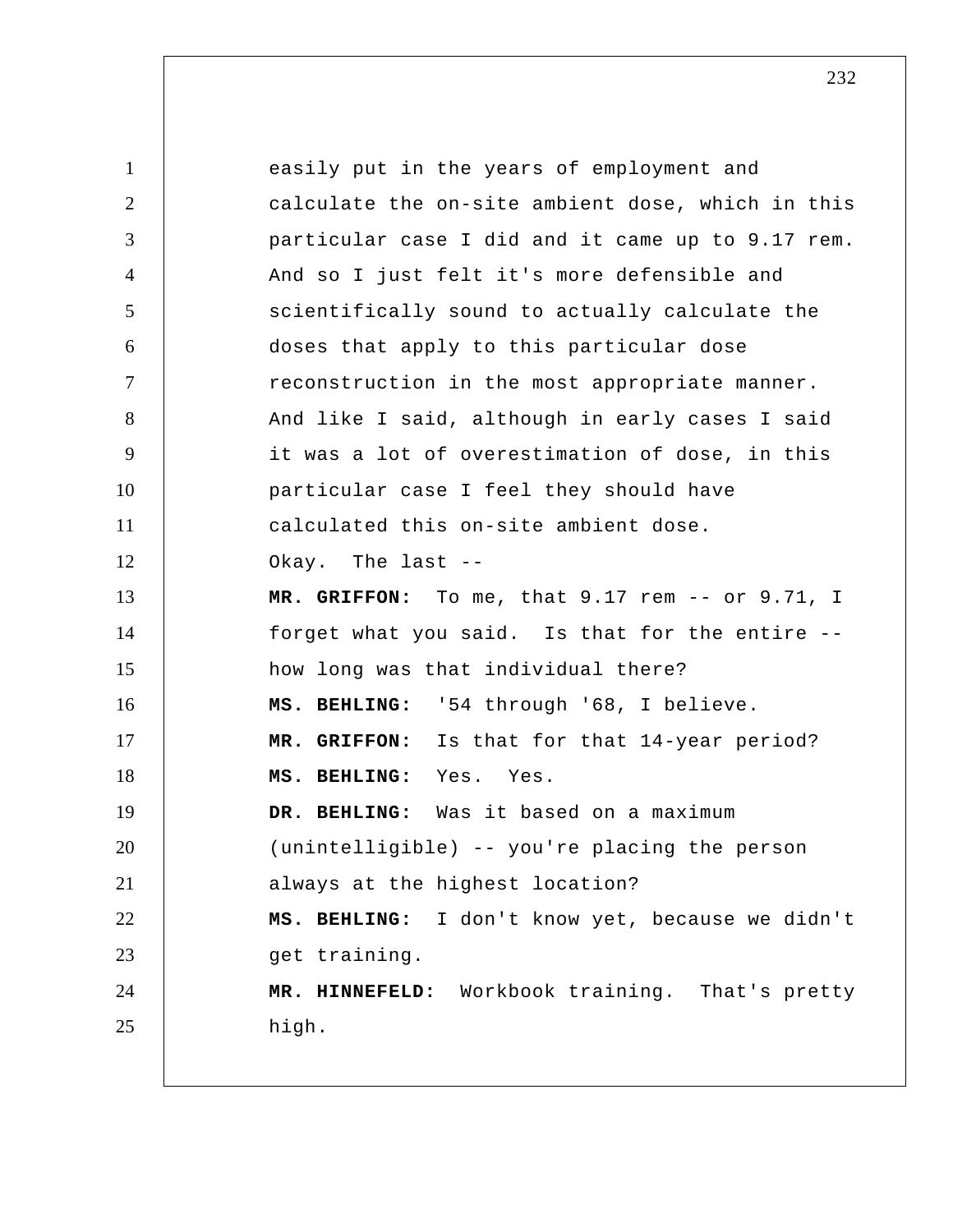1 2 3 4 5 6 7 8 9 10 11 12 13 14 15 16 17 18 19 20 21 22 23 24 25  **MR. GRIFFON:** That's out of the workbook? Yeah, that's  $600 - -$  **MS. BEHLING:** Yes.  **MR. GRIFFON:** -- millirem a year.  **MR. HINNEFELD:** That's 600 or 700 millirem a year. That's pretty high for a uranium plant.  **MR. GRIFFON:** That seems surprising to me to have that high of an ambient dose.  **MS. BEHLING:** Yes. **DR. ROESSLER:** So are you saying they really underestimated in this case, that we should add 9  $to$   $--$  **DR. BEHLING:** Yes, yes. Yeah, that's the deficiency. **DR. ROESSLER:** -- and with a POC of 38, that --  **MS. BEHLING:** However --  **MR. HINNEFELD:** It was already about 8 that she took out.  **MS. BEHLING:** Yes. What I was going to say is, if you go back to Table 1, the majority of the dose in Table 1 is identified under photon missed dose, which was 16 rem. And I'm suggesting that -- the dose reconstructor really overestimated that dose because --  **MR. HINNEFELD:** It should be 7 lower?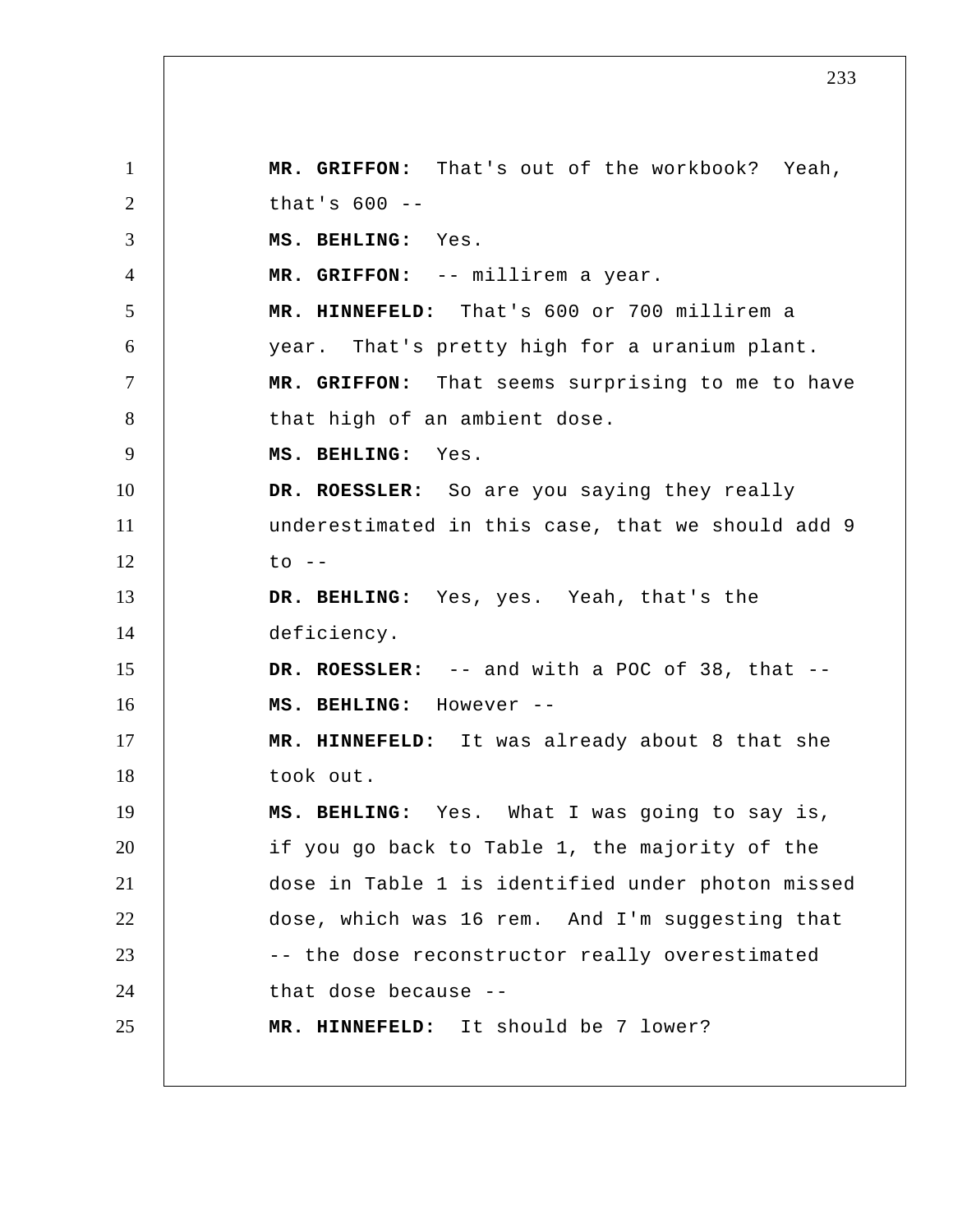1 2 3 4 5 6 7 8 9 10 11 12 13 14 15 16 17 18 19 20 21 22 23 24 25 **DR. ROESSLER:** Oh -- oh, yeah. I see it here.  **MS. BEHLING:** Yes. It should have been around -- I think I calculated -- what did I say, 9.  **MR. HINNEFELD:** I think you said --  **MS. BEHLING:** Yeah, about 9 rem. **DR. ROESSLER:** Okay.  **MS. BEHLING:** So in one case, I'm -- I'm saying add -- you know, add the 9 rem for the on-site ambient, but to me it's just still something that's more defensible --  **MR. GRIFFON:** I guess my question was --  **MS. BEHLING:** -- in both cases.  **MR. GRIFFON:** -- is that ambient worksheet -- I mean that seems high to me.  **MR. HINNEFELD:** Yeah. I wondered where that is, too.  **MS. BEHLING:** Yeah. In fact --  **MR. HINNEFELD:** Maybe I'll go over that one when I'm over there.  **MS. BEHLING:** In fact, I found it interesting also, because initially I -- I wasn't going to delve this far into that on-site ambient, but when I started to look at those worksheets and the site-specific Fernald, there is a Word version write-up up front that talks about how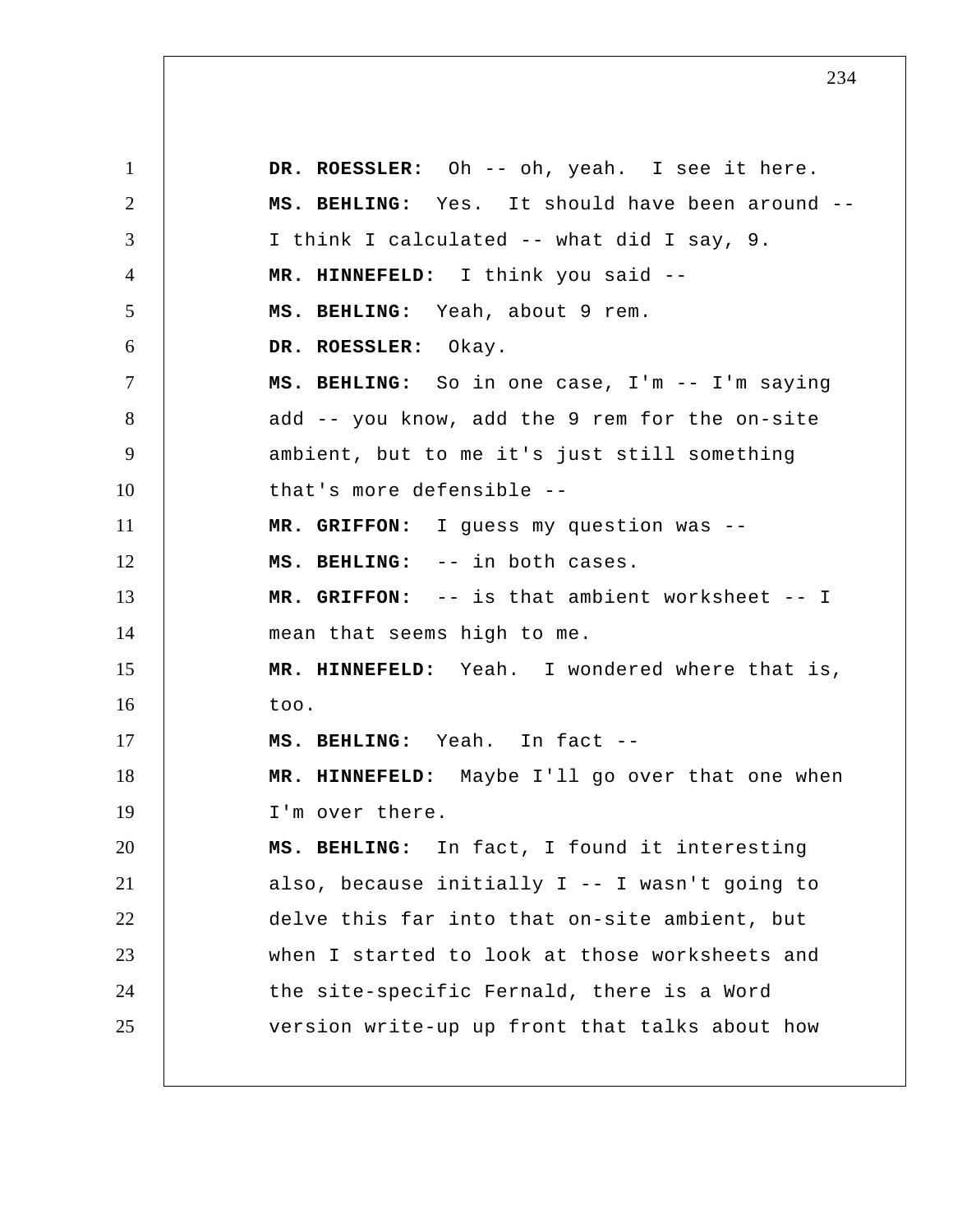1 2 3 4 5 6 7 8 9 10 11 12 13 14 15 16 17 18 19 20 21 22 23 24 25 significant the Fernald dose was in the early years. So that's what made me look a little bit deeper and actually calculate what that dose was. Yeah. But it's something hopefully we'll discuss over the next few days of the training.  **MR. HINNEFELD:** K65. It had to be close to K65 to get anything --  **MR. GRIFFON:** Yeah.  **MR. HINNEFELD:** -- anywhere close to that, and then it would be --  **MR. GRIFFON:** Maybe they assume --  **MR. HINNEFELD:** -- badge storage and subsequent subtraction of that, you know, from control. I don't know. I don't know what they did in the '50s. In the early '80s the control badges were kept in the lab. So I don't know what they did in the '50s. There was two in 1954.  **MS. BEHLING:** Okay. And if we move on to the internal dose, here again, in this particular case they used the hypothetical internal dose. They did assume 12 radionuclides. They used the colon, even though I guess you can now use -- I think you can use prostate now in -- in the model. But what I wasn't able to do was to reproduce the electron dose with, again, energies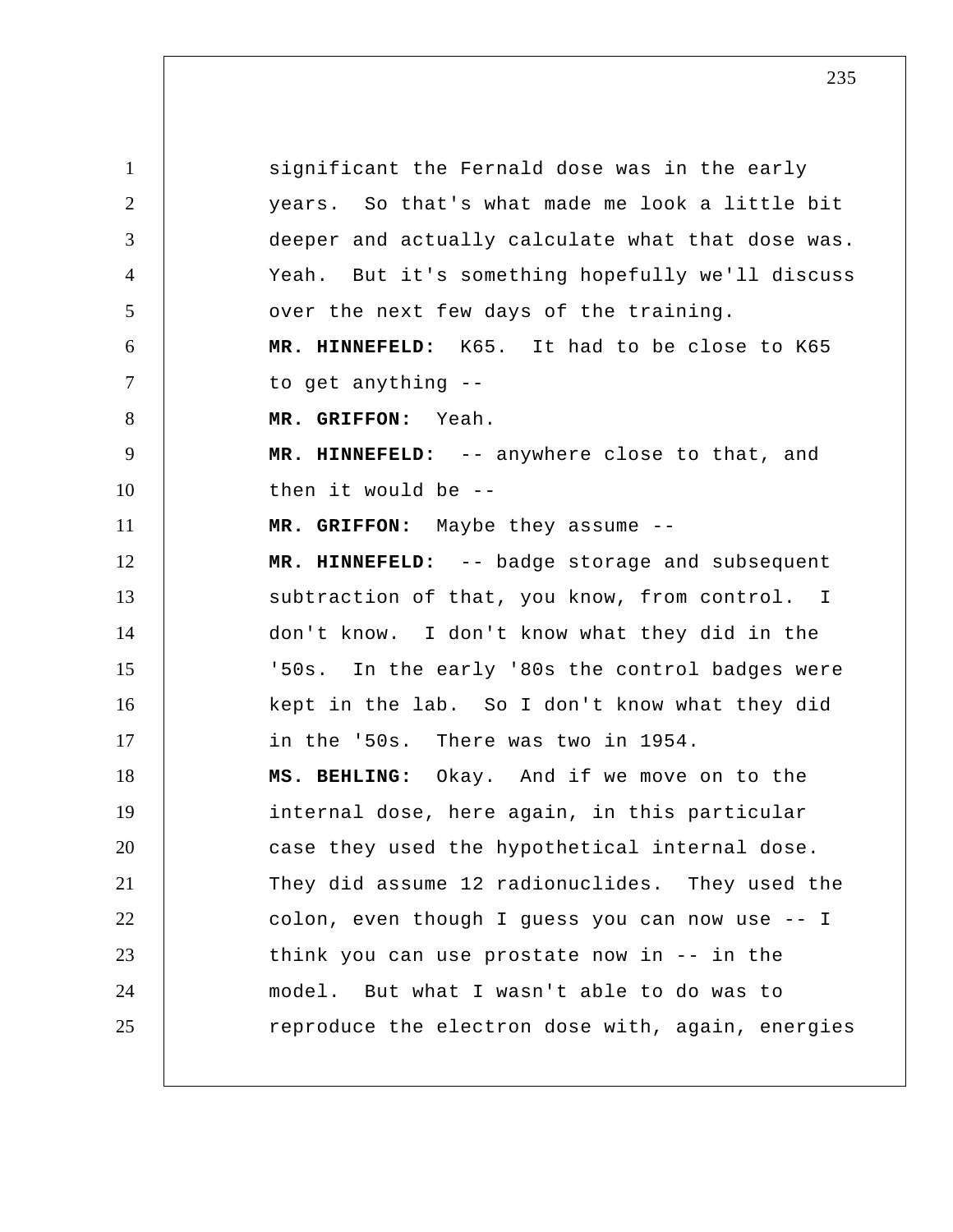1 2 3 4 5 6 7 8 9 10 11 12 13 14 15 16 17 18 19 20 21 22 23 24 25 less than 15 keV based on the assumptions that were provided in the dose reconstruction report. And again, I used the workbook version 3.03, and I believe I may have gone back to an older version of the workbook that I had, which didn't change anything. **MR. ALLEN:** Oh, I recognize the number. There was an error in an earlier workbook.  **MS. BEHLING:** Okay. **MR. ALLEN:** The electron greater than 15 keV, you said?  **MS. BEHLING:** Yes.  **MR. HINNEFELD:** It's got a (unintelligible) greater than 15. **MR. ALLEN:** There -- there was an error on that 12 isotope that added one of those isotopes into the 12, exactly 13 isotopes, one of which did not belong there.  **MS. BEHLING:** Okay. **MR. ALLEN:** That's why you can't reproduce it. It was corrected later.  **MS. BEHLING:** Okay. In fact, that makes sense because -- well -- yeah, that does make sense because initially the difference between my calculation and their calculation for the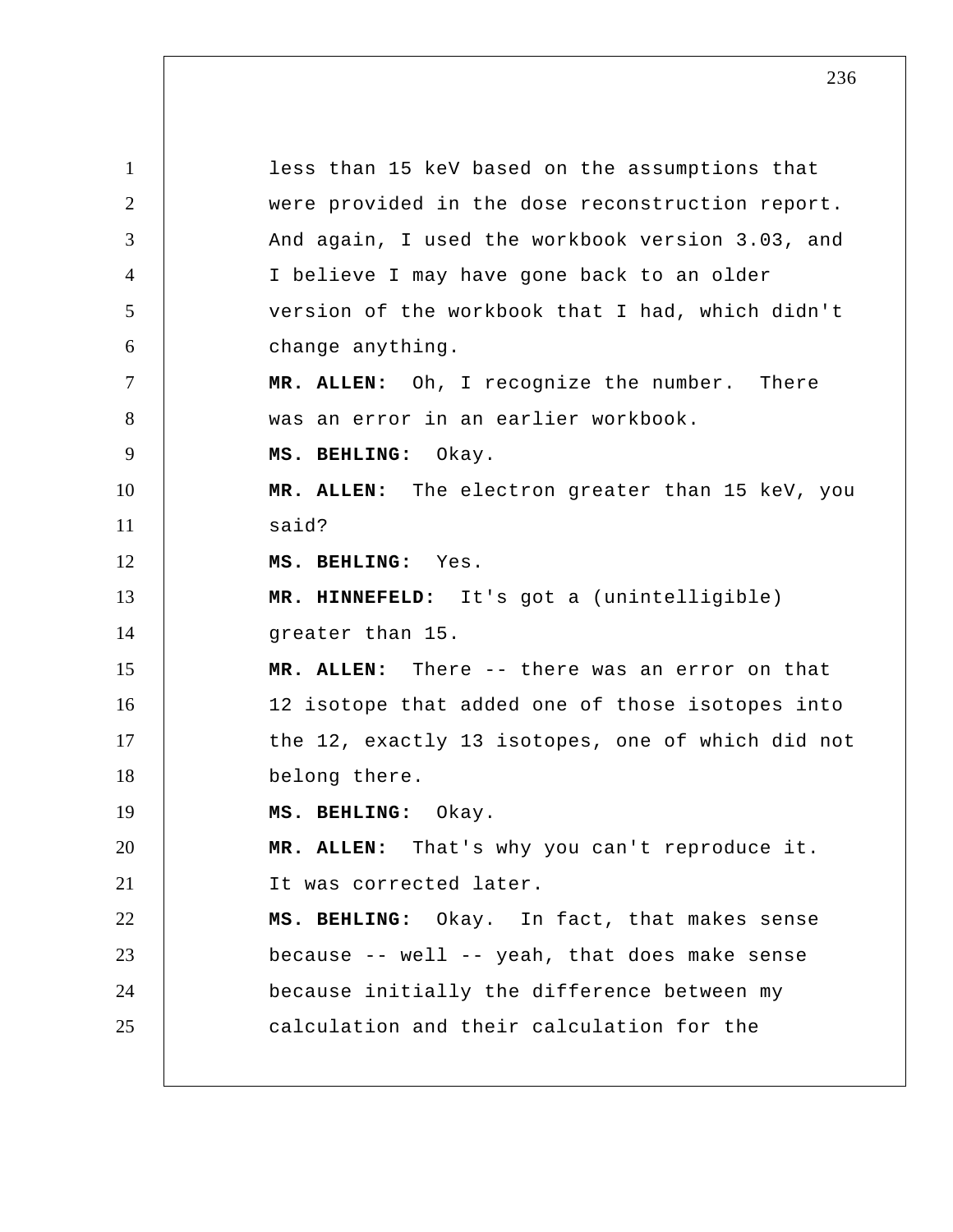1 2 3 4 5 6 7 8 9 10 11 12 13 14 15 16 17 18 19 20 21 22 23 24 25 electron dose energies greater than 15, NIOSH derived 1.265 rem and my -- my dose came up to .886 rem. **MR. ALLEN:** Sounds about right.  **MS. BEHLING:** So that's -- I think that probably accounts for it. So I was using a version where this was corrected. **MR. ALLEN:** Right.  **MR. HINNEFELD:** Yeah.  **MS. BEHLING:** Okay. That explains it. Okay. Let me just mark this. Okay, and I believe that's all the findings for this case unless anyone has some questions.  **MR. GRIFFON:** I just have a question but it's more of on the Fernald site -- I mean the monitoring practices. I'm looking at this person's record, and from '58 to '59 it seems like he went from having like all zeroes in his deep dose to having measurable quantities. Was there --  **MR. HINNEFELD:** What was his job?  **MS. BEHLING:** I was just going to say --  **MR. GRIFFON:** Yeah, I wondered if it was a matter of the work or a matter of the monitoring changing from '58 to '59.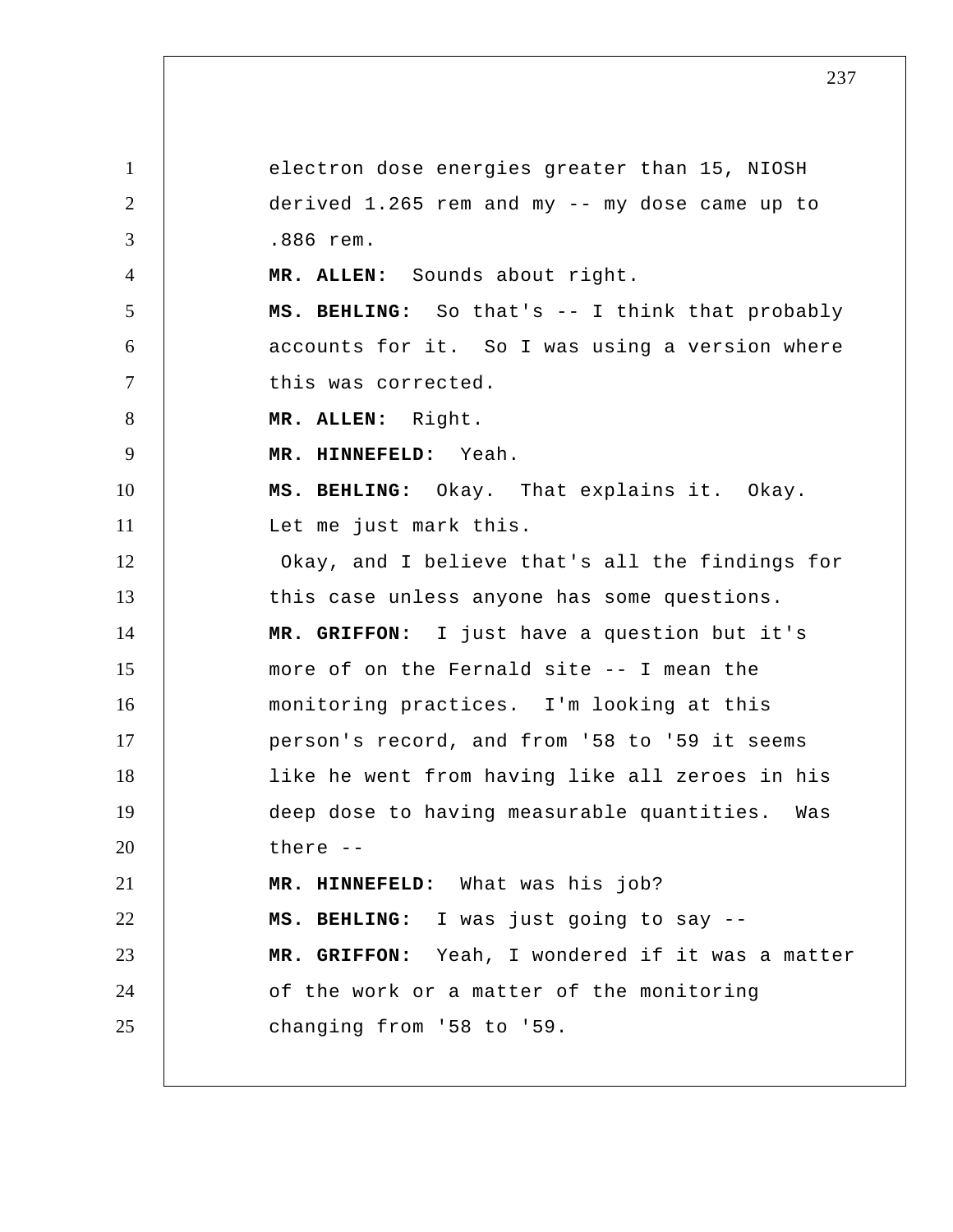1 2 3 4 5 6 7 8 9 10 11 12 13 14 15 16 17 18 19 20 21 22 23 24 25 **MR. ALLEN:** It's probably the monitoring change. I think it went from like weekly to bi-weekly, or bi-weekly to monthly --  **MR. GRIFFON:** So they'd have more -- **MR. ALLEN:** -- in that time frame 'cause I think you're right.  **MR. GRIFFON:** -- detectable sensor --  **MS. BEHLING:** Okay. Yes.  **MR. GRIFFON:** Thank you. 'Cause it's 12 periods, yeah. Yeah, you're right.  **MS. BEHLING:** Okay. We'll move on to tab 35, which is the Lawrence Livermore National Laboratory site, and it's case number 014627. In this case the energy employee worked from 1975 through 2001 and was diagnosed with breast cancer in 2001. She was a member of the administrative staff and NIOSH calculated the dose to the breast of 48.140 rem, and that resulted in a probability of causation of 42 percent. And here again, if you look at Table 1, the biggest contribution of dose came from the estimation of missed photon dose and they also calculated missed electron dose and also there was a hypothetical internal dose calculated. Okay. We identified three findings. The first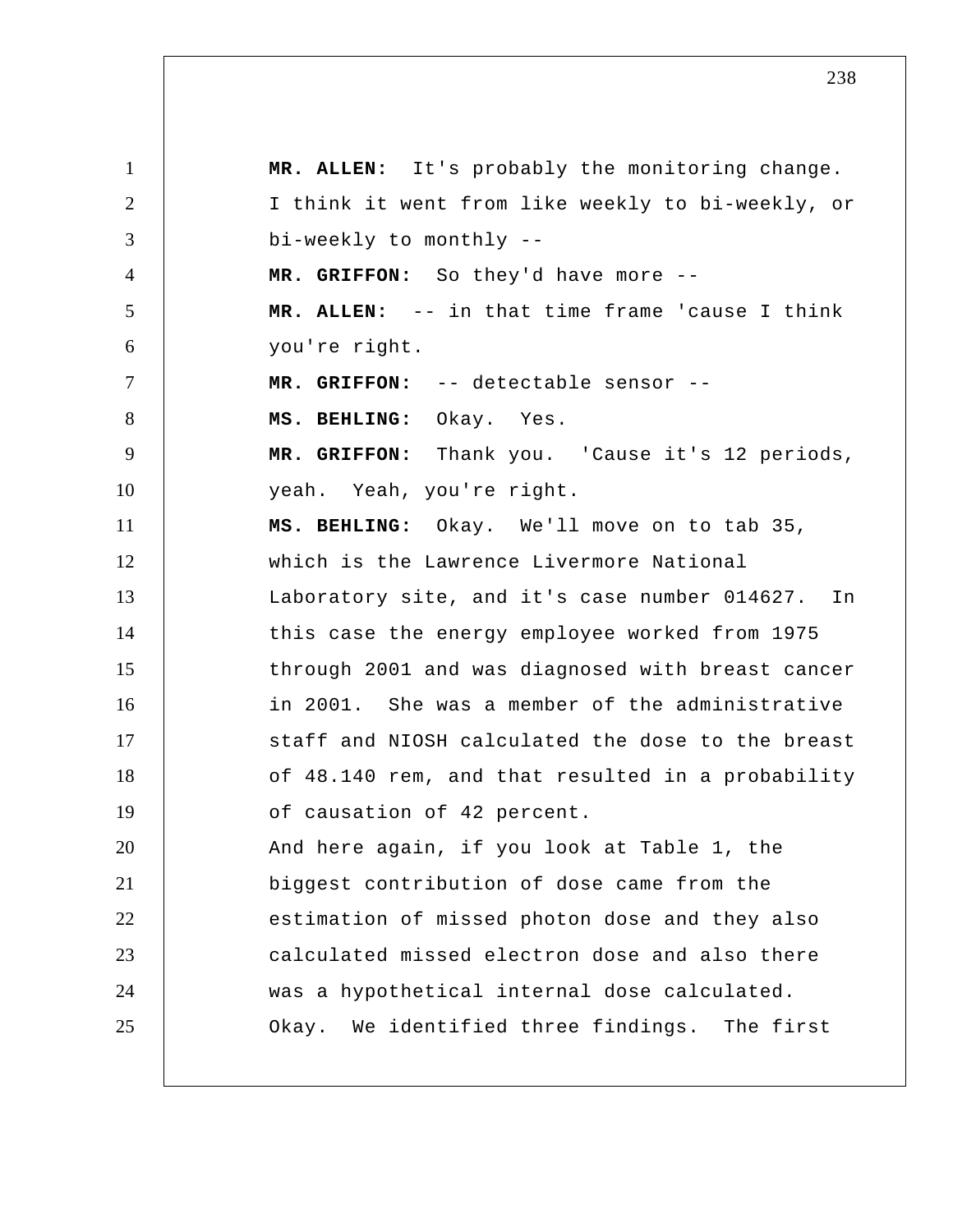1 2 3 4 5 6 7 8 9 10 11 12 13 14 15 16 17 18 19 20 21 22 23 24 25 finding is on page 10, and once again it's that reoccurring theme of an inappropriate method used for estimating missed photon dose where they used that standard correction factor of 2 and then they correct that error by dividing by 2, and then they enter the dose as a lognormal -- or as a median with a lognormal distribution of 1.52. So it's the same -- as you can see, those procedures are troublesome to the dose reconstructors. Okay. Where's finding two here. Okay. We've covered two findings there. The third finding -- again, something we've already talked about -- the hypothetical internal -- the hypothetical intake model. They used the colon to maximize the dose where they could have used the breast as the tissue of interest, which would have reduced the internal dose. And also in this case they selected the 28 radionuclides as opposed to the 12 radionuclides, which I thought would have been more appropriate for the Lawrence Livermore site. And that also would have reduced the dose to, I think -- let's see, it would reduce the dose down to 7.2 rem and - as opposed to 13.7 rem as calculated by NIOSH.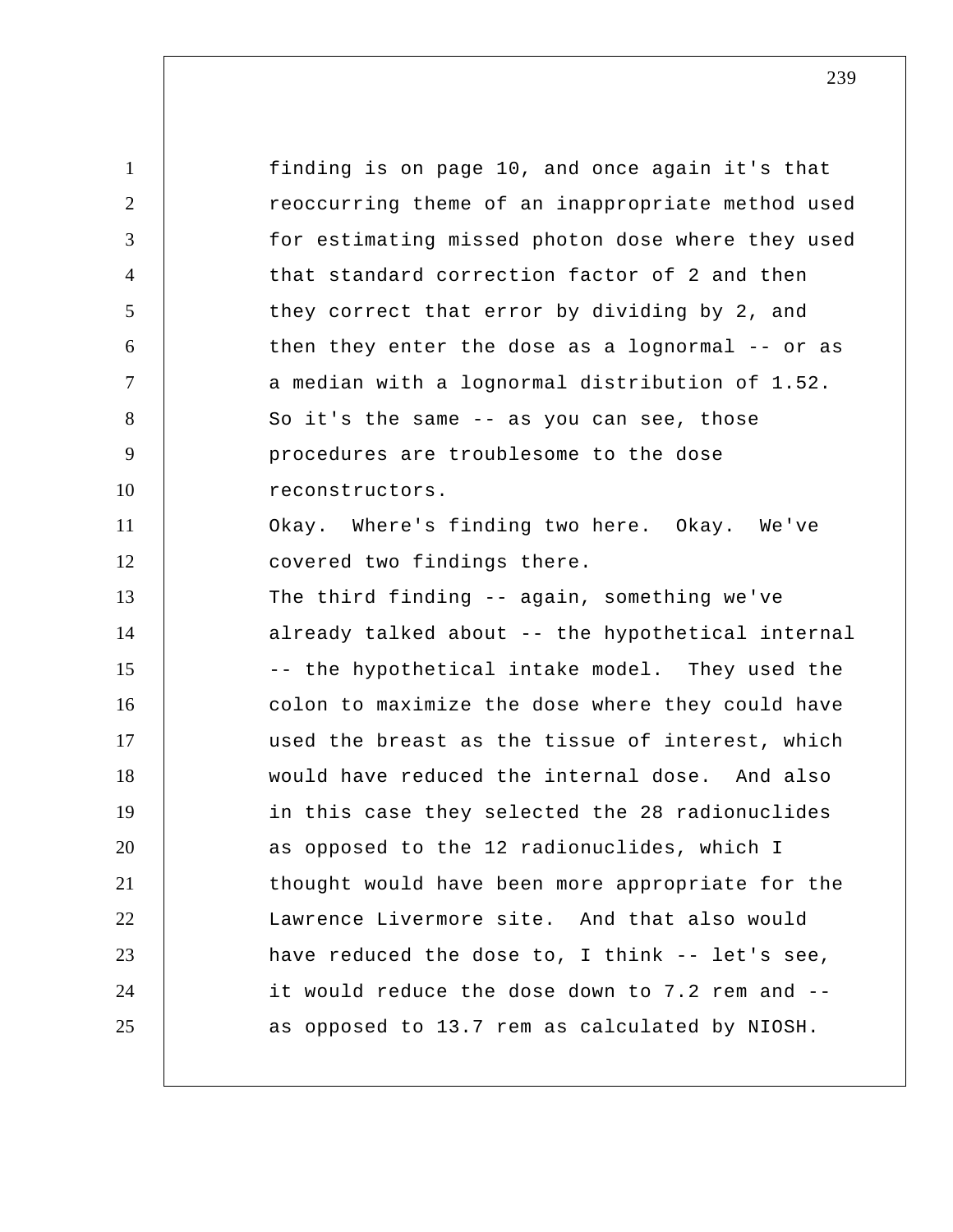1 2 3 4 5 6 7 8 9 10 11 12 13 14 15 16 17 18 19 20 21 22 23 24 25 Let's see. And I believe that's it for tab 37 -- 35.  **MR. GRIFFON:** You're getting ahead of it.  **MS. BEHLING:** Wishful thinking.  **MR. HINNEFELD:** Yeah, wishful thinking.  **MS. BEHLING:** That's my next -- Hans's turn.  **DR. BEHLING:** Okay. Here comes slowpoke again. **DR. ROESSLER:** Don't get defensive.  **DR. BEHLING:** Well, I've been insulted (unintelligible) -- **DR. ROESSLER:** I can see I'm not riding back with him.  **DR. BEHLING:** All right. Next case, tab 36 is case number -- claim number 10920. The individual worked at Pacific Northwest National Laboratory, and the person was there between January of 1977 through February of the year 2000. So he was there for 23 years or thereabouts. The Energy employee was an engineer type and he was a senior designer. He was diagnosed with melanoma skin cancer on the right cheek on October 17, 2001 shortly after he terminated his employment. There was an assigned skin dose of 33.5 rem to the -- to the -- cancer, skin cancer, and the POC for that assigned dose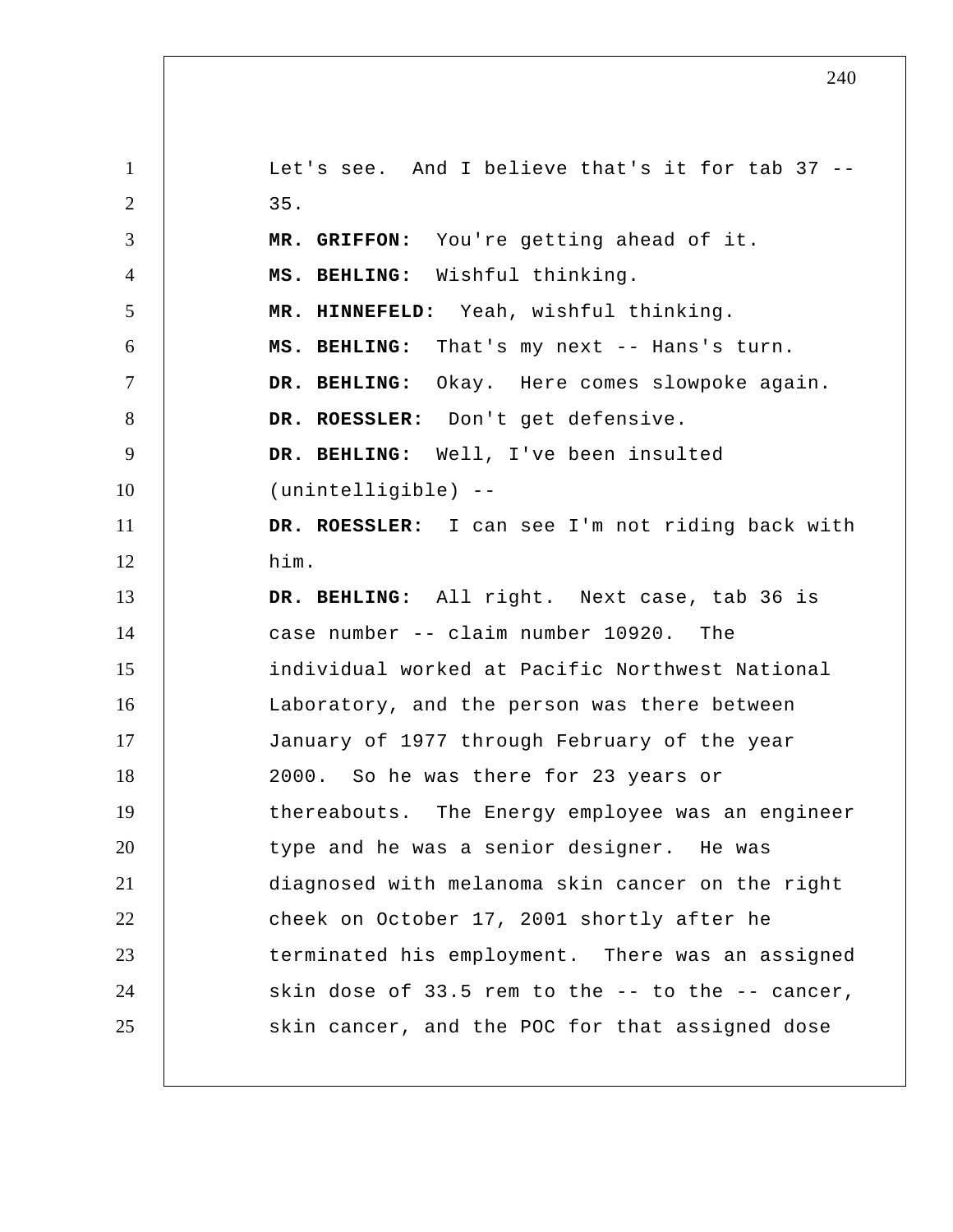was 35.1 percent.

1

20

21

22

23

24

25

| 2               | Table 1 identifies the general distribution of    |
|-----------------|---------------------------------------------------|
| 3               | assigned doses. For photon recorded dose, he      |
| $\overline{4}$  | only had 100 millirem. The largest dose assigned  |
| $5\overline{)}$ | to him was from missed photon dose, less than 30  |
| 6               | keV, with 15 rem and also an assigned missed      |
| $\overline{7}$  | photon dose of an additional 2.6 rem for photon   |
| 8               | doses in the energy range of 30 to 250 keV. He    |
| 9               | was given a fairly significant high occupational  |
| 10              | medical dose, as well as an on-site ambient dose, |
| 11              | and also a total hypothetical internal dose of -- |
| 12              | if you add alpha, photon, electron -- 13.5. So    |
| 13              | you see that most of the doses assigned to this   |
| 14              | individual are from the calculated doses that are |
| 15              | far in excess of the potential real doses based   |
| 16              | upon missed dose as well as internal hypothetical |
| 17              | dose.                                             |
| 18              | For this audit we identified a bunch of noes in   |
| 19              | our audit response, that if you look at Table 2,  |

our audit response, that if you look at Table 2, there was -- right up front under review of data collection as well as issues involving the CATI report there were a bunch of noes and also cited as potential significant for under review, and we'll explain why that turned out to be the case. In addition to those, there were several other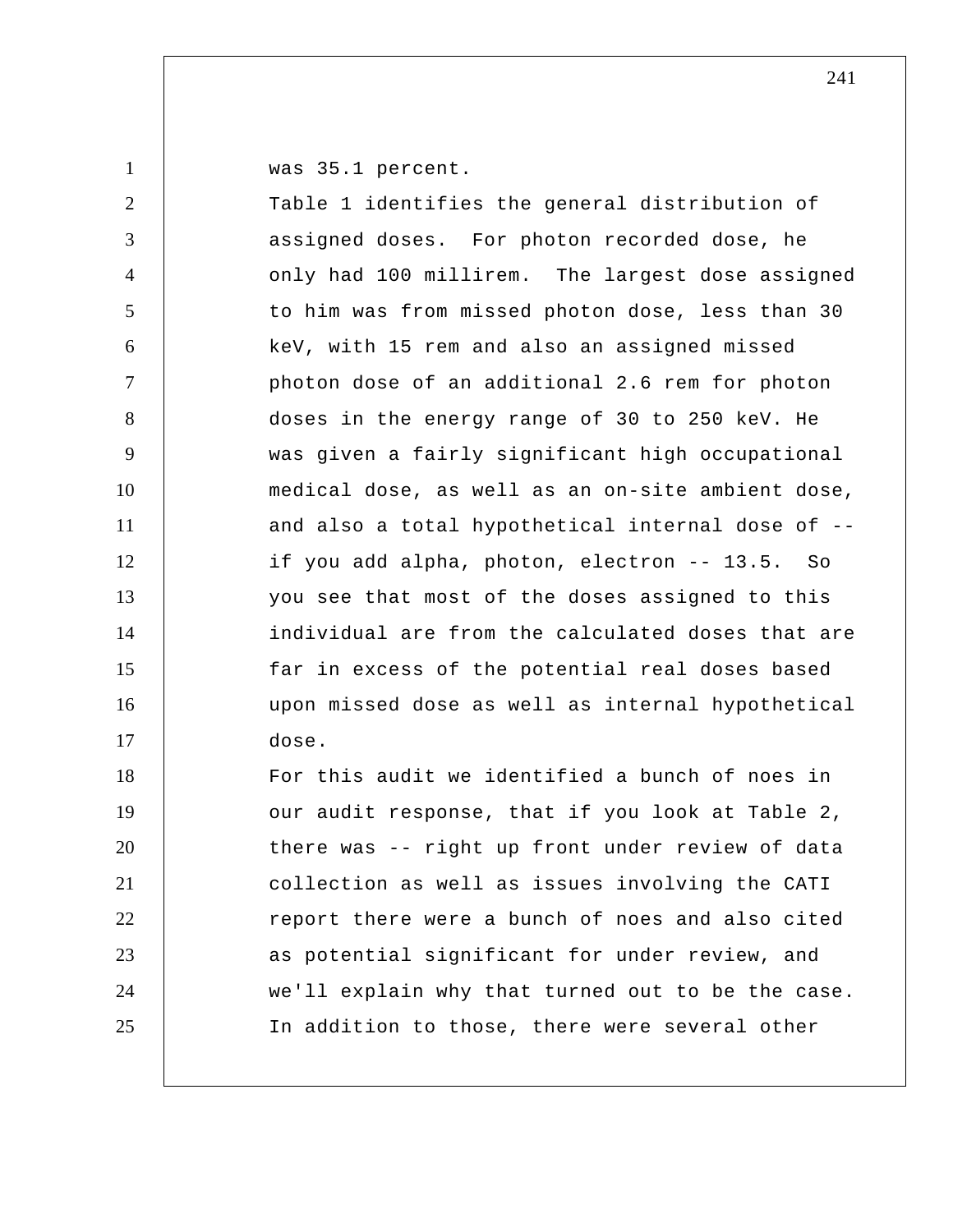1 2 3 4 5 6 7 8 9 10 11 12 13 14 15 16 17 18 19 20 21 22 23 24 25 deficiencies which we identified for -- for recorded model photon doses, and those involved electron doses. In total we had nine deficiencies or issues that we wanted to bring up. One of the things that we -- I wanted to just briefly point out -- and again, it's relatively minor -- and that was the issue of how shallow doses are -- are identified. And on page 9 I go through the actual document itself. In the middle of the page we have dose data reported by the DOE, and -- for all the years he worked there was only -- there were only two years in which he received a recorded dose. All others were either zero or non-recorded doses. And so for 1980 you see two values, a shallow dose and a deep dose. And for 1981, again, a -- and for the first year was 30 and 30. For 1981 it's 40 and 10. And I looked at those and then I tried to identify how the entries in the IREP input code for entries one through three were derived, and I had a tough time really understanding it, so I looked towards the bottom. You see at the bottom of page 9 I stated -- based on this explanation NIOSH assigned the following skin doses which are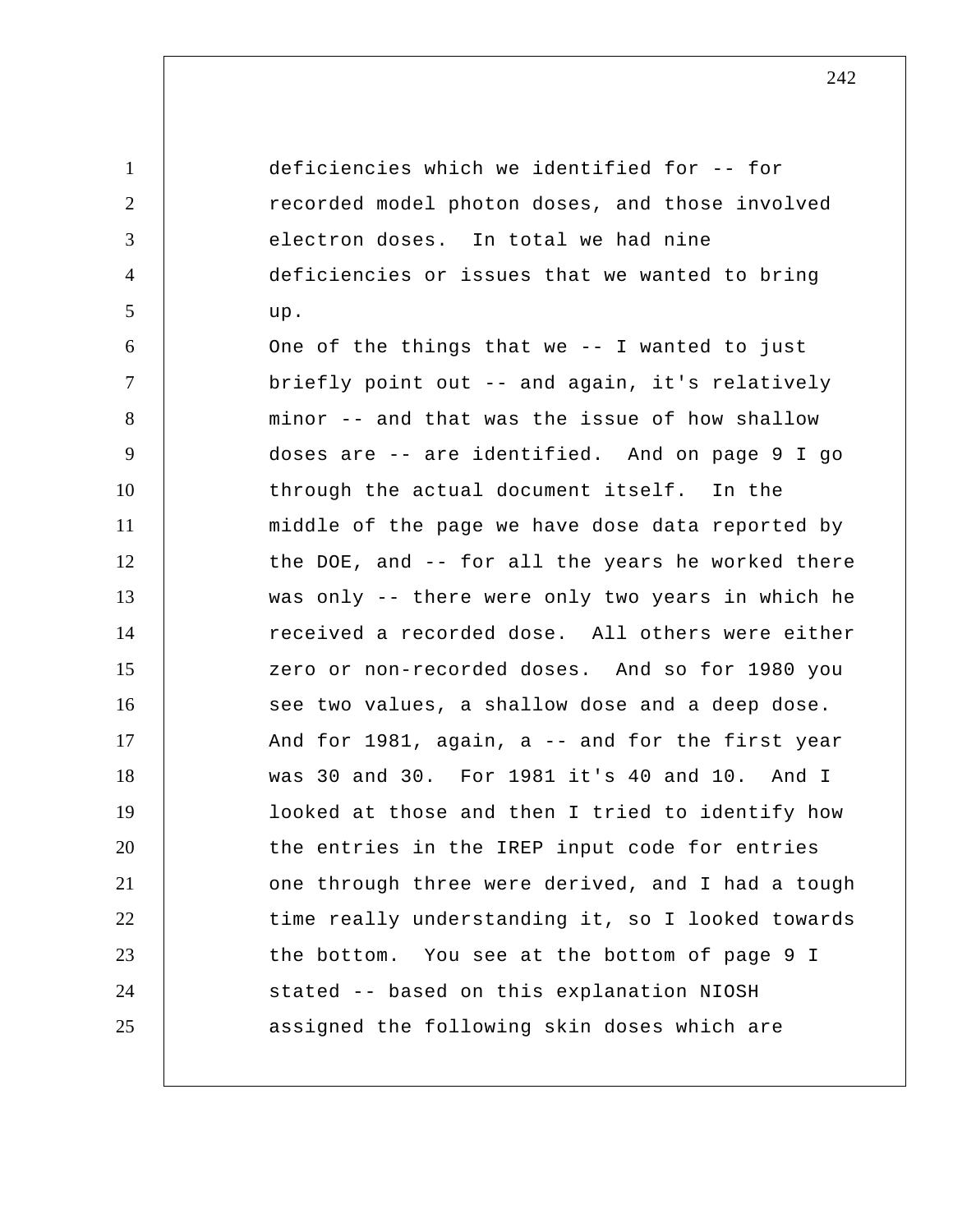1 2 3 4 5 6 7 8 9 10 11 12 13 14 15 16 17 18 19 20 21 22 23 24 25 defined in the entries as one, two, and three, and they were also defined as constants. And so you see doses defined in behalf of 30 to 250 keV and less than 30 keV, and these are the reflected doses assigned in the IREP input for the two years, '80 and '81. And I cannot really come up with how these numbers were derived. And again, I sort of go to the Table 3, which I identify on page 11 as the instructions that were offered, historical Hanford recorded dose practices. And -- and you look at those and you sort of say how did they come up with the numbers that they assigned based on the definition for nonpenetrating and penetrating doses. And as I said, they're trivial differences, but I really can't quite understand how these numbers that you identify in the IREP code were -- were derived from these values. Also I might want to add that when you look at the Table 3 values and then also go to the -- on page 25 there is a table which came -- which is taken directly out of the DOE assigned doses as an instruction -- you find that they're not - not -- they don't coincide in time when you look at the Table 2 on page 25 and compare that to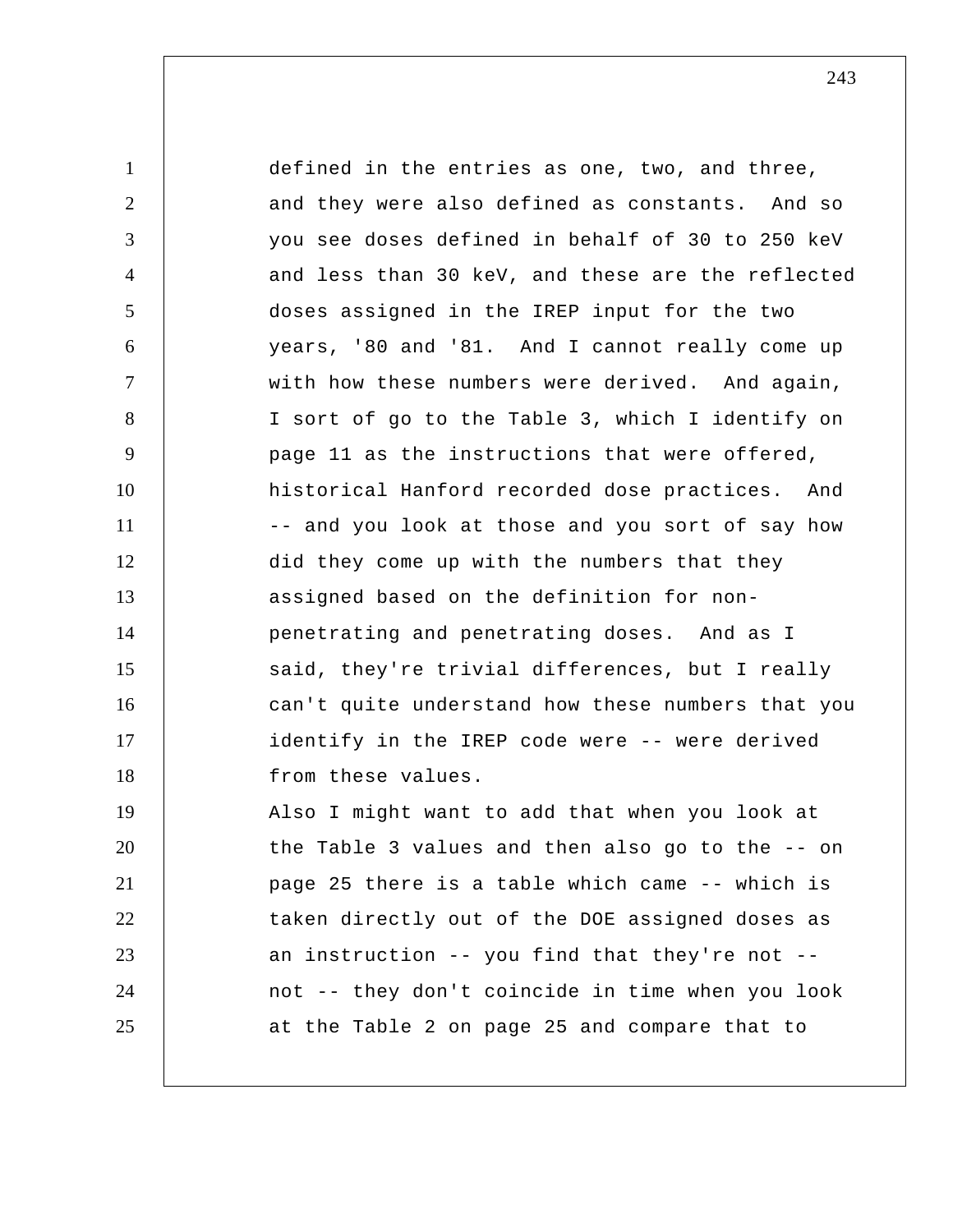1 2 3 4 5 6 7 8 9 10 11 12 13 14 15 16 17 18 19 20 21 22 23 24 25 Table 3 on page 11. They do not match each other in terms of how these dosimeters are to be interpreted with regard to -- to skin dose as opposed to whole body dose over function of time. And then I think sometimes you run into these - these problems where you sort of say well, which procedure should I -- which instruction should I follow. And as you can see, the time frames don't match necessarily. And as I said beforehand, the actual doses are trivial, but it's just a matter of trying to get an understanding of how these doses were actually derived. In addition, we talk about a skin DCF, and I have to say, when -- in this case it didn't matter because they used a dose conversation factor of 1, but the fact is when you add penetrating and non-penetrating as defined in those two tables, either Table 3 on page 11 or the other table on page 25, the skin dose is defined as open window plus shielded, let's say, for '44 through '47, do you really need a DCF value? In this case, as I said, it didn't matter because they used - elected to use a DCF of 1. But the truth is, a skin dose is a skin dose, and the concept of a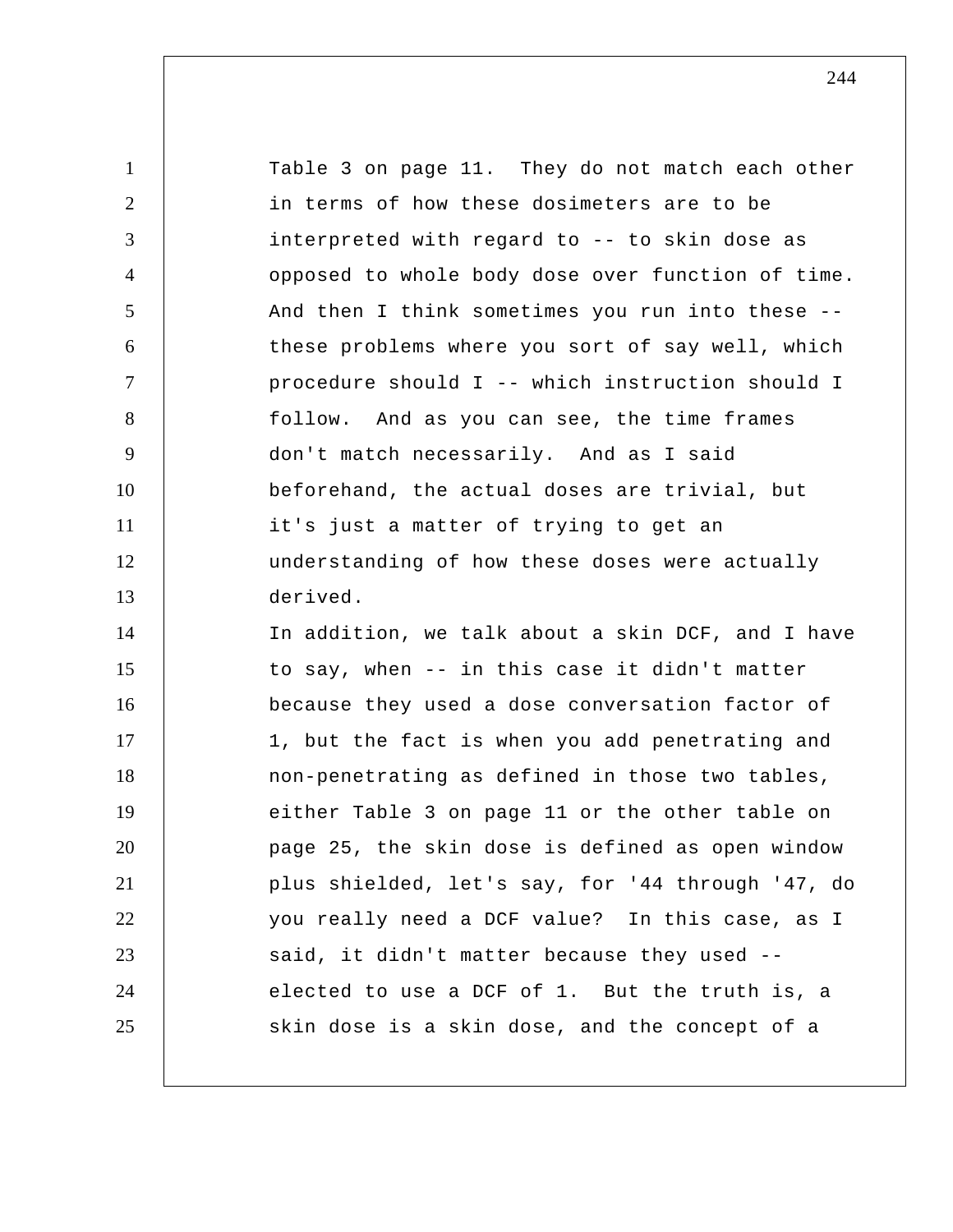1 2 3 4 5 6 7 8 9 10 11 12 13 14 15 16 17 18 19 20 21 22 23 24 25 DCF falls by the wayside. The fact that, again, these values were entered as constants as opposed to a -- an arithmetic mean with an uncertainty, again was an issue we've raised in a number of previous cases and, again, these doses were modest so that any uncertainty assigned dose wouldn't have really significantly made any difference. But again, it's just a technical error. I'm on page 12 and these are the findings, 36.3 and 36.4. Under other observations I do point out the issue of something that we've already discussed, and that is what I find is  $-$  is  $-$  are DCF values that I can't reconcile based on the actual numbers. And we won't go into it but, you know, I don't -- I can't understand how the HP-10 dose that's given and the DCF values for AP versus PA are essentially identical. That cannot be, so something is wrong about this whole table in which DCFs were derived based on ICRP data. One of the things that we could not really do for this particular case, and that was explained by DOE, that because of the low doses that he received they only provided an annual summary table, not -- rather than individual monitoring.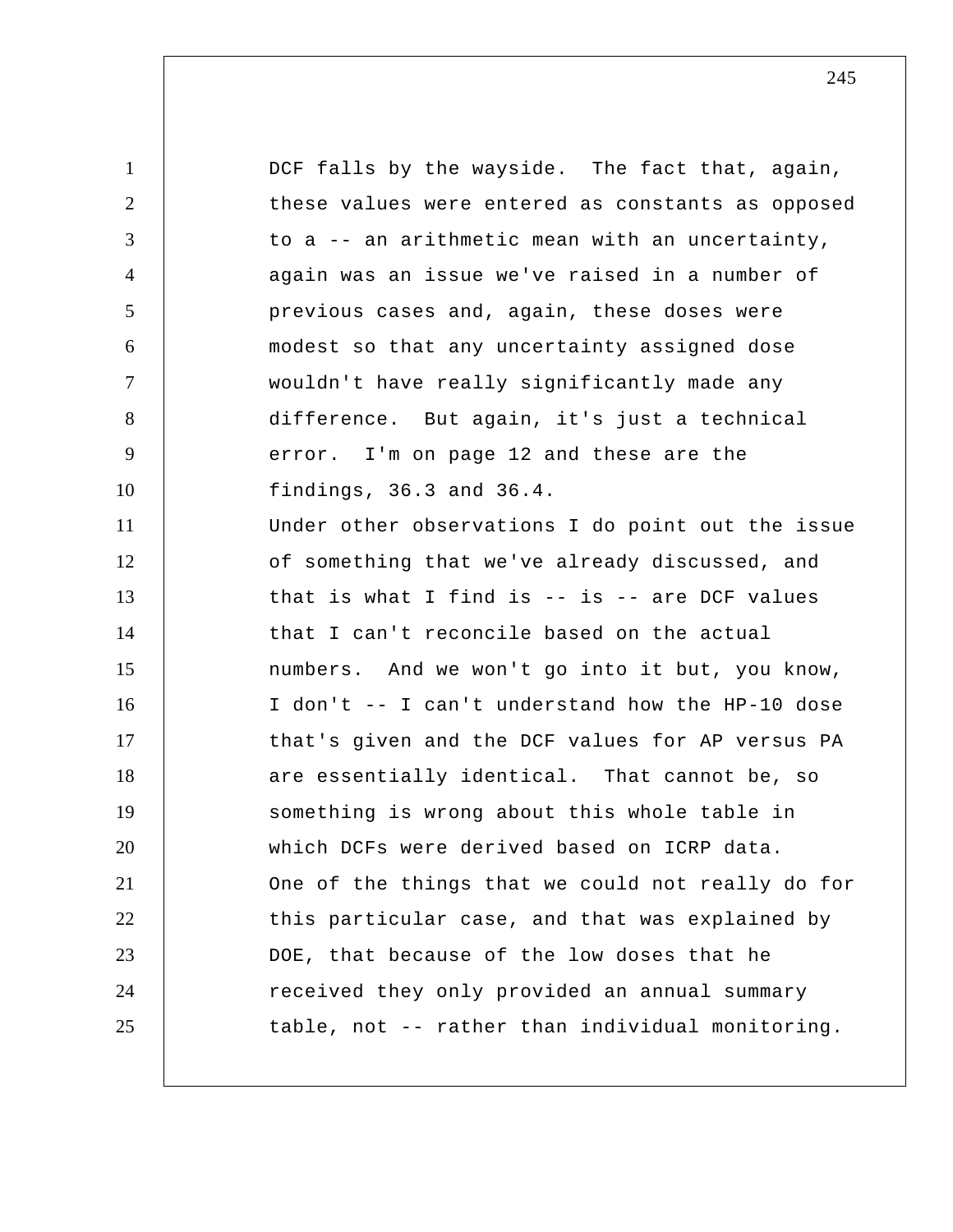1 2 3 4 5 6 7 8 9 10 11 12 13 14 15 16 17 18 19 20 21 22 23 24 25 So it's -- it was essentially impossible for me to determine what the frequency of the monitoring period was, whether it was monthly, quarterly, or whatever. But NIOSH assumed 300 zero dosimeter readings on the assumption that they were -- this individual was monitored on a monthly basis for the full 25 years in question. And then they divided by two photon energies, 30 to 250 and less than 30 keV. Given that, I will give the benefit by saying that okay, in the absence of data, 12 cycles per year does appear to be claimant-favorable and -- and so it certainly would tend to overestimate, if anything else. But I didn't make that as a finding, it's just that the -- the dosimetry DOE data did not allow me to verify whether or not the individual was monitored monthly because they stated in the dosimetry records that for very low doses they simply do not give cycle by cycle readouts. So I can only conclude that this must be a claimantfavorable assumption of 300 cycles of monitoring. On-site ambient, again, I think this is something that we've talked about. It's likely to be trivial, but on-site ambient doses are usually defined by a deep dose, which is very appropriate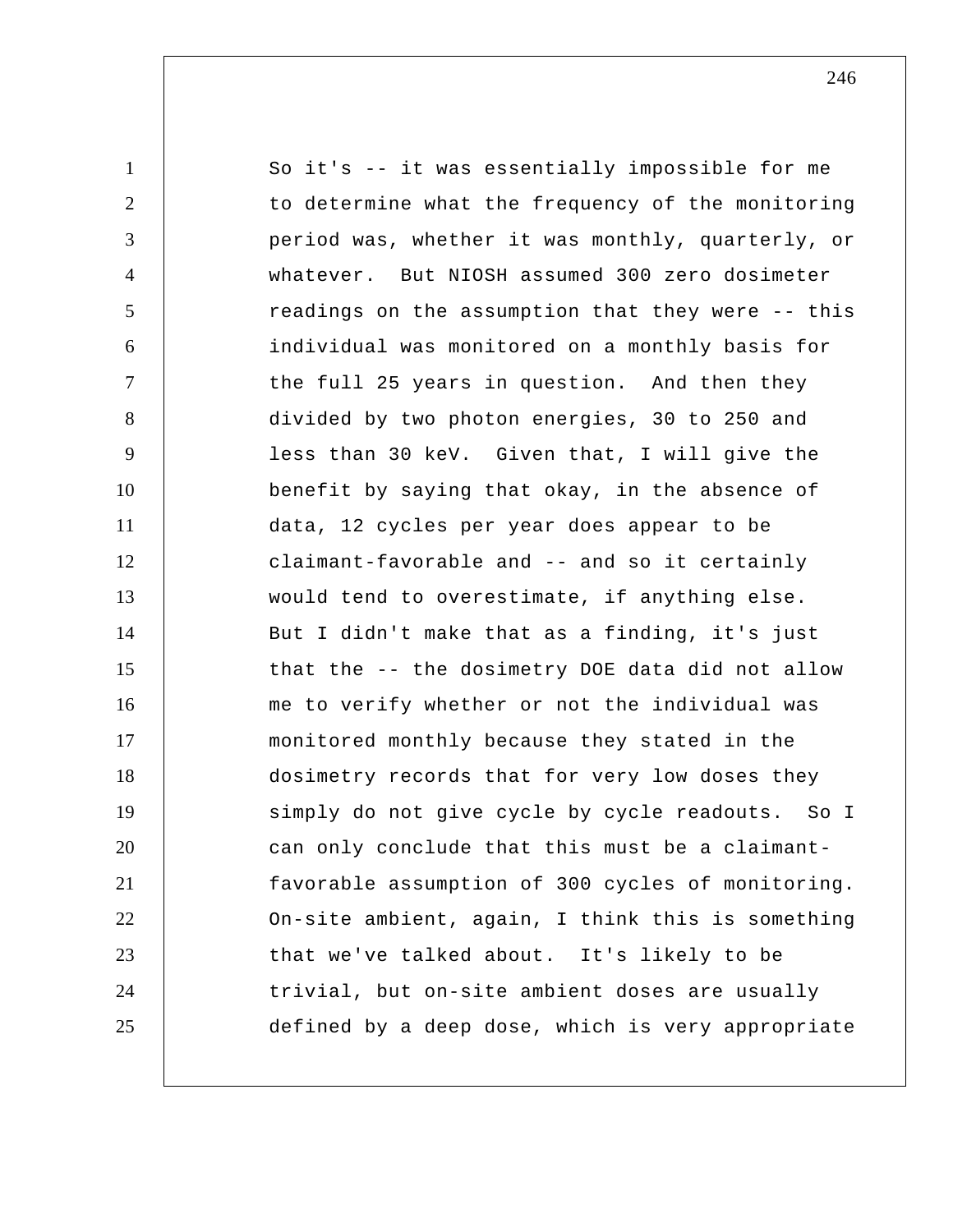1 2 3 4 5 6 7 8 9 10 11 12 13 14 15 16 17 18 19 20 21 22 23 24 25 then when you assign an on-site ambient dose for a person who has a solid cancer. Or you take the HP-10 if you want to do -- take the HP-10 at face value, or you take a DCF value in using maybe perhaps an isotropic geometry. In this case, the cancer in question is skin dose, and therefore the ambient doses, as we see them or as they are recorded, might just underestimate the actual dose to the skin because the on-site ambient doses are deep doses. I assume they're always recorded as deep doses, which means that a skin dose or a skin cancer may be underestimated in circumstances where on-site ambient dose is also in addition to photon exposures includes the beta component or very low energy photon component that wouldn't be captured in the environmental dosimeter that is recorded only by -- by the deep dose. It's not like it's going to be a significant change but, you know, it's just something that I've raised in other instances involving skin cancers since ambient doses are never defined for a -- a 7 millirem dose. **MR. ALLEN:** Shouldn't be a lot of low energy ambient dose --  **DR. BEHLING:** Yeah.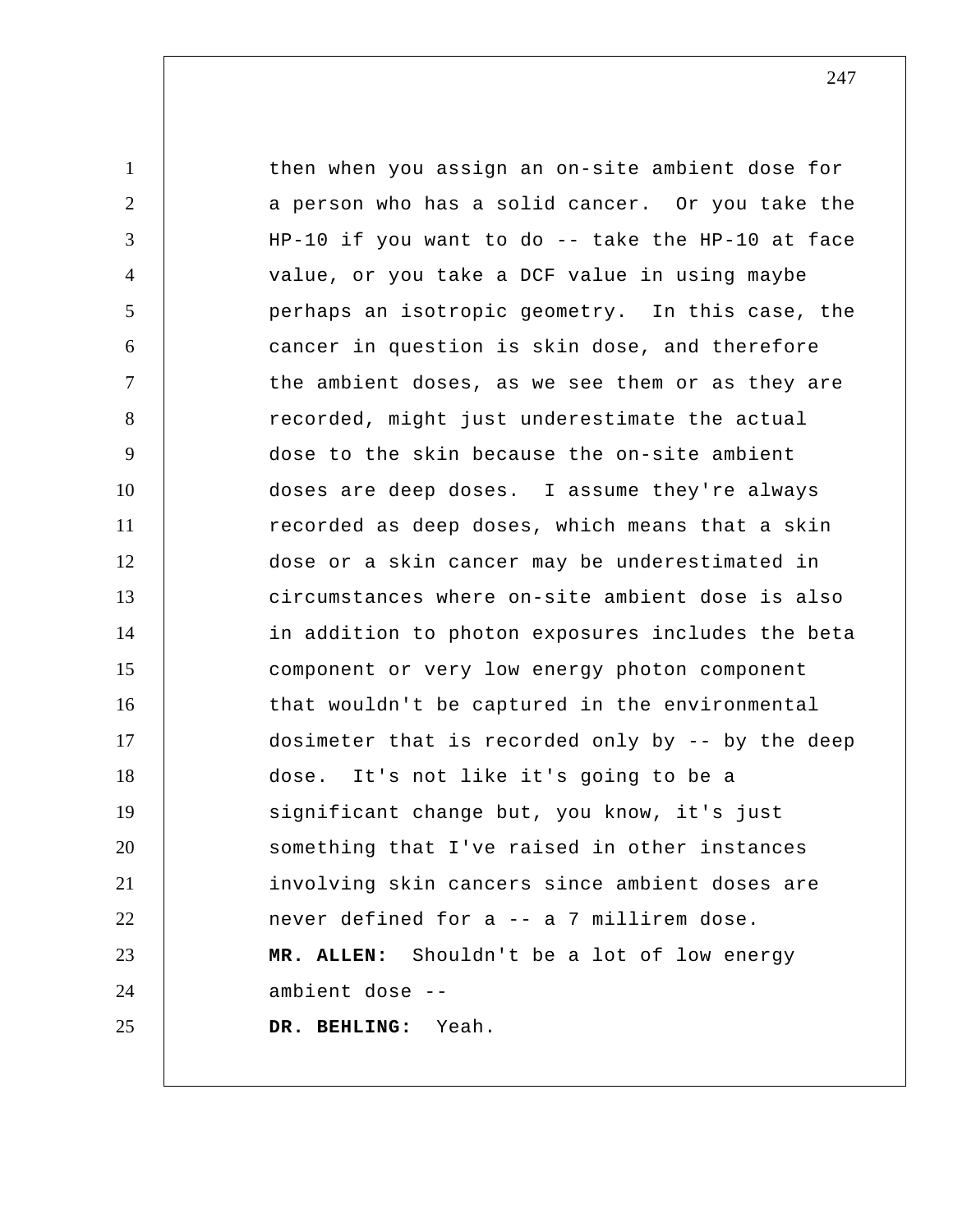1 2 3 4 5 6 7 8 9 10 11 12 13 14 15 16 17 18 19 20 21 22 23 24 25 **MR. ALLEN:** I mean if you're close enough to get that kind of dose, then it's not ambient anymore.  **DR. BEHLING:** Well, if it's a plume emersion and it involves certain noble gases that might contain, you know, a beta component, the HP-10 dose that is normally recorded as a deep dose for -- for environmental purposes is -- is something that would modestly underestimate the real dose. Audit of internal doses on page 15, let's see here. He assigned internal dose of 13.4 and it corresponds to the colon, which was used as the surrogate for non-metabolic tissue. When we did the calculation for skin, the dose in question turned out to be 8.46 rem, so again the skin is one of those tissues that can be calculated directly without having to rely on a surrogate tissue. Again, the dose is lower, so the assigned dose is clearly claimant-favorable and was also assigned for 28 radionuclides. Let me see here. Does PNNL have reactors that would justify the 28 radionuclides?  **MR. HINNEFELD:** We would assume a PNNL person maybe (unintelligible) around reactor -- **MR. ALLEN:** Pretty intermingled, so --  **MR. HINNEFELD:** Yeah.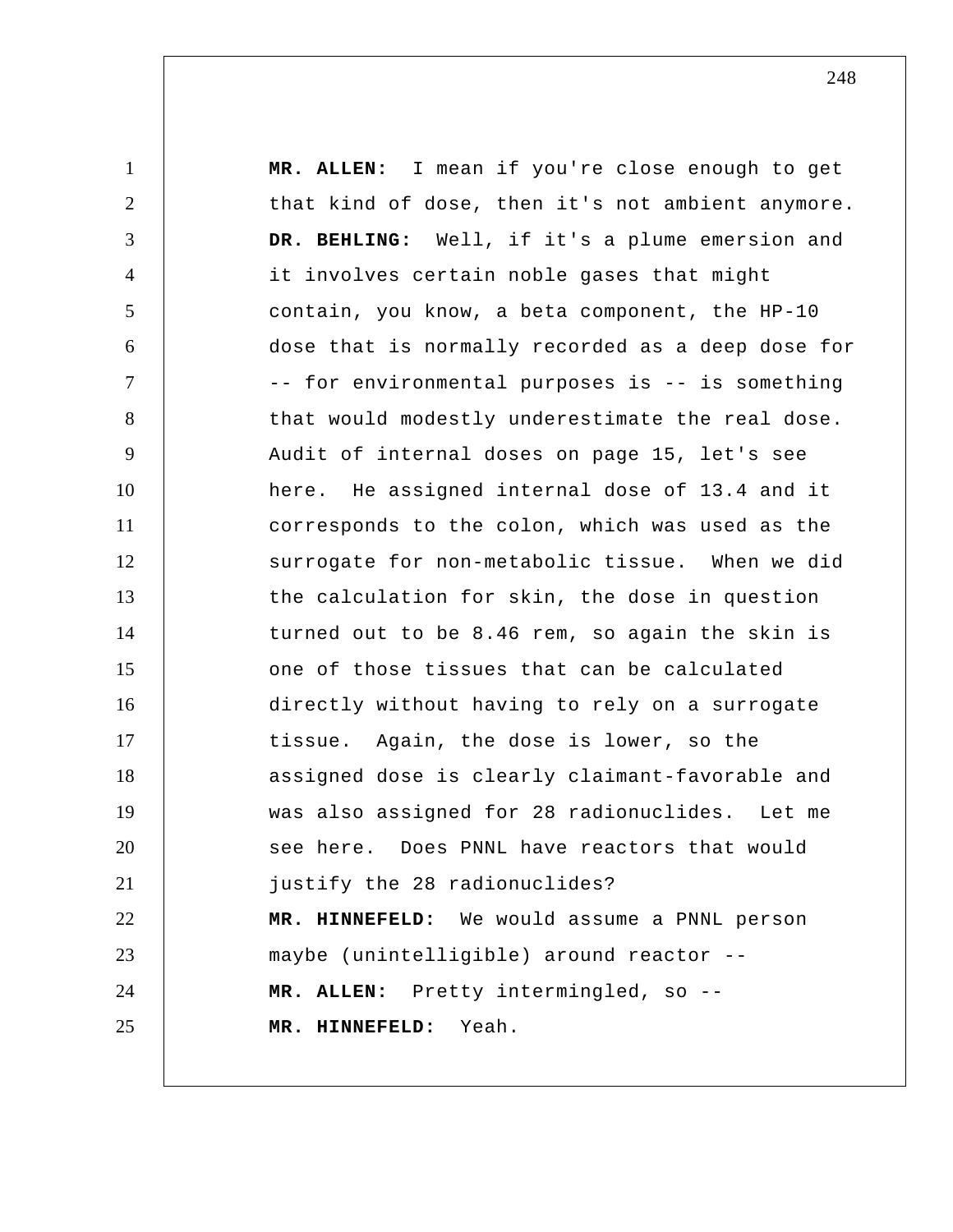1 2 3 4 5 6 7 8 9 10 11 12 13 14 15 16 17 18 19 20 21 22 23 24 25  **DR. BEHLING:** Yeah, I didn't make an issue out of it but I was just asking for -- for own -- my own clarification.  **MR. HINNEFELD:** We kind of -- it's a little tough to separate PNNL --  **DR. BEHLING:** Yeah, yeah.  **MR. HINNEFELD:** -- from Hanford sometimes, so...  **DR. BEHLING:** As I said, I wasn't sure and so I didn't make that as a -- an issue at all. But here we have a -- we're on page 16 and the CATI report and radiological incidents. Now here's the situation -- and I think we can talk about this -- where the person in this report claimed that he was injured at one point in time in the middle '90s while he was working on a pipe that ruptured and sprayed him. And apparently he claimed he was -- the injury required first aid treatment, and there is no record of any radiological incidents reported among the DOE records that were filed. And one would normally dismiss it, but according to the claimant it is the exact location where he was subsequently diagnosed with a melanoma. Now on that level of coincidence, one would certainly want to look at this and sort of say was this a radiological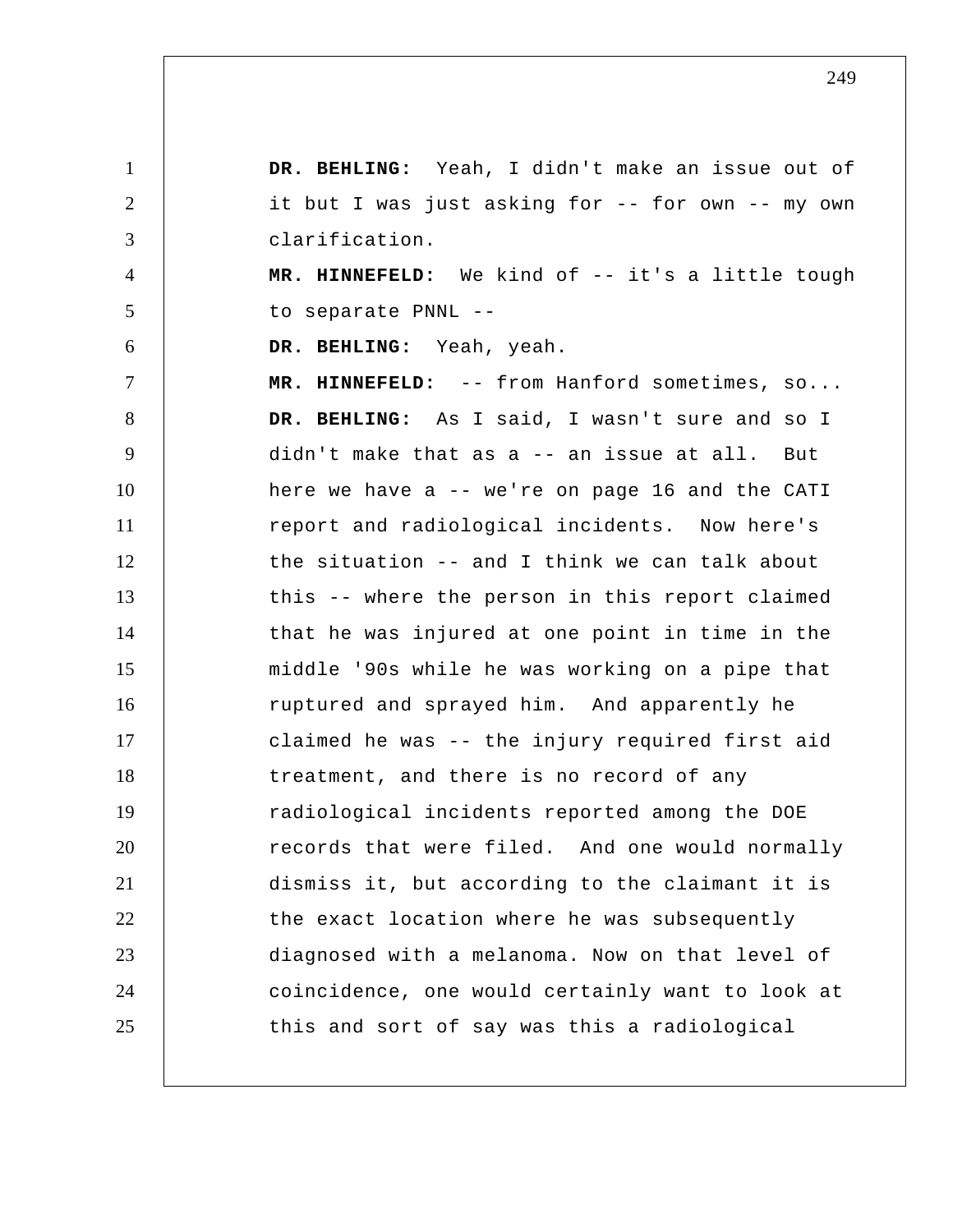1 2 3 4 5 6 7 8 9 10 11 12 13 14 15 16 17 18 19 20 21 22 23 24 25 incidence that should have been looked at? If it was not a radiological incident, could we at least dismiss it on the basis of information that should have been filed for on-the-job injuries which are well-documented even when they're not radiological in nature. The question is, given the coincidence of an injury that the claimant claims to have sustained and that also being the exact location of a skin cancer warrants somewhat of a closer look that says there is every reason to believe that this happened because of first aid. Perhaps some documentation in the first aid facility where he was apparently treated or, as a minimum, collaborate with -- with coworkers who may have seen this or been witness to this or something. So in essence what I wanted to do here is to say can we in some form or fashion eliminate the likelihood that that melanoma that he had was potentially linked to an injury that happened or didn't happen. Right now I don't see any documentation that would allow you to say categorically one way or the other. **DR. ROESSLER:** What's the latent period for melanoma?  **MR. HINNEFELD:** I was just going to say, this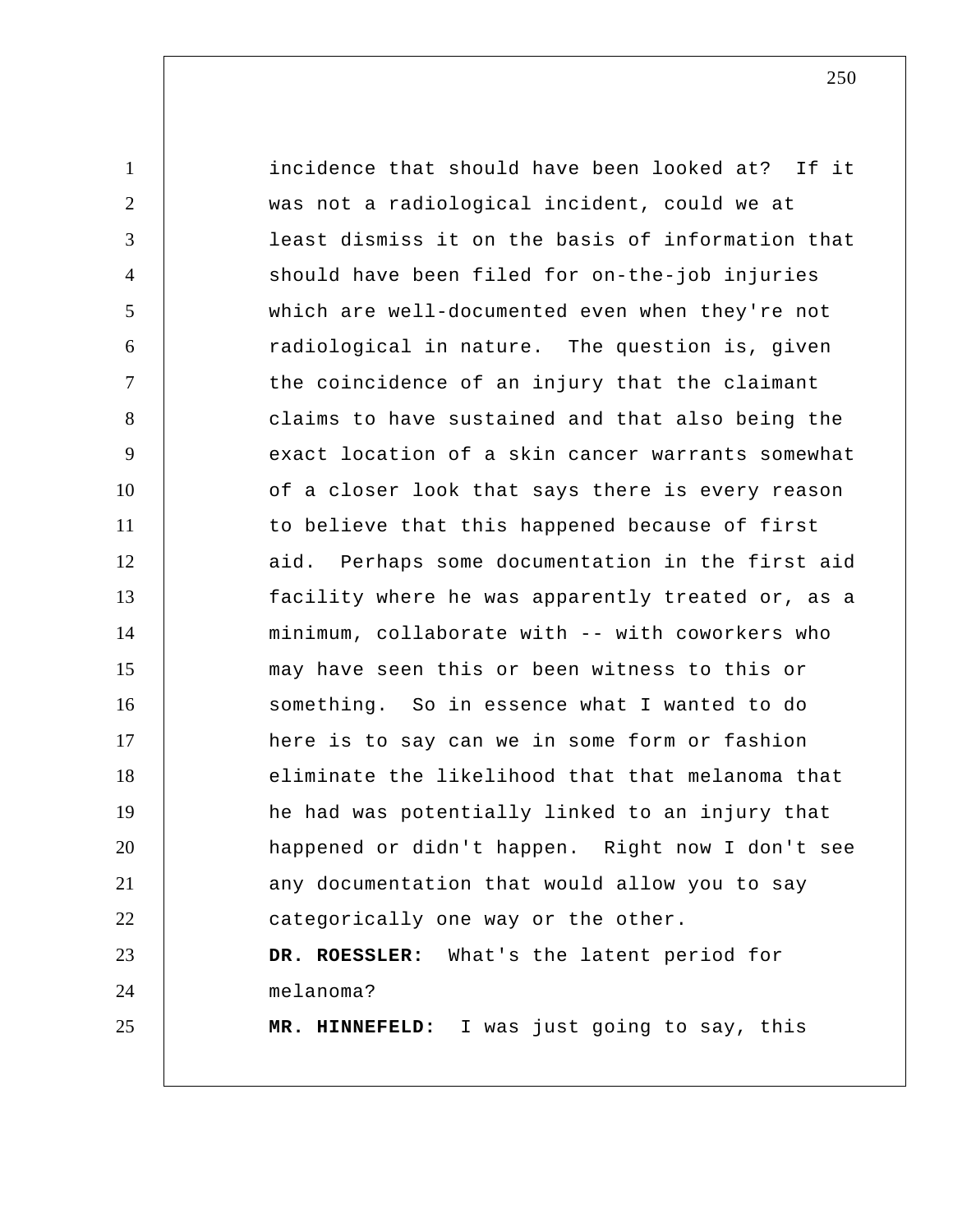1 2 3 4 5 6 7 8 9 10 11 12 13 14 15 16 17 18 19 20 21 22 23 24 25 one, it would have to get up there pretty high to make a huge difference.  **DR. BEHLING:** Yes. There was a relatively few years in between the diagnosis and the -- **DR. ROESSLER:** Just six years, and I'm wondering if that's a -- I don't know what it is.  **MR. HINNEFELD:** I don't know. I was thinking melanoma acts a lot like a solid tumor, doesn't it? **MR. ALLEN:** Yeah. **DR. ROESSLER:** Be more like 10 to 20 years then?  **MR. HINNEFELD:** Well, the -- the risk factor, you know, doesn't just start in all these things. It kind of creeps up. **DR. ROESSLER:** Yeah, yeah.  **MR. HINNEFELD:** So it wouldn't necessarily be zero at six years -- **MR. ALLEN:** Right.  **MR. HINNEFELD:** -- but it would be far below where it would eventually be. **DR. ROESSLER:** Is that entered into the POC?  **MR. HINNEFELD:** It's part of IREP, yeah. **MR. ALLEN:** Yeah. Yeah, it's in IREP. Yeah.  **DR. BEHLING:** And I assume that the shortened latency period --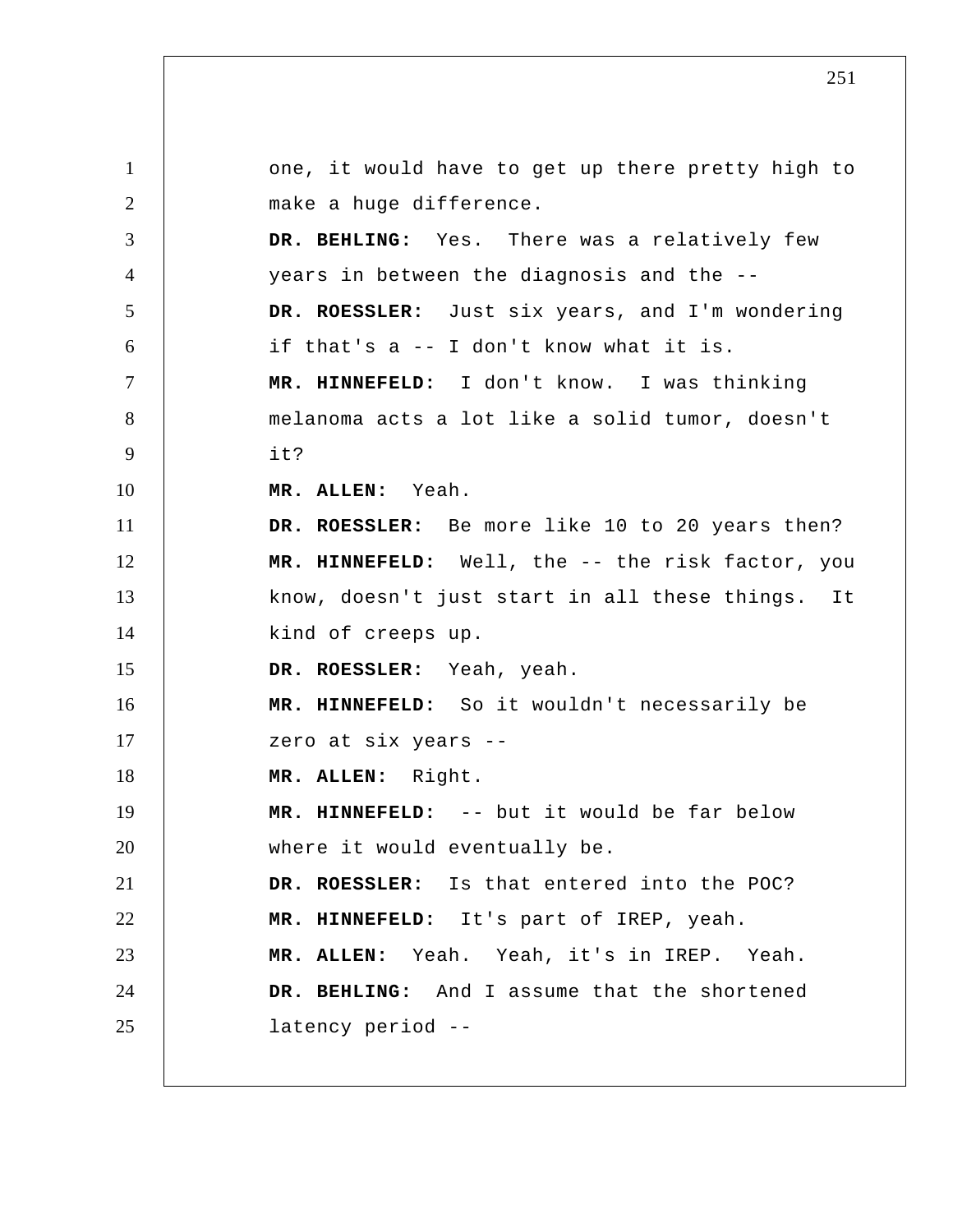1 2 3 4 5 6 7 8 9 10 11 12 13 14 15 16 17 18 19 20 21 22 23 24 25 **DR. ROESSLER:** This wasn't in there.  **DR. BEHLING:** -- is considered in IREP in terms of POC.  **MR. HINNEFELD:** Yes. Yes, it'd be independent of any dosing we do --  **DR. BEHLING:** Yes. **DR. ROESSLER:** Yeah.  **MR. HINNEFELD:** -- because that gets sorted out in the IREP application. **MR. ALLEN:** So we could go through a lot of trouble determining a dose that's been multiplied by zero.  **MR. HINNEFELD:** Or close to zero. **DR. ROESSLER:** Very close to zero.  **DR. BEHLING:** I mean I would just like to see something that says we either confirm or we discredit this claim. You know, I mean I don't want to call anyone a liar, but, you know, after the Wendy's incidence and chili and the finger, you sort of say is this something that you necessarily want to at least look at? You don't want to -- you don't want to call anybody a liar, but if -- if the claim is there, certainly an employee injured on the job is usually welldocumented.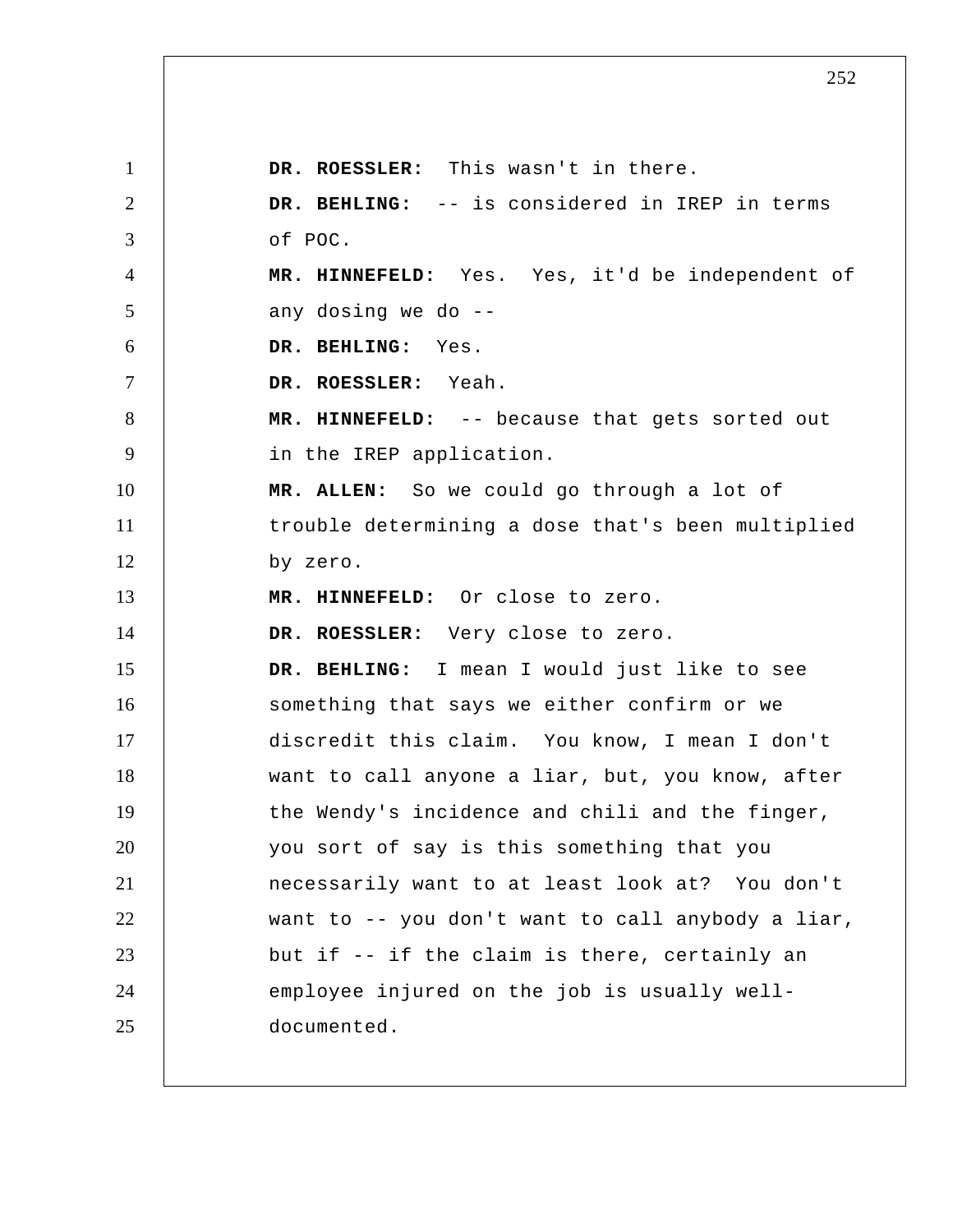1 2 3 4 5 6 7 8 9 10 11 12 13 14 15 16 17 18 19 20 21 22 23 24 25  **MR. HINNEFELD:** You have -- if you got first aid, a lot of places will have it.  **DR. BEHLING:** Yes. **MR. ALLEN:** Yeah.  **MR. HINNEFELD:** I mean you get their medical record --  **DR. BEHLING:** Oh, yes.  **MS. BEHLING:** Right.  **MR. HINNEFELD:** -- it has every visit --  **DR. BEHLING:** And this was '95. This did not happen, you know, in the '60s when here's a band aid, son, get out of here. This clearly would have been documented and -- and I think we should, as a minimum, look at injury reports and -- and if nothing else, if that doesn't exist, say who were the coworkers that supposedly were with you and potentially will have to go on record as saying yes, I concur with --  **MR. HINNEFELD:** The outcome of this might be that regardless of what the scrape did to his cheek --  **DR. BEHLING:** Yes.  **MR. HINNEFELD:** -- the latency period is such that it's just not credible to have an impact. You know, he -- he -- absolutely factual in telling us what happened --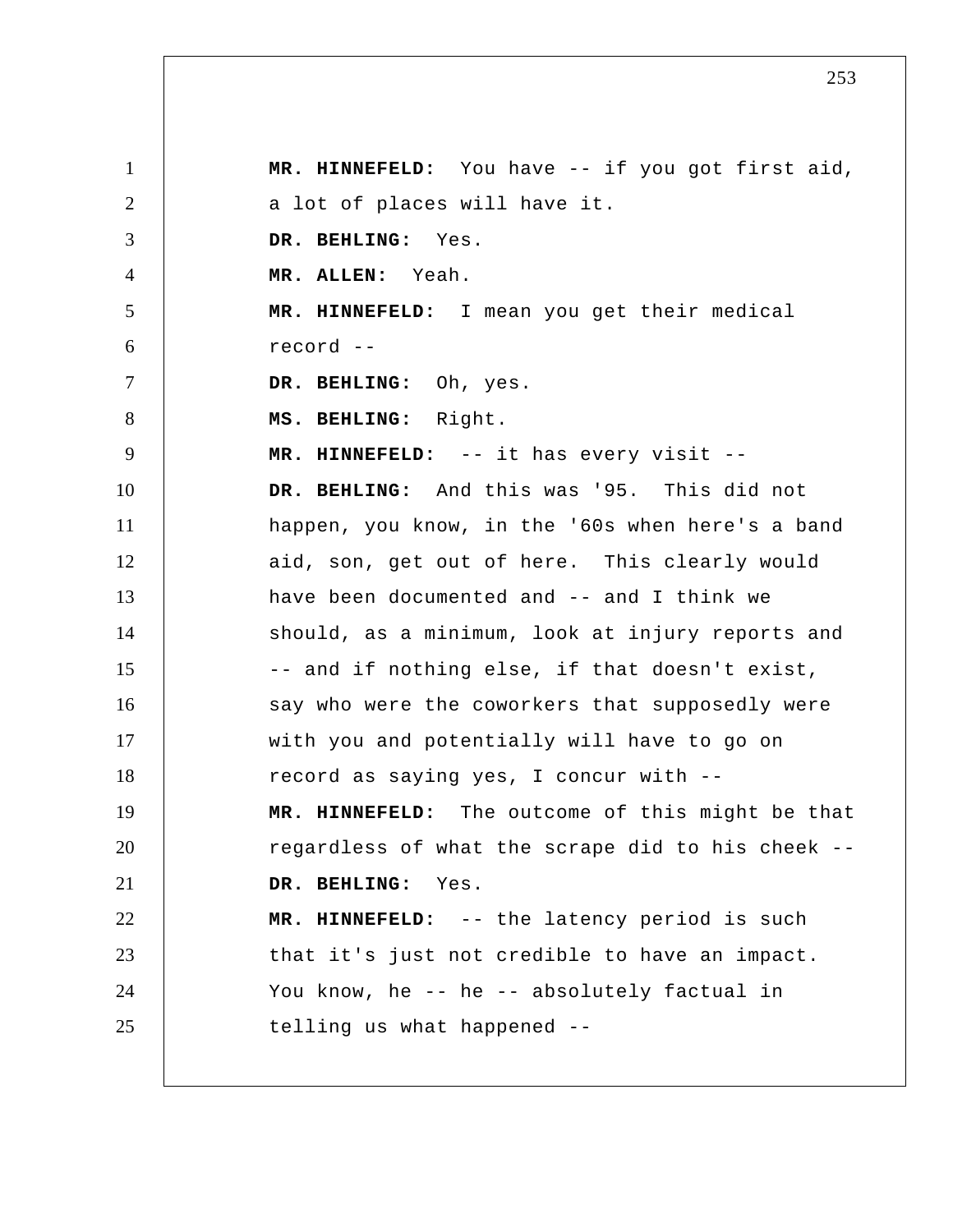1 2 3 4 5 6 7 8 9 10 11 12 13 14 15 16  $17$  --18 19 20 21 22 23 24 25  **MR. GRIFFON:** Yeah, yeah. **DR. ROESSLER:** Uh-huh.  **MR. HINNEFELD:** -- and it just doesn't matter --  **MR. GRIFFON:** Right.  **MR. HINNEFELD:** -- because not enough time passed. I mean that could be (unintelligible) --  **DR. BEHLING:** But, you know, one would still - the probability which -- I mean the short latency period doesn't exclude it. It's just I think with the exceptions of -- I think IREP considers almost every latency period as something contributed to the cancer. I don't know where it stops. Clearly obviously, leukemia have a known short latency period. I don't know about skin cancer, but one could say with horrendous exposures if it was an alpha emitter and locally  **MR. HINNEFELD:** Sure.  **DR. BEHLING:** -- and, you know, I wouldn't say no. But I would like to at least say we've gone the distance. We've identified, you know, or we contacted the first aid people. Are there any - any injury reports, are there any people that you recall that supposedly worked with you who will at least stand by your side and say that yes,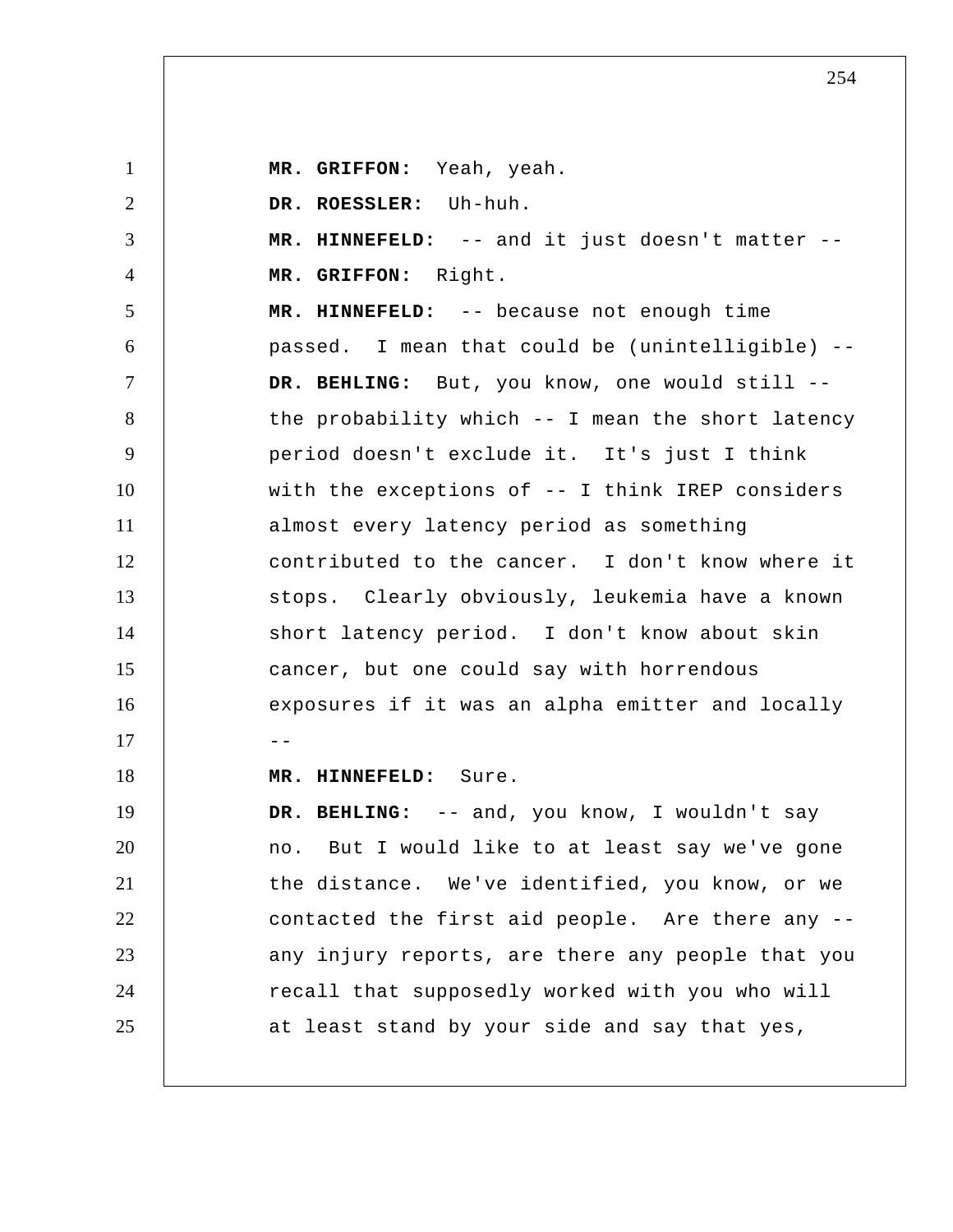1 2 3 4 5 6 7 8 9 10 11 12 13 14 15 16 17 18 19 20 21 22 23 24 25 they remember him being injured and -- and even perhaps identify a location and perhaps a potential source term in terms of the radionuclides. I would just like to see some resolution. Anyway, having -- having that claim made by the claimant, we elected to cite a number of things that ultimately resulted in an uncertainty because we don't know what those could have been possibly without necessarily jumping to conclusions at this point.  **MS. BEHLING:** So we marked it as under review.  **DR. BEHLING:** Under review.  **MR. HINNEFELD:** Yeah, I know what the -- well, the dose -- I know what the dose reconstructor's view was that, you know, we gave him this huge intake --  **DR. BEHLING:** Yes.  **MR. HINNEFELD:** -- and so on and so forth, and the issue here that is sort of dramatic is the location of the scrape and the location of the melanoma, and so -- yeah. I guess I'd hate to speak for OCAS in terms of will we go do this, but it seems like that might be something we might want to look into. **MR. ALLEN:** As a manner of --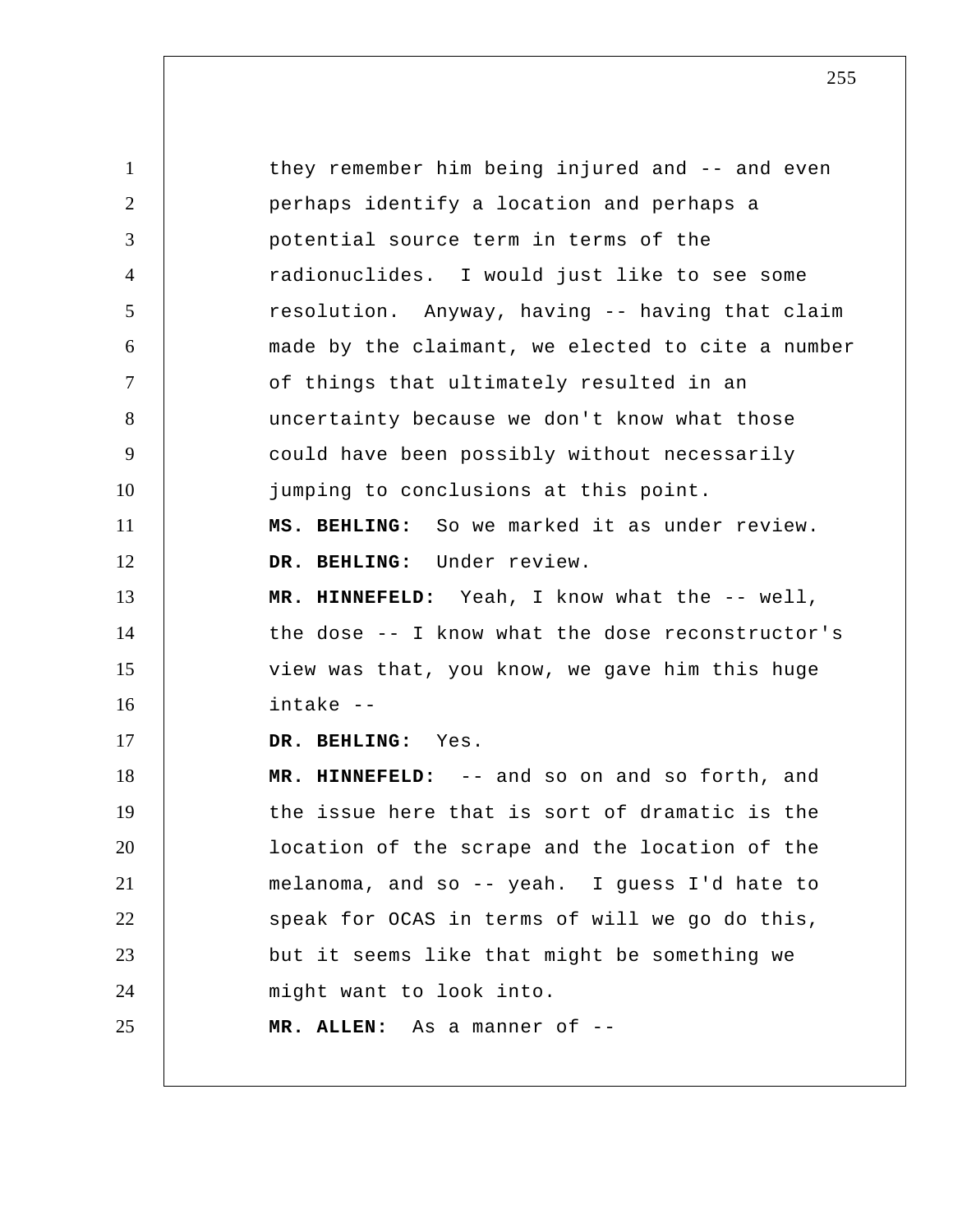1 2 3 4 5 6 7 8 9 10 11 12 13 14 15 16 17 18 19  $20$  --21 22 23 24 25  **MR. HINNEFELD:** At the very least -- **MR. ALLEN:** -- follow-up telephone calls.  **MR. HINNEFELD:** -- PNNL can obtain medical records from '95, which many sites can. I would suspect Battelle can. While they may not normally routinely provide them -- each site provides different stuff in response to our routine requests, based upon how they keep it.  **MR. GRIFFON:** But as a special request --  **MR. HINNEFELD:** As a special request, they might be able to pull it out and send it to us.  **DR. BEHLING:** And it was so recent. I know that most employers today would keep very good records on injuries, and they don't have to be serious injuries, but if it required first aid treatment on location it's likely that they do have records that would say no, there is nothing here on our file. Which would certainly, again, put some distance between the claimant's statement and the **DR. ROESSLER:** I'd like to see what the multiplier is six years after.  **MR. HINNEFELD:** Where can I find that, Dave? Do you know? **MR. ALLEN:** Without asking Russ, we can --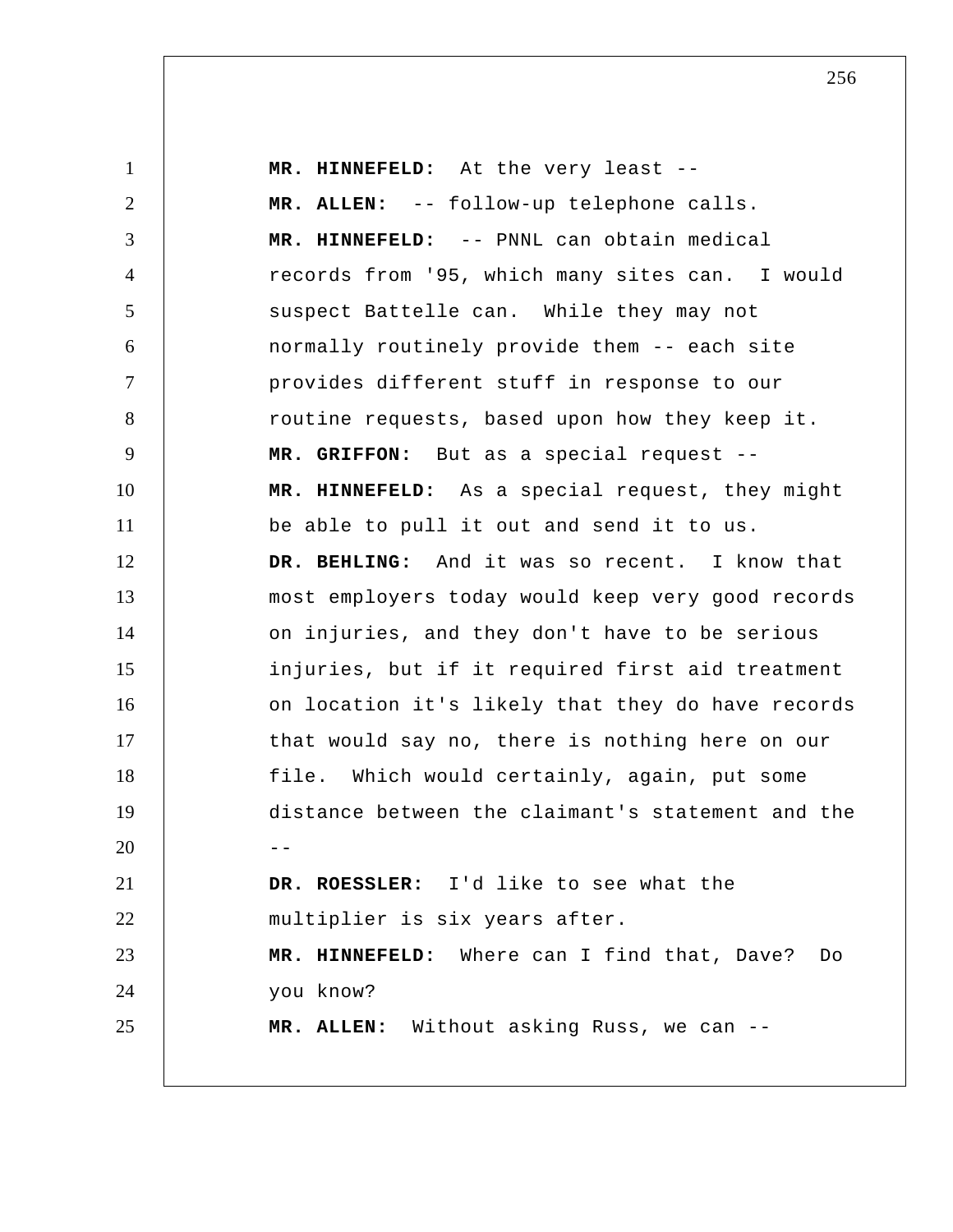1 2 3 4 5 6 7 8 9 10  $11$   $-$ 12 13 14 15 16 17 18 19 20 21 22 23 24 25  **MR. GRIFFON:** Yeah, Russ. **MR. ALLEN:** -- input --  **MR. HINNEFELD:** We could stick it in IREP and just see what kind of POC you get for rem. **DR. ROESSLER:** Yeah. **MR. ALLEN:** Yeah.  **DR. BEHLING:** Vary the time frame, you know, do it at 10-year, 15-year, 6-year --  **MR. HINNEFELD:** Give him a rem or a rem a year.  **DR. BEHLING:** Let's see what it was, the POC was  **MR. HINNEFELD:** Three years before or six years before.  **DR. BEHLING:** -- to see how rapidly it falls off. **MR. ALLEN:** We know '94 is --  **DR. BEHLING:** '94, '95 time frame. **MR. ALLEN:** 2001 we've got cancer, so -- we can get his age and stick it all in IREP and see what kind of a dose -- **DR. ROESSLER:** They'd have to -- have to bring it up there.  **MR. HINNEFELD:** We could do something like that.  **DR. BEHLING:** And if it shows that you essentially go -- let's say you put in 20 rads to the skin, 15 years or 20 years ahead and then at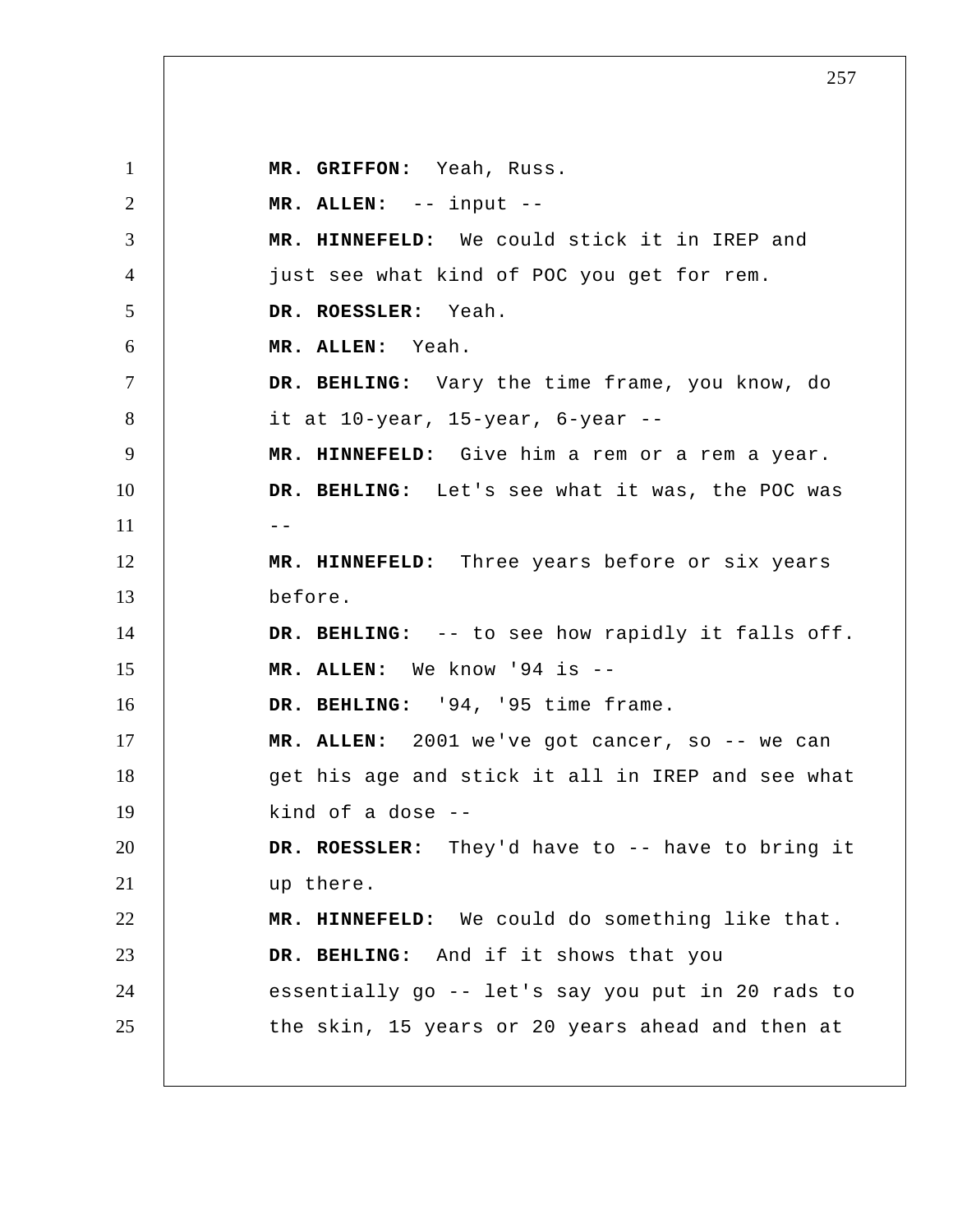1 2 3 4 5 6 7 8 9 10 11 12 13 14 15 16 17 18 19 20 21 22 23 24 25 6 years it drops off to nothing, then it's an academic question --  **MR. GRIFFON:** Right. Doesn't matter.  **DR. BEHLING:** -- to even follow through. **MR. ALLEN:** And this guy is not even sure what the exact location was.  **DR. BEHLING:** Yes. **MR. ALLEN:** He doesn't even know if it was even a contaminated area.  **DR. BEHLING:** You know, there are many unanswered questions. Did the injury even occur? If it did occur, was it an injury that was -- that involved a radiological issue? You know, we don't know any of the answers here, but just the coincidence of the cheek and the -- and the injury sort of raises questions that be resolved.  **MS. BEHLING:** Is that it?  **DR. BEHLING:** Yeah, I think that's it for this case.  **MS. BEHLING:** Okay. I'm going to take the last one, and -- and this is the last one, tab 37, because there were no findings on tab 38. That was a Bethlehem Steel case, and it was a compensable case and so there were no findings there.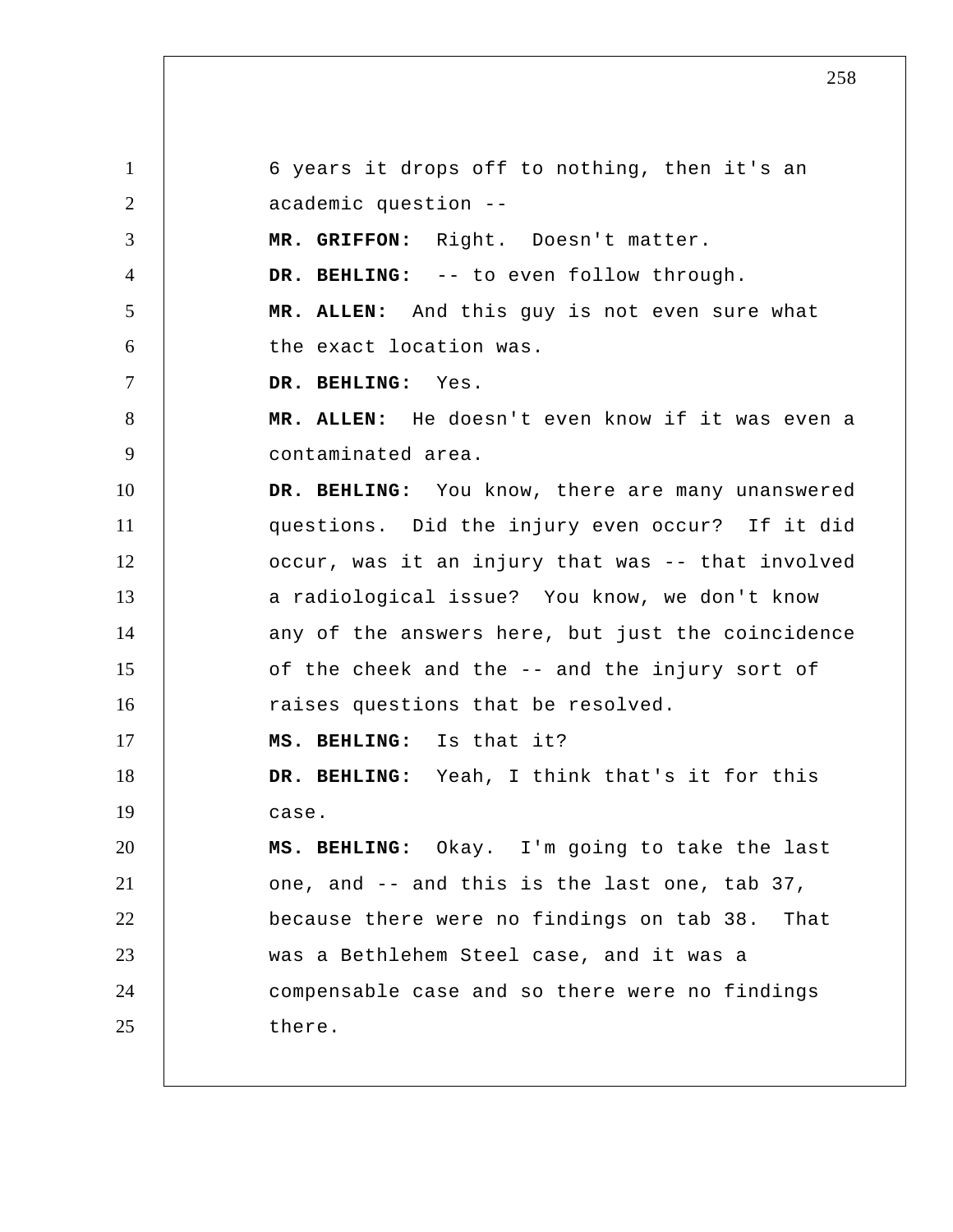1 2 3 4 5 6 7 8 9 10 11 12 13 14 15 16 17  $18$  --19 20 21 22 23 24 25  **DR. BEHLING:** For Bethlehem Steel.  **MS. BEHLING:** For Bethlehem Steel on case 38. So we're going to -- tab 37 is the last one. And that's Paducah, and it's case number 010753. And in this particular case the employee worked from 1951 through 1953 and was diagnosed with prostate cancer in 1968. He was an instrument specialist and the dose -- NIOSH derived a dose of 18.8 rem, and it resulted in a probability of causation of 17 percent.  **MR. GRIFFON:** Can you tell me -- as you give the background for this, can you tell me when they started processing in Paducah? I thought it was mid-'53, which would mean he was there prior to any rad contamination.  **MS. BEHLING:** It was, because in fact when we -- Okay. When we go on to my first line, then we'll  **MR. GRIFFON:** I'm sorry.  **MS. BEHLING:** Yeah, that's okay. We'll discuss it because this particular case -- this is interesting because on page 9 they calculated an unmonitored dose for the years '52 and '53, and I put a note in here that no dose was assigned for 1951 because Paducah was not yet operational.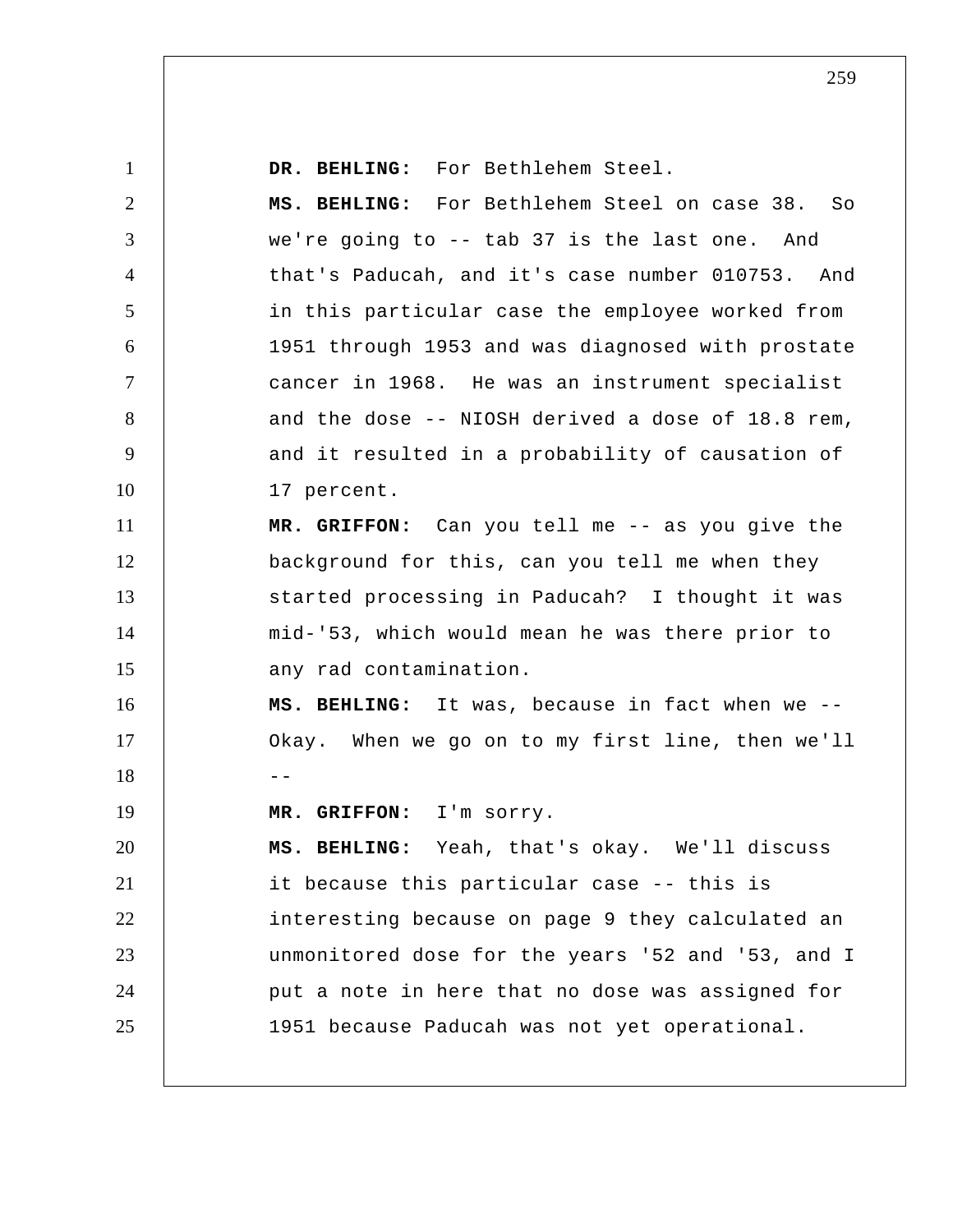1 2 3 4 5 6 7 8 9 10 11 12 13 14 15 16 17 18 19 20 21 22 23 24 25 Okay. But they did calculate for '52 and '53. And the process that they went about -- and this was something we were talking about earlier, how do we go about calculating these unmonitored doses for the various facilities. And in this case, again, they went into the Paducah Technical Basis Document and there was data showing that there were 223 workers monitored with an average exposure of 140 rem associated with those workers, and a maximum exposure --  **DR. BEHLING:** 140 millirem.  **MS. BEHLING:** I'm sorry, 140 millirem. I'm sorry.  **DR. BEHLING:** I smell (unintelligible) here.  **MS. BEHLING:** Getting tired, huh? -- with a maximum exposure of 820 millirem. What NIOSH did to assess this or to calculate this unmonitored dose for these two years was to use that maximum exposure of 820 millilrem, and then they used maximizing parameters as specified in TIB-10. And those maximizing parameters were they multiplied that dose by a factor of 2, they assumed that the photon energy was 100 percent 30 to 250 keV, that it was an acute exposure, and they used an organ dose -- a DCF factor of 1.244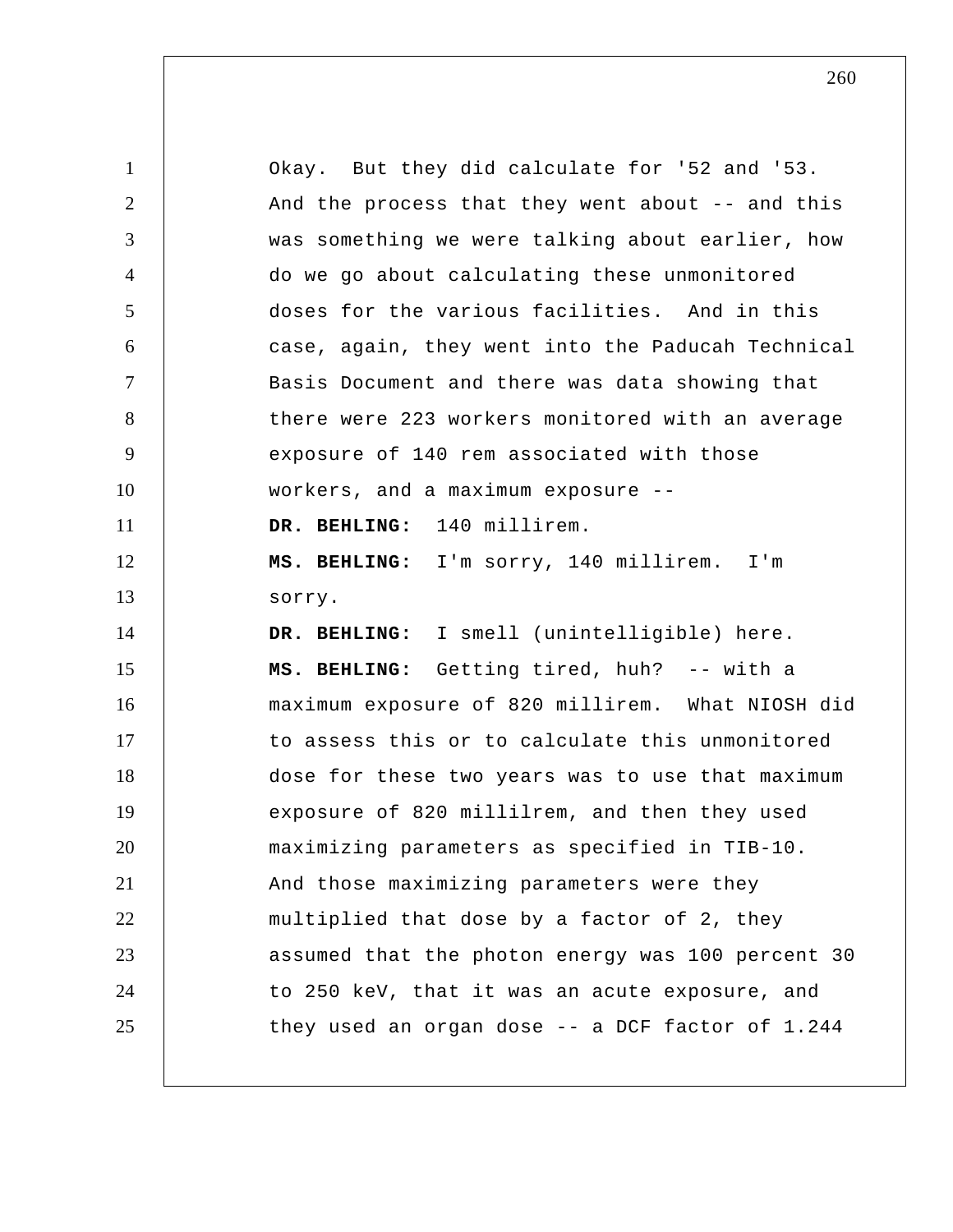1 2 3 4 5 6 7 8 9 10 11 12 13 14 15 16 17 18 19 20 21 22 23 24 25 which corresponds to the bladder as a surrogate organ for the prostate.  **DR. BEHLING:** And that's for the ranking to -- to organ dose conversion.  **MS. BEHLING:** Yes. The -- the only issue that we wanted to point out here is the fact that they did use maximizing parameters associated with TIB-10. And I know this sounds like it's nitpicking, but it's a technical issue that TIB-10 is for --  **DR. BEHLING:** Post --  **MS. BEHLING:** Yeah, it's post-1970 data. TIB-10 is written for the late film badge era of 1970 and after. And we're just recommending that this -- this -- this is more of a technical flaw that maybe NIOSH can either delete this restriction or provide separate guidance for pre-1970 film badge data.  **DR. BEHLING:** Yeah, if -- if you look at the procedures as use this only for late era film badge dosimetry --  **MR. HINNEFELD:** Yeah.  **DR. BEHLING:** -- and -- and this, of course, occurred in the '50s and so --  **MR. HINNEFELD:** Of course it --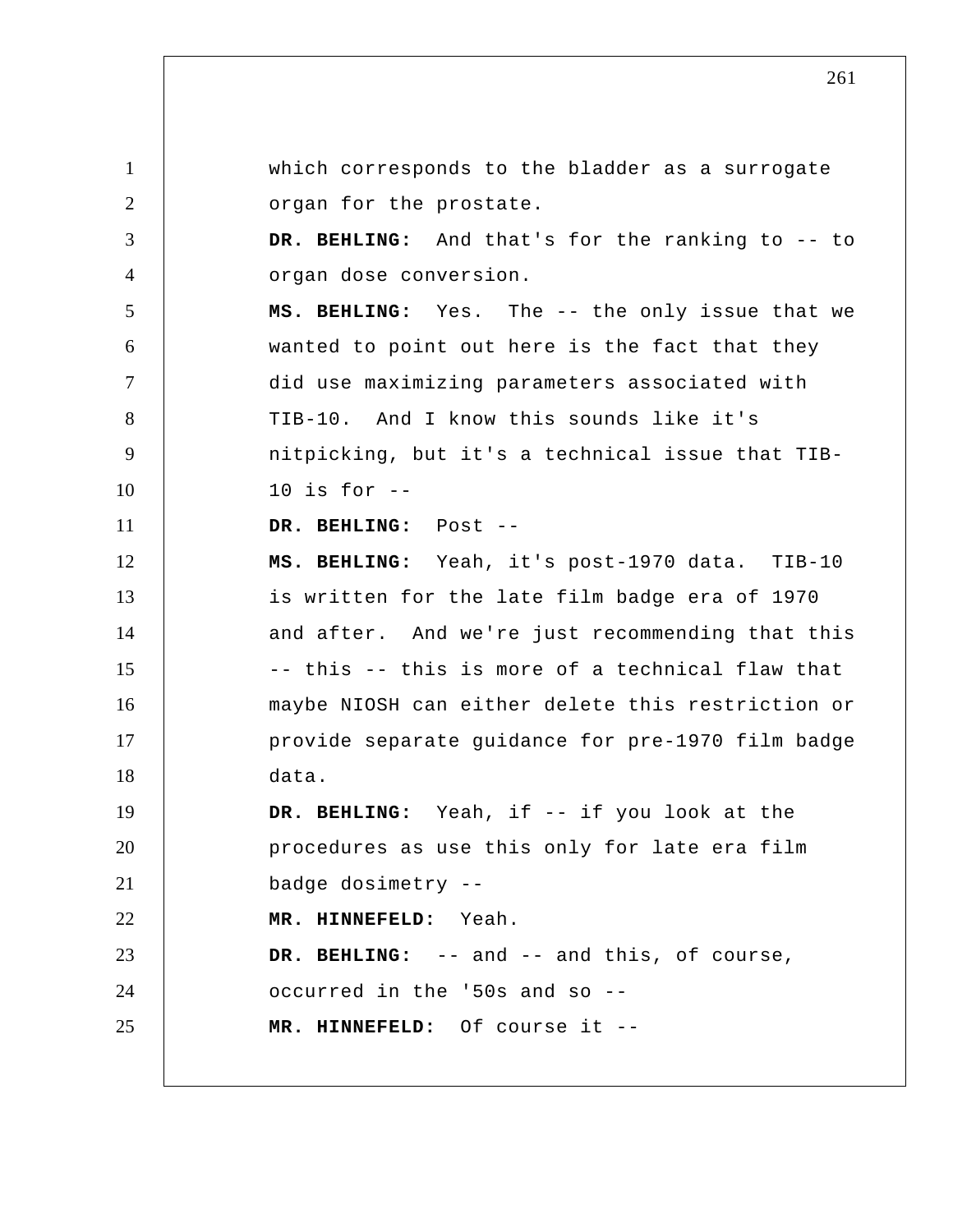1 2 3 4 5 6 7 8 9 10 11 12 13 14 15 16 17 18 19 20 21 22 23 24 25  **DR. BEHLING:** It's not a --  **MS. BEHLING:** It's not unreasonable --  **MR. HINNEFELD:** It's also for application to a measured dose and this guy didn't have any measured doses.  **DR. BEHLING:** Yes.  **MS. BEHLING:** Exactly. And it's not that they're unreasonable assumptions, it's --  **DR. BEHLING:** No, they're not. It's just that, again, it's a technical limitation that the procedure specifies and says don't use this unless it's for post-'70 dosimetry data involving film. And of course, this is obviously well before 1970, so it's just a technical issue.  **MS. BEHLING:** Okay. The second finding is on page 10 and this finding is associated with the occupational medical dose. And this -- this was just an interpretation by us. The finding is inappropriate assignment of occupational medical dose uncertainty, and the reason we felt that way is because when you go into the Technical Basis Document for Paducah they talk about the organ dose equivalents for the lumbar spine examination that are described as, quote, rough first approximations for lumbar spine dose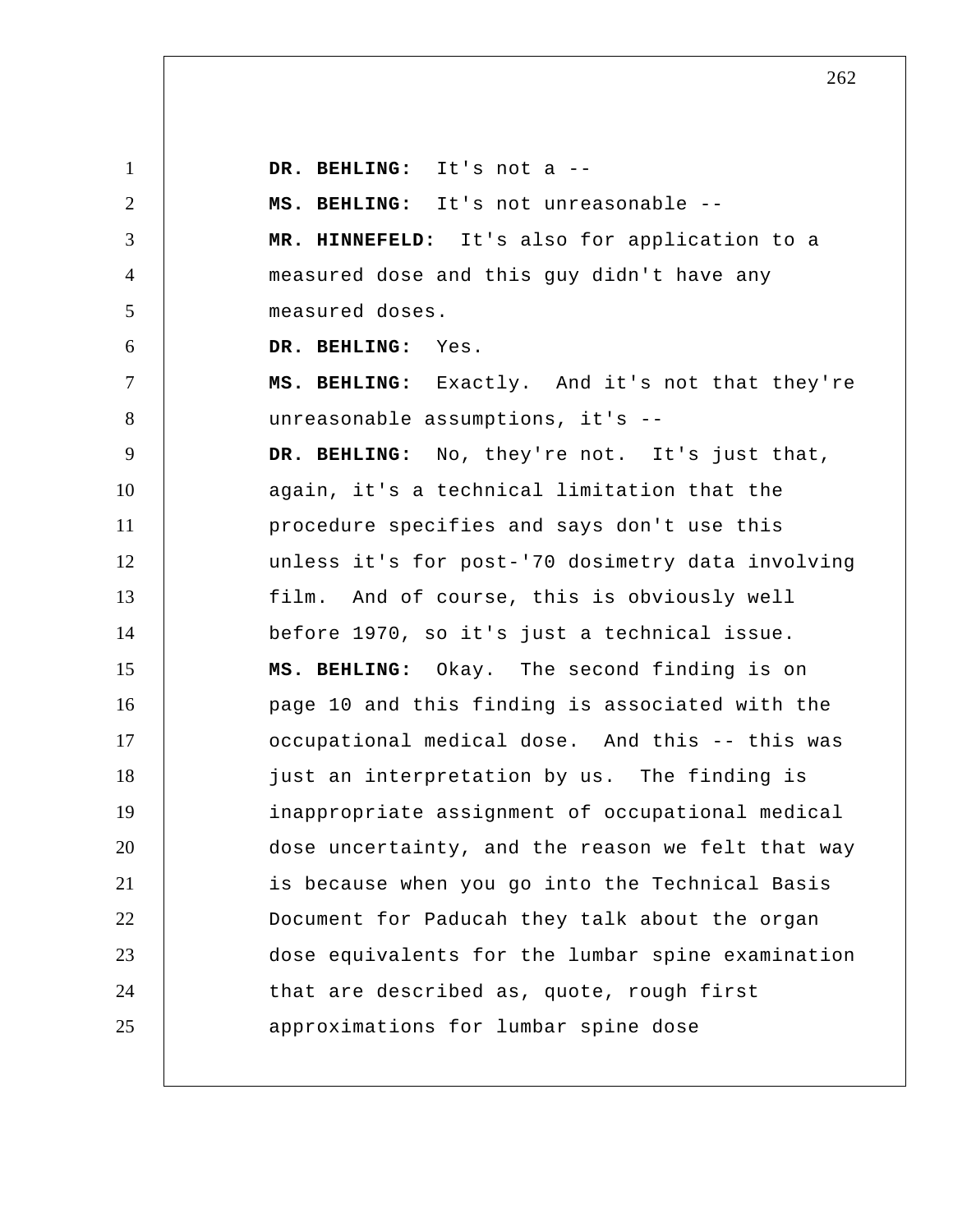1 2 3 4 5 6 7 8 9 10 11 12 13 14 15 16 17 18 19 20 21 22 23 24 25 reconstruction in the absence of other information. So we assumed that, based on that information, the values that were provided should be used as a best estimate as opposed to an upper bound estimate and that they should have been entered -- they should have been entered --  **DR. BEHLING:** With the 30 percent.  **MS. BEHLING:** Right, as a -- as a -- with an uncertainty.  **DR. BEHLING:** And standard is the 30 percent.  **MS. BEHLING:** Thirty percent uncertainty, which they weren't in this particular case, no. Right. Yeah, entry number 60 of Appendix A shows a lumbar spine dose of 2.9 rem, and it should have been entered with an estimate of uncertainty.  **DR. BEHLING:** Again, when you look at that and compare it to the other lumbar spine, which was somewhere around 270 millirem or thereabouts, you realize this is a factor of 10 higher. So this is a very high dose.  **MS. BEHLING:** Yes.  **MR. HINNEFELD:** Yeah. I don't know where this 2.9 came from. I think it has to do with the number of years.  **MS. BEHLING:** Okay. And you may be touching on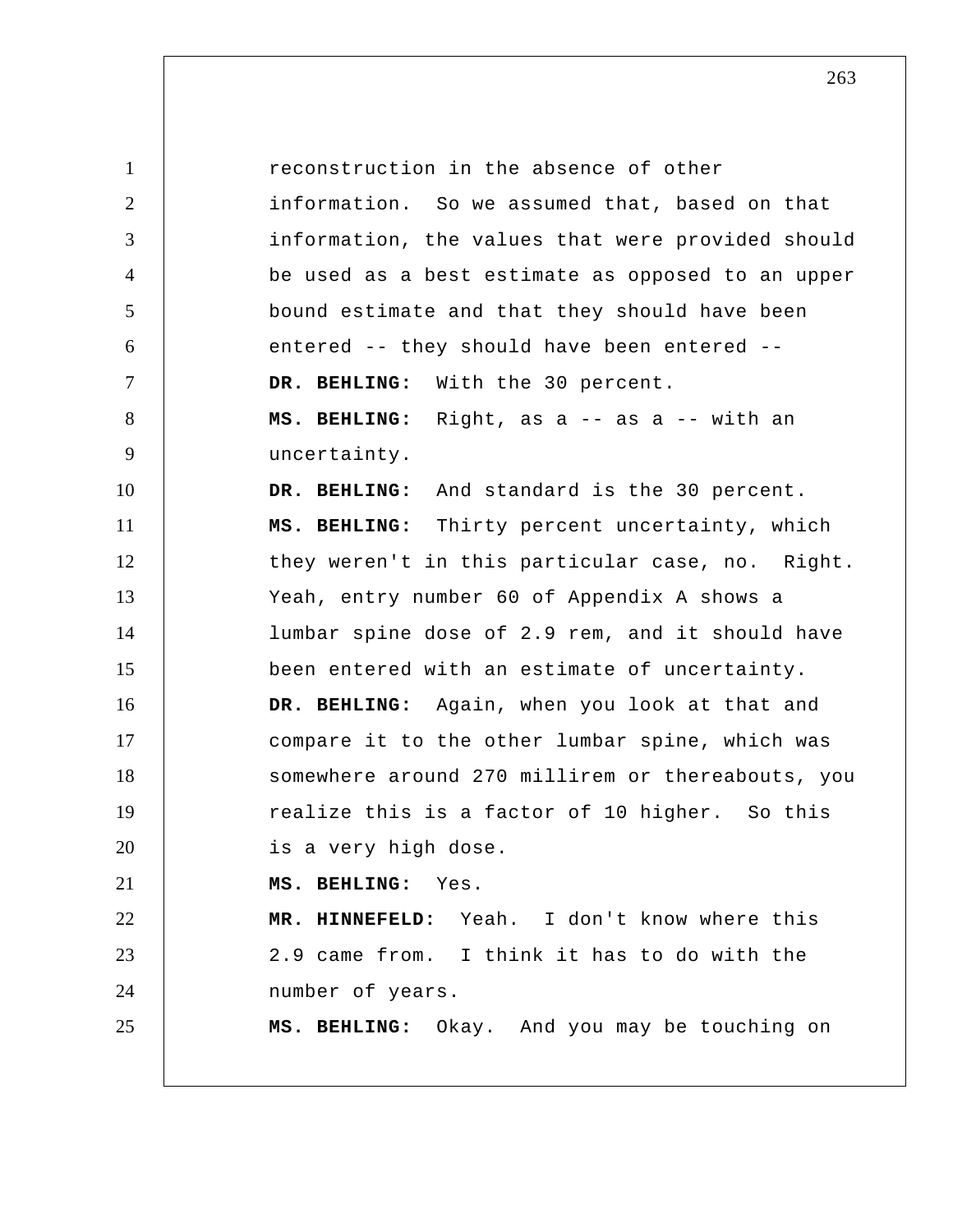1 2 3 4 5 6 7 8 9 10 11 12 13 14 15 16 17 18 19 20 21 22 23 24 25 the next issue, which is finding three. It just so happens that we were looking at both the Iowa Technical Basis Document and this Paducah Technical Basis Document. And when you look at the issue of the doses assigned for the lumbar spine based on the guidance provided in those two Technical Basis Documents, the doses are very different. The Technical Basis Document for Iowa recommends a dose of 330 millirem for the lumbar spine associated with colon -- the colon/rectum and it -- for the Paducah, obviously it was -- it was the 2.9 rem and we couldn't  $--$  couldn't  $--$  **DR. BEHLING:** Couldn't reconcile.  **MS. BEHLING:** Yeah, reconcile why there was such a difference. **DR. ROESSLER:** Does it have anything to do with the date when they would have given it, the technology that's involved?  **DR. BEHLING:** No, they were about the same time frame. **DR. ROESSLER:** About the same time. **MR. ALLEN:** Which would have been probably in the '50s, as well, I think.  **MR. HINNEFELD:** Our reviewer says there was a difference in the number of years. Iowa's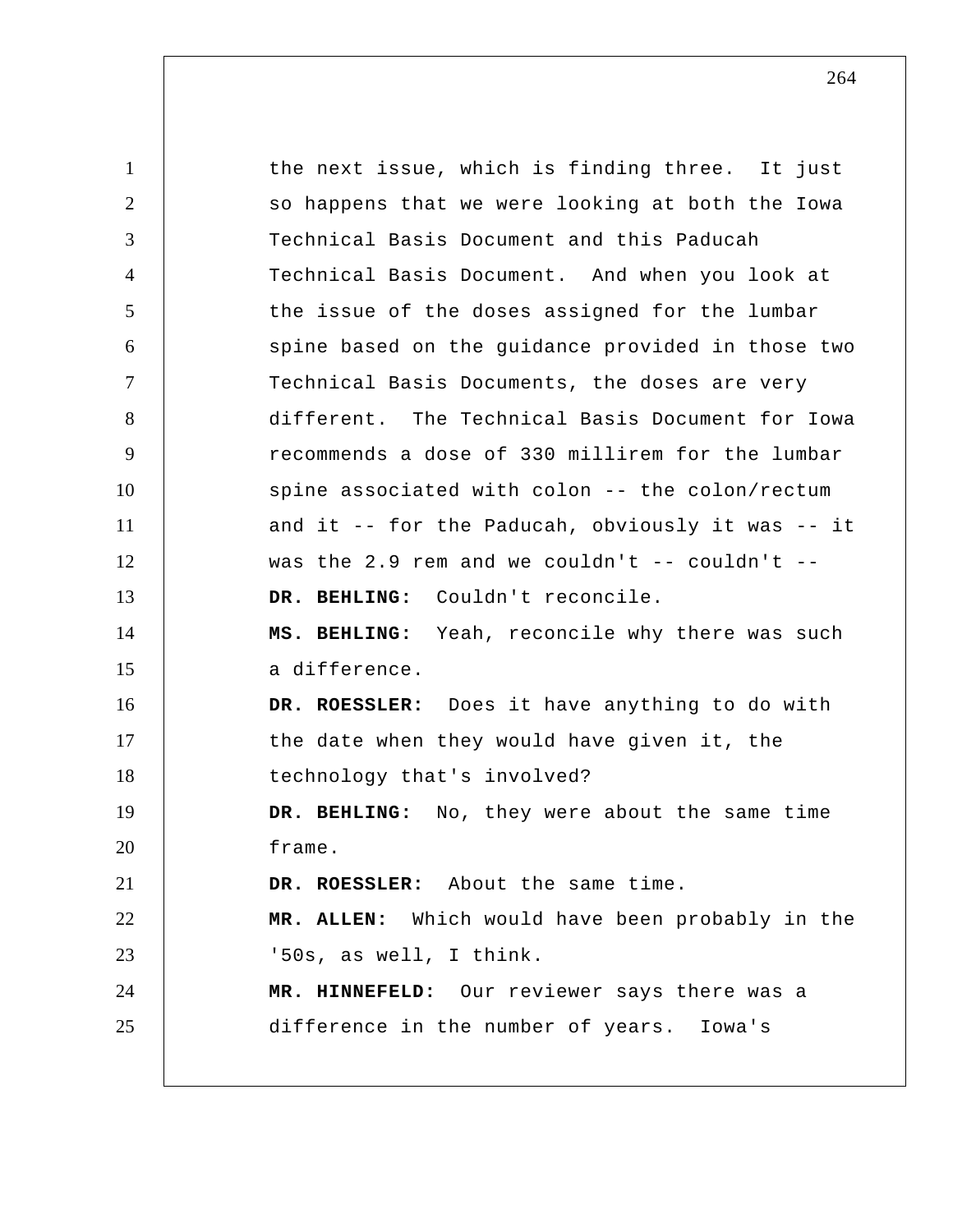1 2 3 4 5 6 7 8 9 10 11 12 13 14 15 16 17 18 19 20 21 22 23 24 25 (unintelligible) --  **DR. BEHLING:** Yes. I think one was two and the other one was five.  **MR. HINNEFELD:** -- Paducah's five, that doesn't account for the total difference, so -- unless you -- I don't know. I'll have to do some more research on, you know, where these things come from. But 2.19 seems pretty high for --  **DR. BEHLING:** Yeah, it does.  **MR. HINNEFELD:** -- a lumbar spine exam, colon dose for the lumbar spine. Even -- even with five years that sounds kind of high. **DR. ROESSLER:** This says the blood changes at that -- I'm just kidding.  **MS. BEHLING:** Okay. And then the final finding on this case is on page 11 and it has to do, again, with the internal dose. And once again, the -- NIOSH selected the colon as -- in calculating their hypothetical internal dose, which resulted in 11.6 rem where -- whereas they could have used the prostate as the organ of interest for calculating the hypothetical internal, which would have reduced that dose to I believe about 10 rem. And again, the issue of they selected the 28 radionuclides for Paducah,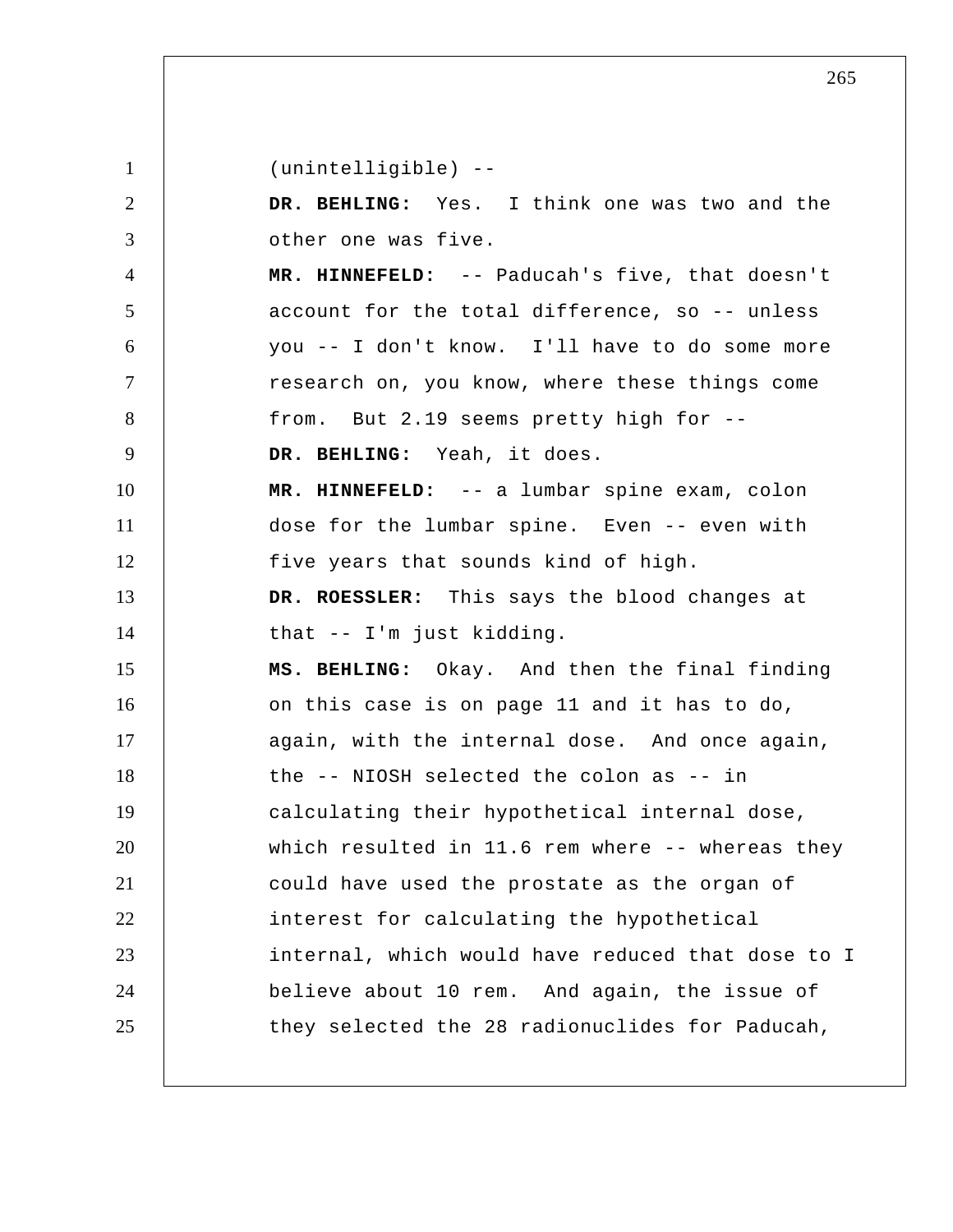1 2 3 4 5 6 7 8 9 10 11 12 13 14 15 16 17 18 19 20 21 22 23 24 25 which I thought the 12 radionuclides would have been more appropriate because this facility does not have a reactor.  **MR. HINNEFELD:** Yeah, the 12 certainly should have been used. What's the -- what worksheet - what's the worksheet use as the target when it comes out for prostate? **MR. ALLEN:** Highest non-metabolic, a lot of times  $it's$  -- **MR. HINNEFELD:** Heart wall or something? **MR. ALLEN:** Heart wall would be typical.  **MR. HINNEFELD:** Because with colon, you get some GI tract contribution. Is that why colon is usually higher? If you're really talking nonmetabolic and from the circulating bloods-- you wouldn't use colon because colon is going to overestimate the dose just circulating in the bloodstream. **MR. ALLEN:** And in reality, heart wall is not the greatest because it's a hollow organ. It's got the blood going through it, but it's -- it's only slightly higher than the rest.  **MR. HINNEFELD:** Than the rest. Okay.  **MS. BEHLING:** I believe that's it. **DR. ROESSLER:** I have a question about the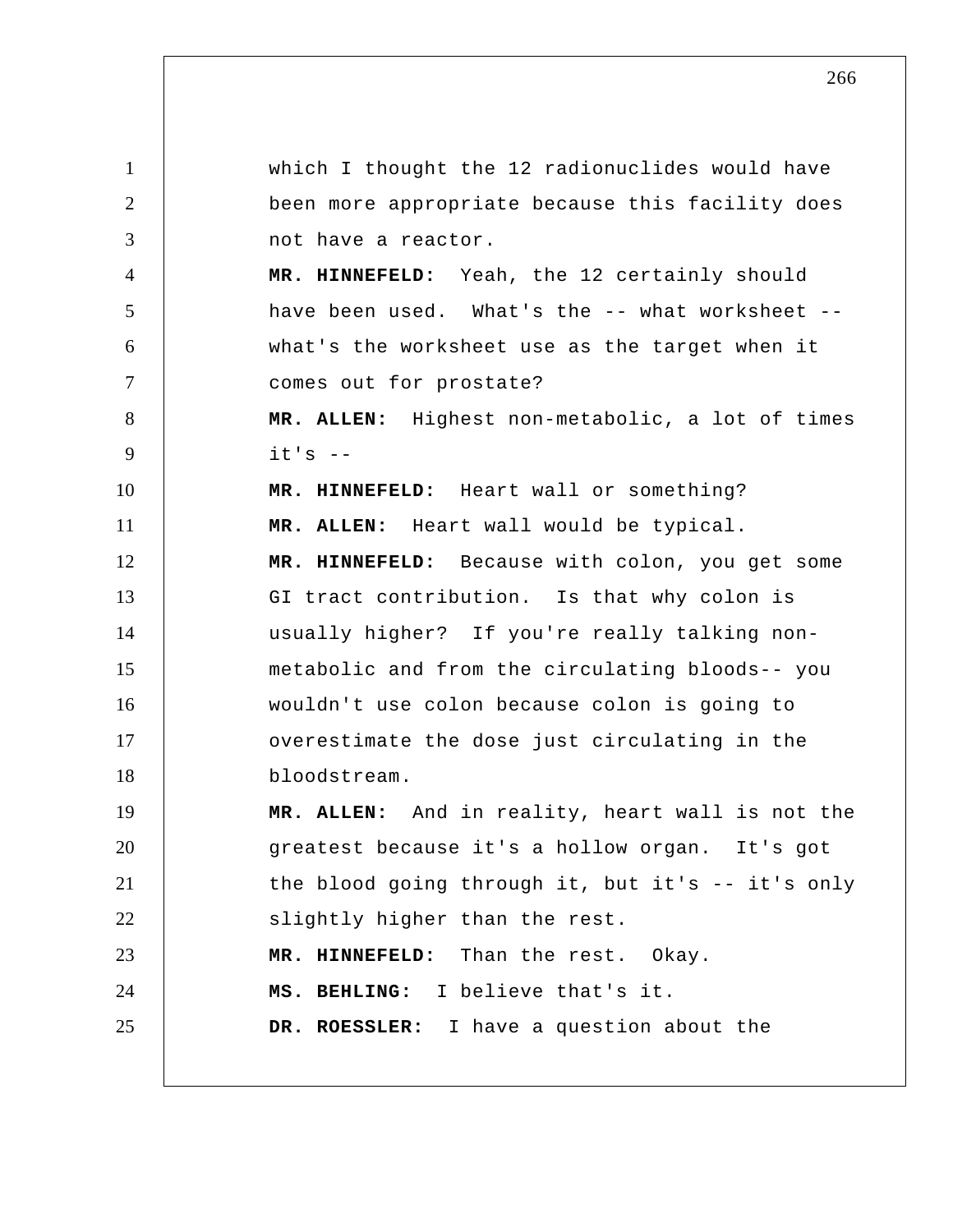1 2 3 4 5 6 7 8 9 10 11 12 13 14 15 16 17 18 19 20 21 22 23 24 25 medical X-rays, and I probably just haven't been listening. But the -- when -- when someone has a chest X-ray, then the -- there is a dose assumed to the prostate and the bladder and the knees or whatever. I mean it's a pretty -- does that change over time as the --  **DR. BEHLING:** Yes, yes. Collimation and the --  **MR. HINNEFELD:** Technology.  **DR. BEHLING:** -- filtration, and other factors. **DR. ROESSLER:** Everything, yeah.  **DR. BEHLING:** What starts out as a very small dose, ends up as an insignificant dose as a function of time. **DR. ROESSLER:** Okay.  **DR. BEHLING:** So for certain cancers such as colon and rectal and prostate and testicular, because they're basically out of the field and with proper collimation and filtration -- **DR. ROESSLER:** At about what year does that -- or is it a kind of a gradual?  **DR. BEHLING:** Over in --  **MR. HINNEFELD:** Different sites have different times. There was a significant change at Rocky Flats in 1970. I happen to know that because that was one of the cases I looked at, that it --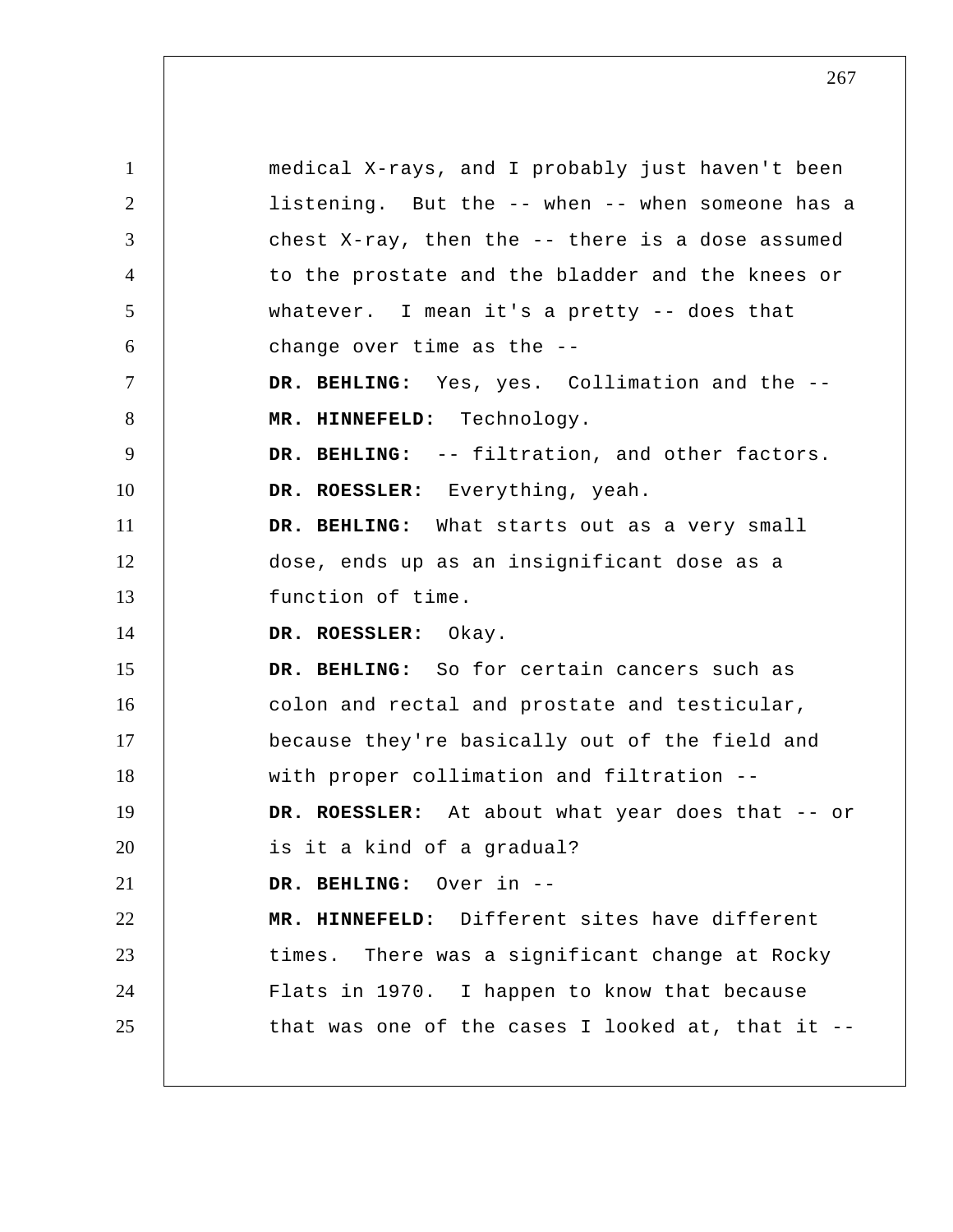1 2 3 4 5 6 7 8 9 10 11 12 13 14 15 16 17 18 19 20 21 22 23 24 25 and for -- this is probably a bladder. It kind of disappears after 1970. It was like 25 millirem in 1970 and then like 1 after that. So any kind of change -- different sites did change at different times, apparently. I've got those tables from the Rocky Flats TBD here I can show you what happened there -- over time there.  **MS. BEHLING:** Okay.  **MR. HINNEFELD:** Is that it?  **MS. BEHLING:** That's it.  **MR. HINNEFELD:** Eighteen in one day. We're getting better at this.  **MS. BEHLING:** We are. Seventeen.  **MR. HINNEFELD:** Oh, I'm sorry. Seventeen.  **MR. GRIFFON:** I guess I have one follow-up question going back to --  **DR. BEHLING:** Sixteen.  **MS. BEHLING:** Sixteen.  **MR. HINNEFELD:** We're still getting better.  **MR. GRIFFON:** -- that Hanford case 1157, case number 30. **DR. ROESSLER:** We don't know for sure yet, because Mark speaks.  **MR. GRIFFON:** No, this is the last little point. I just wanted to see if -- since we said we'd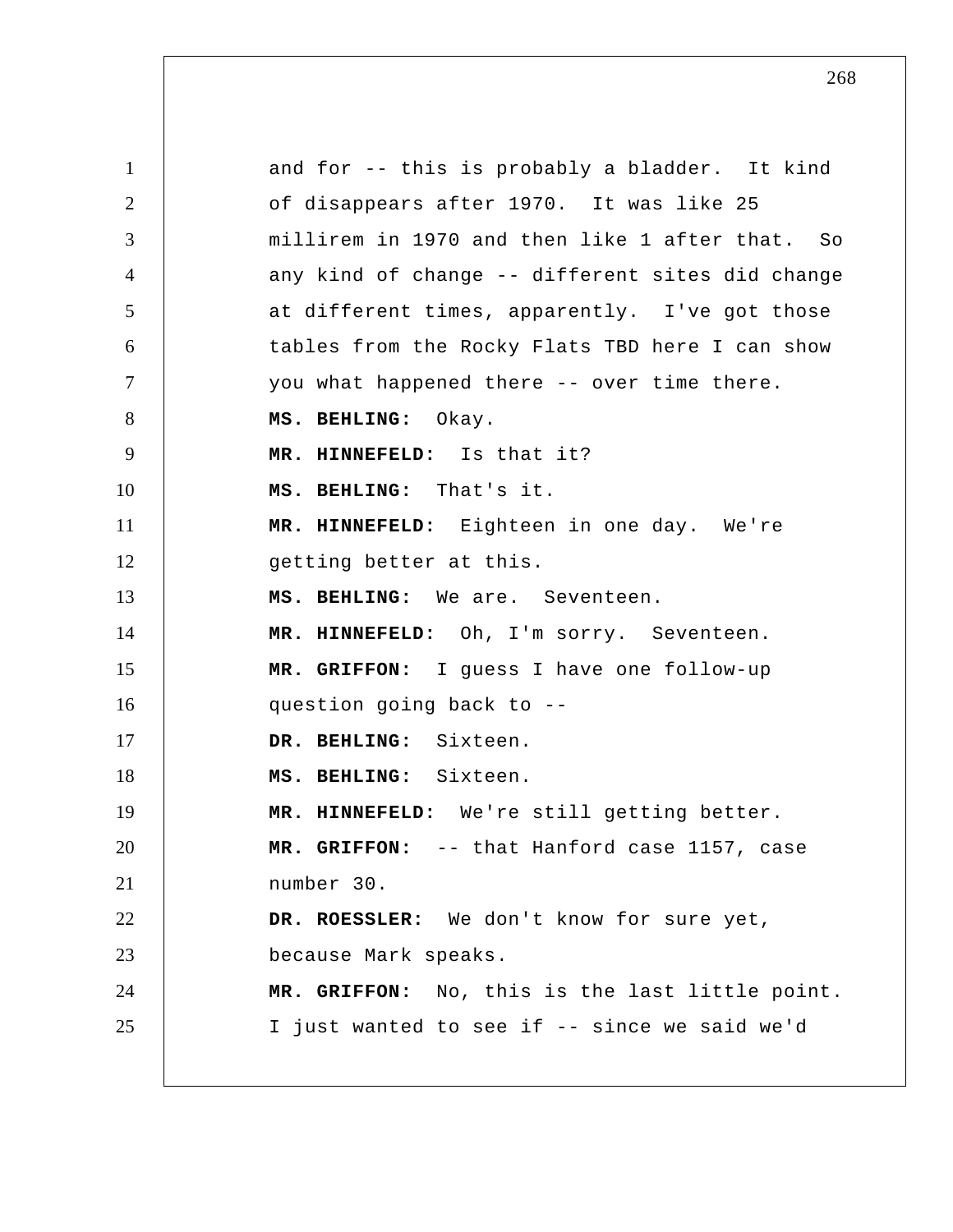1 2 3 4 5 6 7 8 9 10 11 12 13 14 15 16 17 18 19 20 21 22 23 24 25 look at some of these issues on this case, anyway. I had a note on this -- on the dosimetry records, too, of -- like in 1972, Hans mentioned these codes, code 58 or 59 I think he said was whole-body. In 1972, as an example, I saw that they noted that code 59, not defined for this year. And it says it in the -- on the sheet itself, not defined for this year. But there - it shows 11 times in that year and they -- and they sum up those doses for that year. So I was unclear if the code is not defined for that year, but then they're going ahead and summing up the doses, what -- what does that tell me.  **MS. BEHLING:** What are they assigning that dose to.  **MR. GRIFFON:** Yeah. So -- and '72 as an example I have, I saw that in some of the records, though, where they -- it said code -- it would say code so-and-so, and then the next column over would be a comment saying this code is not defined for this year.  **DR. BEHLING:** Yeah. They change codes though, every year.  **MR. GRIFFON:** And then they went ahead -- it looked like to me they went ahead and used it.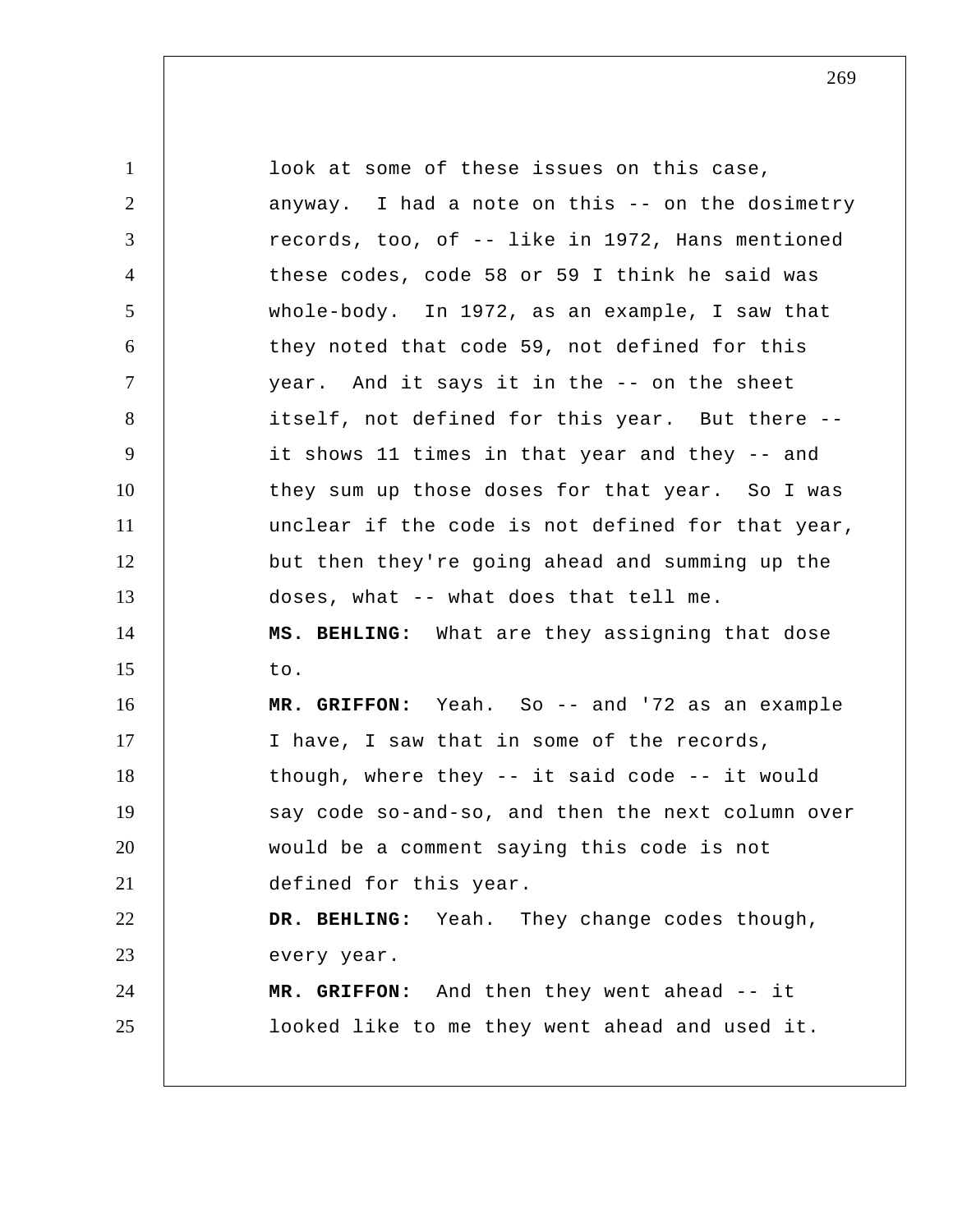1 2 3 4 5 6 7 8 9 10 11 12 13 14 15 16 17 18 19 20 21 22 23 24 25 Now  $I$  -- you know, it is a --  $I'm$  looking at some of the other calculations over time change for the dosimetry, so I'm not that familiar with it, but I'm just laying it out there as a question. If these codes weren't defined --  **MR. HINNEFELD:** This is case --  **MR. GRIFFON:** -- wouldn't that have -- wouldn't that have flagged it when you were going through this data.  **MR. HINNEFELD:** Case 1157, is that the case?  **MR. GRIFFON:** Yeah, 1157. Number 30.  **MR. HINNEFELD:** Yeah.  **MR. GRIFFON:** And that's something we -- **MR. ALLEN:** I've got the 1972 here. I can tell you what doses they used.  **MR. GRIFFON:** Yeah. Do you see the column I'm talking about? Oh, you've got the --  **MR. HINNEFELD:** He's got the -- he's got the worksheet.  **MR. GRIFFON:** Spreadsheet, yeah.  **DR. BEHLING:** You know, they --  **MR. GRIFFON:** I'm talking about the DOE record, maybe we can all get -- take a look at that tonight if you have a chance.  **MR. HINNEFELD:** Yeah, I can pull it out.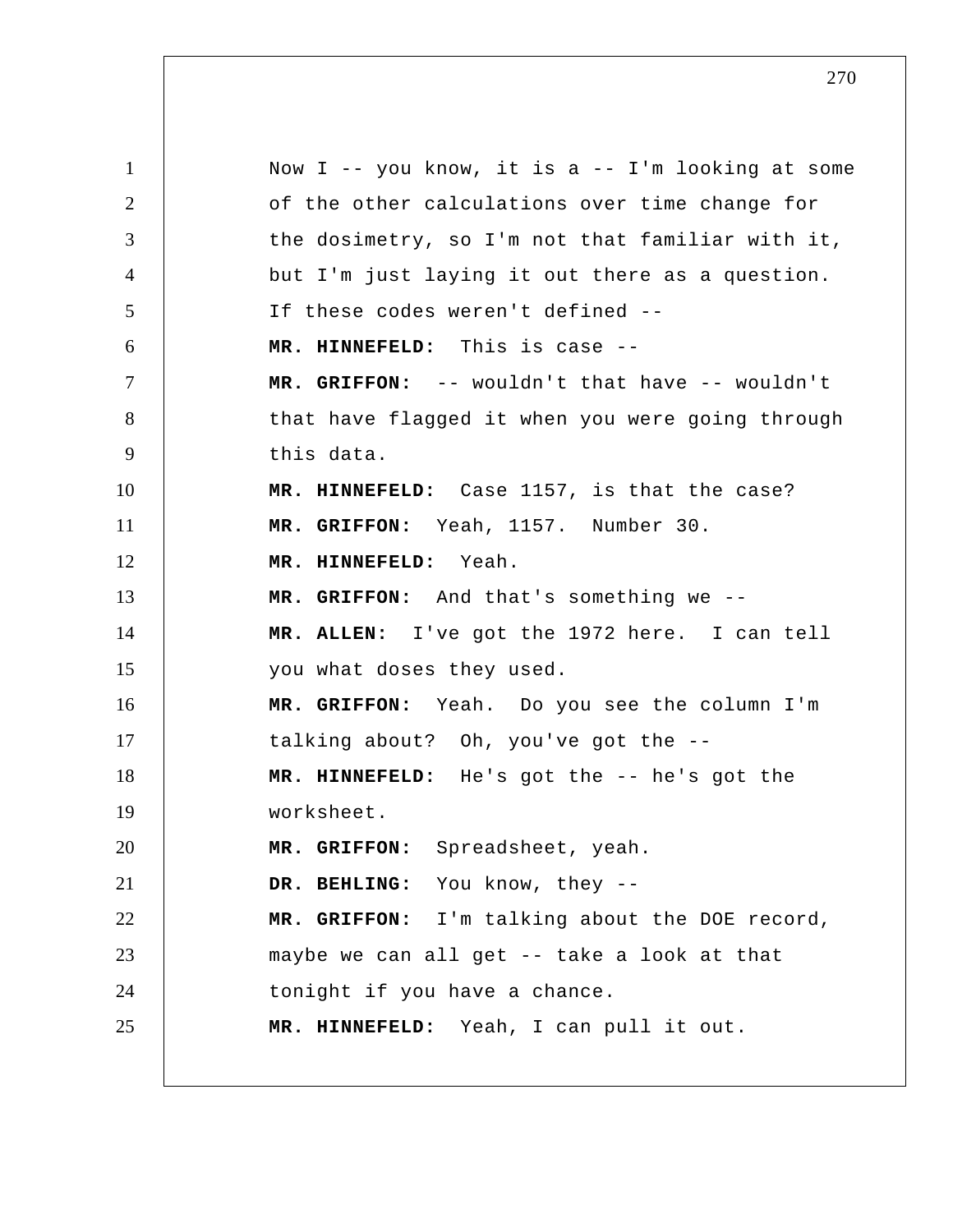**MR. ALLEN:** Let me go grab that.

1

2

3

4

5

6

7

8

 **MR. HINNEFELD:** Yeah, why don't you go grab it. Print -- print a bunch of them, 1157.  **MR. GRIFFON:** I don't know if he wants to print a bunch of them. The DOE records themselves --  **MR. HINNEFELD:** Well, he can print the page. Yeah, sometimes we get hundreds of pages of responses.

9 10 11 12 13 14 15 16 17 18 19 20 21 22 23 24 25  **MR. GRIFFON:** That was it. I just -- that's it.  **MR. HINNEFELD:** It strikes me that there was a -- ORAU team has provided some training to various people, dose reconstructors, on the records from certain sites. And I think they probably provided something on Hanford where they -- you know, they have gone back to say these are - this is what the records looked like from Hanford, and they change over time. And they - and these are the columns, and these are what the various codes mean and things like that. Now to the extent that, you know, some of the site profiles might explain those things relatively well and some might not, so there seems to be knowledge available that's not necessarily captured in the site profile about what -- how to interpret those records. So I don't know exactly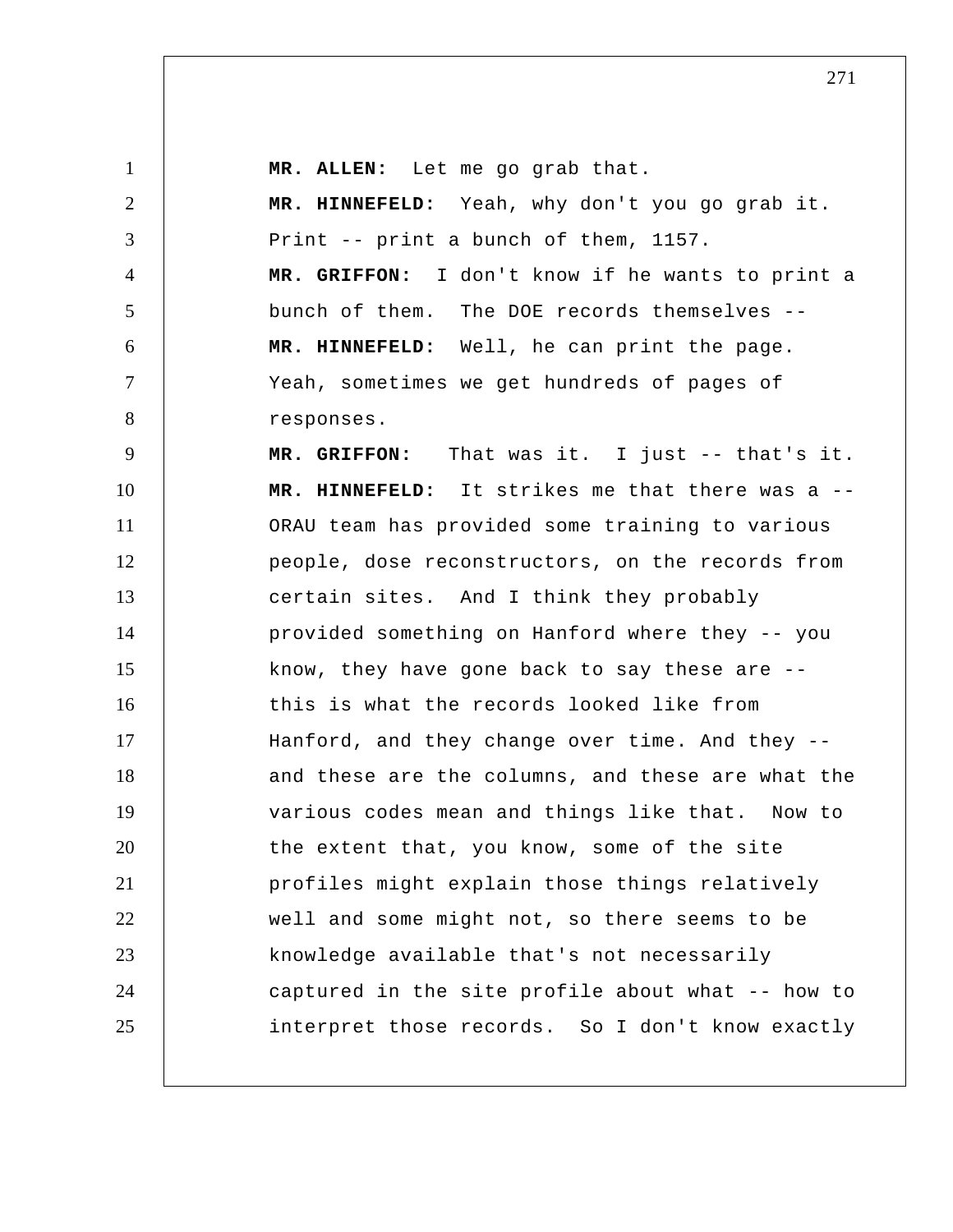where those training materials are or things like that.

1

2

3 4 5 6 7 8 9 10 11 12 13 14 15 16 17 18 19 20 21 22 23 24 25  **MS. BEHLING:** Yeah.  **MR. GRIFFON:** I guess -- I guess, what, you know, what I keep falling back to is, you know, it's pretty easy to follow what -- what you do with the data, albeit we haven't walked through the worksheets that well. I've tried on my own sometimes and I've stumbled a -- you know, there's some -- there's a learning curve there, but it's pretty easy to follow those categorizations. But -- but one thing I think we have to reflect back on constantly is we're starting with a -- we're starting with the assumption that all these numbers are correct. And based on -- I mean -- and I think from my standpoint I just want to know how they arrived at some of these numbers in these nicely-formed columns of years of deep dose exposures. I mean if -- if -- I think -- and I'm sure someone on your team has gone through all this, but I think we need to be able to look at that and make sure we -- and Hans probably knows better than I. But I'm just trying to get a level of -- level of comfort with that.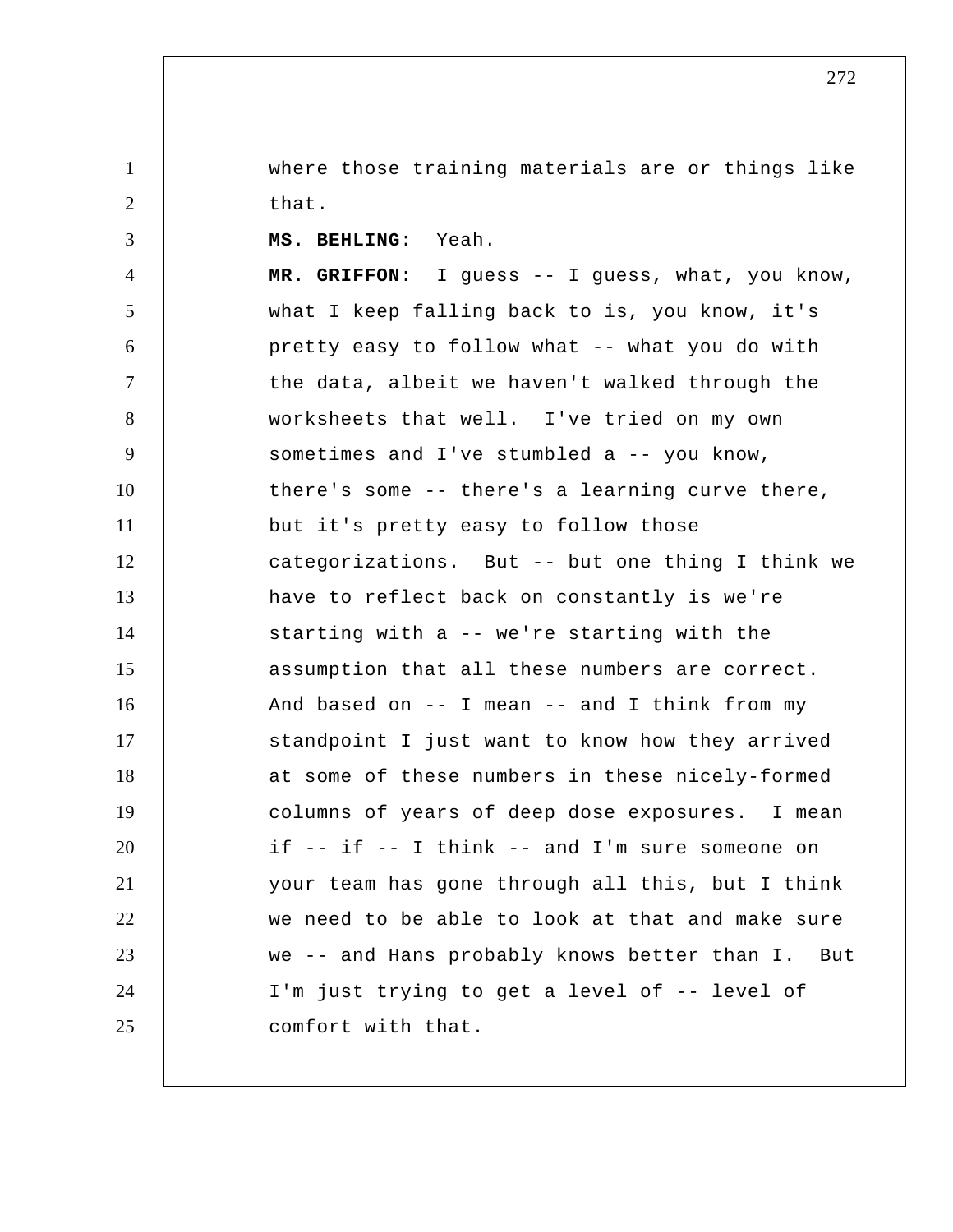1 2 3 4 5 6 7 8 9 10 11 12 13 14 15 16 17 18 19 20 21 22 23 24 25  **DR. BEHLING:** For instance --  **MR. GRIFFON:** Did they handle these and, you know,  $--$  **DR. BEHLING:** Well, once you started with the five element multi-purpose dosimeters and they developed an algorithm -- now, an algorithm is really site-specific or the -- the radiologic condition-specific because what applies to one location in terms of an algorithm will not apply to another. I mean that is very, very, very specific to a condition. And I mentioned to you I believe when we were at Three Mile Island we had different algorithms defined for defining the radiation doses for Unit -- the damaged Unit 2 reactor versus 1. And because of the high beta component that was there due to contamination and -- and external contamination that was not confined to tanks and pipes and so forth. So an algorithm is not a single algorithm, but one that you've got to define for a radiological environment. And of course when you go from one site to -- or a DOE site where in one location you may have a photon dose that is dominated by a very low energy photon like americium 241, you can't use that algorithm and compare that to a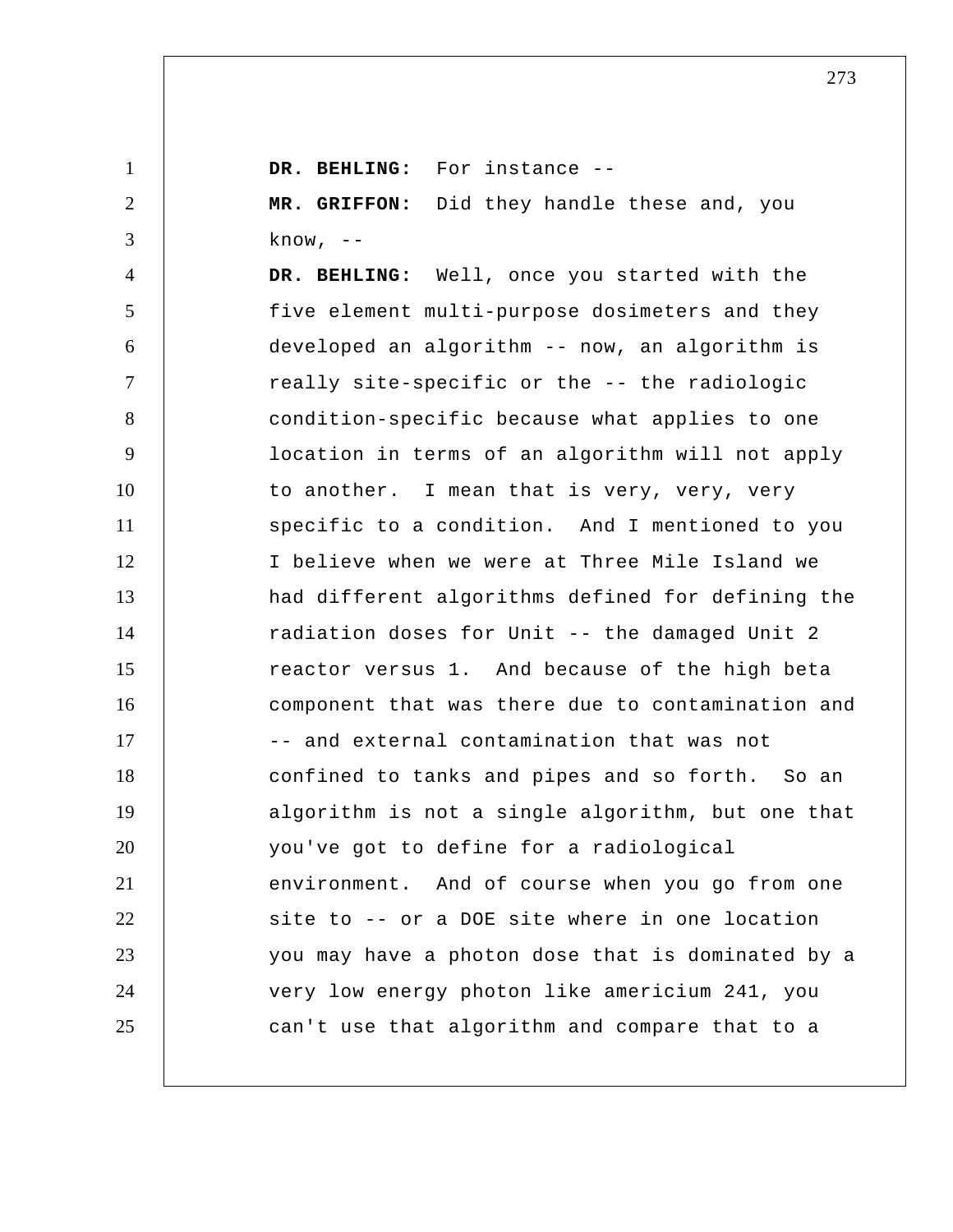1 2 3 4 5 6 7 8 9 10 11 12 13 14 15 16 17 18 19 20 21 22 23 24 25 production reactor, you know, that's clear. So - -  **MR. GRIFFON:** Well, that's what I'm saying. We spend a lot of time assessing what went on with a number after --  **DR. BEHLING:** Yeah.  **MR. GRIFFON:** -- it was taken as --  **DR. BEHLING:** Is the number correct though?  **MR. GRIFFON:** What were the dose conversion factors, or were they, you know, organ dose conversions. But all that, what went into making that number is what I want to look at or closer understand that. I'm sure you guys have done that, but  $--$  **DR. BEHLING:** I mean it was simple during the times when you had a film dosimeter, you had an open window and you had a shielded, and you realized that a -- a film only responds to low energy based on the high z material of silver halide, silver bromide. But when you get to the multi-element TLDs in later years, those algorithms had to be defined for a radiation field to know -- **MR. ALLEN:** I grabbed the whole dose record here.  **DR. BEHLING:** -- what it is, and it is not the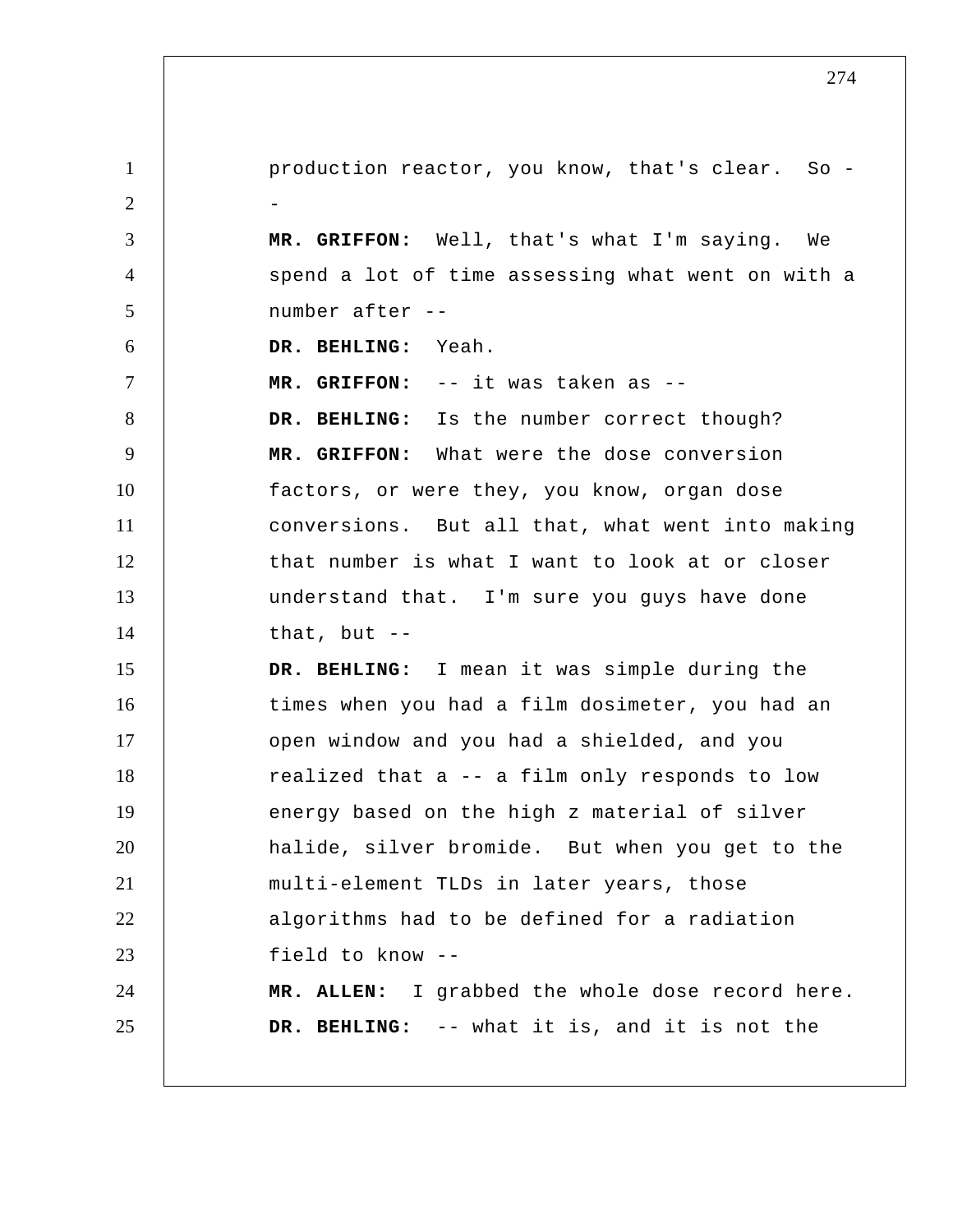1 2 3 4 5 6 7 8 9 10 11 12 13 14 15 16 17 18 19 20 21 22 23 24 25 same for a very wide range of photon fields.  **MR. GRIFFON:** You got the whole DR record. I forgot to bring that case 'cause I had reviewed that one. That's the one I've got on a disk at home. **MR. ALLEN:** The -- I've got all the DOE records that we had.  **MR. GRIFFON:** Yeah, that's the file I want. **MR. ALLEN:** I printed off some of the summary stuff. Is this --  **MR. HINNEFELD:** Does the sheet you're looking at look like any of these?  **MR. GRIFFON:** No, no.  **MR. HINNEFELD:** Okay. I guess --  **MR. GRIFFON:** The page is --  **DR. BEHLING:** Those are the summary sheets for (unintelligible).  **MS. BEHLING:** I believe he's looking for these, okay?  **MR. HINNEFELD:** Oh, okay.  **MS. BEHLING:** Mark?  **MR. GRIFFON:** Yeah, yeah. Yes.  **DR. BEHLING:** Because here they give you --  **MR. GRIFFON:** For different years they look a little different.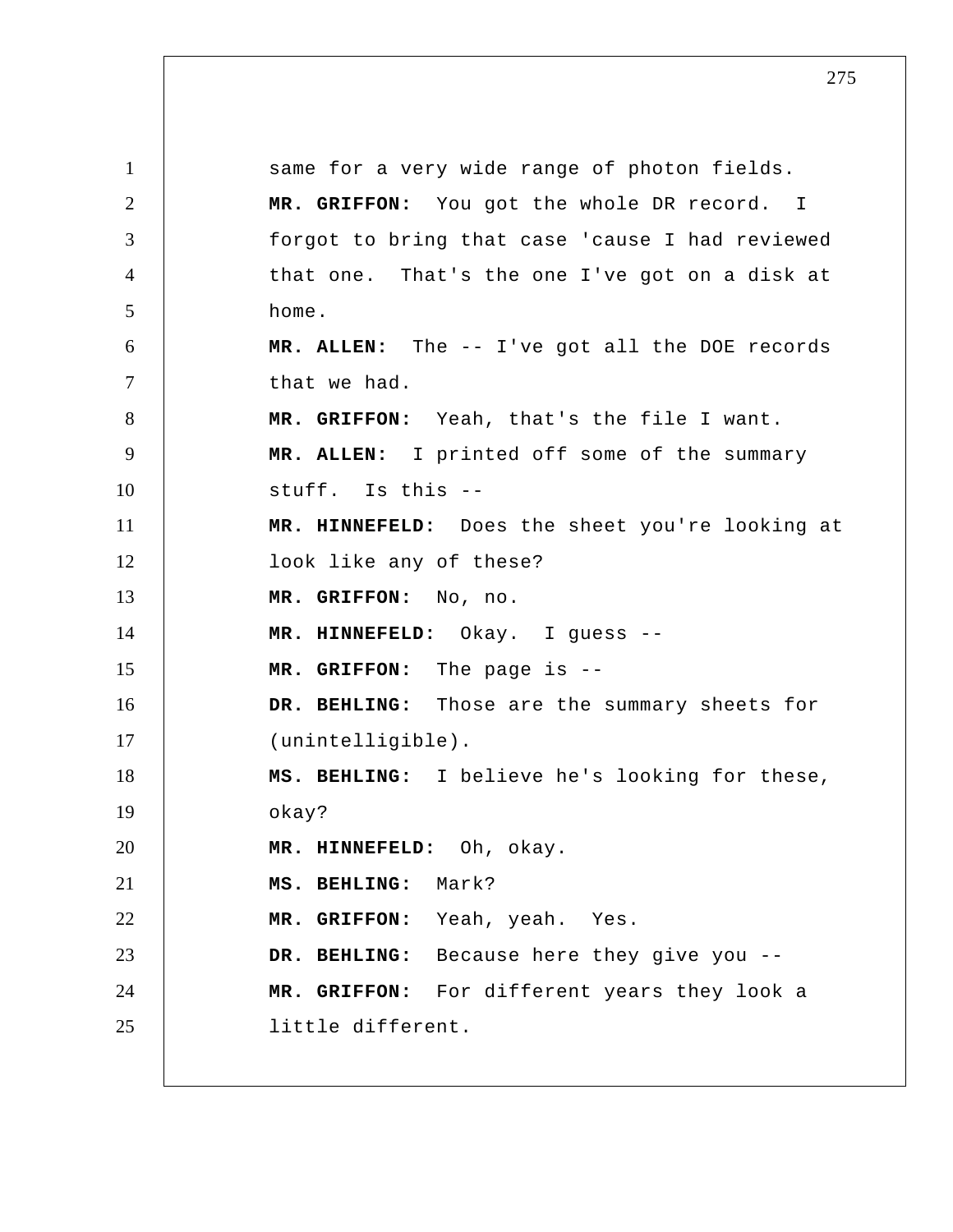1 2 3 4 5 6 7 8 9 10 11 12 13 14 15 16 17 18 19 20 21 22 23 24 25  **DR. BEHLING:** This is obviously is 1974 when the multi-purpose dosimeter was used and you have your five elements and then you have your --  **MS. BEHLING:** What year?  **MR. GRIFFON:** I know page 41 in that document, if you're -- has this 1968 issue that I was talking about, and then not too far after that is 1972 stuff, so --  **DR. BEHLING:** Page 41.  **MR. GRIFFON:** -- 41 should start it. **MR. ALLEN:** That's 1968. Looks like those go in a different file, probably.  **MR. GRIFFON:** Right. Go -- maybe go down like on the next page -- yeah, here. That's it. That's it. Those are some of the ones I was wondering about when you had -- you have negative values. When you add up every -- they cancel each other out, so I know there's something going on. **MR. ALLEN:** Well, we had a hard code of 3, I suspect that's -- it looks like they're -- it's the same date for four readings in a row.  **DR. BEHLING:** Well, some will be finger rings. **MR. ALLEN:** This guy did have extremity --  **MR. GRIFFON:** Right. **MR. ALLEN:** Let's see, 1968.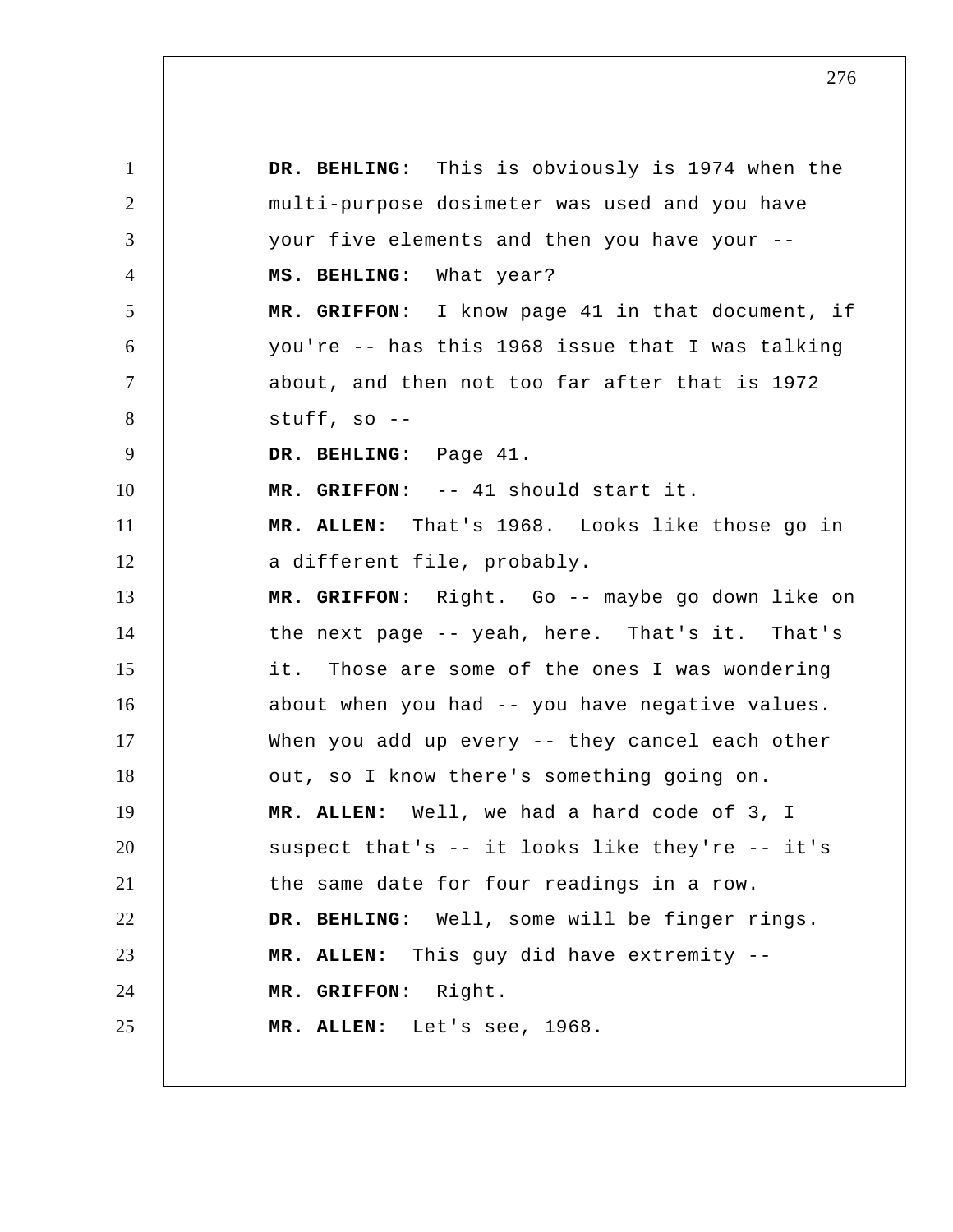1 2 3 4 5 6 7 8 9 10 11 12 13  **MR. GRIFFON:** I don't -- I don't know that we even need this transcribed if you want to close out and we can look at this. I mean I --  **MR. HINNEFELD:** Okay. Then we'll wrap up the --  **MR. GRIFFON:** Do we need it, Jim? I don't think. Yeah, we're just --  **MR. HINNEFELD:** -- the transcribed portion of the meeting then, and then we'll go ahead and have an off-line discussion on --  **MR. GRIFFON:** Yeah, that's fine.  **MR. HINNEFELD:** -- this record's interpretation thing, if that's okay with you guys. (Whereupon, the recorded portion of the discussion concluded a